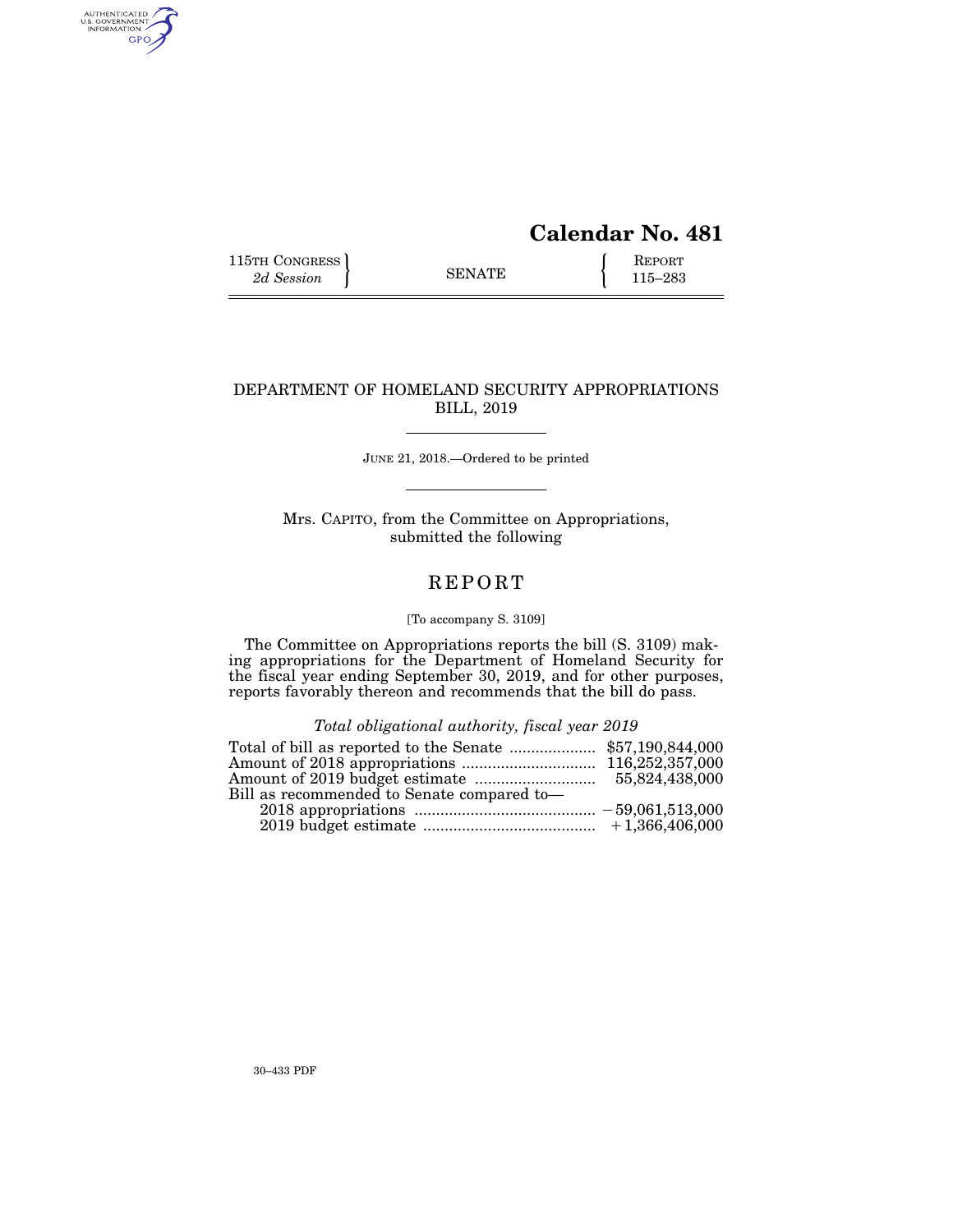# C O N T E N T S <u>and the state of the state</u>

|                                                                   | Page     |
|-------------------------------------------------------------------|----------|
|                                                                   | 4        |
| References                                                        | 7        |
| Title I:                                                          |          |
| Departmental Management, Operations, Intelligence, and Oversight: |          |
|                                                                   | 8        |
|                                                                   | 8        |
|                                                                   | 15       |
|                                                                   | 16       |
|                                                                   | 20       |
|                                                                   | 20       |
|                                                                   | 20       |
|                                                                   | 21       |
|                                                                   | 22       |
|                                                                   | 22       |
|                                                                   | 23       |
| Title II:                                                         |          |
| Security, Enforcement, and Investigations:                        |          |
| U.S. Customs and Border Protection:                               |          |
|                                                                   | 25       |
|                                                                   | 40       |
| U.S. Immigration and Customs Enforcement:                         |          |
|                                                                   | 43       |
|                                                                   | 53       |
| Transportation Security Administration:                           |          |
|                                                                   | 54       |
|                                                                   | 57       |
|                                                                   | 59       |
| Coast Guard:                                                      |          |
|                                                                   | 61       |
|                                                                   | 65       |
|                                                                   | 65       |
|                                                                   | 71       |
|                                                                   | 71       |
|                                                                   | 71       |
| United States Secret Service:                                     |          |
|                                                                   | 73<br>76 |
|                                                                   | 76       |
|                                                                   | 78       |
| Title III:                                                        |          |
| Protection, Preparedness, Response, and Recovery:                 |          |
| National Protection and Programs Directorate:                     |          |
|                                                                   | 80       |
|                                                                   | 85       |
|                                                                   | 86       |
|                                                                   | 87       |
| Office of Health Affairs:                                         |          |
|                                                                   | 88       |
| Federal Emergency Management Agency:                              |          |
|                                                                   | 89       |
|                                                                   | 92       |
|                                                                   | 92       |
|                                                                   | 95       |
|                                                                   | 96       |
|                                                                   |          |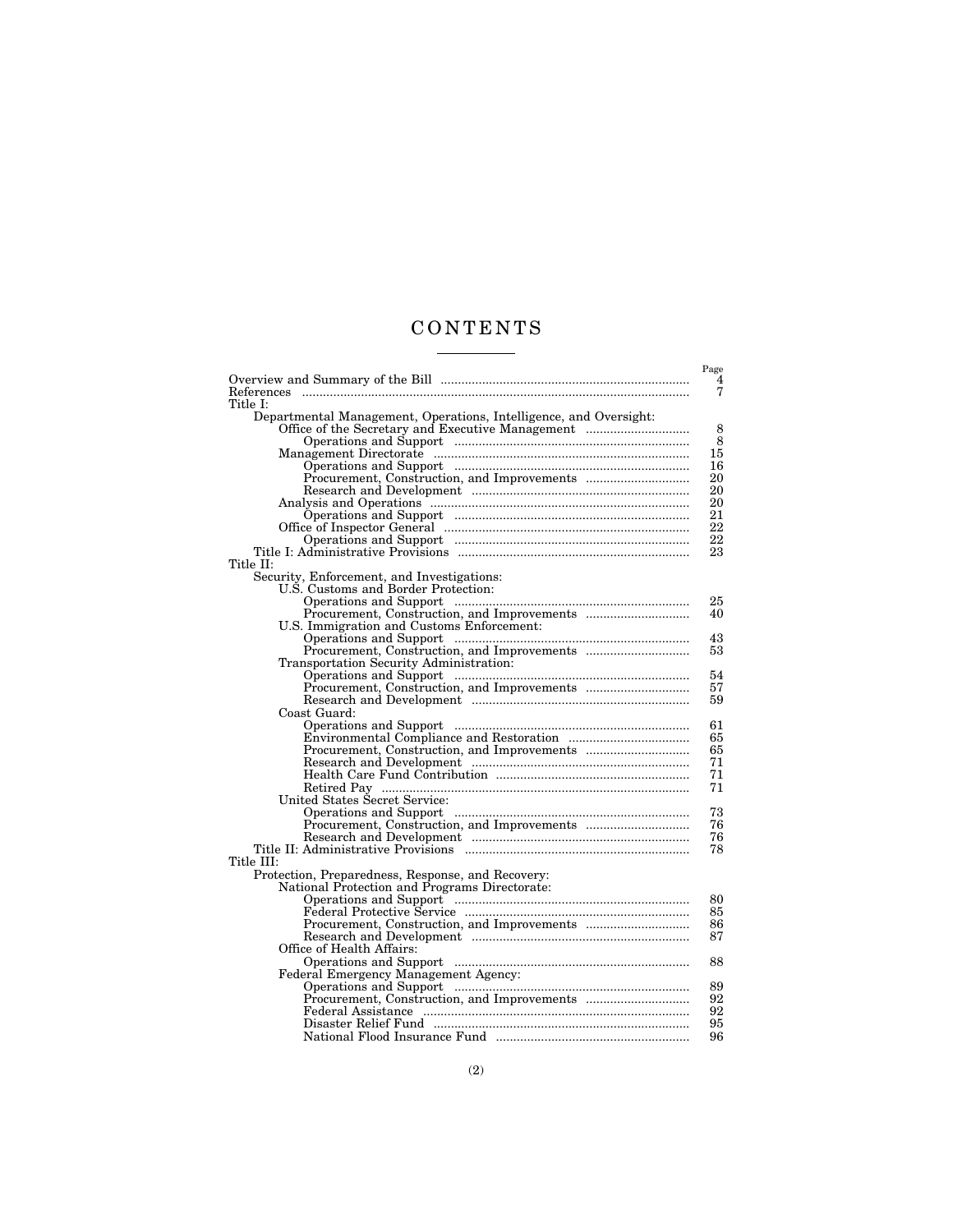|                                                                        | Page |
|------------------------------------------------------------------------|------|
|                                                                        |      |
| Title III—Continued                                                    |      |
| Protection, Preparedness, Response, and Recovery-Continued             |      |
| Federal Emergency Management Agency—Continued                          |      |
| Disaster Assistance Direct Loan Program Account                        | 97   |
|                                                                        | 98   |
| Title IV:                                                              |      |
| Research and Development, Training, and Services:                      |      |
| United States Citizenship and Immigration Services:                    |      |
|                                                                        | 99   |
|                                                                        | 100  |
| Federal Law Enforcement Training Centers:                              |      |
|                                                                        | 101  |
|                                                                        | 102  |
| Science and Technology:                                                |      |
|                                                                        | 103  |
|                                                                        | 105  |
| Domestic Nuclear Detection Office:                                     |      |
|                                                                        | 113  |
|                                                                        | 113  |
|                                                                        | 113  |
|                                                                        | 114  |
|                                                                        | 116  |
|                                                                        | 117  |
|                                                                        | 120  |
| Compliance With Paragraph 7, Rule XVI of the Standing Rules of the     |      |
| Senate                                                                 | 121  |
| Compliance With Paragraph 7(c), Rule XXVI of the Standing Rules of the |      |
| Senate                                                                 | 122  |
| Compliance With Paragraph 12, Rule XXVI of the Standing Rules of the   |      |
| Senate                                                                 | 122  |
|                                                                        | 124  |
|                                                                        | 125  |
|                                                                        |      |

3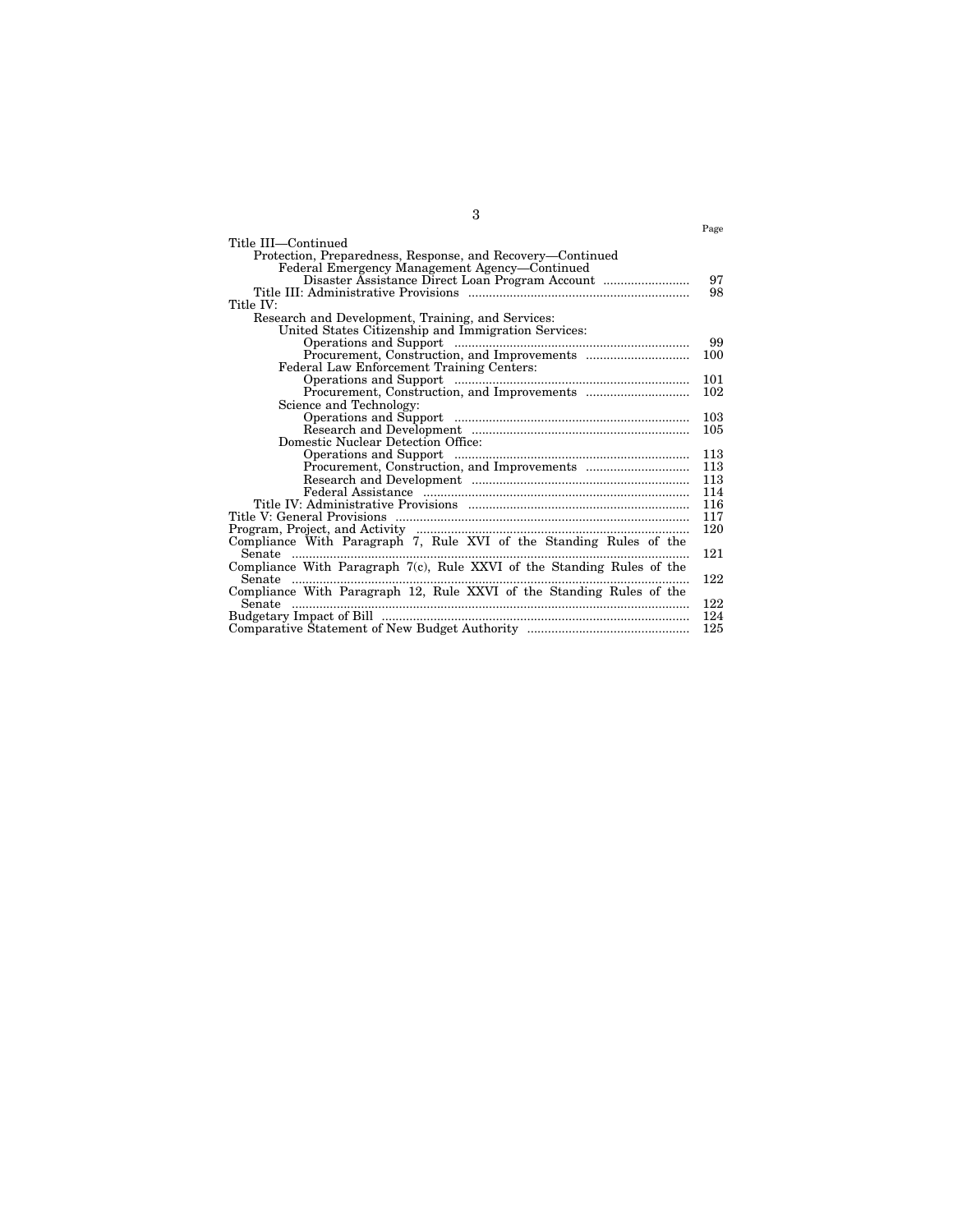# OVERVIEW AND SUMMARY OF THE BILL

This is just the 16th annual appropriations cycle for the Department of Homeland Security, which is the youngest department in the Federal Government. The Department's creation in November 2002 brought together 22 different agencies from across the Federal Government under one management structure.

Each agency brought with it unique processes, cultures, and relationships with Congress. These agencies have evolved into the components of the Department of Homeland Security and include Customs and Border Protection, Immigration and Customs Enforcement, the Transportation Security Administration, the Coast Guard, the Secret Service, the National Protection and Programs Directorate, the Federal Emergency Management Agency, Citizenship and Immigration Services, the Federal Law Enforcement Training Centers, the Science and Technology Directorate, and the Countering Weapons of Mass Destruction office.

The Department is the third largest cabinet agency by personnel, with nearly 250,000 employees. The management and oversight challenges inherent to such a large and maturing government organization are compounded by a complex and volatile threat environment and an unprecedented demand on the services the Department provides.

The Committee expects the Department to continue gaining management and cost efficiencies by consolidating cross-component efforts while also allowing components the flexibility necessary to respond quickly to changing or emergent threats. The Committee remains frustrated that the Department is often unable to translate data, whether related to an internal activity or an external activity, into trends or metrics useful for critical decisionmaking.

The Committee has again included a provision prohibiting the Department from reorganizing without Congressional action. The Committee believes the Department could gain efficiencies through further reorganization but expects the Department to develop any proposal for reorganization in cooperation with the appropriate Congressional Committees. The Committee will consider, in conjunction with the authorizing committees of jurisdictions as appropriate, any proposal to reorganize the Department that is included as part of a future budget request.

# BILL FUNDING PRIORITIES

[In thousands of dollars]

| Fiscal year 2019 |                             |
|------------------|-----------------------------|
| Request          | Committee<br>recommendation |
| 1,603,800        | 1.499.475                   |
| 38.412.342       | 38.683.627                  |
| 12,841,850       | 13,763,652                  |
| 1.526.602        | 1,641,718                   |
| $-300.000$       | $-137.472$                  |
| 54,084,594       | 55.451.000                  |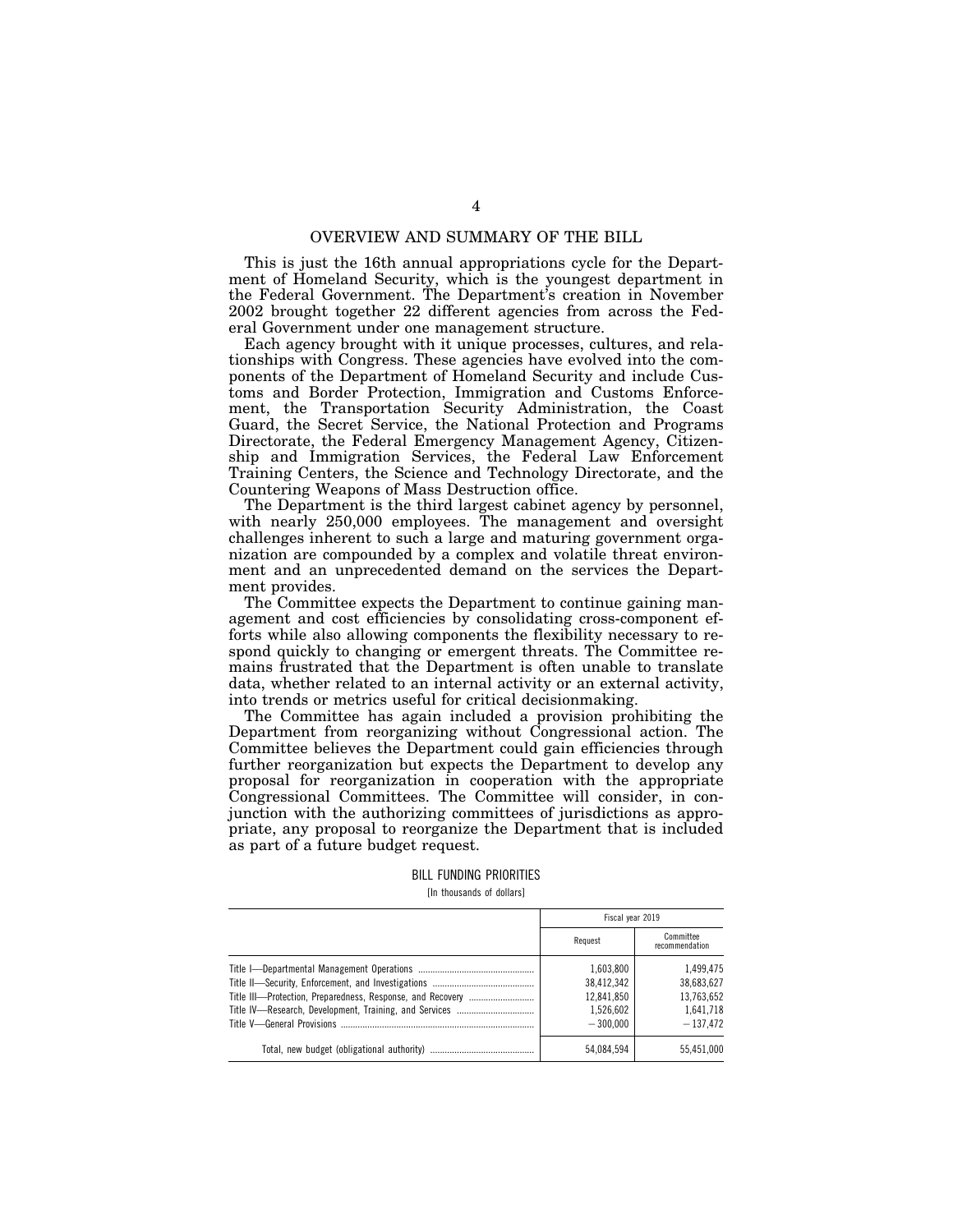The Committee recommends a total appropriation of \$57,190,844,000 for the Department of Homeland Security for fiscal year 2019, which is \$1,366,406,000 above the budget request amount. Of this amount, \$55,451,000,000 is for discretionary programs, including \$165,000,000 for Coast Guard overseas contingency operations and \$6,652,000,000 for the Disaster Relief Fund designated by the Congress as disaster relief pursuant to Public Law 112–25.

The Department's most indispensable assets are the people it employs, and this bill recommends the funds necessary to support the ability of the Department's men and women to carry out their missions. The Department requested funding to increase the number of personnel in many of its components. A portion of these personnel cannot feasibility be hired or retained in fiscal year 2019, even under the most optimistic projections. The bill instead recommends funding levels for salaries and benefits that are more realistic based on hiring and attrition rates. In order to mitigate challenges related to hiring and attrition, the bill recommends funds that will continue to improve the Department's ability to hire and retain qualified personnel. The Committee remains adamant, however, that the increasing requirements for personnel must be balanced with other investments that enable the Department's employees to operate more effectively and efficiently. Therefore, the Committee recommends significant capital investments to ensure that the Department can work smarter in its allocation of personnel, technology, and infrastructure to reduce security risks more efficiently.

The bill recommends increases above the fiscal year 2018 enacted level for border security, law enforcement, and aviation security. Additionally, the bill does not recommend fee increases proposed in the budget request, and it preserves a historic commitment to building capacity among State, Local, Tribal, and Territorial first responders and emergency personnel by denying the significant grant program reductions proposed in the budget request. The bill also supports the Department's ability to innovate in order to maintain knowledge and technical advantages over those who seek to harm the homeland by recommending significantly higher investments in research and development than were proposed by the budget request.

The recommendation continues significant funding for securing U.S. borders and provides an increase for customs and immigration law enforcement. The recommendation includes all funding requested for physical barriers along the southwest border and recognizes that physical impedance and denial of access can be an efficient and effective form of border security in high traffic areas with short vanishing times. The funding recommended will allow U.S. Border Patrol to deploy personnel and technology strategically and safely.

Transnational criminal organizations are driven by profit, and the Committee recognizes that smugglers will improvise and adapt as necessary to move illicit people and goods into the United States. Therefore, the Committee recommendation includes funding for additional Customs and Border Protection and Coast Guard assets for surveillance of the land and maritime borders of the United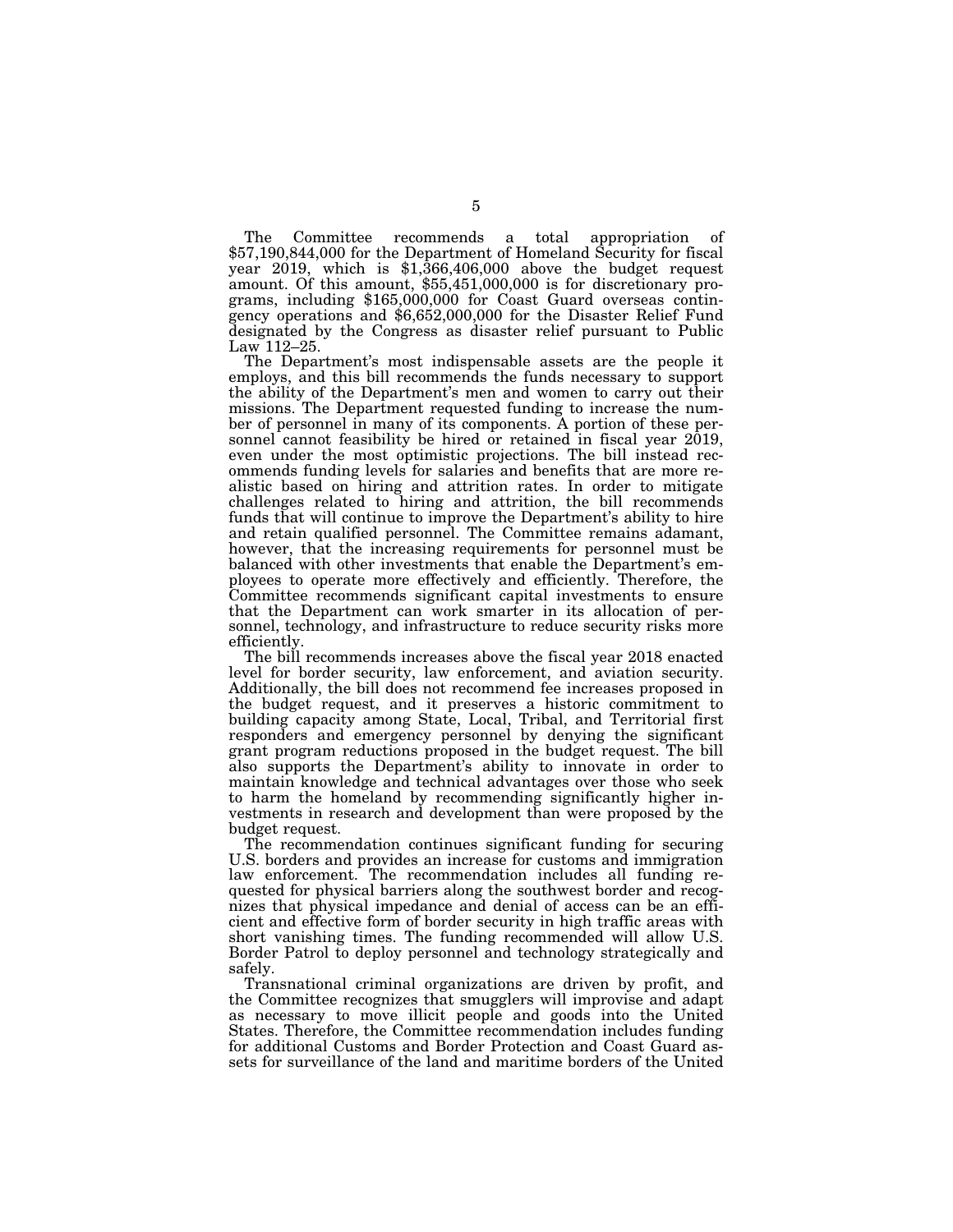States as well as the offshore waters used to access U.S. borders. The Committee is disappointed that the Department has not submitted a comprehensive border security plan to address known security gaps. Until the Department transmits such a plan, as required by Public Law 115–31, the Committee will continue to recommend funding only for adequately justified investments.

For aviation security, funds are recommended above the requested level to continue the Committee's commitment to the safety and security of aircraft and the people and institutions that depend on them. In response to aviation security threats that have recently heightened security standards for aircraft and airports, the Committee has recommended funding enhancements to many of the Transportation Security Administration's layers of security, including Transportation Security Officers, screening canines, local law enforcement assistance, Visible Intermodal Prevention and Response teams, and next generation checkpoint screening technology.

The Committee's recommendation strongly supports the role of the Coast Guard to enforce Federal laws on the high seas, to preserve life and property at sea, to assist in navigation, to protect the marine environment, and to maintain a state of defense readiness. The men and women of the Coast Guard are its most important asset, and the bill recommends robust resources to enhance recruiting, retain current force levels, and support retirement and healthcare costs. Due in large part to the Committee's efforts, the Coast Guard's surface and air fleets are in the midst of unprecedented modernization. With the expansion of the National Security Cutter fleet, continuation of Fast Response Cutter production, beginning of the Offshore Patrol Cutter acquisition, and initiation of the first Heavy Polar Icebreaker acquisition in more than four decades, the Coast Guard's cutter fleet is growing into a state-of-theart force adaptable to any mission.

The bill also recommends a significant level of investment in cybersecurity, including significant funding for election security to help States and localities guard against electronic tampering with elections. Through the National Protection and Programs Directorate [NPPD] and its partner components, the Department plays a central role in securing civilian Federal networks by providing overarching services, capabilities, and best practices that are deployed across agencies' information technology infrastructure. These funds are in addition to the funds that Federal departments and agencies, including the Department, themselves invest in protecting and upgrading their systems.

The Committee notes the efforts of the men and women of Federal Emergency Management Agency [FEMA] in responses to the recent natural disasters including hurricanes, flooding, volcanic activity, and wildfires. FEMA deployed nearly 80 percent of its workforce to support responses in 2017 and will remain in support of the recovery for years to come. The dedication of emergency managers in a unique and challenging situation demonstrates the broad-sweeping and cultural changes that have occurred in the past decade throughout FEMA. The Committee recommendation rejects proposals to make deep and unjustified cuts to the Department's grant programs intended to build security and disaster re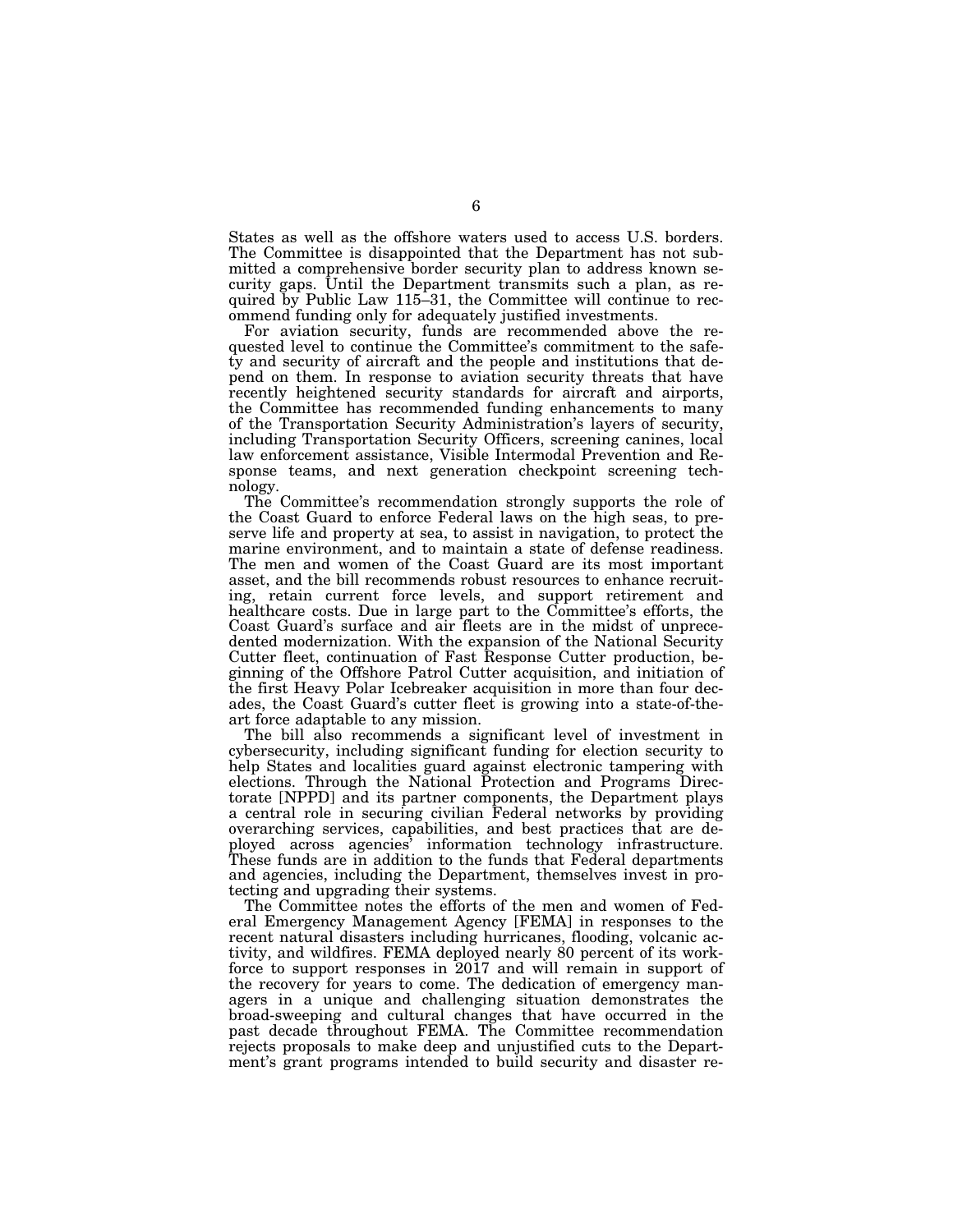sponse capacity within State, Local, Tribal, and Territorial governments.

The bill continues critical investments in the future of Homeland Security by recommending significant restoration of research and development [R&D] capabilities across the Department. These capabilities ensure the Department is able to keep pace with evolving risks, reduce interference with legitimate commerce, and maintain a technological advantage over those seeking to harm the United States. The recommended funding level places the Science and Technology Directorate at the center of the Department's R&D activities, with regard to both investment and coordination.

# **REFERENCES**

This report refers to several Public Laws by short title as follows: the Budget Control Act of 2011, Public Law 112–25, is referenced as the BCA; Implementing Recommendations of the 9/11 Commission Act of 2007, Public Law 110–53, is referenced as the 9/11 Act; and the Robert T. Stafford Disaster Relief and Emergency Assistance Act, Public Law 93–288, is referenced as the Stafford Act.

Any reference in this report to the Secretary shall be interpreted to mean the Secretary of Homeland Security.

Any reference to the Department or DHS shall be interpreted to mean the Department of Homeland Security.

Any reference to a departmental component shall be interpreted to mean offices, components, directorates or other organizations within the Department of Homeland Security.

Any reference to the budget request or the request shall be interpreted to mean the budget of the U.S. Government, fiscal year 2019 and addendum that was proposed to Congress on February 12, 2018.

Any reference to CAS shall mean common appropriations structure.

Any reference to FTE shall mean full-time equivalents.

Any reference to PPA shall mean program, project, and activity. Any reference to HSPD shall mean Homeland Security Presidential Directive.

Any reference to GAO shall mean the Government Accountability Office.

Any reference to OIG shall mean the Office of the Inspector General of the Department of Homeland Security.

Any reference to IT shall mean information technology.

Any reference to SLTT shall mean State, Local, Tribal, and Territorial.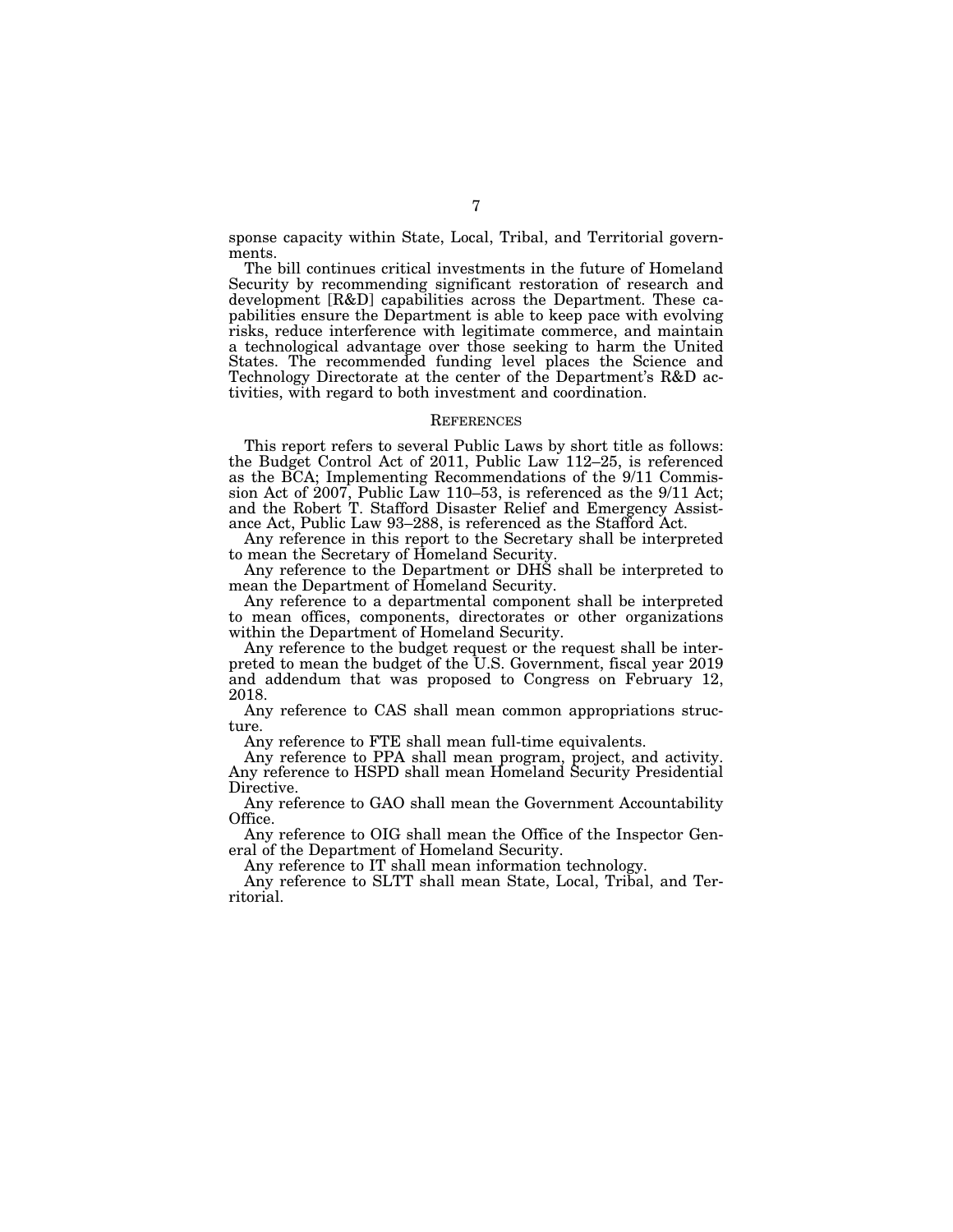# DEPARTMENT OF HOMELAND SECURITY

# TITLE I

# DEPARTMENTAL MANAGEMENT, OPERATIONS, INTELLIGENCE, AND OVERSIGHT

# OFFICE OF THE SECRETARY AND EXECUTIVE MANAGEMENT

The Office of the Secretary and Executive Management supports the Department by providing direction, management, and policy guidance to operating components. The specific activities funded by this appropriation include: the Office of the Secretary; the Office of Policy; the Office of Public Affairs; the Office of Legislative Affairs; the Office of Partnership and Engagement; the Office of General Counsel; the Office for Civil Rights and Civil Liberties; the Office of the Citizenship and Immigration Services Ombudsman; and the Privacy Office.

# OPERATIONS AND SUPPORT

| \$139,602,000 |
|---------------|
| 128,860,000   |
| 132,904,000   |

# COMMITTEE RECOMMENDATIONS

The Committee recommends \$132,904,000 for Operations and Support [O&S], which is \$4,044,000 above the budget request amount and \$6,698,000 below the amount provided in fiscal year 2018. Of this amount, not more than \$41,731,000 is for non-pay. Of the total amount, the Committee recommends not to exceed \$30,000 for official reception and representation expenses.

The following table summarizes the Committee's recommendation as compared to fiscal year 2018 enacted and budget request levels:

#### OPERATIONS AND SUPPORT

[In thousands of dollars]

|                                                        | Fiscal year 2018<br>enacted | Fiscal year 2019<br>budget request | Committee<br>recommendations |
|--------------------------------------------------------|-----------------------------|------------------------------------|------------------------------|
|                                                        | 18.846<br>40.524            | 17.874<br>34.683                   | 17.874<br>35.097             |
|                                                        | 5.123                       | 5.085                              | 5.085                        |
|                                                        | 5.000                       | 4.992                              | 4.992                        |
|                                                        | 13,373                      | 12.656                             | 13.475                       |
|                                                        | 18.501                      | 19.463                             | 18.419                       |
|                                                        | 23.571                      | 20.825                             | 23.717                       |
| Office of Citizenship & Immigration Services Ombudsman | 6.200                       | 5.879                              | 5.879                        |
|                                                        | 8.464                       | 7.403                              | 8.366                        |
|                                                        | 139.602                     | 128.860                            | 132.904                      |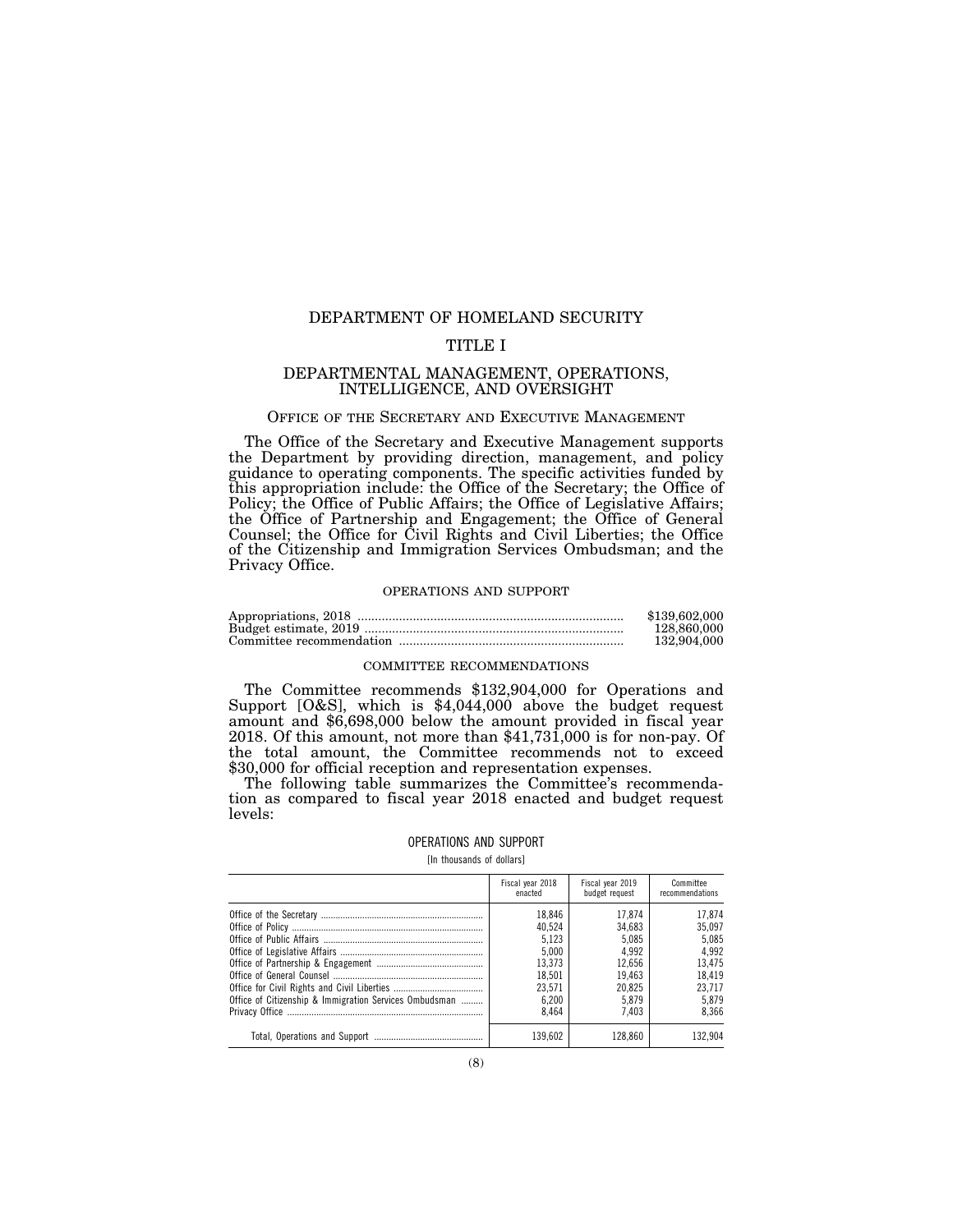*Quarterly Obligation Reports*.—The Department shall continue to submit quarterly obligation reports to the Committee for all reception and representation expenses as required in prior years. The Department shall refrain from using funds available for reception and representation expenses to purchase unnecessary collectibles or memorabilia.

*Adequate Budget Justifications*.—The Committee expects the Department to provide complete justification materials with the fiscal year 2020 budget request and to provide details for each office and program, clearly describing and accounting for current services, transfers, adjustments to base, and program changes.

*Joint Requirements Council*.—The Committee remains pleased with the progress made by the Joint Requirements Council [JRC] since 2015 to unify and enhance departmental and component-specific requirements development processes. The Committee supports JRC efforts to improve the Department's ability to acquire appropriate assets by clarifying component capability gaps, defining asset performance metrics, and identifying cross-component requirement commonalities. Maintaining separation and tension between the requirements development and acquisition processes makes the Department a more accountable buyer. The Department is directed to continue to provide quarterly briefings on the JRC and shall brief the Committees on any reorganization of headquarters organizational units not later than 60 days before any such reorganization takes place.

*Public Reporting of Operational Statistics*.—The Committee continues its requirement that the Department submit quarterly Border Security Status reports and data on the deportation of the parents of U.S.-born children semiannually, as in prior years.

*Public Access to Federally Funded Research*.—The Committee commends the Department for issuing its Plan to Support Increased Public Access to the Results of Research Funded by the Federal Government on December 27, 2016. The Committee urges the Department to continue its efforts toward full implementation of the plan and directs that the Department provide an update on progress made in materials accompanying its fiscal year 2020 budget request.

*The Department's Mission in Rural Areas*.—Rural communities support the homeland security mission through contributions to border security, infrastructure protection, arresting illicit behavior, and preparing and responding to disasters, among other activities. The Department's grant programs that aid SLTT governments in these efforts must account for the unique nature of homeland security efforts in rural areas. The Secretary is directed to review the effectiveness and proportionality of the Department's grant activity in rural areas and to provide recommendations to improve the Department's practices not later than 90 days after the date of enactment of this act.

*Cooperation with Central American Nations*.—The Committee notes that illegal border crossings into the United States by Guatemalans, El Salvadorians, and Hondurans is continuing at or near historic highs during fiscal year 2018. The Committee believes that the United States, in conjunction with the Government of Mexico, should continue efforts aimed at securing the southern border of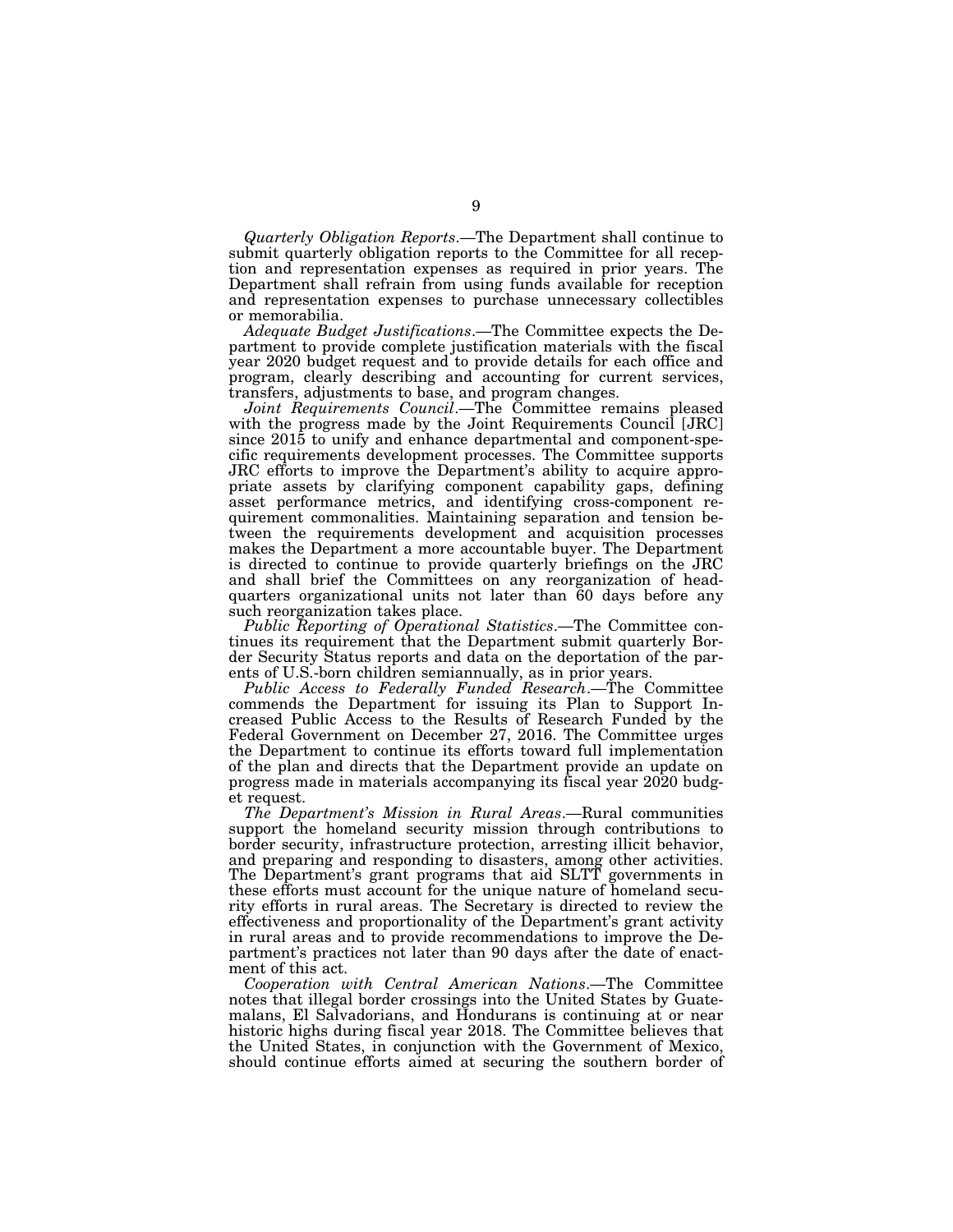Mexico while working with these Central American nations to improve their civil law enforcement capabilities to address criminal activities, which should have a net positive impact on crime in Central America as well as the United States. As part of these efforts, the United States should continue to facilitate information sharing among these nations regarding criminal history and prior orders of removal or immigration enforcement actions.

*State Police and Crime Labs*.—The work of Customs and Border Protection [CBP], Immigration and Customs Enforcement [ICE], the Coast Guard, and the Secret Service includes investigations and operations in communities throughout the United States. As a result, the Department often shares capabilities and relies upon cooperation with SLTT and foreign law enforcement agencies, including State police crime labs. These labs provide the Department with a number of critical capabilities, including fingerprint, drug, and cellular telephone analysis. Likewise, these capabilities are the same services shared among SLTT and foreign law enforcement agencies. Coordination among these agencies not only ensures efficient use of resources, it also improves public safety outcomes. To that end, the Department should continue to work with State crime labs where available, particularly in areas not adequately served by Department labs or other Federal facilities. The Department should also continue to provide any assistance that is appropriate to State police crime labs to ensure Federal requirements do not burden State resources. Moreover, in areas where the Department frequently relies on State crime labs, additional support may be appropriate to prevent the accumulation of backlogs that can slow investigations. The Department shall report annually on its use of, and partnerships with, State crime labs, including funds associated with such partnerships, and should fully reimburse State crime labs for services they provide to the Department.

*REAL ID*.—The REAL ID program improves the security of State identification materials. The Secretary has the discretion to grant a State additional time to meet the required minimum standards if the State provides adequate justification for delayed compliance and demonstrates continuing progress in meeting REAL ID standards. States should have the opportunity to consider methods of compliance consistent with individual State values and traditions.

*Sourcing of Personal Equipment*.—A well-equipped workforce is critical to the Department fulfilling its mission, and U.S.-sourced protective equipment can enhance the Department's personnel security. A November 2017 report by the Government Accountability Office (GAO–18–116) found that of the \$164,600,000 used to purchase uniform items by the Department in recent years, 58 percent was paid to foreign sources. Many of these items could have been furnished by U.S. sources. Policies that protect national security by ensuring that sensitive equipment and clothing is manufactured domestically and that also strengthen the U.S. industrial base should be pursued to the highest degree. The Secretary shall continue to seek to increase the share of American-made products in the Department's procurement of personnel-related clothing and equipment.

*Wildlife Trafficking*.—As noted in prior reports, the Committee is concerned by the high level of illegal international trade in wildlife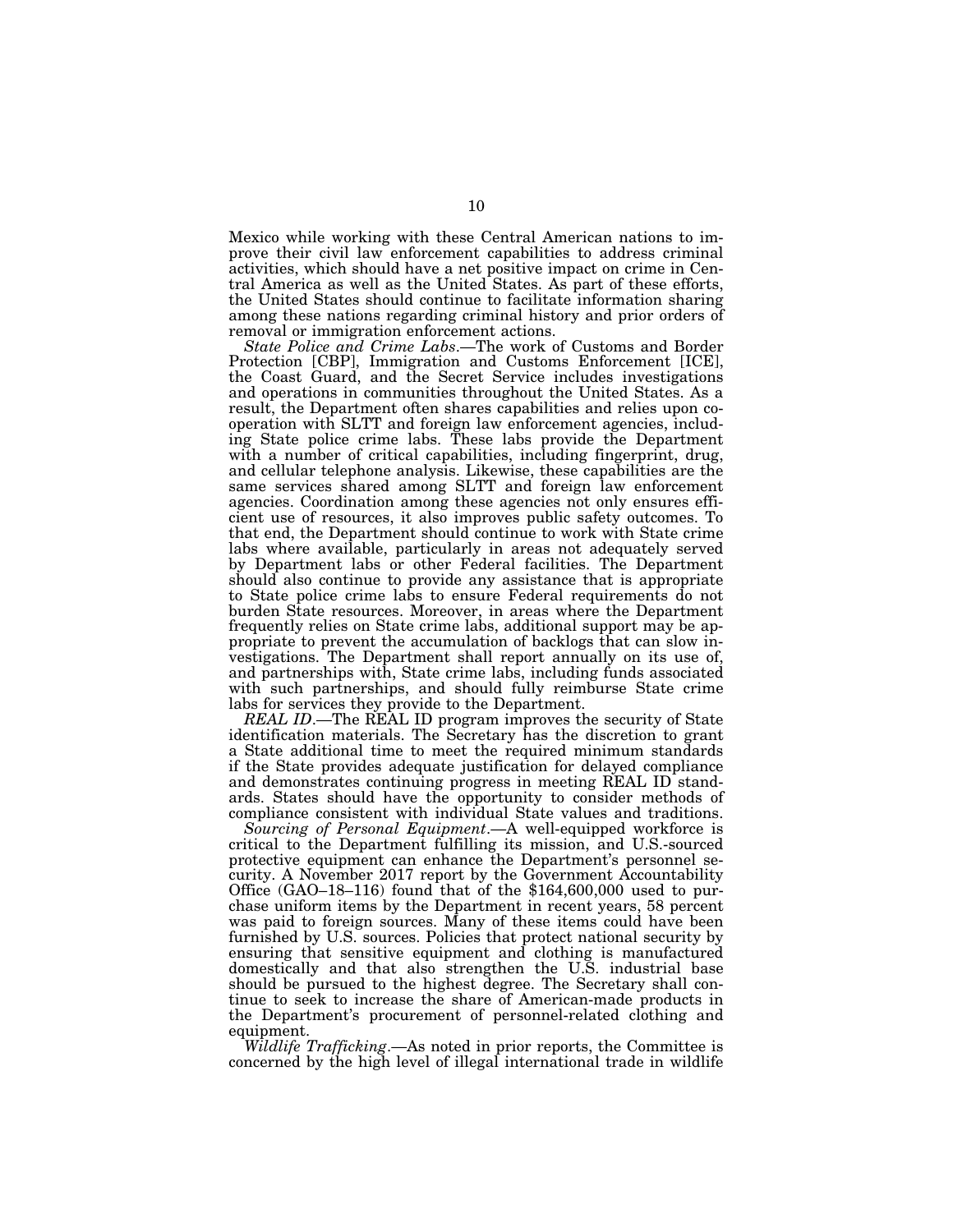and wildlife products. The Committee expects the Department to work in partnership with the U.S. Fish and Wildlife Service to improve cooperative efforts to better address wildlife trafficking. The Committee remains frustrated that the Department has failed to produce some specific reports on these activities, as required. Such reports should be provided to the Committee without delay. Further, as outlined in the explanatory statements accompanying Public Laws 114–113, 115–31, and 115–141 a similar report shall be provided for fiscal year 2019 not later than 45 days after the end of fiscal year 2019.

*Biometric Exit*.—The Committee considers implementation of biometric exit a priority and worked to provide dedicated funding for this purpose through Public Law  $114-113$ . The Department is directed to provide a spend plan for H–1B and L–1 fee revenues and any other resources being applied to biometric exit implementation not later than 30 days after the date of enactment of this act. The Committee understands that shared U.S.-Mexico entry and exit data exchange programs are not yet in place, due primarily to the lack of border infrastructure in Mexico. The Committee encourages the Secretary to continue emphasizing the importance of joint U.S.- Mexico technology infrastructure that would support entry and exit data exchange with the Government of Mexico in the future. The Committee further directs the Department to brief the Committee within 180 days of the date of enactment of this act to detail ongoing efforts to address entry and exit data collection and exchange in the land border environment.

*Visa Overstays*.—The Committee remains concerned that the large number of annual in-country alien overstays threatens national security and the integrity of legal immigration. Pursuant to 8 U.S.C. 1376, the Department is required to collect data on nonimmigrant aliens who have overstayed their visas and to report annual estimates to Congress. Biometric exit remains a top priority for the Committee, even as the Department's data systems are not linked adequately and fail to operate in a person-centric fashion. The Committee continues to make investments in immigration data improvements and in underlying IT capabilities that shall be applied to enhance information for operations, management needs, and the next overstay report. The Committee expects that the Department will provide the report on an annual basis. As such, the bill again includes language directing submission of the overstay report and withholding \$13,000,000 from obligation for the Office of the Secretary and Executive Management until this report has been submitted. Moreover, the Committee also continues \$10,000,000 in funding dedicated to ICE enforcement efforts related to visa overstays. As previously required in the explanatory statement accompanying Public Law 115–141, the Department shall submit an updated report outlining its comprehensive strategy for overstay enforcement and deterrence not later than 180 days after the date of enactment of this act. The report shall detail the steps being taken to identify aliens who have overstayed their visas, including those necessary to improve the capabilities to report such information; notify aliens of their required departure dates in advance; track such overstays for enforcement action; refuse or revoke current and future visas and travel authorization;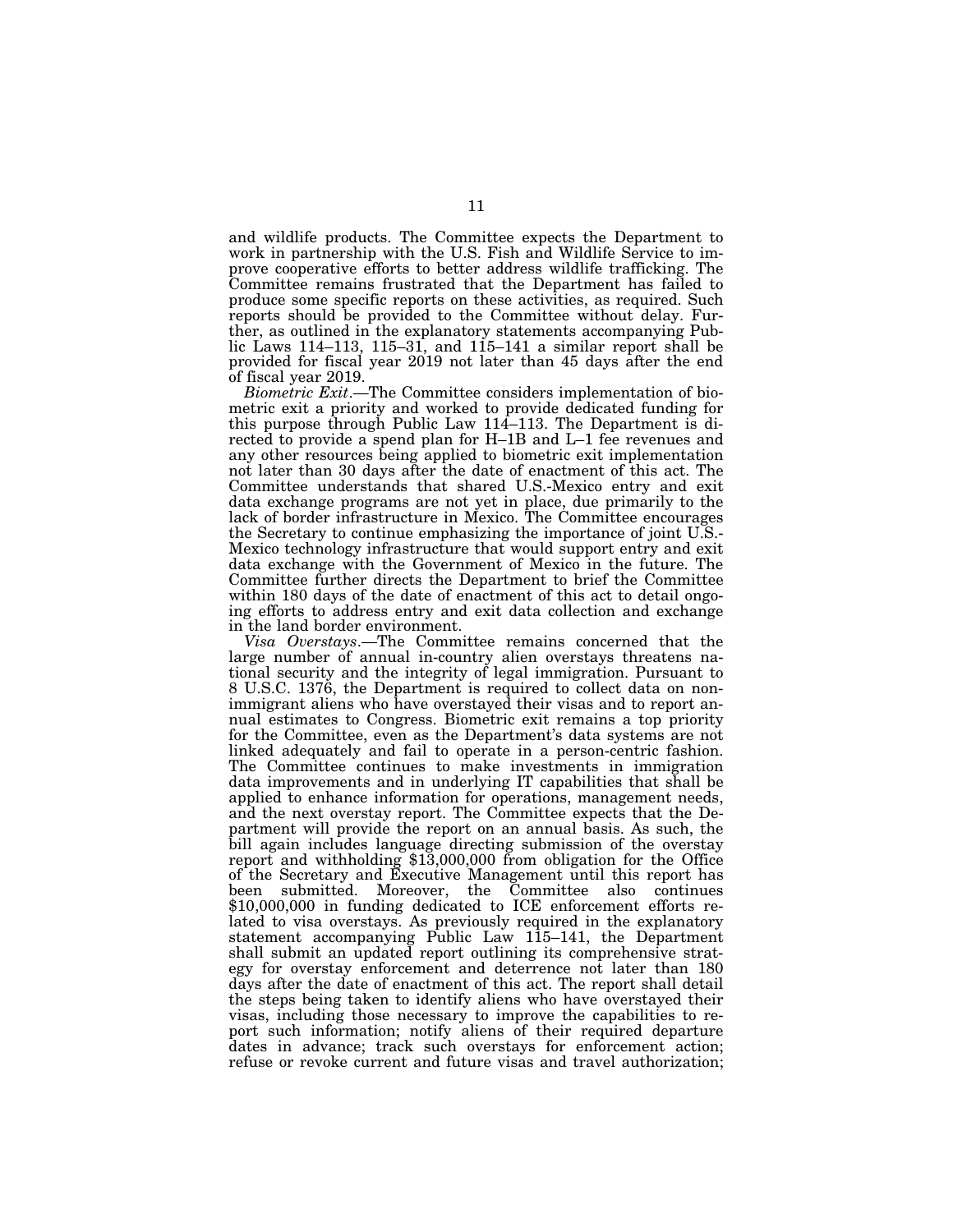and otherwise deter violations or take enforcement action. The report shall also outline the conditions under which an alien is admitted to the United States for ''duration of status'' and assess changes to such admission, since the required departure requirement is vague and complicates enforcement.

*Border Apprehension Report*.—The Administration's policy directing that criminal charges pursuant to 8 U.S.C. 1325 be brought against adults apprehended at the border between the ports of entry has resulted in the separation of family units. The American Academy of Pediatrics and the American Medical Association both oppose the separation of families while in immigration proceedings. The Department is directed to provide the Committee with a monthly report, which will be made public on the Department's website, documenting when and where all family separations occur, the ages of all minors being separated from their family units, the nature of administrative or criminal charges filed against adult family members, as well as how often family units apprehended together are detained in ICE custody, referred to the Department of Health and Human Services Office of Refugee Resettlement [ORR], and/or deported separately. The report shall also detail plans on the reunification of family units. Bill language is included withholding funds from the Office of the Secretary and Executive Management until submission of the first monthly report on family separation.

*Transfers*.—The Committee expects that the Department will, consistent with assessments that it is in the best interest of the child, and whenever possible, ensure that separated family units are reunited prior to removal, release from CBP or Bureau of Prisons custody or transferred together upon transfer to ICE or ORR custody. The Committee understands that law enforcement officers will make decisions on a case-by-case basis and may opt for the use of the full spectrum of alternatives to detention, including release on parole or recognizance or, if needed, enrollment into a community-based alternative to detention program, over the detention of family members in separate facilities or in family detention facilities. The Committee expects the Department to ensure that individuals being transferred from CBP to ICE custody, currently in ICE custody, or under ICE supervision, have opportunities to report family separation incidents; to verify the status, location, and disposition of family members; and to regularly communicate by telephone with one another. The Department shall also ensure that agents and officers are properly trained in child welfare screening for child victims of trafficking, in accordance with the Trafficking Victims Protection Reauthorization Act of 2008.

*Ending Online Child Exploitation*.—The Department is engaged in a number of commendable efforts to end human trafficking and child exploitation. The Committee looks forward to the briefing required in the in the Explanatory Statement accompanying Public Law 115–141 and directs the Department to brief the Committee semiannually on all of the required data pertaining to Department wide efforts to combat human trafficking and child exploitation.

*Records Management*.—The Committee expects the Department to maintain records and respond to records requests, consistent with the requirements of section 552 of title 5, United States Code,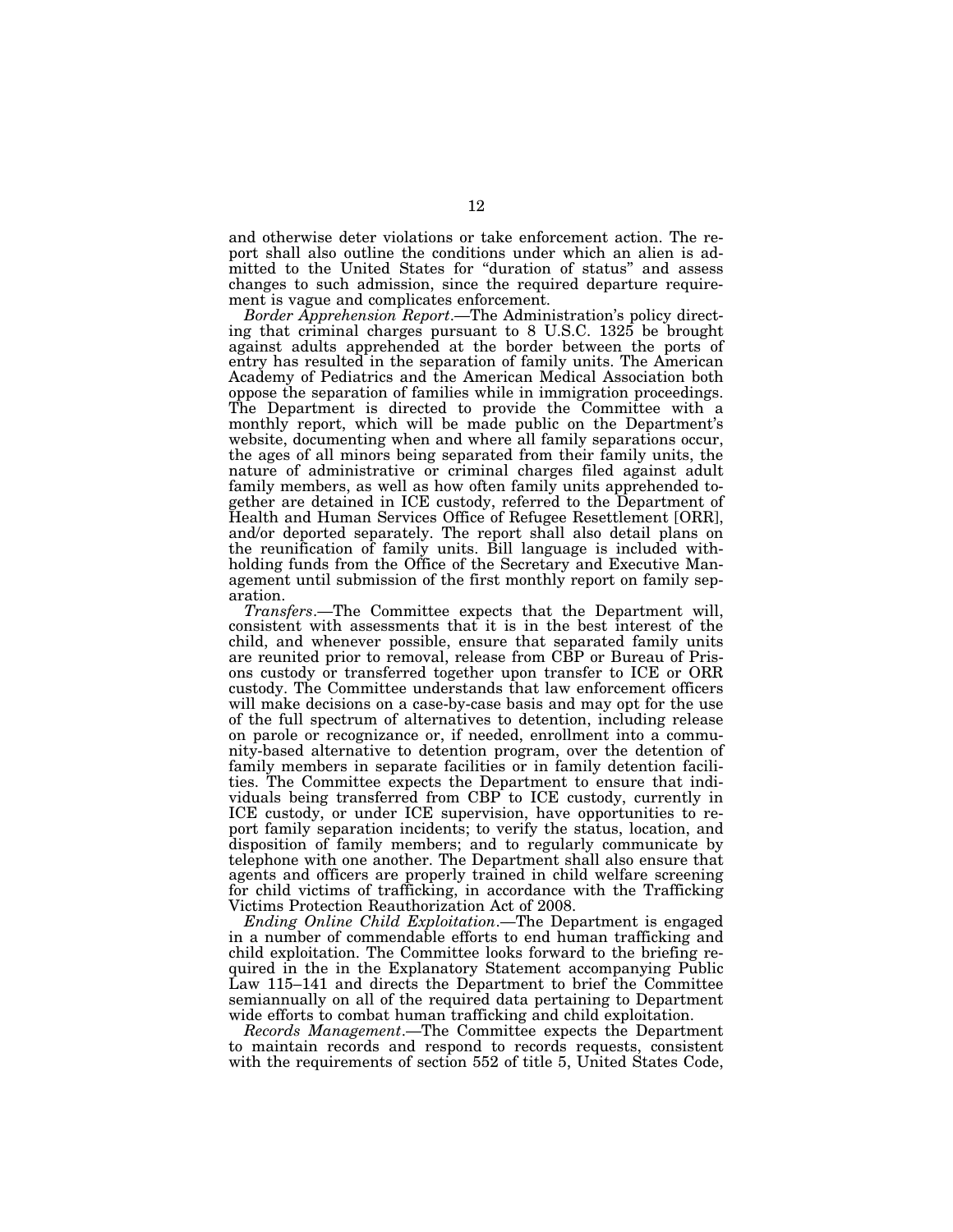for information related to all detainees in the custody of the Department, regardless of whether such detainees are housed in a Federal or non-Federal detention facility. The Committee further notes that the Department should not withhold records from disclosure unless the Department reasonably foresees that disclosure would harm an interest protected by an exemption described in section 552(b) of title 5, United States Code or is otherwise prohibited by law.

*Competitive Pistol Procurement*.—The Committee is concerned that CBP could be failing to leverage existing and available acquisition vehicles in a way that is consistent with the Federal Acquisition Regulation for certain procurements. It is critically important that CBP's acquisition efficiently provide agents and officers with the best available equipment at a reasonable cost. The Committee encourages CBP and the Department to review this acquisition strategy to avoid duplicative acquisition efforts. The Department, in conjunction with CBP, shall brief the Committee, within 120 days of enactment of this act, detailing whether CBP's procurement strategies fully utilize existing contracts, when applicable and costeffective.

*Executive Order 13780 Reports*.—The Committee directs the Secretary of Homeland Security to submit to the Committee on Appropriations any report submitted to the President under section 4 of Presidential Proclamation 9645.

# OFFICE OF POLICY

A total of \$35,097,000 is provided for the Office of Policy, which is \$414,000 above the budget request amount and \$5,427,000 below the fiscal year 2018 enacted level. This amount includes funding for personnel the budget request proposed be appropriated to the newly established Countering Weapons of Mass Destruction [CWMD] office. Under the recommendation, activities that are being carried out in the manner established during creation of the CWMD office are funded through their legacy appropriations structure. The recommendation includes \$600,000 for the Immigration Data Initiative, instead of the \$1,200,000 proposed, due to repricing of full time equivalent personnel cost.

#### OFFICE OF PARTNERSHIPS AND ENGAGEMENT

A total of \$13,475,000 is provided for the Office of Partnerships and Engagement, which is \$819,000 above the budget request amount and \$102,000 above the fiscal year 2018 enacted level.

*Blue Campaign*.—The Blue Campaign, a department-wide initiative to combat human trafficking, has historically been operated by personnel detailed from components and funded through end-ofyear contributions from components, an approach that is not appropriate for the program's long-term sustainment. Public Law 115– 141 included direct funding of \$819,000 for the Blue Campaign to continue support of dedicated personnel and to begin transitioning the program away from reliance on component contributions. Unfortunately, the fiscal year 2019 request proposed no direct funding for the program. This recommendation again includes \$819,000, the full level authorized under Public Law 115–125, in continued direct funding for personnel. The Department is directed to sustain the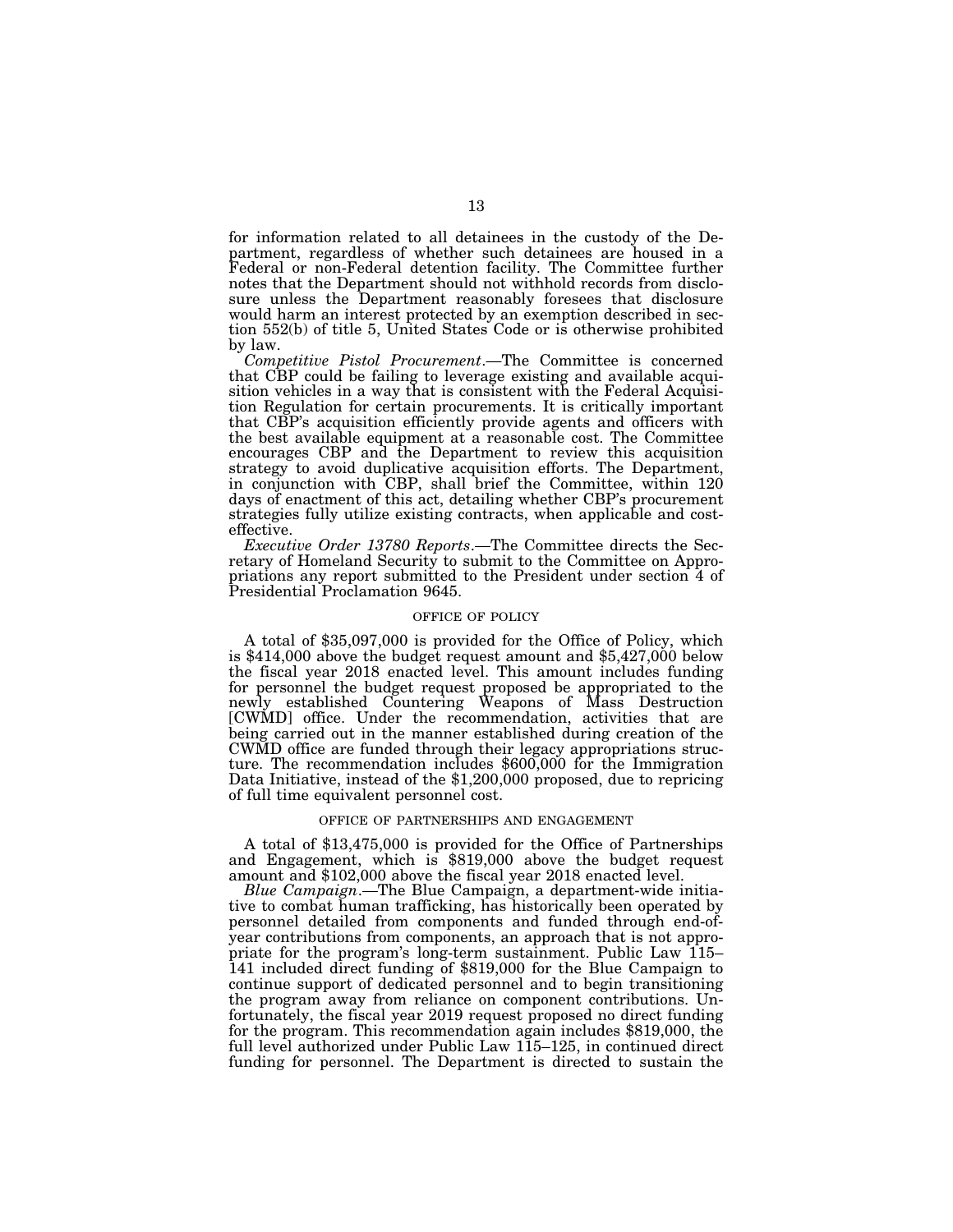program at not less than its total fiscal year 2016 level of \$5,150,000 in fiscal year 2019 using component contributions to cover non-personnel program costs. Should the Department continue to propose less than full, direct funding for the program, a complete justification shall be included in future budget submissions, as directed in the explanatory statement accompanying Public Law 115–31.

# OFFICE GENERAL COUNSEL

A total of \$18,419,000 is provided for the Office of General Counsel [OGC], which is \$1,044,000 below the budget request amount and \$82,000 below the fiscal year 2018 enacted level. No funding is provided for additional attorneys as proposed in the budget request.

*Budget and Impoundment Control Act*.—The Committee directs the Chief Counsel to provide a report, not later than 90 days after enactment of this act, that identifies any instance since October 1, 2016 when the Department violated Section 1012 or Section 1013 of the Budget and Impoundment Control Act of 1974 (2 U.S.C. 684 and 685) or Code of Federal Regulations Part 550. For each instance of violation identified, the report should include the Department's justification for the violation and specific actions the OGC will take to improve its understanding of the Budget and Impoundment Control Act of 1974. The report shall include a plan for strengthening internal controls necessary to avoid violations of the Budget and Impoundment Control Act of 1974 or regulations included in Code of Federal Regulations Part 550. Further, the Chief Counsel, in cooperation with the Office of Management and Budget and the Government Accountability Office, is directed to develop training on the Budget and Impoundment Control Act of 1974 and regulations included in Code of Federal Regulations Part 550 and to deliver the training annually to the Office of General Counsel, the Office of the Chief Financial Officer, and the Chief Counsel and Chief Financial Officer of each component.

#### OFFICE FOR CIVIL RIGHTS AND CIVIL LIBERTIES

A total of \$23,717,000 is provided for the Office for Civil Rights and Civil Liberties [OCRCL], which is \$2,892,000 above the budget request amount and \$146,000 above the fiscal year 2018 enacted level. The funding above the budget request is to accommodate the increased workload expected in fiscal year 2019 resulting from recent executive orders and changes to immigration policies and programs. OCRCL shall maintain its independence and oversight functions, which are vital to monitoring and investigating complaints.

#### PRIVACY OFFICE

A total of \$8,366,000 is provided for the Privacy Office, which is \$963,000 above the budget request amount and \$98,000 below the fiscal year 2018 enacted level. The funding above the budget request is to accommodate an increased workload in fiscal year 2019 resulting from recent executive orders and changes to immigration policies and programs. Further, the additional funds are available to ensure information released by the Department does not reveal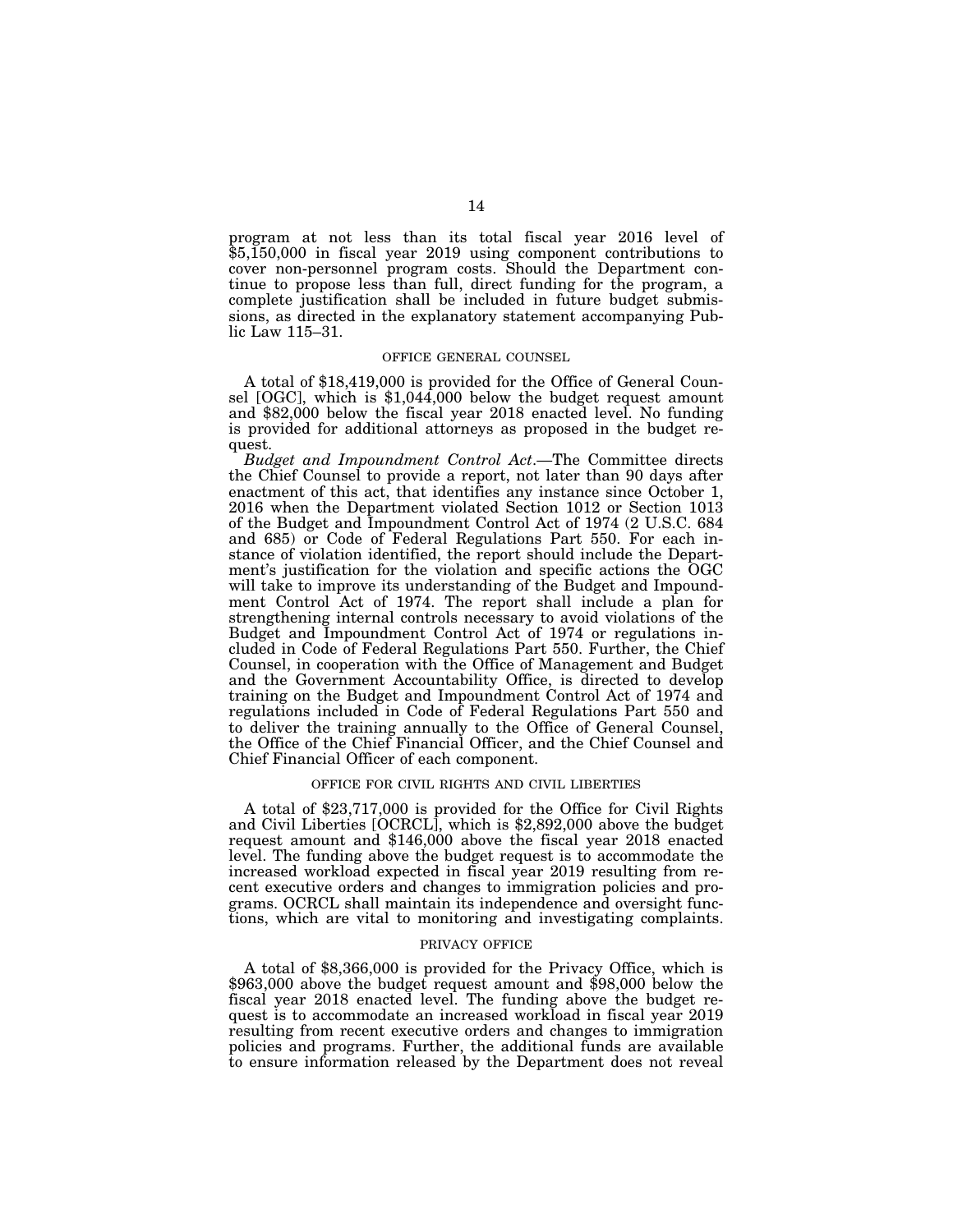the identity or personally identifiable information of non-citizens who may be survivors of domestic violence, sexual assault, stalking, human trafficking, or other crimes. The Privacy Office must ensure the Department's actions do not violate the Privacy Act, the Violence Against Women Act, or other laws. The Privacy Office is directed to provide an updated briefing to the Committees within 60 days of the date of enactment of this act on the measures the Department will take to ensure all record systems properly restrict information related to survivors of domestic violence, sexual assault, stalking, human trafficking, and other crimes. The Committee directs the Privacy Office to evaluate the effectiveness and efficiency of current regulations governing Privacy Act release requests and to provide recommendations for changes in policy that could streamline processes for both requestors and the Department while preserving privacy protections.

# MANAGEMENT DIRECTORATE

The Management Directorate has responsibility for oversight of the management and operations of the Department. The specific activities funded by this appropriation include the Immediate Office of the Under Secretary for Management [USM], the Office of the Chief Readiness Support Officer, the Office of the Chief Human Capital Officer, the Office of the Chief Security Officer, the Office of the Chief Procurement Officer, the Office of the Chief Financial Officer, and the Office of the Chief Information Officer.

# COMMITTEE RECOMMENDATIONS

The Committee recommends \$944,095,000 for the Management Directorate, which is \$139,223,000 below the budget request amount and \$201,684,000 above the fiscal year 2018 enacted level. A significant portion of the increase above fiscal year 2018 is associated with \$105,432,000 in the consolidation of work currently performed by the components into the Management Directorate. The Committee continues to support the Department's efforts to bring greater transparency to the cost of management operations and to eliminate an inefficient, circular reimbursement process. Of amounts recommended, the Committee includes not to exceed \$2,000 for official reception and representation expenses.

Each year, the department floods the final days of the fiscal year with contracts to frenetically spend funds due to expire and be returned to the Treasury at the end of the fiscal year. These contracts have been used to address needs that were included in the upcoming fiscal year's budget request and creates a vicious cycle of double-funding projects yet to be considered by the Committee. In the interest of eliminating duplication and waste wherever practicable, a general provision is included requiring the Department to find savings, particularly those derived from contracts that used fiscal year 2018 appropriations to fund activities planned for fiscal year 2019.

The following table summarizes the Committee's recommendation as compared to the fiscal year 2018 and budget request levels: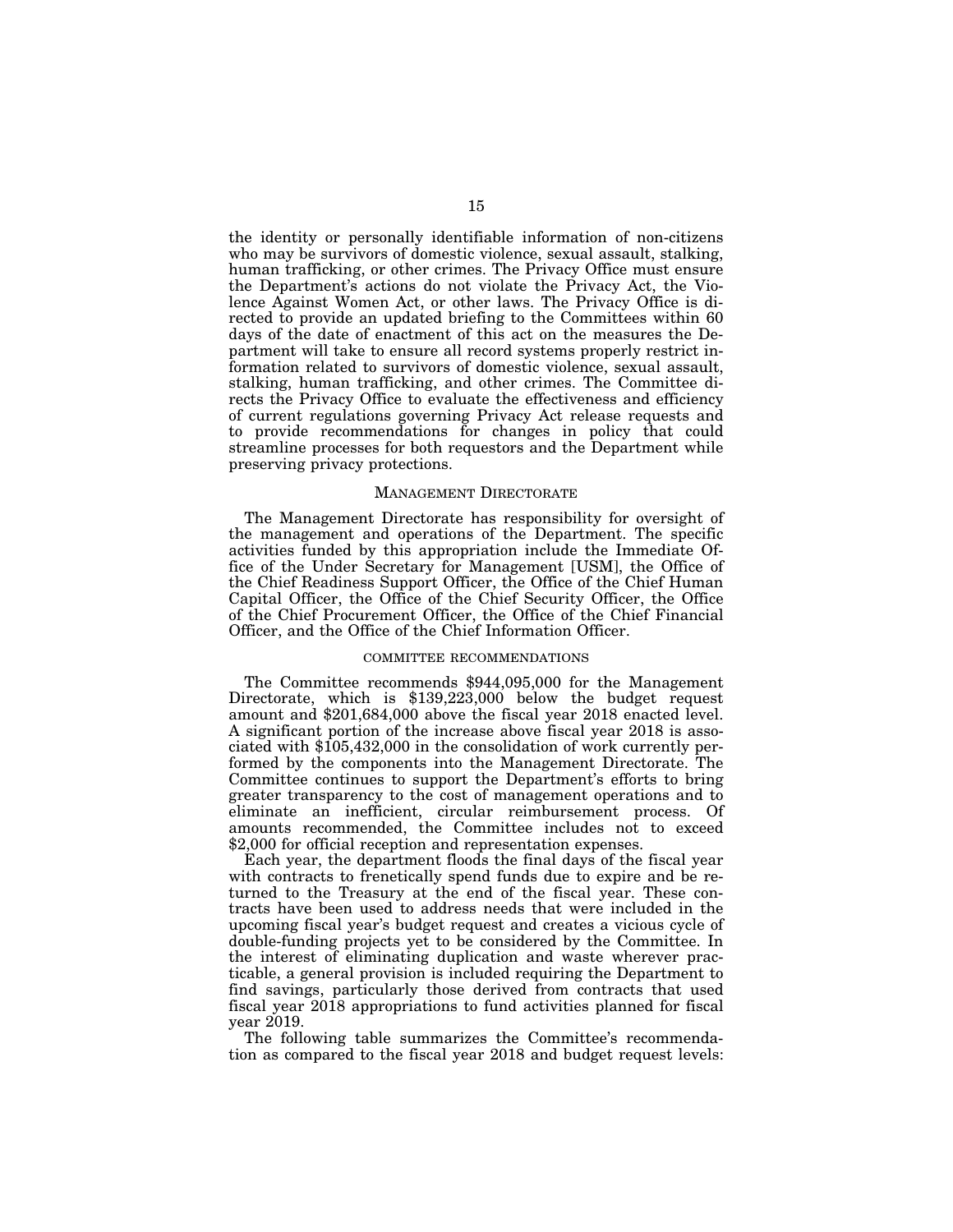# MANAGEMENT DIRECTORATE

[In thousands of dollars]

| Fiscal year 2018 | Fiscal year 2019 | Committee       |
|------------------|------------------|-----------------|
| enacted          | budget request   | recommendations |
| 710.297          | 834.704          | 824.479         |
| 29.569           | 246.069          | 117.071         |
| 2.545            | 2.545            | 2.545           |
| 742.411          | 1,083,318        |                 |

# OPERATIONS AND SUPPORT

| \$710,297,000 |
|---------------|
| 834.704.000   |
| 824.479.000   |

### COMMITTEE RECOMMENDATIONS

The Committee recommends \$824,479,000 for Operations and Support [O&S], which is \$10,225,000 below the budget request amount and \$114,182,000 above the fiscal year 2018 enacted level. Of this amount, not more than \$539,495,000 is for non-pay.

The following table summarizes the Committee's recommendation as compared to the fiscal year 2018 and budget request levels:

# OPERATIONS AND SUPPORT

[In thousands of dollars]

| Fiscal year 2018 | Fiscal year 2019 | Committee       |
|------------------|------------------|-----------------|
| enacted          | budget request   | recommendations |
| 6.770            | 7.730            | 7.730           |
| 71.105           | 90.413           | 90.618          |
| 71.052           | 107.606          | 98.391          |
| 74.963           | 78.868           | 78.868          |
| 102.615          | 103.197          | 103.197         |
| 63.734           | 64.873           | 64.873          |
| 320.058          | 382.017          | 380.802         |
| 710.297          | 834.704          |                 |

*Component Obligation Plans*.—The Department shall continue submitting obligation plans to the Committee on a quarterly basis, consistent with direction provided in the explanatory statement accompanying Public Law 114–113 and shall ensure that the obligation plans are connected to activity-level details in the budget justification materials. The Committee expects these plans to be delivered in a timely manner.

*Department Personnel Funding*.—The budget request continues to include funding for the pay and benefits of personnel that do not align with hiring projections or actual FTE in the previous fiscal year. When the Department is appropriated funding for personnel, as requested, and then falls far short of hiring projections, the funding appropriated for pay and benefits is often realigned and obligated for non-pay expenditures. This results in a loss of transparency between actual pay and non-pay requirements. Non-pay expenditures entered into using under-executed pay funding can mask structural deficiencies in component budgets that, when uncovered, require significant modifications to budget authority to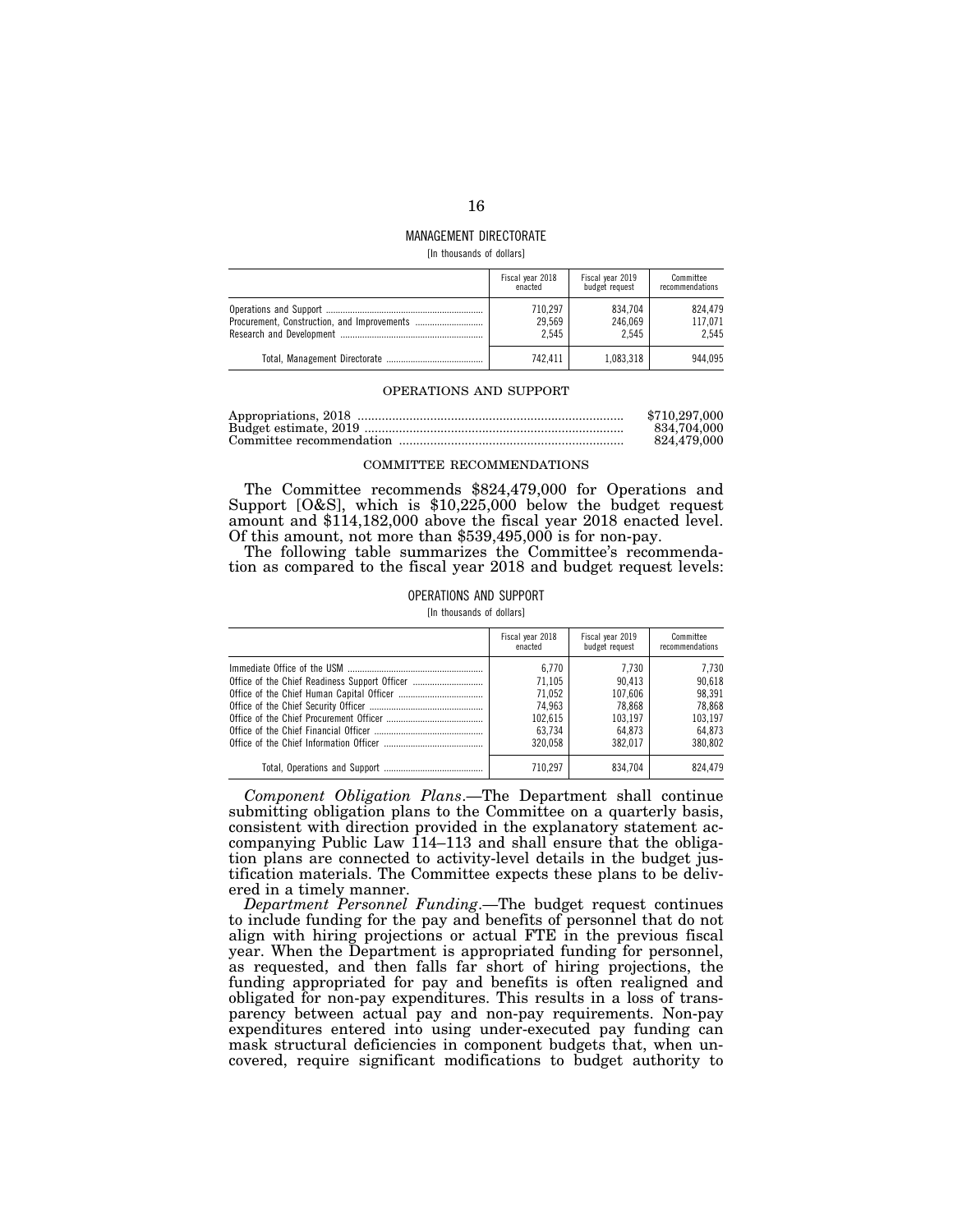meet current services. While in some instances these non-pay expenditures may address legitimate and unfunded needs, realigning under-executed funding appropriated for pay without notification undermines the Committee's ability to holistically understand the Department's true O&S requirements by pay and non-pay categories. In some instances, components have used well over \$100,000,000 in funding appropriated for pay for non-pay purposes without notification. Therefore, the Committee includes report language within O&S appropriations for each component, limiting the amount available for non-pay purposes.

#### OFFICE OF THE CHIEF READINESS OFFICER

The Committee recommends \$90,618,000 for the Office of the Chief Readiness Officer [OCRO], which is \$205,000 above the budget request amount and \$19,513,000 above the fiscal year 2018 enacted level. The amount provided above the request is to enable OCRO to keep pace with hiring expected in fiscal year 2019.

#### OFFICE OF THE CHIEF HUMAN CAPITAL OFFICER

A total of \$98,391,000 is provided for the Office of the Chief Human Capital Officer [OCHCO], which is \$9,215,000 below the budget request amount and \$27,339,000 above the fiscal year 2018 enacted level. This amount does not include funding for personnel the budget request proposes be funded in the newly established CWMD office. Under the recommendation, activities that are being carried out in the manner established during creation of the CWMD office are funded through their legacy appropriations structure.

*Hiring in Rural Communities*.—The components continue to face challenges with filling vacant positions and providing for public safety in non-contiguous and rural States. Challenges in recruiting and retaining Federal employees has exacerbated chronic staffing problems at U.S. ports of entry and other areas critical to public safety. The Department is urged to examine how small businesses—including Native American, Alaska Native, and Native Hawaiian small businesses—could help the Department fill its unmet needs in communities and encouraged to explore existing opportunities to fill vacancies where possible. Not later than 90 days after enactment of this act, the Department is directed to provide a report to the Committee on the challenges it faces recruiting and retaining Federal employees in non-contiguous and rural States. The report shall include a clear description of the obstacles related to using small businesses, information about rates of attrition, the number of unfilled positions, and the duration of time those positions have remained vacant. The report shall also provide an assessment of the effect these vacancies have on the ability of components to accomplish their statutory and administrative responsibilities.

# OFFICE OF THE CHIEF FINANCIAL OFFICER

The Committee recommends \$64,873,000 for Office of the Chief Financial Officer, as requested, which is \$1,139,000 above the fiscal year 2018 enacted level. The Chief Financial Officer is directed to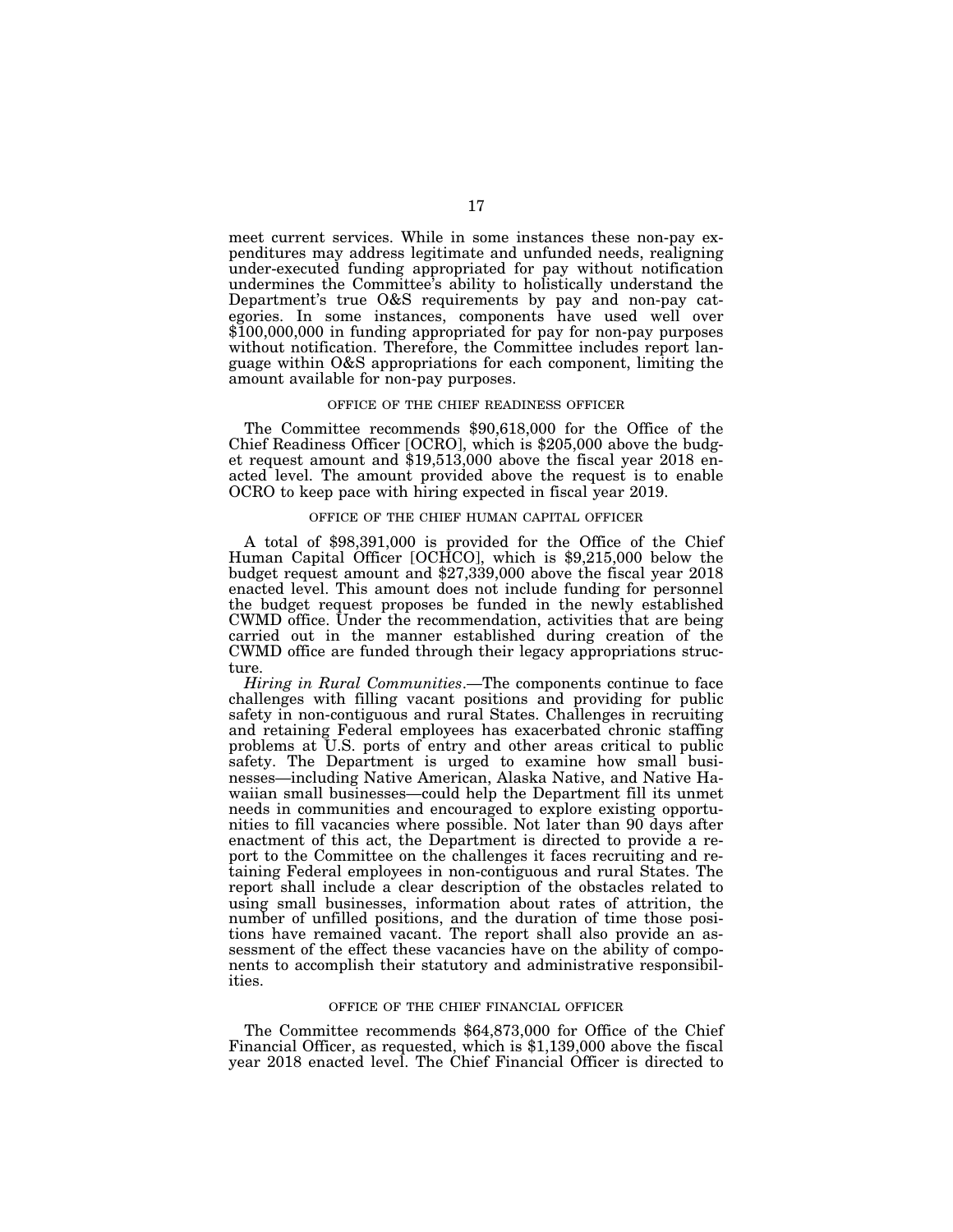ensure that fiscal year 2020 budget justification materials for classified and unclassified budgets of all components are submitted, concurrent with the President's budget submission to the Congress. The justifications shall include:

- —Detailed data and explanatory descriptions for each request and for each PPA, including offices that have been identified as PPAs, reflected in the table at the end of this report. Information should be presented in quantifiable terms with specific breakdowns of the funding.
- —Tables that compare prior year actual appropriation and obligations, estimates of current year appropriations and obligations, and the projected budget year appropriations and obligations for all PPAs, sub-PPAs, and FTE, including identifying each adjustment to base, transfer, program increase, program decrease and staffing change proposed in fiscal year 2020.
- —Year-to-year changes described in terms that are clear and unambiguous, excluding nonspecific terms such as ''technical adjustment" or "administrative change" unless accompanied by a detailed explanation. Explanations of adjustments to base funding, whether increases or decreases, should be specific and compared to prior year activity level, not just the entire PPA level. All requested increases shall be justified with measurable outcomes above the current baseline of activity. If the Department does not have a current measure of such baseline activity, the Department shall establish one before requesting an increase.
- —For each operations and support PPA or sub-PPA reflected in the table at the end of this report, a breakdown, for fiscal year 2019 enacted amounts and fiscal year 2020 requested amounts, of pay and non-pay amounts.
- —For investment end items with severable unit costs in excess of \$250,000 or a lifecycle cost in excess of \$300,000,000, the project description, justification, total cost, and scope; key acquisition milestones from the prior year, year of execution, and budget year; the funding history by fiscal year, to include prior enacted appropriations, obligations, and expenditures; contract information to include contract number, contractor, type, award date, start date, end date, earned value management potential in the contract, and total contract value; and significant changes to the prior year enacted budget, project schedule, and estimated time to completion.
- —For severable end items, the quantity of each item by prior years, current year, budget year, and out-year; the quantity of units delivered on contract, funded but not yet on contract, and planned but unfunded; and the delivery schedule by quarter for the end item, delineated by fiscal year funding.
- —Information by appropriation and PPA on all reimbursable agreements and significant uses of the Economy Act for each fiscal year.
- —An accurate, detailed table identifying the last year that authorizing legislation was enacted into law for each appropriation, including the amount of the authorization, when the authorization expires, and the appropriation in the last year of authorization.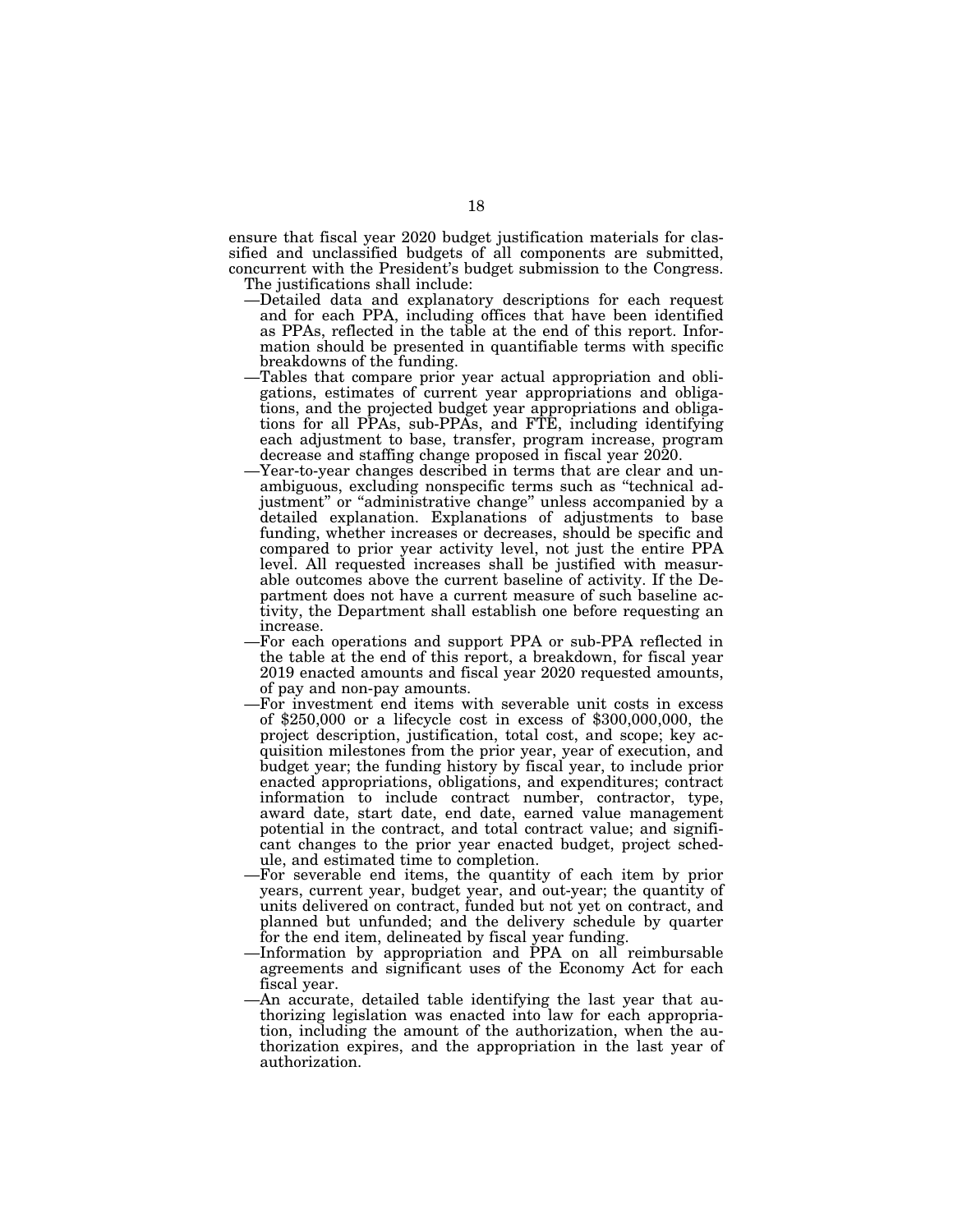- —The text and citation of all Department appropriations provisions enacted to date that are permanent law.
- —Explanations and justifications for all proposed legislative changes, whether they are new or amend existing law and whether they are substantive or technical in nature, with an annotated comparison of proposed versus existing language.
- —A report on the status of overdue Committee-required reports, plans, or briefings for each of fiscal years 2018 and 2019.

Any significant new activity that has not been explicitly justified to the Committee or for which funds have not been provided in appropriations acts requires the submission of a reprogramming or transfer request.

*Counter-Unmanned Aerial Systems*.—The Committee is pleased that numerous components are undertaking efforts to mitigate the threat of hostile unmanned aerial systems [UAS] and directs the Department to include an estimate of Department-wide counter-UAS funding within the request, by PPA, in the justification materials accompanying the fiscal year 2020 budget request. In addition, within 60 days of the date of enactment of this act, the Department shall brief the Committee on its estimated funding needs, including those not addressed within the fiscal year 2020 budget request, for fiscal years 2020 through 2024 to research, test, acquire, and deploy counter-UAS capabilities.

### OFFICE OF THE CHIEF INFORMATION OFFICER

The Office of the Chief Information Officer [OCIO] is responsible for oversight of information technology [IT] systems and infrastructure development, acquisitions oversight, including that at Data Center 1 [DC1] and Data Center 2 [DC2], to support the missions and activities of the Department. The Committee recommends \$380,802,000 for OCIO Operations and Support which is  $\text{\$1,215,000}$  below the budget request amount and  $\$60,744,000$ above the fiscal year 2018 enacted level.

*Data Center Consolidation*.—The Committee is pleased with OCIO's continued leadership in data center consolidation, which is enhancing the effectiveness, efficiency, and security of the Department's IT enterprise. Further, the Committee commends OCIO for its efforts to collaborate with the National Aeronautics and Space Administration to gain efficiencies by establishing IT operations centers at DC1 and by encouraging other Federal partners to colocate with the Department at its data centers. The Committee shares OCIO's concerns with attracting, developing, and maintaining a qualified IT and cybersecurity workforce and looks forward to collaborating to develop workforce pipelines and workforce retention incentives. In addition to budget justification materials and obligation plans, OCIO shall provide semiannual briefings to the Committee on the execution of its major initiatives and investment areas. Such briefings shall include details regarding cost, schedule, and the transfer of systems to or from Department data centers or external hosts.

*Joint Wireless Program Management Office*.—The Committee supports the activities of the Joint Wireless Program Management Office and provides \$543,000 for this purpose, which is \$1,215,000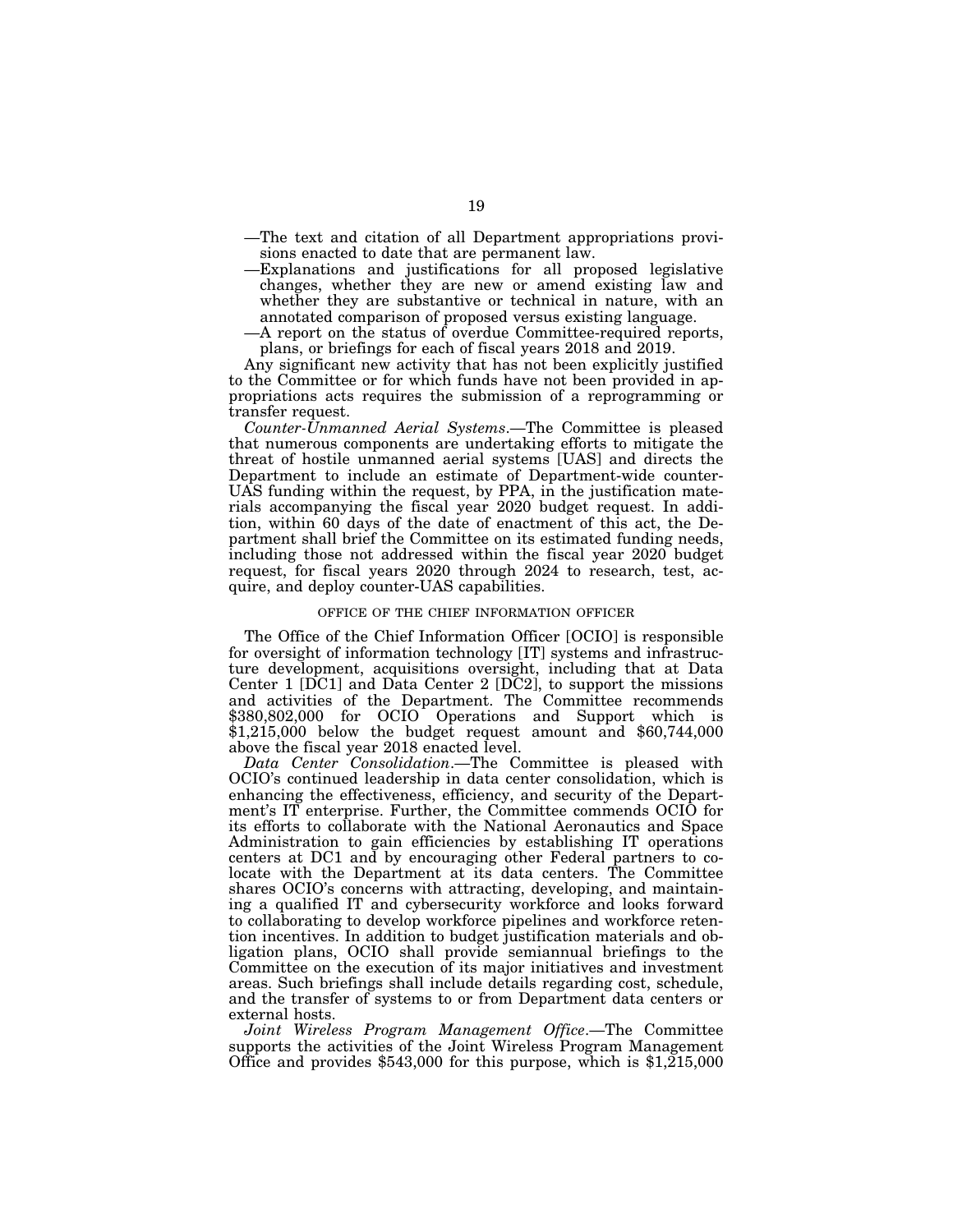below the request due to repricing of full time equivalent personnel costs.

#### PROCUREMENT, CONSTRUCTION, AND IMPROVEMENTS

| \$29,569,000 |
|--------------|
| 246,069,000  |
| 117.071.000  |

# COMMITTEE RECOMMENDATIONS

The Committee recommends \$117,071,000 for Procurement, Construction, and Improvements [PC&I], which is \$128,998,000 below the budget request amount and \$87,502,000 above the fiscal year 2018 enacted level. A general provision in title V of the bill includes \$39,000,000 for Financial Systems Modernization, which was proposed under this appropriation in the budget request.

The following table summarizes the Committee's recommendation as compared to the fiscal year 2018 enacted and fiscal year 2019 budget request levels:

### PROCUREMENT, CONSTRUCTION, AND IMPROVEMENTS

[In thousands of dollars]

|                                                    | Fiscal year 2018 | Fiscal year 2019 | Committee       |
|----------------------------------------------------|------------------|------------------|-----------------|
|                                                    | enacted          | budget request   | recommendations |
|                                                    | 29.569           | 171.149          | 81.151          |
|                                                    |                  | 74.920           | 35.920          |
| Total, Procurement, Construction, and Improvements | 29.569           | 246.069          | 117.071         |

*DHS Headquarters Consolidation*.—The recommendation includes \$81,151,000 for development at St. Elizabeths. This amount is \$89,998,000 below the budget request amount. The Committee notes that the budget request is inconsistent with the most recent master plan for St. Elizabeths provided to the Committee. Within 30 days of the date of enactment of this act, the Department shall provide the Committee with an updated master plan for St. Elizabeths certified by the Secretary or with a report detailing the rationale for submitting a budget request for activities inconsistent with its current master plan.

### RESEARCH AND DEVELOPMENT

| \$2,545,000 |
|-------------|
| 2,545,000   |
| 2.545.000   |

#### COMMITTEE RECOMMENDATIONS

The Committee recommends \$2,545,000 for Research and Development [R&D], as requested, which is the same as the fiscal year 2018 enacted level.

# ANALYSIS AND OPERATIONS

The Analysis and Operations appropriation supports activities to improve the analysis and sharing of threat information and includes activities of the Office of Intelligence and Analysis [I&A] and the Office of Operations Coordination.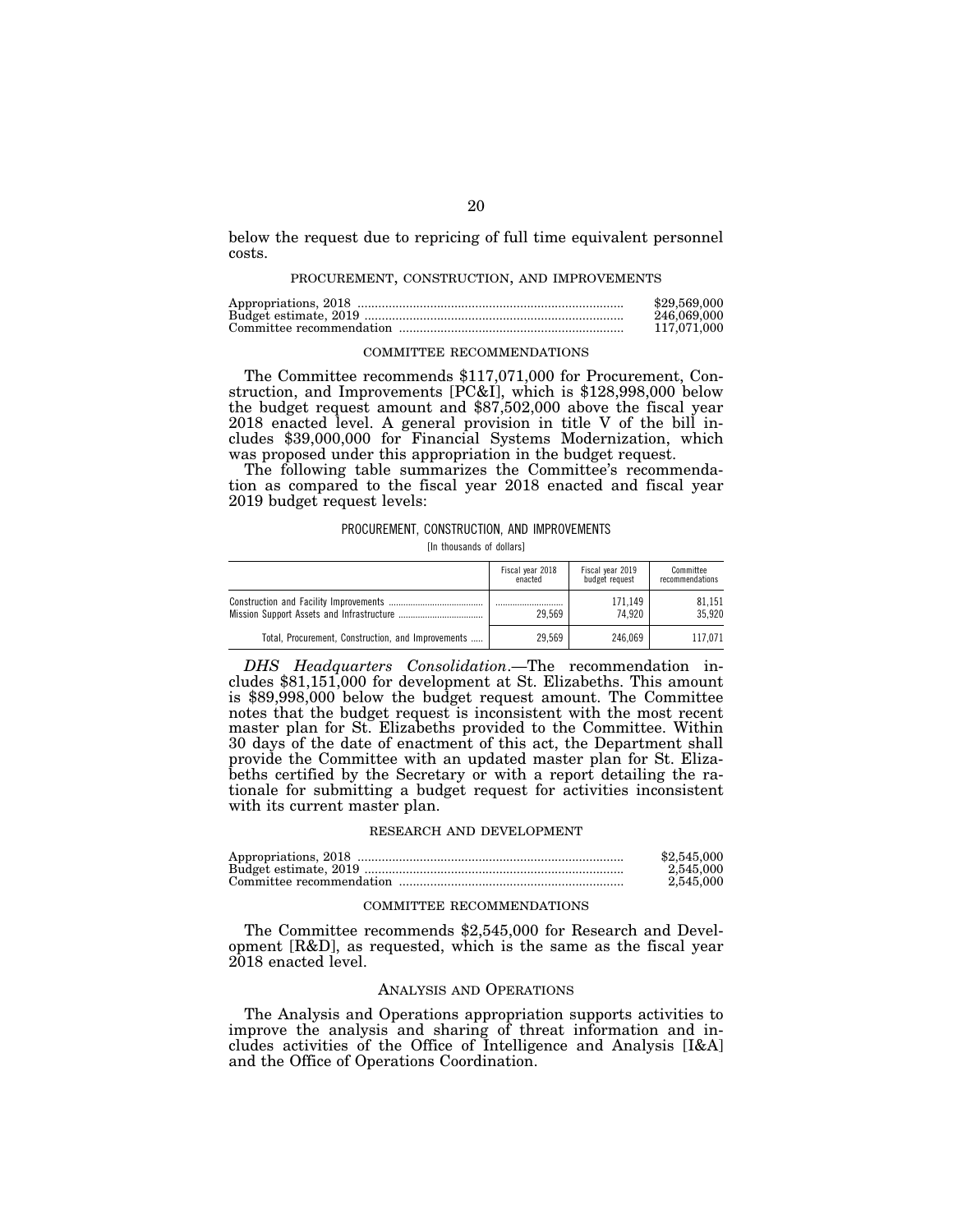### OPERATIONS AND SUPPORT

| \$245,905,000 |
|---------------|
| 253,253,000   |
| 254.476.000   |

Please reference the classified Analysis and Operations annex for further information.

# COMMITTEE RECOMMENDATIONS

The Committee recommends \$254,476,000 for Operations and Support [O&S], which is \$1,223,000 above the budget request amount and \$8,571,000 above the fiscal year 2018 enacted level. Of this amount, not more than \$128,356,000 is for non-pay. The details of these recommendations are included in a classified annex accompanying this report. This amount includes funding for personnel the budget proposed be appropriated to the newly established CWMD office. Under the recommendation, activities that are being carried out in the manner established during creation of the CWMD office are funded through their legacy appropriations structure.

The following table summarizes the Committee's recommendation as compared to the fiscal year 2018 and budget request levels:

OPERATIONS AND SUPPORT

[In thousands of dollars]

| Fiscal year 2018<br>enacted | Fiscal year 2019<br>budget request | Committee<br>recommendations |
|-----------------------------|------------------------------------|------------------------------|
| 245.905                     | 253.253                            | 254.476                      |
| 245.905                     | 253.253                            | 254.476                      |

*Annual Budget Justification Materials*.—The Committee directs that the fiscal year 2020 budget justification materials for the classified budget shall include the same level of detail required for other appropriations and PPAs.

*Intelligence Expenditure Plan*.—The Department's Chief Intelligence Officer is directed to brief the Committee on the I&A expenditure plan for fiscal year 2019 within 180 days of the date of enactment of this act. The plan shall include the following:

—fiscal year 2019 expenditures and staffing allotted for each program as compared to fiscal years 2016 through 2018;

- —all funded versus on-board positions, including FTE, contractors, and reimbursable and non-reimbursable detailees;
- —a plan for all programs and investments, including dates or timeframes for achieving key milestones;
- —allocation of funding within each PPA for individual programs and a description of the desired outcomes for fiscal year 2019; and
- —items outlined in the classified annex accompanying this report.

*State and Local Fusion Centers*.—The Committee is encouraged by the Department's previous reporting that commended the outreach of the Kansas Intelligence Fusion Center [KIFC] to critical infrastructure operators and encourages the Department to con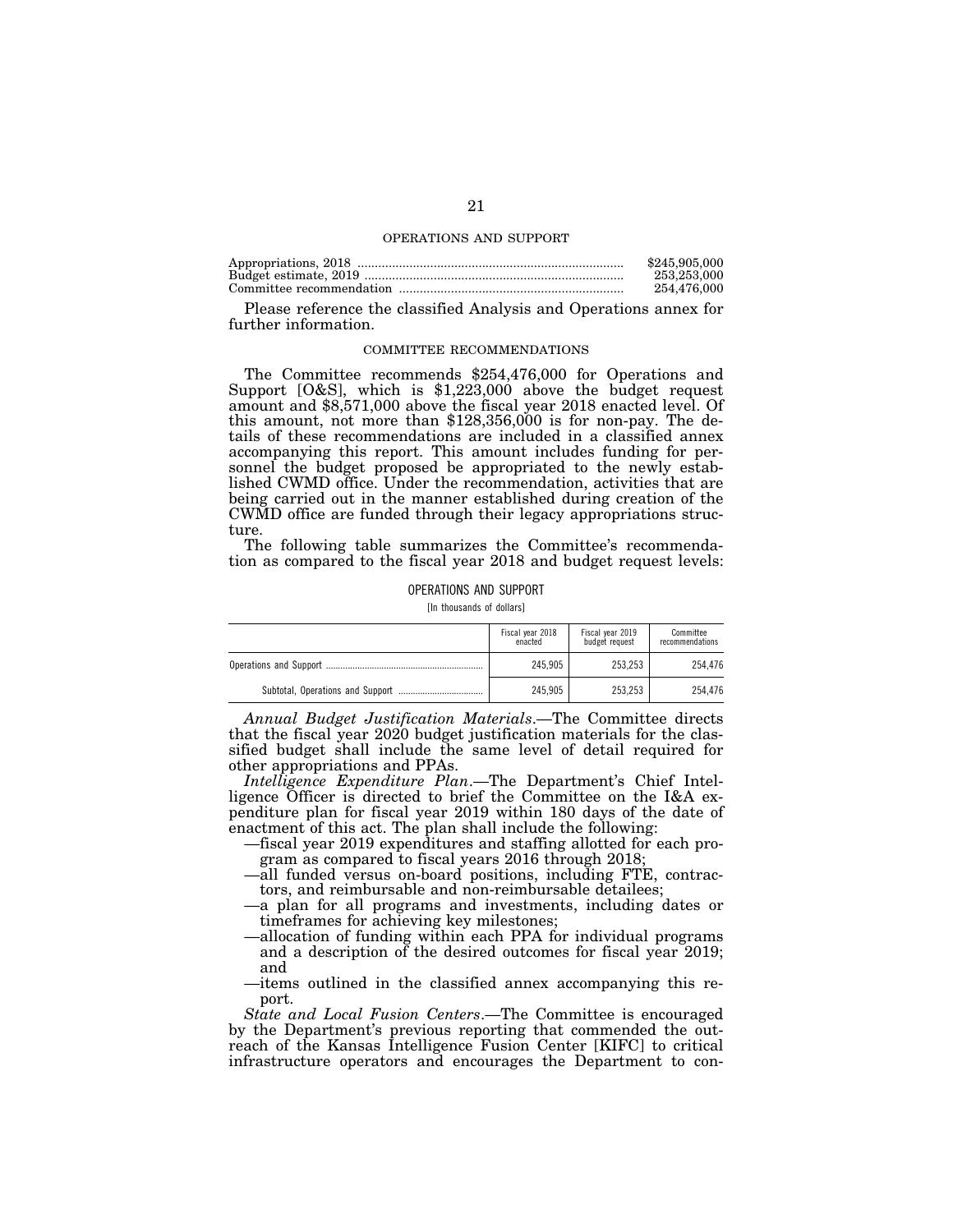tinue collaboration with KIFC. The KIFC mission and unique partnerships should continue to be leveraged as a State-based Center of Excellence for multi-agency, multi-discipline public-private partnership that enhances threat information sharing and collaboration. Not later than 60 days after the date of enactment of this act, the Department shall brief the committee on KIFC's timely intelligence reporting at the Top Secret and Secret classification levels on threat detection, metrics that quantitatively demonstrate which reporting and at what levels KIFC's reporting was utilized by the Intelligence Community [IC] at the IC member level, and the Department's long-term strategy for prioritizing deployed field personnel to the KIFC for the purpose of Intelligence Information Report production in keeping with KIFC's mission. Upon conclusion of the assessment, the Committee directs the Department to work with KIFC senior leadership to address these issues proactively.

### OFFICE OF INSPECTOR GENERAL

The OIG conducts audits, inspections, investigations, and other reviews of the Department's programs and operations. OIG promotes economy, efficiency, and effectiveness of the Department, with the goal of preventing and detecting fraud, waste and abuse.

#### OPERATIONS AND SUPPORT

| \$168,000,000 |
|---------------|
| 138,369,000   |
| 168,000,000   |

### COMMITTEE RECOMMENDATIONS

The Committee recommends \$168,000,000 for Operations and Support [O&S], which is \$29,631,000 above the budget request and the same as the fiscal year 2018 enacted level.

The following table summarizes the Committee's recommendation as compared to the fiscal year 2018 and budget request levels:

# OPERATIONS AND SUPPORT

[In thousands of dollars]

| Fiscal year 2018<br>enacted | Fiscal year 2019<br>budget request | Committee<br>recommendations |
|-----------------------------|------------------------------------|------------------------------|
| 168,000                     | 138.369                            | 168,000                      |
| 168.000                     | 138.369                            | 168,000                      |

Inspectors General across the government, including the Department's OIG, perform a critical function in behalf of the Congress and the American public. OIG estimates that its work to deter waste, fraud, and abuse saves the Department \$10.80 for every \$1.00 appropriated to support OIG operations.

*Expenditure Plan*.—The Joint Explanatory Statement accompanying the Consolidated Appropriations Act, 2018 and previous reports required that OIG submit a detailed expenditure plan with its fiscal year 2019 budget justification documents. The Committee expects that the information accompanying OIG's fiscal year 2020 budget request shall include information that breaks down proposed expenditures by focus area and activity type.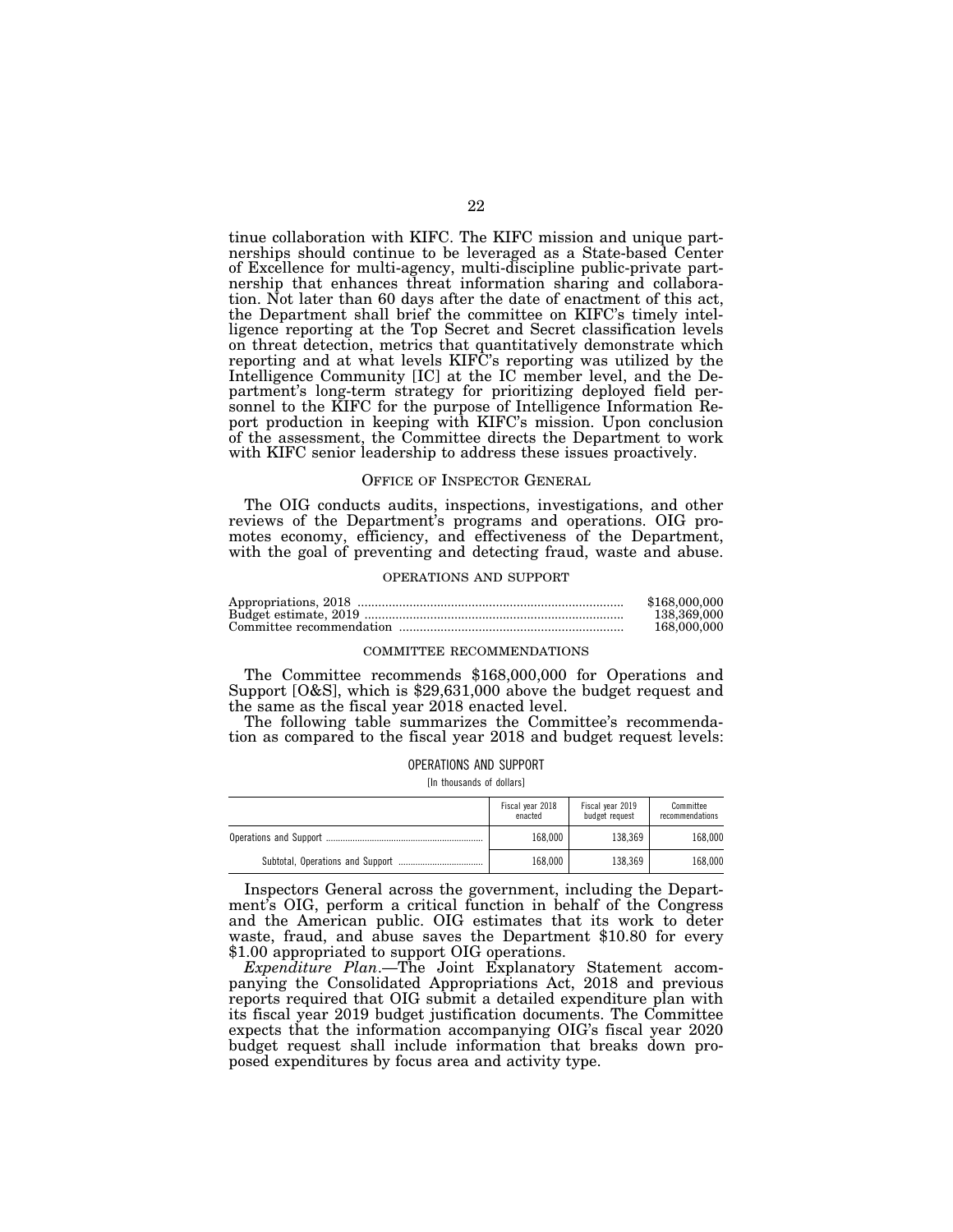*Acquisition Fraud*.—The Committee shares OIG's concern with the increasing sophistication of those seeking to commit acquisition fraud. Advanced analytical capabilities are needed to carry out highly complex investigations into acquisition fraud, which could involve corruption within the Department. For these reasons, the Committee continues funding for combatting increased sophistication in acquisition fraud.

*Custody Operations Reporting*.—OIG shall continue its program of unannounced inspections of immigration detention facilities. OIG shall publish its final report regarding the inspections within 180 days of the date of enactment of this act. The Secretary shall ensure that the results of the inspections, and other reports and notifications related to custody operations activities are posted on a publicly available website.

# TITLE I—ADMINISTRATIVE PROVISIONS—THIS ACT

Section 101. The Committee continues a provision requiring the Chief Financial Officer to submit monthly budget execution and staffing reports within 30 days after the close of each month.

Section 102. The Committee continues a provision regarding grants or contracts awarded by means other than full and open competition and requires OIG to review them and report the results to the Committee.

Section 103. The Committee continues a provision requiring the Secretary to link all contracts that provide award fees to successful acquisition outcomes.

Section 104. The Committee continues a provision requiring the Secretary, in conjunction with the Secretary of Treasury, to notify the Committees of any proposed transfers from the Department of Treasury Forfeiture Fund to any agency at the Department.

Section 105. The Committee continues a provision related to official travel costs of the Secretary and Deputy Secretary.

Section 106. The Committee continues a provision requiring the Secretary to submit reports on visa overstay data and to post border security metrics on its website.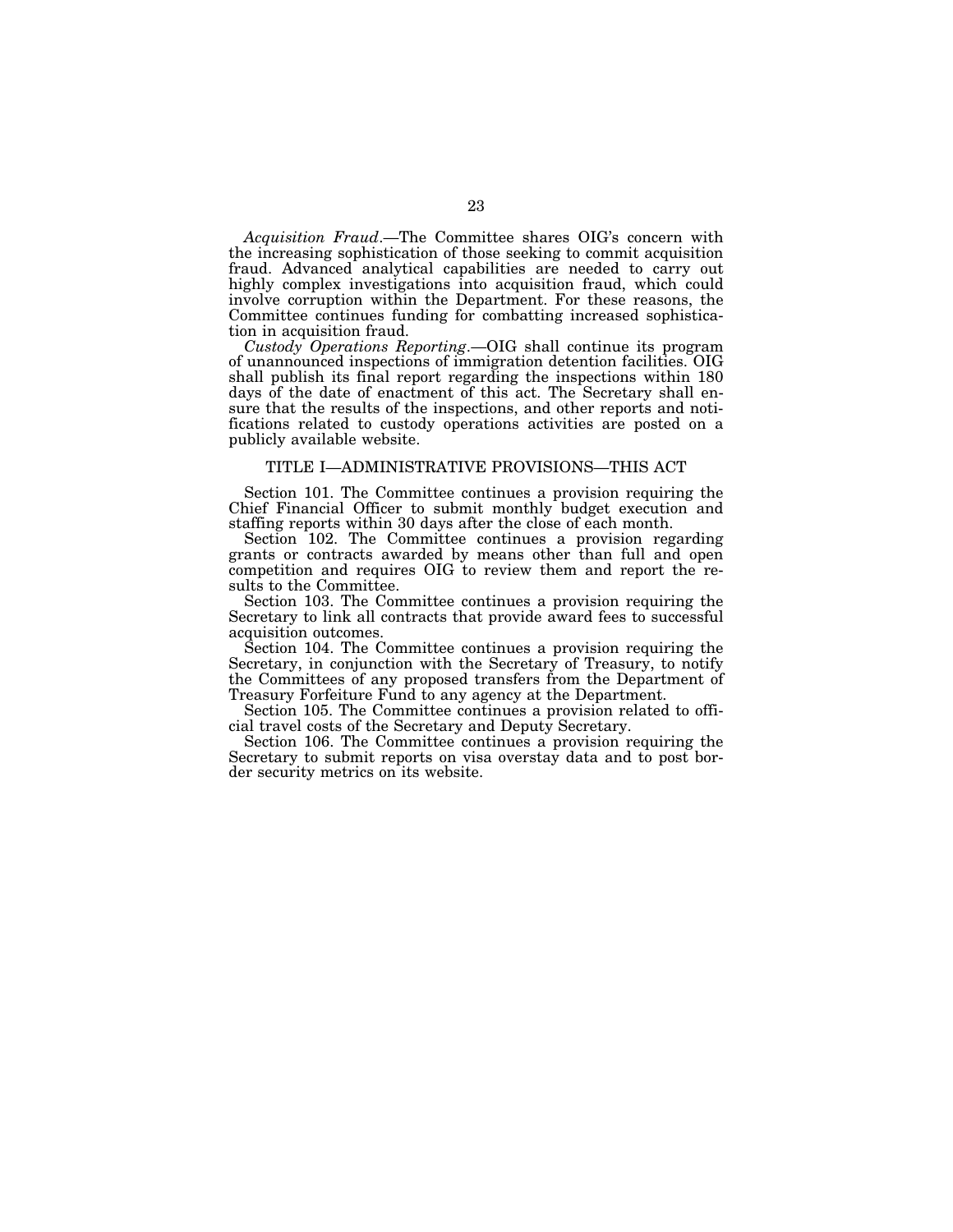# TITLE II

# SECURITY, ENFORCEMENT, AND INVESTIGATIONS

# U.S. CUSTOMS AND BORDER PROTECTION

U.S. Customs and Border Protection [CBP] is responsible for enforcing laws regarding the admission of foreign-born persons into the United States and for ensuring that all goods and persons entering and exiting the United States do so legally.

# COMMITTEE RECOMMENDATIONS

The Committee recommends \$14,256,394,000 for CBP, which is \$31,262,000 above the budget request amount and \$238,872,000 above the fiscal year 2018 enacted level. The budget request assumed CBP would retain \$157,484,000 in additional collections for the Electronic System for Travel Authorization [ESTA] to offset costs for CBP activities. Assuming this fee proposal in advance of its authorization allowed the budget request to propose programmatic growth that is not founded in reality. The Committee cannot afford the luxury of this assumption and is required to fill this gap.

The following table summarizes the Committee's recommendation as compared to the fiscal year 2018 enacted and fiscal year 2019 budget request levels:

### U.S. CUSTOMS AND BORDER PROTECTION

[In thousands of dollars]

|                            | Fiscal year 2018<br>enacted                                                                                  | Fiscal year 2019<br>budget request                                                                         | Committee<br>recommendations                                                                              |
|----------------------------|--------------------------------------------------------------------------------------------------------------|------------------------------------------------------------------------------------------------------------|-----------------------------------------------------------------------------------------------------------|
|                            | 11,485,164<br>9.001<br>242.000<br>2,281,357                                                                  | 12,119,643<br>8.941<br>255.000<br>1.841.548                                                                | 11,963,581<br>8.941<br>255,000<br>2,028,872                                                               |
|                            | 14,017,522                                                                                                   | 14,225,132                                                                                                 | 14,256,394                                                                                                |
| Estimated fee collections: | 732,834<br>1.000<br>62,480<br>48,476<br>562,151<br>534,515<br>159.000<br>92.500<br>11,170<br>5,992<br>90,550 | 769,636<br>676<br>218.900<br>53.512<br>594.978<br>539,325<br>165.961<br>31.941<br>7.795<br>1.461<br>71,000 | 769,636<br>676<br>61,417<br>53,512<br>594,978<br>539,325<br>165.961<br>31,941<br>7.795<br>1.461<br>71,000 |
|                            | 2.300.668                                                                                                    | 2,455,185                                                                                                  | 2.297.702                                                                                                 |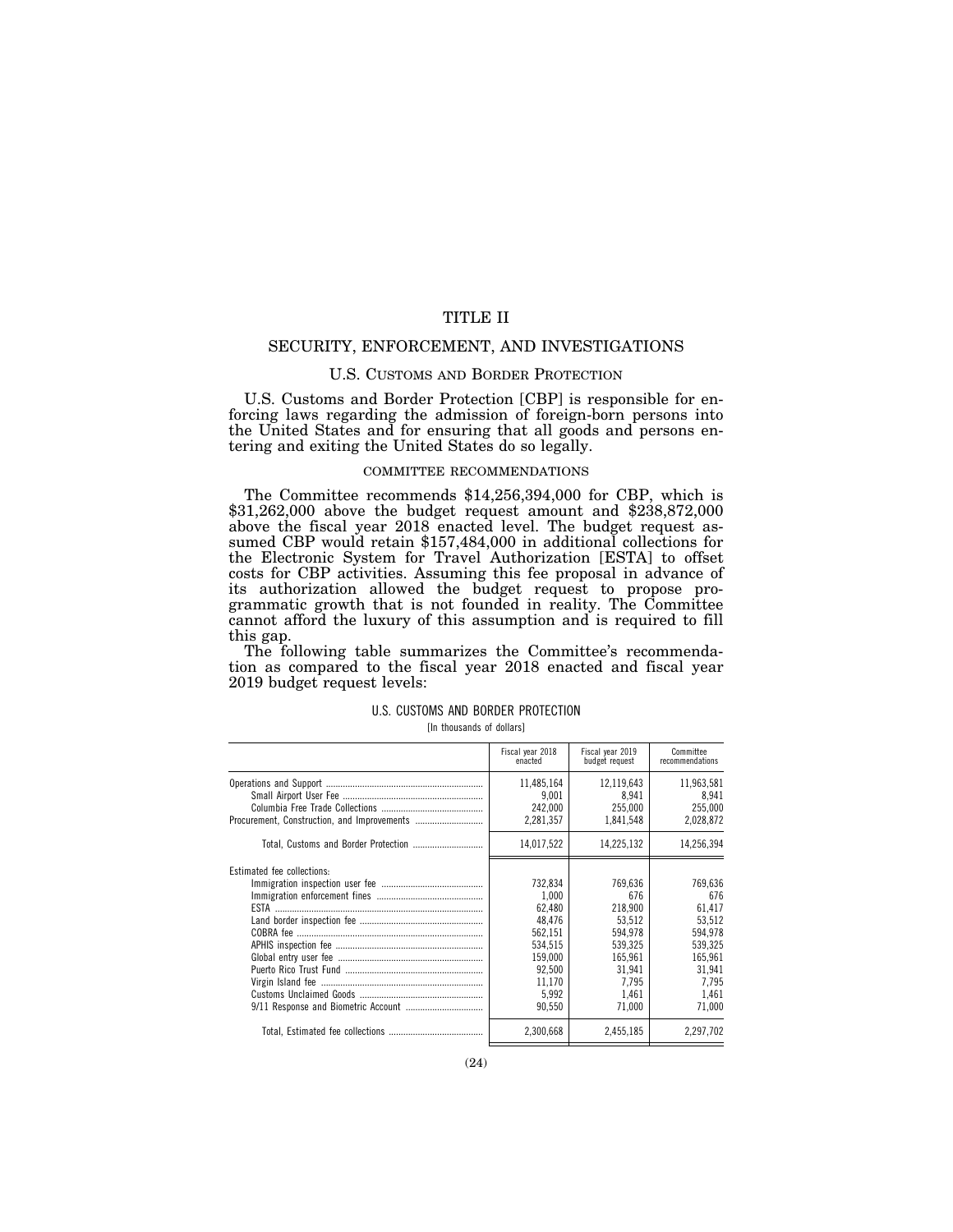# U.S. CUSTOMS AND BORDER PROTECTION—Continued [In thousands of dollars]

|                                                      | Fiscal year 2018<br>enacted | Fiscal year 2019<br>budget request | Committee<br>recommendations |
|------------------------------------------------------|-----------------------------|------------------------------------|------------------------------|
|                                                      | 39.000                      | 39.000                             | 39.000                       |
| Total, U.S. Customs and Border Protection, available | 14.017.522                  | 14.225.132                         | 14,256,394                   |

*Opioid Enforcement Activities*.—The Committee notes CBP's key role in stopping the flow of opioids into the United States. Office of Field Operations [OFO] and U.S. Border Patrol [USBP] personnel seizures of illicit fentanyl, which is a particularly potent opioid, have increased significantly from approximately 2 lbs. seized in fiscal year 2013 to approximately 1,131 lbs. seized in fiscal year 2017. These seizures have been aided by enhancements to both personnel and technology enabled by this Committee, and these investments have resulted in approximately 1,218 lbs. of fentanyl seizures in so far in fiscal year 2018. In furtherance of CBP's efforts, the recommendation includes a total of \$98,400,000 for opioid enforcement activities, including \$68,400,000 within the Operations and Support appropriation and \$30,000,000 within the Procurement, Construction, and Improvements appropriation. These are described in further detail under each of those headings.

### OPERATIONS AND SUPPORT

The CBP Operations and Support [O&S] appropriation provides funds for border security, immigration, customs, agricultural inspections, regulating and facilitating international trade, collecting import duties, and enforcing U.S. trade laws. In addition to directly appropriated resources, fee collections are available for the operations of CBP from the following sources:

*Immigration Inspection User Fee*.—CBP collects user fees to fund the costs of international inspections activities at airports and seaports, as authorized by the Immigration and Nationality Act (8 U.S.C. 1356).

*Electronic System for Travel Authorization Fee*.—CBP collects fees to cover the cost of operating and implementing a system to pre-screen visitors from countries participating in the Visa Waiver Program prior to their arrival in the United States to avoid security risks, as authorized by section 711(h)(3)(B) of the Implementing Recommendations of the 9/11 Act (Public Law 110–53).

*Immigration Enforcement Fine*.—CBP collects fines from owners of transportation lines and from other persons for unauthorized landing of aliens, as authorized by the Immigration and Nationality Act (8 U.S.C. 1356).

*Land Border Inspection Fee*.—CBP collects fees for processing applications for the Dedicated Commuter Lanes program, the Automated Permit Ports program, Canadian Border Boat Landing permits, Mexican Non-Resident Alien Border Crossing Cards, FAST,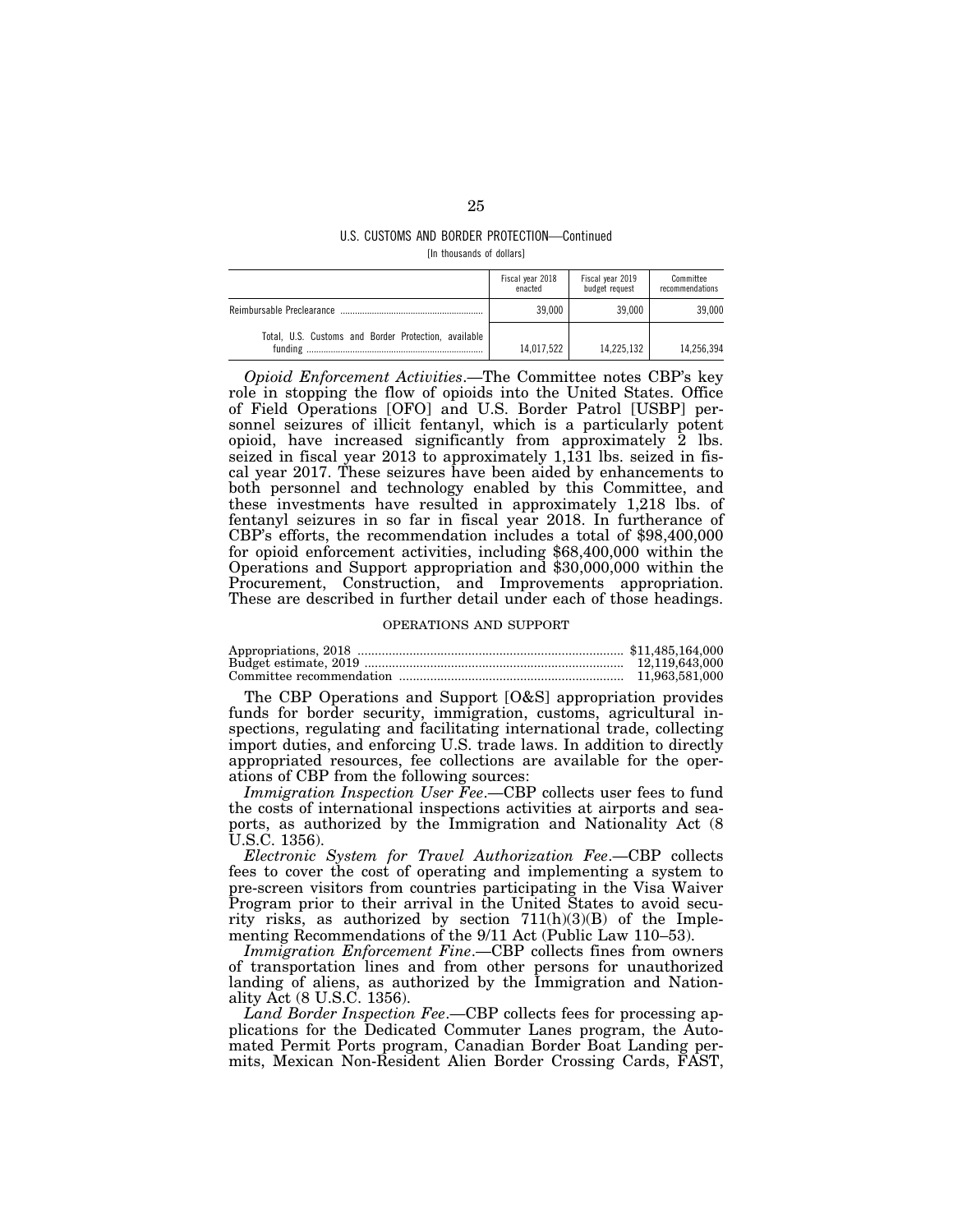SENTRI and NEXUS application fees, as authorized by the Immigration and Nationality Act (8 U.S.C. 1356).

*Public-Private Partnership Reimbursements*.—CBP is authorized by the Cross Border Trade Enforcement Act of 2015 (Public Law 114–279) to enter into mutually beneficial agreements with stakeholders at select ports of entry whereby CBP is reimbursed for enhanced customs and agricultural processing, border security, and

immigration inspection-related services.<br>Consolidated Omnibus Budget Reconciliation Act [COBRA] Fee.— CBP collects fees for inspection services involving customs-related functions. The COBRA user fee statutory authority (19 U.S.C. 58c) specifies the types of covered expenses.

*Animal and Plant Health Inspection Service Inspection Fee*.— CBP receives as a transfer a distribution of agriculture inspection fees collected by the U.S. Department of Agriculture. The user fees, as authorized by the Food, Agriculture, Conservation, and Trade Act of 1990 (21 U.S.C. 136), are charged to offset costs for the services related to the importation, entry, or exportation of animals and animal products.

*Global Entry User Fee*.—CBP collects fees to cover the cost of a registered traveler program to expedite screening and processing of international passengers as authorized under section 565(3)(B) of the Consolidated Appropriations Act, 2008.

*U.S. Virgin Islands Fee Fund*.—The U.S. Virgin Islands [USVI] are an unincorporated territory of the United States, and although a U.S. territory, the USVI is expressly excluded from the definition of customs territory of the United States. The importation of goods into the USVI is governed by Virgin Islands law. CBP collects duties on behalf of the USVI and deposits them into the USVI Fee Fund. The account is managed annually as a reimbursable account with any remaining funds remitted back to the USVI at the conclusion of the fiscal year.

*Puerto Rico Trust Fund*.—Customs duties, taxes, and fees collected in Puerto Rico by CBP are deposited in the Puerto Rico Trust Fund. After providing for the expenses of administering CBP activities in Puerto Rico, the remaining amounts are transferred to the Treasurer of Puerto Rico pursuant to sections 740 and 795 of title 48, U.S. Code.

*Small Airport User Fee*.—The User Fee Airports Program under section 58b of title 19, United States Code and administered under section  $58c(b)(9)(A)(i)$  of Title 19, United States Code authorizes inspection services to be provided to participating small airports on a fully reimbursable basis. The fees charged under this program are set forth in memoranda of agreement between small airport facilities and CBP and may be adjusted annually as costs and requirements change.

*Unclaimed Goods*.—Any goods entered or un-entered merchandise (except merchandise under section 557 of the Tariff Act of 1930, as amended, (19 U.S.C. 1557), but including merchandise entered for transportation in bond or for exportation) that remain in Customs custody for 6 months from the date of importation or a lesser period for special merchandise as provided by section  $127.28(c)$ , (d), and (h) of title 19, United States Code, and without all estimated duties and storage or other charges having been paid,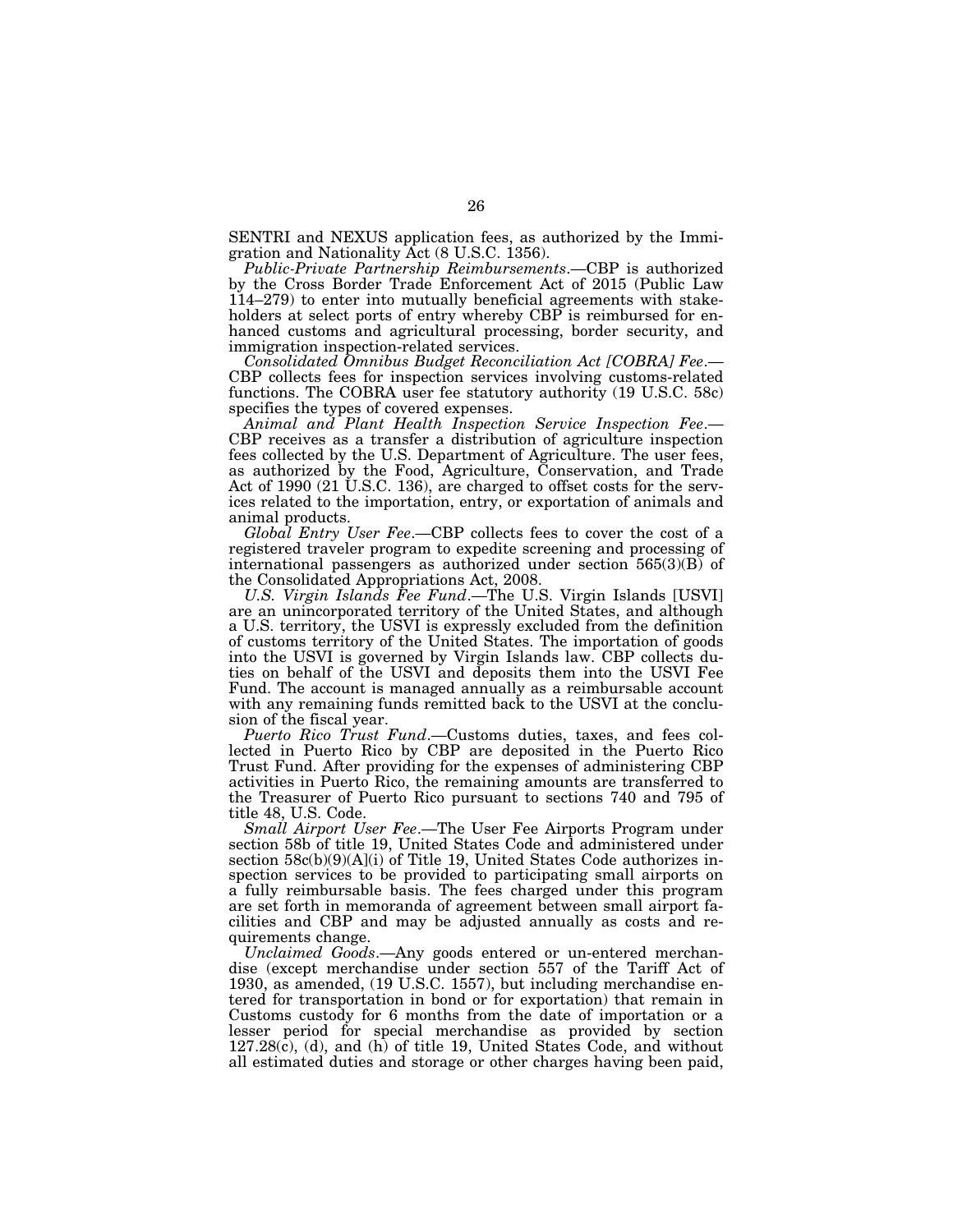are considered unclaimed and abandoned. This account represents the proceeds from the liquidation of that account.

*Preclearance Reimbursements*.—The authorization of preclearance activities under the Trade Facilitation and Trade Enforcement Act of 2015 (Public Law 114–125), included authority for CBP to both collect and spend reimbursements, including spending in anticipation of reimbursements.

*9/11 Response and Biometric Exit Account*.—Title III of the Consolidated Appropriations Act, 2016 (Public Law 114–113) authorized amounts of up to \$1,000,000,000 to be collected through fee surcharges over a period of 10 years for the implementation of a biometric exit program.

# COMMITTEE RECOMMENDATIONS

The Committee recommends \$11,963,581,000 for O&S, which is \$156,062,000 below the budget request amount and \$478,417,000 above the fiscal year 2018 enacted level. Of this amount, not more than \$3,888,968,000 is for non-pay. The total includes \$3,274,000 from the Harbor Maintenance Trust Fund and \$2,548,000,000 from the merchandise processing fee. Reductions to the requested pay adjustments due to the under-execution of planned hiring in fiscal year 2018 are reflected in the appropriate PPAs.

The following table summarizes the Committee's recommendation as compared to the fiscal year 2018 enacted and fiscal year 2019 budget request levels:

|                                       | Fiscal year 2018<br>enacted | Fiscal vear 2019<br>budget request | Committee<br>recommendations |
|---------------------------------------|-----------------------------|------------------------------------|------------------------------|
| <b>Border Security Operations:</b>    |                             |                                    |                              |
| U.S. Border Patrol:                   |                             |                                    |                              |
|                                       | 3.706.547                   | 3,987,892                          | 3.820.785                    |
|                                       | 625,151                     | 708.952                            | 646.082                      |
| Office of Training and Development    | 64.145                      | 82.263                             | 61.947                       |
|                                       | 4,395,843                   | 4,779,107                          | 4,528,814                    |
| Trade and Travel Operations:          |                             |                                    |                              |
| Office of Field Operations:           |                             |                                    |                              |
|                                       | 2,818,122                   | 2.780.958                          | 2,932,276                    |
|                                       | 130.270                     | 156,669                            | 150.213                      |
|                                       | 211.797                     | 253,492                            | 248.029                      |
|                                       | 870.657                     | 876.866                            | 902.174                      |
|                                       | 234.201                     | 272.118                            | 267,687                      |
|                                       | 49.195                      | 47.268                             | 50,093                       |
| Subtotal, Trade and Travel Operations | 4.314.242                   | 4,387,371                          | 4,550,472                    |
| Integrated Operations:                |                             |                                    |                              |
| Air and Marine Operations:            |                             |                                    |                              |
|                                       | 291.479                     | 310.176                            | 305.290                      |
|                                       | 535,046                     | 531,231                            | 525,867                      |
| Air and Marine Operations Center      | 38,149                      | 45.846                             | 37,637                       |
|                                       | 35.176                      | 44.244                             | 41.677                       |
|                                       | 53,794                      | 64.696                             | 65,693                       |
|                                       | 6,110                       | 5.633                              | 5,706                        |
|                                       | 106.225                     | 109.762                            | 120.622                      |
|                                       | 1,102,491                   | 1,111,588                          | 1.102.492                    |

# OPERATIONS AND SUPPORT

[In thousands of dollars]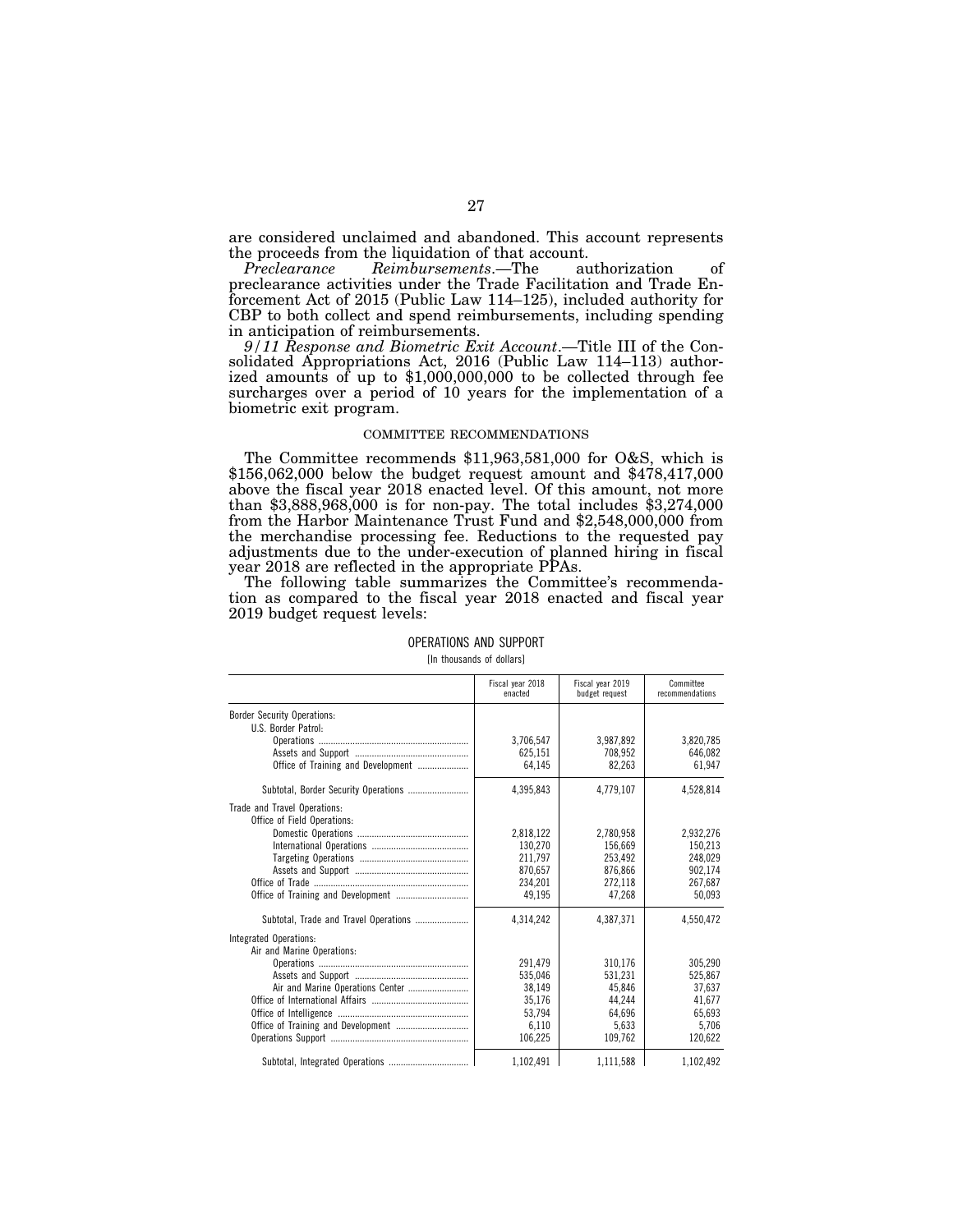# OPERATIONS AND SUPPORT—Continued [In thousands of dollars]

|                                                     | Fiscal year 2018<br>enacted                | Fiscal year 2019<br>budget request         | Committee<br>recommendations               |
|-----------------------------------------------------|--------------------------------------------|--------------------------------------------|--------------------------------------------|
| Mission Support:<br>(Harbor Maintenance Trust Fund) | 1.426.209<br>(3.274)<br>182.131<br>100.760 | 1,508,632<br>(3.274)<br>224.871<br>108.074 | 1.471.764<br>(3,274)<br>202,692<br>107.347 |
|                                                     | 1.709.100                                  | 1.841.577                                  | 1,781,803                                  |
|                                                     | 11.485.164                                 | 12.119.643                                 | 11.963.581                                 |

*Resource Prioritization*.—The Committee notes that the majority of CBP's seizures of currency, opioids, and methamphetamines continue to occur at the ports of entry [POE], and that transnational criminal organizations will likely continue to attempt to conceal high value contraband amongst flows of legitimate commerce because CBP cannot possibly perform secondary screening on every person and vehicle crossing U.S. borders. The Committee recognizes that the Office of Field Operations [OFO] has a robust workload staffing model. Despite the Committee's requesting similar analyses for several years, Air and Marine Operations [AMO] and USBP have not completed such analyses. The budget's request for new Border Patrol agents was not supported by a CBP-wide or Department-wide, let alone Federal Government-wide, review of workload and capability gaps that would be necessary to evaluate the benefits of the proposal as weighed against adding staff at the POEs. CBP-wide analyses should inform daily decision-making, and longer-term resource planning at CBP. The Committee directs CBP to brief the Committee quarterly on efforts to evaluate CBPwide workload, capabilities, and gaps, and to use the results of the quarterly analyses to support the fiscal year 2020 budget request.

*Recruitment, Hiring and Retention*.—The Committee has invested heavily in efforts to enhance the hiring and retention of CBP law enforcement personnel, both by recommending direct funding for specific requested enhancements and by enabling CBP to reallocate unused salary funding to a new human resources contract. The Committee recognizes CBP's continued hiring challenges and recommends \$28,600,000 of the human resource enhancements requested within the Mission Support PPA but notes that CBP must continually evaluate the efficacy of all lines of effort to determine which are worth continuing, which should be modified, and which should be terminated in favor of activities that are more effective. CBP entered into a substantial new hiring contract in 2017 and has indicated that offering retention and relocation benefits as well as targeted digital advertising provide the greatest returns on investment. However, it remains unclear to the Committee whether these discrete efforts are truly components of a larger strategy. Within 120 days of the date of enactment of this act, CBP shall brief the Committee on a comprehensive recruitment and retention strategy, including an assessment of the costs and outcomes from each major line of effort as well as options to address human capital requirements.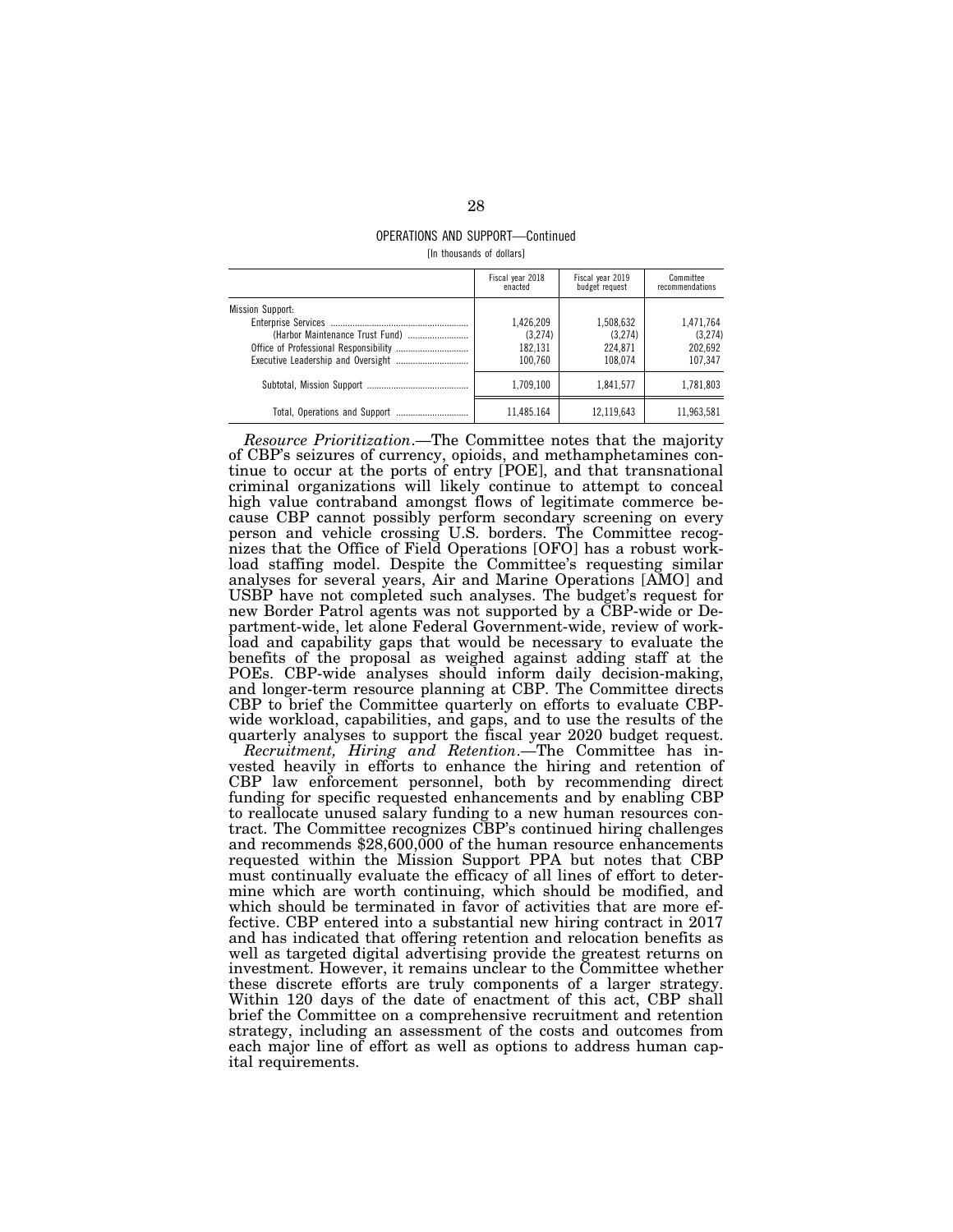CBP continues to struggle to hire and retain funded levels of agents and officers, particularly in rural and remote locations along the northern and southern borders. CBP is directed to work with the Office of Personnel Management, as necessary, to utilize available incentives to recruit, relocate, and retain employees in these locations and to evaluate the potential impact of offering additional career path enhancements to personnel who choose these locations. CBP is encouraged to work with community, local, and Tribal colleges to assist with recruitment efforts. In addition, CBP should continue collaborating with the Department of Defense, as required by the Border Jobs for Veterans Act (Public Law 114–68), to facilitate the recruitment of personnel exiting the military.

The Committee notes that it remains critically important that staffing levels be determined by border security risks and needs. Prior to completion of a workforce staffing model, CBP is directed to maintain its previously determined minimal staffing presence of 2,212 agents along the northern border. CBP is expected to increase the number of agents along the northern border based on risk, threats, and trade and tourism trends.

*High-Speed Internet Access*.—High-speed Internet has become a basic utility for families across the United States. Distance learning, retail purchases, and basic functions of daily life now depend on functioning high-speed Internet. Increasingly relevant to the recruitment and retention of CBP officers and Border Patrol agents is the availability of schools, family activities, and quality of life. While most households across the United States have access to affordable and reliable high-speed Internet, many CBP personnel located in remote locations along U.S. borders do not always have access to affordable, reliable high-speed Internet. In some cases, reliable high-speed Internet is available to surrounding communities, but not to CBP personnel in their homes. The Committee requests that CBP seek to increase recruitment and retention efforts for CBP officials by conducting a cost and feasibility study of highspeed Internet availability at CBP-owned residential properties. For this study, CBP shall prioritize particularly remote locations along the northern and southern borders and shall provide the Committee with an analysis of currently available high-speed Internet options, nearby high-speed Internet availability, and any locations with no nearby high-speed Internet providers. CBP shall consult with residents and their families throughout the course of the study.

*Law Enforcement Suitability Analysis*.—The Committee appreciates CBP's progress in evaluating the Test for Espionage, Sabotage, and Corruption, a screening tool designed for the intelligence community that focuses on serious crimes, and that CBP believes meets its needs for pre-employment screening for law enforcement personnel. The Committee appreciates that polygraph tests administered by CBP continue to elicit admissions of serious criminal conduct by prospective CBP law enforcement employees but remains concerned with the higher-than-average polygraph failure rate for potential CBP hires. Within 120 days of the date of enactment of this act, CBP shall provide a report to the Committee on the effectiveness of polygraph tests. The report shall include data comparing CBP's failure rates to those of other Federal law en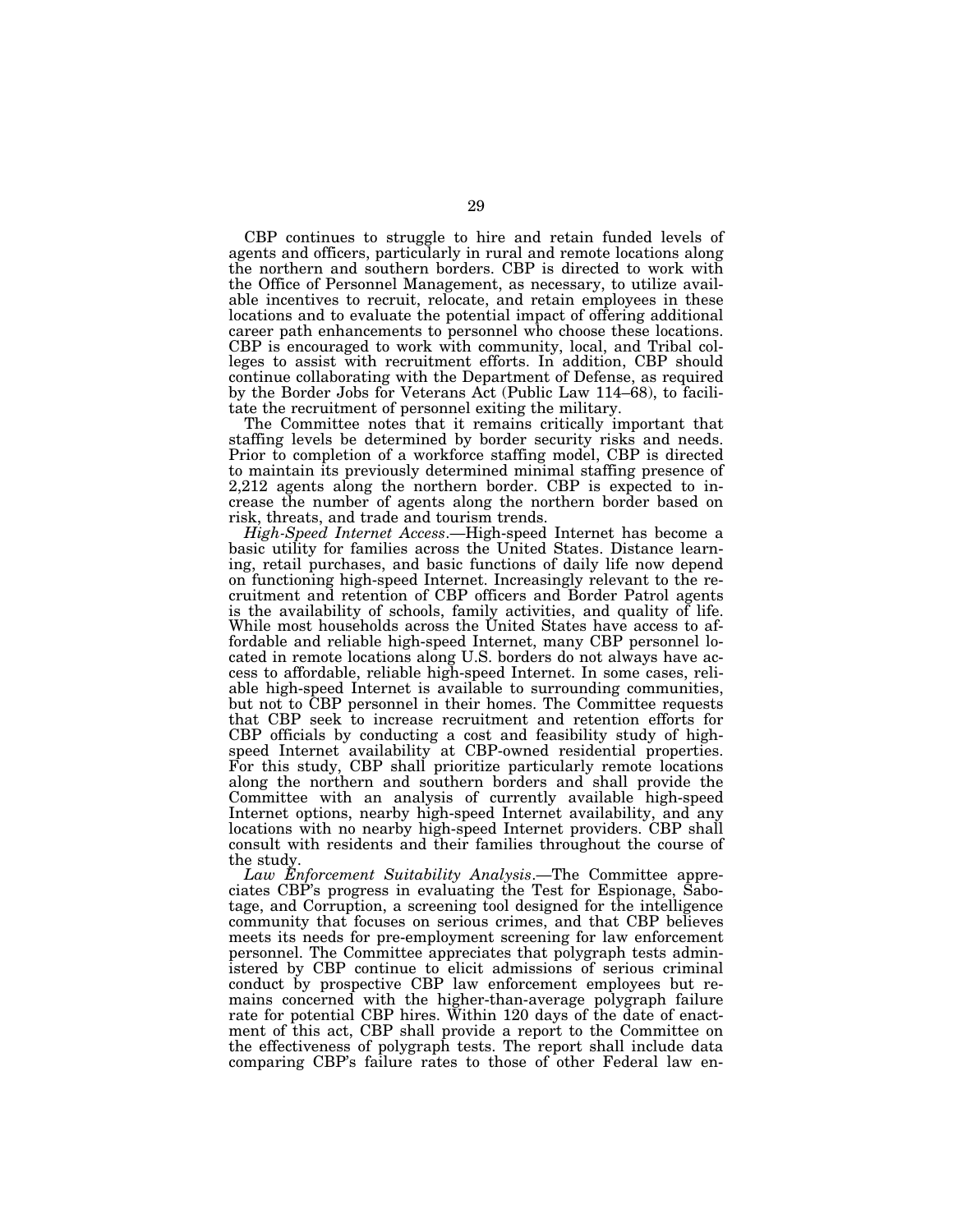forcement agencies; a list of admissions elicited during polygraph tests since CBP implemented a mandatory polygraph test requirement and details regarding the total and annualized number of such admissions and types of admissions; recommendations on whether modifications to CBP's current polygraph waiver authority are warranted; and an analysis of how any such modifications could be implemented without lowering the standards expected for all new hires. The recommendation includes requested enhancements, including pre-employment screenings certified by the National Center for Credibility Assessment, for the Office of Professional Responsibility to help uphold the highest standards for both new hires and current personnel.

*Northern Border*.—The Committee remains concerned about the northern border and notes that the northern border threat analysis required by Public Law 114–267 provided information on how best to deploy resources along the northern border, but it lacked specificity regarding the targeted deployment of personnel and resources. The Committee notes the Department submitted the results of its close review of the northern border threat analysis, which states it will develop a northern border strategic implementation plan within 180 days, on June 12, 2018. The Committee looks forward to reviewing that implementation plan and expects the fiscal year 2020 budget request will detail specific northern border staffing requirements and will request funding for implementation of planned northern border enforcement initiatives.

The Committee recognizes that CBP has experienced significant challenges in hiring and retaining agents along the northern border. Moreover, the Committee recognizes the employment challenges facing certain Native American military veterans who return to their communities. Whereas certain northern border Tribal communities have intergovernmental agreements, arrangements, and memoranda of understanding currently unavailable to Federal law enforcement that affords them unique access to public lands and National Parks, the Committee seeks to explore employment opportunities for returning Native American military veterans, including within the ranks of CBP. The Committee directs the Undersecretary for Management [USM] to conduct a feasibility study for a program unique to Native American veterans, including a possible Tribal-specific branch of the Border Patrol, to make use of the potential for unique authorities across Tribal-controlled areas of the northern border. In conducting this study, the USM should solicit input from Tribes located along the northern border. The results of this study shall be submitted to the Committee as soon as they become available.

*Advanced Training Center*.—CBP's Advanced Training Center [ATC] in Harpers Ferry, West Virginia, trains and educates CBP personnel and agency partners through the delivery of mission-specific programs designed to meet emerging tactical and strategic homeland security challenges at and beyond U.S. borders. The ATC campus facilities were used to train more than 6,300 students in fiscal year 2017 and include classrooms and scenario-based training venues that incorporate operational environments that CBP Officers and Agents are exposed to in the field. More than 16,500 students and visitors, including local, State and Federal law enforce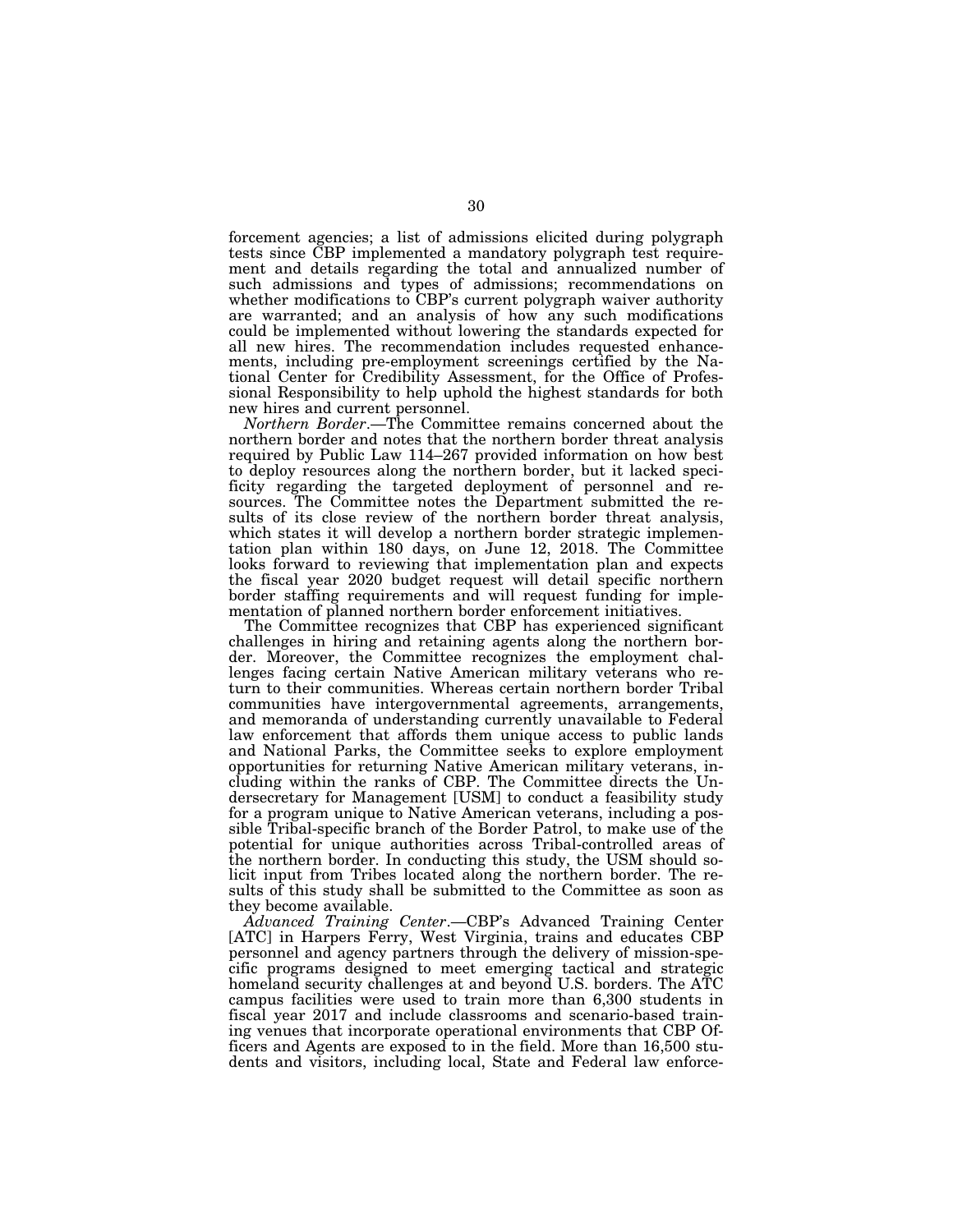ment officers, will have utilized the ATC by the end of fiscal year 2018. The ATC also provides access to firearms and tactical ranges along with business and leadership meeting space. The Committee understands that CBP's future training requirements will likely necessitate continued growth of the ATC campus and supports efforts to ensure the ATC adequately meets CBP's training needs.

### BORDER SECURITY OPERATIONS

The Committee recommends \$4,528,814,000 for Border Security Operations, which is \$250,293,000 below the budget request amount and \$132,971,000 above the fiscal year 2018 enacted level. This total includes the funding required to hire 375 new Border Patrol agents. The budget request assumed the employment of hundreds of agents the Border Patrol was unable to onboard in fiscal year 2018 due to continued challenges with hiring and retention, and the Committee's recommendation reduces the request to match current staffing. To help support the Border Patrol's efforts to address its workforce challenges, the recommendation includes \$45,098,000, the same as the budget request amount, for Border Patrol recruitment and retention enhancements and directs the Border Patrol to continue the retention program funded in fiscal year 2018.

*Land Mobile Radio Coverage*.—The Committee encourages the Border Patrol to efficiently and expeditiously modernize its land mobile radio equipment to address coverage and interoperability gaps on both the northern and southern borders. Further, the Committee encourages CBP to ensure that it leverages the full range of available, proven commercial capabilities, including secure use of the long term evolution wireless spectrum, the high frequency spectrum, and commercial satellite networks when more efficient than other infrastructure, and to evaluate the costs and benefits of deploying proven commercial mobile spectrum management and secure communications infrastructure to high-priority areas with inadequate radio coverage. The recommendation includes \$24,793,000 for Tactical Air, Land, and Marine Enterprise Communication.

*Border Patrol Staffing Model*.—A Border Patrol Staffing model has yet to be completed. Senate Report 114–264 and the Joint Explanatory Statement accompanying the Consolidated Appropriations Act, 2017 (Public Law 115–31) directed the development of a workforce staffing model to validate requirements for all U.S. borders, and the Joint Explanatory Statement accompanying Public Law 115–141 noted that the model had not been completed. A robust workforce staffing model is needed to support any necessary changes, and as such, the Committee directs CBP to brief weekly on efforts to develop and utilize a Border Patrol workforce staffing model and to continue these briefings until the model is mature and used to allocate personnel.

*Border Access*.—The Committee urges CBP to analyze the needs of specialty units, including those utilizing horses and off-road vehicles, along the U.S.-Mexico border to better disperse resources or identify additional needs. The Committee further urges CBP to work with counties along the U.S.-Mexico border to identify unimproved county roads that are used predominantly by Border Patrol and that provide critical access to the border region for the purpose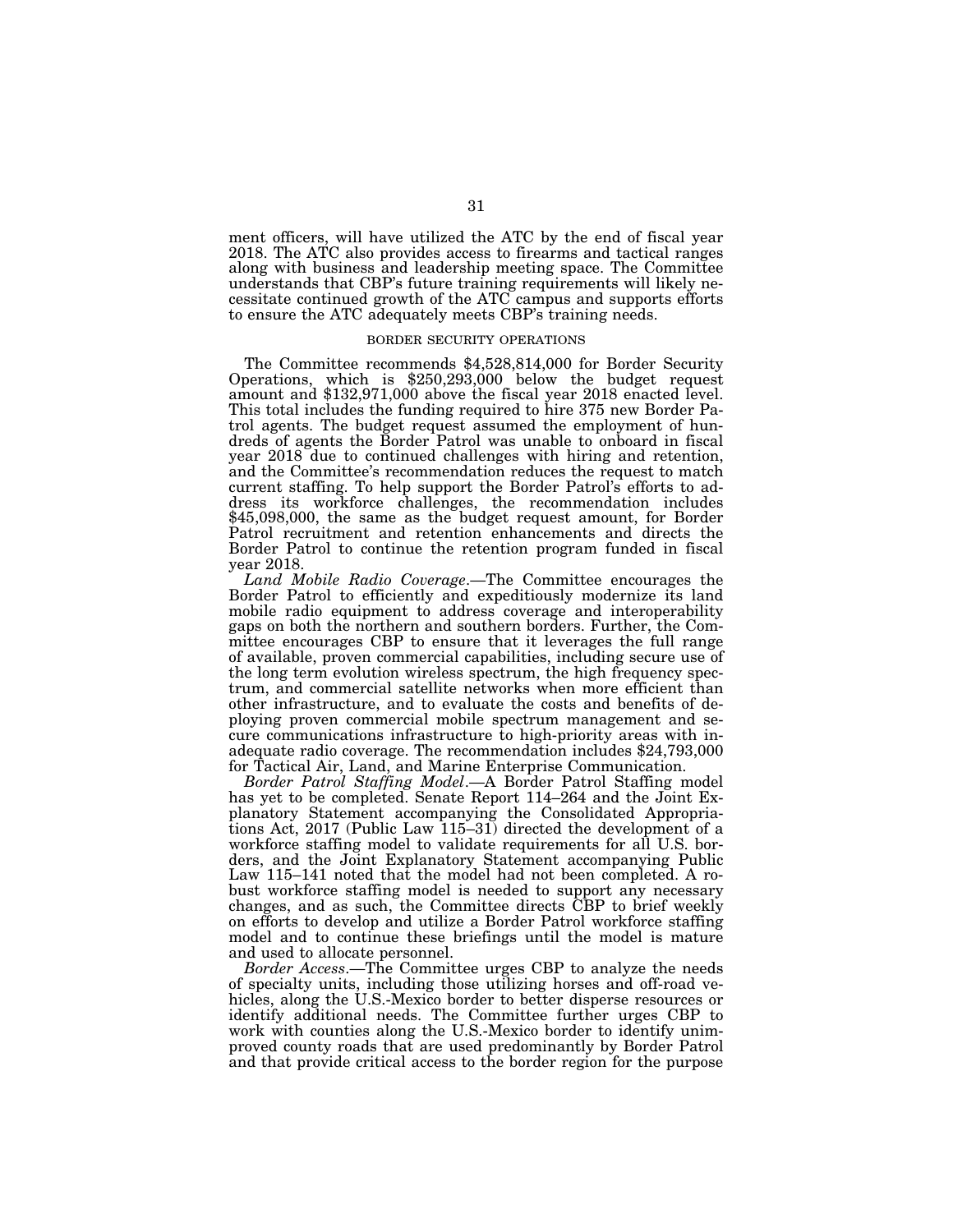of maintaining security. The Committee further urges CBP to incorporate the maintenance and repair of the identified high-priority access roads into its Tactical Infrastructure Maintenance and Repair program.

*Border Patrol Assets and Support*.—The recommendation continues robust funding of \$60,000,000 for replacement of patrol vehicles, and the Committee encourages the Border Patrol to evaluate the benefits of operating more rugged and capable vehicles and to consider entire life-cycle costs when recapitalizing vehicles. The recommendation includes \$44,367,000, as requested, for Border Patrol Enforcement Systems [BPES]. BPES consist of critical systems, services and equipment, all of which are in the operations and maintenance phase, that are used to effectively manage resources and to detect, deter, identify, classify, and resolve illegal border activity.

*Temporary Facilities*.—The Committee reminds CBP that its temporary shelter facilities, including POEs and Border Patrol stations, while not designed for nor intended to be used as longer term shelters, must meet all appropriate care standards for special populations, especially children. Within 60 days of the date of enactment of this act, CBP shall report to the Committee on the number of detainees currently being held by CBP for longer than 48 hours and for longer than 72 hours in these facilities. The list should be updated monthly and should include a list of all CBP facilities used for holding detainees, including the year-to-date average daily population and the daily population at these facilities at the time of publication.

*Roving Patrol Stops*.—The Committee directs CBP to provide the Committee with data pertaining to the number and efficacy of roving patrol stops and to release this data publicly on a semiannual basis. All personally identifiable information about specific individuals shall be redacted from these reports. The report shall include a description of CBP policies governing enforcement actions of this nature; the total number of roving patrol stops made by CBP personnel, including the number resulting in arrest; and the date, location, duration, type of, and reason for each roving patrol stop and each resulting arrest.

# TRADE AND TRAVEL OPERATIONS—OFFICE OF FIELD OPERATIONS

The Committee recommends \$4,232,692,000 for the Office of Field Operations, which is \$164,707,000 above the budget request amount and \$201,846,000 above the fiscal year 2018 enacted level. This total includes funding above the request to hire 375 new OFO officers and provides enhancements to help stop the flow illicit drugs and other dangerous items through POEs.

*Opioid Enforcement*.—The Committee supports OFO's opioid enforcement activities, and the recommendation includes a total of \$68,400,000 within O&S specifically targeted to these activities. The Committee expects OFO to enhance both law enforcement and scientific staffing and to deploy technology at POEs as required to help stop the flow of opioids into the United States. Of this total,  $$2,000,000$  is for 15 additional canine teams and  $$13,700,000$  is to enhance laboratory staffing and scientific equipment under the Integrated Operations, Operations and Support PPA.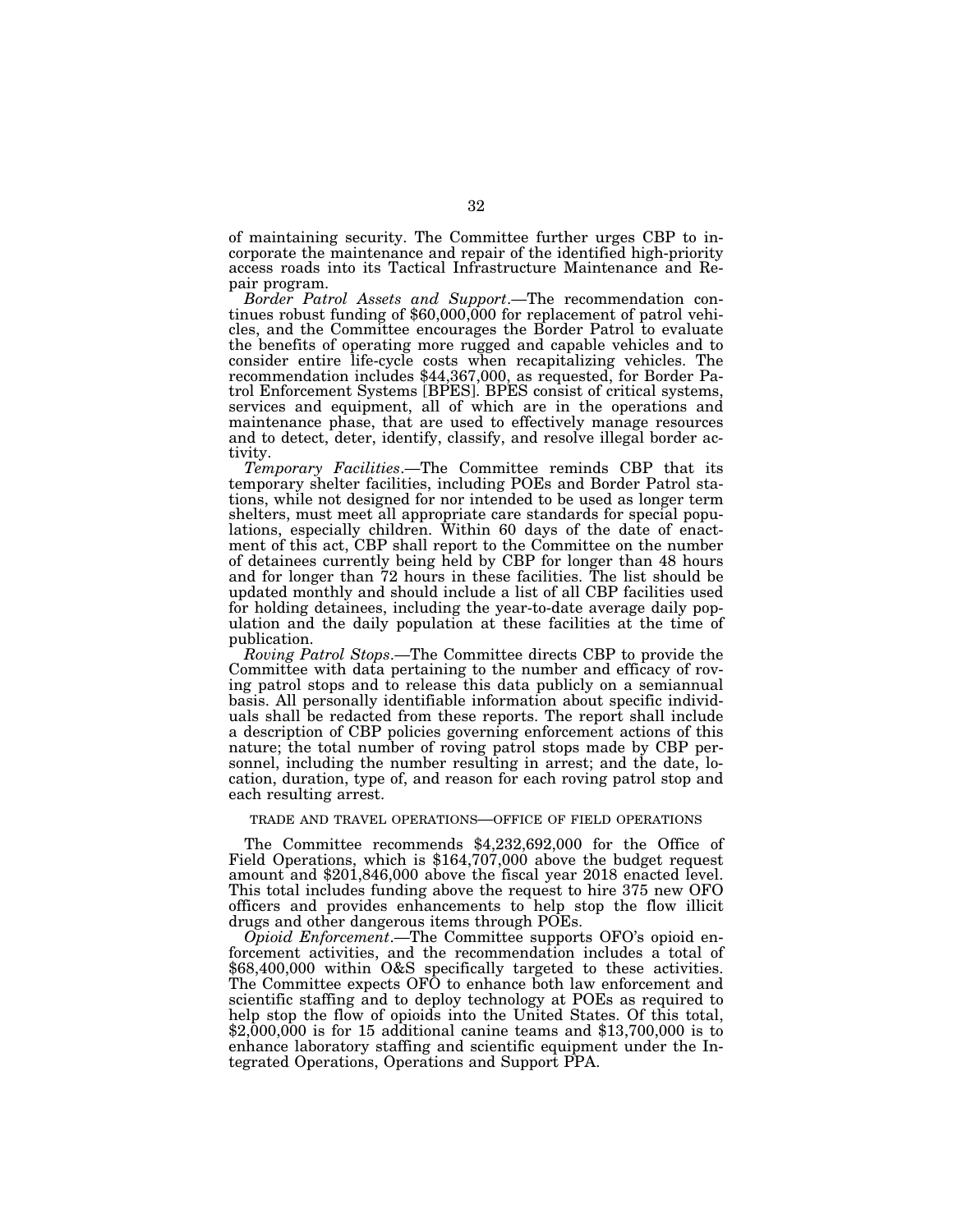*International Mail and Express Consignment Facilities*.—While most illicit drug smuggling attempts occur at southern land border POEs, the smuggling of illicit narcotics through international mail facilities [IMFs] and express consignment carrier [ECC] locations poses a significant threat. In fiscal year 2017, CBP made 118 seizures of illicit fentanyl totaling approximately 240 lbs. in the ECC environment and 227 seizures totaling approximately 92 lbs. of illicit fentanyl at IMFs. The majority of illicit fentanyl at IMFs and ECC locations is shipped in purities of over 90 percent, whereas the majority of fentanyl seized within the land border environment is seized in purities of less than 10 percent. The Committee supports CBP's efforts to reduce the entry of illicit drugs via IMFs and encourages continued collaboration with the U.S. Postal Service and the Food and Drug Administration [FDA]. Within the total recommended, \$30,000,000 is to improve CBP capacity in support of enforcement activities at international IMFs and ECC locations by enhancing scientific and laboratory staffing, increasing law enforcement staffing and canines, improving facilities, deploying technology to locate targeted packages, enhancing detection and testing equipment, and improving interoperability with FDA detection equipment.

*Field Operations Staffing*.—The Committee recommendation includes \$48,885,000 for 375 new OFO officers. Funding for the new officers will help address unmet workload staffing requirements and is recommended in recognition of wait times at certain POEs as well as the volume of illicit drugs passing through POEs.

*Targeting*.—The Committee supports pre-arrival targeting activities, as effective targeting results in frontline officers focusing on the highest threat people and cargo. Targeting occurs at the National Targeting Center and at POEs throughout the United States. Targeting activities at CBP have grown at a rapid pace over the last several fiscal years, and the Committee is pleased that CBP has begun to quantify the benefits of targeting. The recommendation includes enhancements as requested for targeting and directs CBP to prioritize new activities and facilities enhancements based on risk and in coordination with other components. The Committee directs CBP to brief the Committee within 90 days of the date of enactment of this act on current and proposed targeting metrics and milestones, impacts on frontline staffing requirements, and the proposed end state for these activities.

*Northern Border Land Ports of Entry*.—The Committee encourages CBP to continue to work with the General Services Administration and the Office of Management and Budget on the annual 5-year land border POE modernization plan, which is based on CBP's operational priorities and should include plans to complete the modernization of pre-9/11 POEs along the northern border. Specific attention shall be paid to the health, safety, and welfare needs of CBP Field Operations Officers. Additionally, the Committee encourages CBP to increase the use of NEXUS at land POEs where the program is in use at the companion Canadian POE around the clock. Further, the Committee expects CBP to examine ways to increase awareness and enrollment in the NEXUS program, including through special enrollment events and the deployment of signage in collaboration with State agencies of trans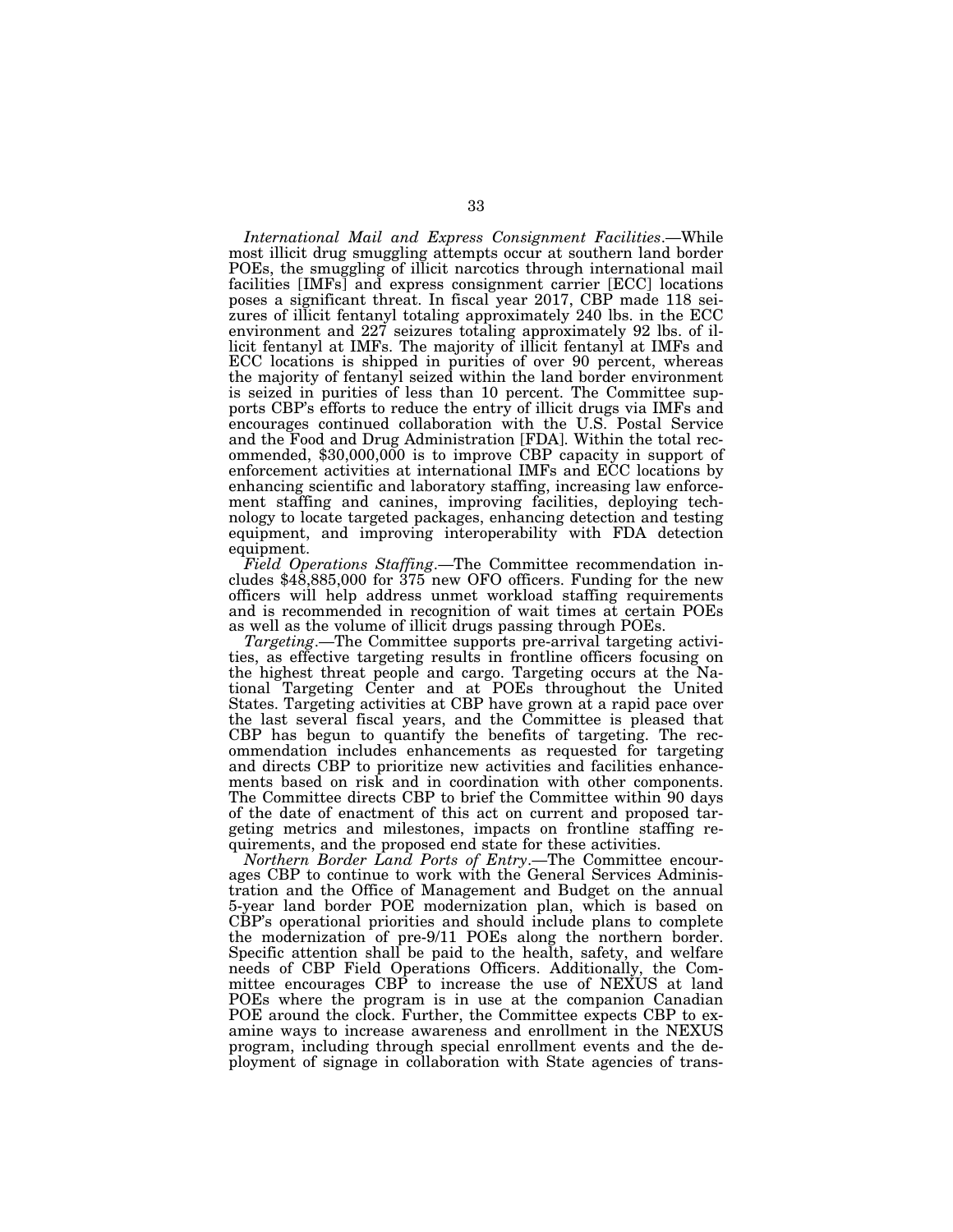portation. The Committee anticipates expansion of this program and directs CBP to consider projected volume at land POEs when developing the 5-year plan for port modernization projects. CBP shall report to the Committee within 120 days of the date of enactment of this act on an assessment of staffing resources and funding that would be needed to expand NEXUS operations at land POEs along the northern border where NEXUS lanes are only staffed part-time. The report should include assessments for staffing NEXUS operations for 12 hour, 16 hour, and 24 hour periods.

*Maritime Ports of Entry*.—The Committee continues to support robust staffing levels at both cargo and passenger seaports and strongly encourages CBP to work with seaports and associated stakeholders to improve clearance operations. The Committee notes that scanning equipment at maritime ports is reaching its expected normal performance life and that CBP should provide as much information about equipment replacement events as practicable to port owners and operators so that recapitalization can be performed in a consistent and transparent manner. CBP's requirements for space in new facilities can add significant costs to projects, and the Committee directs CBP to engage thoughtfully with ports when negotiating agreements with port owners and operators.

*Scheduling Efficiency and Effectiveness*.—CBP's fiscal year 2013 Resource Optimization Report described that implementing automated scheduling and timekeeping solutions could return CBP Officers and Agricultural Specialists to their frontline inspectional and law enforcement duties. With OFO's current Resource Optimization Report noting the need for additional Officers and Agricultural Specialists, it is unclear why CBP has not taken steps to automate this activity. The Committee directs CBP to continue to evaluate commercially-available automated scheduling tools and to deploy such solutions if it is determined that the benefits of a solution outweigh the costs.

*Technology and Personnel at Ports of Entry*.—The Committee has repeatedly noted that license plate reader [LPR] equipment used to analyze vehicular traffic crossing U.S. land borders is nearing the end of its life cycle and should be improved. The Committee continues to direct CBP to utilize the latest, most effective, and most accurate LPR technology within CBP's Integrated Travel Initiative program in order to improve situational awareness, facilitate efficient cross-border commerce and travel, and improve CBP's operational efficiency at land POEs.

The Committee recognizes that CBP is taking steps to improve the efficiency and effectiveness of its automated cargo processing system for tractor-trailers crossing U.S. land borders, including by launching a proof-of-concept pilot at the Laredo Juarez-Lincoln POE. The Committee praises CBP's efforts to utilize the most accurate and effective technology available to reduce cross-border wait times for tractor trailers without compromising security or customs enforcement. The Committee urges CBP to continue efforts to eliminate inefficient manual processes and directs CBP to provide the Committee with a briefing on its efforts to improve automated cargo processing for tractor trailers at land-based POEs not later than 120 days after the date of enactment of this act.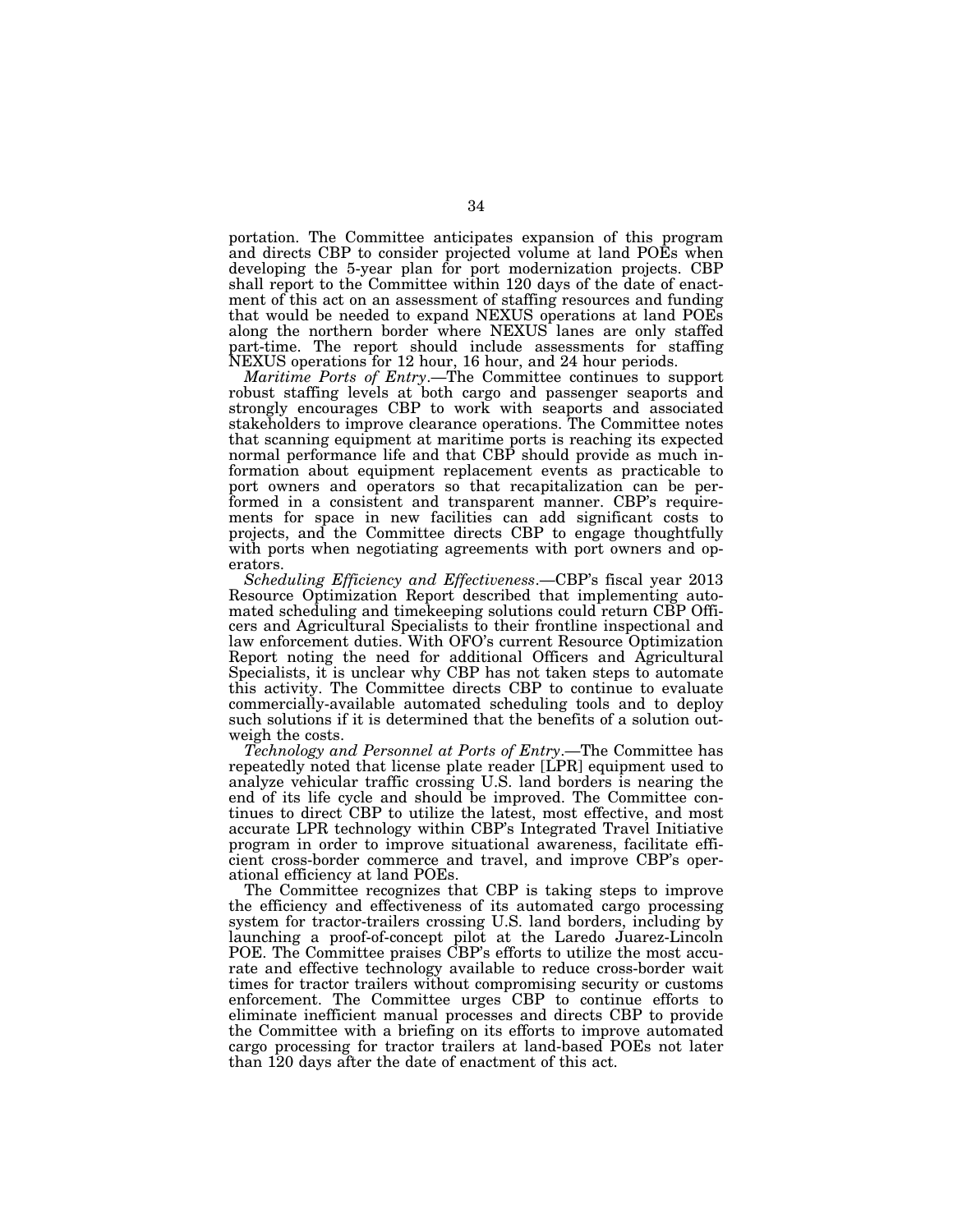*Large Airport Staffing Requirements*.—Border security efforts must not be limited to the contiguous United States, and effective border security cannot be achieved without an appropriate focus on all POEs, including those at airports. CBP should assess and ensure that hiring practices and procedures reflect and meet the needs of large U.S. international airports in States that do not share a contiguous land border with Mexico or Canada to ensure that such airports are appropriately staffed. In doing so, CBP should consider the per capita number of international tourist passenger enplanements each year. Not later than 60 days after the date of enactment of this act, CBP shall submit to the Committee a workload staffing model detailing the process and criteria used to determine the number of personnel assigned to POEs at all airports and shall include specific information relevant to determinations at large U.S. international airports in States that do not share a contiguous land border with Mexico or Canada. In addition, CBP shall brief the Committee if legislation is necessary to improve hiring and retention at these airports.

The Committee is concerned by multiple reports that CBP's airport staffing decisions are opaque and artificially constrain growth at airports. The Committee directs CBP to brief the Committee within 90 days of the date of enactment of this act regarding ways it is improving the staffing model or otherwise ensuring that agency staffing decisions are impartial, predictable, and allow for growth at airports with opportunities to expand into new international air passenger markets.

*Small Airport Inspection Services*.—The Committee is concerned that rigid CBP policies are precluding many small airports that lack a business case for constructing a Federal Inspection Station from adding international flights, despite the existence of secure General Aviation Facilities already used by CBP for intermittent international clearance of corporate and private aircraft. Accordingly, the Committee encourages CBP to consider modifying relevant policies and operations and to work creatively with such airports, including Green Bay-Austin Straubel International Airport in Wisconsin, to facilitate international service in a manner consistent with CBP security and resource requirements and informed by airports' fiscal constraints and existing facilities.

*Agricultural Inspections*.—The Committee is concerned that delay in the pest inspection process at POEs, particularly those on the southwest border, can result in perishable goods expiring while steps are being taken to identify pests and seeds and implement remediation options for when these threats to U.S. agriculture are suspected to be present in cargo. The Committee understands that CBP has worked with the U.S. Department of Agriculture to develop more timely analysis of these goods and directs CBP to continue efforts to further enhance this collaboration and brief the Committee within 180 days of the enactment of the act on these efforts.

*Illicit Movement of Financial Instruments and Firearms*.—The Committee is concerned that monetary instruments and firearms continue to be smuggled from the United States into Mexico, fueling transnational criminal organization activities, including drug trafficking and violent crime. One effective means to combat traf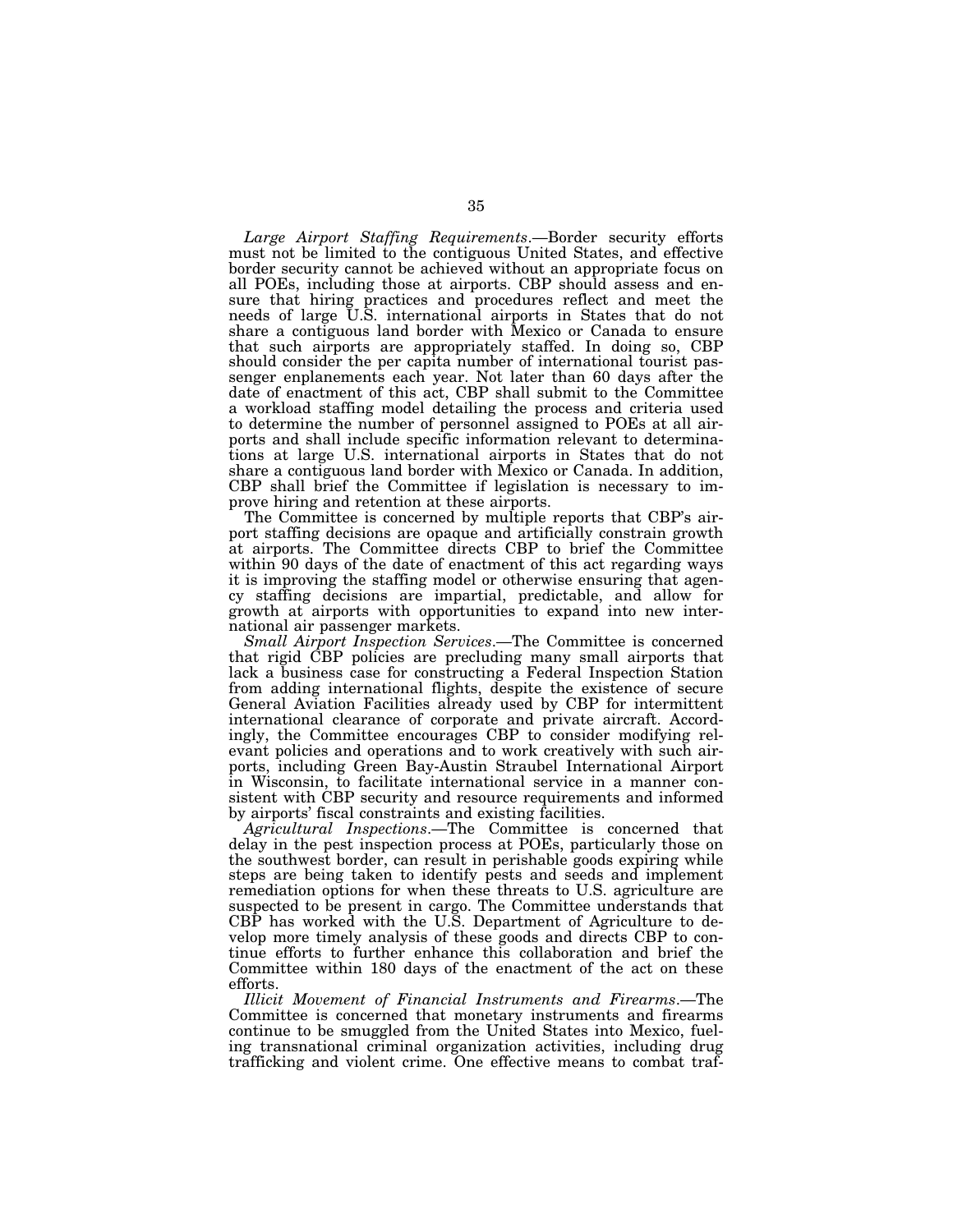ficking is to stop the flow of resources that enable illicit activity. The Committee encourages CBP to continue to collaborate with domestic and international partners to identify and apprehend smugglers and directs CBP to brief the Committee not later than 90 days after the date of enactment of this act if frontline law enforcement personnel need additional authorities or resources to improve the efficacy of enforcement operations.

*Land Ports of Entry Hours of Operation*.—The Committee is concerned that reducing hours of operation at land POEs could unduly impede cross-border travel and negatively affect local and regional economic activity. The Committee directs CBP to refrain from reducing the hours of operation at any POE unless CBP can demonstrate that the reduction in hours will benefit regional commerce without impeding local resident traffic and has consulted with elected officials at all levels, community members, and industry prior to making changes to hours of operation. CBP shall notify the Committee 30 days in advance of any proposed changes.

*Jones Act Enforcement*.—The Committee notes improvements to CBP's enforcement of the Jones Act on the Outer Continental Shelf. However, the Committee urges CBP to take more aggressive enforcement action and to issue swift, transparent, and meaningful penalties to deter violations. The Committee again directs CBP to continue tracking Jones Act violation data, including findings of fact, parties determined to be at fault, amounts of penalty assessments, and status of collections, and to make information available to the public and the Committee on a quarterly basis. Additionally, CBP must establish specific timeframes for internal review and actions, cooperate with the industry to investigate potential violations, and dedicate adequate resources to vigorously enforcing the Jones Act on the Outer Continental Shelf. The Committee recognizes the need for uniform application and enforcement of the coastwise laws across the United States and directs CBP to continue to dedicate additional resources to its Jones Act Division of Enforcement in New Orleans. An administrative provision is continued prohibiting funds from being used to issue future waivers related to a release from the Strategic Petroleum Reserve until the Secretary has consulted with the Departments of Energy and Transportation and representatives of the maritime industry and taken adequate steps to ensure enforcement of the Jones Act. The Secretary shall notify the Committee within 2 business days of any request for a Jones Act waiver. The Committee shall be informed on a timely basis of the disposition of each waiver request.

*Preclearance*.—The Department shall prioritize successful implementation of expanded preclearance operations, as outlined in the Department's Beyond the Border Action Plan, between the United States and Canada for land, marine, rail, and air entries. The Committee appreciates progress on efforts to establish preclearance to the mutually agreed upon sites of Billy Bishop Toronto City Airport, Québec City Jean Lesage International Airport, Montréal Rail, and Rocky Mountaineer, with the understanding that such expansion is contingent upon each site meeting all terms and conditions of the agreement. The Committee directs CBP to continually evaluate the security benefits of both existing and prospective preclearance agreements.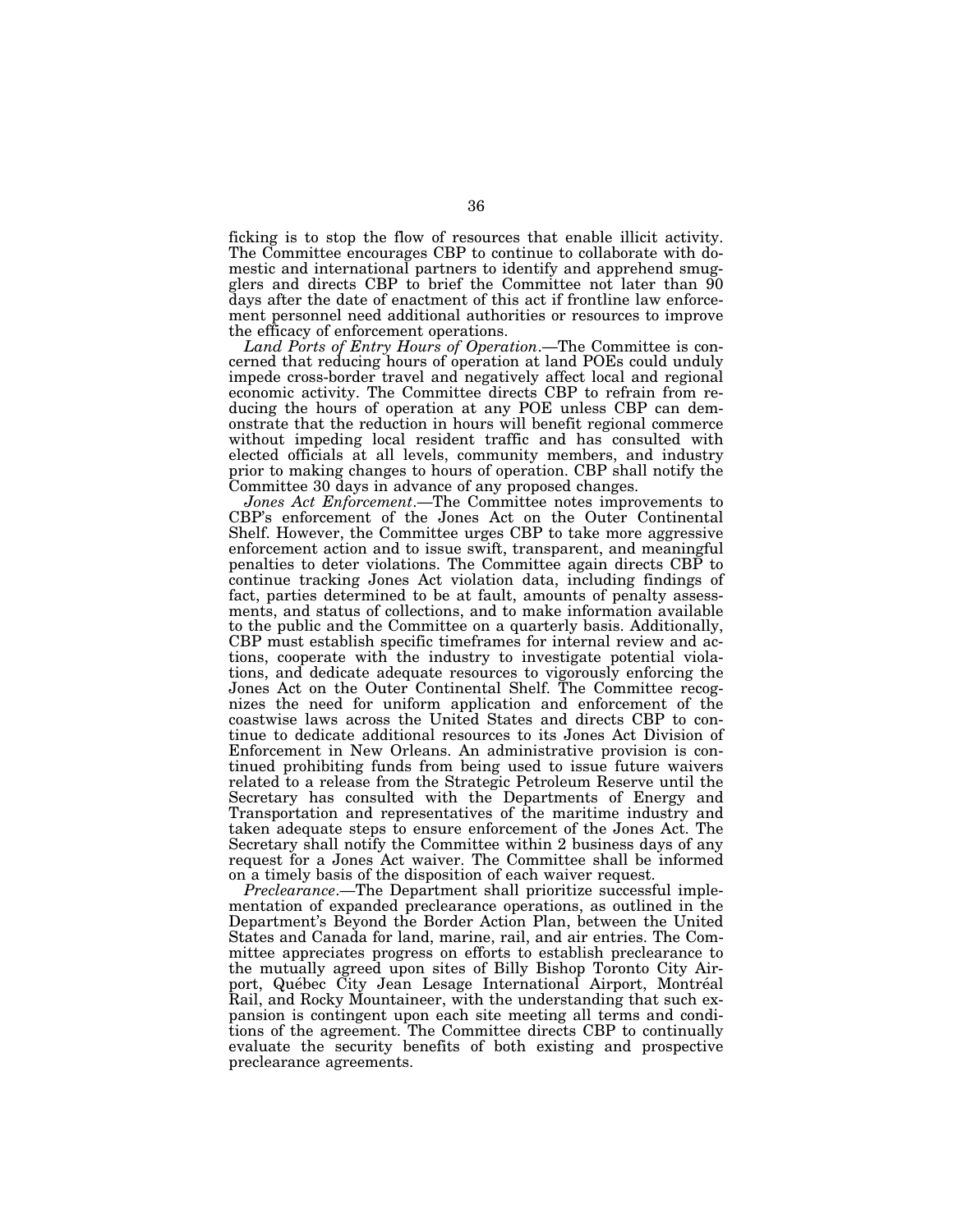The Committee encourages CBP to meet the objectives for preclearance activities, including obligations in advance of reimbursement, as authorized by the Trade Facilitation and Trade Enforcement Act of 2015 [TFTEA], and provides the funding necessary to both collect and expend reimbursements, including spending in anticipation of reimbursements, for preclearance activities. With Canada's adoption of companion legislation, CBP is expected to make progress in negotiations with the Canada Border Services Agency, Transport Canada, and Public Safety Canada on expanding preclearance activities in Canada.

*Electronic Visa Update System [EVUS]*.—EVUS allows certain non-immigrant visa holders to provide updated biographic and travel-related information through a public website and enables CBP to facilitate admissibility determinations after issuance of a visa but before passengers initiate travel to the United States. The non-visa immigrant visa holders who benefit from this program, not U.S. taxpayers, should pay for the operation and maintenance of EVUS.

*Improved International Travel Data*.—The Committee notes that the release of international visitor data by the Department of Commerce was suspended in April 2018 because of anomalies in the data, and the Committee expects CBP to assist the Department of Commerce in developing a report on the cause of the anomalies as well as a timeline and course of action for correcting the data. Once the anomalies are addressed, the Committee expects CBP to continue providing timely, accurate data to the Department of Commerce, categorized by the residency of the traveler, as opposed to citizenship of the traveler, unless otherwise agreed upon with the Department of Commerce's National Travel & Tourism Office and the U.S. Travel & Tourism Advisory Board.

#### TRADE AND TRAVEL OPERATIONS—OFFICE OF TRADE

The Committee recommends \$267,687,000 for the Office of Trade, which is \$4,431,000 below the budget request amount and \$33,486,000 above the fiscal year 2018 enacted level. The Committee supports continued hiring of additional staff necessary to implement TFTEA mandates in a timely manner and recommends the continuation of data integration programs initiated in fiscal year 2018.

*Antidumping and Countervailing Duties*.—The Committee directs CBP to continue reporting on antidumping and countervailing duties, as required in Senate Report 114–264. The Committee recognizes that CBP ranks second among Federal agencies with regard to revenue collection, and the Committee is concerned about uncollected antidumping duties. The Committee also recognizes that the United States is the only major user of antidumping and countervailing duties that processes payments in a retrospective manner. The Committee directs GAO to conduct a study and report to the Committee within 180 days of the date of enactment of this act, on the advantages and disadvantages of this retrospective duty system in comparison to the advantages and disadvantages of a prospective duty system, with the goal of minimizing uncollected duties.

The Committee notes that, in Executive Order 13785, the President directed CBP to focus on collecting long due antidumping and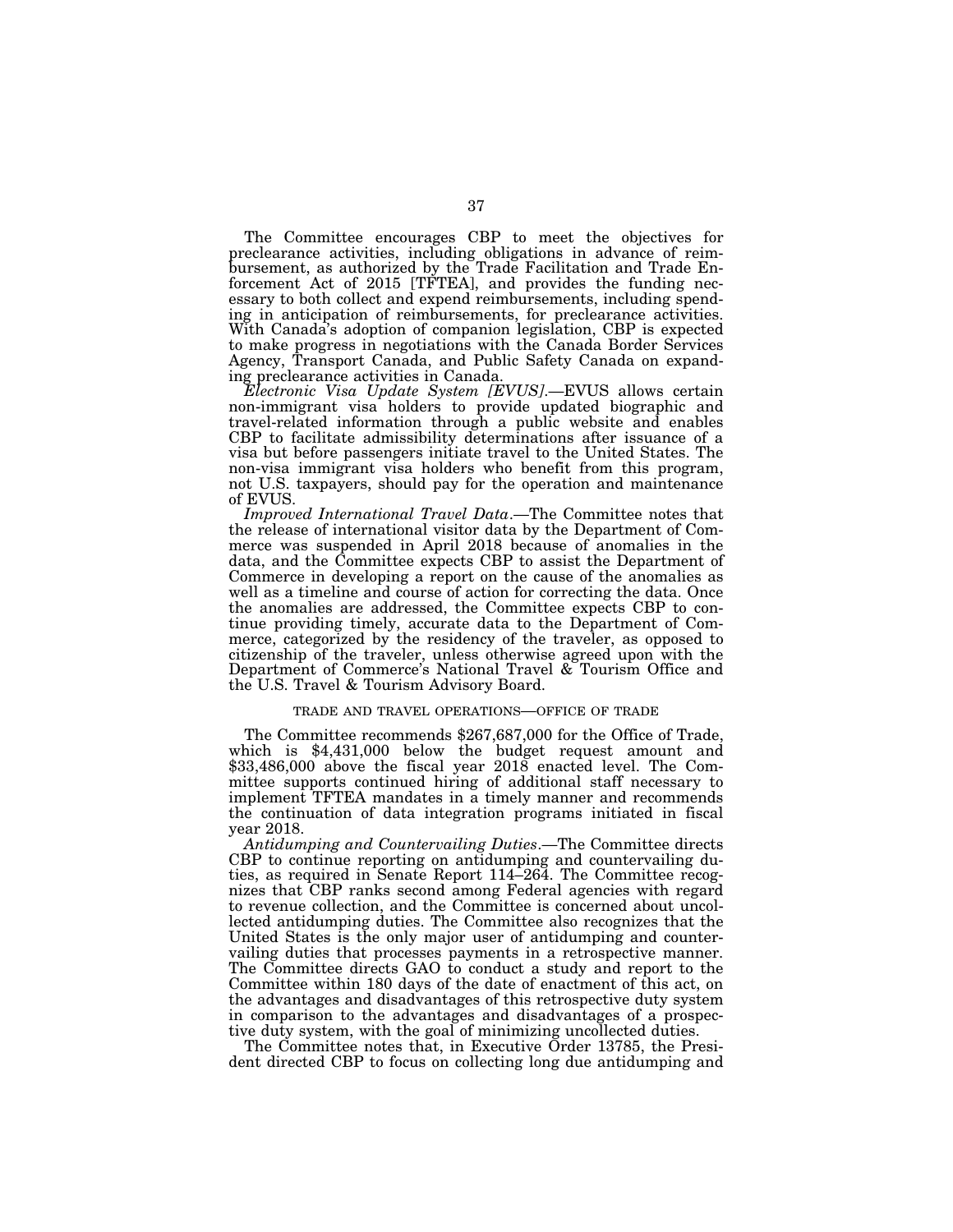countervailing duties [AD/CVD]. According to CBP data, the majority of these uncollected duties are owed on imports from China of honey, canned mushrooms, crawfish tail-meat, and fresh garlic. Under U.S. law, much of the revenue from these duties and the interest on them is passed on to domestic producers. The Committee again reminds CBP of its obligation to collect these duties.

The Committee is concerned that the intent of Congress under the Continued Dumping and Subsidy Act [CDSOA] is being diluted by CBP's requests that domestic industries that received prior, incorrect payments of collected duties under CDSOA return those payments due to CBP's various collections litigation setbacks, settlements, or administrative errors. As most of these payments were made several years ago and have been reinvested by the recipients as CDSOA intended, the Committee views this policy as counter to the clear intent of the statute. By recouping revenue paid to domestic companies, and assessing interest charges, CBP is counteracting the intent to allow industries the opportunity to rehire and reinvest. The Committee instructs CBP to determine the impact of this practice on U.S. producers and to notify the Committee prior to recouping such payments or reducing future payments. The Committee further directs CBP to develop strategies that will allow for more accurate payment of CDSOA benefits and that will provide domestic companies with alternative payment options where incorrect payments have occurred.

*Coordination to Combat Trade Fraud and Duty Evasion*.—The Committee remains focused on the need for all Federal agencies involved in international trade to enforce existing trade laws aggressively. Government analysis provides strong evidence that trade fraud and duty evasion are widespread in many commodity sectors, especially steel and aluminum. There are specific actions that CBP and ICE, together with the Departments of Commerce, Justice, and State, the U.S. International Trade Commission, the U.S. Trade Representative, and other agencies, can take now. The Committee directs CBP to coordinate with the International Trade Commission and other agencies, as appropriate, and report to the Committee if legislative remedies are required to support a U.S. Governmentwide strategy to combat trade fraud and evasion. These unfair trade practices are harmful to the U.S. economy and can be devastating to small and rural communities that are facing economic hardship.

*Combatting Transshipment*.—The Committee is aware of the efforts by some foreign traders to circumvent U.S. trade laws and evade duty payments by transshipping products through third party countries. This practice causes lasting damage to U.S. companies, which are forced to dedicate significant resources to initiating subsequent trade cases while foreign companies continue evasion. Therefore, the Committee directs CBP to modify targeting criteria and make other changes necessary to provide CBP with better information and the administrative flexibility required to identify transshipped products.

*Section 232 Tariffs*.—Beginning on March 8, 2018, several proclamations were issued adjusting imports of steel and aluminum into the United States, under section 232 of the Trade Expansion Act of 1962, as amended (19 U.S.C. 1862). The Committee recognizes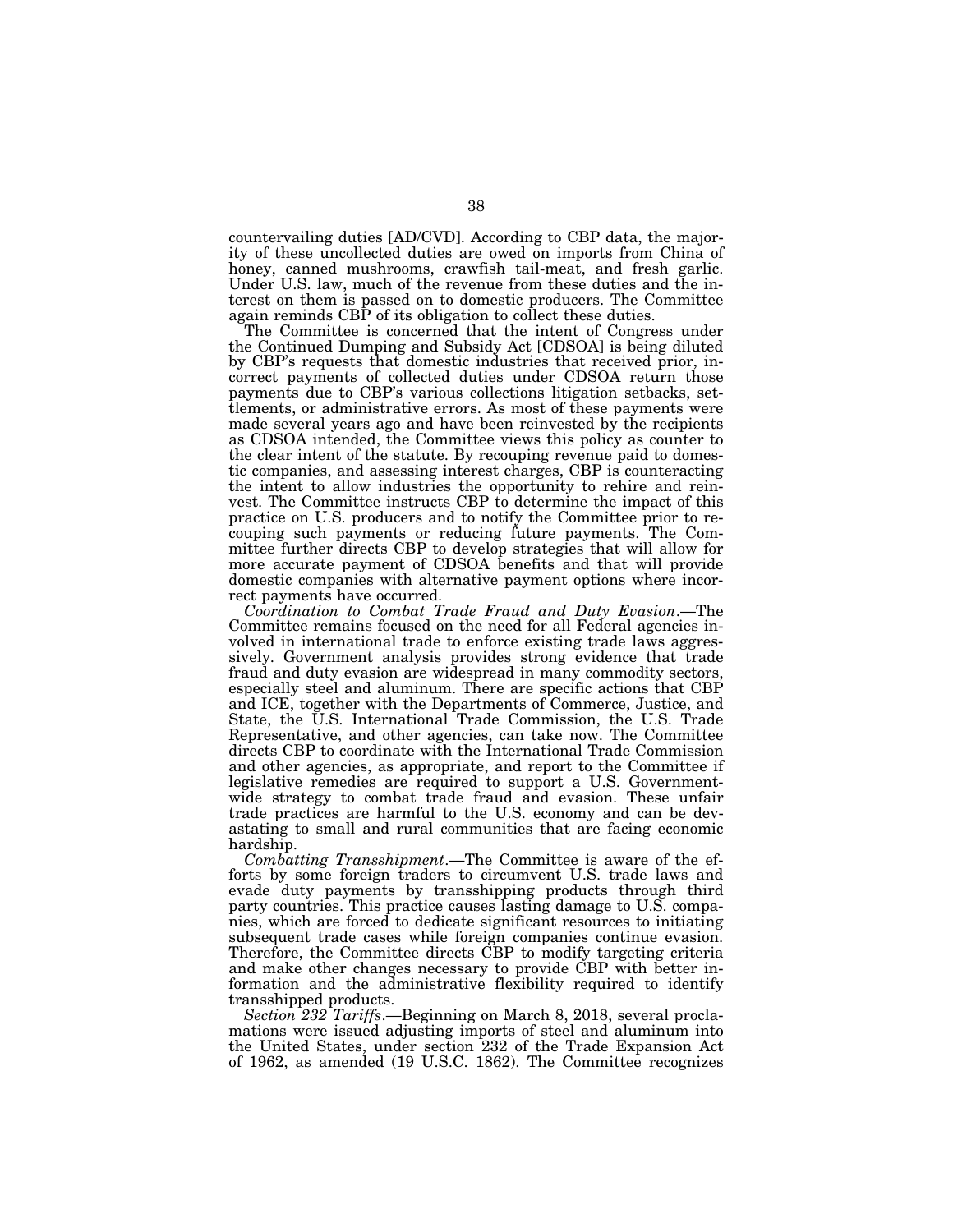the difficulty of implementing immediate import tariffs on a wide range of steel and aluminum products from numerous countries and understands that physical inspections are the only truly effective means of preventing certain fraudulent activities, like festooning shipments with falsified Harmonized Tariff Schedule codes. CBP shall submit a report, not later than 180 days after the enactment of this act, on the resources needed to effectively implement new section 232 steel and aluminum tariffs. The report shall include estimates on any increased demands on manpower and system infrastructure resulting from the additional inspections and any other recommendations on how to ensure the effective implementation of the section 232 tariffs.

*Customs Data Integration Pilot*.—The Committee understands that CBP has piloted the use of a platform that integrates and synthesizes Customs data with external data sources. The pilot is designed to provide CBP with a complete picture of the history, operations, credit, and security risk of regulated parties. It has enabled the Office of Trade to improve Importer of Record oversight, to protect fair trade by combatting forced labor and the AD/CVD collections and enforcement gap, and to foster an environment conducive to U.S. innovation through the enforcement of intellectual property rights. The recommendation includes \$16,000,000 to continue the pilot.

*Live Entry Summaries*.—U.S. industry, including paper and forest products producers, suffers as a result of transshipment and mislabeling of foreign products to avoid the payment of AD/CVD. In order to address this issue, the Committee recommends that CBP allocate funds as necessary to require live entry summaries for imports of all targeted products, including paper and forest products, currently subject to AD/CVD duty orders in instances where CBP has reason to believe or suspect that the country listed as the country of origin for the imported product does not produce the product or the imported product has been misclassified, misidentified, or mislabeled. The entry summaries shall include documentation of the country of origin of the product.

*Shrimp Safety*.—The Committee directs CBP to continue coordinating with the FDA, including through the Commercial Targeting and Analysis Center to improve the safety of shrimp imports into the United States by enhancing shrimp-related targeting and inspection processes. The Committee directs CBP to brief the Committee semiannually on the outcomes of these efforts.

*Automated Commercial Environment [ACE]*.—The Committee directs CBP to cooperate with the private sector, through the Commercial Customs Operations Advisory Committee and other channels, to prioritize ACE enhancements and further directs CBP to work with Partner Government Agencies to establish a sustainable cost-sharing process for ACE and International Trade Data System enhancements.

#### INTEGRATED OPERATIONS

*Air and Marine Operations*.—The recommendation includes requested funding for depot level maintenance of two P–3 aircraft and \$3,000,000 to continue AMO hiring and retention efforts. The Committee strongly supports ensuring that CBP's aircraft and ves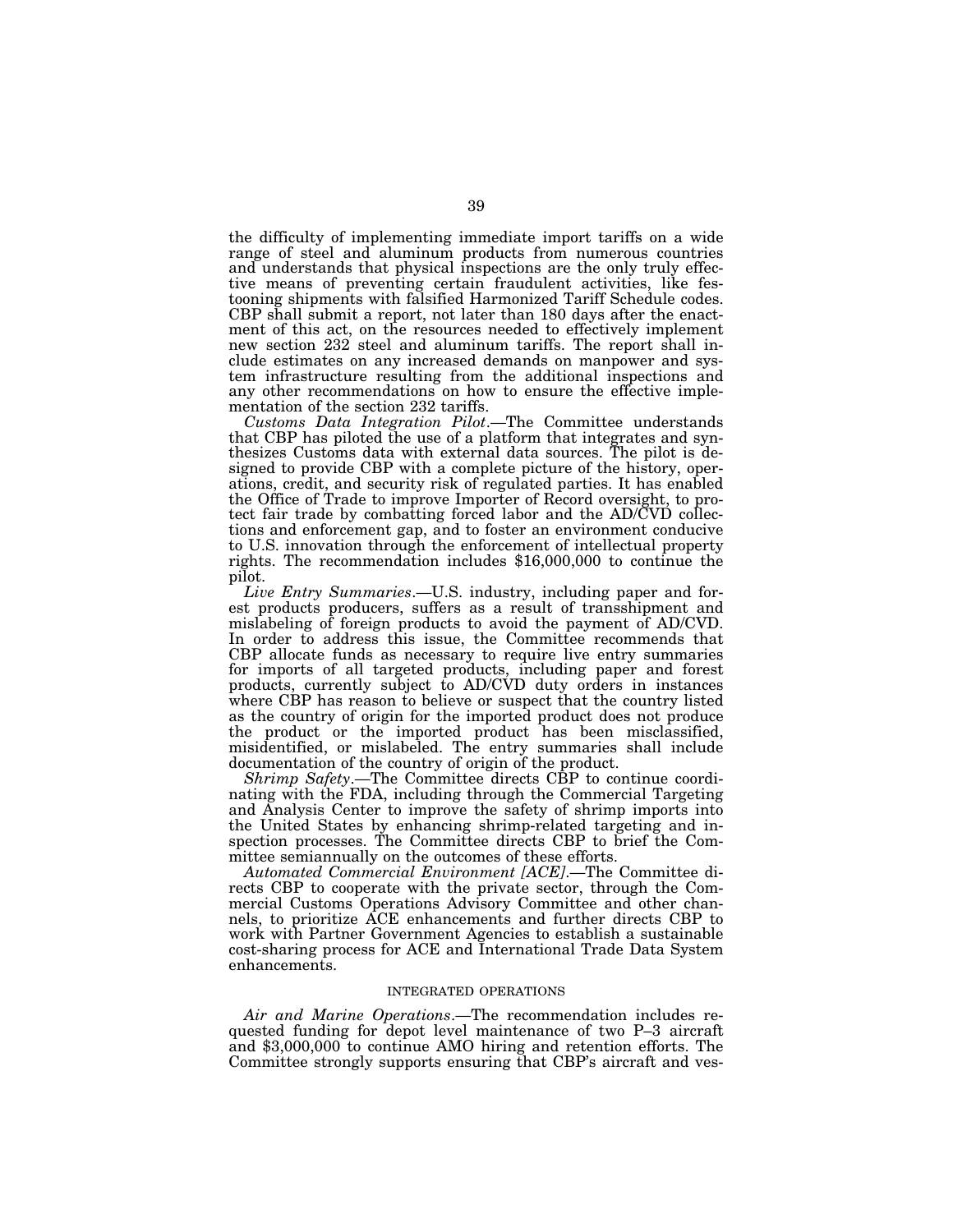sels based near the northern border are fully capable of operating in all northern border weather conditions.

*Unmanned Aerial Systems [UAS]*.—The Committee is concerned that CBP lacks sufficient capacity to provide airborne border surveillance and that, due to a lack of qualified pilots, CBP's existing fleet of unmanned aircraft remains under-utilized. The recommendation includes \$10,000,000 above the request to augment CBP's existing unmanned aerial border surveillance capabilities with contractor instructor pilots and two mobility ground control stations for its current fleet. The Committee directs CBP to analyze the cost of its UAS operations and to analyze whether contractorowned, contractor-operated aircraft can further augment CBP surveillance requirements and report on the results of this analysis to the Committee within 180 days of the date of enactment of this act.

*Marine Operations*.—The Committee directs CBP to continue collaboration with Canada in areas along the northern border with large numbers of recreational boaters. Detecting smuggling in heavily-trafficked waterways can be particularly challenging when using radar and vessel tracking technologies based only in the United States. Canada has invested significant resources in vessel tracking technology and smuggling detection analytics, and AMO may benefit from access to such capabilities. The Committee supports the deployment of improved vessel tracking radar systems and encourages CBP to work with Canada to explore such opportunities to improve U.S. law enforcement on these waterways.

#### PROCUREMENT, CONSTRUCTION, AND IMPROVEMENTS

| \$2,281,357,000 |
|-----------------|
| 1.841.548.000   |
| 2.028.872.000   |

## COMMITTEE RECOMMENDATIONS

The Committee recommends \$2,028,872,000 for Procurement, Construction, and Improvements [PC&I], which is \$187,324,000 above the budget request amount and \$252,485,000 below the fiscal year 2018 enacted level.

The following table summarizes the Committee's recommendation as compared to the fiscal year 2018 enacted and fiscal year 2019 budget request levels:

## PROCUREMENT, CONSTRUCTION, AND IMPROVEMENTS

[In thousands of dollars]

|                                                       | Fiscal year 2018<br>enacted | Fiscal year 2019<br>budget request | Committee<br>recommendations |
|-------------------------------------------------------|-----------------------------|------------------------------------|------------------------------|
|                                                       | 1,741,701                   | 1.647.304                          | 1.652.304                    |
|                                                       | 263.640                     | 44.237                             | 182.690                      |
| Integrated Operations Assets and Infrastructure.      |                             |                                    |                              |
|                                                       | 190.035                     | 83.241                             | 112.612                      |
|                                                       | 8.573                       |                                    | 14.500                       |
|                                                       | 1.200                       |                                    |                              |
|                                                       | 59,775                      | 48.222                             | 48,222                       |
|                                                       | 16.433                      | 18.544                             | 18.544                       |
| Subtotal, Procurement, Construction, and Improvements | 2.281.357                   | 1.841.548                          | 2.028.872                    |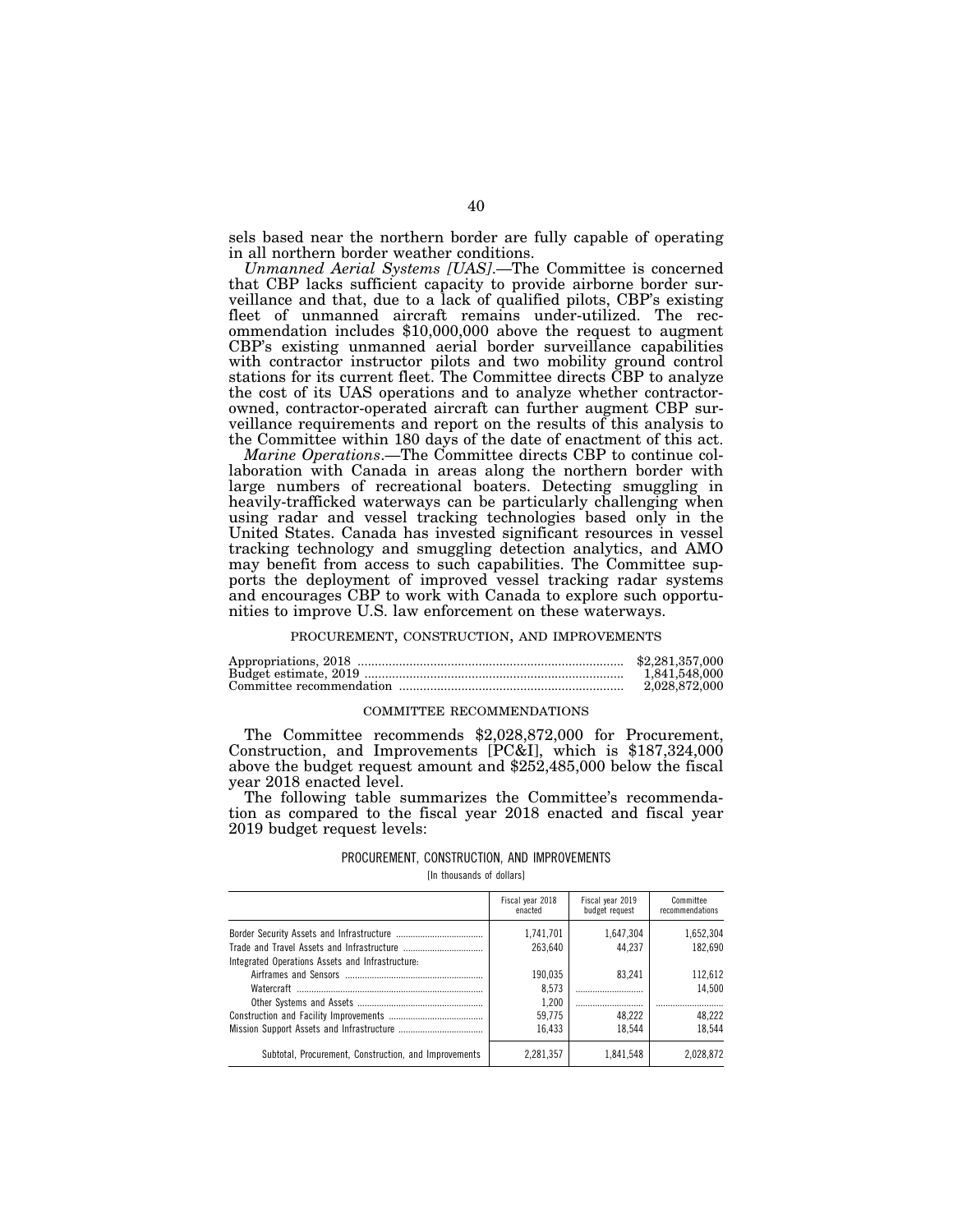*Physical Barriers and Tactical Infrastructure*.—Border security is critically important to the national security of the United States, and the Committee is committed to providing appropriations to secure U.S. borders. On January 25, 2018, the President directed the Department to develop long-term requirements to improve border security, including through the construction of physical barriers along parts of the southern border, and to prepare corresponding budget requests. The recommendation includes  $$1,600,000,000$ , the amount included in the budget request, for approximately 65 miles of pedestrian fencing in the Rio Grande Valley Sector in Texas. As a physical barrier is but one component of a border security system, the Committee believes it is imperative to integrate appropriate sensor technology, including fiber optics and camera systems, with the barrier system.

The Committee continues to believe that a detailed plan is necessary to accurately estimate future costs of a physical barrier along parts of the southern border and includes bill language requiring an updated risk-based plan for improving security along the borders of the United States. In addition, the Committee directs CBP to provide, within 180 days of the date of enactment of the act, a detailed plan describing how to secure each border sector, including any updates to the estimated costs and types of physical barrier or technology necessary for each mile of the border.

*Border Security Technology*.—The recommendation includes continued funding for border security technology to increase situational awareness along the northern and southern borders. The recommendation includes \$1,977,000 for Integrated Fixed Towers Systems, \$43,727,000 for Remote Video Surveillance Systems, and \$1,600,000 for Mobile Video Surveillance Systems.

In addition, the Committee is aware of the successful delivery and performance of the Mobile Surveillance Capability [MSC]. The MSC provides CBP with a mobile surveillance tower that includes integrated radar and an infrared camera, which improve detection and provide greater situational awareness, particularly in rugged terrain. Given the success of this program, the Committee directs CBP to expand the surveillance capability of MSCs by integrating Small Unmanned Aircraft Systems [SUAS], which could allow for the distribution of real-time aerial surveillance data to agents in the field. The recommendation includes \$4,000,000 above the request to conduct a technical demonstration of and develop requirements and a concept of operations for an MSC with integrated SUAS capabilities.

*Border Technology Evaluation and Metrics*.—In line with GAO's recommendations included in GAO–17–765T, the Committee again directs CBP to develop complete performance metrics for all technologies deployed, to begin using data to evaluate the individual and collective contributions of specific technologies, to assess its progress in implementing planned technologies, and to determine when mission benefits have been fully realized. CBP must complete this effort in order to assess its progress in deploying technology and to determine when mission benefits have been fully realized.

*Cross Border Tunnel Threat*.—The recommendation includes \$1,000,000 above the budget request amount for the Cross Border Tunnel Threat program. This initiative should involve continued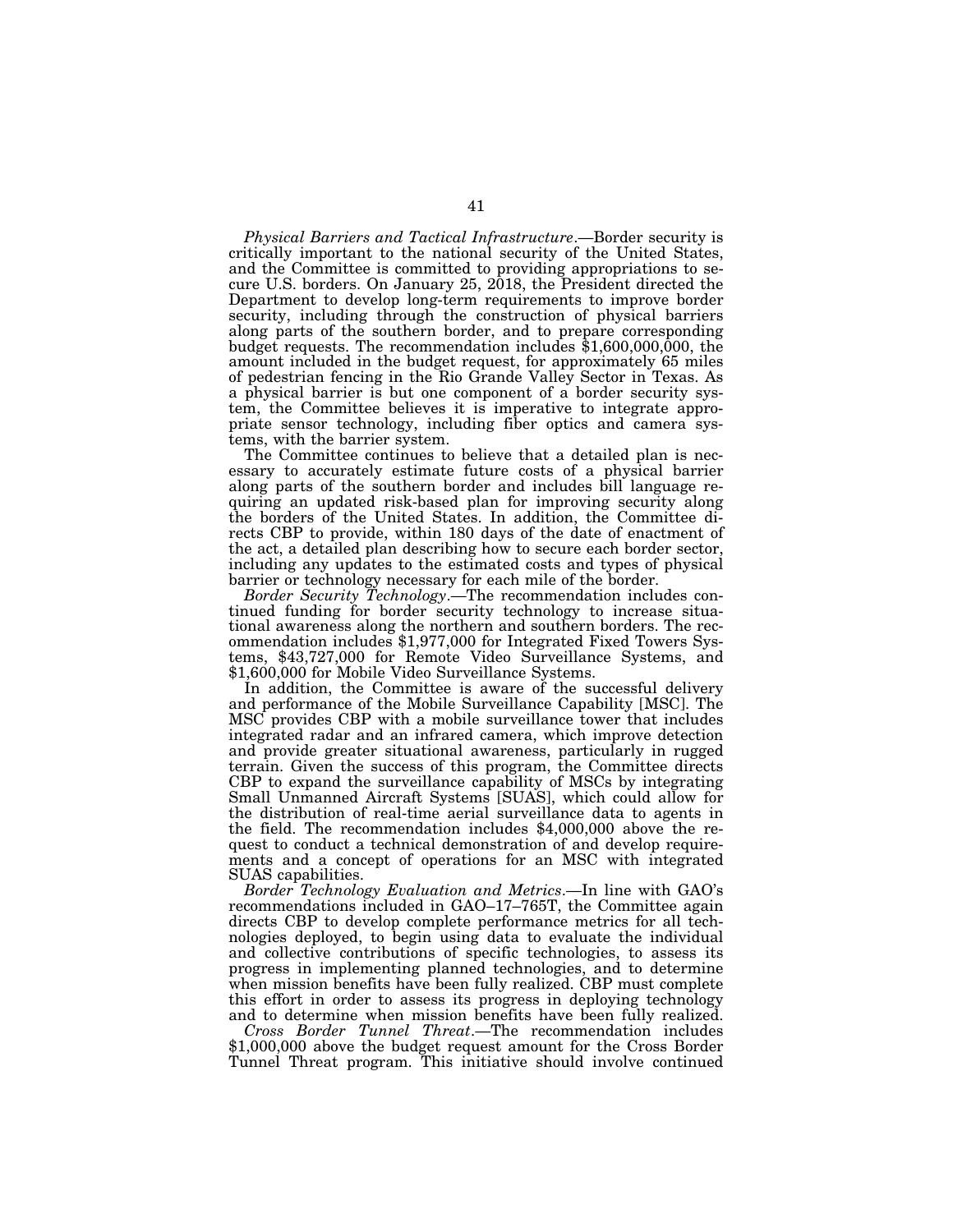collaboration with the U.S. Army Corps of Engineers Engineer Research and Development Center.

*Non-Intrusive Inspection*.—The recommendation includes \$174,237,000 for recapitalization and acquisition of non-intrusive inspection [NII] and related equipment. The Committee is encouraged by the Department's ongoing efforts to enhance border security and to promote the efficient flow of legitimate commerce at U.S. land POEs and consequently recommends a \$130,000,000 funding increase above the budget request amount for advanced detection equipment and technology to maintain robust cargo, commercial conveyance, and vehicle inspection regimes at land POEs. The Committee stresses the importance of deploying innovative large and small scale NII equipment at the highest-volume POEs to support the detection and prevention of illicit drugs, currency, weapons, radioactive materials, and other illegal contraband from entering the United States. The Committee directs CBP to allocate not less than \$30,000,000 for equipment necessary to identify opioids at POEs.

*Automated Commercial Environment [ACE]*.—The recommendation includes \$8,453,000 for CBP to continue ACE program enhancements in fiscal year 2019, and the Committee directs CBP to provide details related to engagement with industry and other stakeholders to prioritize the projects funded with the enhancement recommended in this act.

*Aircraft Recapitalization*.—The Committee understands that CBP is developing documentation supporting the recapitalization of the light enforcement helicopter fleet and notes that the procurement of a common airframe would allow CBP to avoid duplicating significant costs associated with training, tooling, publications, and non-recurring costs for the development of new supplemental type certificates for the unique CBP mission.

The Committee notes that CBP intends to optimize the remaining twelve Multi-Role Enforcement Aircraft [MEA] within the current program of record for air-to-ground surveillance. The Committee strongly supports this effort and directs CBP to ensure that the next six MEA aircraft procured in the air-to-ground configuration are equipped with an appropriate air-to-ground radar. Within 120 days of enactment of this act, CBP shall submit to the Committee a report outlining CBP's plan to accelerate the MEA air-toground capability. The recommendation includes \$86,112,000 to procure three MEA aircraft and integrate one vehicle and dismount exploitation radar on an aircraft.

The Committee also recommends requested aircraft sensor upgrades, Federal Aviation Administration Next Generation equipment, and cost associated with Prototype Integration Facility labor to complete the updated UH–60 helicopter configuration, including non-recurring engineering services as performed under the interagency agreement with the U.S. Army.

*Coastal Interceptor Vessel [CIV]*.—The recommendation includes \$14,500,000 above the budget request amount to transition the CIV from low rate initial production to full rate production and to stay on pace to meet the 52-vessel CIV acquisition objective. Further, the Committee encourages the Department to request additional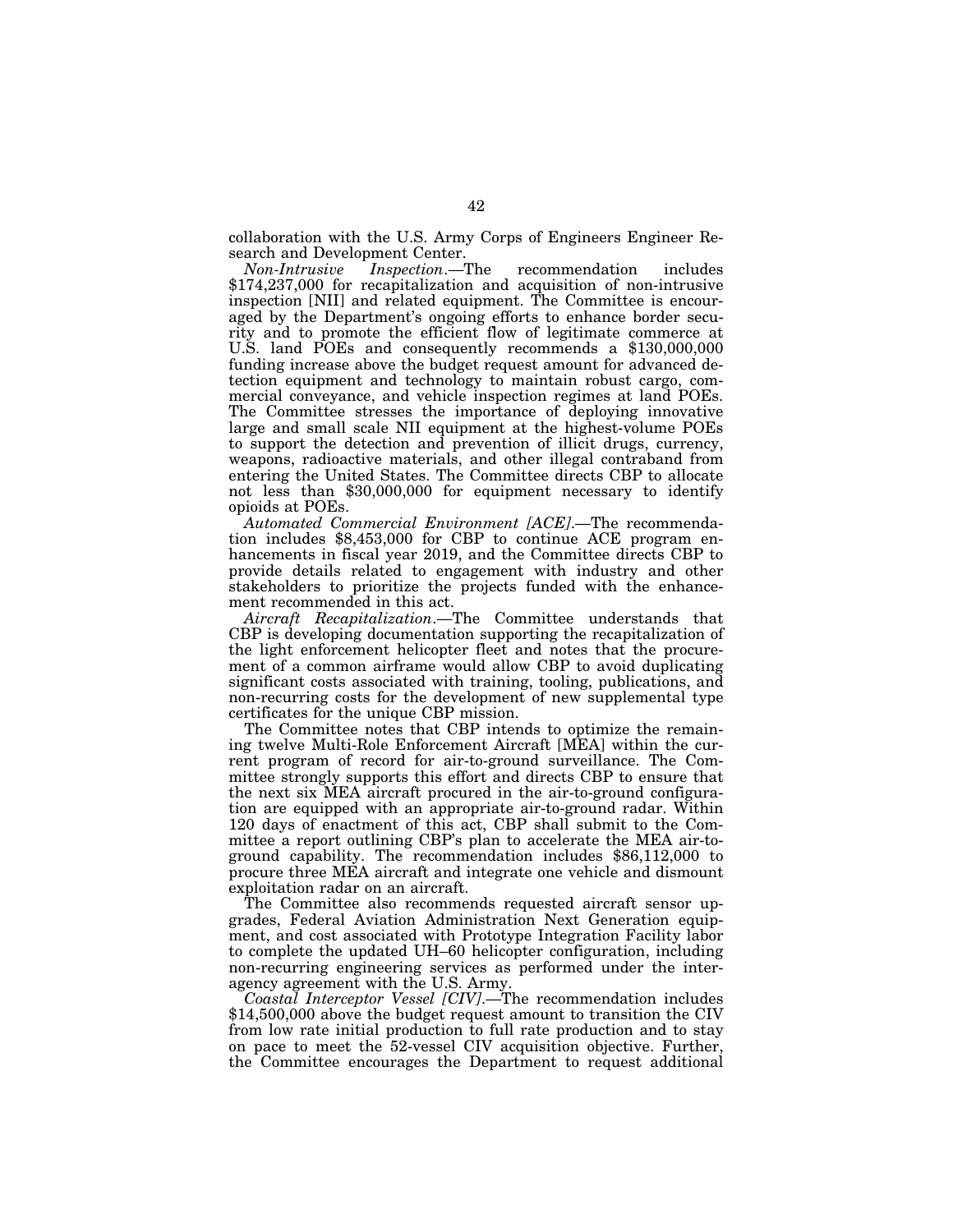funding in fiscal year 2020 to maintain full rate production levels and achieve the CIV acquisition objective prior to fiscal year 2021.

*Border Patrol and OFO Facilities*.—The recommendation includes \$33,400,000 for the Freer Station, as requested, and \$14,775,000 for other OFO facilities.<br>Revenue Modernization.—The

*Modernization*.—The recommendation includes \$18,544,000 for revenue modernization. Within 120 days of the date of enactment of this act, CBP shall provide the Committee with estimated costs and a timeline for the elimination of cash transactions at POEs.

#### U.S. IMMIGRATION AND CUSTOMS ENFORCEMENT

U.S. Immigration and Customs Enforcement [ICE] is the principal investigative agency within the Department of Homeland Security. ICE is responsible for securing the Nation's borders, enforcing U.S. immigration laws, and safeguarding cyberspace through the enforcement of Federal laws that govern trade and travel, including but not limited to narcotics enforcement, financial crimes, child exploitation, and human smuggling.

#### COMMITTEE RECOMMENDATIONS

The Committee recommends total appropriations of \$7,210,273,000 for ICE, which is \$1,080,783,000 below the budget request amount and \$134,399,000 above the fiscal year 2018 enacted level. This amount is in addition to estimated fee collections of \$318,000,000.

The following table summarizes the Committee's recommendation as compared to the fiscal year 2018 enacted and fiscal year 2019 budget request levels:

## IMMIGRATION AND CUSTOMS ENFORCEMENT

[In thousands of dollars]

|       | Fiscal year 2018 | Fiscal year 2019 | Committee       |
|-------|------------------|------------------|-----------------|
|       | enacted          | budget request   | recommendations |
|       | 6,993,975        | 8,220,625        | 7,139,842       |
|       | 81.899           | 70.431           | 70.431          |
| Total | 7,075,874        | 8,291,056        | 7.210.273       |

#### OPERATIONS AND SUPPORT

| 6.993.975.000 |
|---------------|
| 8.220.625.000 |
| 7.139.842.000 |

The ICE Operations and Support [O&S] appropriation provides for the enforcement of immigration and customs laws, related intelligence activities, and the detention and removal of illicit people and goods. In addition to directly appropriated resources, funding is derived from the following offsetting collections:

*Immigration Inspection User Fee*.—ICE derives funds from user fees to support the costs of detention and removals in connection with international inspection activities at airports and seaports, as authorized by the Immigration and Nationality Act (8 U.S.C. 1356).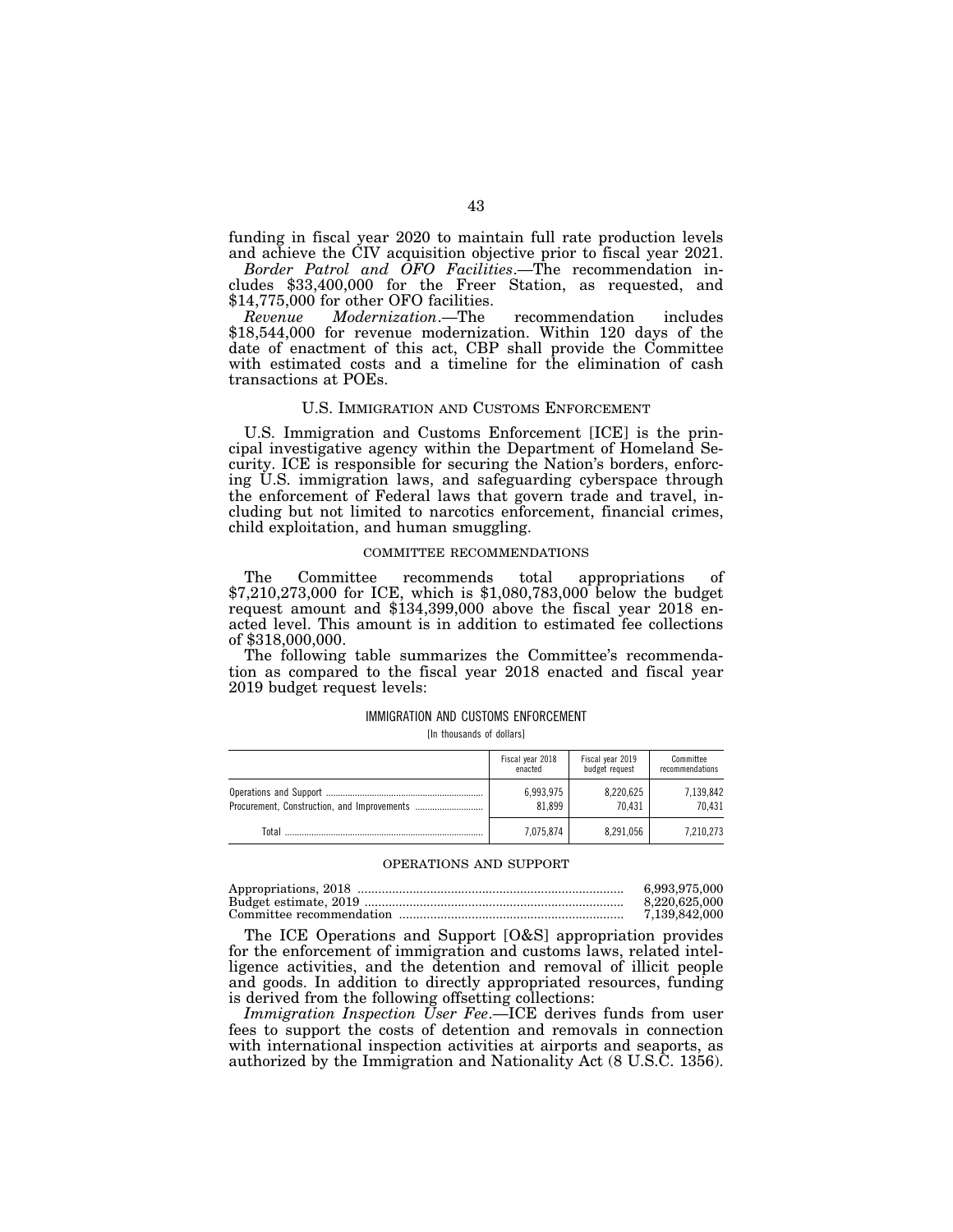*Student Exchange Visitor Program Fee*.—ICE collects fees from foreign students, exchange visitors, schools, and universities to certify, monitor and audit participating exchange programs.

*Immigration Breached Bond/Detention Fund*.—ICE derives funds from the recovery of breached cash and surety bonds in excess of \$8,000,000, as authorized by the Immigration and Nationality Act (8 U.S.C. 1356), and from a portion of fees charged under section 245(i) of the that act to support the cost of the detention of aliens.

#### COMMITTEE RECOMMENDATIONS

The Committee recommends \$7,139,842,000 for O&S, which is \$1,080,783,000 below the budget request amount and \$145,867,000 above the fiscal year 2018 enacted level. The recommendation includes funding levels needed to continue services provided for in fiscal year 2018 and makes necessary adjustments to salaries and other expenses required to comport with the routine evolution of ongoing operations.

The following table summarizes the Committee's recommendation as compared to the fiscal year 2018 enacted and fiscal year 2019 budget request levels:

OPERATIONS AND SUPPORT

[In thousands of dollars]

|                                              | Fiscal year 2018<br>enacted | Fiscal vear 2019<br>budget request | Committee<br>recommendations |
|----------------------------------------------|-----------------------------|------------------------------------|------------------------------|
| Homeland Security Investigations:            |                             |                                    |                              |
|                                              | 1,898,542                   | 1,385,777                          | 1,621,187                    |
|                                              | 169,178                     | 150,691                            | 167,330                      |
|                                              | 85.042                      | 73.799                             | 74,144                       |
| Subtotal. Homeland Security Investigations   | 2,152,762                   | 1,610,267                          | 1,862,661                    |
| Enforcement and Removal Operations:          |                             |                                    |                              |
|                                              | 3.075.686                   | 3.519.932                          | 2,897,534                    |
|                                              | 158,805                     | 255,864                            | 138,520                      |
|                                              | 319.440                     | 619,109                            | 258.492                      |
|                                              | 187.205                     | 184.446                            | 176,009                      |
|                                              | 369,201                     | 511,058                            | 366,686                      |
| Subtotal, Enforcement and Removal Operations | 4,110,337                   | 5,090,409                          | 3,837,241                    |
|                                              | 458,558                     | 1,214,436                          | 1,187,760                    |
|                                              | 272,318                     | 305.513                            | 252,180                      |
|                                              | 6,993,975                   | 8,220,625                          | 7.139.842                    |

*Immigration Data Improvements*.—The Committee commends ICE for its efforts to continue to develop and execute an enterprise data management strategy in accordance with the Comprehensive Plan for Immigration Data Improvements and recommends \$6,000,000 to continue these activities. The Committee supports ICE's data governance pilot, which includes participants from multiple Enforcement and Removal Operations [ERO] program offices, ICE's Office of the Chief Information Officer, the Department's Office of Immigration Statistics, U.S. Citizenship and Immigration Services [USCIS], and the United States Border Patrol. The Committee encourages ICE to make useful, incremental system im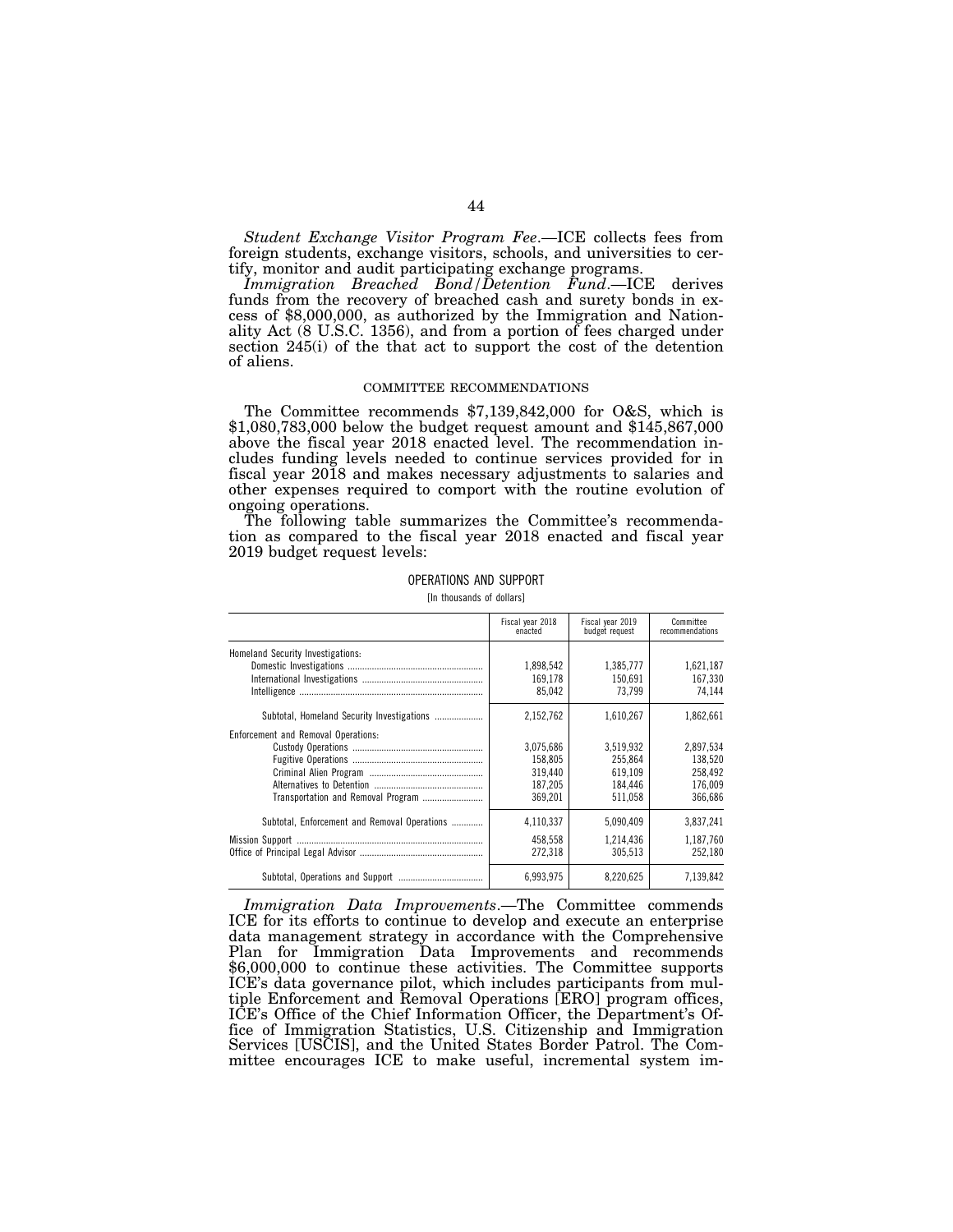provements rather than adopting risky, costly, complex, enterprisewide solutions. As ICE improves data collection, the Committee directs ICE to collect data on enforcement activities both along the borders and in the interior of the United States in an effort to improve operational transparency and resource allocation decisions.

## HOMELAND SECURITY INVESTIGATIONS

The Committee recommends \$1,862,661,000 for Homeland Security Investigations [HSI], which is \$252,394,000 above the budget request amount and \$290,101,000 below the fiscal year 2018 enacted level. ICE is directed to sustain enhancements for programs of ongoing congressional interest, as described in the Joint Explanatory Statement accompanying the Consolidated Appropriations Act, 2018 (Public Law  $115-141$ ).

*Opioid Investigations*.—HSI performs an essential role in detecting, investigating, and preventing the sale and distribution of opioids via the Internet, which is the key domain facilitating the trafficking of the most potent opioids, including fentanyl, and the Committee recommends \$41,000,000 above the budget request amount to enhance those activities. With its cyber analytics and trained cyber investigators and analysts, HSI has the ability to uncover the identities of entire supply chains from manufacturer to distributor, and, in many cases, to the end user. The Committee recognizes that HSI is leading cyber investigations to uncover online marketplaces, including those on the "dark web," that facilitate the purchase and illicit shipment of opioids to the United States. HSI also leverages its many Border Enforcement Security Taskforces [BESTs] as the primary platforms to investigate international opioid and methamphetamine manufacturing, smuggling, and distribution. BESTs are HSI-led multi-agency task forces situated at key international ports of entry that exploit the various authorities of their respective members to investigate and interdict transnational criminal organizations at and near the border. In direct response to increasing opioid overdoses, HSI established new BESTs at international mail facilities and express consignment carrier facilities where they can more closely target opioid shipments and more regularly attempt controlled deliveries. The recommendation includes \$2,000,000 to continue the operations of 10 BESTs at international mail facilities and enhance HSI's counter-opioid capacity.

*Cyber Crime Investigative Capabilities and Staff Development*.— The Committee understands the importance of enhancing HSI's and its partners' capacity to investigate opioid-related criminal activity on the Internet to combat opioids by hiring additional data scientists, cyber investigators, and intelligence research specialists; to train State and local law enforcement personnel in opioid cyber investigations; and to establish educational capacity in key regions. The Committee directs that not less than \$3,000,000 of the amount prescribed in the previous paragraph for this purpose shall be for HSI to establish a partnership with a university co-located with a state law enforcement agency serving in an area disproportionately affected by the opioid crisis. The purpose of this partnership shall be to cultivate expertise in "dark web" investigative capabilities, including training, technology assessment, as well as a co-op program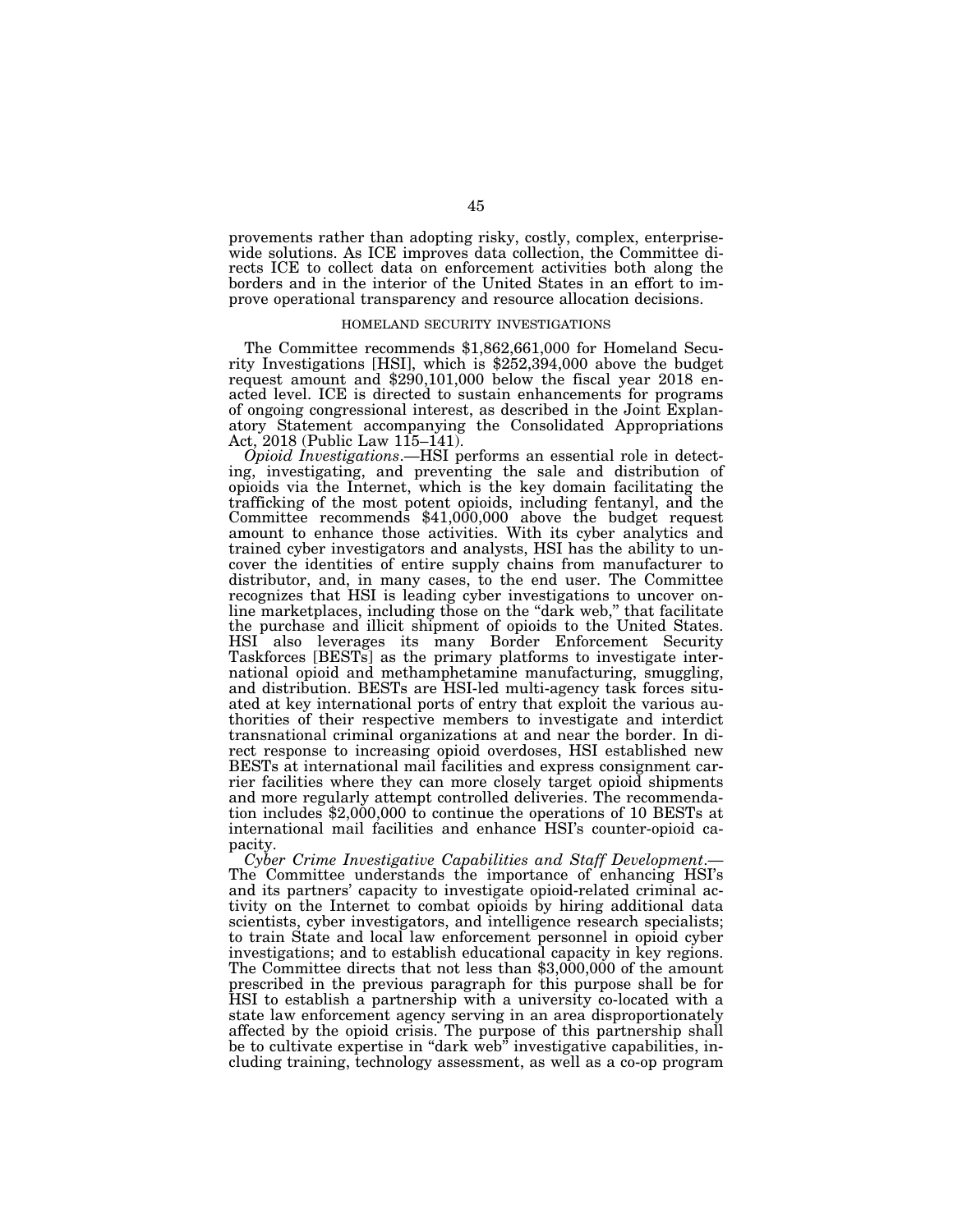for students to build investigative research skills and technical expertise on targeting the ''dark web'' opioid trafficking networks. Graduates from the program could transition to HSI or other law enforcement agencies that are working to combat opioid trafficking. Further, the Committee directs HSI to work with the university or educational institution to develop training for State and local law enforcement personnel on ''dark web'' opioid investigative tactics and strategies to be used in conjunction with ICE cybercrime centers. HSI shall brief the Committee not later than 120 days after the date of enactment of this act on these activities.

*Child Exploitation Investments*.—The recommendation continues enhancements provided in fiscal year 2018, including \$5,000,000 for the Child Exploitation Investigations Unit at the Cyber Crimes Center.

*International Investigations and Visa Security Program*.—The recommendation annualizes growth to overseas operations funded in fiscal year 2018, because the Committee understands the benefits of interrupting the illicit movement of people and goods prior to their arrival in the United States. The Committee looks forward to reviewing HSI's modeling of the costs and benefits of adding or redeploying staff and directs HSI to ensure staff distribution is right-sized by workload and by location.

*International Megan's Law*.—The recommendation includes the \$5,000,000 enhancement provided in fiscal year 2018 to continue ICE's implementation of International Megan's Law. In fiscal year 2017, a total of 2,060 Angel Watch referrals were sent to more than 80 countries as a preemptive notification to foreign law enforcement in the fight to stop child sex tourism. These referrals resulted in 1,276 denials of entry to these countries. For fiscal year 2018, the Angel Watch Center is on pace to send approximately 3,200 referrals to more than 100 countries with approximately 1,600 denials of entry and to refer over 1,000 registered child sex offenders to the Department of State.

*Gang Member Information Sharing*.—The recommendation includes \$3,000,000 to bridge current information gaps by providing cross-jurisdictional information sharing capabilities among ICE, CBP, and other Federal agencies to improve investigations. The Committee believes doing so will enhance collaboration among Federal, State, and local law enforcement entities and enable them to better understand gangs and gang sets, their relationships, trafficking patterns, incidents, arrests, incarcerations, locations, vehicles, weapons, and any other entity that is associated with members.

*Human Exploitation Rescue Operative*.—The recommendation includes not less than \$4,400,000 for Human Exploitation Rescue Operative [HERO] Child-Rescue Corps, a partnership among HSI, U.S. Special Operations Command, and the National Association to Protect Children. The Committee directs ICE to sustain prior year enhancements for dedicated personnel and funding for the HERO program and related computer forensic analyst positions focused on child exploitation investigations. In addition, at a minimum, ICE should continue to train at least one class of HEROs annually through the program and should employ HERO graduates at ICE or should help place them with other agencies or organizations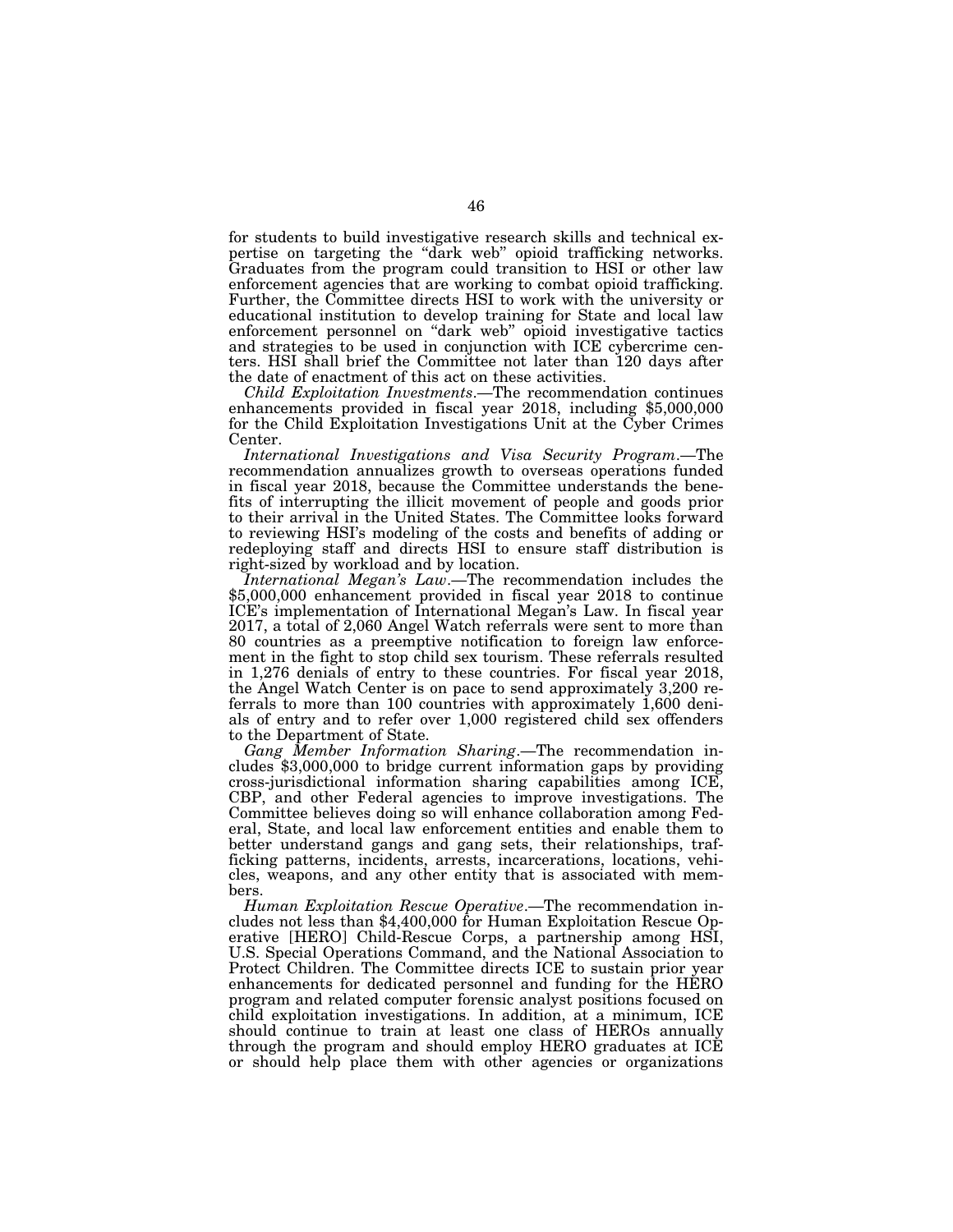with related missions as deemed appropriate by ICE. The Committee continues to support the concept of instituting a paid apprenticeship in lieu of the current unpaid internship for HERO participants and directs ICE to brief the Committee not later than 180 days after the date of enactment of this act on options for establishing paid apprenticeships.

*Intellectual Property Rights Enforcement*.—The recommendation includes \$15,000,000 for intellectual property enforcement through the work of HSI and the National IPR Center. ICE shall also ensure that the National IPR Center is adequately staffed with both ICE and interagency staff in order to facilitate continued enforcement actions against theft, particularly via the Internet, of U.S. intellectual property. Based on a new wave of digital copyright piracy involving devices and software that connect consumers' televisions directly to illicit websites, the Committee directs ICE to increase investigation and enforcement to thwart illegal streaming that involves media boxes and televisions.

*Forced Child Labor*.—The recommendation includes not less than \$15,770,000 for investigations and other activities related to forced labor law violations, to include forced child labor. ICE shall submit to the Committee an annual report on the expenditures and performance metrics associated with forced labor law enforcement activities.

*International Mobile Subscriber Identity Catchers*.—As required by Senate Report 114–264, a report is due detailing the number of times International Mobile Subscriber Identity [IMSI] Catchers and similar technology devices have been deployed, how many individuals have been apprehended using these types of devices, and how many times IMSI Catchers and related technologies have been used to gather evidence relevant to a case against apprehended individuals. The Committee expects the Department to submit this report immediately.

*Investigative Support Staff*.—The Committee is concerned that HSI could lack adequate staff to support the number of onboard special agents. The Committee directs ICE to brief the Committee not later than 90 days of the date of enactment of this act on the current ratio of support staff to agents and to present this data in comparison to the ratios at other large Federal law enforcement agencies.

*Human Rights Violators*.—There are reports that ICE has devoted insufficient resources to hold suspected foreign human rights violators accountable. The Committee directs ICE to continue its efforts to investigate, remove, and prosecute individuals who have committed human rights abuses, including persecution, genocide, severe violations of religious freedom, torture, extrajudicial killing, use or recruitment of child soldiers, crimes against humanity, or war crimes. For this purpose, the recommendation includes not less than \$5,300,000 for hiring additional personnel in the Office of the Principle Legal Advisor's Human Rights Law Section and Human Rights Violators and War Crimes Unit and for their training, transportation, and other related activities.

*Gulf Coast Coordination*.—The Committee is aware of the ongoing efforts to develop ICE's Tactical Intelligence Center [TIC] into a Regional Intelligence Integration Center that includes other Fed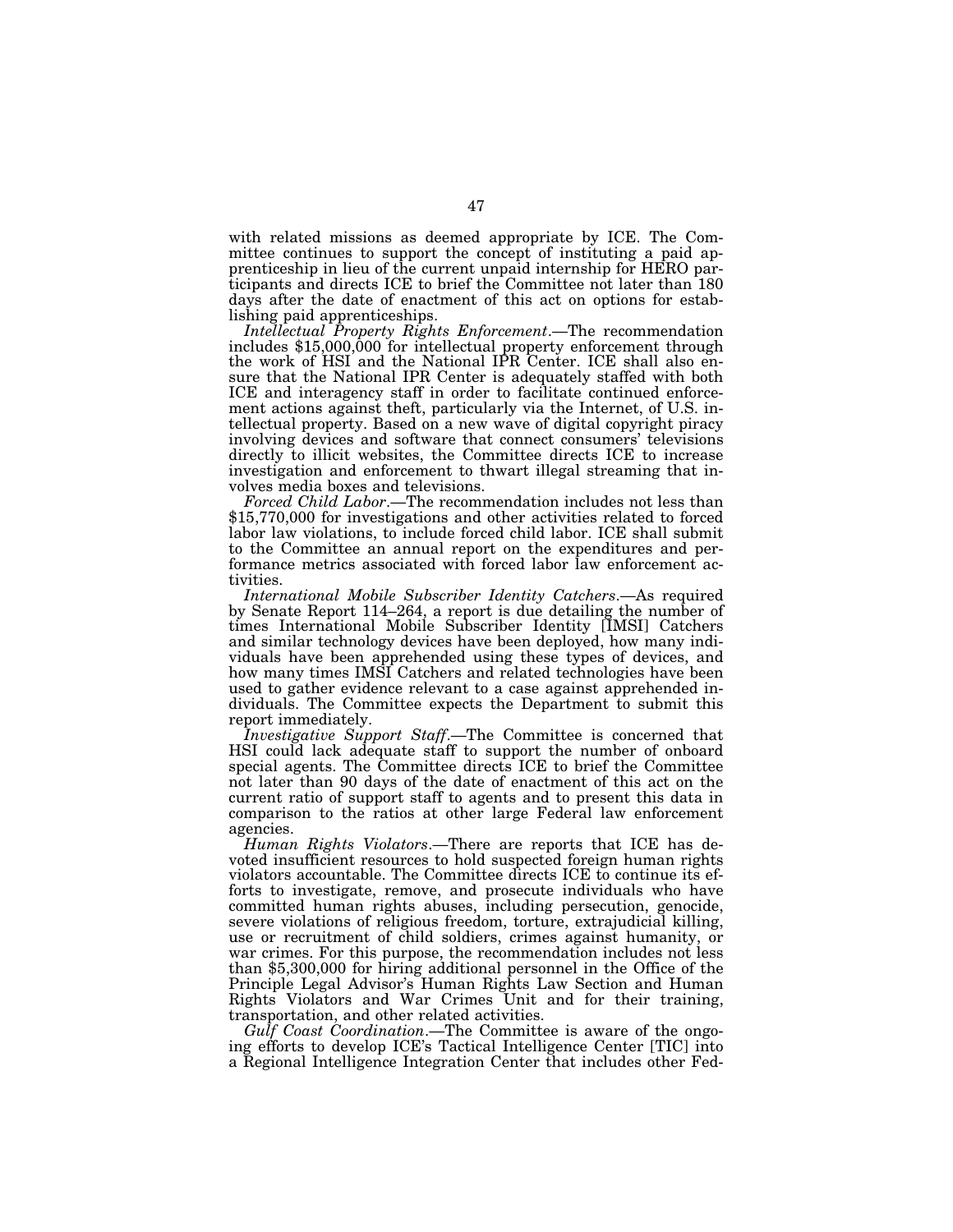eral and non-Federal entities in the region. Additional collection, reporting, and dissemination capacity at this location will interrupt the illicit movement of people and goods into the United States through the Gulf of Mexico region, and the Committee directs the Department to report on efforts to enhance the TIC's capacity within 90 days of the date of enactment of this act.

#### ENFORCEMENT AND REMOVAL OPERATIONS

*Efficiency and Coordination*.—The Committee understands that significant detention bed space is required for the processing, adjudication, and removal of aliens but is concerned that Enforcement and Removal Operations [ERO] and its partners along the immigration enforcement continuum have done little to improve throughput, which could reduce the average length of stay of detainees and reduce detention capacity requirements. Recent changes to immigration enforcement policies will likely modify ICE's detention space requirements, but it is unclear whether such changes were contemplated with interagency partners prior to making such changes. The Committee directs ICE to work with Federal partners, including those within the Department of Justice and Department of Health and Human Services, to ensure that aliens are treated fairly while expeditiously moving through the immigration enforcement process and to jointly brief the Committees quarterly on process improvements and coordination efforts.

*Custody Operations*.—The recommendation includes \$2,897,534,000 for Custody Operations, which is the level required to maintain ICE's fiscal year 2018 funded average daily population [ADP] throughout fiscal year 2019. The Committee notes ICE's progress in developing and refining its ADP forecast model. The model analyzes time series data from which it extracts meaningful patterns, including moving averages, seasonality, and trends. It also uses patterns that it aggregates into a final daily population to forecast the detained population derived from all major CBP and ICE arresting programs. Should the ADP level included in the fiscal year 2020 budget request deviate from the level suggested by the forecast model, ICE shall provide the Committee with a detailed explanation and justification for the difference.

The Committee notes that on April 6, 2018, the Department of Justice announced a change in policy relative to the implementation of section 1325 of title 8, United States Code that changed presumptive charges against those who are caught crossing U.S. borders between ports of entry from administrative to criminal. This change in policy will cause changes to requirements for detention across the Federal government, including for ICE, the Department of Justice, and the Department of Health and Human Services. To date, ICE has not responded to the Committee's requests for a detailed analysis of how this policy, which was announced after the submission of the budget request, will change the detention requirements outlined in that request. Absent updated information, the Committee is unable to make a recommendation for detention capacity that incorporates the most recent and relevant analysis.

The Committee expects that funding made available to ICE shall be used to maintain the number of detention beds needed to detain those individuals who are considered a flight risk or danger to the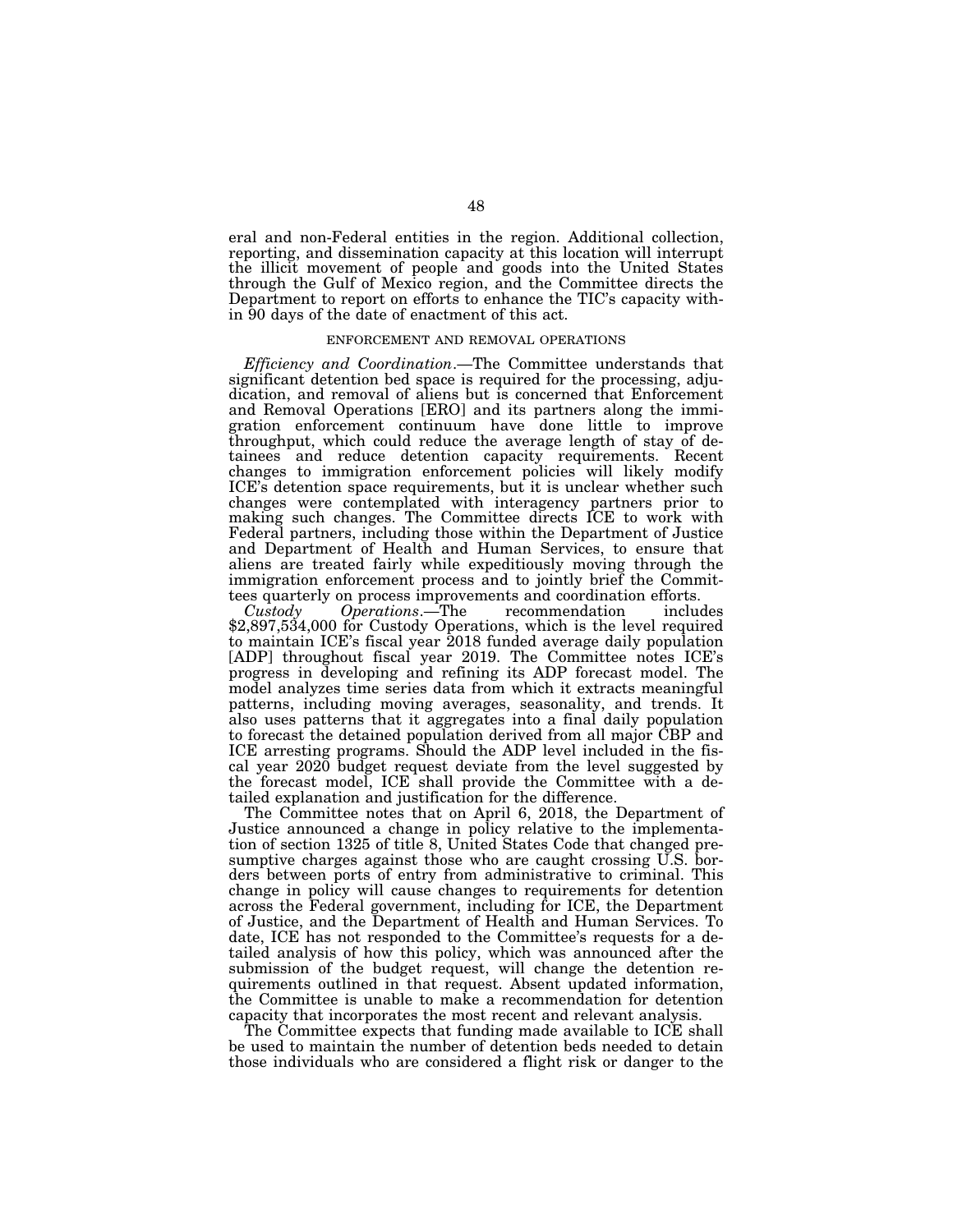community, based on an individualized assessment which fully considers less-costly custody alternatives. ICE is directed to continue to evaluate the efficacy of the use of alternatives to detention as a means to reducing costs and better managing resources. The Committee stresses the importance of fiscal discipline and ensuring there is sufficient transparency in the way ICE obligates and expends its appropriations. It must operate within the funding levels provided by the Congress. The Committee notes that ICE is currently well above the ADP funded in fiscal year 2018 and above the ADP level at the time that bill was enacted. While operating requirements can certainly change, it is clear that ICE does not view as binding the funding levels provided in law. The Committee worked diligently in preparing the fiscal year 2018 appropriation to provide ICE with a significant increase over fiscal year 2017 just to maintain its current level of services, yet ICE continues to spend at an unsustainable rate. In light of the Committee's persistent and growing concerns about ICE's lack of fiscal discipline, whether real or manufactured, and its inability to manage detention resources within the appropriations made by law without the threat of antideficiency, the Committee strongly discourages transfer or reprogramming requests to cover ICE's excesses. The Committee will only consider such requests if they are accompanied by transparent and publically-available evidence that the need for contingency funds results from circumstances, like a presidentially-declared immigration emergency, that are truly beyond ICE's control. The Committee will continue to evaluate whether ICE is prudently using the authorities enabled under section 503 of this act. The Committee directs ICE to continue the policy of fully reimbursing the costs and expenses associated with agreements entered into with other entities, including Federal agencies, to house ICE detainees.

*Detention Standards*.—The Committee reiterates direction provided in the Joint Explanatory Statement accompanying the Consolidated Appropriations Act, 2017 (Public Law  $\overline{115-31}$ ) regarding detention standards and understands that ICE intends to increase the percentage of detainees held in facilities meeting the most recent Performance Based National Detention Standards [PBNDS] and requirements under PREA. The Committee directs ICE to develop a timeline detailing steps the agency will take to recruit additional contracting personnel required for negotiating detention contracts and to brief the Committee on its plan not later than 60 days after the enactment of this act.

The Committee further directs ICE to post on its website, within 60 days of enactment of this act, a schedule for achieving 100 percent compliance with PREA requirements and PBNDS 2011, as revised in 2016 and which were in effect on January 1, 2017, for all detainees. The Committee further directs ICE to post on its website, within 60 days of enactment of this act, the results of completed PREA audits, an assessment of whether the standards are effective in protecting vulnerable populations, and all reports to the Committee required under the Joint Explanatory Statement accompanying, the Consolidated Appropriations Act, 2071 (Public Law 115–31), regarding contracting and detention standards. The report shall also identify the resource requirements needed to achieve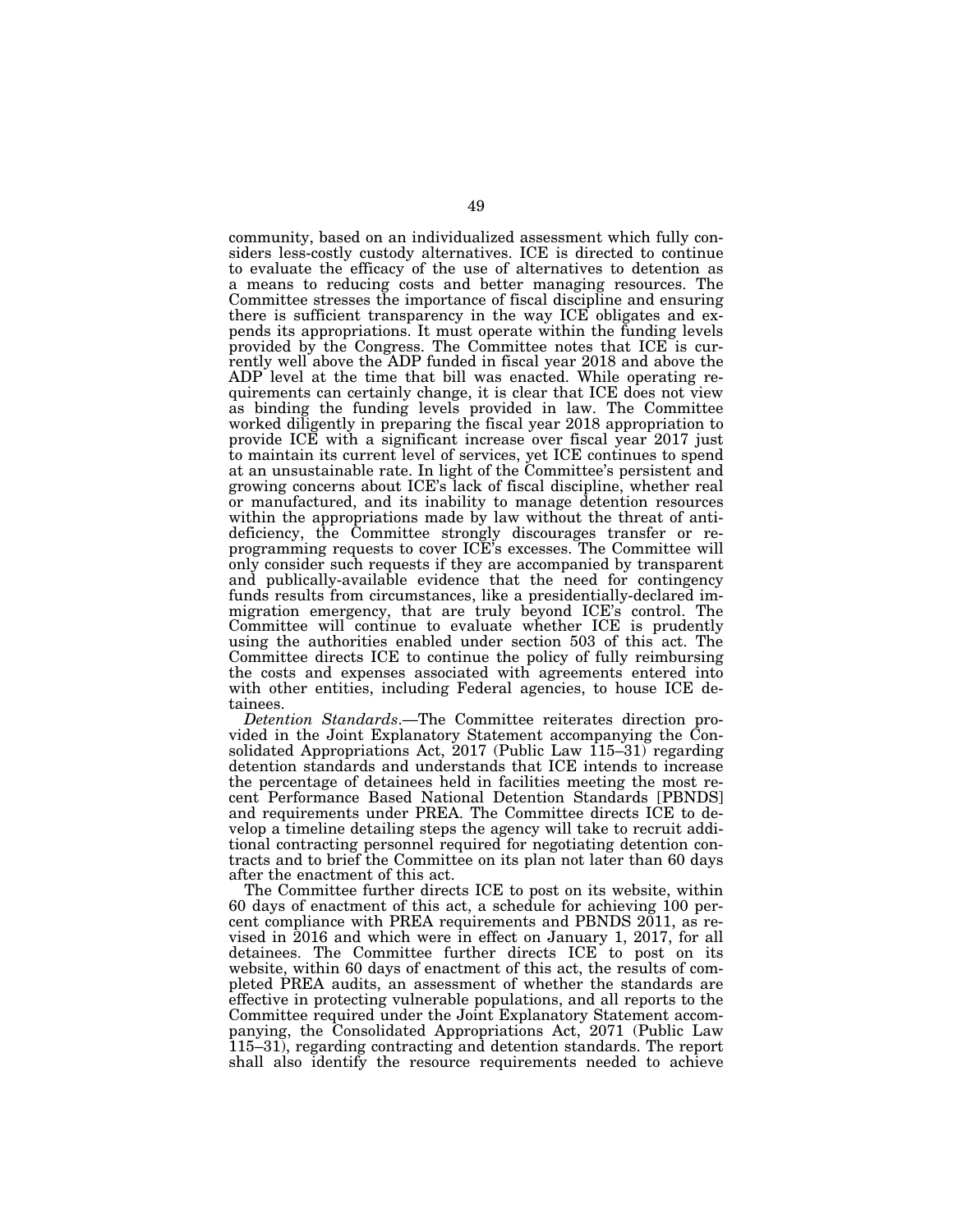PREA compliance for the facilities that are currently not PREA compliant but have PBNDS 2011, Standard 2.11, or PBNDS 2008 protections.

*Reporting Requirements*.—ICE is directed to make public all final detention facility inspection reports within 60 days of inspection; complete and make public an initial report regarding any in-custody death within 30 days of such death, with subsequent reporting to be completed and released within 60 days of the initial report unless additional time is required for redacting personally identifiable information; make public a full list, updated monthly, of all facilities in use for detention of adults or children, including the average daily population, the type of contract, the governing detention standards, and the complement of on-board medical and mental health personnel; ensure that non-governmental organizations are provided with independent and timely access to all facilities for the purpose of providing representation, legal education, and programming, and for purposes of monitoring and visitation; and update detainee location information in the ICE Detainee Online Locator system within 48 hours of detention and 24 hours of completion of any transfer.

*Pregnant Women*.—The Committee notes that ICE has ended the presumption of release, absent extraordinary circumstances, for pregnant women apprehended by or transferred to ICE. The Committee directs ICE to conduct a weekly review of all pregnant and postpartum women who remain in detention. Additionally, the Committee directs ICE to provide semiannual reports on the total number of pregnant women in ICE custody, including detailed justification of the circumstances warranting each pregnant detainee's continued detention and the length of her detention. These anonymized reports should be made publically available on the ICE website.

*Criminality Reporting*.—ICE shall provide quarterly reports to the Committee on the levels of criminality for its detained population, including the number and percentage of the detainee population who are gang members and the number and percentage of the detainee population who are members of MS–13.

*Cost of Providing Healthcare to Immigrants in Detention*.—Recognizing the increasing cost of providing healthcare in general, the Committee directs ICE to provide an annual report on the cost of administering healthcare in the detention system. The report shall include the number of instances that detainees were transported to hospitals, emergency rooms, or other healthcare facilities and shall note instances of serious medical or mental health conditions, pregnancy, or disability. Further, the report shall detail the number and type of position of medical and mental health staff at each ICE detention facility and note any position that has been vacant for 30 or more days.

*Deportation of Parents of U.S. Citizen Children*.—The Committee continues its requirement that the Department submit data on the deportation of parents of U.S. citizen children semiannually, as in prior years.

*Mobile Criminal Alien Teams*.—The Committee directs ICE to continue operating Mobile Criminal Alien Teams and to brief the Committee not later than 90 days after the date of enactment of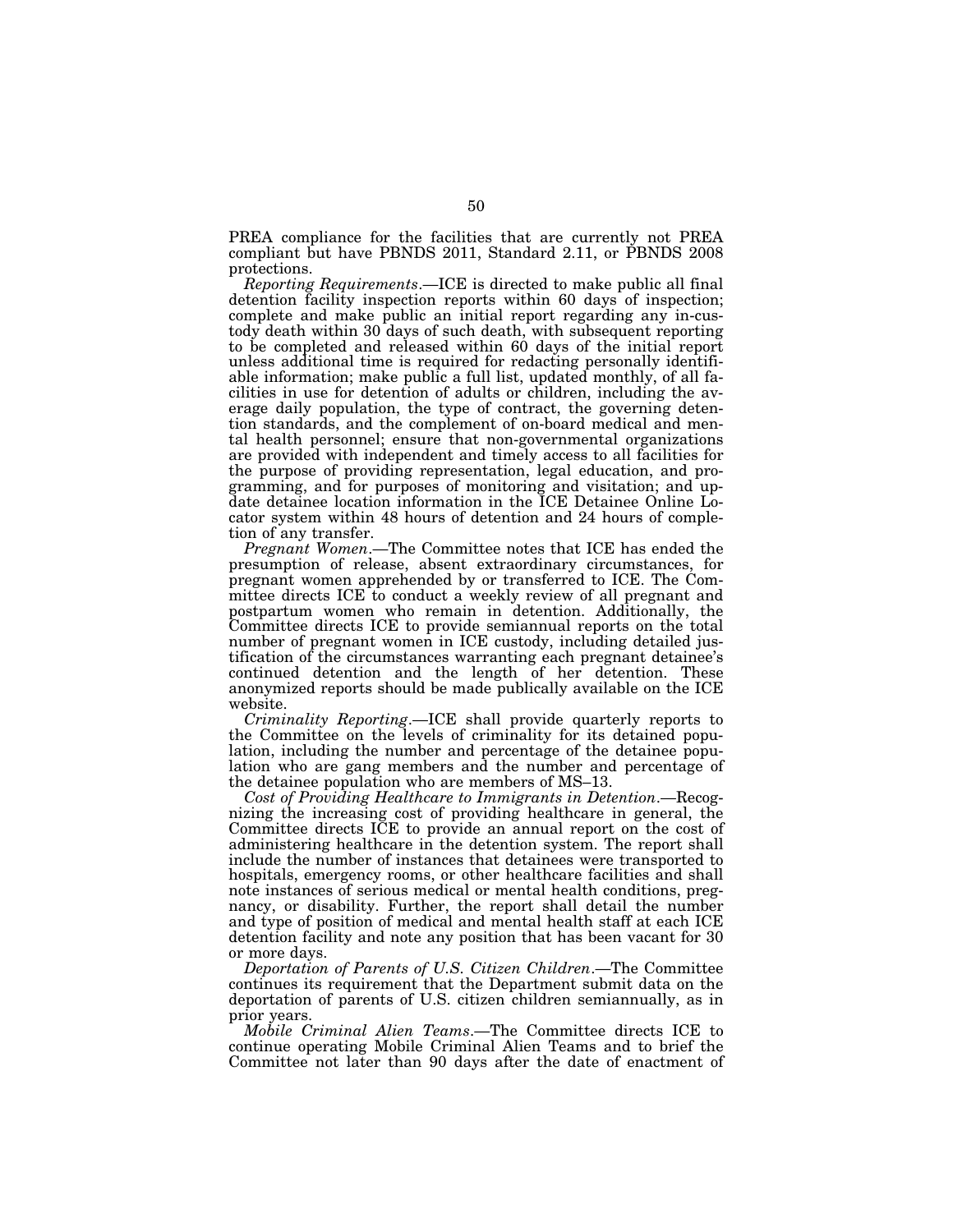this act if additional such teams are required to identify and remove violent criminal aliens.

*Visa Overstay Enforcement*.—The Committee directs ICE to continue to direct \$10,000,000 to investigative and support activities required to identify and remove aliens who have overstayed their visas and to brief the Committee semiannually on the results of these efforts.

*Law Enforcement Support Center*.—The recommendation includes \$34,500,000 to support an authorized level of 257 full-time law enforcement specialists and officers at the Law Enforcement Support Center [LESC], which serves a critical function in the Federal government's efforts to identify and locate undocumented immigrants with serious felony records. In order to promote efficiency, the Committee directs ICE to take steps to ensure that current operations performed by the LESC remain centralized at the LESC facility in Williston, Vermont and that these operations are not unnecessarily duplicated elsewhere. The Committee looks forward to receiving immediately the report required by the Joint Explanatory Statement accompanying the Consolidated Appropriations Act, 2018 regarding LESC funding, operations, and staffing. The Department is also directed to submit for Committee approval the reallocation of any resources currently intended for LESC operations in Vermont. It is expected that no such reallocation will be made without Committee concurrence.

The Committee notes that, despite an increasing workload and the availability of recruitment and retention incentives, the LESC has not hired to authorized position levels. The Committee directs ICE to ensure that the LESC has the resources and approvals necessary to fully utilize its recruitment incentives program and to include details about this program in the spend plan it is required to provide to the Committee. The LESC is also encouraged to utilize hiring campaigns, education, and outreach, including coordination with nearby community, technical, and State colleges and universities. Further, LESC is encouraged to utilize available direct hire authorities to accelerate the hiring of qualified applicants.

*Sex Offender Release Notifications*.—The Committee understands that ICE is currently notifying law enforcement authorities and State regulatory organizations through the Sex Offender Registration and Notification Act exchange portal when ICE releases into their jurisdictions individuals who have a registration requirement. The Committee recommends \$2,000,000 to continue to identify any potential information gaps within this system and to address these gaps in a manner that ensures that data on ICE detainees with sex or violent offender records are provided in real time to jurisdictions where such detainees will reside.

*Kiosks for Non-Detained Appearances*.—The Committee is concerned about the size of ICE's non-detained docket and directs ICE to continue its pilot project to enable certain aliens on the non-detained docket to report via self-service kiosks at ERO field offices. The recommendation includes \$3,000,000 for this pilot and directs ICE to evaluate the potential of expanding these activities if it is found that the pilot reduces the time and resources that deportation officers devote to managing encounters and recurring check-ins with applicable aliens.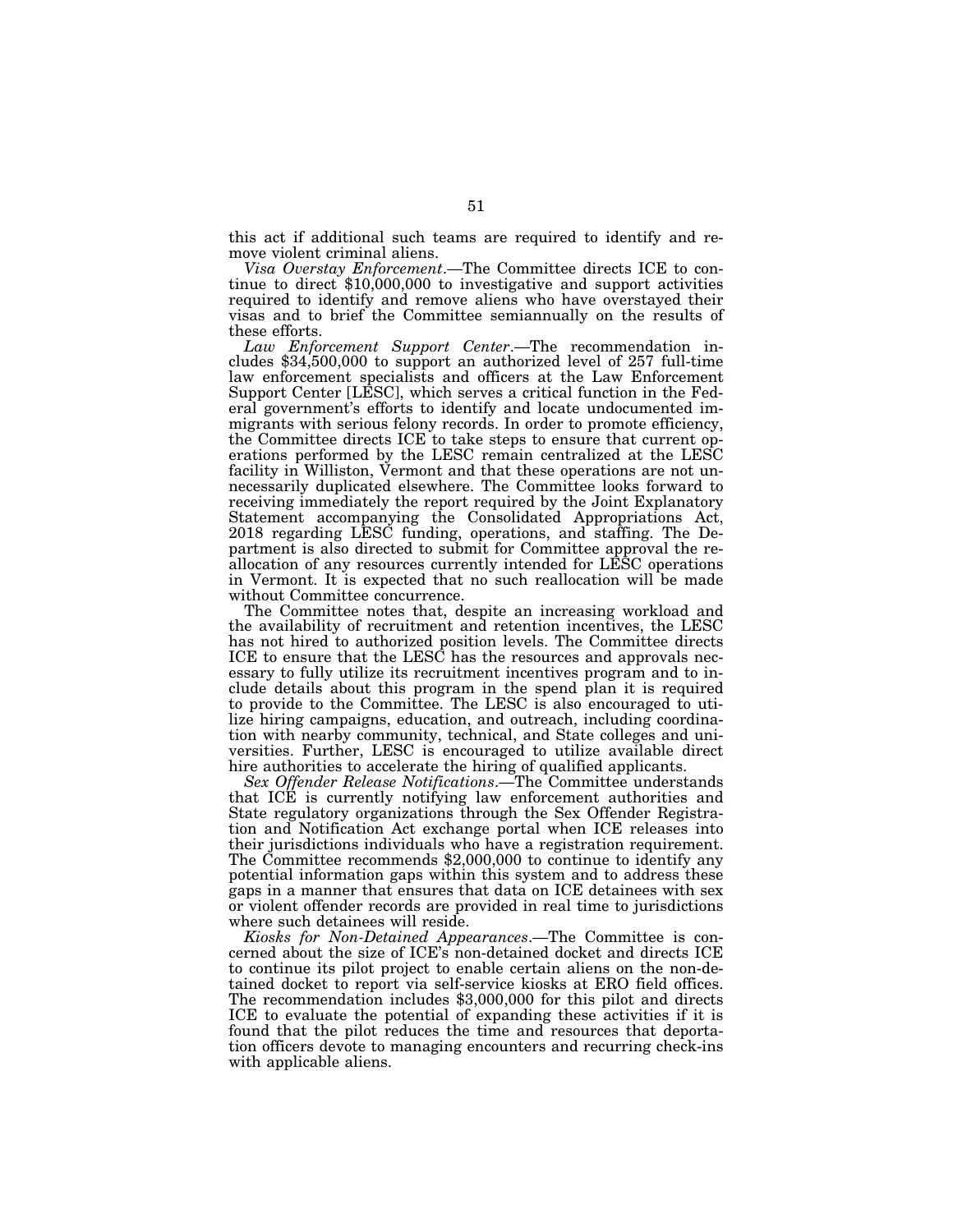*Alternatives to Detention*.—The recommendation includes \$176,009,000 for Alternatives to Detention [ATD] as requested, and directs ICE to ensure they are used as effectively as possible. ICE shall brief the Committee on its discussions with the contractors handling the ATD—ISAP III contract, about implementing a "Know Your Rights" [KYR] program for new participants. The brief shall indicate whether these discussions determined whether a KYR program was deemed reasonable to be provided at the time of the initial full enrollment or orientation or as soon as reasonably possible after that time. ICE shall continue exploring the use of available ATD models on an ongoing basis, shall prioritize the use of such detention alternatives for immigrant children and their families, where appropriate, and shall seek the release of individuals and their family members who pass credible fear screening and do not present a public safety or flight risk.

The ATD program shall evaluate the efficacy and cost-benefit of continuing the type of case management services provided under the Family Case Management Pilot [FCMP]. Given the pilot's high compliance rates, the Committee believes exploring the potential benefits of a program similar to the FCMP pilot or an equivalent ATD program that facilitates access to social and legal services for enrollees. To promote transparency and further understanding of ATD, the Committee directs ICE to publish annually the following policies and data relating to ATD: guidance for referral, placement, escalation and de-escalation decisions; enrollment by Field Office; information on the length of enrollment broken down by type of ATD; and a breakdown of enrollment by type and point of apprehension.

Within 60 days of the date of enactment of this act, the Secretary shall submit a report to the Committee providing analysis of each active program within the last 5 years under the Alternatives to Detention account. This report shall include compliance with court appearances, immigration appointments, and removal orders, cost per individual served, response times to requests for legal counsel, family contact, and medical treatment (including mental health services).

*287(g) Agreements*.—The Committee observes that OIG recommended ICE collect data on the race and ethnicity of individuals arrested or apprehended under the 287(g) program, but in 2010 ICE declined to accept this recommendation, claiming that the program does not raise concerns about racial profiling. The Committee directs ICE to publish applications for new or renewed  $287(g)$ agreements on its website eight weeks prior to entering into any such agreement. ICE shall ensure thorough vetting of  $287(g)$  applicants in an effort to minimize detention conditions that do not fully comply with the PBNDS and PREA standards.

The Committee directs ICE to provide its officers with guidance and training for engaging with victims of crime and witnesses of crime and to clarify policy guidance on enforcement actions in sensitive locations, including courthouses. The Committee directs ICE, not later than 180 days after the date of enactment of this act, to report on steps taken to minimize the effect immigration enforcement activity has on victims of crime and witnesses of crime and to provide monthly notifications to the Committee on enforcement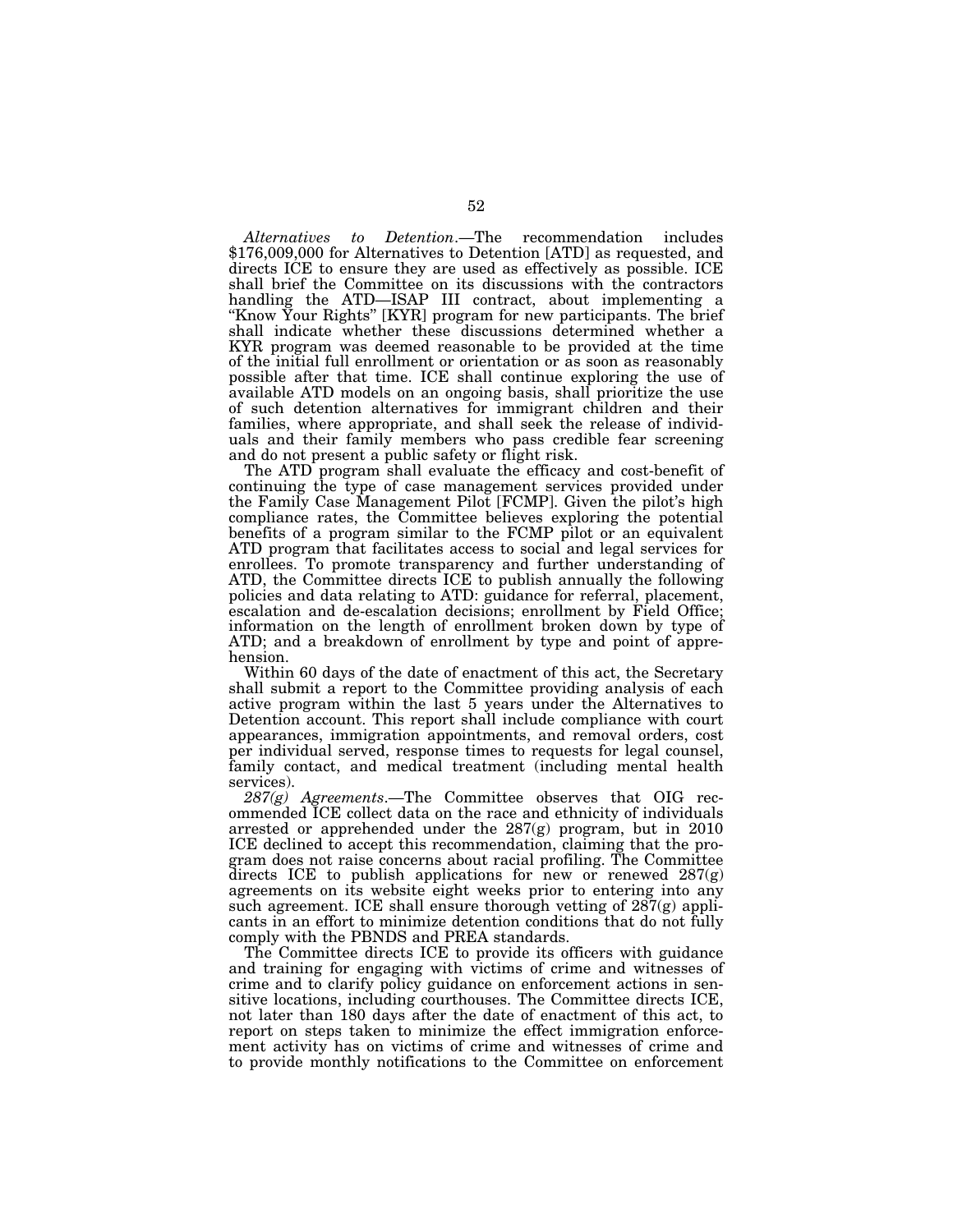actions that take place in sensitive locations, including courthouses.

*Privacy Waivers*.—The Committee recognizes that Federal agencies are prohibited from releasing information concerning an individual to a third party under the Privacy Act of 1974. However, the Committee is concerned by reports that detainees, their attorneys, and their family members have faced difficulty receiving and submitting the ICE ''Privacy Waiver Authorizing Disclosure to a Third Party'' form. Without this form, members of Congress cannot make successful inquiries in behalf of their constituents. The Committee advises ICE to provide every detainee, upon entering ICE custody, with a copy of the ''Privacy Waiver Authorizing Disclosure to a Third Party'' form in order to facilitate Congressional inquiries.

*Public Access*.—ICE is directed to report to the Committee within 120 days after the date of enactment of this act detailing how it complies with Federal law requiring equal public access to Federal buildings where ICE offices are located. Specifically, ICE is directed to detail its policy for determining when it permanently denies an individual or group's entrance to a public Federal building or portion thereof, what specific security concerns or other criteria it uses to justify each denial and what procedures ICE field officers must follow to ensure compliance with this policy. ICE is further directed to include in this report an analysis of how its Boston Field Office has implemented this policy over the past 18 months to include each instance of denied entry, to whom entry was denied, and what security or other justifications were used as the denial's basis.

#### PROCUREMENT, CONSTRUCTION, AND IMPROVEMENTS

| \$81.899,000 |
|--------------|
| 70.431.000   |
| 70.431.000   |

#### COMMITTEE RECOMMENDATIONS

The Committee recommends \$70,431,000 for Procurement, Construction, and Improvement [PC&I], which is the same as the budget request amount and \$11,468,000 below the fiscal year 2018 enacted level.

The following table summarizes the Committee's recommendation as compared to the fiscal year 2018 enacted and fiscal year 2019 budget request levels:

#### PROCUREMENT, CONSTRUCTION, AND IMPROVEMENTS

[In thousands of dollars]

|                                                        | Fiscal year 2018<br>enacted | Fiscal year 2019<br>budget request | Committee<br>recommendations |
|--------------------------------------------------------|-----------------------------|------------------------------------|------------------------------|
| Operational Communications/Information Technology<br>. | 21.839<br>29.000<br>31.060  | 30.859<br>34.872<br>4.700          | 30.859<br>34.872<br>4.700    |
| Subtotal, Procurement, Construction, and Improvements  | 81.899                      | 70.431                             | 70.431                       |

The recommendation supports significant information system enhancements across ICE, to include the migration to Consolidated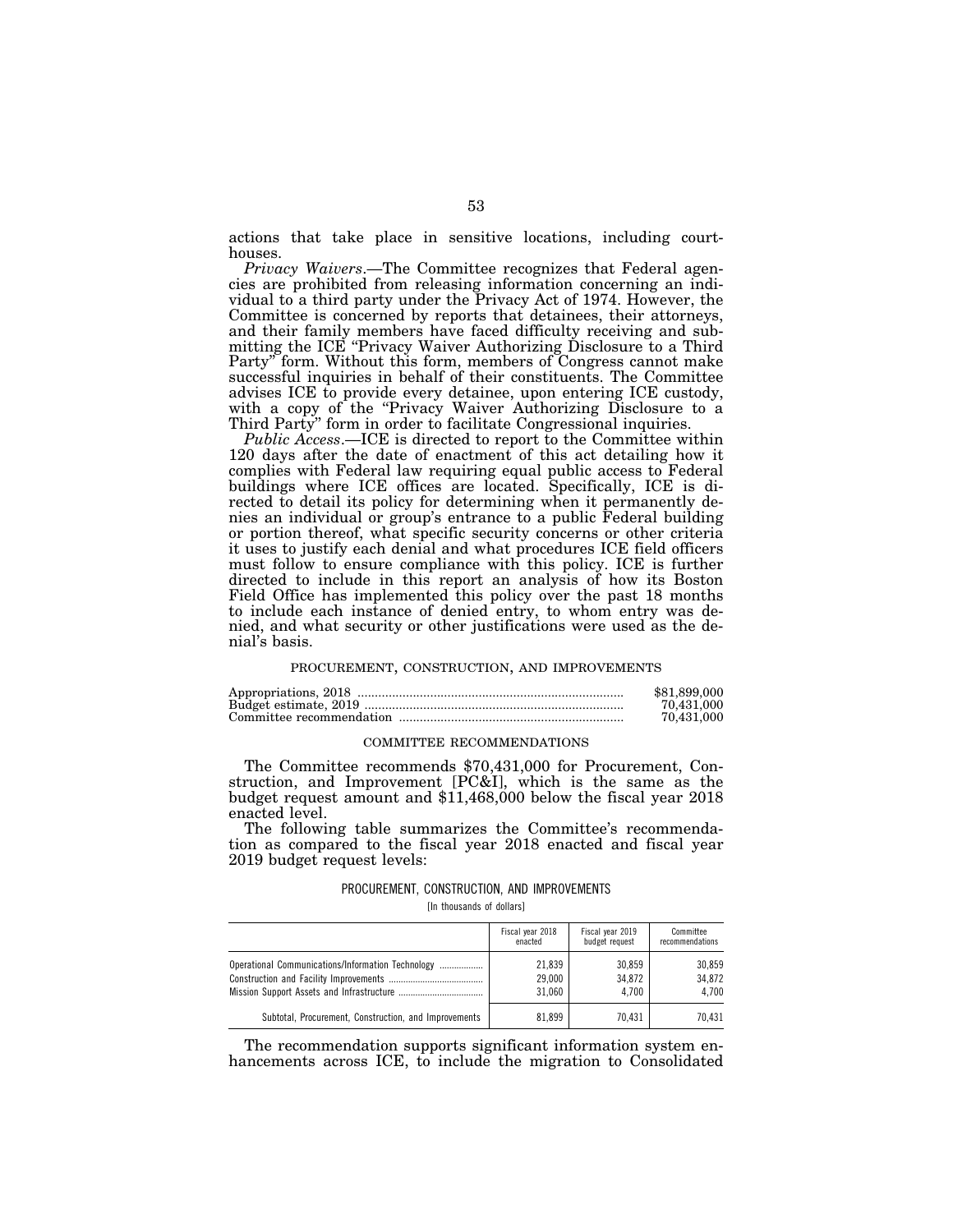ICE Financial Solution from the current proprietary financial system and improve efficiency for ICE and its customers. Additionally, ICE will invest in Critical Foundational Infrastructure to perform a technical refresh of ICE mission critical and mission essential IT assets that reached the end of their useful life. The Committee recognizes that funding requested for some of these efforts could be obligated more slowly than was assumed in materials provided to the Committee in support of the budget request. The Committee directs ICE to provide a briefing on proposed PC&I spending plans not later than 60 days after the date of enactment of this act.

#### TRANSPORTATION SECURITY ADMINISTRATION

The Transportation Security Administration [TSA] is charged with ensuring security across U.S. transportation systems, including aviation, railways, highways, pipelines, and waterways; and safeguarding the freedom of movement of people and commerce.

## COMMITTEE RECOMMENDATIONS

The Committee recommends a total of \$8,002,563,000 and a net of \$4,842,678,000 for TSA.

The following table summarizes the Committee's recommendation as compared to the fiscal year 2018 enacted and fiscal year 2019 budget request levels:

|                                                                                                                             | Fiscal year 2018<br>enacted                        | Fiscal vear 2019<br>budget request                              | Committee<br>recommendations                       |
|-----------------------------------------------------------------------------------------------------------------------------|----------------------------------------------------|-----------------------------------------------------------------|----------------------------------------------------|
|                                                                                                                             | 7,207,851<br>(2,470,000)                           | 7,075,950<br>(2,670,000)                                        | 7,302,455<br>(2,670,000)                           |
| Subtotal, Operations and Support (net)                                                                                      | 4,737,851                                          | 3,885,950                                                       | 4,632,455                                          |
|                                                                                                                             | 167,314<br>20,190                                  | 139,629<br>20,594                                               | 189,629<br>20,594                                  |
|                                                                                                                             | 240,559                                            | 239.885                                                         | 239,885                                            |
| Total, Transportation Security Administration<br>(Discretionary Appropriation)<br>(Offsetting Collections, Legislative Pro- | 4,925,355<br>4,925,355<br>7,395,355<br>(2,470,000) | 4,046,173<br>4,046,173<br>7,236,173<br>(2,670,000)<br>(520,000) | 4,842,678<br>4,842,678<br>7,512,678<br>(2,670,000) |
|                                                                                                                             | 250,000<br>240,559                                 | 250,000<br>239,885                                              | 250,000<br>239,885                                 |
| Subtotal,<br>Transportation Security Administration                                                                         | 7,885,914                                          | 7,726,058                                                       | 8,002,563                                          |
| <b>Transportation Security</b><br>Administration<br>Subtotal.<br>(net)                                                      | 4,925,355                                          | 4,046,173                                                       | 4,842,678                                          |

# TRANSPORTATION SECURITY ADMINISTRATION

[In thousands of dollars]

#### OPERATIONS AND SUPPORT

| \$4,737,851,000 |
|-----------------|
| 3.885.950.000   |
| 4.632.455.000   |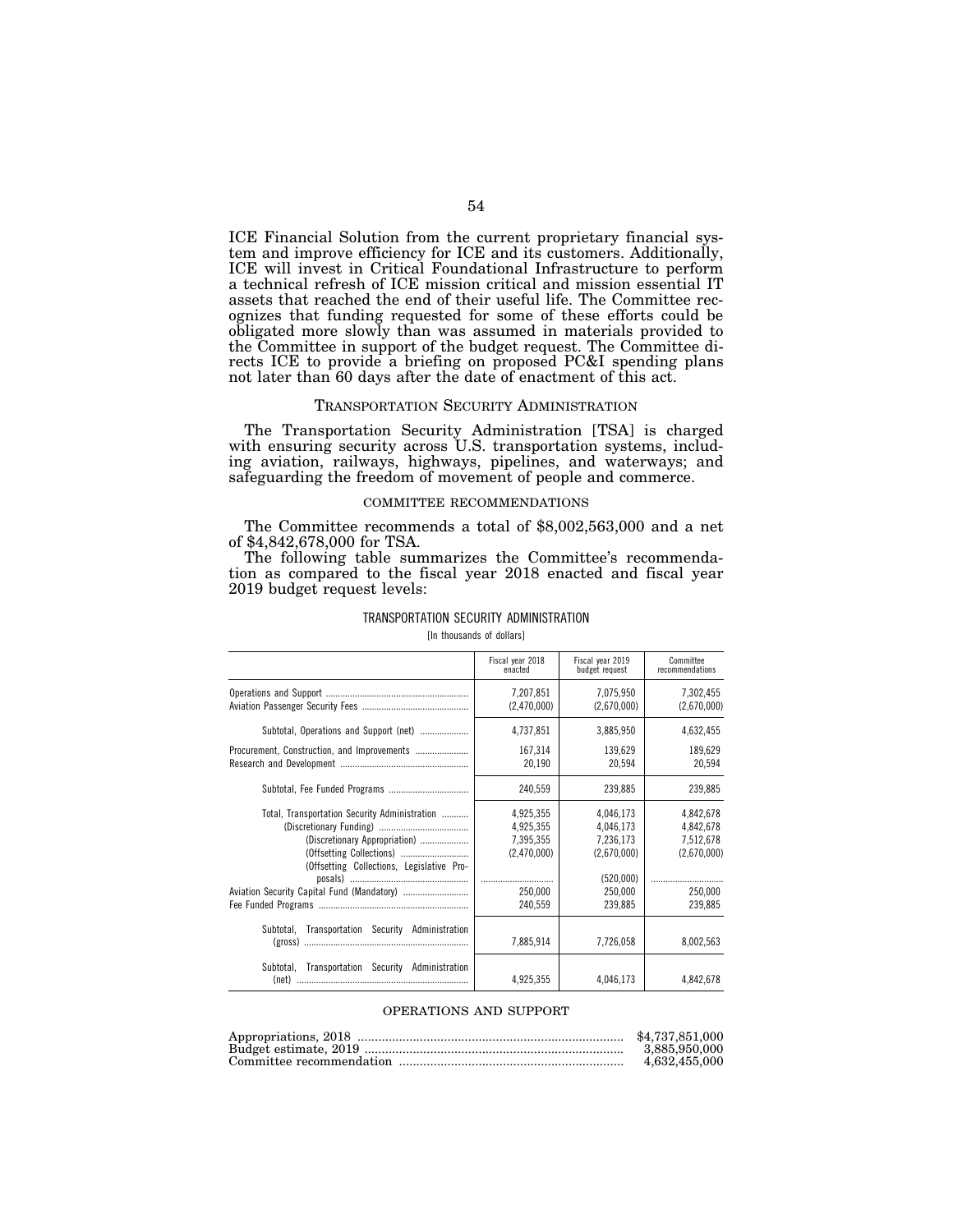#### COMMITTEE RECOMMENDATIONS

The Committee recommends an appropriation of \$7,302,455,000 for Operations and Support [O&S], which is \$226,505,000 above the budget request amount and \$94,604,000 above the fiscal year 2018 enacted level. This amount is partially offset by \$2,670,000 in estimated aviation security fee collections that are credited to this appropriation, as authorized, resulting in net discretionary appropriation of \$4,632,455,000. Of this amount, not more than \$2,099,814,000 is for non-pay.

The Committee understands that TSA will submit a request to the appropriate Congressional authorizing committees for legislative changes to the aviation security fee structure. The Committee directs TSA to once again heed Committee guidance to avoid submitting budget requests that assume revenues that have not been authorized by law.

The following table summarizes the Committee's recommendation as compared to the fiscal year enacted 2018 and fiscal year 2019 budget request levels:

OPERATIONS AND SUPPORT of dollars<sup>1</sup>

|                                                         | Fiscal year 2018<br>enacted | Fiscal year 2019<br>budget request | Committee<br>recommendations |
|---------------------------------------------------------|-----------------------------|------------------------------------|------------------------------|
| <b>Aviation Screening Operations:</b>                   |                             |                                    |                              |
| Screening Workforce:                                    |                             |                                    |                              |
| Screening Partnership Program                           | 184,936                     | 181,382                            | 188,382                      |
| Screener Personnel, Compensation, and Benefits          | 3,229,026                   | 3,191,783                          | 3,294,783                    |
|                                                         | 232,985                     | 218,738                            | 220,738                      |
|                                                         | 646,053                     | 647.541                            | 649,951                      |
|                                                         | 151,764                     | 152,226                            | 162,404                      |
|                                                         | 397,882                     | 382,927                            | 382,927                      |
|                                                         | 106,856                     | 113,882                            | 113,882                      |
| Subtotal, Aviation Screening Operations                 | 4,949,502                   | 4,888,479                          | 5,013,067                    |
| Other Operations and Enforcement:<br>Inflight Security: |                             |                                    |                              |
|                                                         | 779,000                     | 779.210                            | 779,210                      |
| Federal Flight Deck Officer and Crew Training           | 19.514                      | 19.539                             | 19.539                       |
|                                                         | 218,535                     | 171.905                            | 218.185                      |
|                                                         | 102,721                     | 103,572                            | 103,572                      |
|                                                         | 79.790                      | 79.524                             | 79,524                       |
|                                                         | 129.316                     | 73.818                             | 129,455                      |
|                                                         | 60,215                      | 52,770                             | 52,770                       |
| Subtotal, Other Operations and Enforcement              | 1,389,091                   | 1,280,338                          | 1,382,255                    |
|                                                         | 869,258                     | 907,133                            | 907,133                      |
| Subtotal, Operations and Support (gross)                | 7,207,851                   | 7,075,950                          | 7,302,455                    |
|                                                         | (2.470.000)                 | (2,670,000)                        | (2.670.000)                  |
|                                                         |                             | (520,000)                          |                              |
| Subtotal, Operations and Support (net)                  | 4,737,851                   | 3,885,950                          | 4,632,455                    |

*Screening Partnership Program*.—The recommendation maintains necessary funds for security at airports where private screening contracts are in place and includes \$7,000,000 above the request to accommodate increases in airport screening costs.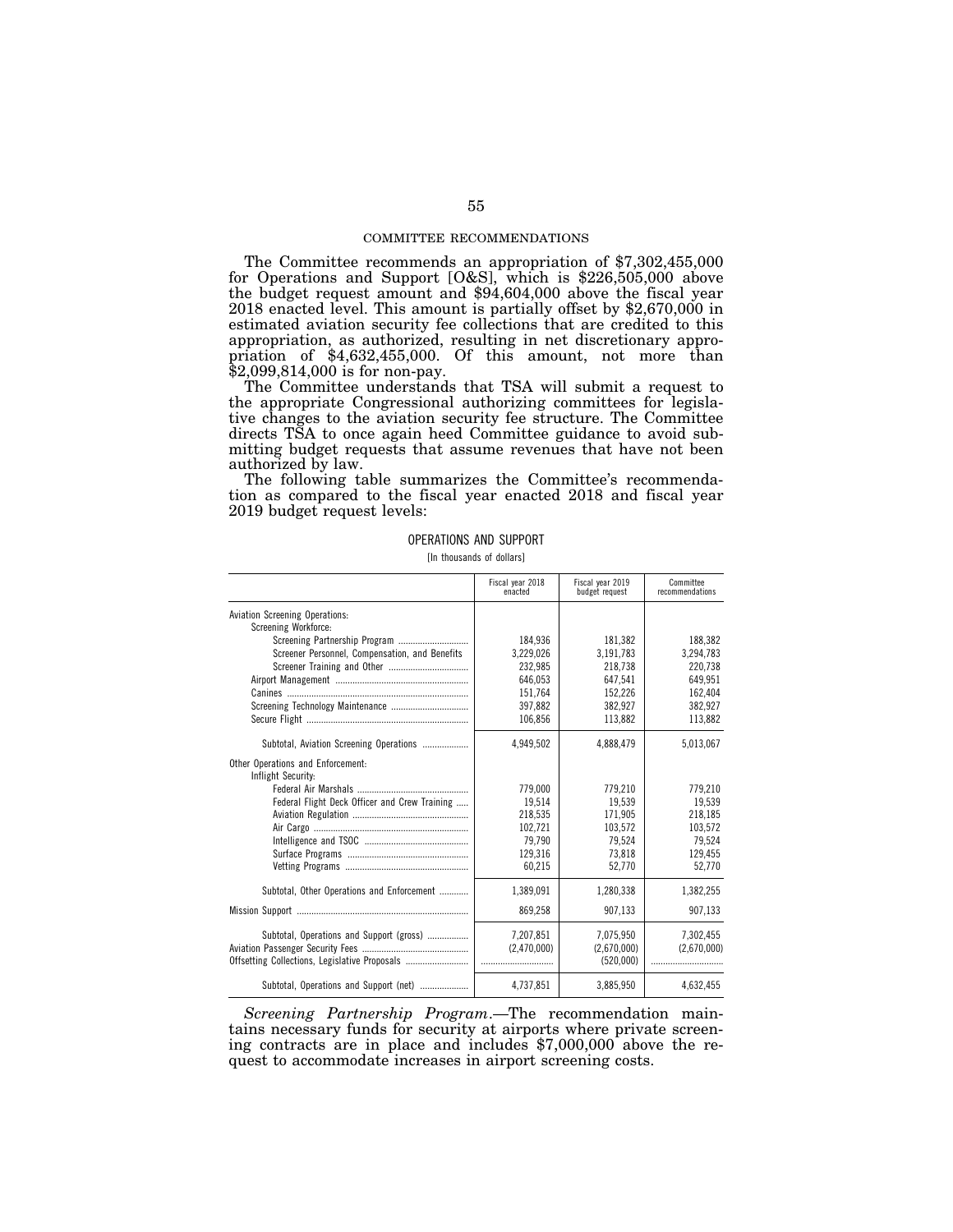The Committee acknowledges that the Screening Partnership Program [SPP] provides TSA airports with an alternative to request private screening support instead of Federal screeners. Commensurate with the Committee's interest in this program, TSA shall notify the Committee within 10 days of any change to a private screening contract, including any new award under the SPP or any transition from privatized screening into Federal screening.

*Screener Personnel, Compensation, and Benefits*.—The recommendation includes \$103,000,000 above the budget request, which is made up of \$26,000,000 to fund an additional 360 front line screener personnel to support an increase in passenger volume and \$77,00,000 to continue exit lane staffing in accordance with section 603 of Public Law 114–74. The Committee supports and encourages TSA to continue efforts to develop and install appropriate exit-lane monitoring technology where feasible and appropriate. With regard to remodeling and modernization efforts undertaken by airports at existing exit lanes that TSA was responsible for monitoring on December 1, 2013, TSA shall continue to be responsible for monitoring those exit lanes after the remodeling or modernization efforts are completed.

*Airport Management*.—The recommendation includes funding for: the workforce to support TSA Federal Security Directors; Bomb Appraisal Officers; Explosives Security Specialists; the Transportation Security Operations Center; airport rent and furniture; a vehicle fleet; airport parking; and employee transit benefits.

The Committee recognizes that Transportation Security Officers [TSO] are the front line for aviation security and their proficiency at screening carry-on baggage at airport checkpoint can have a direct impact on the safety of the public. The Committee encourages TSA to continue to develop and field adaptive x-ray baggage screening training tools to improve TSO performance on existing screening systems and of the next generation of Computed Tomography [CT] systems.

*Canines*.—The recommendation includes \$162,404,000 for the National Explosives Detection Canine Team Program [NEDCTP], which will support 1,097 teams led by local law enforcement and TSA. Within this amount, \$10,178,000 is included above the budget request amount to establish 50 new NEDCTP teams for passenger screening. Passenger screening canine teams provide an effective layer of security against explosive threats. These additional canine teams will not only enhance security effectiveness inside and outside secure areas of airports, but will also increase passenger screening efficiency. TSA shall use risk-based methodology to allocate the additional teams to the highest risk airports. In addition, TSA is to consider strategies to extend canine explosive screening capabilities to medium and small airports and shall brief the Committee not later than 60 days after the date of enactment of this act on the feasibility of implementing such a strategy.

Even with these additional canine teams, the Committee urges TSA to continue to evaluate and pursue means of meeting additional demand. In doing so, TSA should consider, among other strategies, increasing the throughput of the canine teams at the canine training center at Joint Base San Antonio-Lackland.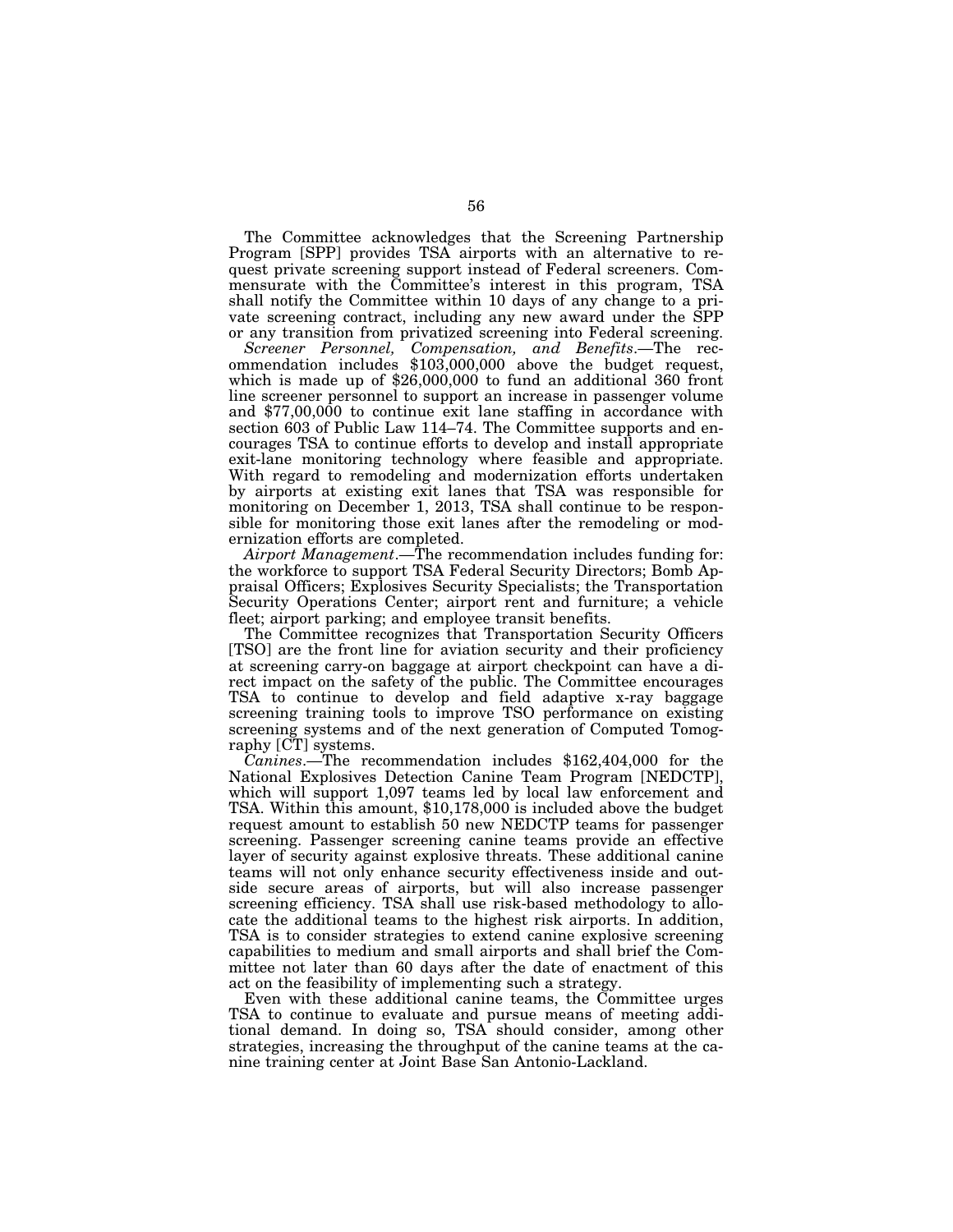#### OTHER OPERATIONS AND ENFORCEMENT

*Federal Air Marshals*.—The recommendation includes \$779,210,000 for the Federal Air Marshal Service [FAMS], which is the same as the budget request amount. This amount includes funding for FAMS to continue protection of the air transportation system against terrorist threats, sabotage, or other acts of violence.

The Committee directs TSA to continue submitting quarterly reports on FAMS mission coverage, staffing levels, and hiring rates as it has done in prior years.

*Federal Flight Deck Officer and Flight Crew Training Programs*.—The recommendation includes \$19,539,000 for the Federal Flight Deck Officer and Flight Crew Training programs, which is the same as the budget request amount.

*Law Enforcement Reimbursement Program*.—The recommendation includes \$46,280,000 for the Law Enforcement Officer [LEO] Reimbursement Program. The Committee recognizes the important role that the LEO reimbursement program has played in helping airports meet federally mandated airport security requirements. The Committee directs TSA to maintain and fund the LEO Program.

*Visible Intermodal Prevention Response [VIPR] Teams*.—The recommendation includes \$55,637,000 to maintain 31 Visible Intermodal Prevention Response teams. VIPR teams work in collaboration with Federal, State, and local transportation stakeholders to prevent and deter acts of terrorism against transportation systems, including commercial aviation, air cargo, general aviation, mass transit, maritime, freight rail, highway, and pipeline systems.

*Risk-Based Security [RBS] Initiatives*.—The Committee continues to support TSA's screening evolution from one-size-fits-all security to an intelligence-driven, risk-based approach that focuses limited security resources on unknown travelers and baggage while increasing the throughput of known travelers. In particular, the Committee expects TSA to continue cooperating with OIG to address vulnerabilities in the RBS and PreCheck programs.

#### PROCUREMENT, CONSTRUCTION, AND IMPROVEMENTS

| \$167.314.000 |
|---------------|
| 139.629.000   |
| 189.629.000   |

## COMMITTEE RECOMMENDATIONS

The Committee recommends \$189,629,000 for Procurement, Construction, and Improvements [PC&I], which \$50,000,000 above the budget request amount and \$22,315,000 above the fiscal year 2018 enacted level.

The following table summarizes the Committee's recommendation as compared to the fiscal year 2018 enacted and fiscal year 2019 budget request levels: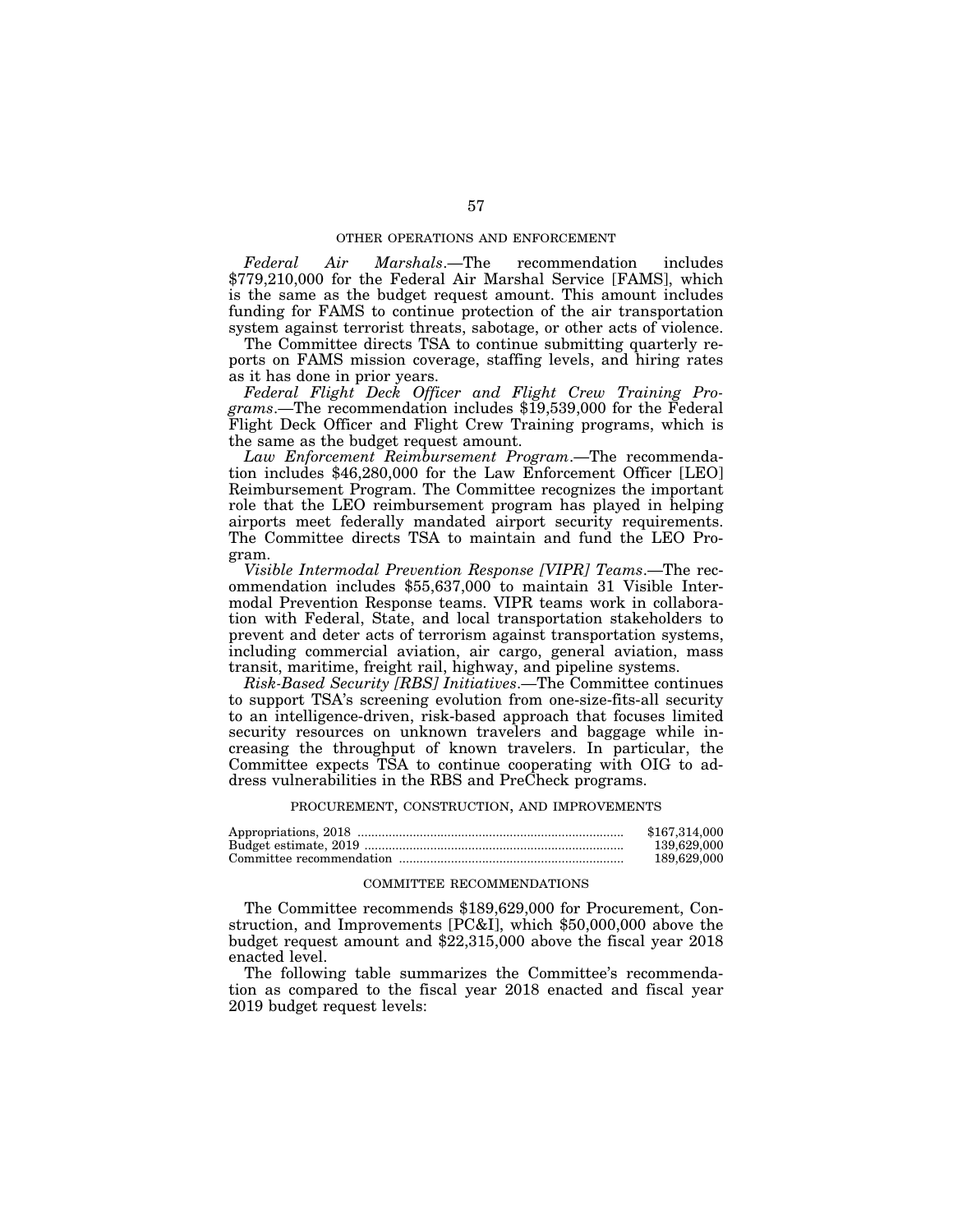#### PROCUREMENT, CONSTRUCTION, AND IMPROVEMENTS [In thousands of dollars]

|                                                                            | Fiscal year 2018<br>enacted | Fiscal year 2019<br>budget request | Committee<br>recommendations |
|----------------------------------------------------------------------------|-----------------------------|------------------------------------|------------------------------|
| Aviation Screening Infrastructure:<br>Infrastructure for Other Operations: | 68.019<br>83.004<br>16.291  | 74.422<br>35.367<br>29.840         | 74.422<br>85.367<br>29.840   |
| Subtotal, Procurement, Construction, and Improve-<br>ments                 | 167.314                     | 139.629                            | 189.629                      |

*Checkpoint Support*.—Funds provided for Checkpoint Support will be used to continue field-testing and deploying equipment for passenger screening, carry-on baggage screening, checkpoint reconfiguration, electronic surveillance of checkpoints, and operational integration of systems. Currently deployed technologies include walk-through metal detectors, explosives trace detection machines, bottled liquid scanners, chemical analysis devices, advanced technology systems, and Advanced Imaging Technology [AIT]. Purchases of equipment with a unit cost of less than \$250,000 will continue to be made with Operations and Support funds.

The Committee is aware of AIT in use internationally since 2015. TSA is directed to report, not later than 90 days after the date of enactment of this act, on the suitability of this technology for use in U.S. airports and on any plans to test and evaluate the technology, which shall include a timeline toward qualification for procurement.

*Advanced Integrated Screening Technologies*.—TSA is directed to submit a detailed report on passenger and baggage screening technologies not later than 180 days after the date of enactment of this act. The report shall include a useful description of existing and emerging technologies capable of detecting threats concealed on passengers and in baggage, as well as projected funding levels for each technology identified in the report for the next five fiscal years.

*Quarterly Briefings*.—TSA is to provide quarterly briefings on its investment plans for checkpoint security and Explosives Detection Systems [EDS] refurbishment, procurement, and installation on an airport-by-airport basis. These briefings shall include information on specific technologies for purchase, program schedules, major milestones, obligation schedules, recapitalization priorities, status of operational testing for each passenger screening technology under development, and a table detailing actual versus anticipated unobligated balances at the close of the fiscal year. These briefings shall also include details on checkpoint screening pilot programs and public-private partnerships that are in progress or being considered for implementation. Information in this portion of the briefing is to include for each pilot program or public-private partnership: a summary; a description of its goals; potential capabilities and benefits of the program; the airports where the pilots or partnerships will take place; funding commitments; and plans for future expansion. The Committee expects these briefings to include detailed program schedules for passenger screening technologies,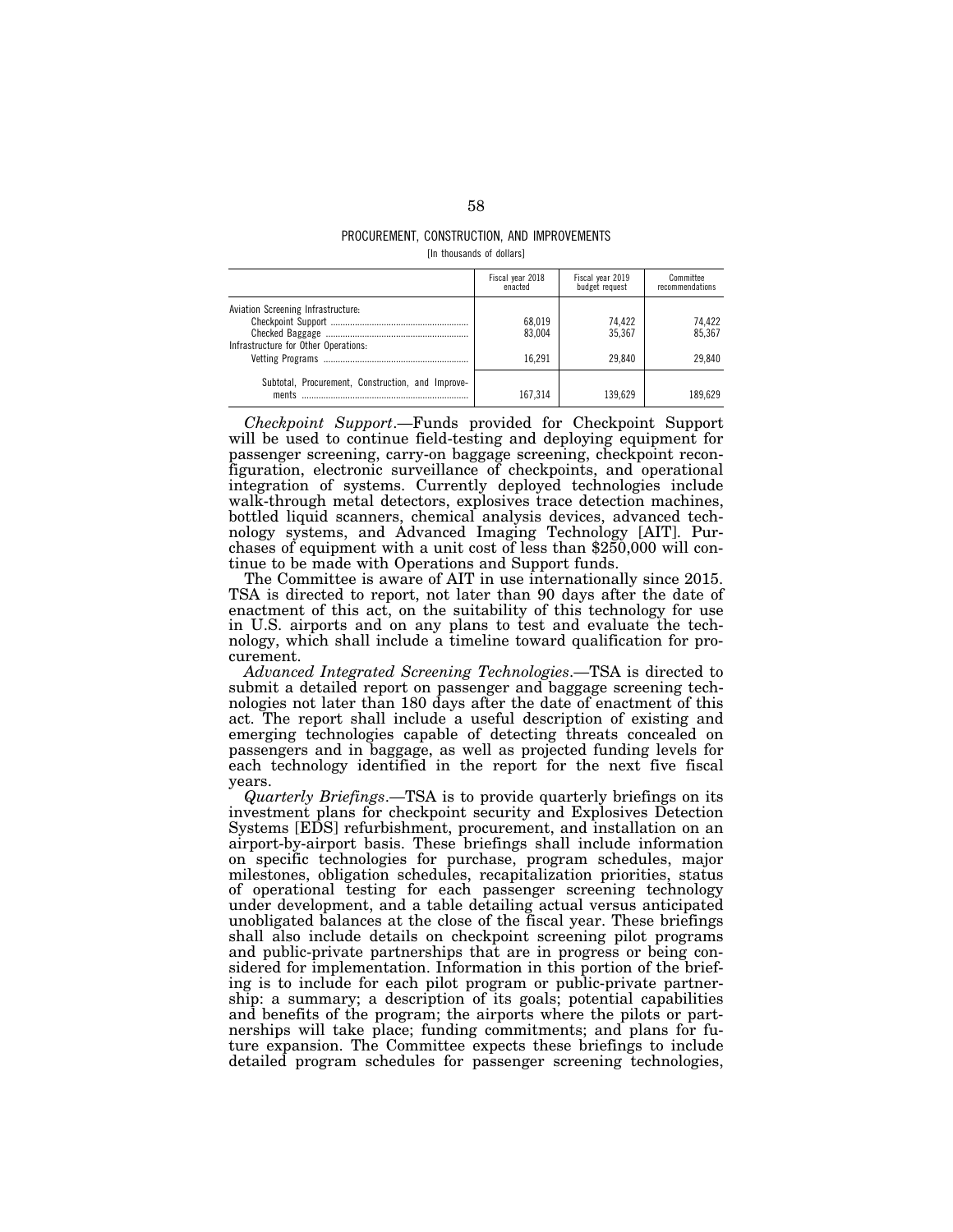and these schedules should include all milestones from the issuance of a request for proposal to deployment.

*Computed Tomography*.—The recommendation includes \$71,500,000 for the purchase and installation of 145 CT machines for passenger checkpoints at the highest-risk airports in the United States. This effort is part of a larger effort to recapitalize aging screening equipment, add detection capabilities, and improve performance in order to mitigate emerging threats to aviation security. The Committee encourages TSA to remain innovative in its efforts to enhance threat detection.

*Explosives Detection Systems*.—The recommendation includes \$85,367,000 for EDS, including \$50,000,000 for TSA to continue reimbursement of airports that incurred costs associated with the development of a partial or completed in-line baggage system prior to August 3, 2007. As directed in the Joint Explanatory Statement accompanying Public Law 114–113 and Public Law 115–141, TSA has validated project cost information submitted by airports to determine allowable and allocable expenses. TSA is directed to brief the Committee on its updated timeline and allocation plan for these funds not later than 60 days after the date of enactment of this act. The brief shall include a plan for how TSA will address the remaining balance of reimbursement claims in future budget requests.

#### RESEARCH AND DEVELOPMENT

| \$20,190,000 |
|--------------|
| 20,594,000   |
| 20,594,000   |

#### COMMITTEE RECOMMENDATIONS

The Committee recommends \$20,594,000 for Research and Development, which is the same as the budget request amount and \$404,000 above the fiscal year 2018 enacted level.

The following table summarizes the Committee's recommendation as compared to the fiscal year 2018 enacted and fiscal year 2019 budget request levels:

## RESEARCH AND DEVELOPMENT

[In thousands of dollars]

|                                    | Fiscal year 2018<br>enacted | Fiscal year 2019<br>budget request | Committee<br>recommendations |
|------------------------------------|-----------------------------|------------------------------------|------------------------------|
|                                    | 20.190                      | 20.594                             | 20.594                       |
| Subtotal, Research and Development | 20.190                      | 20.594                             | 20.594                       |

*Innovation Task Force [ITF]*.—The Committee supports TSA's efforts to develop and deploy next generation screening solutions rapidly to assist screeners in detecting and deterring threats to aviation security.

TSA established the ITF to foster innovation in aviation security, address the threat landscape, improve the passenger screening experience, and deliver a next-generation curb-to-gate screening capability. The Committee encourages the ITF to engage with industry in pursuit of future capabilities that can support TSA's mission.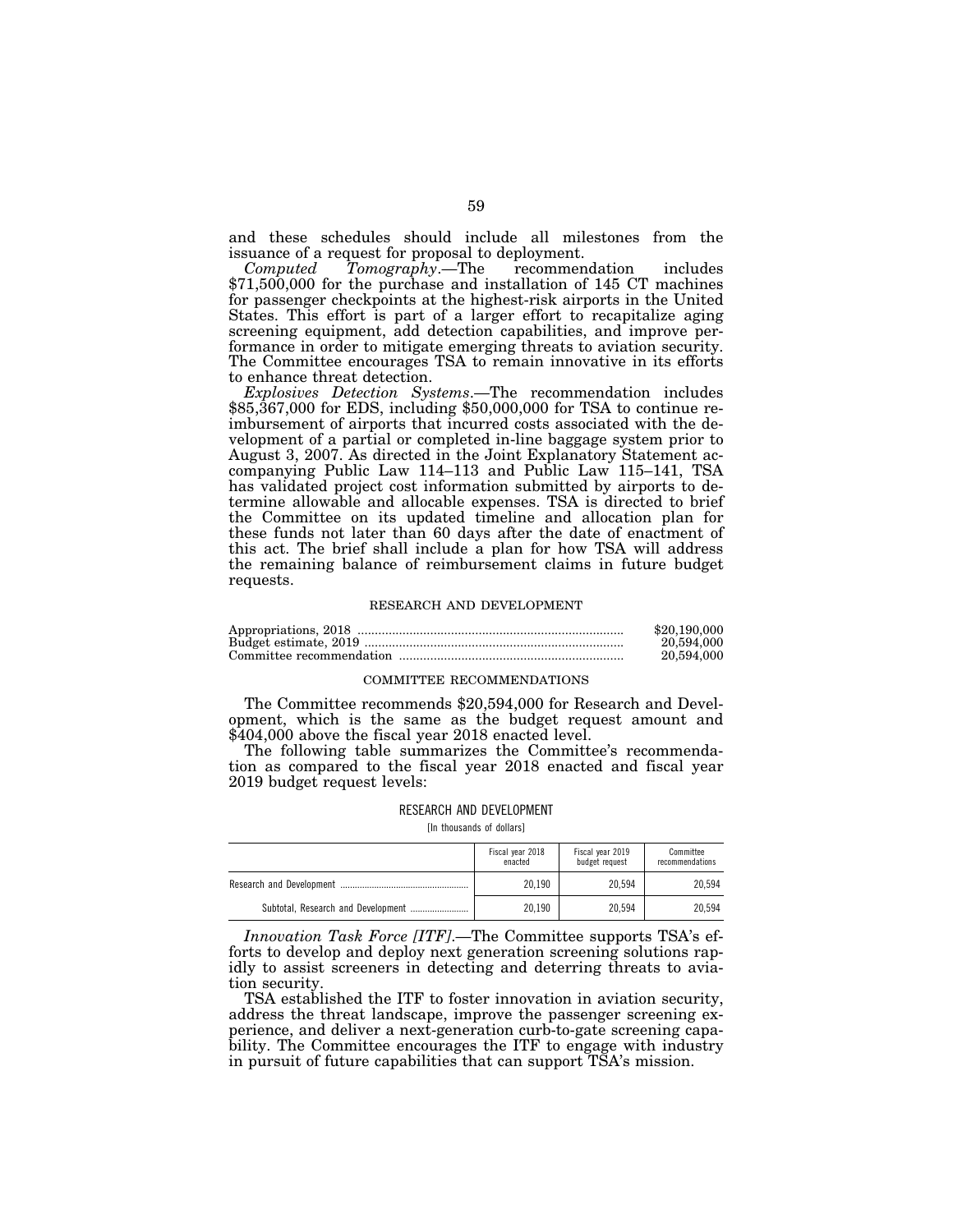## COAST GUARD

The primary responsibilities of the Coast Guard include: the enforcement of all applicable Federal laws on the high seas and other waters subject to the jurisdiction of the United States; promotion of safety of life and property at sea; assistance to navigation; protection of the marine environment; and maintenance of a state of readiness to function as a specialized service of the Navy in time of war, as authorized by sections 1 and 2 of title 14, U.S. Code. The Commandant of the Coast Guard reports directly to the Secretary of Homeland Security.

## COMMITTEE RECOMMENDATIONS

The Committee recommends \$11,934,411,000 for the Coast Guard, which is \$496,210,000 above the budget request amount and \$173,313,000 below the fiscal year 2018 enacted level. When costs for Overseas Contingency Operations [OCO] are excluded, the recommendation for the Coast Guard is  $$1,769,411,000$ . The bill adopts new appropriations accounts for the Coast Guard, which more closely align its funding structure with that of the other components. For purposes of consistency, fiscal year 2018 enacted levels are displayed using the new appropriations accounts in the following manner: "Operating Expenses" is now displayed as "Operations and Support''; ''Acquisition, Construction, and Improvements'' is now displayed as ''Procurement, Construction, and Improvements''; and ''Research, Development, Test, and Evaluation'' is now displayed as ''Research and Development''. Activities funded within the ''Reserve Training'' account are realigned to the ''Operations and Support'' [O&S] account. The recommendation does not reflect the proposed realignment of ''Environmental, Compliance, and Restoration'' [EC&R] functions into the O&S account, because the current authorization for these functions (14 U.S.C. 692) requires that any funding appropriated for them to be transferred into an EC&R account, regardless of the account to which such funds are appropriated.

The following table summarizes the Committee's recommendation as compared to the fiscal year 2018 enacted and fiscal year 2019 budget request levels:

|                                                                | Fiscal year 2018<br>enacted   | Fiscal year 2019<br>budget request | Committee<br>recommendations |
|----------------------------------------------------------------|-------------------------------|------------------------------------|------------------------------|
|                                                                | 7,373,313                     | 7,579,709<br>13.429                | 7,792,409<br>13.429          |
|                                                                | 13,397<br>2,694,745<br>29,141 | 1,886,750<br>19.109                | 2,169,260<br>20.109          |
| Health Care Fund Contribution (Permanent Indefinite Appropria- | 204.136                       | 199.360                            | 199.360                      |
|                                                                | 1,676,117                     | 1.739.844                          | 1,739,844                    |
|                                                                | 12.107.724                    | 11.438.201                         | 11.934.411                   |
|                                                                | 340.000                       | 340.000                            | 340.000                      |

#### COAST GUARD

#### [In thousands of dollars]

1 Environmental Compliance and Restoration funding was requested within Operations and Support but is not recommended within the Op-erations and Support account and is shown separately for comparability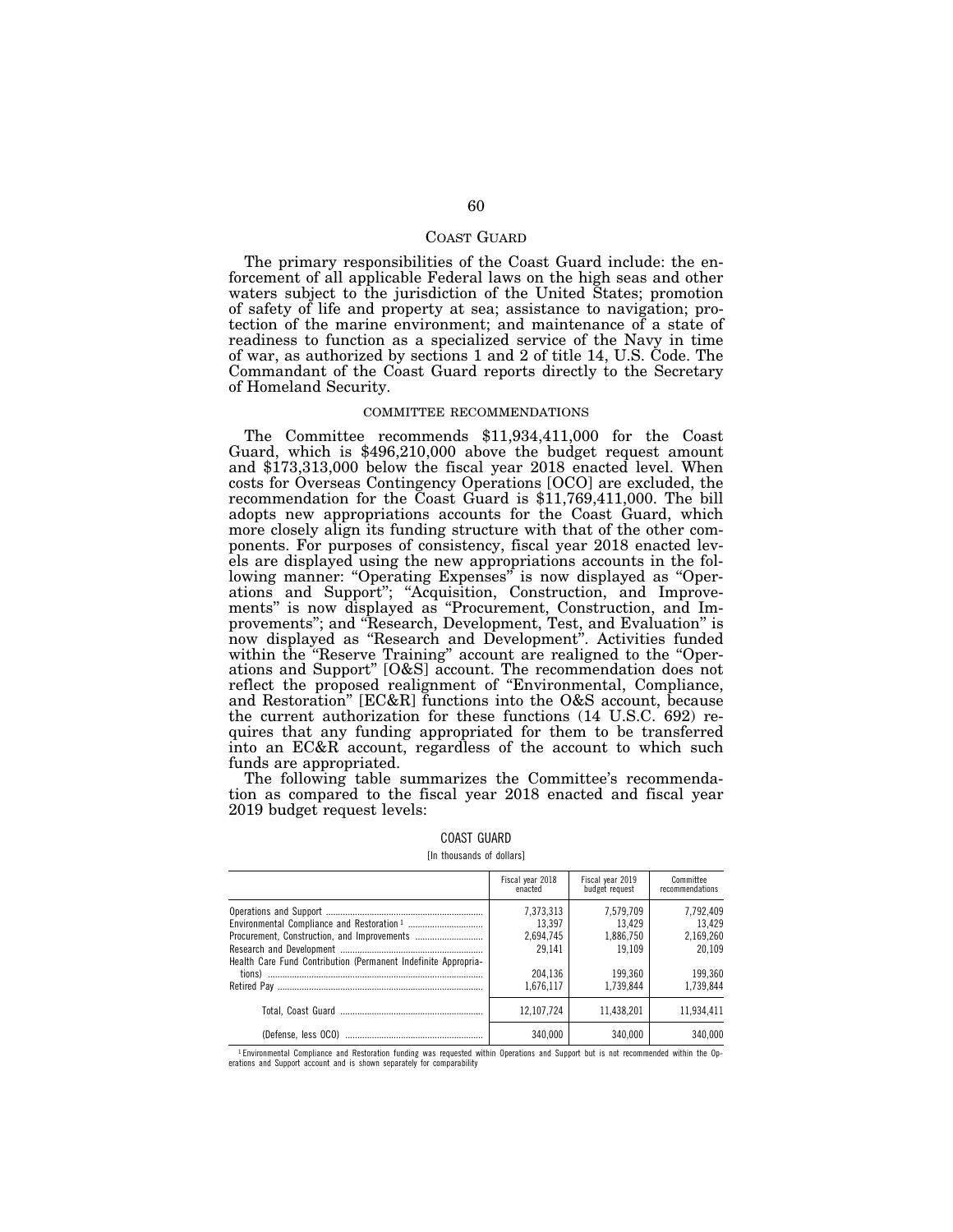#### OPERATIONS AND SUPPORT

| \$7.373.313.000 |
|-----------------|
| 7.579.709.000   |
| 7.792.409.000   |

The O&S appropriation provides funds for the salaries and benefits of both military and civilian personnel and the operation and maintenance of multipurpose vessels, aircraft, and shore units strategically located along the coasts and inland waterways of the United States and in selected areas overseas. The program activities of this appropriation include: search and rescue; aids to navigation; marine safety; marine environmental protection; enforcement of laws and treaties; Arctic and Antarctic operations; and defense readiness.

#### COMMITTEE RECOMMENDATIONS

The Committee recommends \$7,792,409,000 for O&S, which is \$212,700,000 above the budget request amount and \$419,096,000 above the fiscal year 2018 enacted level. Of this amount, not more than \$3,352,112,000 is for non-pay. The total includes \$24,500,000 from the Oil Spill Liability Trust Fund and \$505,000,000 for Coast Guard defense-related activities, of which \$165,000,000 is for OCO. The Committee has also recommended funding to meet the air facility operation obligations laid out in section 676a of title 14, United States Code.

Based on recent reporting pursuant to Public Law 94–254, the Committee is aware of increasing Coast Guard costs that will result in diminished resources for other statutory missions. The Coast Guard shall appropriately account for these needs in its fiscal year 2020 budget request.

The following table summarizes the Committee's recommendation as compared to the fiscal year 2018 enacted and fiscal year 2019 budget request levels:

[In thousands of dollars]

| Fiscal year 2018<br>enacted                                                              | Fiscal year 2019<br>budget request                                            | Committee<br>recommendations                                                             |
|------------------------------------------------------------------------------------------|-------------------------------------------------------------------------------|------------------------------------------------------------------------------------------|
| 3.716.444<br>847.678<br>191.015<br>897.171<br>142.788<br>1,415,217<br>114.875<br>163.000 | 3.851.095<br>929.385<br>187.991<br>907.894<br>143.641<br>1.442.048<br>117.655 | 3.866.095<br>929.385<br>188.338<br>925.447<br>165.441<br>1.435.048<br>117.655<br>165.000 |
| 7.373.313                                                                                | 7.579.709                                                                     | 7.792.409                                                                                |

*Arctic Program Office*.—Recognizing the growing national security imperatives for an enhanced U.S. presence in the Arctic, the Committee is pleased that the Coast Guard has established an Arctic Strategy, an Arctic Strategy Implementation Plan, and an Arctic Program Office. This office has furthered the Nation's national defense and security interests in the Arctic through its extensive participation, coordination, and collaboration with other inter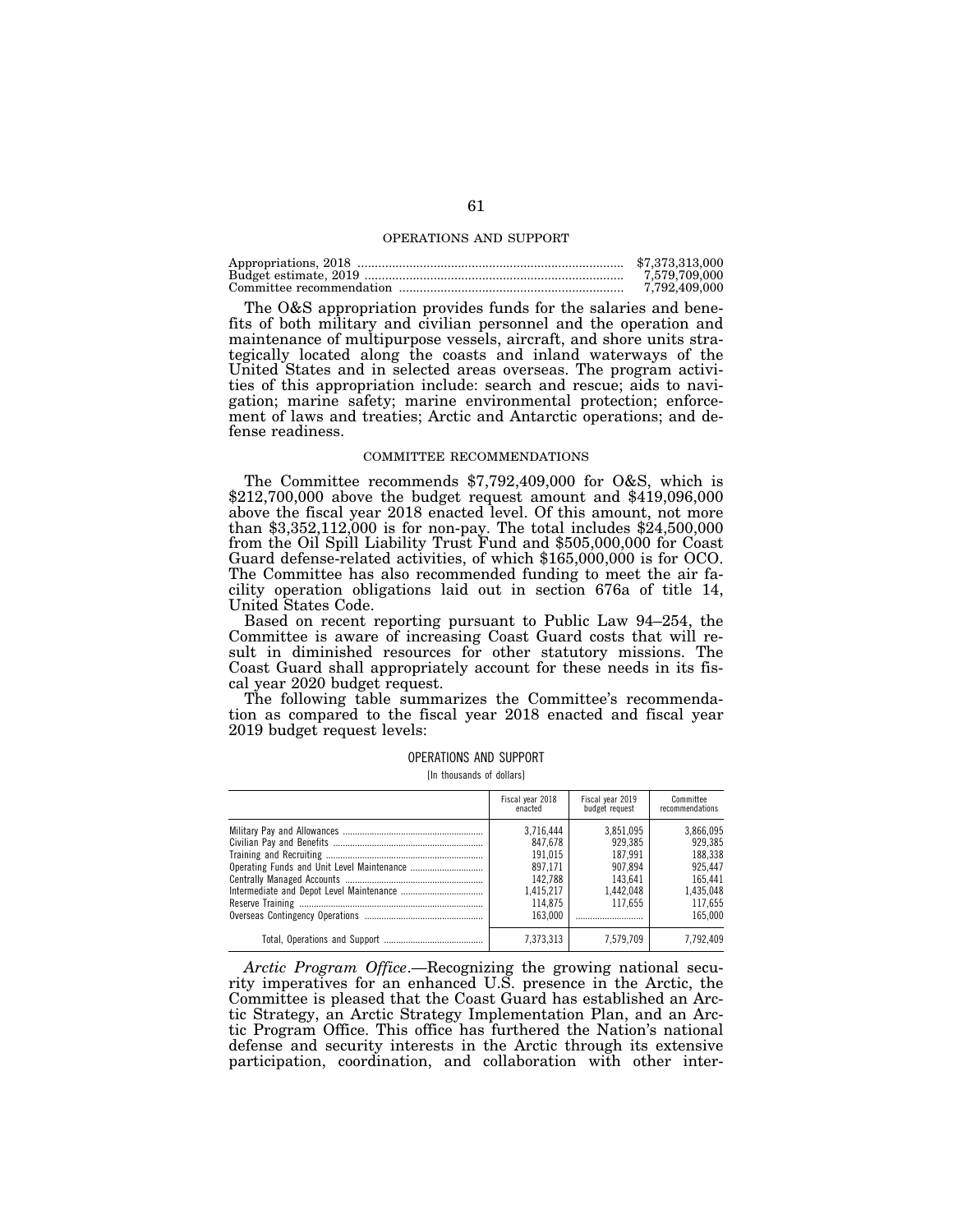national, Federal, and SLTT partners to improve awareness, broaden partnerships, and modernize governance in the Arctic. Most recently, the office supported the completion of the Bering Strait Port Access Route Study, a study that resulted in a joint recommendation by the United States and the Russian Federation to the International Maritime Organization [IMO] to establish a common vessel traffic measure. Recently approved by the IMO, the traffic measure is the first IMO-approved measure for navigation safety in polar waters. The Coast Guard is to report to the Committee if additional resources are needed for the Arctic Program Office to further its important mission.

*Military Personnel*.—The recommendation includes \$15,000,000 above the request for 250 additional military personnel to bolster the Coast Guard's workforce and to help carry out the its 11 statutory missions. This increase is reflective of the Coast Guard's most recent personnel projections, which indicates significant improvements in military accessions.

*Crew Rotation Concept*.—The request assumed \$31,700,000 in savings associated with the elimination of the Crew Rotation Concept [CRC] and the recommendation reflects these savings. The Committee believes the concept disproportionately increased operational costs while providing only marginal increases in time on station. Continuing the CRC would have significant negative impacts on cutter crews and maintenance while increasing requirements for capital investments at certain ports.

*Small Boats*.—The Committee understands that the Coast Guard plans to purchase 15 additional small response boats in fiscal year 2019 and notes that the bill includes long-standing language to allow O&S funds to be used for the purchase or lease of small boats for contingent and emergent requirements.

*Child Care Subsidy*.—The Committee recognizes that the availability of childcare is critically important for Coast Guard families, especially those living in high cost-of-living areas. The recommendation includes \$2,000,000 to increase childcare subsidy availability and \$500,000 to complete a survey of personnel, required by the Joint Explanatory Statement accompanying the Consolidated Appropriations Act, 2018, regarding the cost and availability of childcare and their effects on retention.

*Fishing Safety Training*.—The Committee supports an agreement between the Coast Guard and the National Institute of Occupational Safety and Health [NIOSH] to efficiently administer Fishing Safety Training and Research Grant Programs. The Committee notes that a small percentage of the funds appropriated for these grant programs may be used, if necessary, to cover the Federal costs associated with NIOSH's administration of the programs. The recommendation includes \$6,000,000 to continue these grants in fiscal year 2019, and the Committee recognizes the need to consult with relevant fishing safety training experts in the development of program guidelines.

*Minor Shore Infrastructure*.—The bill includes long-standing language to allow funds for operations to be used for the sustainment, repair, replacement, and maintenance of shore infrastructure projects, including projects to correct deficiencies in code compliance or to mitigate against threats to life, health, or safety, with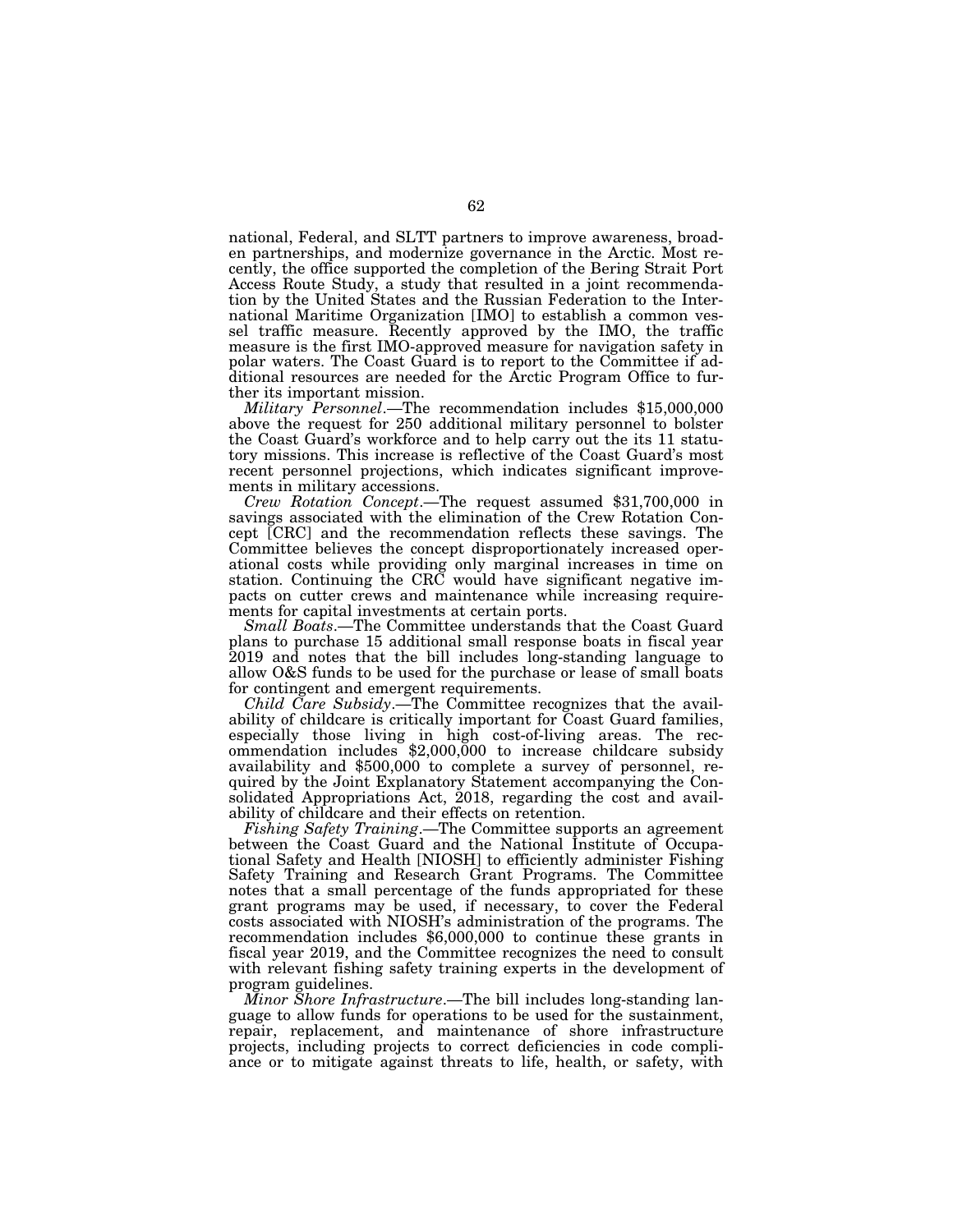costs not exceeding 50 percent of a building's or structure's replacement value. Additionally, Operations and Support funds can be used for contingent, emergent, or other unspecified minor construction projects, which include new construction, procurement, development, conversion, rebuilding, improvement, or an extension of any facility not exceeding \$1,000,000 in total cost at any location for planned or unplanned operational needs.

Minor construction projects funded from the O&S appropriation can be combined with depot level maintenance projects for the sake of administrative and economic efficiency. The Coast Guard is to provide a report to the Committee not later than 45 days after the date of enactment of this act detailing such projects and any fiscal year 2019 sustainment, repair, replacement, or maintenance projects costing more than \$1,000,000. For fiscal year 2020, such information shall be included in the justification materials accompanying the budget request. The recommendation includes requested funding to complete shore facility follow-on, as detailed in the Coast Guard's justification materials.

*Coast Guard Yard*.—The Committee has urged the Coast Guard to expedite planning for facility and equipment upgrades necessary for service life extensions of the Fast Response Cutter [FRC] and other vessels at the Coast Guard Yard at Curtis Bay in Baltimore, Maryland. The nearest travel lift of sufficient size and capacity to service the FRC is in Hampton Roads, Virginia. Transporting the travel lift between Hampton Roads and Baltimore is a costly and time consuming procedure that removes the lift from service during transport. The recommendation includes funding within the PC&I appropriation to acquire necessary equipment and make physical modifications to wharves or other parts of the Coast Guard Yard facility to accommodate FRCs and other vessels.

*Bridge Review*.—Currently, the single lane bridge over Lake Pend Oreille, Idaho does not sufficiently accommodate its traffic volume. During peak agricultural and harvest times, shipments of U.S. agriculture come to a stop as they wait for clearance to cross this bridge. The Committee believes that the current proposal to construct a second bridge over Lake Pend Oreille would provide a significant reduction to this congestion. The Committee urges the Coast Guard to work closely with the U.S. Army Corps of Engineers and all local and state stakeholders to conduct a thorough and timely review and analysis of this proposal.

*Executive Transportation Aircraft*.—The Coast Guard is directed to notify the Committee prior to making any changes to the type, number, or flight hours of command and control aircraft.

*Asset Colocation*.—In establishing homeports for new vessels in the northeast United States, the Coast Guard is directed to partner with the National Oceanic and Atmospheric Administration and the U.S. Navy to leverage existing assets and new investments at Naval Station Newport.<br>Coast Guard Museum.—The

*Coast Guard Museum*.—The recommendation includes \$5,000,000 for the National Coast Guard Museum, which is authorized under section 98(b) of title 14, United States Code. Funds may be used to preserve and protect Coast Guard artifacts, or for the design, fabrication, or installation of exhibits or displays for these artifacts.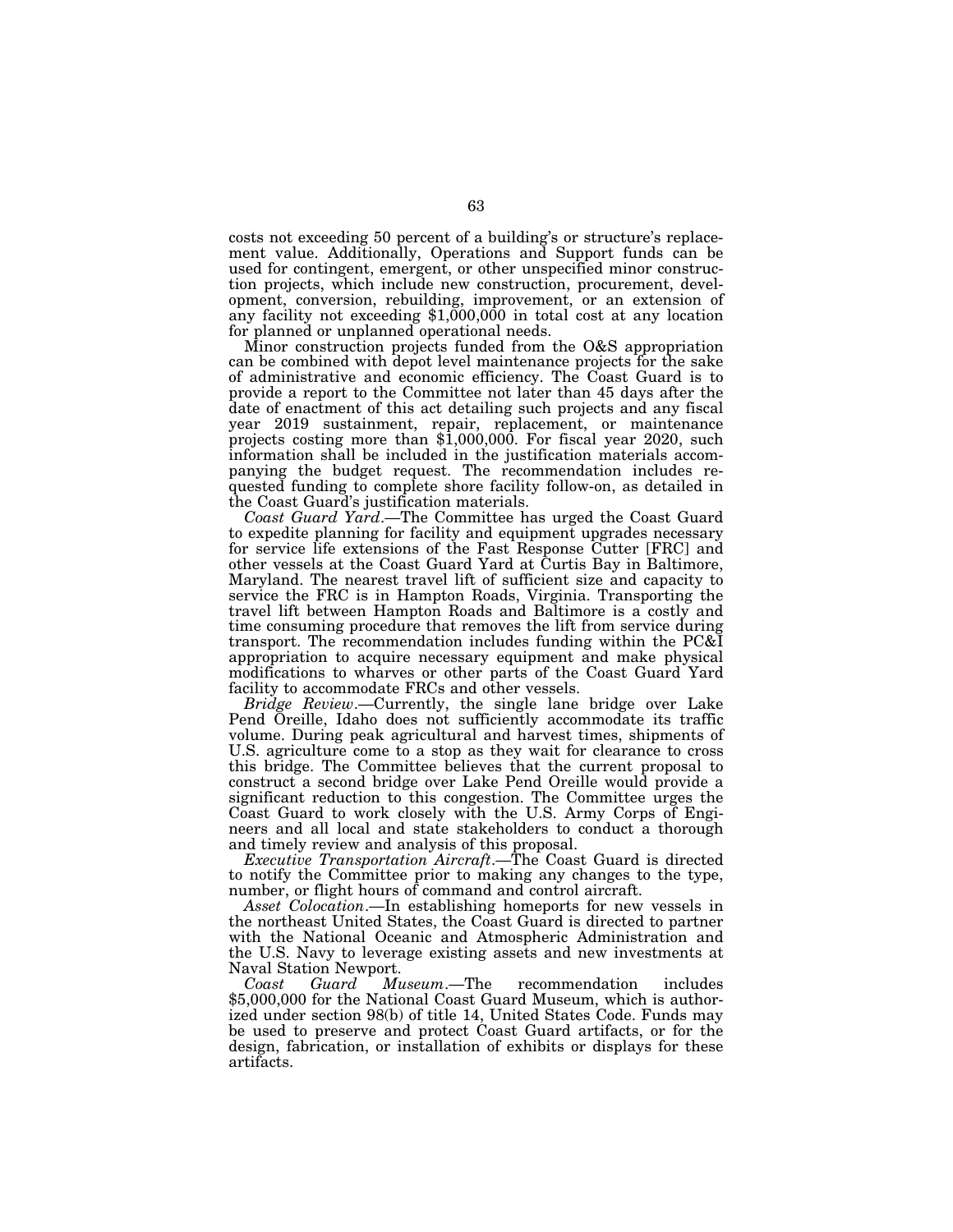*Wind Energy*.—The Coast Guard shall continue to consult and collaborate with the Department of the Interior and other maritime stakeholders to minimize areas of incompatibility between maritime navigation and offshore energy development.

*Maritime Asset Protection*.—The Committee recognizes that waterborne threats pose a significant challenge to protecting Coast Guard assets in port. Waterborne marine barrier systems play an important role in securing waterfront and offshore facilities from these threats. Not later than 180 days after the date of enactment of this act, the Coast Guard shall submit to the Committee a report detailing the capabilities of current waterborne marine barrier systems at Coast Guard facilities and shall include an assessment of their ability to adequately deter and defend against a waterborne attack.

*Maritime Law Enforcement*.—The Coast Guard shall report to the Committee within 180 days of the enactment of this act with an assessment of the Coast Guard's ability to conduct maritime law enforcement activities on the high seas in support of international partners. Specifically, the assessment should address the following elements of the Coast Guard's current capabilities, capacity, and legal authority to conduct maritime law enforcement activities outside of United States territorial waters: human trafficking; forced labor; illegal, unreported, or unregulated fishing; and other illicit activity at sea. The report should detail: technical coordination with partner nations, non-governmental organizations, and the U.S. Navy to improve tracking and detection of vessels engaged in such activities; Coast Guard requirements, including materiel, personnel, logistic, and administrative requirements, for support from the U.S. Navy (either direct support requests, or through Geographic Combatant Commanders and the Global Force Management process) and partner nations, specifying any unmet resource demands; any limiting factors that constrain the Coast Guard's ability to fully resource this mission, including legal authorities; and legislative proposals for mitigating these limitations.

*Alternative Planning Criteria*.—The Committee is concerned that the Coast Guard is taking too long to approve Alternative Planning Criteria plans as required by regulations promulgated under the Oil Pollution Act of 1990 (33 U.S.C. 2701 et seq.) for the Captain of the Port Zone that includes the Arctic. The Committee encourages the Coast Guard to quickly approve Alternative Planning Criteria plans to ensure that all vessels transiting the Captain of the Port Zone that includes the Arctic and required to have a vessel response plan are covered when transiting in the Zone. Furthermore, the Committee encourages the Coast Guard to consider approved Alternative Planning Criteria plans for the Captain of the Port Zone that includes the Arctic to be valid for a period of not less than 3 years from the date of approval.

*Jupiter Island Property Disposition*.—The Committee understands that the Coast Guard property in Jupiter Island, Florida is being considered for inclusion in Hobe Sound National Wildlife Refuge and directs the Coast Guard to work expediently with both Federal and non-Federal partners to evaluate the potential costs and benefits of this transaction.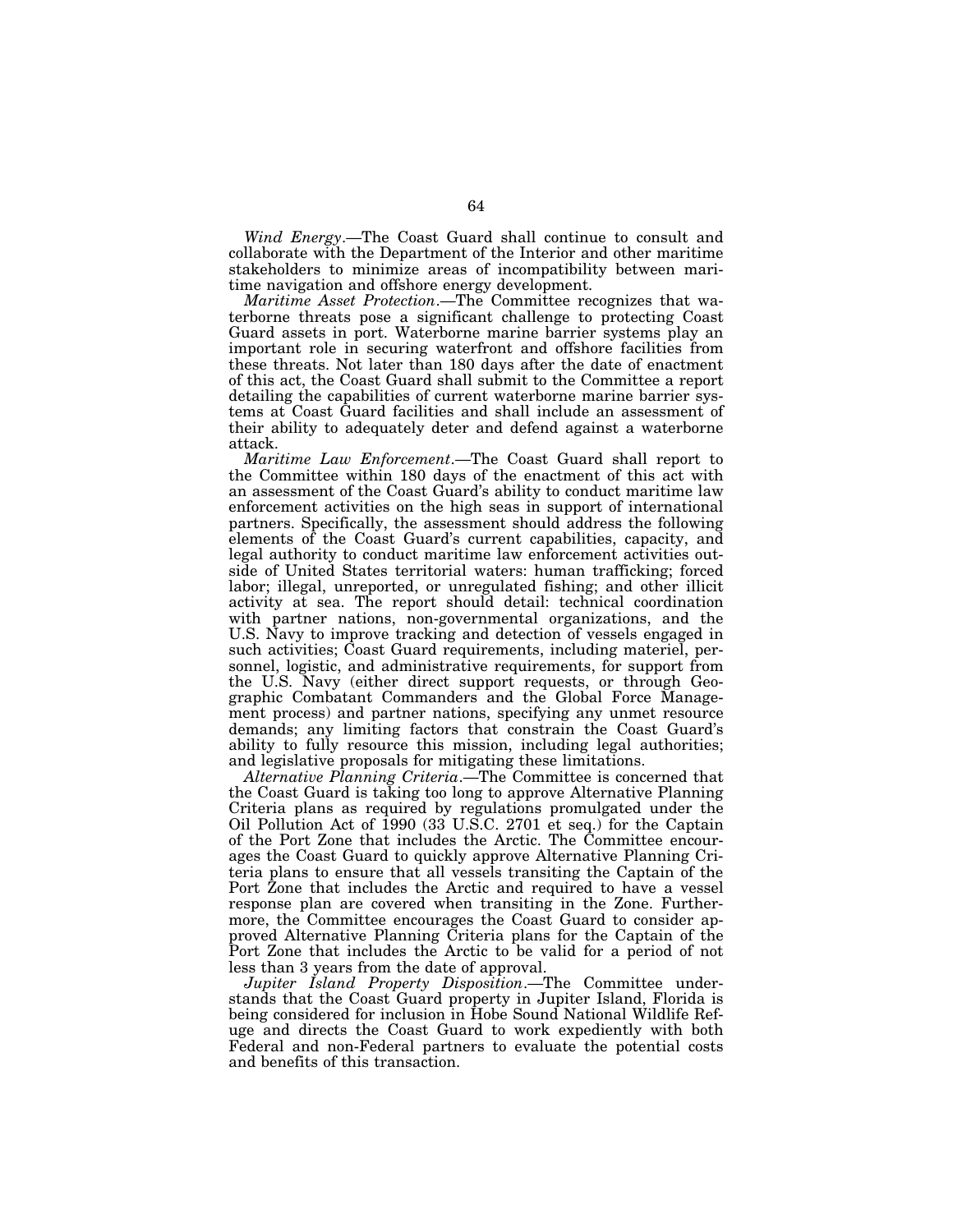#### OVERSEAS CONTINGENCY OPERATIONS

The Committee recommends \$165,000,000 for Coast Guard operations in support of OCO. While funding for these activities is requested in the Department of Defense budget for the U.S. Navy, the Committee adopted a practice, beginning in fiscal year 2009, of recommending these amounts be appropriated directly to the Coast Guard.

The Coast Guard shall brief the Committee, not later than 30 days after the date of enactment of this act, on any changes to OCO amounts expected during fiscal year 2019 and on projected transition costs expected in fiscal year 2020 to support OCO.

#### ENVIRONMENTAL COMPLIANCE AND RESTORATION

| \$13,397,000 |
|--------------|
| 13.429.000   |
| 13.429.000   |

The EC&R appropriation provides funds to address environmental problems at former and current Coast Guard units as required by applicable Federal, State, and local environmental laws and regulations. Uses for these funds include: major upgrades to petroleum and regulated substance storage tanks; restoration of contaminated ground water and soils; remediation efforts at hazardous substance disposal sites; and initial site surveys and actions necessary to bring Coast Guard shore facilities and vessels into compliance with environmental laws and regulations.

#### COMMITTEE RECOMMENDATIONS

The Committee recommends \$13,429,000 for EC&R as requested. The Committee notes that EC&R funding cannot be readily executed within the O&S account, as requested, due to requirements under section 692 of title 14 United States Code related to the period of funding availability for the program. The Coast Guard is directed to include in its annual budget justification materials a list of the activities projected to be funded via the EC&R appropriation.

## PROCUREMENT, CONSTRUCTION, AND IMPROVEMENTS

| \$2,694,745,000 |
|-----------------|
| 1.886.750.000   |
| 2.169.260.000   |

This appropriation supports the Procurement, Construction, and Improvement [PC&I] of vessels, aircraft, information management resources, shore facilities, aids to navigation, and military housing required to execute the Coast Guard's missions and achieve its performance goals.

#### COMMITTEE RECOMMENDATIONS

The Committee recommends \$2,169,260,000 for PC&I, which is \$282,510,000 above the budget request amount and \$525,485,000 below the fiscal year 2018 enacted level. The recommendation includes \$20,000,000 from the Oil Spill Liability Trust Fund.

The following table summarizes the Committee's recommendation as compared to the fiscal year 2018 enacted and fiscal year 2019 budget request levels: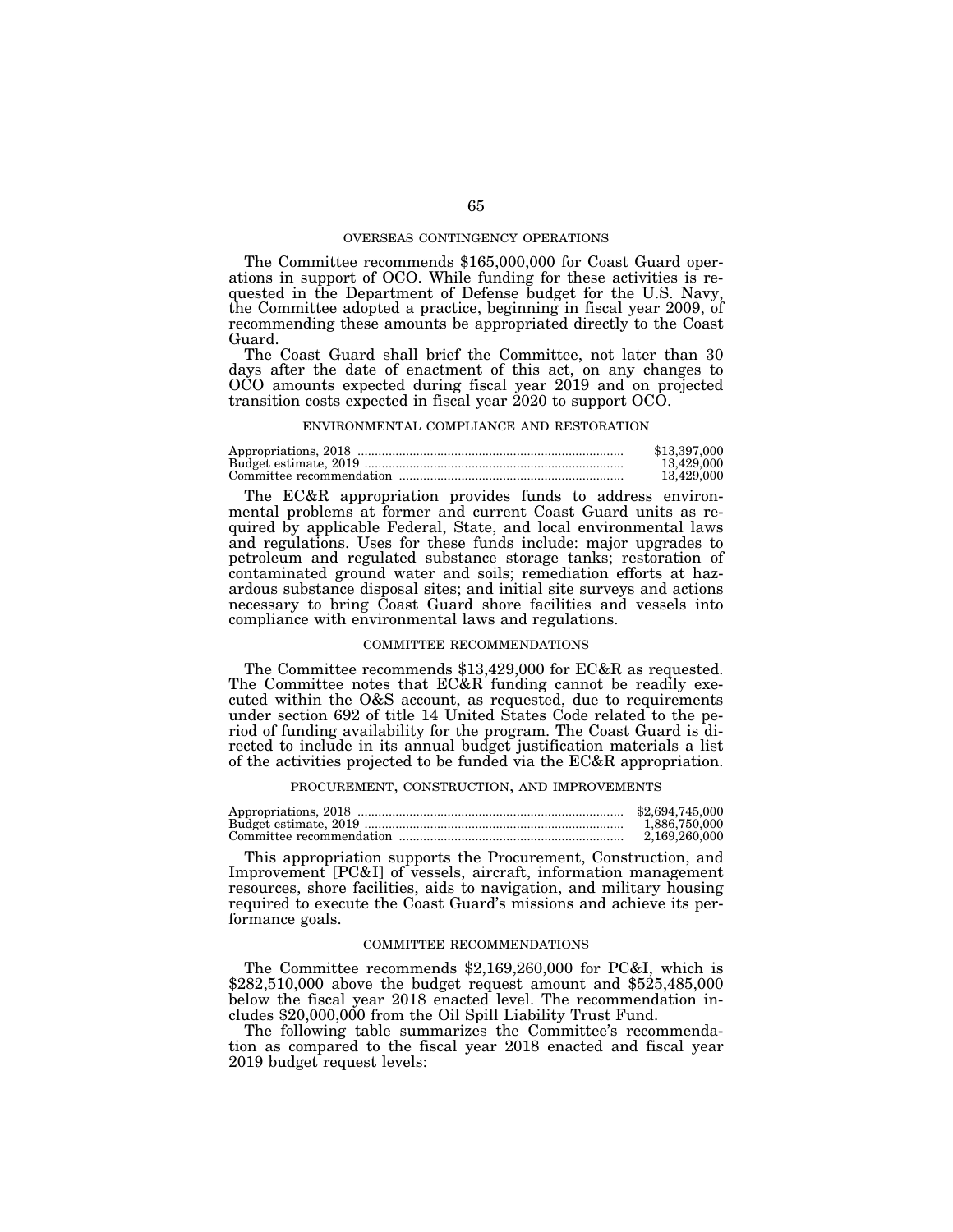## PROCUREMENT, CONSTRUCTION, AND IMPROVEMENTS

[In thousands of dollars]

|                                                         | Fiscal year 2018<br>enacted             | Fiscal year 2019<br>budget request | Committee<br>recommendations         |
|---------------------------------------------------------|-----------------------------------------|------------------------------------|--------------------------------------|
| Vessels:                                                |                                         |                                    |                                      |
|                                                         | 4,500<br>60.500<br>1,241,000<br>500,000 | 500<br>63.250<br>65.000<br>400,000 | 5.500<br>63.250<br>72.600<br>400.000 |
|                                                         | 340.000                                 | 240.000                            | 240.000                              |
|                                                         | 1,000                                   | 5.000                              | 5.000                                |
|                                                         | 19.000                                  | 750,000                            | 750.000                              |
| Inland Waterways and Western Rivers Cutter              | 26,100                                  | 5.000                              | 5.000                                |
|                                                         |                                         | 15,000                             | 15,000                               |
|                                                         | 2,192,100                               | 1.543.750                          | 1,556,350                            |
| Aircraft:<br>HC-130J Acquisition/Conversion/Sustainment | <br>70,000<br>100.600                   | 17,000<br>80,000                   | 17,000<br>80,000                     |
|                                                         | 22,000                                  | 20,000                             | 20,000                               |
|                                                         | 2,500                                   | 25,000                             | 175.000                              |
|                                                         | 500                                     | 6,000                              | 6,000                                |
|                                                         | 195,600                                 | 148,000                            | 298,000                              |
| <b>Other Acquisition Programs:</b>                      |                                         |                                    |                                      |
|                                                         | 4,000                                   | 3,500                              | 3,500                                |
|                                                         | 15.000                                  | 20.000                             | 20.000                               |
|                                                         | 22,000                                  | 23,300                             | 23,300                               |
| CG-Logistics Information Management System              | 9,800                                   | 13,200                             | 13.200                               |
|                                                         | 50.800                                  | 60.000                             | 60.000                               |
| Shore Facilities and Aids to Navigation:                |                                         |                                    |                                      |
| Major Construction, ATON, and Survey and Design         | 42,400                                  | 30.000                             | 74.510                               |
|                                                         | 87,100                                  | 100.000                            | 175,400                              |
|                                                         | 5,000                                   | 5.000                              | 5.000                                |
| Subtotal, Shore Facilities and Aids to Navigation       | 134,500                                 | 135.000                            | 254.910                              |
| Personnel and Related Support                           | 121,745                                 |                                    |                                      |
| Total, Procurement, Construction, and Improvements      | 2,694,745                               | 1,886,750                          | 2,169,260                            |

*Capital Investment Plan*.—The Coast Guard continues to struggle with the timely submission of a Capital Investment Plan [CIP]. The CIP is essential for the Committee to carry out its oversight of the Coast Guard, especially at a time when recapitalization of aging assets has become so critical for the service. Therefore, bill language is continued requiring the CIP submission with the annual budget request, and the Committee retains a withholding of O&S funds in order to facilitate timeliness. The information required by the Committee is in accordance with the Coast Guard's Major Systems Acquisition Manual or applicable Departmental management directives. The fiscal year 2020–2024 CIP is to be submitted with the fiscal year 2020 budget justification materials.

*Quarterly Acquisition Briefings*.—The Coast Guard is to continue to brief the Committee quarterly on all major acquisitions. In addition to the information normally provided for each asset, these briefings shall include: the top five risks for each acquisition; the objective for operational hours the Coast Guard expects to achieve with each acquisition; the gap between that objective, current capa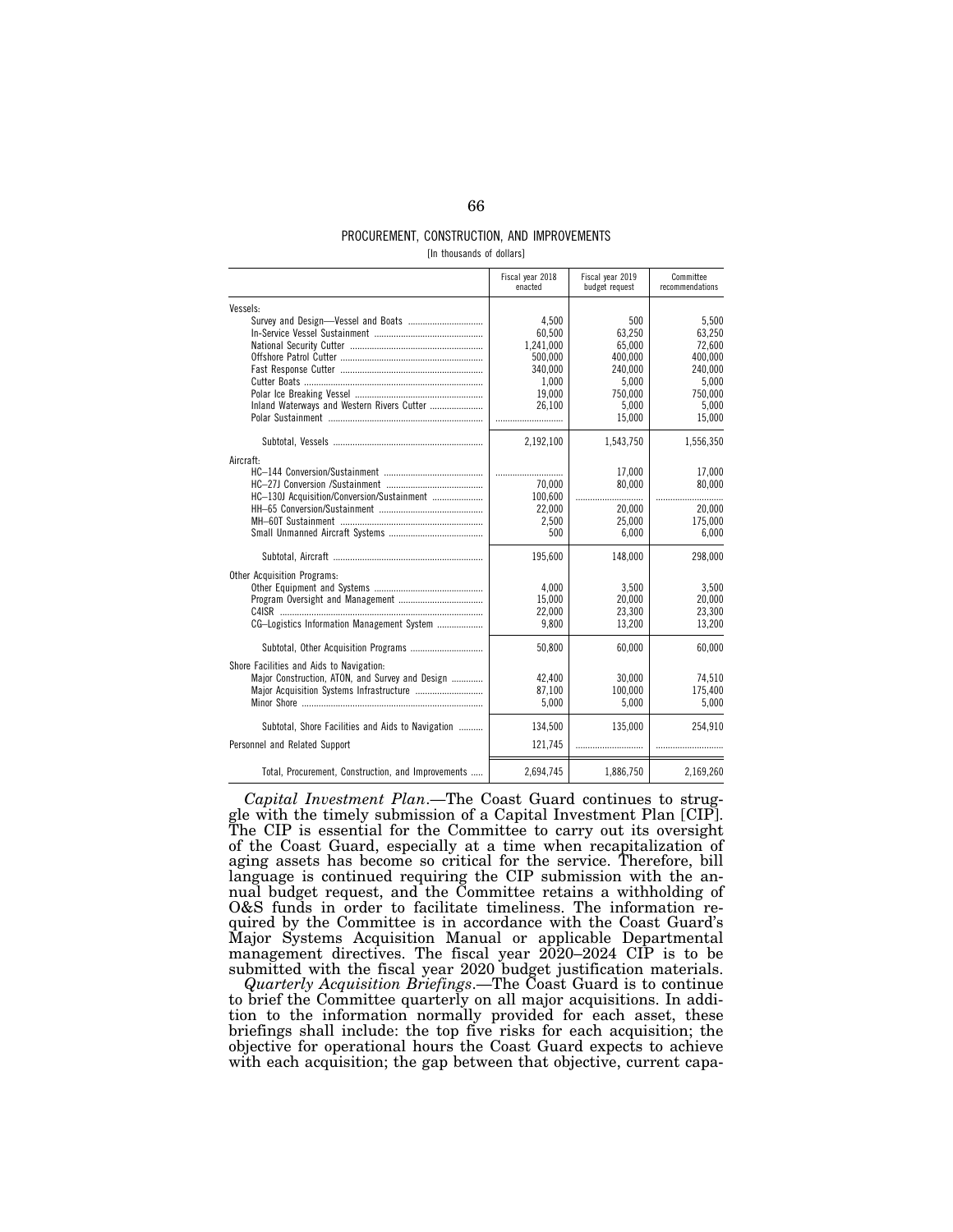bilities, and stated mission requirements; and how the acquisition of the specific asset closes those gaps. The information presented at these briefings shall also include a discussion of how the Coast Guard calculated the operational hours, an explanation of risks to mission performance associated with the current shortfall, and the operational strategy to mitigate such risks. Finally, the briefings are to include a chart listing the status of all shore construction projects that have not been completed. For each construction project, the chart is to include the project's status with regard to funding, design, procurement, and construction.

*Drug Interdiction*.—The Committee is concerned that cocaine overdose deaths in the United States increased by more than 52 percent between 2015 and 2016. The Committee is further concerned with the use of the maritime domain to traffic cocaine, which typically originates in Colombia, into the United States. Despite interdicting a record 224 metric tons of cocaine in 2017, the Coast Guard is only able to respond to a fraction of the intelligence it receives, largely due to a lack of vessels and aircraft. The recommendation includes significant funding to enhance the Coast Guard's ability to pursue additional interdiction missions.

*Full-Funding Policy*.—The Committee again directs an exception to the administration's current acquisition policy that requires the Coast Guard to attain the total acquisition cost for a vessel, including long lead time materials [LLTM], production costs, and postproduction costs, before a production contract can be awarded. This policy has the potential to make shipbuilding less efficient, to force delayed obligation of production funds, and to require post-production funds far in advance of when they will be used. The Department should position itself to acquire vessels in the most efficient manner within the guidelines of strict governance measures. The Committee expects the administration to adopt a similar policy for the acquisition of the Offshore Patrol Cutter [OPC] and heavy polar icebreaker.

*Domestic Content*.—To the maximum extent practicable, the Coast Guard is directed to utilize components that are manufactured in the United States when contracting for new vessels. Such components include: auxiliary equipment, such as pumps for shipboard services; propulsion equipment including engines, reduction gears, and propellers; shipboard cranes; and spreaders for shipboard cranes.

*National Maritime Center*.—The Committee applauds the work of the National Maritime Center in issuing credentials to qualified mariners in the most effective way. The Committee is eager to learn how systems modernization, if beneficial, could enhance and improve the capabilities for its workforce.

#### VESSELS

*Survey and Design—Vessels and Boats*.—To enhance icebreaking capacity on the Great Lakes, the Committee continues to support the acquisition of an icebreaker that is at least as capable as USCGC MACKINAW (WLBB–30). Therefore, the Committee includes \$5,000,000 above the budget request amount to continue survey and design work for this vessel.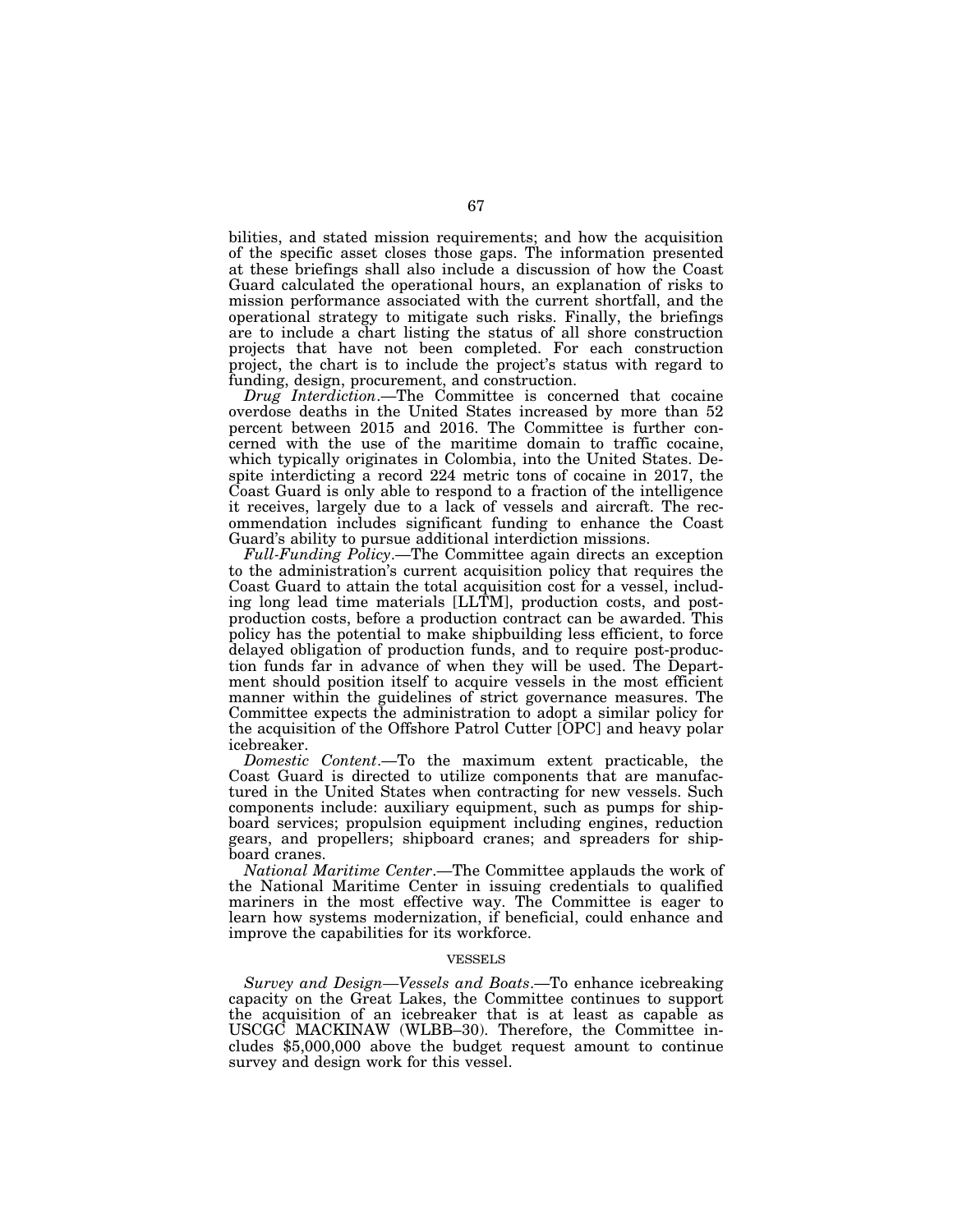*National Security Cutter*.—Legend Class National Security Cutters [NSCs] are replacing the legacy High Endurance Cutters, built between 1967 and 1972. In fiscal year 2017, the Coast Guard interdicted 2,512 illegal migrants and removed 224 metric tons of cocaine with an estimated street value of over \$6,600,000,000, which surpassed the previous record amount of cocaine removal set the previous fiscal year. Of the 224 metric tons of cocaine removed, four NSCs interdicted 72.6 metric tons of cocaine with an estimated street value of \$2,144,000,000. In a single deployment, the USCGC JAMES (WMSL–754) removed 16.8 metric tons of uncut cocaine with a street value in excess of \$496,000,000. The Committee recommends \$72,600,000 for the NSC program including \$7,600,000 for advance purchase of several systems for the tenth and eleventh NSCs, including wind indicating and measurement systems, homing beacons for aircraft, and navigation and sensor data distribution systems. The Committee worked diligently to ensure resources were provided by the Consolidated Appropriations Act, 2018 to construct a tenth and eleventh NSC. The Committee is pleased that the Coast Guard has indicated that contracts for these NSCs are on track to be awarded on time. The Committee continues to believe that the Coast Guard's fleet of twelve High Endurance Cutters should be replaced with twelve NSCs. The Committee intends to continue to work with the Coast Guard to understand the costs, operational benefits of, and recommended schedule for acquisition of a twelfth NSC.

*Offshore Patrol Cutter*.—The OPC will replace the fleet of Medium Endurance Cutters and further enhance the Coast Guard's<br>layered security strategy. The recommendation includes strategy. The recommendation includes \$400,000,000 for the OPC program. This funding will provide for production of a second OPC, LLTM for a third OPC, program activities, test and evaluation, government furnished equipment, and training aids. The Committee encourages the Coast Guard to evaluate the requirements for a sensitive compartmented information facility and a multimodal radar system onboard the OPC and determine whether and when these requirements should be incor-

porated into revised design and construction.<br>Fast Response Cutter.—The Committee *Fast Response Cutter*.—The Committee recommends \$240,000,000 to acquire four FRCs, as requested.

*Polar Ice Breaking Vessel*.—The recommendation includes \$750,000,000, as requested, to maintain the accelerated acquisition schedule for a new class of heavy polar icebreakers that was established in fiscal year 2018. These funds will be used to request proposals and award contracts for detail design and construction near the beginning of fiscal year 2020. Heavy polar icebreakers are essential to securing the national security and economic interests of the United States in the Arctic and Antarctic. To ensure the United States is able to achieve this objective in the most expeditious and efficient manner possible, the Coast Guard should explore block buy pricing for the heavy polar icebreakers. Not later than 180 days after the date of the enactment of this act, the Coast Guard shall submit a report to the Committee on the feasibility of block buy contracting for the acquisition of heavy polar icebreakers.

*Polar Star*.—The recommendation includes \$15,000,000 to carry out a service life extension program [SLEP] for the POLAR STAR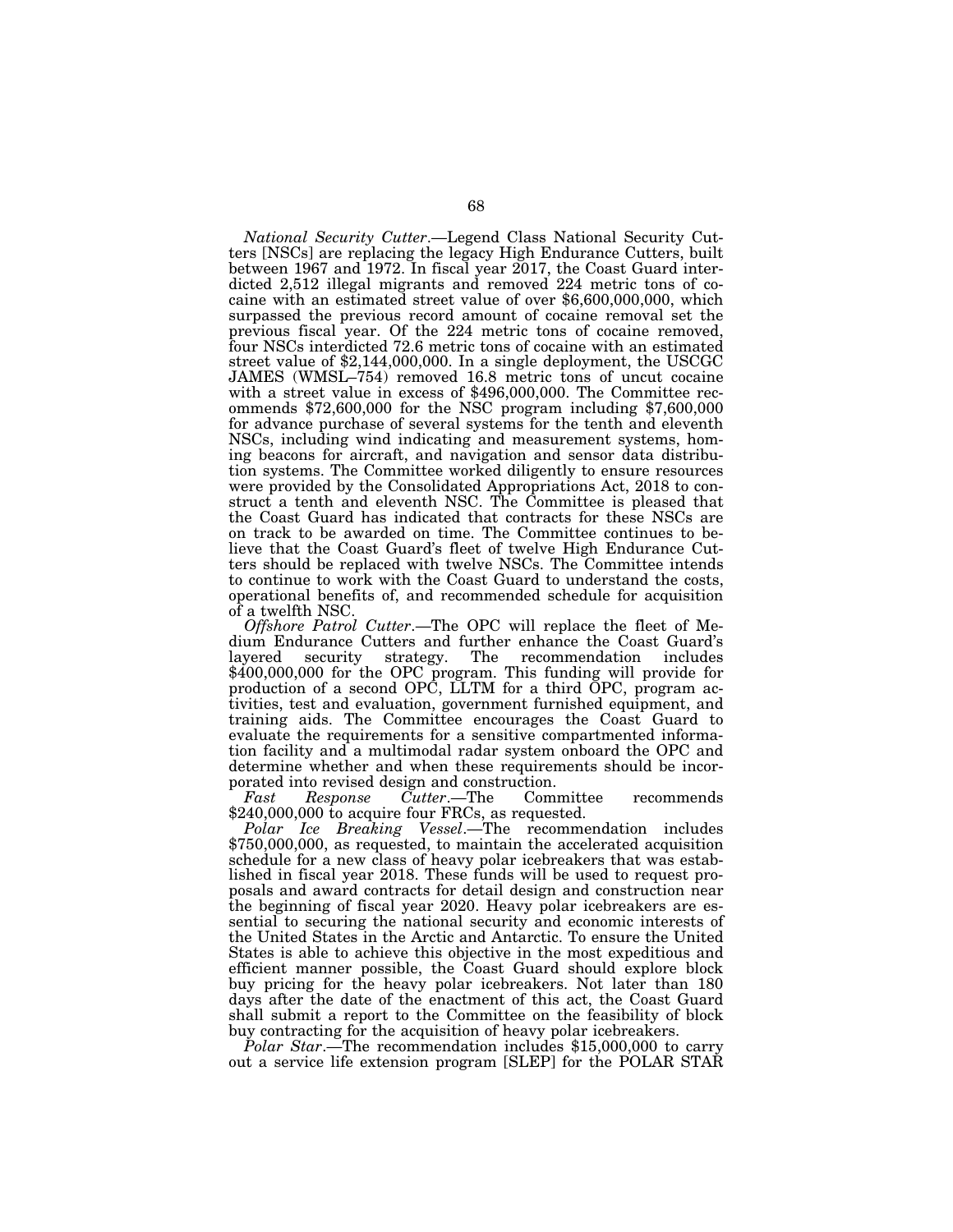to extend its service life so that it remains operational until the delivery of the second new heavy polar icebreaker. The Coast Guard's two existing heavy polar icebreakers are over 45 years old and well past their planned service life. Currently, only one heavy polar icebreaker is in active service [POLAR STAR], and the other vessel [POLAR SEA] is in an inactive status serving to provide specialty parts to help sustain POLAR STAR. Continued funding for its SLEP will ensure the POLAR STAR can meet and support national interests and provide assured surface presence in the Arctic and Antarctic.

*Inland Waterways and Western River Tenders*.—The Committee continues to be concerned with the Coast Guard's fleet of inland river tenders which help ensure the integrity of the structures, beacons and buoys that support the United State's Marine Transportation System. In addition to age concerns and equipment obsolesce issues, the fleet is unable to accommodate mixed-gender crews and presents other challenges, including crew health. The recommendation includes \$5,000,000, the same as the budget request, to continue accelerating the Inland Waterways and Western River Tenders acquisition. The Department is directed to provide, not less than 90 days after the enactment of this act, the Committee an acquisition plan and requirements document that detail the Coast Guard's plans to acquire new vessels to replace the current fleet.

*52-Foot Heavy Weather Boats*.—The Committee is concerned that there is not a recapitalization plan for the Coast Guard's 52-Foot Heavy Weather Boats, which are all over 50 years old. The Committee directs the Coast Guard to submit a report to the Committee, not 180 days after the enactment of this act, that analyzes acquisition timeline for replacing the 52-Foot Heavy Weather Boat and that includes an assessment of the capacity of other active small boat assets to meet the Coast Guard's extreme heavy weather requirements.

#### AIRCRAFT

*HC–130J Acquisition/Conversion/Sustainment*.—The fiscal year 2019 CIP outlines a total need of 22 HC–130J's, yet the administration routinely fails to include these aircraft in its budget requests. The Committee continues to support the recapitalization of this fleet and expects funds for additional aircraft to be included in future budget requests.

*Coast Guard MH–60 Recapitalization*.—The Committee strongly supports efforts to sustain the Coast Guard's MH–60 rotary wing aircraft. The Committee recognizes that the Coast Guard MH–60 fleet has more flight hours per aircraft than any other U.S. MH– 60 fleet in service. As such, the Committee does not support risky, experimental options being considered by the Coast Guard as a means to extend fleet service life. The recommendation instead includes \$175,000,000 for the safest and most reliable feasible option for extending MH–60 service life until the Coast Guard can receive planned deliveries from of the joint Future Vertical Lift program. The chosen option must present the least risk to operational flight hours during the service life extension period. In addition, MH–60 recapitalization options must be considered in the context of the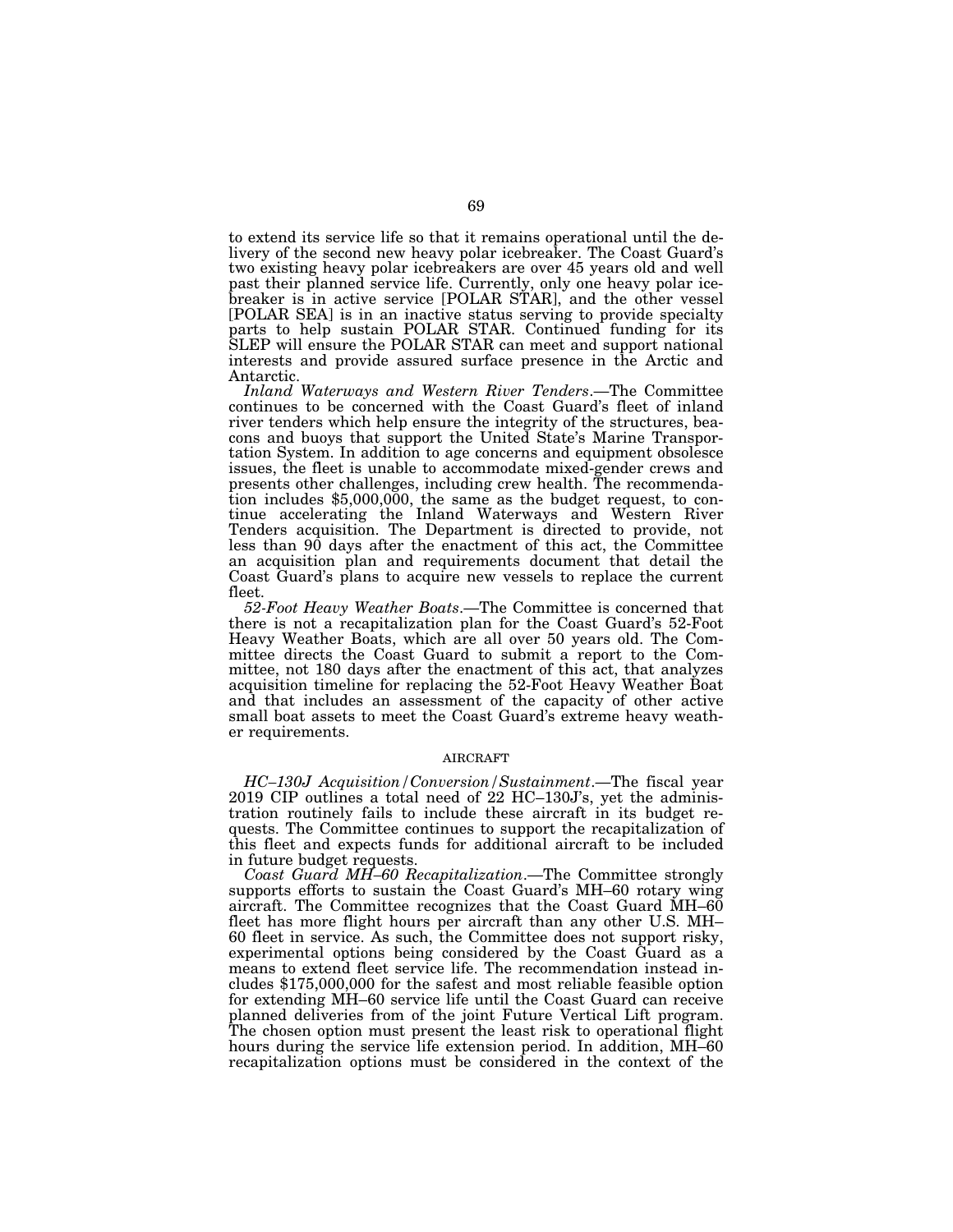Coast Guard's aging rotary wing fleet, which includes the MH–65. More robust service life extension options that could yield 20,000 total flight hours for each MH–60 would allow for a staggered approach to recapitalization, with MH–65 fleet replacement occurring in the mid-2030s, followed by MH–60 fleet replacement thereafter.

## SHORE FACILITIES AND AIDS TO NAVIGATION

*Unfunded Priorities List [UPL]*.—The Committee directs the Coast Guard to provide to the Committee, at the time of the fiscal year 2020 budget request submission, a list of approved but unfunded Coast Guard priorities and the funds needed for each.

*Shore Construction*.—The recommendation includes funding above the budget request amount for the two highest priorities on the Coast Guard's UPL that will support operational assets and maritime commerce. These include the highest priority realignment of aids to navigation, and the replacement of an outdated pier. In addition, the recommendation includes funding for utility upgrades required to support a previously funded hangar, which is the top priority on the Coast Guard's UPL for addressing facility deficiencies.

*Shore Construction Report*.—The Committee understands the Coast Guard is drafting a report on shore-side infrastructure improvements required in Alaska, as required by the Joint Explanatory Statement accompanying the Consolidated Appropriations Act, 2018, and expects that the report will detail any dock improvements needed to accommodate Coast Guard cutters and any housing construction or improvements needed to appropriately accommodate new cutters' crew members and their families. Further, the report shall include a timeline for when funding is needed to implement these improvements.

*Alaska Maritime Communications*.—The Committee expects the report required by the Joint Explanatory Statement accompanying the Consolidated Appropriations Act, 2018 on plans to provide communications throughout the entire Coastal Western Alaska Captain of the Port Zone will also articulate the costs of implementing the plans.

*Critical Major Acquisition Systems Infrastructure [MASI] Investments*.—The recommendation includes funding above the budget request amount for the three highest priority MASI projects on the Coast Guard's UPL. These include construction of a cutter maintenance building, an FRC maintenance travel lift, and floating piers for FRC homeports. The Committee recommendation also includes \$5,000,000 for survey and design work associated with the Coast Guard's top UPL aircraft facility priority.

*Homeport of New Vessels*.—The Committee supports the current and planned homeport locations for National Security Cutters. However, the Committee recognizes the challenges that replacing the 378-foot Hamilton-class cutter with 418-foot NSCs has imposed on Coast Guard facilities where waterfront space is limited and reiterates the importance of pier availability for Coast Guard cutters and other surface vessels to minimize operational delays or other unnecessary costs that would undermine the Coast Guard's ability to conduct its missions. Therefore, not later than 180 days after enactment of this act, the Coast Guard shall report to the Committee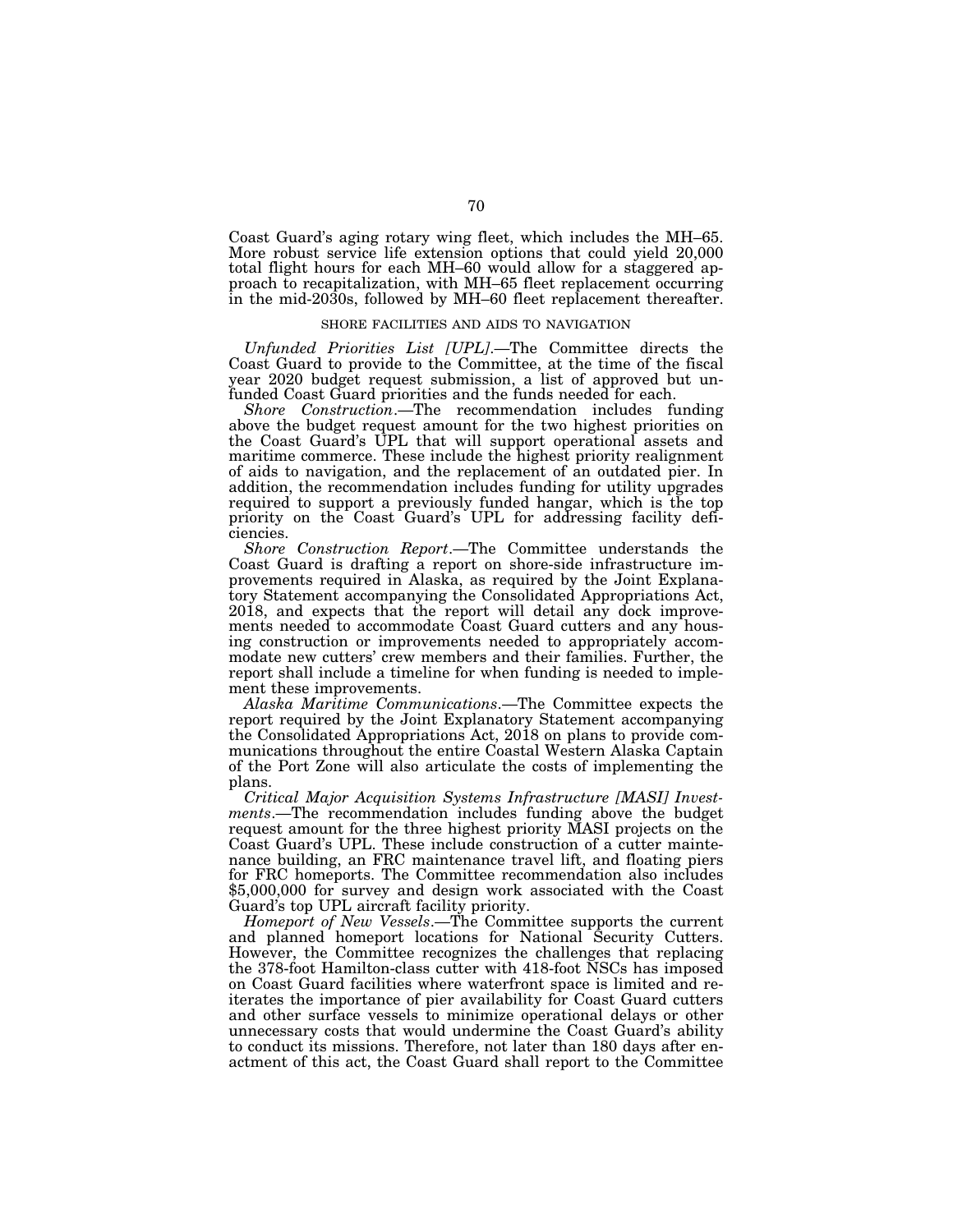on infrastructure requirements associated with the homeporting of new vessels. At a minimum, the Coast Guard shall assess if major acquisition system infrastructure is required, identify associated funding needs, and provide a plan to address these requirements to the Committee.

## RESEARCH AND DEVELOPMENT

| \$29,141,000 |
|--------------|
| 19.109.000   |
| 20.109.000   |

The Coast Guard's Research and Development [R&D] appropriation provides funds to develop techniques, methods, hardware, and systems that contribute directly to increasing the productivity and effectiveness of the Coast Guard's operational missions. This appropriation also provides funds to operate and maintain the Coast Guard Research and Development Center.

#### COMMITTEE RECOMMENDATIONS

The Committee recommends \$20,109,000 for R&D, which is the same as the budget request amount and \$9,032,000 below the fiscal year 2018 enacted level.

*Bromine-Free Water Purification Systems*.—The Committee remains concerned with the continued use of bromine for shipboard water purification on certain classes of cutter, as bromine is toxic and requires special hazardous material handing processes that are time consuming and expensive. The Committee urges the Coast Guard to explore the use of water purification processes that do not require the use of bromine, including those used by the U.S. Navy. The Committee notes that newer, less hazardous technology has recently been scaled to support ships that are the size of Coast Guard cutters and includes \$1,000,000 to evaluate these systems and support a pilot demonstration of bromine-free systems aboard the NSC, FRC, or OPC.

#### HEALTH CARE FUND CONTRIBUTION

| \$204,136,000 |
|---------------|
| 199.360.000   |
| 199.360.000   |

According to estimates by the Congressional Budget Office, the Coast Guard will pay \$199,360,000 in fiscal year 2019 to the Medicare-Eligible Retiree Health Care Fund for the costs of military Medicare-eligible health benefits earned by its uniformed service members. The contribution is funded by permanent indefinite discretionary authority pursuant to Public Law 108–375.

#### RETIRED PAY

| \$1,676,117,000 |
|-----------------|
| 1.739.844.000   |
| 1.739.844.000   |

The Retired Pay account provides for: the pay of retired military personnel of the Coast Guard, Coast Guard Reserve, and members of the former Lighthouse Service; annuities payable to beneficiaries of retired military personnel under the retired serviceman's family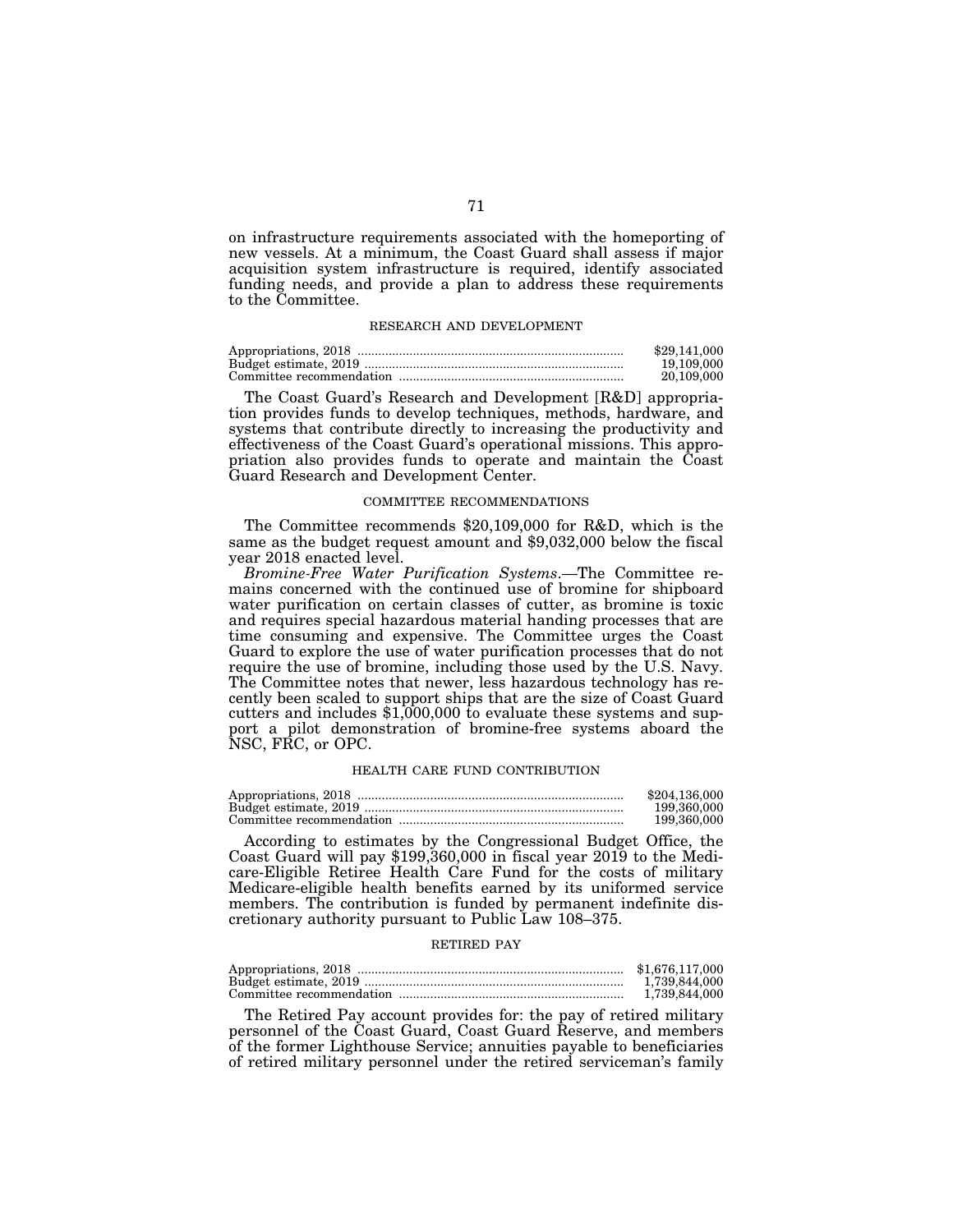protection plan (10 U.S.C. 1431–1446) and survivor benefit plan (10 U.S.C. 1447–1455); payments for career status bonuses under the National Defense Authorization Act; continuation pay, and payments for medical care of retired personnel and their dependents under the Dependents Medical Care Act (10 U.S.C., ch. 55).

## COMMITTEE RECOMMENDATIONS

The Committee recommends \$1,739,844,000 for Retired Pay as requested, which is \$63,727,000 above the fiscal year 2018 enacted level.

#### UNITED STATES SECRET SERVICE

The United States Secret Service's [USSS] appropriation provides funds for: the protection of the President, the Vice President, and other dignitaries and designated individuals; enforcement of laws relating to obligations and securities of the United States; enforcement of laws relating to financial crimes, that include, but are not limited to, access device fraud, financial institution fraud, identity theft, and computer fraud; mitigation against computer-based attacks on financial, banking, and telecommunications infrastructure; and protection of the White House and other buildings within the Washington, DC metropolitan area. The agency also provides support for investigations related to missing and exploited children and for digital forensics investigative training for State and local cybersecurity task forces.

#### COMMITTEE RECOMMENDATIONS

The Committee recommends \$2,179,715,000 for USSS, which is \$28,091,000 above the budget request amount and \$173,191,000 above the fiscal year 2018 enacted level.

The Committee recognizes the successes of USSS in the face of persistent protection requirements and increasing global investigations. The Committee continues to be pleased with the agency's reinvigorated approach to hiring new personnel, but work remains to ensure the agency is properly staffed, especially during Presidential election cycles, and to return the agency to its expected level of mission effectiveness.

The Committee understands that the protection mission often yields unexpected expenses, but the Committee continues to be concerned with the level of detail contained within USSS budget justification documents. USSS must improve its ability to plan, track, and report employee-level cost allocations and obligations across both the protection and investigative missions in order to achieve an optimal workforce.

The following table summarizes the Committee's recommendation as compared to the fiscal year 2018 and budget request levels: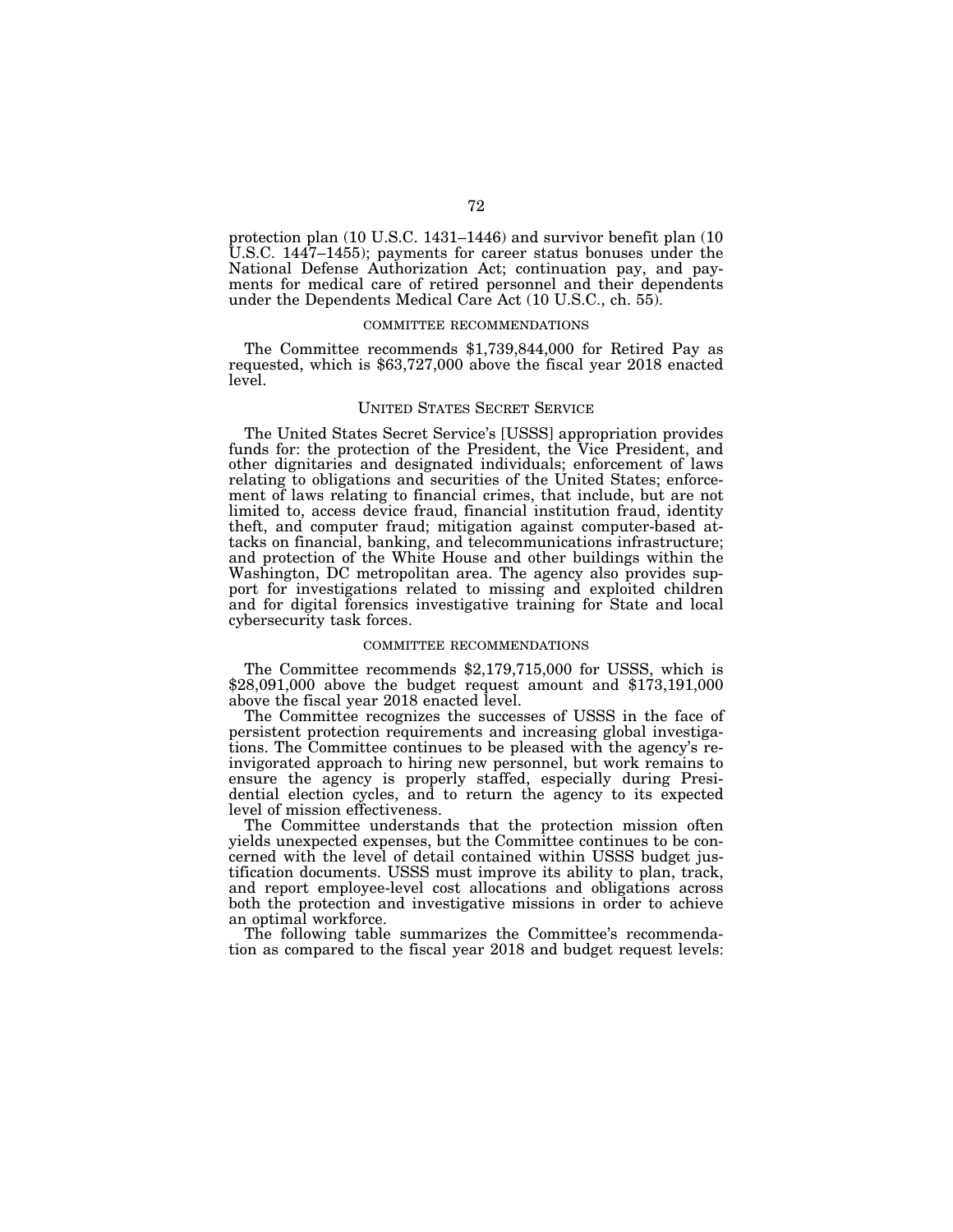# UNITED STATES SECRET SERVICE

[In thousands of dollars]

| Fiscal year 2018 | Fiscal year 2019 | Committee       |
|------------------|------------------|-----------------|
| enacted          | budget request   | recommendations |
| 1,915,794        | 2,084,308        | 2,093,684       |
| 90.480           | 64.816           | 83.531          |
| 250              | 2.500            | 2.500           |
| 2.006.524        | 2.151.624        |                 |

#### OPERATIONS AND SUPPORT

| \$1,915,794,000 |
|-----------------|
| 2.084.308.000   |
| 2.093.684.000   |

#### COMMITTEE RECOMMENDATIONS

The Committee recommends \$2,093,684,000 for Operations and Support [O&S], which is \$9,376,000 above the budget request amount and \$177,890,000 above the fiscal year 2018 enacted level. Of this amount, not more than \$698,100,000 is for non-pay.

The following table summarizes the Committee's recommendation as compared to the fiscal year 2018 enacted and fiscal year 2019 budget request levels:

## OPERATIONS AND SUPPORT

[In thousands of dollars]

|                                                            | Fiscal year 2018<br>enacted | Fiscal year 2019<br>budget request | Committee<br>recommendations |
|------------------------------------------------------------|-----------------------------|------------------------------------|------------------------------|
| Protective Operations                                      |                             |                                    |                              |
|                                                            | 711,227                     | 747,201                            | 734.961                      |
|                                                            | 46,862                      | 55,309                             | 55,903                       |
|                                                            | 47,814                      | 48,239                             | 48,239                       |
| Presidential Campaigns and National Security Special       |                             |                                    |                              |
|                                                            | 4.500                       | 28.500                             | 28.500                       |
| Field Operations:                                          | 810.403                     | 879.249                            | 867.603                      |
|                                                            | 596.478                     | 627.687                            | 627.687                      |
| Support for Missing and Exploited Children Investigations  | 6.000                       | 6.000                              | 6.000                        |
|                                                            | 18,778                      | 4.000                              | 25.022                       |
|                                                            | 621,256                     | 637,687                            | 658.709                      |
| Basic and In-Service Training and Professional Development | 64.212                      | 101.854                            | 101,854                      |
|                                                            | 419,923                     | 465.518                            | 465.518                      |
|                                                            | 1,915,794                   | 2,084,308                          | 2,093,684                    |

#### PROTECTIVE OPERATIONS

*Protection of Persons and Facilities*.—The Committee recommends \$734,961,000, which is 12,240,000 below the budget request amount and \$23,734,000 above the fiscal year 2018 enacted level. The reduction of \$12,240,000 is reflective of a vehicle recapitalization funded instead under Procurement, Construction, and Improvements [PC&I]. While USSS Special Agents provide protection of permanent protectees, the Uniformed Division is authorized to protect any building in which Presidential offices are located.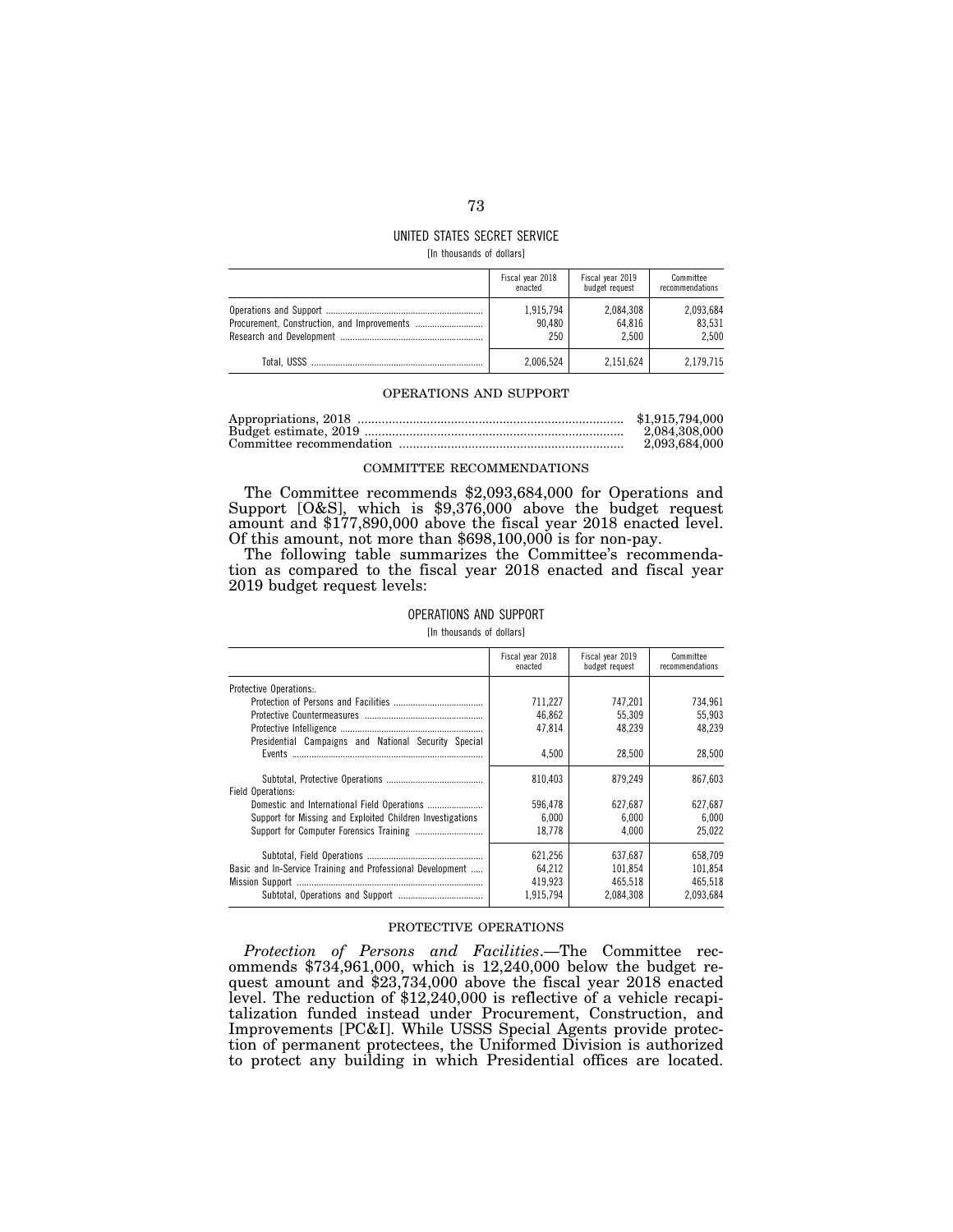The uneventful visits and safe departures of Federal employees and USSS protectees do not go unnoticed by the Committee.<br>Protective Countermeasures.—The Committee recommends

 $Countermeasures. -The$ \$55,903,000 for Protective Countermeasures, including amounts above the budget request to perform deferred maintenance at the White House complex, and for enhancements to capabilities to protect the President and Vice President against emerging explosive, chemical, biological, radiological, and cyber threats. The Committee has a long history of supporting these enhancements, including its support for advanced protective countermeasures designed to address both established and evolving threats.

*Protective Intelligence*.—The Committee recommends \$48,239,000, which is the same as the budget request amount. This level of funding will ensure that protective intelligence processes, policies, and systems provide quality information and services, including counter-intelligence investigations of individuals, groups, or activities that pose threats to protectees and protected events.

*Presidential Campaigns and National Security Special Events*.— The Committee recommends \$28,500,000, as requested, which is \$24,000,000 above the fiscal year 2018 enacted level, to support currently planned and unanticipated National Security Special Events [NSSE], many of which could be related to the 2020 presidential campaign. The Committee directs the USSS to provide semiannual briefings to the Committee on the use of these funds, with the first briefing to occur not later than 180 days after the date of enactment of this act. The Committee notes that on May 16, 2018, the Secretary designated the 73rd United Nations General Assembly as a NSSE. The Committee appreciates the Secretary making such designations as far in advance as is practicable. Also included in the recommendation is a general provision prohibiting funds from being used to reimburse any Federal department or agency for its participation in an NSSE.

#### FIELD OPERATIONS

*Domestic and International Field Operations*.—The Committee recommends \$627,687,000 for Domestic and International Field Operations, which is the same as the budget request amount and \$31,209,000 above the fiscal year 2018 enacted level. In addition to directly supporting the Department's strategic goal to protect critical infrastructure, which includes protecting U.S. currency and financial systems from threats originating abroad, the USSS investigates violations of laws related to the counterfeiting of obligations and securities of the United States. This mission involves investigating and coordinating a comprehensive international response to threats to the integrity of U.S. currency and to other transnational financial crimes, including financial institution fraud, identity theft, access device fraud, and money laundering. As criminals develop and exploit new technologies, USSS field operations must adjust to meet the changing threat.

*Support for Missing and Exploited Children Investigations*.—The recommendation includes \$6,000,000 for grants in support of missing and exploited children. The National Center for Missing and Exploited Children [NCMEC] was created in 1984 to serve as a national resource on missing and sexually exploited children. USSS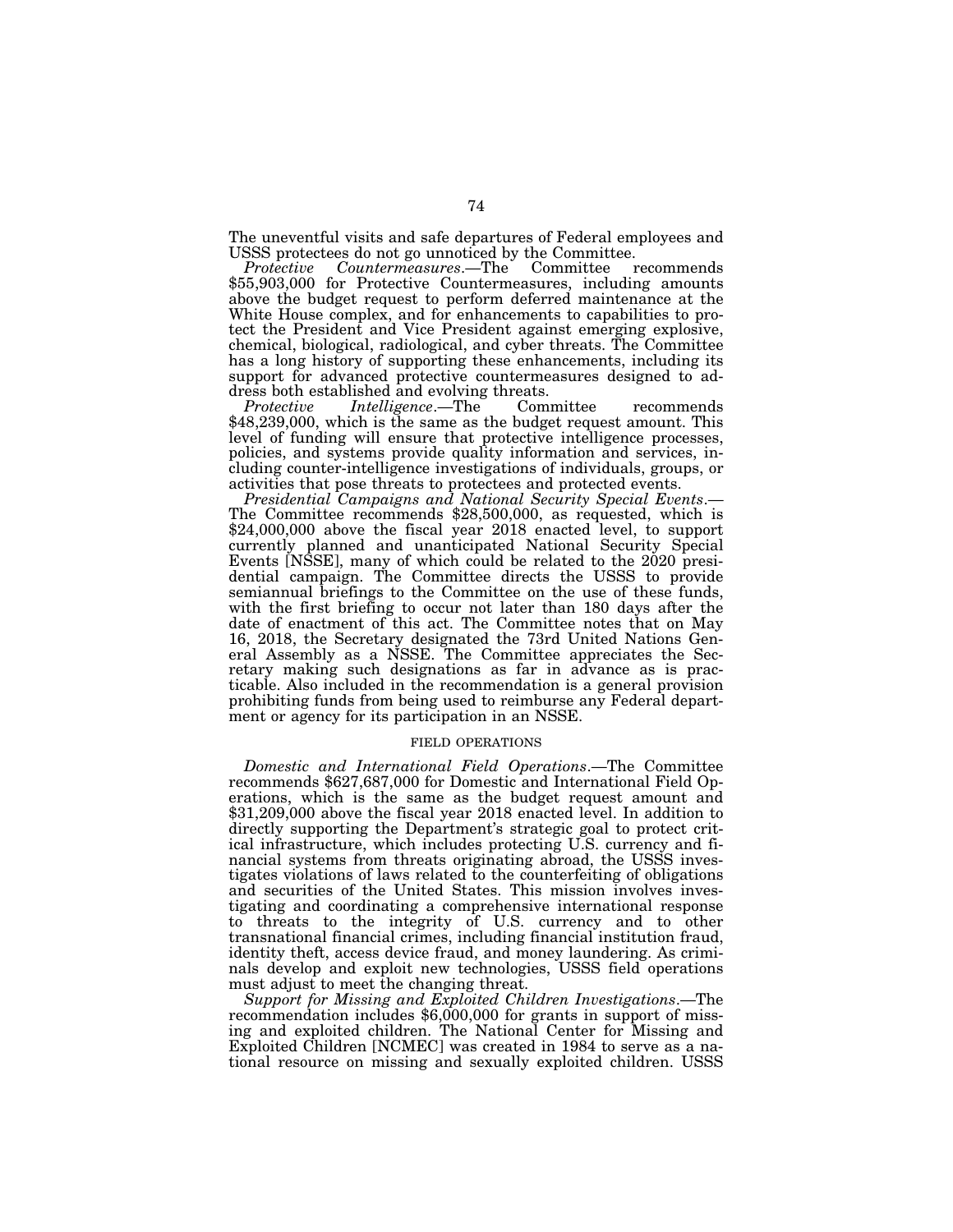has provided grant funding, which is currently responsible for approximately 17 percent of the organization's Federal funding, to NCMEC since 1997 and currently provides support for NCMEC's forensics unit. NCMEC provides assistance to law enforcement for: long-term missing persons cases; identification of signs of facial reconstruction procedures; outreach and prevention programs for children, their families, and the public; assistance to victims of child sex trafficking and child sexual exploitation; and other critical operations.

*Support for Computer Forensics Training*.—The Committee recommends \$25,022,000, which is \$21,022,000 above the budget request amount and \$6,244,000 above the fiscal year 2018 enacted level, to continue training in computer forensics and to expand in response to unmet training needs. These resources are in support of the National Computer Forensics Institute, which trains State and local law enforcement and legal and judicial professionals in computer forensics and cyber investigations. This training is critical to bolstering State and local cyber capabilities and supports USSS Electronic Crimes Task Forces.

#### BASIC AND IN-SERVICE TRAINING AND PROFESSIONAL DEVELOPMENT

USSS hiring improvements have resulted in additional training requirements at its Rowley Training Center [RTC] and at the Federal Law Enforcement Training Centers' [FLETC] campuses in Glynco, Georgia and Artesia, New Mexico. Therefore, the Committee fully funds the necessary FLETC training courses and RTC courses, including the 20 Special Agent training courses, 12 Uniformed Division training courses, and 2 Mixed Basic training courses, planned for fiscal year 2019.

#### MISSION SUPPORT

The Committee continues to be concerned with the prolonged workforce affects stemming from USSS reliance on overtime pay to fill personnel gaps between protective and investigative operations. The effects of this reliance stem from the extensive 2016 presidential campaign and a subsequent increase in provisional and non-provisional protectees. The USSS must institute long-term policy and management techniques to reach benchmarks of 7,150 employees in fiscal year 2019 and 7,600 employees in fiscal year 2020.

*Operational Mission Support*.—Operational Mission Support [OMS] underpins nearly every USSS protective mission, from the screening of people and vehicles to physical infrastructure improvements, including vehicle barriers, cameras and the White House fence. OMS is also responsible for the Next Generation Presidential Limousine. The Committee directs the USSS to provide the Committee with quarterly updates on the contract progress for this acquisition and to detail progress in efforts to meet agreed upon delivery deadlines. The Committee further directs a briefing on all sensor technologies, including fiber optics, in use or otherwise under consideration for perimeter or other security.

*Strategic Human Capital Plan*.—Not later than 180 days after the date of enactment of this act, USSS shall brief the Committee on its strategic human capital plan for 2020 through 2023. This plan shall address how USSS is progressing against hiring goals,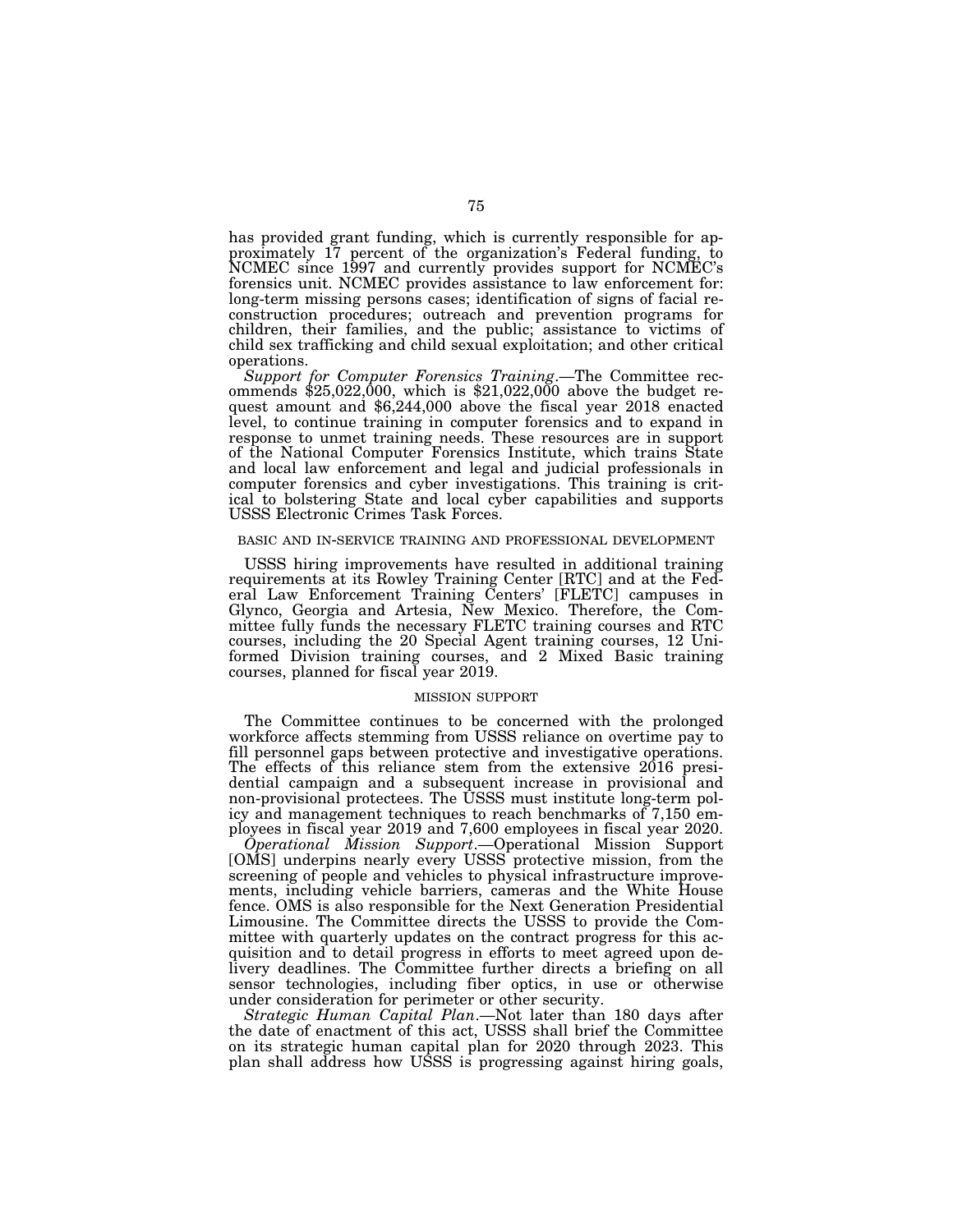particularly with respect to Special Agents and Uniformed Division officers. The plan shall also address the annual cost of and participation rate in various hiring and retention initiatives, including the Uniformed Division Retention Bonus.

## PROCUREMENT, CONSTRUCTION, AND IMPROVEMENTS

| \$90,480,000 |
|--------------|
| 64.816.000   |
| 83.531.000   |

# COMMITTEE RECOMMENDATIONS

The Committee recommends \$83,531,000 for Procurement, Construction, and Improvements, which is \$18,715,000 above the budget request amount and \$6,949,000 below the fiscal year 2018 enacted level. This amount includes \$6,475,000 for deferred maintenance and investments at the White House complex and \$12,240,000 for vehicle recapitalization requested under O&S.

The following table summarizes the Committee's recommendation as compared to the fiscal year 2018 enacted and fiscal year 2019 budget request levels:

#### PROCUREMENT, CONSTRUCTION, AND IMPROVEMENTS

[in thousands of dollars]

|                                                       | Fiscal year 2018<br>enacted | Fiscal year 2019<br>budget request | Committee<br>recommendations |
|-------------------------------------------------------|-----------------------------|------------------------------------|------------------------------|
| Operational Communications/Information Technology     | 65.462<br>25.018            | 52.971<br>8.845<br>3.000           | 71.686<br>8.845<br>3.000     |
| Subtotal, Procurement, Construction, and Improvements | 90.480                      | 64.816                             | 83.531                       |

Not later than 30 days after the date of enactment of this act, the USSS shall brief the Committee on the rationale behind requesting fully armored vehicle recapitalization within O&S instead of PC&I.

#### RESEARCH AND DEVELOPMENT

| \$250.000 |
|-----------|
| 2,500,000 |
| 2,500,000 |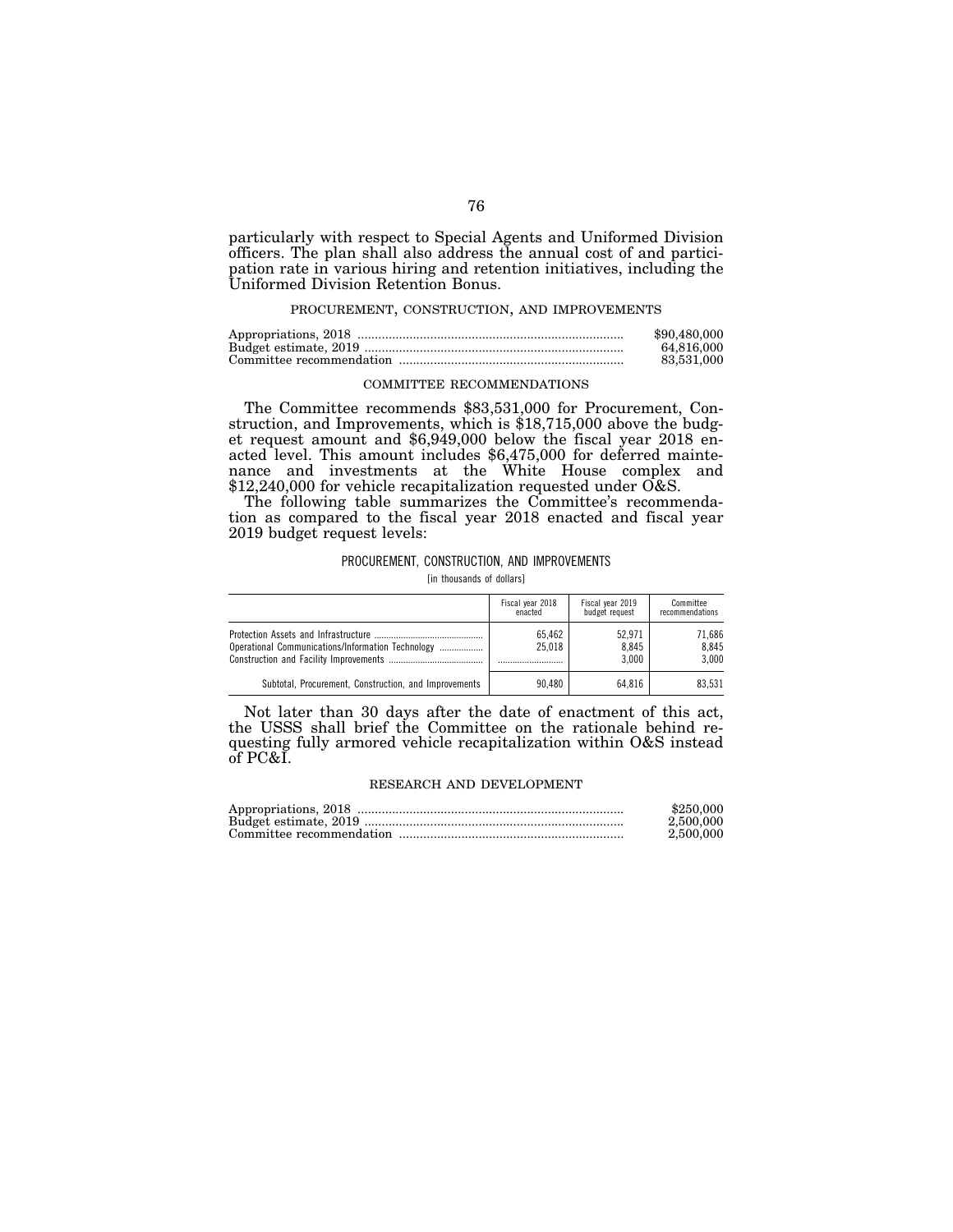#### COMMITTEE RECOMMENDATIONS

The Committee recommends \$2,500,000 for Research and Development for innovations that mitigate threats to U.S. financial systems, critical infrastructure, and persons and facilities protected by USSS. This amount is the same as the budget request amount and \$2,250,000 above the fiscal year 2018 enacted level.

The following table summarizes the Committee's recommendation as compared to the fiscal year 2018 enacted and fiscal year 2019 budget request levels:

# RESEARCH AND DEVELOPMENT

[in thousands of dollars]

| Fiscal year 2018<br>enacted | Fiscal year 2019<br>budget request | Committee<br>recommendations |
|-----------------------------|------------------------------------|------------------------------|
| 250                         | 2.500                              | 2.500                        |
| 250                         | 2.500                              | 2.500                        |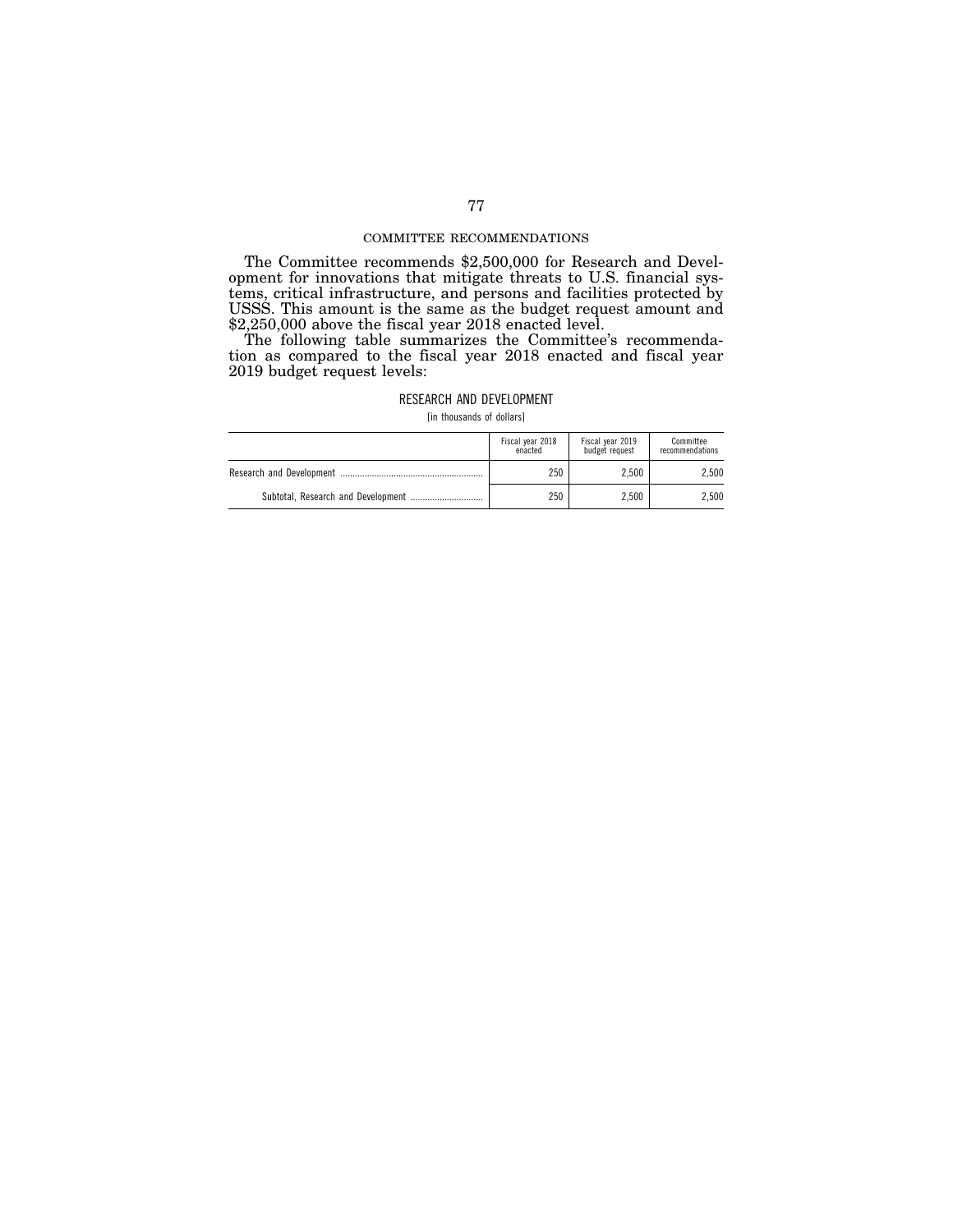# TITLE II

# ADMINISTRATIVE PROVISIONS

Section 201. The Committee continues a provision regarding overtime compensation.

Section 202. The Committee continues a provision allowing CBP to sustain or increase operations in Puerto Rico with appropriated funds.

Section 203. The Committee continues a provision regarding the availability of Consolidated Omnibus Budget Reconciliation Act of 1985 fee revenue.

Section 204. The Committee continues and modifies a provision allowing CBP access to certain reimbursements for preclearance activities.

Section 205. The Committee continues a provision regarding the importation of prescription drugs by an individual for personal use.

Section 206. The Committee continues a provision regarding waivers of the Jones Act.

Section 207. The Committee continues a provision prohibiting the establishment of a new border crossing fee.

Section 208. The Committee continues a provision allowing the Secretary to reprogram funds within and transfer funds to ''U.S. Immigration and Customs Enforcement—Operations and Support'' to ensure the detention of aliens prioritized for removal.

Section 209. The Committee continues a provision prohibiting the use of funds provided under the heading ''U.S. Immigration and Customs Enforcement—Operations and Support'' for a 287(g) program agreement if the terms of the agreement governing the delegation of authority have been materially violated.

Section 210. The Committee continues a provision prohibiting the use of funds provided under the heading ''U.S. Immigration and Customs Enforcement—Operations and Support'' to contract for detention services provided by a facility that receives less than ''adequate'' ratings in two consecutive performance evaluations.

Section 211. The Committee continues a provision clarifying that certain elected and appointed officials are not exempt from Federal passenger and baggage screening.

Section 212. The Committee continues a provision requiring riskbased TSA awards for EDS.

Section 213. The Committee continues a provision authorizing TSA to use funds from the Aviation Security Capital Fund for the procurement and installation of EDS or for other purposes authorized by law.

Section 214. The Committee continues a provision prohibiting TSA from requiring airports to finance exit point monitoring at additional locations.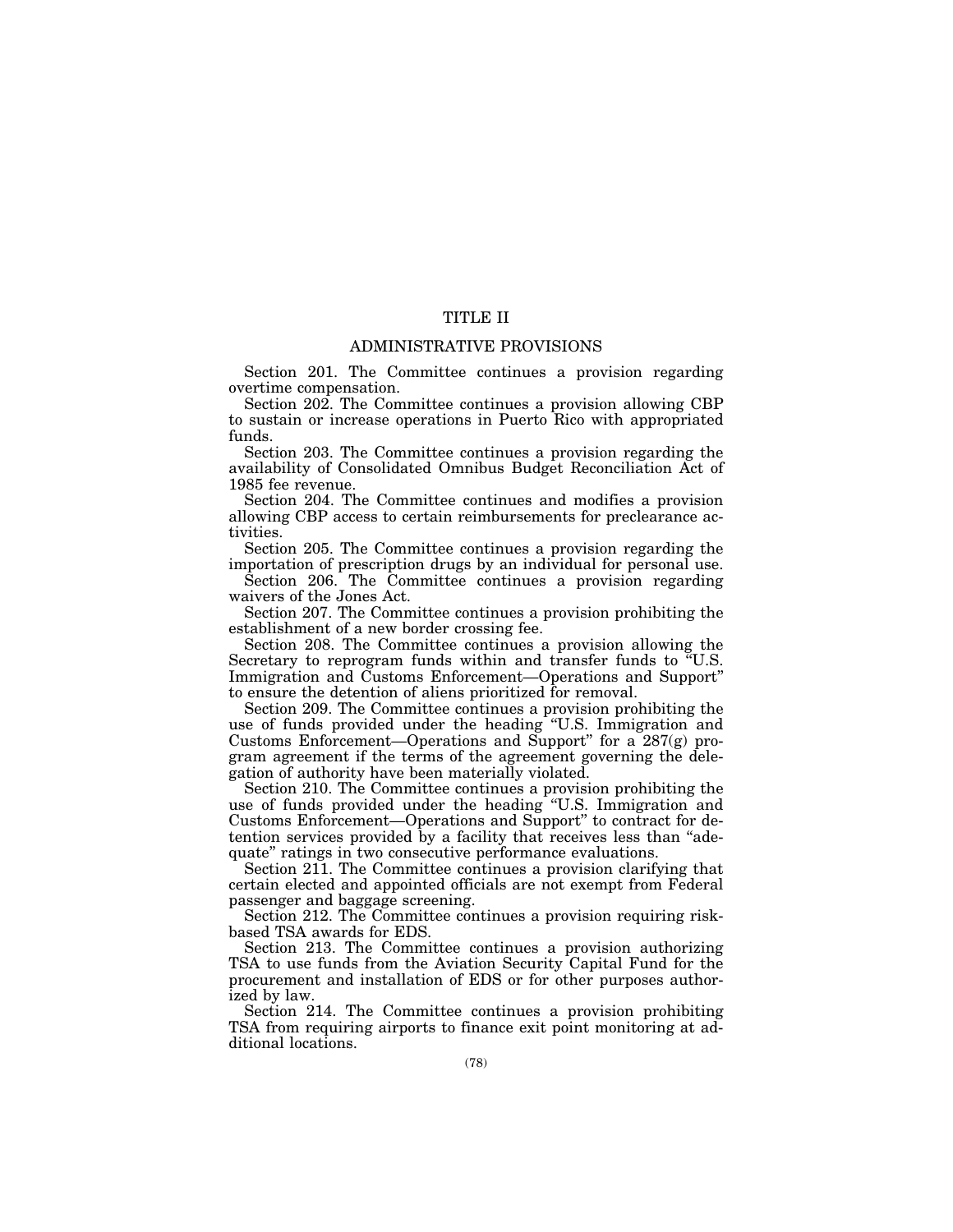Section 215. The Committee continues a provision prohibiting the use of funds made available by this act under the heading ''Coast Guard—Operations and Support'' for recreational vessel expenses, except to the extent fees are collected from owners of yachts and credited to this appropriation.<br>Section 216. The Committee continues a provision allowing up to

\$10,000,000 to be reprogrammed to or from Military Pay and Allowances within "Coast Guard—Operations and Support".

Section 217. The Committee continues a provision requiring the Coast Guard submit a future years capital investment plan.

Section 218. The Committee continues a provision prohibiting funds from being used to reduce the staff or mission at the Coast Guard's Operations Systems Center.

Section 219. The Committee continues a provision prohibiting the Coast Guard from performing an Office of Management and Budget Circular A–76 study at the Coast Guard National Vessel Documentation Center.

Section 220. The Committee continues a provision prohibiting the Coast Guard from reducing operations within the Civil Engineering program.

Section 221. The Committee continues a provision allowing Overseas Contingency and Global War on Terror funding to be reallocated without regard to Department-wide reprogramming restrictions.

Section 222. The Committee continues a provision allowing USSS to obligate funds in anticipation of reimbursement to personnel receiving training.

Section 223. The Committee continues a provision prohibiting the use of funds made available to USSS for the protection of the head of a Federal agency other than the Department of Homeland Security, unless the Director has entered into a reimbursable agreement for such protection services.

Section 224. The Committee continues a provision providing flexibility to address travel anomalies as a result of protective travel.

Section 225. The Committee continues a provision allowing for funds made available for ''United States Secret Service—Operations and Support'' to be available for travel of employees on protective missions without regard to limitations on such expenditures in this or any other act after notification to the Committees on Appropriations.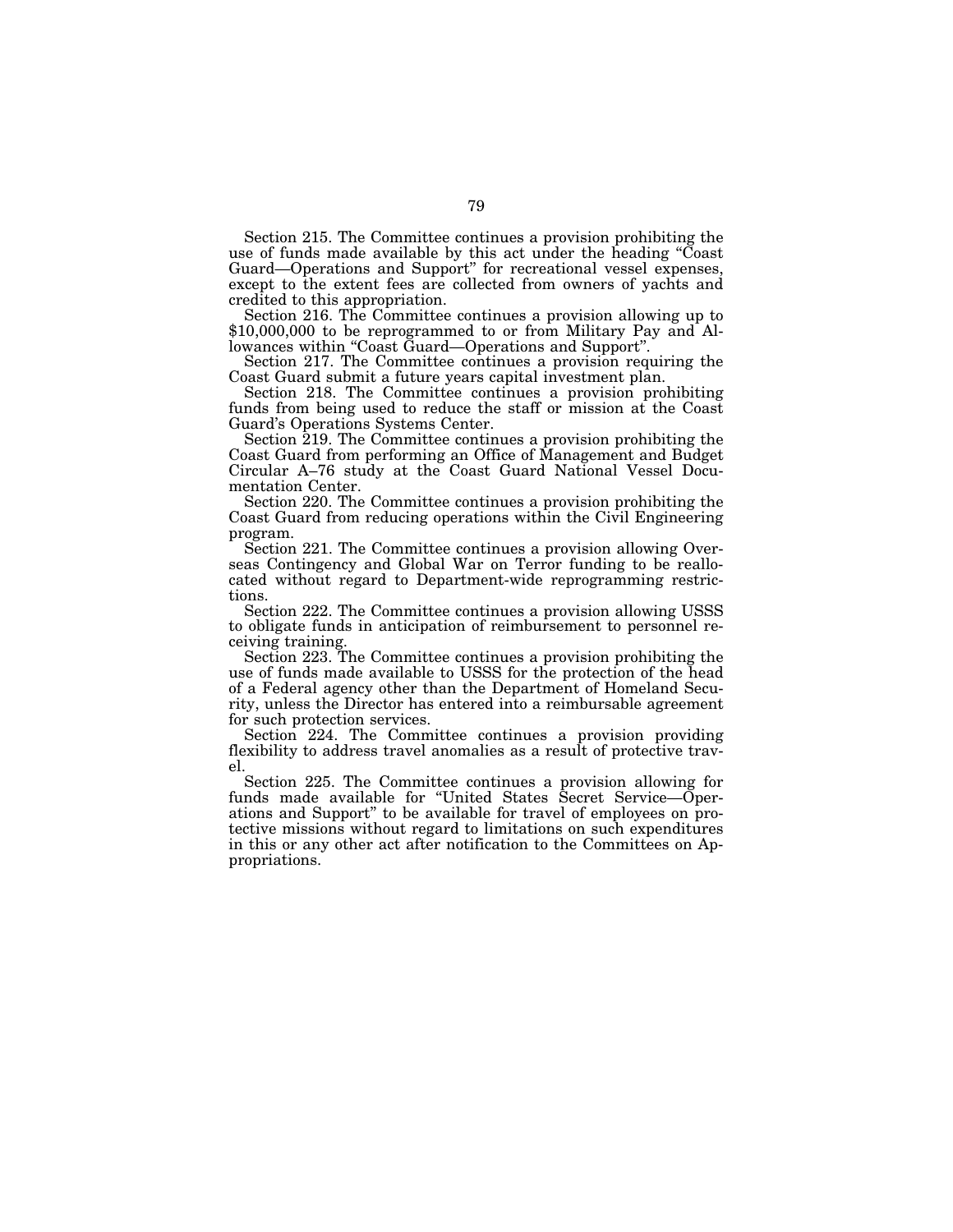# TITLE III

# PROTECTION, PREPAREDNESS, RESPONSE, AND RECOVERY

## NATIONAL PROTECTION AND PROGRAMS DIRECTORATE

The National Protection and Programs Directorate [NPPD] aims to foster better integration of national approaches among strategic homeland security programs, to facilitate infrastructure protection, to ensure broad emergency communications capabilities, and to safeguard Federal buildings and facilities.

# COMMITTEE RECOMMENDATIONS

The Committee recommends a total program level of \$3,476,732,000, including offsetting fee collectives totaling \$1,527,110,000, for NPPD, which is \$128,471,000 above the budget request amount and \$89,275,000 above the amount provided in fiscal year 2018. The Committee recognizes that NPPD works with many other Federal agencies on needed projects but is concerned that some projects are not properly validated. NPPD is directed to ensure that all programs and projects completed in conjunction with other Federal agencies undergo a requirements assessment and are clearly justified to the Committees to ensure only the highest priority projects are funded.

The following table summarizes the Committee's recommendation as compared to the fiscal year 2018 enacted and fiscal year 2019 budget request levels:

|  |  | NATIONAL PROTECTION AND PROGRAMS DIRECTORATE |
|--|--|----------------------------------------------|
|  |  |                                              |

[in thousands of dollars]

|                                                                  | Fiscal year 2018           | Fiscal year 2019           | Committee                    |
|------------------------------------------------------------------|----------------------------|----------------------------|------------------------------|
|                                                                  | enacted                    | budget request             | recommendations              |
|                                                                  | 1.482.165                  | 1,470,340                  | 1,568,718                    |
|                                                                  | (1,476,055)                | (1,527,110)                | (1,527,110)                  |
|                                                                  | 414.111                    | 302.964                    | 369,778                      |
|                                                                  | 15.126                     | 47.847                     | 11,126                       |
| Total, National Protection and Programs Directorate              | (3,387,457)<br>(1,476,055) | (3,348,261)<br>(1,527,110) | (3, 476, 732)<br>(1,527,110) |
| Total, National Protection and Programs Directorate<br>(Defense) | 1.911.402<br>(1,621,793)   | 1,821,151<br>(1,505,620)   | 1.949.622<br>(1.613.621)     |

## OPERATIONS AND SUPPORT

| \$1,482,165,000 |
|-----------------|
| 1.470.340.000   |
| 1.568.718.000   |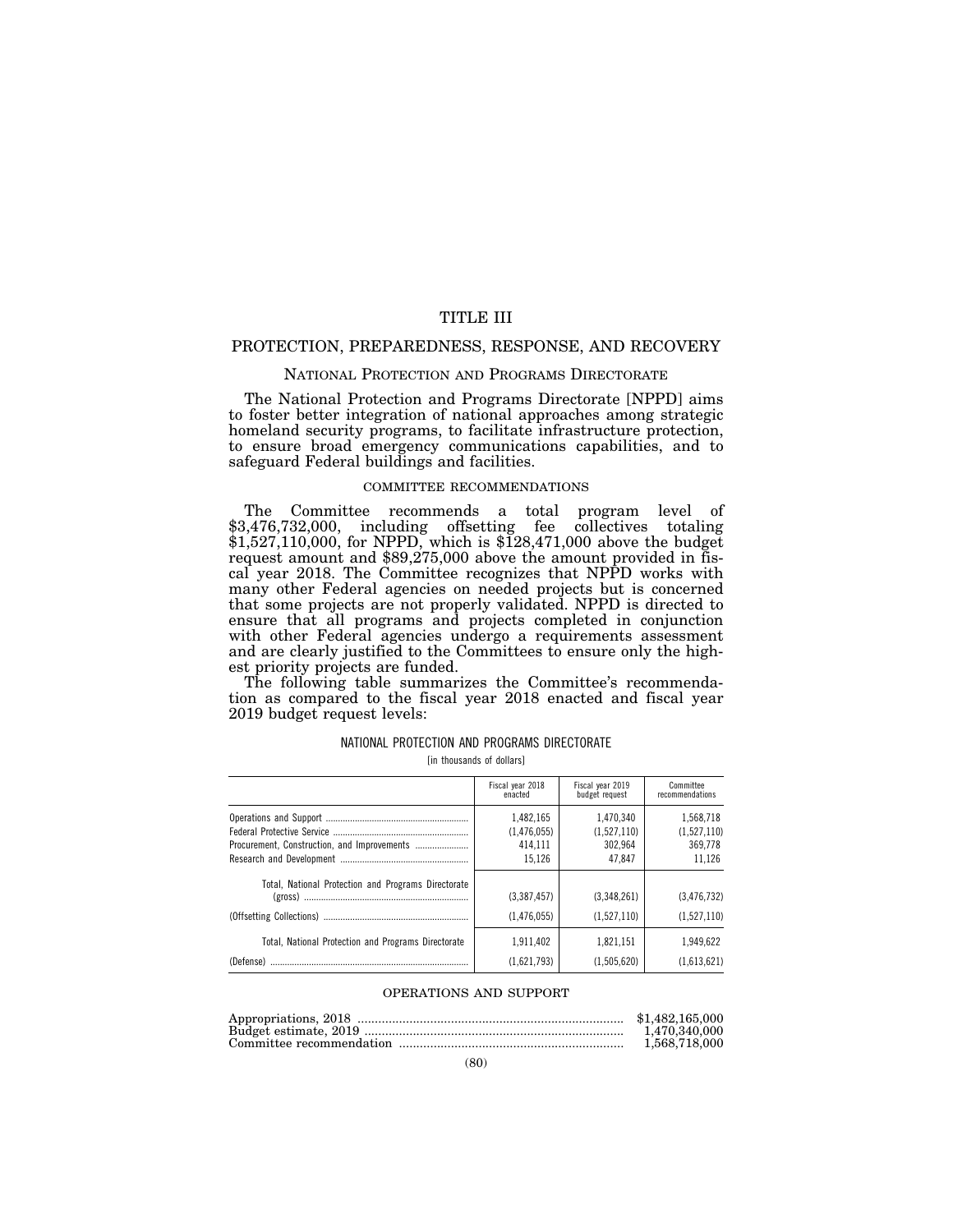#### COMMITTEE RECOMMENDATIONS

The Committee recommends \$1,568,718,000 for Operations and Support [O&S], which is \$98,378,000 above the budget request amount and \$86,553,000 above the fiscal year 2018 enacted level. Of this amount, not more than \$1,197,973,000 is for non-pay.

The following table summarizes the Committee's recommendation as compared to the fiscal year 2018 enacted and fiscal year 2019 budget request levels:

| OPERATIONS AND SUPPORT    |  |
|---------------------------|--|
| [In thousands of dollars] |  |

|                                                                                                                                         | Fiscal year 2018<br>enacted                                               | Fiscal year 2019<br>budget request                                        | Committee<br>recommendations                                              |
|-----------------------------------------------------------------------------------------------------------------------------------------|---------------------------------------------------------------------------|---------------------------------------------------------------------------|---------------------------------------------------------------------------|
| Cybersecurity:                                                                                                                          | 243,992<br>46,243<br>432.673                                              | 224,396<br>30,059<br>458.600                                              | 279,981<br>42,443<br>467,029                                              |
|                                                                                                                                         | 722,908                                                                   | 713,055                                                                   | 789,453                                                                   |
| Infrastructure Protection:<br>Infrastructure Security Compliance                                                                        | 121,776<br>72,440                                                         | 129,182<br>76,853                                                         | 135,224<br>76,853                                                         |
|                                                                                                                                         | 194,216                                                                   | 206.035                                                                   | 212,077                                                                   |
| <b>Emergency Communications:</b><br>Emergency Communications Preparedness                                                               | 54,501<br>63,955                                                          | 51,785<br>63.911                                                          | 53,785<br>63,911                                                          |
| Subtotal, Emergency Communications                                                                                                      | 118,456                                                                   | 115,696                                                                   | 117,696                                                                   |
| Integrated Operations:<br>Critical Infrastructure Situational Awareness<br>Stakeholder Engagement and Requirements                      | 56,410<br>21,222<br>(19, 312)<br>50,583<br>(45, 525)<br>14,448<br>(9,536) | 44,683<br>23,429<br>(21, 320)<br>45,127<br>(40,614)<br>13,931<br>(9, 194) | 54,921<br>23,429<br>(21, 320)<br>48,827<br>(43, 944)<br>13,931<br>(9.194) |
|                                                                                                                                         | 142,663                                                                   | 127,170                                                                   | 141,108                                                                   |
| Office of Biometric Identity Management:<br>Identity and Screening Program Operations<br>IDENT/Homeland Advanced Recognition Technology | 68,826<br>150,603                                                         | 69.590<br>160,691                                                         | 69,590<br>160,691                                                         |
| Subtotal, Office of Biometric Identity Management                                                                                       | 219,429                                                                   | 230.281                                                                   | 230,281                                                                   |
|                                                                                                                                         | 84.493<br>(26, 193)                                                       | 78.103<br>(24, 212)                                                       | 78.103<br>(24, 212)                                                       |
|                                                                                                                                         | 1,482,165                                                                 | 1,470,340                                                                 | 1,568,718                                                                 |

#### **CYBERSECURITY**

The recommendation includes \$789,453,000 for Cybersecurity, which is \$76,398,000 above the budget request amount and \$66,545,000 above the fiscal year 2018 enacted level. The total amount for cybersecurity recommended in fiscal year 2019 for NPPD, including in Operations and Support; Procurement, Construction, and Improvements; and Research and Development, is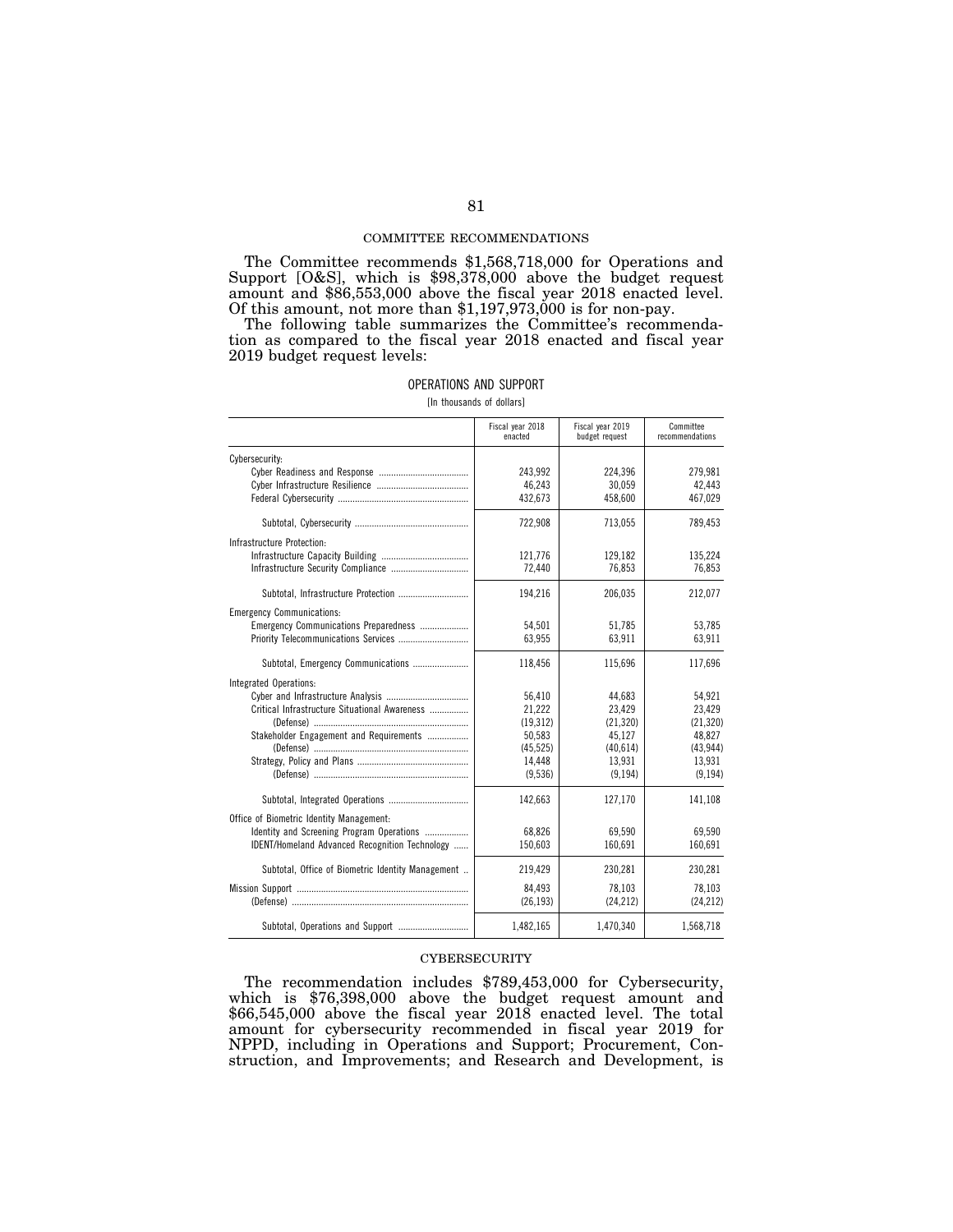\$1,076,488,000, which is \$86,391,000 above the budget request amount and \$13,282,000 below the fiscal year 2018 enacted level.

\$36,721,000 for NPPD cybersecurity research and development while concurrently reducing Science & Technology [S&T] cybersecurity research by nearly \$60,000,000. Without this de facto transfer, the fiscal year 2019 request for cybersecurity operations represents a \$28,000,000 net decrease from the fiscal year 2018 request. While the Committee believes S&T must more closely align its cybersecurity research efforts with NPPD requirements, the Committee is disappointed the Department, in coordination with Office of Management and Budget, would request such a drastic shift to obfuscate real costs and stoke intra-Departmental jurisdictional squabbles rather than develop a serious strategy to manage a serious national security challenge.

*Election Security*.—The Committee includes a total of \$33,000,000 above the request, across several PPAs as described in this report, to provide as-needed assistance to States and localities in their efforts to secure electronic infrastructure.

*Cyber Readiness and Response*.—The recommendation includes \$279,981,000 for the National Cybersecurity and Communications Integration Center [NCCIC], of which \$186,776,000 is for Computer Emergency Response Teams. Of the total, \$29,379,000 is for election security through NCCIC

activities, including vulnerability scans and incident detection and

response. Of the total provided, \$3,000,000 is for the continuation of pilot programs to explore and evaluate the most effective methods for cybersecurity information sharing, focusing on regional information sharing; communications and outreach; training and education; and research and development for the improvement of SLTT government capabilities and capacity. NPPD is directed to provide a report on the results of each pilot not later than 270 days after its completion.

The NCCIC is directed to continue providing technical assistance to other Federal agencies, upon request, on preventing and responding to data breaches involving unauthorized access to personally identifiable information.

*Cybersecurity Education*.—The recommendation includes a total of \$14,393,000 for cybersecurity education and awareness, which is \$4,291,000 above the budget request amount and the same as the fiscal year 2018 enacted level. The Committee notes the critical and growing shortages of qualified national cybersecurity professionals and remains concerned about the development of the current and future cybersecurity workforce. The recommendation includes \$4,300,000 for the Cybersecurity Education and Training Assistance Program and rejects the proposed elimination of the program. The Committee encourages the Department to emphasize scalability through delivery of education via the Internet and through the development of industry-proven training techniques that may be deployed nationwide to engage industry partners, K– 12 students, teachers, counselors, and post-secondary institutions. This effort would encourage students to pursue degrees and careers in cybersecurity. As stated in previous years, any proposed reduc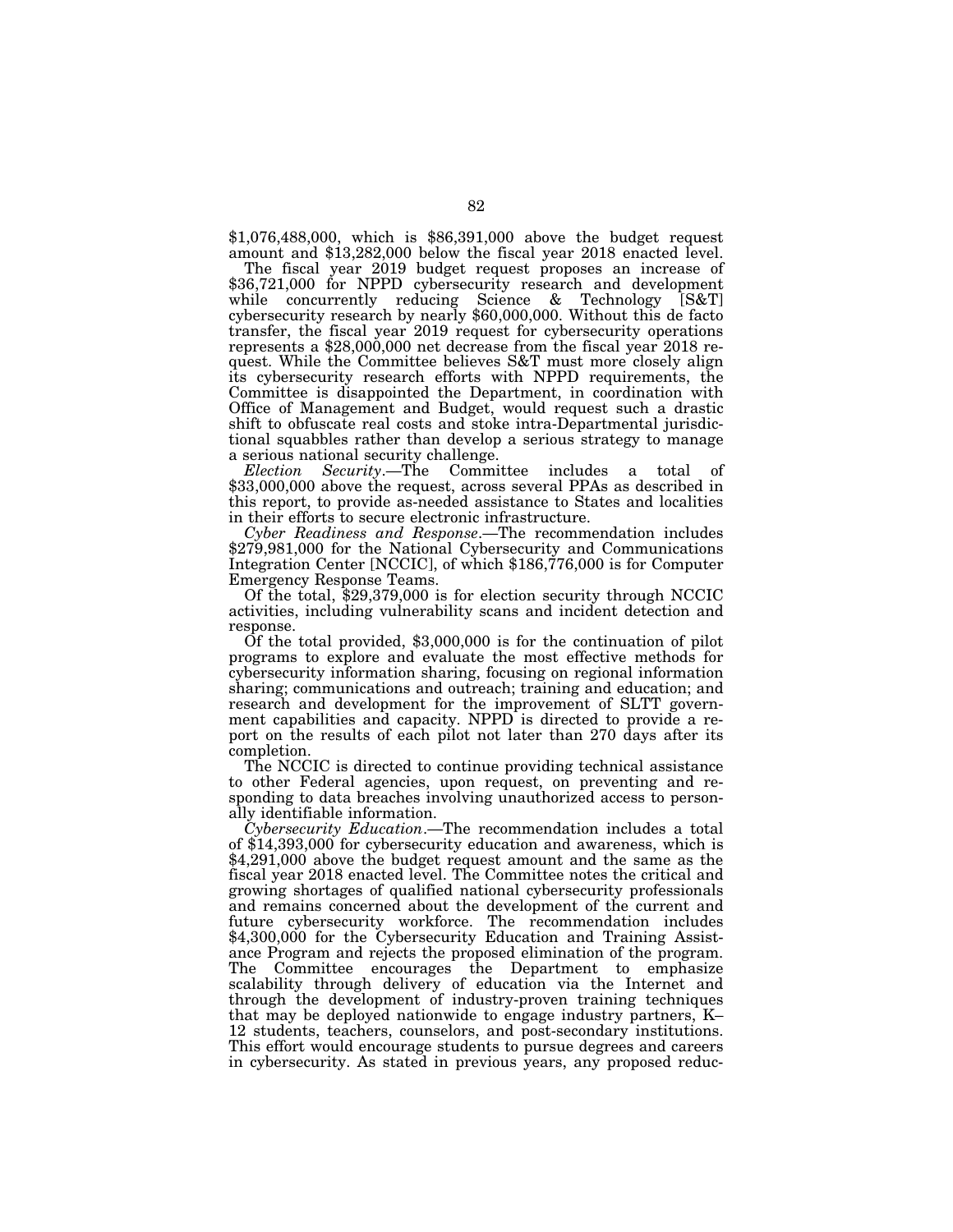tions to cybersecurity education will not be considered unless NPPD provides a clear plan for how the previously funded activities would be fully realigned within other agencies in a manner that sustains the objectives of this critical effort.

*Federal Cybersecurity*.—The recommendation includes \$467,029,000 for Federal Cybersecurity, including the Continuous Diagnostics and Mitigation [CDM] program and the National Cybersecurity Protection System [NCPS], including EINSTEIN.

The Committee is concerned with the lack of progress in developing EINSTEIN into a more dynamic, adaptive network intrusion detection tool capable of keeping up with constantly evolving threats. The Committee encourages NPPD to thoroughly review innovative capabilities deployed by other government and commercial entities to determine how best to upgrade, supplement, or supplant EINSTEIN's intrusion detection capability.

NPPD is directed to brief the Committee on the updated timeline and acquisition strategy of the CDM Program, including the accelerated deployment of Phase 4 data protection capabilities (Digital Rights Management, Data Masking, Micro-Segmentation, Enhanced Encryption, Mobile Device Management) across all ''.gov'' civilian agencies. Of the total amount recommended, \$3,600,000 above the budget request amount is included for 22 positions and necessary activities to expedite implementation of CDM.

Within the total, an additional \$4,829,000 above the budget request amount is included for the Federal Protective Service to expedite and implement urgent cyber and physical assessments regarding the security of networks in Federal buildings connected to industrial control systems.

*State, Local, Tribal, and Territorial Support*.—The Committee notes the role of the National Guard and State Critical Infrastructure Assessment teams in cybersecurity initiatives. NPPD is encouraged to work with both to disrupt attacks on the continuity of State governments.

## INFRASTRUCTURE PROTECTION

The recommendation includes \$212,077,000 for Infrastructure Protection, which is \$6,042,000 above the budget request amount and \$17,861,000 above the fiscal year 2018 enacted level. Of the total, \$1,121,000 is for election security activities, including establishment of information sharing protocols and routine operations.

*Office of Bombing Prevention*.—The recommendation includes \$16,842,000 for the Office of Bombing Prevention [OBP], which is \$2,090,000 above the budget request amount. Amounts recommended above the request will sustain needed training, information sharing, and awareness for State, local, and private sector entities about how terrorists use explosives. The additional amount will also provide for needed analysis of counter-explosives requirements, capabilities, and gaps. The Committee is aware of OBP's efforts to work with the National Guard on training and encourages OBP to analyze efficiencies that could be gained through further coordination with the National Guard.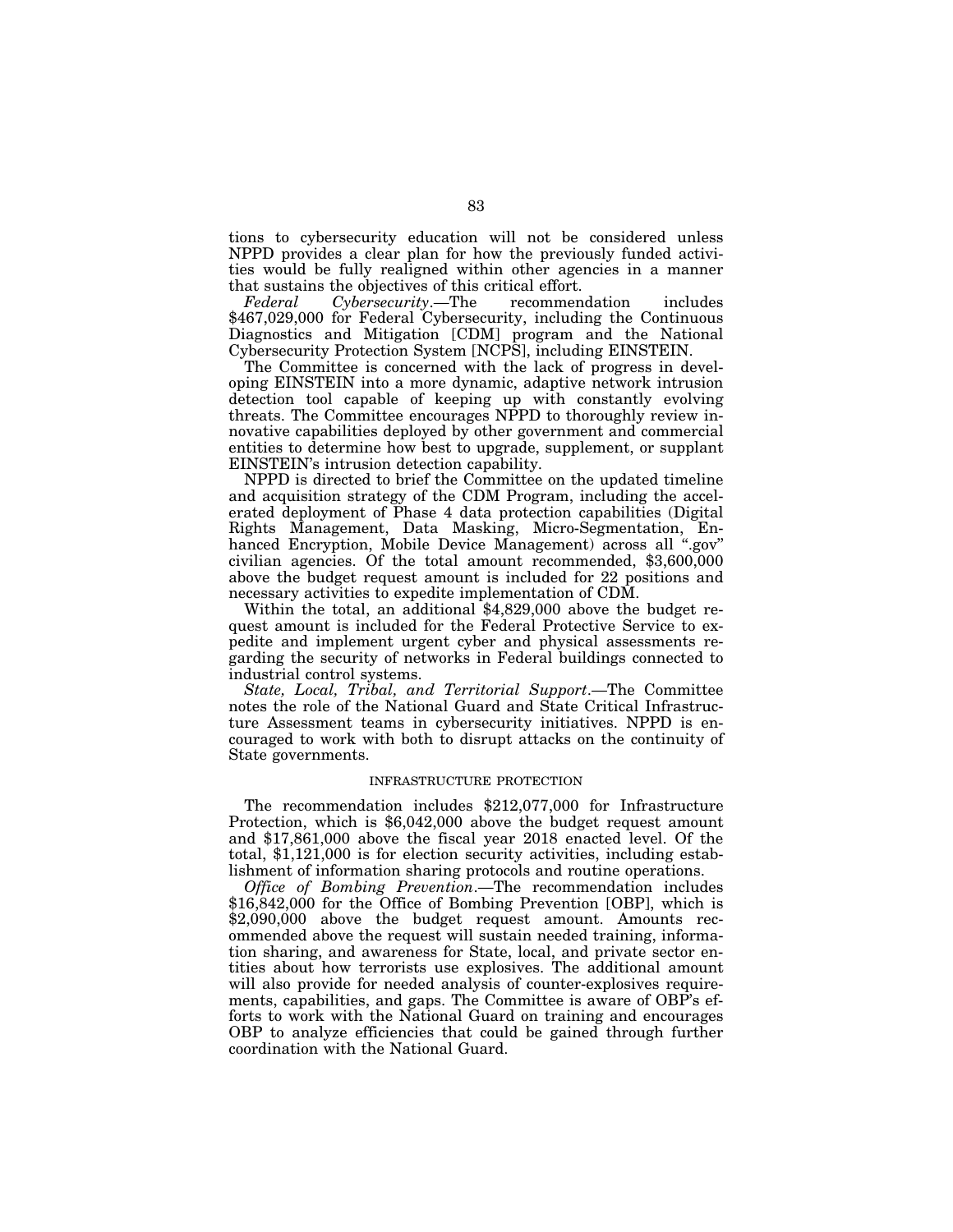#### EMERGENCY COMMUNICATIONS

The recommendation includes \$117,696,000 for Emergency Communications, which is \$2,000,000 above the budget request amount and \$760,000 below the fiscal year 2018 enacted level. The Office of Emergency Communications provides essential public safety communications technical assistance to State and local agencies to help them implement best practices for the use of new technologies. The increase above the request is for elections security activities, including communications products for stakeholders.

#### INTEGRATED OPERATIONS

The recommendation includes \$141,108,000 for Integrated Operations [IO], which is \$13,938,000 above the budget request amount and \$1,555,000 below the fiscal year 2018 enacted level. The IO program ensures domain and situational awareness in support of multiple mission programs.

The Committee encourages the Department to continue sharing declassified information in a timely manner with U.S. critical infrastructure owners and operators, who interface with NPPD through Information Sharing and Analysis Centers in order to make more informed and impactful decisions.

Within the total and above the request, \$500,000 is to better understand the risk related to election security, \$1,700,000 is for NPPD's software assurance program, and \$2,000,000 is to continue efforts to ensure the integrity of supply chains.

*National Infrastructure Simulation and Analysis Center*.—Of the total amount recommended for IO, not less than \$18,650,000 is for the National Infrastructure Simulation and Analysis Center [NISAC], which is \$9,738,000 above the budget request amount and the same as the fiscal year 2018 enacted level. NISAC plays an important role in the Department's understanding of the potential impact and cascading effects of infrastructure failures and disruptions. The Committee recognizes the important mission of NISAC and encourages NPPD to ensure that the NISAC remains mission-focused with a vision toward the future and an ability to articulate return on investment.

#### OFFICE OF BIOMETRIC IDENTITY MANAGEMENT

The recommendation includes \$230,281,000 for the Office of Biometric Identity Management [OBIM], which is the same as the budget request amount and \$10,852,000 above the fiscal year 2018 enacted level. OBIM is an enterprise-level biometric identity service provider that has cross-cutting responsibility to serve and coordinate with the components and other Federal agencies. The Committee is aware of proposals that would transfer OBIM to the Management Directorate, and the Committee would be supportive of such a transfer should it be authorized by law.

*Semi-Annual Briefings*.—OBIM is directed to continue briefing the Committee on a semiannual basis on its workload, service levels, staffing, modernization efforts, and other operations.

*Homeland Advanced Recognition Technology [HART] Acquisition*.—As development of the HART system continues, OBIM is expected to develop a system that is truly useful to the Department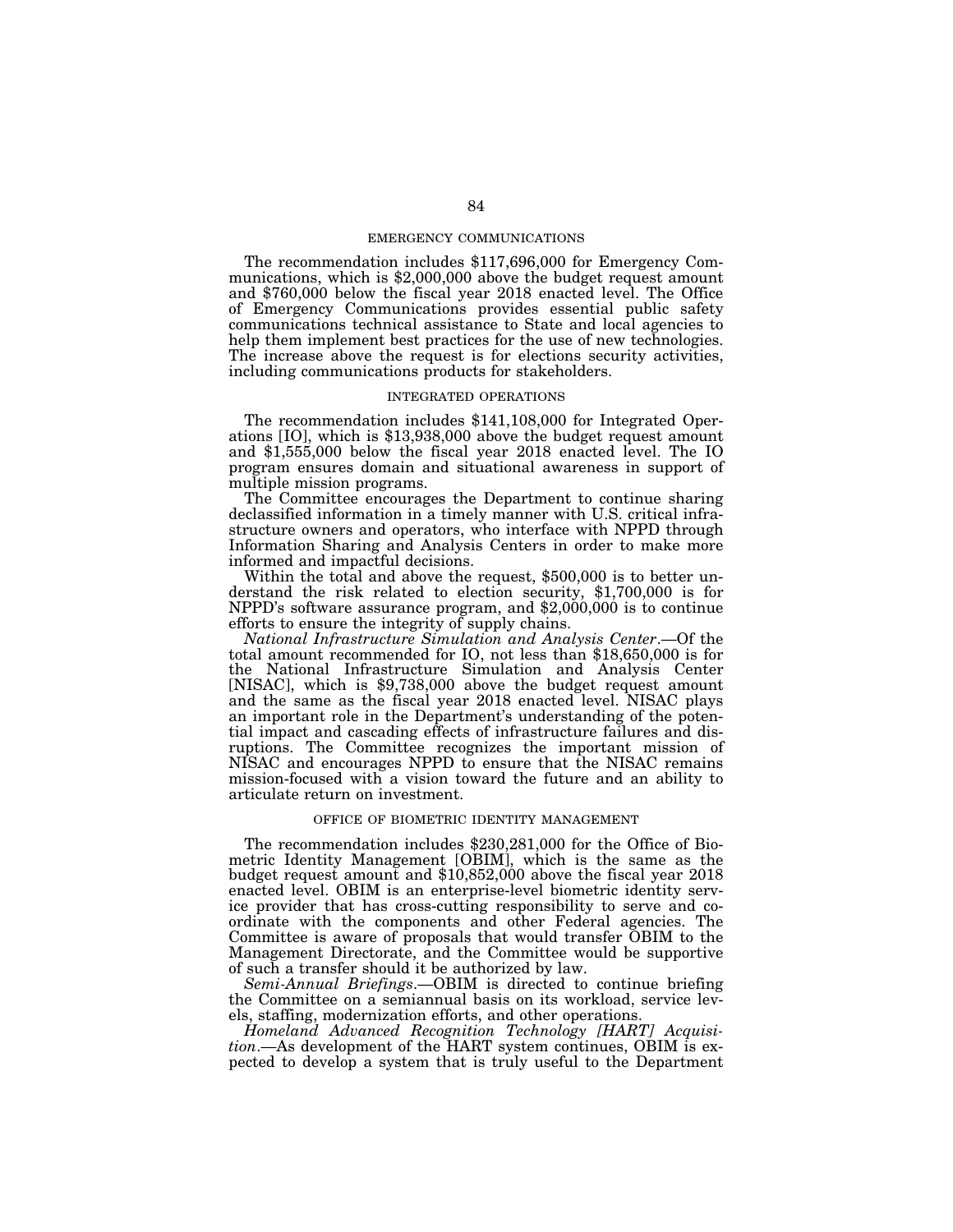and its partners. OBIM is expected to work with the components and other agencies, including the Management Directorate, the Office of Policy, TSA, CBP, and the Department of Defense, as requirements are refined and executed. OBIM shall brief the Committee monthly on the outcomes of this coordination until it is clear to the Committee that this coordination is robust and fruitful.

The Department is encouraged to work cooperatively with the Departments of Justice, Defense, and State to standardize and share biometric information. The Committee directs OBIM to continue to brief the Committee semiannually on progress toward integrating systems, including Unique Identity, across these agencies. The briefings should describe capability gaps and strategies to close them. Further, the Committee encourages OBIM to continue to improve data sharing and connectivity with the Intelligence Community.

#### FEDERAL PROTECTIVE SERVICE

| \$1.476,055,000 |
|-----------------|
| 1.527.110.000   |
| 1.527.110.000   |

The Federal Protective Service [FPS] is responsible for: the security and protection of Federal property under the control of the General Services Administration [GSA]; the enforcement of laws pertaining to the protection of persons and designated property; the prevention of breaches of peace; and enforcement of any rules and regulations made and promulgated by the GSA Administrator or the Secretary. The FPS authority can also be extended by agreement to any area with a significant Federal interest. The FPS account provides funds for the salaries, benefits, travel, training, and other expenses of the program.

#### COMMITTEE RECOMMENDATIONS

The Committee recommends \$1,527,110,000 for FPS, as requested, and these amounts are offset by collections paid by GSA tenants and credited to the account.

The following table summarizes the Committee's recommendation as compared to the fiscal year 2018 enacted and fiscal year 2019 budget request levels:

#### FEDERAL PROTECTIVE SERVICE

[In thousands of dollars]

|                 | Fiscal year 2018<br>enacted | Fiscal year 2019<br>budget request | Committee<br>recommendations |
|-----------------|-----------------------------|------------------------------------|------------------------------|
| Countermeasures | 360,079<br>1,115,976        | 359.196<br>1,167,914               | 359.196<br>1,167,914         |
|                 | 1.476.055                   | 1.527.110                          | 1.527.110                    |
|                 | (1,476,055)                 | (1,527,110)                        | (1,527,110)                  |

*Federal Protective Service Data System*.—FPS relies on fee collection for funding. In January 2017, an NPPD risk assessment found that the data system FPS uses to assess and collect fees presents an unacceptable level of risk to agency operations. Not later than 30 days after the date of enactment of this act, FPS shall brief the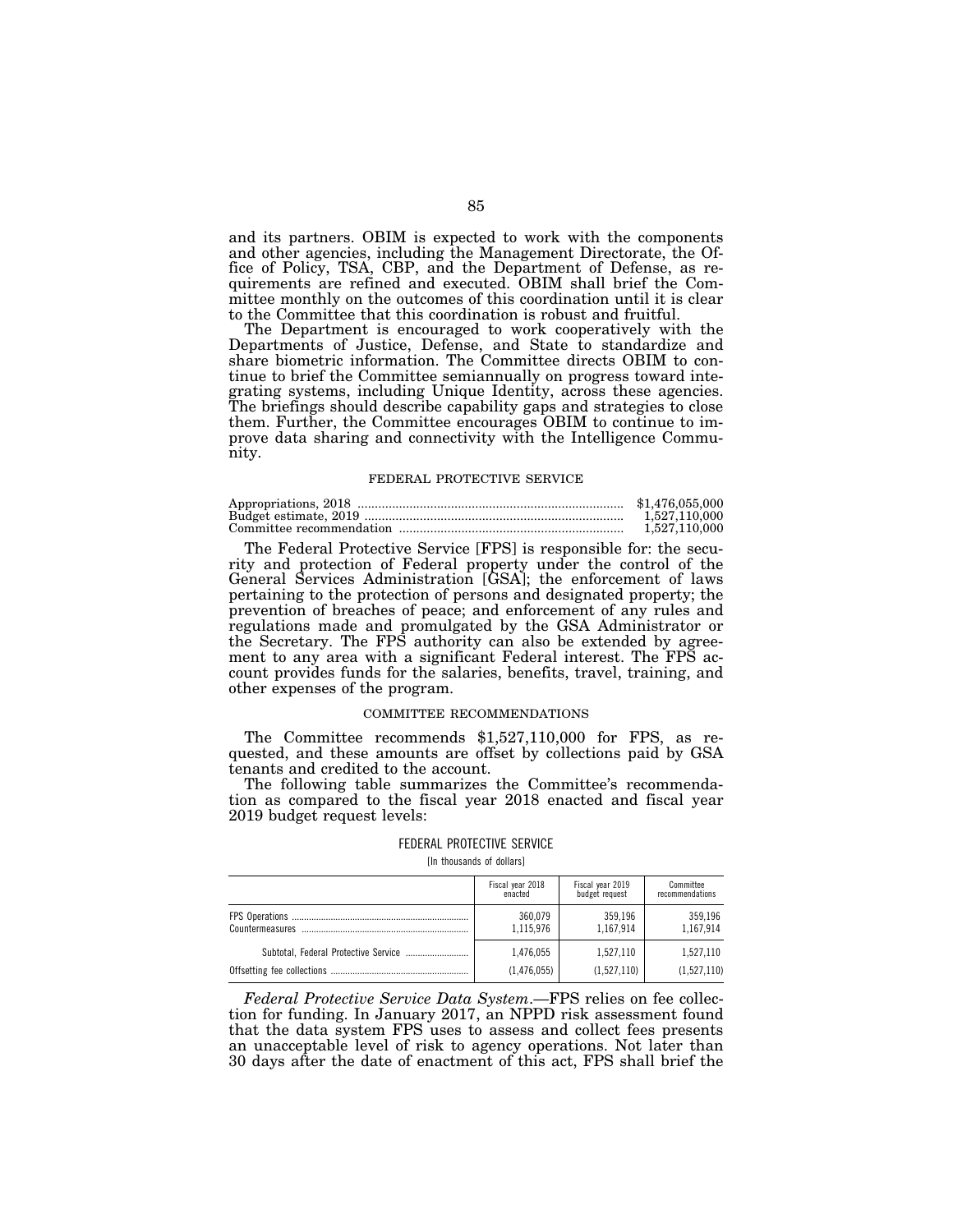Committee on this assessment and its strategy to address these concerns.

#### PROCUREMENT, CONSTRUCTION, AND IMPROVEMENTS

| \$414,111,000 |
|---------------|
| 302.964.000   |
| 369,778,000   |

#### COMMITTEE RECOMMENDATIONS

The Committee recommends \$369,778,000 for Procurement, Construction, and Improvements [PC&I], which is \$66,814,000 above the budget request amount and \$44,333,000 below the fiscal year 2018 enacted level.

The following table summarizes the Committee's recommendation as compared to the fiscal year 2018 enacted and fiscal year 2019 budget request levels:

#### PROCUREMENT, CONSTRUCTION, AND IMPROVEMENTS

[in thousands of dollars]

|                                                                                         | Fiscal year 2018<br>enacted | Fiscal vear 2019<br>budget request | Committee<br>recommendations |
|-----------------------------------------------------------------------------------------|-----------------------------|------------------------------------|------------------------------|
| Cybersecurity:                                                                          |                             |                                    |                              |
|                                                                                         | 246.981                     | 125.548                            | 172,262                      |
|                                                                                         | 115,186                     | 110,078                            | 110,078                      |
|                                                                                         | 362,167                     | 235,626                            | 282,340                      |
| <b>Emergency Communications:</b>                                                        |                             |                                    |                              |
| Next Generation Networks Priority Services                                              | 48.905                      | 42.551                             | 42,551                       |
|                                                                                         | 48.905                      | 42.551                             | 42,551                       |
| <b>Biometric Identity Management:</b><br>IDENT/Homeland Advanced Recognition Technology |                             | 20,000                             | 40,100                       |
|                                                                                         |                             |                                    |                              |
| Subtotal, Biometric Identity Management                                                 |                             | 20.000                             | 40.100                       |
| Integrated Operations Assets and Infrastructure:                                        |                             |                                    |                              |
| Modeling Capability Transition Environment                                              | 500                         |                                    |                              |
| Subtotal, Integrated Operations Assets and Infra-                                       |                             |                                    |                              |
|                                                                                         | 500                         |                                    |                              |
| Infrastructure Protection:                                                              |                             |                                    |                              |
|                                                                                         | 2,539                       | 4.787                              | 4,787                        |
|                                                                                         | 2.539                       | 4.787                              | 4.787                        |
| Subtotal, Procurement, Construction, and Improve-                                       |                             |                                    |                              |
|                                                                                         | 414,111                     | 302,964                            | 369,778                      |

The recommendation includes \$46,714,000 above the budget request amount to support evolving requirements to include acceleration of CDM capabilities, concurrent work across all CDM phases, and increased agency adoption. Additional funds will also improve usability and effectiveness of the CDM dashboard, expand CDM Phase 1 and 2 capabilities to all agencies currently not participating in the program, and accelerate cloud and mobile asset management capabilities by one full year.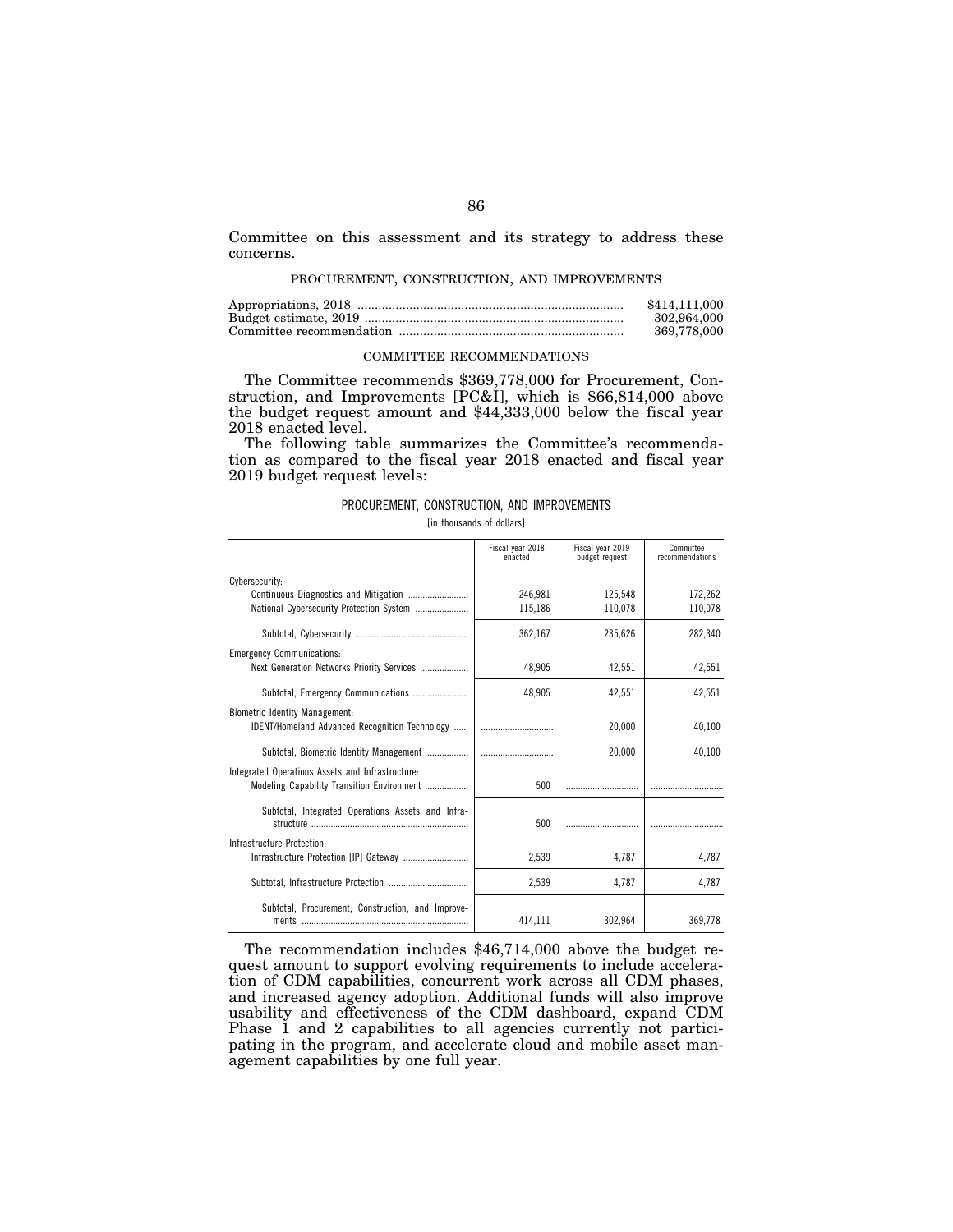The recommendation also includes \$20,100,000 above the budget request amount to reinvigorate the HART acquisition due to a delay in the overall program schedule in fiscal year 2018.

#### RESEARCH AND DEVELOPMENT

| \$15,126,000 |
|--------------|
| 47.847.000   |
| 11.126.000   |

#### COMMITTEE RECOMMENDATIONS

The Committee recommends \$11,126,000 for Research and Development [R&D], which is \$36,721,000 below the budget request amount and \$4,000,000 below the fiscal year 2018 enacted level.

The following table summarizes the Committee's recommendation as compared to the fiscal year 2018 enacted and fiscal year 2019 budget request levels:

#### RESEARCH AND DEVELOPMENT

[in thousands of dollars]

|                                    | Fiscal year 2018 | Fiscal year 2019 | Committee       |
|------------------------------------|------------------|------------------|-----------------|
|                                    | enacted          | budget request   | recommendations |
|                                    | 4.695            | 41.416           | 4.695           |
|                                    | 6.431            | 2.431            | 2.431           |
|                                    | 4.000            | 4.000            | 4.000           |
| Subtotal, Research and Development | 15.126           | 47.847           | 11.126          |

#### **CYBERSECURITY**

As requested, the Committee recommends funding for development and use of standards to ensure reliable, interoperable, and effective technologies and processes in close cooperation with cybersecurity partners and standard setting organizations. The Committee notes NPPD's role in addressing cybersecurity challenges by collaborating with the private sector, Federal departments and agencies, and SLTT governments to address cybersecurity risks, opportunities, and solutions. As noted under O&S, the recommendation does not include the significant increase to cybersecurity research and development proposed by the budget request. Instead, it requires that S&T refine its approach to cybersecurity to better meet NPPD requirements and requires that S&T devote no less than the increase suggested by the budget request for NPPD cybersecurity research to this purpose.

#### INFRASTRUCTURE PROTECTION

As requested, the Committee recommends funding to support research, development, and application of innovative technologies for community-based critical infrastructure protection and the protection of critical infrastructure against terrorist attacks and other emergencies.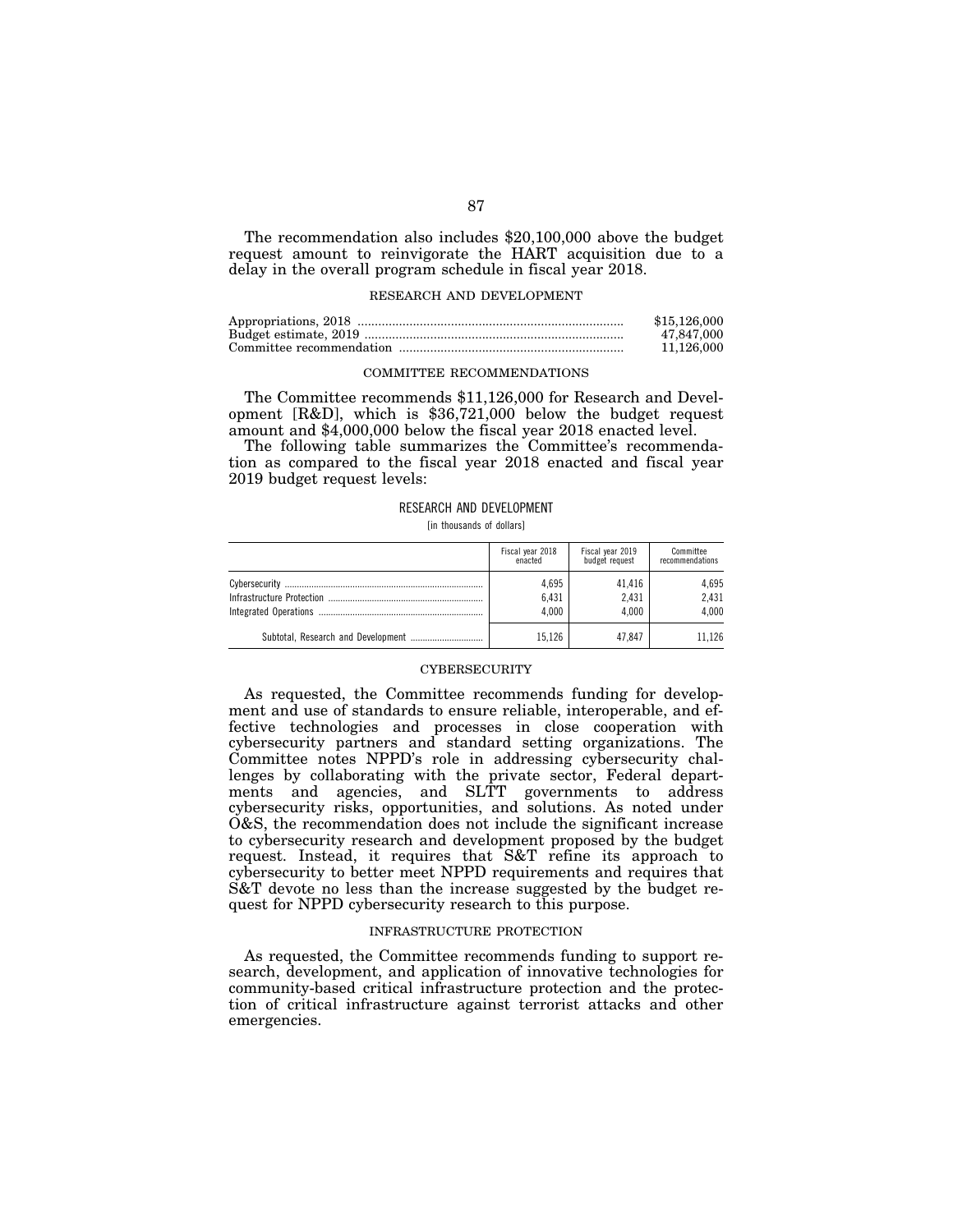#### INTEGRATED OPERATIONS

As requested, the Committee recommends funding to develop capabilities to model, simulate, and conduct other advanced analytics of disruptions to cyber and infrastructure networks.

## OFFICE OF HEALTH AFFAIRS

# OPERATIONS AND SUPPORT

| \$121,569,000 |
|---------------|
|               |
| 121.569.000   |

#### COMMITTEE RECOMMENDATIONS

The Committee recommends \$121,569,000 for Operations and Support, the same amount that was provided in fiscal year 2018. Of this amount, not more than \$104,376,000 is for non-pay. The Committee recognizes that the Department used authorities under section 872 of the Homeland Security Act of 2002 (Public Law 107– 296) to establish a Countering Weapons of Mass Destruction [CWMD] office, which largely represents a consolidation of Domestic Nuclear Detection Office [DNDO] and the OHA. The Committee supports efforts to gain efficiencies and improve the Department's biological, radiological, chemical, and nuclear defense posture. The Committee notes, however, that the CWMD office has yet to be explicitly authorized by law. As such, the Committee recommends funding some activities being carried out by CWMD through the legacy OHA appropriations and PPA structure and includes a general provision that would provide the Department with significant flexibility to transfer funds from the OHA appropriation to CWMD accounts if the office is authorized. Regardless of such authorization, the Committee is committed to working with the Department to enable CWMD to execute its missions via the current appropriations and PPA structure. To this end, the Committee directs the Department to provide a report, not later than 30 days after the date of enactment of this act that details the links between legacy DNDO and OHA appropriations and PPA structures to the account structure proposed for CWMD by the budget request. This report should specify how activities funded under the legacy structures will be enhanced, improved, or made more efficient under the proposed account structure.

The following table summarizes the Committee's recommendation as compared to the fiscal year 2018 enacted and fiscal year 2019 budget request levels:

#### OPERATIONS AND SUPPORT [In thousands of dollars]

Fiscal year 2018 enacted Fiscal year 2019 budget request 1 Committee recommendations Chemical and Biological Readiness .............................................. 79,130 ............................ 79,130 Health and Medical Readiness ...................................................... 4,620 ............................ 4,620 Integrated Operations ..... Mission Support ............................................................................. 28,419 ............................ 28,419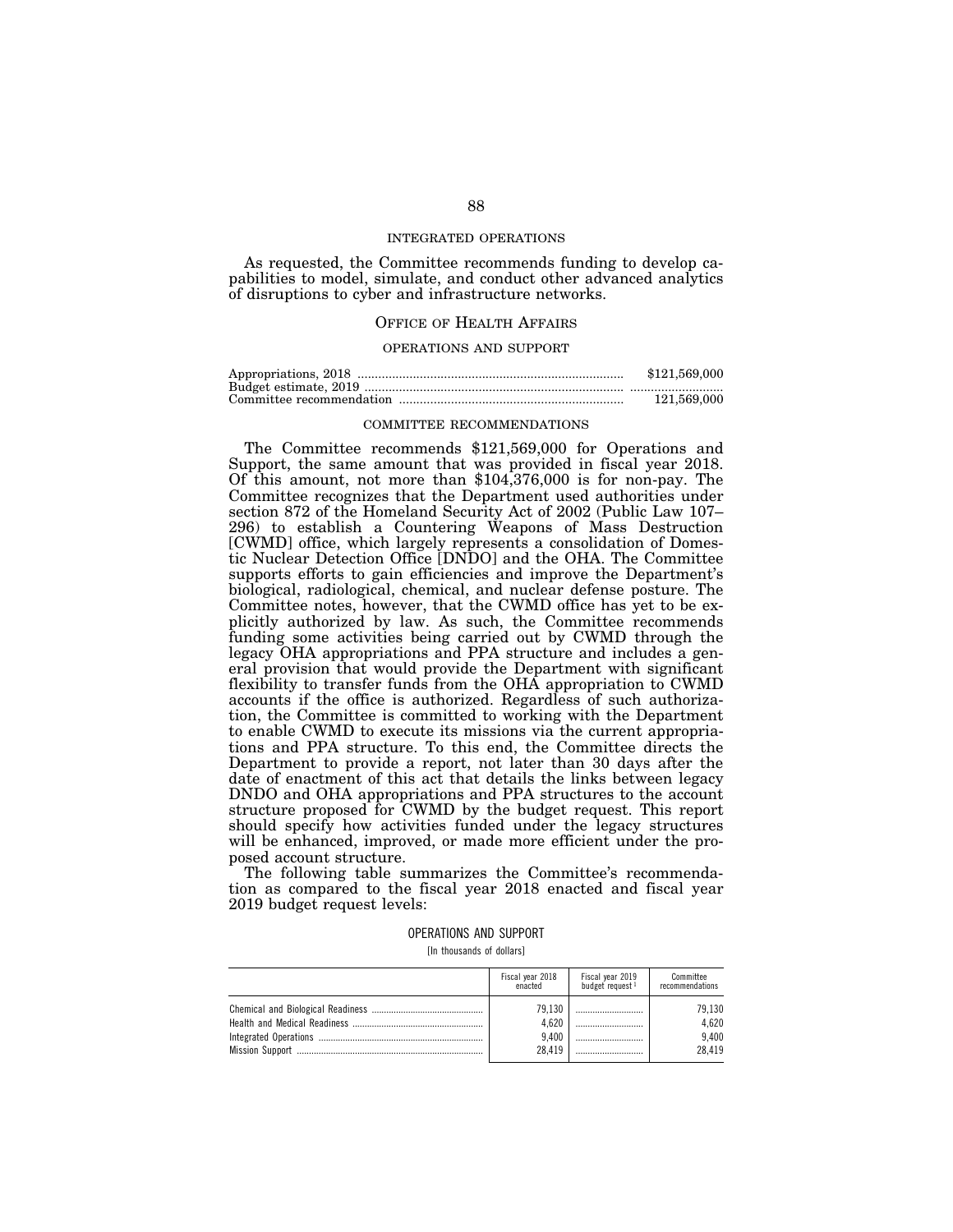# OPERATIONS AND SUPPORT—Continued

[In thousands of dollars]

|                                                                                               | Fiscal year 2018<br>enacted | Fiscal year 2019<br>budget request 1 | Committee<br>recommendations |
|-----------------------------------------------------------------------------------------------|-----------------------------|--------------------------------------|------------------------------|
|                                                                                               | 121.569                     |                                      | 121.569                      |
| Funding for OHA activities was requested for CWMD office and is not comparable to prior vears |                             |                                      |                              |

FEDERAL EMERGENCY MANAGEMENT AGENCY

The primary mission of the Federal Emergency Management Agency [FEMA] is to reduce the loss of life and property and to protect United States from all hazards, including natural disasters, acts of terror, and other manmade disasters, through a risk-based, comprehensive emergency management system of preparedness, protection, response, recovery, and mitigation.

## COMMITTEE RECOMMENDATIONS

The Committee recommends \$11,692,461,000 for FEMA, which is \$671,762,000 above the budget request amount and \$616,578,000 below the fiscal year 2018 enacted level.

The following table summarizes the Committee's recommendation as compared to the fiscal year 2018 enacted and fiscal year 2019 budget request levels:

|                                                                                           | Fiscal year 2018<br>enacted                                                          | Fiscal year 2019<br>budget request                                                                | Committee<br>recommendations                                                          |
|-------------------------------------------------------------------------------------------|--------------------------------------------------------------------------------------|---------------------------------------------------------------------------------------------------|---------------------------------------------------------------------------------------|
|                                                                                           | 1,030,135<br>85.276<br>3,293,932<br>7,900,720<br>(534.720)<br>(7,366,000)<br>203.500 | 1.036.282<br>103.349<br>2.644.733<br>7.234.000<br>(582.000)<br>(6,652,000)<br>(24.000)<br>201.691 | 1.054.838<br>128.349<br>3.272.939<br>7.234.000<br>(582,000)<br>(6,652,000)<br>201.691 |
| Radiological Emergency Preparedness Program<br>Total, Federal Emergency Management Agency | (1.024)<br>12,512,539                                                                | 3.000<br>(665)<br>11,198,390                                                                      | 3.000<br>(665)<br>11.692.461                                                          |
|                                                                                           | (203.500)                                                                            | (201.691)                                                                                         | (201.691)                                                                             |

## FEDERAL EMERGENCY MANAGEMENT AGENCY [in thousands of dollars]

#### OPERATIONS AND SUPPORT

| \$1.030.135.000 |
|-----------------|
| 1.036.282.000   |
| 1.054.838.000   |

## COMMITTEE RECOMMENDATIONS

The Committee recommends \$1,054,838,000 for Operations and Support [O&S], which is \$18,556,000 above the budget request amount and \$24,703,000 above the amount provided in fiscal year 2018. Of this amount, not more than  $$499,\!872,000$  is for non-pay.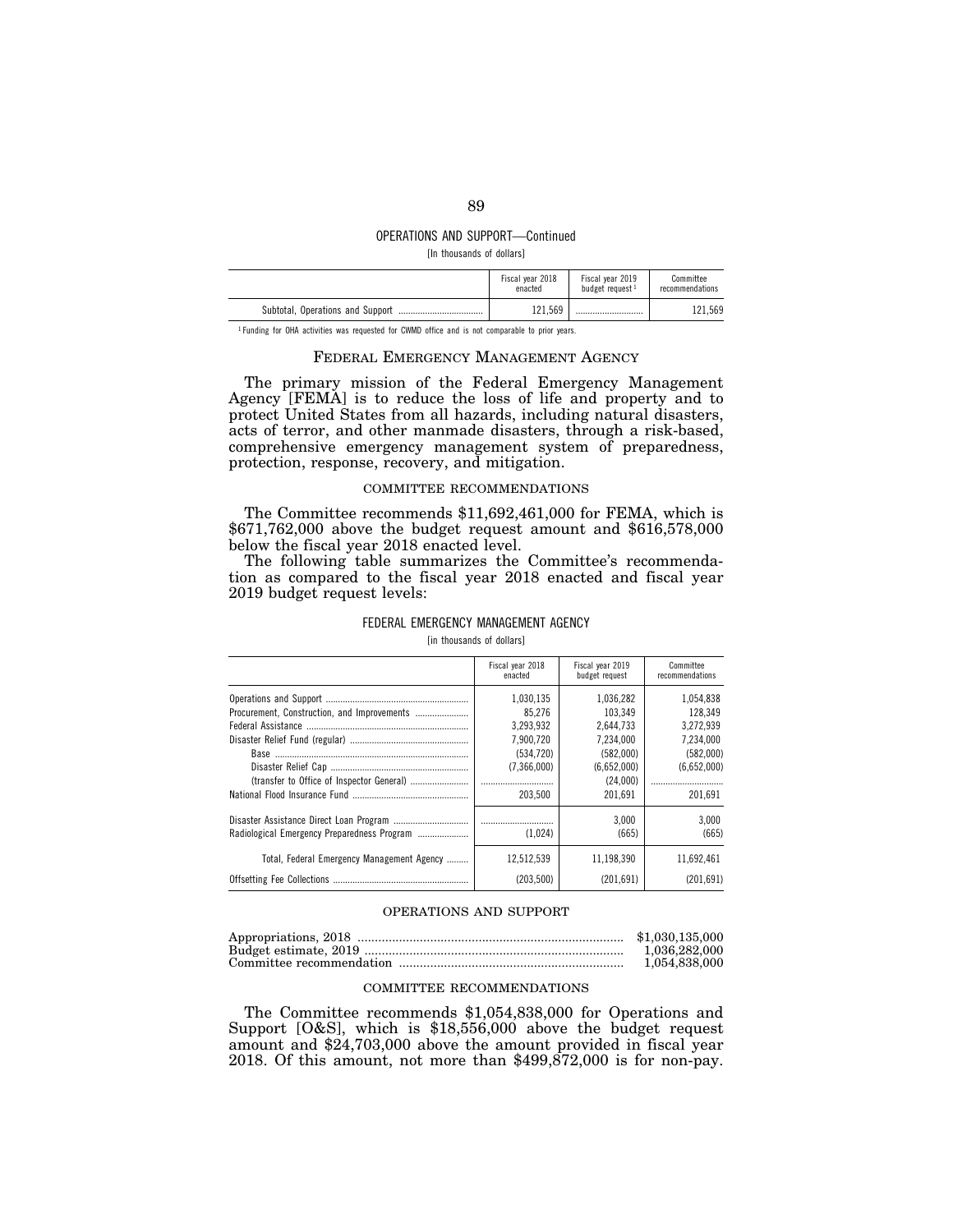The following table summarizes the Committee's recommendation as compared to the fiscal year 2018 enacted and fiscal year 2019 budget request levels:

# OPERATIONS AND SUPPORT

[In thousands of dollars]

| Fiscal year 2018 | Fiscal year 2019 | Committee       |
|------------------|------------------|-----------------|
| enacted          | budget request   | recommendations |
| 156.417          | 158.439          | 158.439         |
| 36.141           | 36.011           | 36.011          |
| 131.981          | 132.823          | 132.823         |
| 182.893          | 174.337          | 182,893         |
| (35.180)         | (27.513)         | (35, 180)       |
| 46.694           | 49.010           | 49.010          |
| 476.009          | 485.662          | 495.662         |
| 1.030.135        | 1.036.282        | 1.054.838       |
| (42.945)         | (42.213)         | (42.213)        |

The Committee notes that SLTT emergency management programs in the United States vary in size, scope, and approach. Improvements and a comprehensive understanding of capability can be gained when these programs are evaluated and recognized for compliance with voluntary standards. FEMA, in coordination with its stakeholders, is directed to brief the Committee not later than 180 days after the date of enactment of this act on the utilization of existing assessment programs, the potential for development of new tools, and the obstacles to using such programs.

FEMA is directed to provide a report to the Committee, not later than 365 days after the date of enactment of this act, regarding its plans to support disaster relief and resiliency in the event of catastrophic storms on islands. This report should include a plan to address communications challenges and guidance on long-term housing solutions, as well as best practices for strong coordination between Federal agencies and SLTT governments.

### MITIGATION

Of the total recommendation for Mitigation, not less than \$8,765,000 is for the National Earthquake Hazards Reduction Program. Additionally, within the total, not less than \$9,188,000 is for the National Dam Safety Program, which provides assistance to states to prevent dam failures and improve their dam safety programs through training and implementation of best practices.

## PREPAREDNESS AND PROTECTION

A permanent provision included in Public Law 113–6 requires the inclusion of the Governors of the State of West Virginia and the Commonwealth of Pennsylvania in the decision-making process for mass evacuations of the National Capital Region. However, concerns remain that planning for the evacuation of the National Capital Region during a disaster has not incorporated all of the appropriate officials from the affected States and local communities, including counties and municipalities along evacuation routes and their tributaries. The Office of National Capital Region Coordination, in conjunction with State and local partners, shall brief the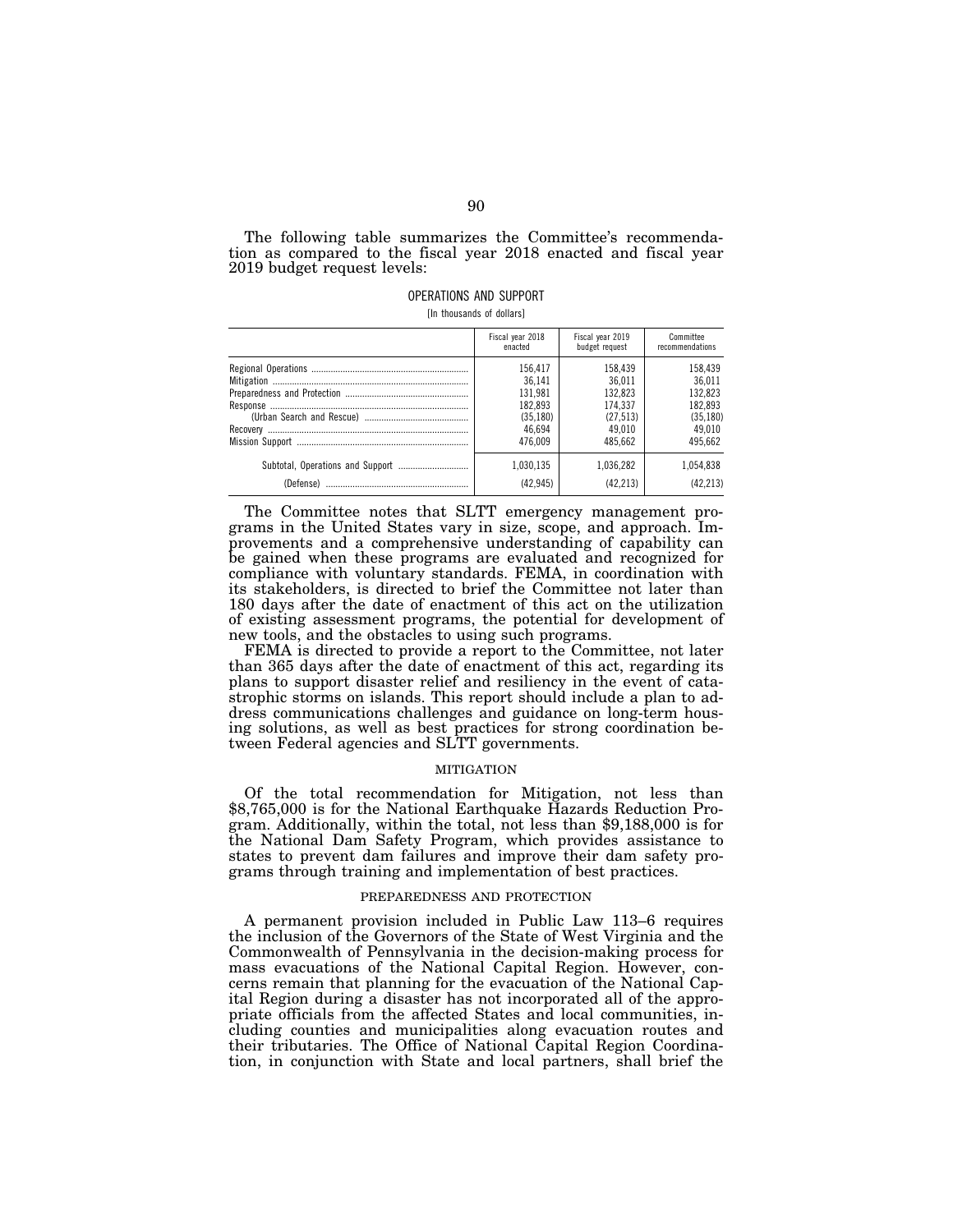Committee on the status of evacuation planning not later than 30 days after the date of enactment of this act.

FEMA shall develop criteria and a process for ensuring that SLTT governments improve participation in Integrated Public Alert and Warning System [IPAWS]. In developing these criteria, FEMA shall consider the hardware and software that such governments use to originate alerts and warnings to the public; training of emergency management professionals on initiation of alerts and warnings to the public; the cyber security vulnerability of IPAWS-related hardware and software; the ability to plan and exercise protective action plans specific to alerts and warnings sent to the public; and any costs of associated improvements.

The Committee encourages FEMA to increase communications, including communications with national and regional Tribal emergency management organizations, about training opportunities for Tribal communities through FEMA's Regional Tribal Liaisons and Tribal Consultation Coordinators. The Committee directs FEMA, in consultation with the National Tribal Affairs Advisor, Regional Tribal Liaisons, and Tribal Consultation Coordinators, to develop recommendations and guidelines to assist emergency responders working with Tribal responders and Tribal governments.

The Committee encourages FEMA to evaluate the need for new technologies, including an inventory of atmospheric water generation machines, to better prepare for a disaster response.

#### RESPONSE AND RECOVERY

FEMA shall review its reimbursement policy, including in relation to Small Business Loans, for expenses incurred as a result of a major disaster or emergency by self-employed or freelance workers for tool repair or replacement, specialized or protective clothing, or other required equipment, for fairness in relation to other reimbursement policies. The review shall include a cost estimate that assumes such reimbursements were eligible for disasters that have occurred in the last 3 years. The Committee expects a report on the review not later than 90 days after the date of enactment of this act.

#### MISSION SUPPORT

The Committee recommends \$495,662,000 for mission support, which is \$10,000,000 above the budget request amount. Funding recommended above the budget request is to expedite FEMA's Grants Management Modernization [GMM] program. FEMA processes over \$10,000,000,000 in grant funding through more than 40 programs each year and is in need of a modern system to manage this funding and ensure taxpayers' dollars are not wasted.

As detailed in OIG–16–10, serious concerns exist about the longterm consequences of FEMA's aging information technology across all programs. The Committee encourages FEMA to quickly implement OIG's findings and to incorporate information technology improvements in its 2018–2022 strategic plan.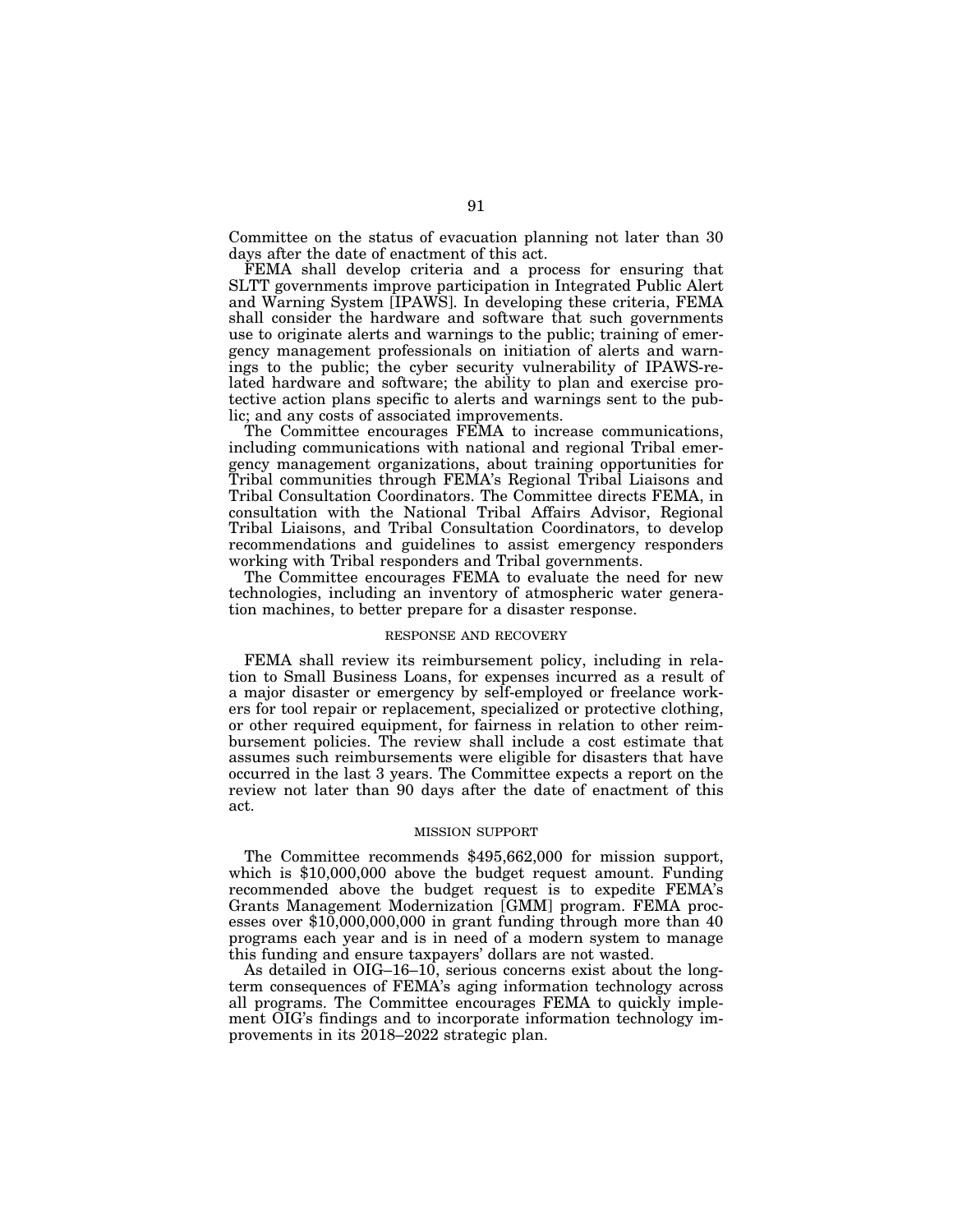#### PROCUREMENT, CONSTRUCTION, AND IMPROVEMENTS

| \$85,276,000 |
|--------------|
| 103.349.000  |
| 128.349.000  |

#### COMMITTEE RECOMMENDATIONS

The Committee recommends \$128,349,000 for Procurement, Construction, and Improvements [PC&I], which is \$25,000,000 above the budget request amount and \$43,073,000 above the fiscal year 2018 enacted level.

The following table summarizes the Committee's recommendation as compared to the fiscal year 2018 enacted and fiscal year 2019 budget request levels:

#### PROCUREMENT, CONSTRUCTION, AND IMPROVEMENTS

[In thousands of dollars]

|                                                                         | Fiscal year 2018   | Fiscal year 2019    | Committee            |
|-------------------------------------------------------------------------|--------------------|---------------------|----------------------|
|                                                                         | enacted            | budget request      | recommendations      |
| Operational Communications/Information Technology                       | 12.018             | 11.670              | 11,670               |
|                                                                         | 44.519             | 46.996              | 71.996               |
|                                                                         | 28.739             | 44.683              | 44.683               |
| Subtotal, Procurement, Construction, and Improve-<br>ments<br>(Defense) | 85.276<br>(53.262) | 103.349<br>(57.166) | 128,349<br>(62, 166) |

Of the amount recommended, \$20,000,000 above the request is for capital improvements at the Center for Domestic Preparedness and \$5,000,000 above the request is for capital improvements at the Mount Weather Emergency Operations Center.

### FEDERAL ASSISTANCE

| \$3,293,932,000 |
|-----------------|
| 2.644.733.000   |
| 3.272.939.000   |

## COMMITTEE RECOMMENDATIONS

The Committee recommends \$3,272,939,000 for Federal Assistance, which is \$628,206,000 above the budget request amount and \$20,993,000 below the fiscal year 2018 enacted level. Of the recommended amount, \$228,000,000 is derived by transfer. Of this amount, \$150,000,000 is for the Predisaster Mitigation Fund and \$78,000,000 is for Flood Hazard Mapping and Risk Analysis.

The following table summarizes the Committee's recommendation as compared to the fiscal year 2018 enacted and fiscal year 2019 budget request levels:

#### FEDERAL ASSISTANCE

[in thousands of dollars]

|         | Fiscal year 2018<br>enacted | Fiscal year 2019<br>budget request | Committee<br>recommendations |
|---------|-----------------------------|------------------------------------|------------------------------|
| Grants: |                             |                                    |                              |
|         | 507.000                     | 349.362                            | 512.000                      |
|         | (85.000)                    |                                    | (90.000)                     |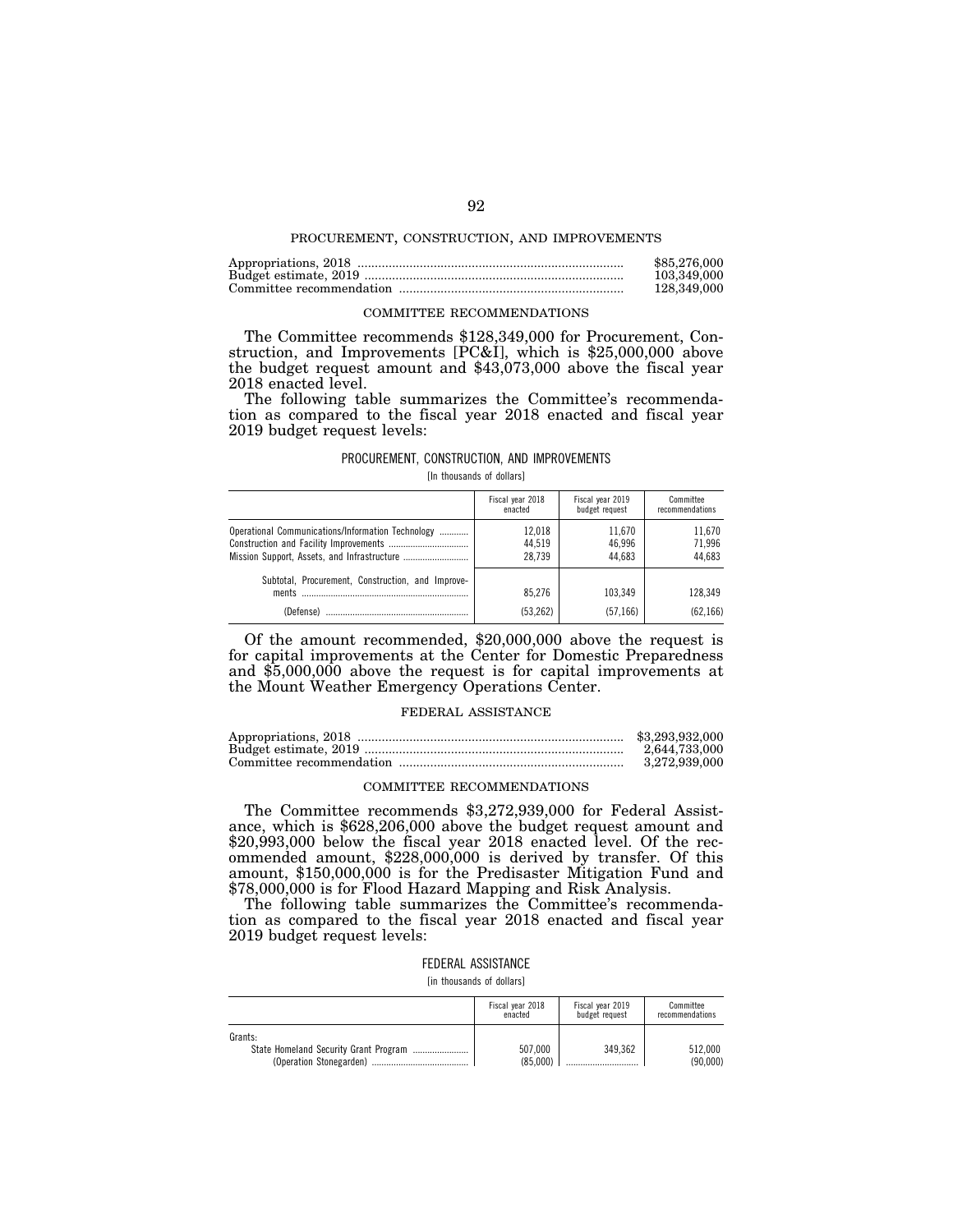## FEDERAL ASSISTANCE—Continued [in thousands of dollars]

|                                                   | Fiscal year 2018<br>enacted | Fiscal vear 2019<br>budget request | Committee<br>recommendations |
|---------------------------------------------------|-----------------------------|------------------------------------|------------------------------|
|                                                   | (10.000)                    |                                    | (10.000)                     |
|                                                   | 630.000                     | 448.844                            | 605.000                      |
| Public Transportation Security Assistance         | (50.000)<br>100.000         | <br>36,358                         | (25.000)<br>100.000          |
|                                                   | (10,000)                    |                                    | (10,000)                     |
|                                                   | (2.000)                     |                                    | (2.000)                      |
|                                                   | 100,000                     | 36.358                             | 100,000                      |
|                                                   | 350,000                     | 344,344                            | 350,000                      |
| Staffing for Adequate Fire and Emergency Response |                             |                                    |                              |
|                                                   | 350.000                     | 344.344                            | 350,000                      |
| Emergency Management Performance Grants           | 350,000                     | 279,335                            | 350,000                      |
| Competitive Preparedness Grants Program           |                             | 522,000                            |                              |
|                                                   | 249,200                     | 39,016                             | 250,000                      |
| Flood Hazard Mapping and Risk Analysis Program    |                             |                                    |                              |
|                                                   | 262.531                     | 100.000                            | 250.000                      |
|                                                   |                             |                                    | 15.000                       |
|                                                   |                             |                                    | 15.000                       |
|                                                   | 120,000                     |                                    | 100,000                      |
|                                                   | 3.018.731                   | 2.499.961                          | 2.997.000                    |
| Education, Training, and Exercises:               |                             |                                    |                              |
|                                                   | 63,939                      | 63,756                             | 65.939                       |
| Center for Homeland Defense and Security          | 18,000                      |                                    | 18,000                       |
|                                                   | 20,569                      | 18,876                             | 21,000                       |
|                                                   | 42,900                      | 43.493                             | 44,000                       |
| National Domestic Preparedness Consortium         | 101.000                     |                                    | 101.000                      |
|                                                   | 8.000                       |                                    | 8.000                        |
|                                                   | 20,793                      | 18,647                             | 18,000                       |
| Subtotal, Education, Training, and Exercises      | 275,201                     | 144,772                            | 275,939                      |
|                                                   | 3,293,932                   | 2,644,733                          | 3,272,939                    |

New technology has the potential to significantly reduce the loss of life and property by contributing to predisaster mitigation in natural and built environments. In developing grant criteria and making grant awards, FEMA shall ensure barriers do not exist for applicants to use grant funds for proven technology, including artificial intelligence capabilities, cloud computing solutions, audio sensing and alerting technologies, and other technologies.

The Committee expects to receive the report required by the Joint Explanatory Statement accompanying the Consolidated Appropriations Act, 2018 regarding the factors and data included in the FEMA Preparedness grant formula, methods for anticipating future threats in financial assistance distribution, and specific processes for adjudicating formula concerns expressed by applicants as required in fiscal year 2018 without delay.

FEMA shall continue to consult with stakeholders on the Threat Hazard Identification Risk Assessment process and on providing clear, descriptive reasoning for disaster declaration denials.

The Committee encourages FEMA, in conjunction with NPPD, to support community organized water and wastewater emergency response activities and mutual aid networks as part of its wider, focus on improving the security, resilience, response, and recovery capabilities of critical utilities. Water and wastewater systems would also benefit from NPPD's vulnerability assessments and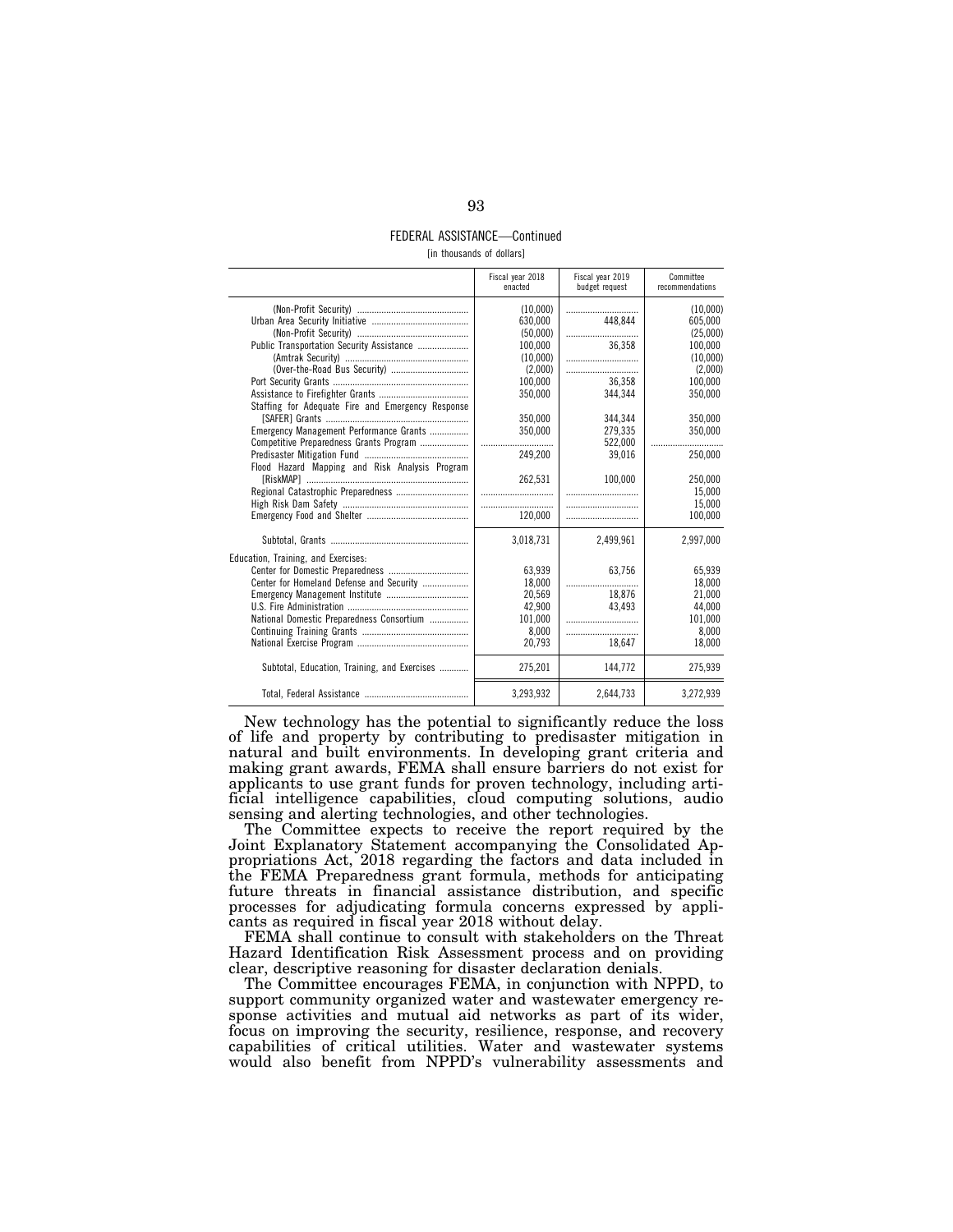technical assistance. Such engagements could inform enhancements to facility-level and system-level security and resilience plans for these systems.

When awarding grants, the Administrator shall consider the needs of emergency medical services facilities along evacuation routes, especially those where high traffic congestion is likely.

FEMA is encouraged to provide assistance, when requested, to States in updating mitigation plans, to ensure such plans take into account the needs of communities with multiple recent Presidentially declared disasters.

The Committee urges FEMA to maximize support available through Federal Assistance for demonstration projects focused on improved emergency planning for elderly, disabled, and homeless individuals and to develop best practices that can be implemented nationwide using lessons learned, including those from the 2017 fast-moving wildfires.

*Urban Area Security Initiative [UASI] Risk Assessment*.—The Implementing Recommendations of the 9/11 Act requires FEMA to conduct a risk assessment of the 100 most populous metropolitan areas in the United States on an annual basis. All such areas are eligible for UASI funding based on threat, vulnerability, and consequence. FEMA shall therefore justify all funding decisions on the basis of risk.

*Predisaster Mitigation*.—Predisaster mitigation is important to prevent the loss of life and protect property. From low frequency, high consequence areas like the Cascadia Subduction Zone and the New Madrid Seismic Zone to areas that experience more regular disaster activity, mitigation grants can aid in reducing the impact of the consequences.

*Regional Catastrophic Preparedness Grant Program*.—The Committee recognizes that natural and man-made catastrophes continue to pose significant risks that need to be mitigated at the regional level. FEMA's Regional Catastrophic Preparedness Grant Program, last funded in fiscal year 2011, provided a unique and valuable means of promoting a more cohesive approach to catastrophic planning by a region's relevant SLTT, non-profit, and private sector partners. The recommendation includes \$15,000,000 for the Regional Catastrophic Preparedness Grant Program. In carrying out this program, FEMA is directed to: prioritize funding for efforts that capitalize on existing working groups or incentivize the formalization of new working to continue effective coordination; ensure synchronization of plans and shared best practices; implement citizen and community preparedness campaigns; or pre-position needed commodities and equipment. FEMA is further directed to take into account the needs of both the area at risk of natural and man-made catastrophe and likely host communities for evacuees.

*Rehabilitation of High Hazard Potential Dams*.—The Committee recommends \$15,000,000 for this newly authorized program enacted in the Water Infrastructure Improvements for the Nation Act of 2016, Public Law 114–322.

*Center for Domestic Preparedness.—*The Committee is aware that on August 26, 2017, FEMA's Office of Response and Recovery established a Personnel Mobilization Center [PMC] operation at the Center for Domestic Preparedness in response to the 2017 hurri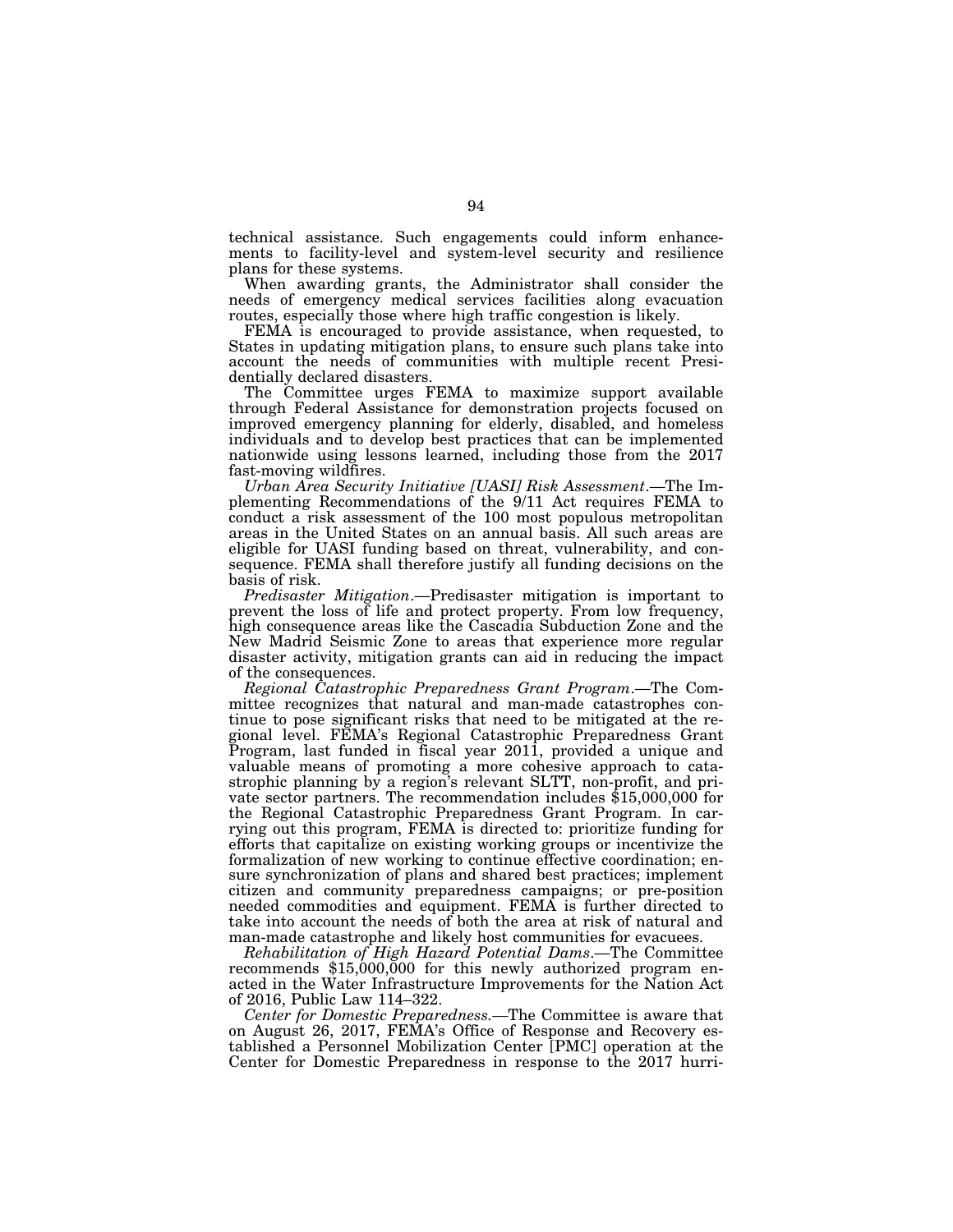canes and wildfires, which allowed 1,434 FEMA Responders and 3,870 Surge Capacity Force [SCF] volunteers to be processed, trained, and subsequently deployed to support field operations. The Committee notes that section 763a of Title 6, United States Code requires CDP to ensure that Federal training programs do not have a deleterious effect on the capacity of CDP to provide its usual suite of training opportunities for our Nation's first responders, emergency management professionals, law enforcement officers, and health care professionals. The Committee expects the Office of Response and Recovery to be mindful of this statutory requirement of CDP.

*Center for Homeland Defense and Security.—*The recommendation includes full funding for this Center and rejects the budget request proposal to eliminate the program. The Committee notes the Center's critical mission to provide leadership development curriculum to improve how public safety officials view an increasingly complex homeland security mission.

*Emergency Management Institute.—*The recommendation includes  $$21,000,000$ , an increase of  $$431,000$  above the fiscal year 2018 amount, for the Institute to keep pace with training demands of emergency managers across the United States.

*United States Fire Academy [USFA]*.—The recommendation includes \$44,000,000 for USFA, which is \$507,000 above the budget request amount, to ensure the Academy can fulfill its mission of providing training and professional development without reducing its ability to carry out other important responsibilities. FEMA is directed to continue its traditional funding for the congressionally mandated National Fallen Firefighters Memorial.

*National Exercise Program*.—The recommendation includes \$18,000,000, which is \$2,793,000 below the fiscal year 2018 enacted level.

*Ensuring Rail Security*.—The Committee recognizes challenges faced by rural and volunteer emergency responders in preparing for rail accidents involving crude oil or other hazardous materials. When distributing Federal Assistance, FEMA should consider the unique needs of first responders in meeting these challenges.

#### DISASTER RELIEF FUND

| \$7,900,720,000 |
|-----------------|
| 7.234.000.000   |
| 7,234,000,000   |

#### COMMITTEE RECOMMENDATIONS

The Committee recommends \$7,234,000,000 for the Disaster Relief Fund [DRF], of which \$6,652,000,000 is provided under the disaster relief adjustment pursuant to Public Law 112–25. The recommendation continues to include bill language regarding the monthly spending reporting requirements set forth in Public Law 144–4.

FEMA is directed to review its assessment and Public Assistance eligibility determination processes with regard to subsurface infrastructure, which can be affected during disasters, including wildfires. FEMA shall provide a briefing on its findings to the Committee not later than 180 days after the date of enactment.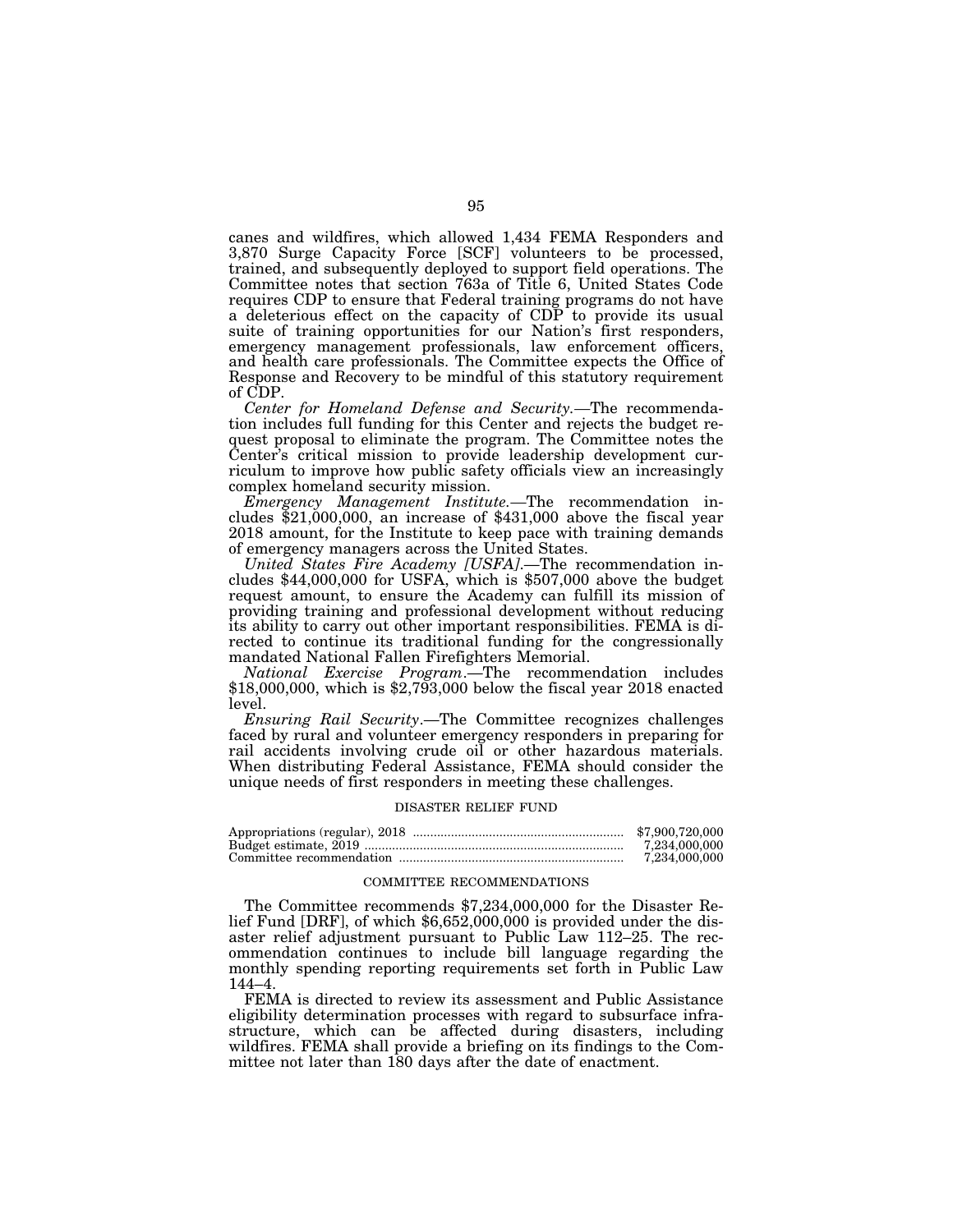The Joint Explanatory Statement accompanying the Consolidated Appropriations Act, 2018 directed FEMA to brief the Committees on policy changes under consideration related to the criteria that determine declarations pursuant to section 401 of the Stafford Act. In that briefing, FEMA shall outline the weight given to State population when evaluating disaster impact and how certain data is accounted for in such declarations. Such data should include: the local assessable tax base; the local sales tax; the median income as it compares to that of the State; the poverty rate of the local affected area as it compares to that of the State; and the economy of the State, including factors such as the unemployment rate of the State as compared to the unemployment rate of the United States.

## NATIONAL FLOOD INSURANCE FUND

| \$203,500,000 |
|---------------|
| 201.691.000   |
| 201,691,000   |

#### COMMITTEE RECOMMENDATIONS

The Committee recommends \$201,691,000 for National Flood Insurance Fund [NFIF] activities related to floodplain management, flood mapping and mitigation, and flood insurance operations.

*Community Rating System*.—Since 1990, the Community Rating System [CRS] has encouraged voluntary community flood plain management activities in excess of NFIP minimum standards. As a community takes mitigation actions, local residents become eligible for NFIP policy discounts. In recent years, the Committee has repeatedly provided direction to FEMA to utilize existing partnerships with public-private, higher education, not-for-profit, and other institutions with expertise in the CRS program to provide technical assistance to communities and to ensure that all affected communities are aware of its benefits. The Committee encourages FEMA to consider how to better leverage these partnerships through competitive grant programs or other incentives.

The Committee notes the importance of the long-term financial stability of the NFIF and recognizes FEMA's recent efforts to publish a quarterly ''Watermark'' report on the NFIF's finances. The Committee encourages FEMA to continue its commitment to quarterly reporting on the NFIF in a public and transparent manner while complying with other reporting requirements in statute.

The Committee urges FEMA to implement the final recommendations and goals of recent Technical Mapping Advisory Council's annual reports. These recommendations and goals include: transitioning to current and future condition risk scores, analyzing structure-specific flood risk, incorporating high-resolution topographic data into flood risk maps, and better communicating current and future direct and residual flood risk to property owners. FEMA should coordinate with state agencies and other entities with mapping and modeling expertise that may be useful in FEMA's efforts to better predict future conditions.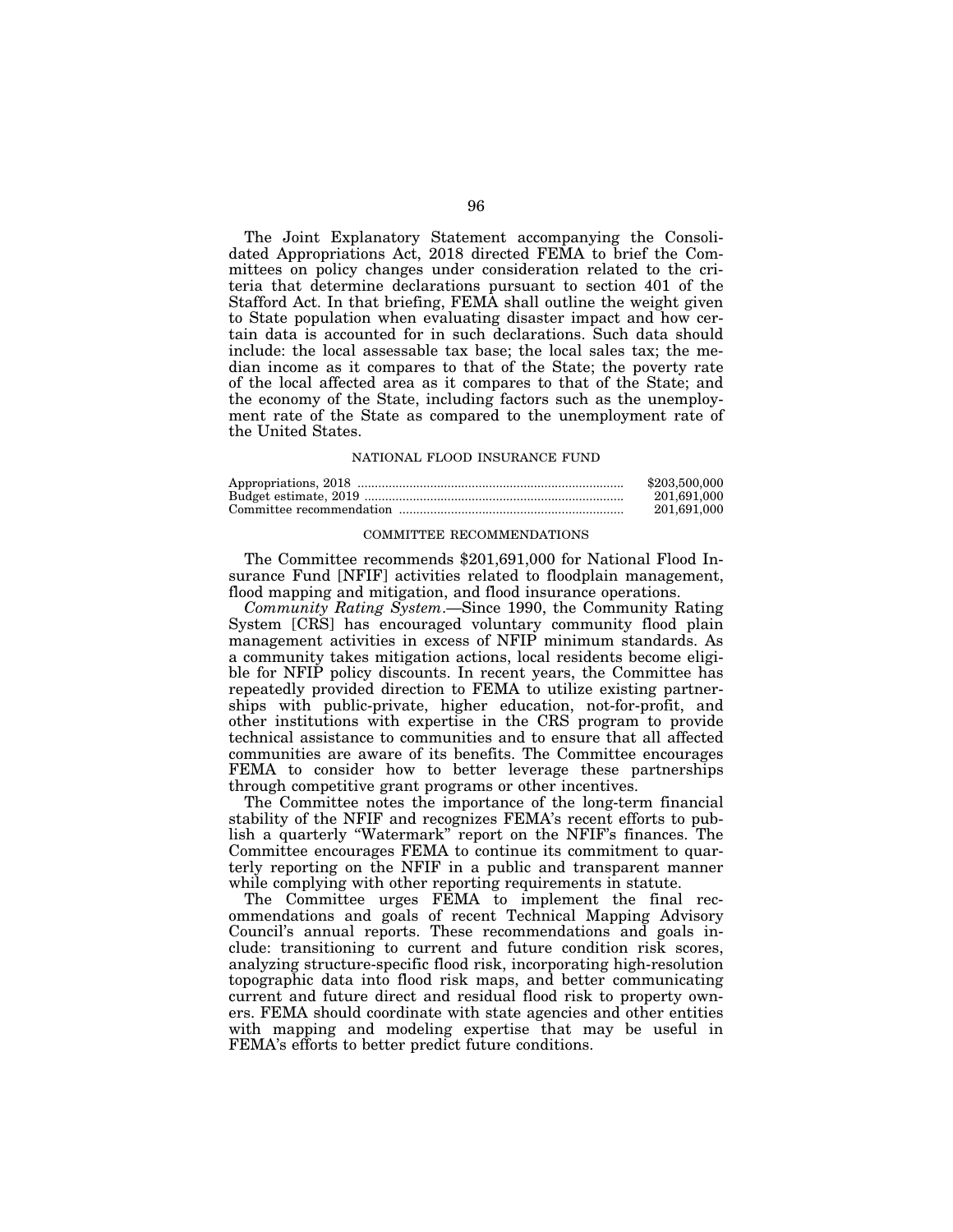# DISASTER ASSISTANCE DIRECT LOAN PROGRAM ACCOUNT

| \$3,000,000 |
|-------------|
| 3,000,000   |

The Committee recommends \$3,000,000 for administrative expenses to carry out the disaster assistance direct loan program.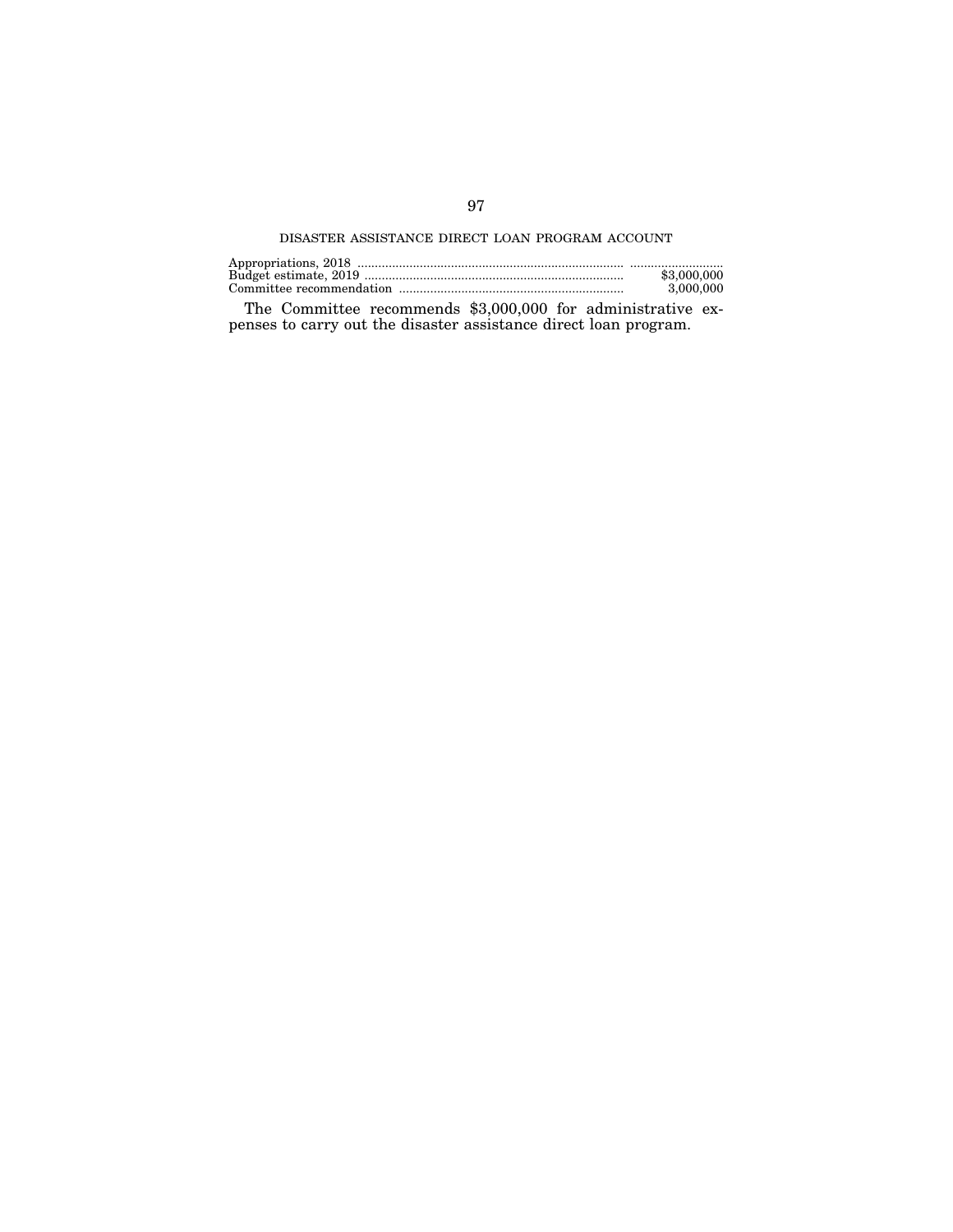# TITLE III

# ADMINISTRATIVE PROVISIONS

Section 301. The Committee continues a provision limiting expenses for the administration of grants.

Section 302. The Committee continues a provision specifying time frames for grant applications and awards.

Section 303. The Committee continues a provision requiring five day advance notification for certain grant awards under "FEMA— Federal Assistance''.

Section 304. The Committee continues a provision that addresses the availability of certain grant funds for the installation of communications towers.

Section 305. The Committee continues a provision requiring a report on the expenditures of the DRF.

Section 306. The Committee continues a provision providing for the receipt and expenditure of fees collected for the Radiological Emergency Preparedness Program, as authorized by Public Law  $105 - 276$ .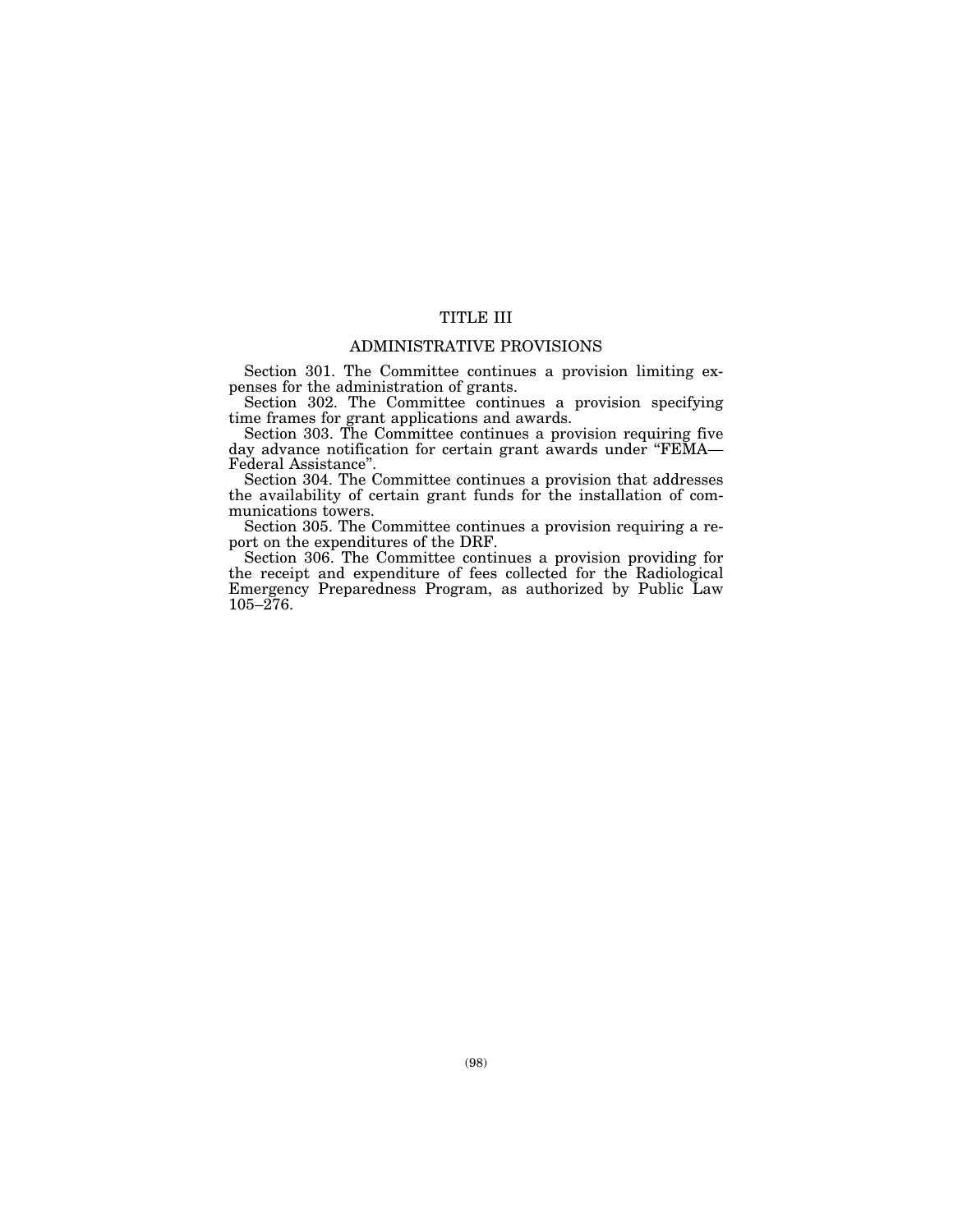# TITLE IV

# RESEARCH, DEVELOPMENT, TRAINING, AND SERVICES

#### UNITED STATES CITIZENSHIP AND IMMIGRATION SERVICES

United States Citizenship and Immigration Services [USCIS] carries out activities necessary for the administration of laws and the provision of services related to people seeking to enter, reside, work, and naturalize in the United States. In addition to directly appropriated resources, fee collections are available for the operations of USCIS.

*Immigration Examinations Fees*.—USCIS collects fees from persons applying for immigration benefits to support the adjudication of applications, as authorized by the Immigration and Nationality Act (8 U.S.C. 1356).

*H–1B and L Fraud Prevention and Detection Fees*.—USCIS collects fees from petitioners seeking a beneficiary's initial grant of H– 1B or L nonimmigrant classification or those petitioners seeking to change a beneficiary's employer within those classifications (Public Law  $108-447$ ).

*H–1B Nonimmigrant Petitioner Fees*.—USCIS collects fees from petitioners under the H–1B program (Public Law 108–447).

### COMMITTEE RECOMMENDATIONS

The Committee recommends total appropriations of \$131,919,000 for USCIS, which is the same as the budget request amount and \$594,000 above the fiscal year 2018 enacted level.

The following table summarizes the Committee's recommendation as compared to the fiscal year 2018 enacted and fiscal year 2019 budget request levels:

# UNITED STATES CITIZENSHIP AND IMMIGRATION SERVICES

[In thousands of dollars]

|       | Fiscal year 2018 | Fiscal year 2019 | Committee       |
|-------|------------------|------------------|-----------------|
|       | enacted          | budget request   | recommendations |
|       | 108,856          | 109.081          | 109.081         |
|       | 22.657           | 22.838           | 22.838          |
| Total | 132.513          | 131.919          | 131.919         |

### OPERATIONS AND SUPPORT

| \$108,856,000 |
|---------------|
| 109.081.000   |
| 109.081.000   |

The Operations and Support [O&S] appropriation provides for ongoing operations, mission support, and management and administration costs for the Employment Status Verification [E–Verify]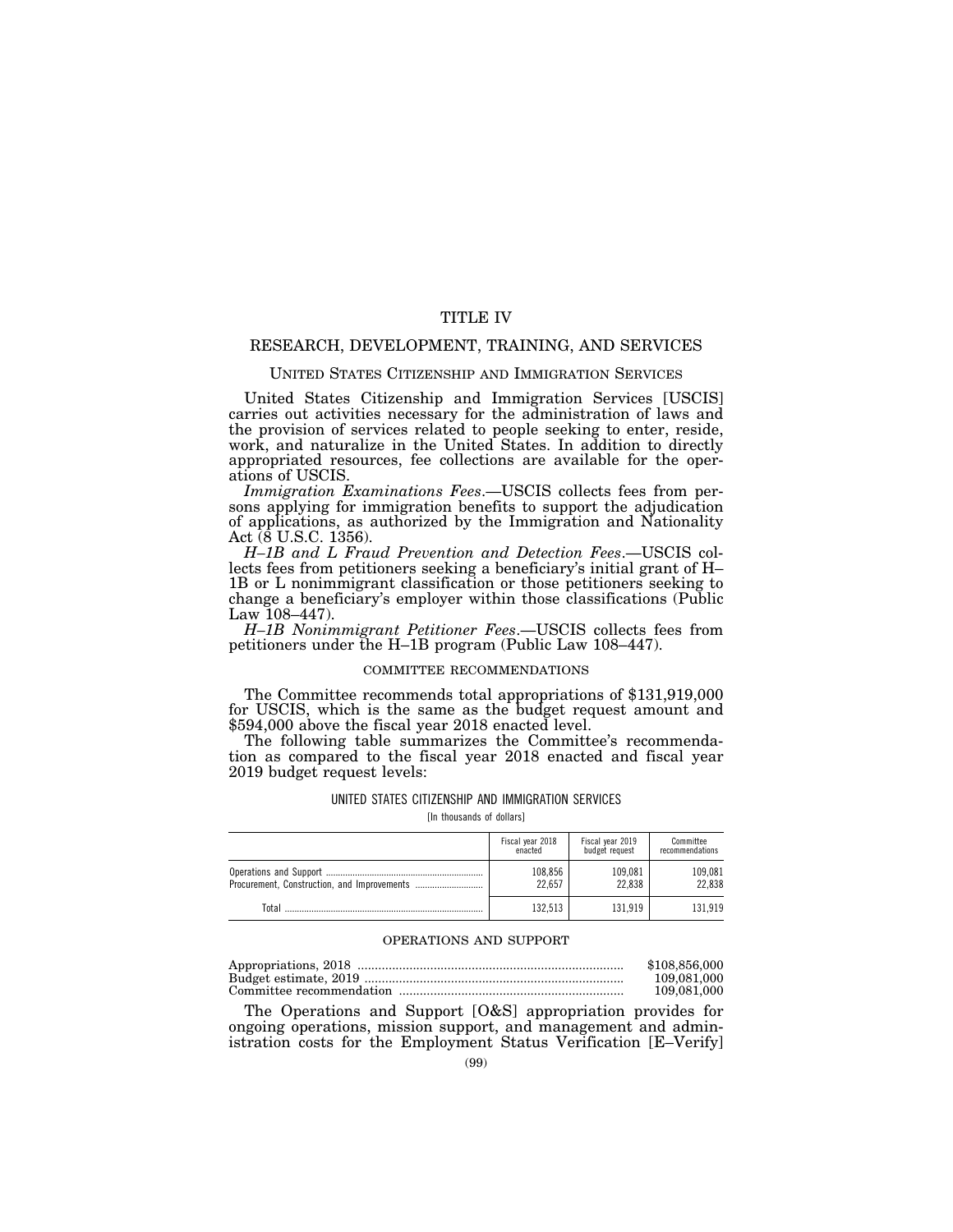program, which allows businesses to determine the eligibility of their employees to work in the United States.

#### COMMITTEE RECOMMENDATIONS

The Committee recommends \$109,081,000 in discretionary funding for O&S, which is the same amount as the budget request amount and \$225,000 above the fiscal year 2018 enacted level. Of this amount, not more than \$61,414,000 is for non-pay.

The following table summarizes the Committee's recommendation as compared to the fiscal year 2018 enacted and fiscal year 2019 budget request levels:

#### OPERATIONS AND SUPPORT

[In thousands of dollars]

|       | Fiscal year 2018<br>enacted | Fiscal year 2019<br>budget request | Committee<br>recommendations |
|-------|-----------------------------|------------------------------------|------------------------------|
|       | 108.856                     | 109.081                            | 109.081                      |
| Total | 108.856                     | 109.081                            | 109.081                      |

*H–2B Visa Distribution*.—The Committee is concerned that the current semiannual distribution of H–2B visas on April 1 and October 1 of each year unduly disadvantages employers that need H– 2B workers to begin work later in a semiannual period than other employers participating in that period. The Committee directs the Department, in consultation with the Department of Labor, to review options to ameliorate this problem consistent with the H–2B provisions of the Immigration and Nationality Act and to report to the Committee on these options not later than 120 days after the date of enactment of this act.

*Processing Backlogs*.—The Committee is concerned about the prolonged delays at USCIS processing centers. Therefore, the Committee directs USCIS to provide a briefing to the Committee on specific actions, if any, that the agency is taking to reduce the backlog of asylum applications while ensuring that asylum applicants are properly reviewed for security purposes.

*Fee Study*.—As USCIS undertakes its biennial fee study, the Committee urges the agency to determine, and to include in its final report and in publications to the Federal Register, information regarding the total revenue or appropriations needed to clear backlogs of applications for temporary status, adjustment of status, and naturalization, and to limit future wait times from submission to initial adjudication to no more than 1 year for all petitions and applications processed by the agency.

#### PROCUREMENT, CONSTRUCTION, AND IMPROVEMENTS

| \$22,657,000 |
|--------------|
| 22,838,000   |
| 22,838,000   |

The Procurement, Construction, and Improvements [PC&I] appropriation provides for the planning and acquisition costs of the E–Verify program. The growth in E–Verify use by employers has significantly increased from fewer than 25,000 employers in fiscal year 2007 to more than 790,800 in fiscal year 2018, with an aver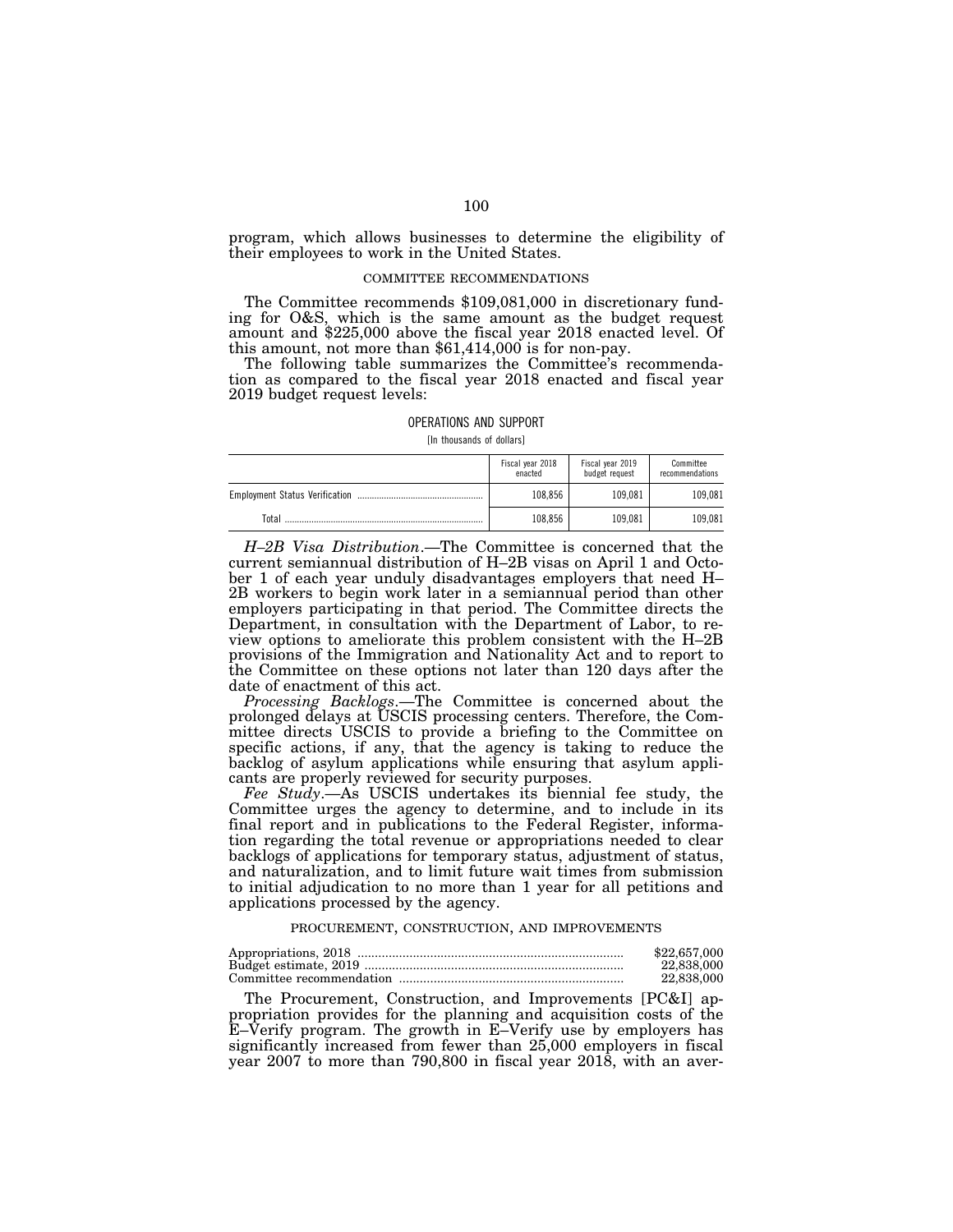age of more than 1,540 new employers enrolling per week. E–Verify processed more than 36 million queries in fiscal year 2017, a more than nine-fold increase from the 4.0 million cases processed in fiscal year 2007. In fiscal year 2018, E–Verify processed more than 26.6 million cases, as of May 2018.

## COMMITTEE RECOMMENDATIONS

The Committee recommends \$22,838,000 for PC&I, which is the same as the budget request amount and \$181,000 above the fiscal year 2018 enacted level.

The following table summarizes the Committee's recommendation as compared to the fiscal year 2018 enacted and fiscal year 2019 budget request levels:

#### PROCUREMENT, CONSTRUCTION, AND IMPROVEMENTS

[In thousands of dollars]

|                            | Fiscal year 2018<br>enacted | Fiscal year 2019<br>budget request | Committee<br>recommendations |
|----------------------------|-----------------------------|------------------------------------|------------------------------|
| Verification Modernization | 22.657                      | 22.838                             | 22.838                       |
| Total                      | 22.657                      | 22.838                             | 22.838                       |

The recommendation includes additional funding requested to support system design enhancements, including enhanced authentication technology, required to prepare the E–Verify system for use by additional employers.

#### FEDERAL LAW ENFORCEMENT TRAINING CENTERS

The Federal Law Enforcement Training Centers [FLETC] serve as an interagency law enforcement training organization for more than 90 Federal agencies and certain SLTT and international law enforcement agencies on a space-available basis.

#### OPERATIONS AND SUPPORT

| \$254,000,000 |
|---------------|
| 296,557,000   |
| 275.666.000   |

#### COMMITTEE RECOMMENDATIONS

The Committee recommends \$275,666,000 for Operations and Support [O&S], which is \$21,666,000 above the fiscal year 2018 enacted level and \$20,891,000 below the request. Of this amount, not more than \$139,318,000 is for non-pay.

The following table summarizes the Committee's recommendation as compared to the fiscal year 2018 enacted and fiscal year 2019 budget request levels:

#### OPERATIONS AND SUPPORT

[In thousands of dollars]

| Fiscal year 2018 | Fiscal year 2019 | Committee       |
|------------------|------------------|-----------------|
| enacted          | budget request   | recommendations |
| 225.966          | 267.749          |                 |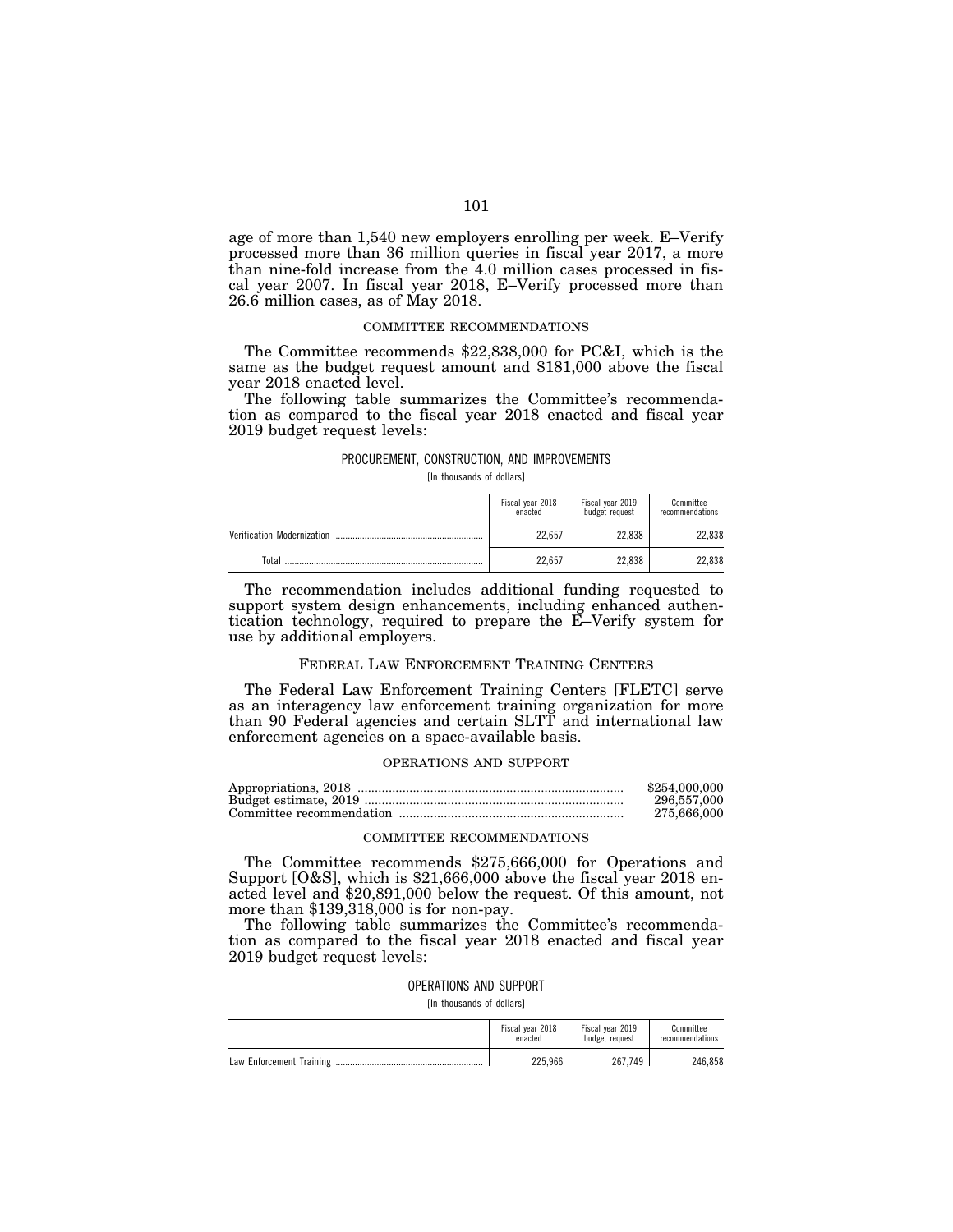#### OPERATIONS AND SUPPORT—Continued [In thousands of dollars]

|                        | Fiscal year 2018<br>enacted | Fiscal year 2019<br>budget request | Committee<br>recommendations |
|------------------------|-----------------------------|------------------------------------|------------------------------|
| <b>Mission Support</b> | 28.034                      | 28.808                             | 28.808                       |
|                        | 254.000                     | 296.557                            | 275.666                      |

Funding above the fiscal year 2018 enacted level is provided to meet a projected increase in basic training requirements. The Committee expects FLETC to maintain training at or near facility capacity before entering into new leases or establishing new partnerships with training organizations. To that end, the Committee directs FLETC to provide a cost analysis detailing, at minimum, each training center's maximum instructional capacity by course and measured against its annual student occupancy.

#### PROCUREMENT, CONSTRUCTION, AND IMPROVEMENTS

| \$85,577,000 |
|--------------|
| 85.577.000   |

# COMMITTEE RECOMMENDATIONS

The Committee recommends \$85,577,000 for Procurement, Construction, and Improvements [PC&I], which is the same as the budget request amount and \$85,577,000 above the fiscal year 2018 enacted level.

The following table summarizes the Committee's recommendation as compared to the fiscal year 2018 enacted and fiscal year 2019 budget request levels:

# PROCUREMENT, CONSTRUCTION, AND IMPROVEMENTS

[In thousands of dollars]

|                                                       | Fiscal year 2018<br>enacted | Fiscal year 2019<br>budget request | Committee<br>recommendations |
|-------------------------------------------------------|-----------------------------|------------------------------------|------------------------------|
|                                                       |                             | 85.577                             | 85.577                       |
| Subtotal, Procurement, Construction, and Improvements |                             | 85.577                             | 85.577                       |

Funding is provided for identified facility construction, expansion, and renovation efforts, including modular classrooms, skid ranges, shooting ranges, and training centers on various campuses necessary to meet training increases.

### SCIENCE AND TECHNOLOGY

The mission of Science and Technology [S&T] is to conduct, stimulate, and enable homeland security research, development, and testing and to facilitate the timely transition of capabilities to the Department's components and, as practicable, to other Federal and SLTT end users.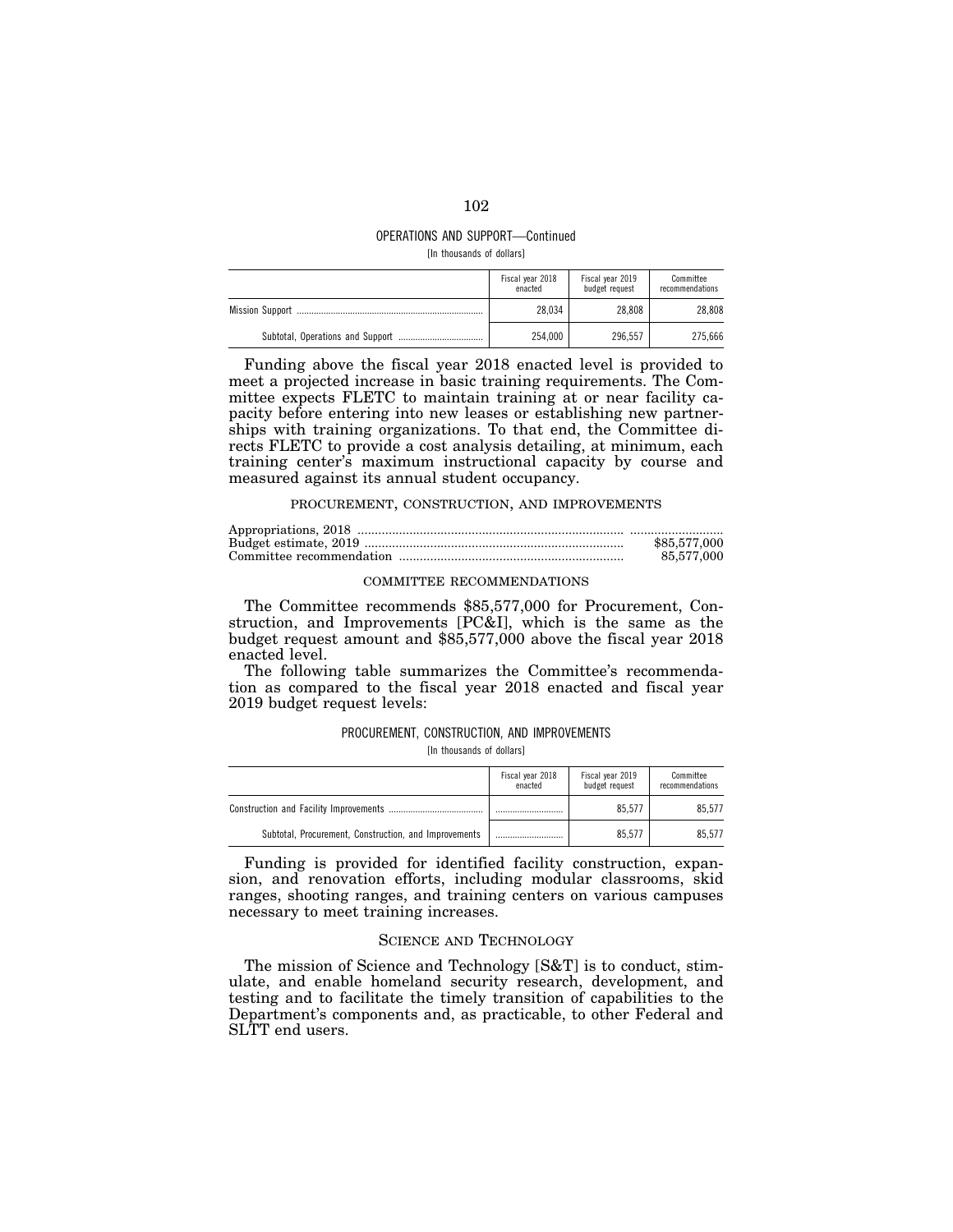#### COMMITTEE RECOMMENDATIONS

The Committee recommends \$813,116,000 for S&T, which is \$229,833,000 above the budget request amount and \$27,827,000 below the fiscal year 2018 enacted level.

The following table summarizes the Committee's recommendation as compared to fiscal year 2018 enacted and budget request levels:

### SCIENCE AND TECHNOLOGY

[In thousands of dollars]

| Fiscal year 2018 | Fiscal year 2019 | Committee       |
|------------------|------------------|-----------------|
| enacted          | budget request   | recommendations |
| 331.113          | 271.803          | 308,520         |
| 509.830          | 311.480          | 504.596         |
| 840.943          | 583.283          |                 |

## OPERATIONS AND SUPPORT

| \$331,113,000 |
|---------------|
| 271.803.000   |
| 308,520,000   |

The Operations and Support [O&S] appropriation funds the management functions necessary to facilitate the research and development mission of S&T.

#### COMMITTEE RECOMMENDATIONS

The Committee recommends \$308,520,000 for O&S, which is \$36,717,000 above the budget request amount and \$22,593,000 below the fiscal year 2018 enacted level. This level of funding will continue support for fiscal year 2018 personnel levels and enable S&T to hire 25 new FTE, representing the first time in many years S&T will be able to hire a significant number of new FTEs. Not more than \$221,448,000 shall be for non-pay. Of the amount provided, the Committee recommends not to exceed \$20,000 for official reception and representation expenses. Funds provided in excess of the amount provided in fiscal year 2018 for this purpose are to accommodate S&T's increasing engagement with international partners.

The following table summarizes the Committee's recommendation as compared to fiscal year 2018 enacted and fiscal year 2019 budget request levels:

# OPERATIONS AND SUPPORT [In thousands of dollars]

| Fiscal year 2018 | Fiscal year 2019 | Committee       |
|------------------|------------------|-----------------|
| enacted          | budget request   | recommendations |
| 150,116          | 110.519          | 121.952         |
| 46,245           | 42.552           | 48.510          |
| 134.752          | 118.732          | 138,058         |
| 331.113          | 271.803          |                 |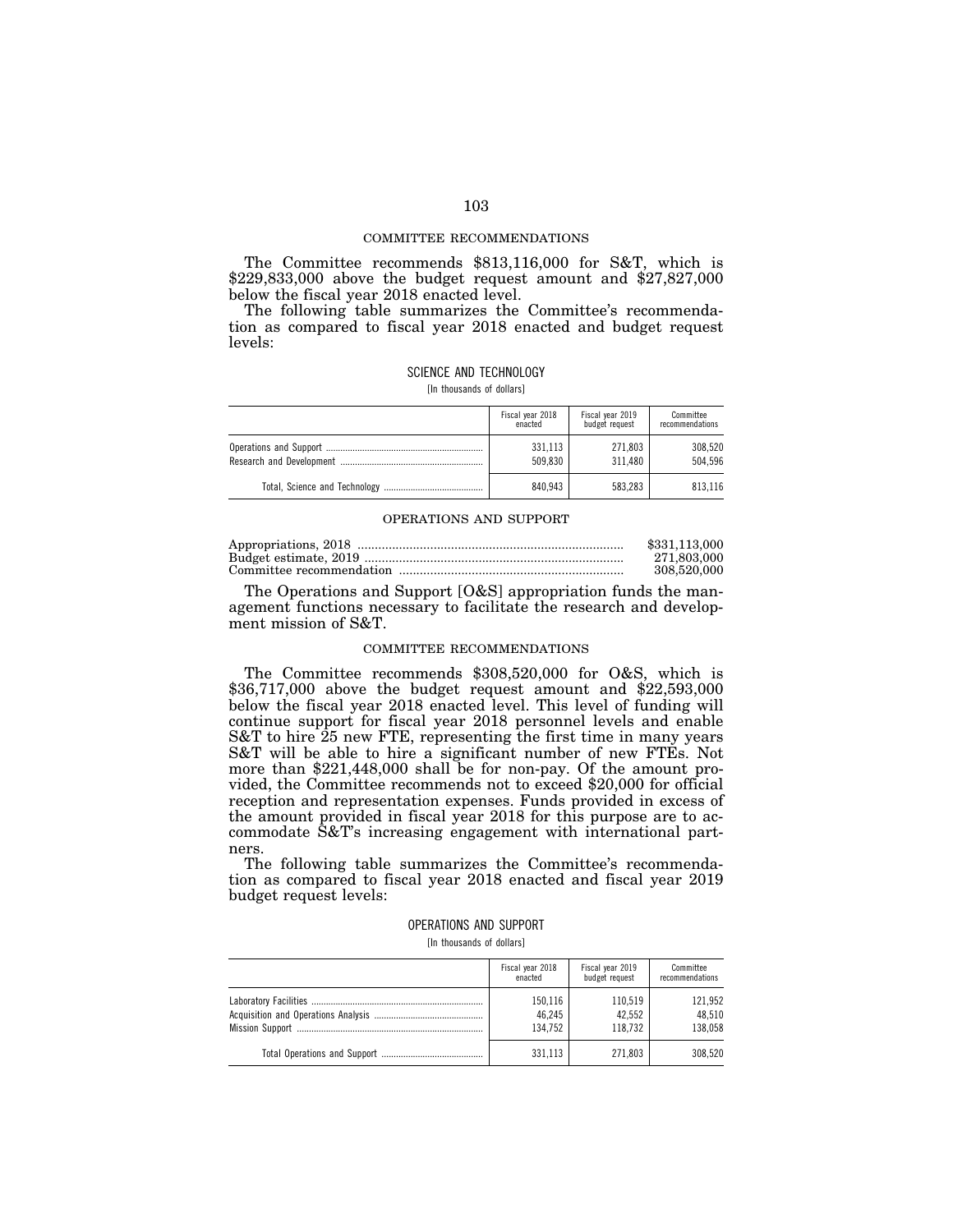### LABORATORY FACILITIES

The recommendation includes \$121,952,000 for Laboratory Facilities operations, which is \$11,433,000 above the budget request amount and \$28,164,000 below the fiscal year 2018 enacted level.

Reductions to the fiscal year 2018 level reflect a realignment of National Bio and Agro-Defense Facility operations to the United States Department of Agriculture [USDA], as requested, and a partial realignment of funding for the National Biodefense Analysis and Countermeasures Center [NBACC] operations to the Federal Bureau of Investigation, as requested. The Committee notes that funding provided in fiscal year 2018 for NBAF operations remains unobligated and acknowledges the Department's ongoing contribution to NBAF operations as it works to complete construction of the facility. While the budget request suggested discontinuing the operations of the Chemical Security and Analysis Center [CSAC] and the National Urban Security Technology Laboratory [NUSTL], the recommendation fully funds the operations of these facilities by including \$1,900,000 for CSAC operations and \$3,400,000 for NUSTL operations. The recommendation also includes a total of \$28,689,000 for NBACC operations the Department's full share.

*National Bio and Agro-Defense Facility [NBAF]*.—The Department will maintain responsibility for construction of NBAF through its full operational capability, scheduled for December 31, 2022. Upon its completion, NBAF will serve as the Nation's primary research facility to counter foreign animal diseases and will enable the phase out of the Plum Island Animal Disease Center [PIADC]. The budget request suggested transferring operations of NBAF to the USDA. In fiscal year 2018, the Committee directed the Department to maintain the ability to readily execute a management, operations, and research support contract through the end of fiscal year 2018 should the Department or USDA determine that such a contract's utilization would expedite or enhance NBAF's ability to be fully operational by December 31, 2022. While the Committee appreciates that a transition team comprised of representatives from the Department and USDA has identified and scheduled key transition milestones needed to address all requirements for the timely operational capability of NBAF, the Committee is concerned that some key transition questions remained unanswered. Specifically, the Committee remains concerned that ongoing indecision is introducing unnecessary risk related to certain mission-critical hiring and commissioning milestones scheduled for the first quarter of fiscal year 2019. As such, the Committee recommendation permits the Department to either obligate or transfer to USDA remaining for fiscal year 2018 balances NBAF operations funding for the purpose of reducing these risks through existing construction or operations contracts modifications or the execution of a new support contract. S&T shall notify the Committee on its planned use of these balances prior to obligation or transfer.

### ACQUISITION AND OPERATIONS ANALYSIS

The Committee recommends \$48,510,000 for Acquisition Operations and Analysis, which is \$5,958,000 above the budget request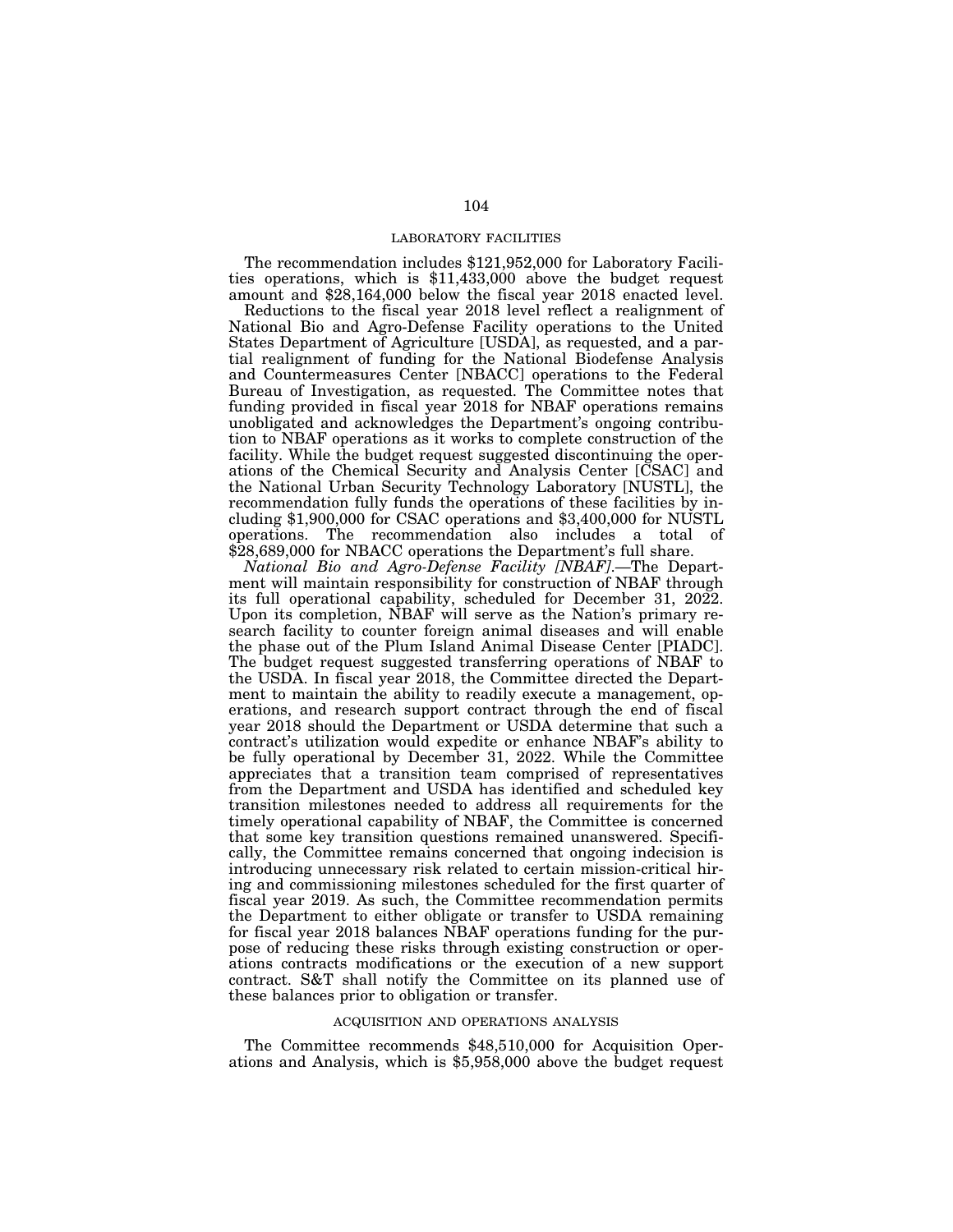amount and \$2,265,000 above the amount provided in fiscal year 2018.

*Requirements Development*.—The Committee is pleased with S&T's continued support of the Joint Requirements Council [JRC]. The Committee encourages S&T to continue to make its Department-wide perspective and technical expertise available to the JRC and USM to support efforts to determine component capability gaps, the maturity of technologies that could fill such gaps, and the feasibility of cross-component solutions. To support these activities, the Committee recommendation includes \$3,773,000 for JRC Support and \$2,396,000 for Operational Test and Evaluation, the same as the amounts provided in fiscal year 2018.

*Systems Engineering*.—The Committee is encouraged with the Department's efforts to establish systems engineering policies and processes to improve its acquisition programs through systems engineering research and development. The recommendation includes \$5,364,000 for Systems Engineering, and the Committee encourages S&T to continue to leverage partnerships with Federal entities with expertise in this area.

*Standards*.—The recommendation includes \$5,000,000 for Standards. This level of funding will enable S&T to update aging standards and to develop new standards in a manner that enables quality, consistency, and certainty to researchers, developers, manufacturers and consumers across the Homeland Security Enterprise. During fiscal year 2019, the Committee expects S&T will utilize these funds for planned standards development related to robotics, explosives, screening equipment, and technology to combat the flow of opioids.

*Knowledge Management and Tech Foraging*.—The recommendation does not include funding for Knowledge Management and Tech Foraging, as this activity is provided for via the Research and Development appropriation's new Innovative Industry Collaboration and Outreach effort, which is a cornerstone of S&T's recent revitalization plan.

*SAFETY Act*.—The recommendation includes \$10,000,000 for the Support Anti-Terrorism by Fostering Effective Technologies [SAFE-TY] Act program. This program encourages anti-terrorism preparedness and mitigation by providing liability protections for technologies or processes the program certifies or designates as meeting certain anti-terrorism standards. Applications for certification and designation are rising by an estimated 15 percent annually, and applications increased by 36 percent between fiscal years 2015 and 2016 alone. This recommended level of funding will allow S&T to hire 3 FTE to help manage this increasing workload for the program.

#### RESEARCH AND DEVELOPMENT

| \$509,830,000 |
|---------------|
| 311.480.000   |
| 504.596.000   |

S&T supports the mission of the Department through basic and applied research, fabrication of prototypes, R&D to mitigate the effects of weapons of mass destruction, and acquiring and field testing equipment.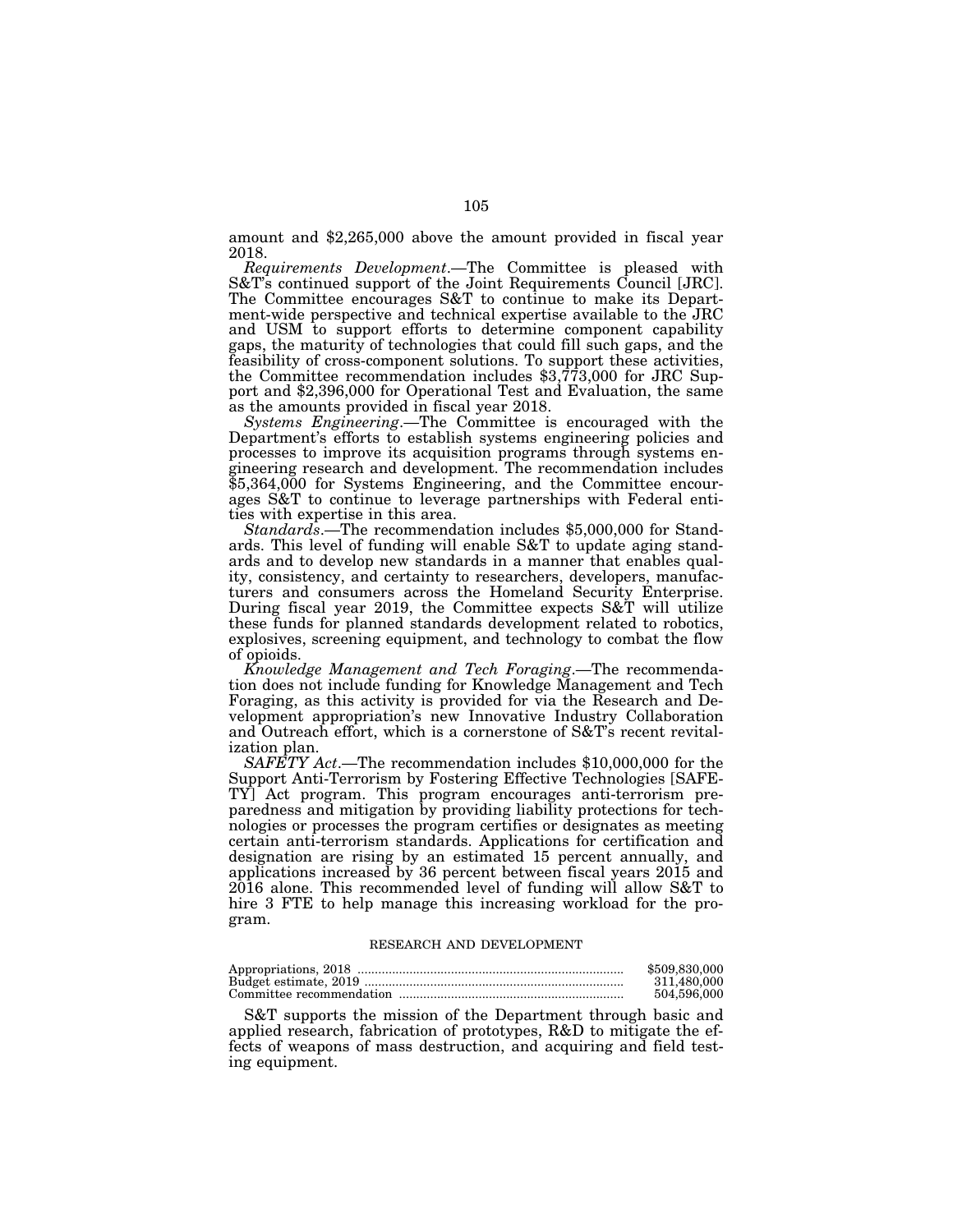#### COMMITTEE RECOMMENDATIONS

The Committee recommends \$504,596,000 for R&D, which is \$193,116,000 above the budget request amount and \$5,234,000 below the fiscal year 2018 enacted level.

The Committee directs S&T to continue to prioritize applied research activities that provide innovative solutions to the Department, its components, and their most integral stakeholders. Despite the inclusion of R&D appropriations for each component under the CAS, S&T should be the central component for departmental R&D, including R&D for other components. Ensuring that S&T is the principle R&D component will contribute to the goal of departmental unity of effort, a goal shared by the Committee and the Department. Therefore, the Committee directs the Secretary to notify the Committee not less than 60 days in advance of any reduction, discontinuation, or transfer from the custody of the Undersecretary for Science and Technology, any research and development activity that is being carried out by S&T as of the date of enactment of this act.

The following table summarizes the Committee's recommendation as compared to the fiscal year 2018 enacted and fiscal year 2019 budget request levels.

## RESEARCH AND DEVELOPMENT

[In thousands of dollars]

|       | Fiscal year 2018 | Fiscal year 2019 | Committee       |
|-------|------------------|------------------|-----------------|
|       | enacted          | budget request   | recommendations |
|       | 469.330          | 289.734          | 464.096         |
|       | 40.500           | 21.746           | 40.500          |
| Total | 509.830          | 311.480          | 504.596         |

#### RESEARCH, DEVELOPMENT, AND INNOVATION

*Apex Engines*.—The recommendation includes funding to continue all Apex Engines funded in fiscal year 2018, including the new Biometrics Technology Engine and Chemical and Biological Characterization Engine. Apex Engines provide S&T with a persistent, multi-program, baseline repository of research and development expertise and capability. The recommendation includes \$4,500,000 for the Biometrics Technology Engine, and the Committee directs S&T to utilize funding above the budget request for this engine to leverage existing biometric expertise by developing a long-term cooperative relationship with a research entity that has a history of successfully collaborating with other Federal agencies that utilize biometrics and that offers degrees in biometric systems. These types of cooperative relationships can be leveraged to assist S&T and the Office of Biometric Identity Management in making use of the latest advances in technology to improve and adapt Homeland Advanced Recognition Technology to the needs of the Homeland Security Enterprise. Additionally, the Committee is pleased with S&T's work and cooperation with the other components in social media and open source analytics, which have the potential of significantly increasing the Department's capabilities across its mission areas including screening, vetting, soft target de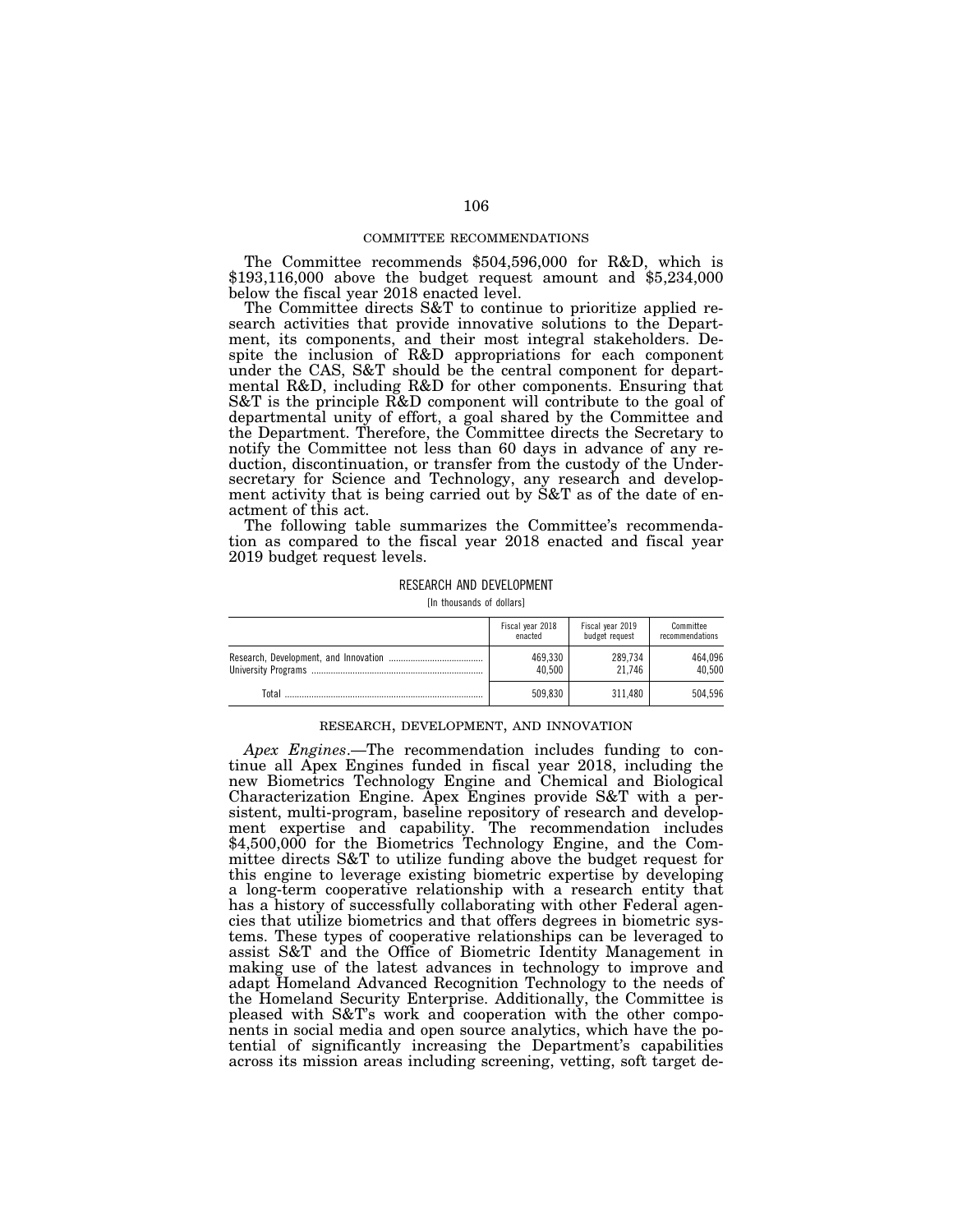fense, infrastructure monitoring, disaster preparedness & response, and other critical homeland security missions. The recommendation includes \$5,211,337 for the Data Analytics Engine, and the Committee encourages S&T to seek strategic partnerships to advance the Department's technical capabilities and mature this practice area.

*Apex Next Generation Cyber Infrastructure*.—The recommendation includes \$8,000,000 for the Apex Next Generation Cyber Infrastructure program. The Committee notes S&T's cooperation with the private sector through this program and that use of cyber-event gaming tools for the financial sector has improved cybersecurity among key operators and decision-makers. The Committee directs that not less than \$3,000,000 of amounts provided for Apex Next Generation Cyber Infrastructure shall be used to expand simulation-based cyber event gaming tools for the financial sector into the transportation sector.

*Cargo and Port-of-Entry Security*.—The Committee supports continued development and deployment of technologies to ensure the safety and integrity of cargo shipments. Therefore, the Committee recommendation includes not less than \$31,705,000 to continue Cargo Security and Port of Entry programs. The Committee is aware of Presidential Determination No. 2017–09, which identifies a critical item shortfall of industrial capacity related to secure composite shipping containers, and concurs with this determination. To remedy this shortfall, the Committee encourages S&T to continue its work with the Defense Production Act Title III program to develop thermoplastic composite materials that reduce costs and improve intrusion sensor integration and includes \$2,000,000 for this purpose. In addition, the Committee continues to understand the important role S&T can play in improving the data analytics and visualization tools available to the Department to track and inspect cargo entering and exiting the United States. Therefore, the recommendation for Cargo Security includes \$6,000,000 to develop algorithms for cargo imaging equipment and to pursue advanced analytics for targeting and determining criminal networks on the

basis of cargo movement.<br>Air Based Technol *Air Based Technologies*.—The recommendation includes \$12,878,963 for Air Based Technologies. The Committee recognizes that air domain awareness along the northern border is an important border security challenge, as identified by the Northern Border Threat Analysis, and that existing surveillance systems often fail to detect low, and often slow, flying aircraft that are facilitating illegal cross-border migration and smuggling, particularly in unpopulated and remote areas. The Committee believes that S&T, adhering to the requirements of CBP Air and Marine Operations, can play a critical role in developing solutions in this area and directs S&T to prioritize continued testing and evaluation of technology solutions, including those enabled by the Federal Aviation Administration's Spectrum Efficient National Surveillance Radar [SENSR] program, that can improve air domain awareness along all borders. Therefore, within amounts for Air Based Technologies, the recommendation includes \$6,000,000 for deployment of an operational array of sensors and associated test events along the northern border that will enable operational testing, including within moun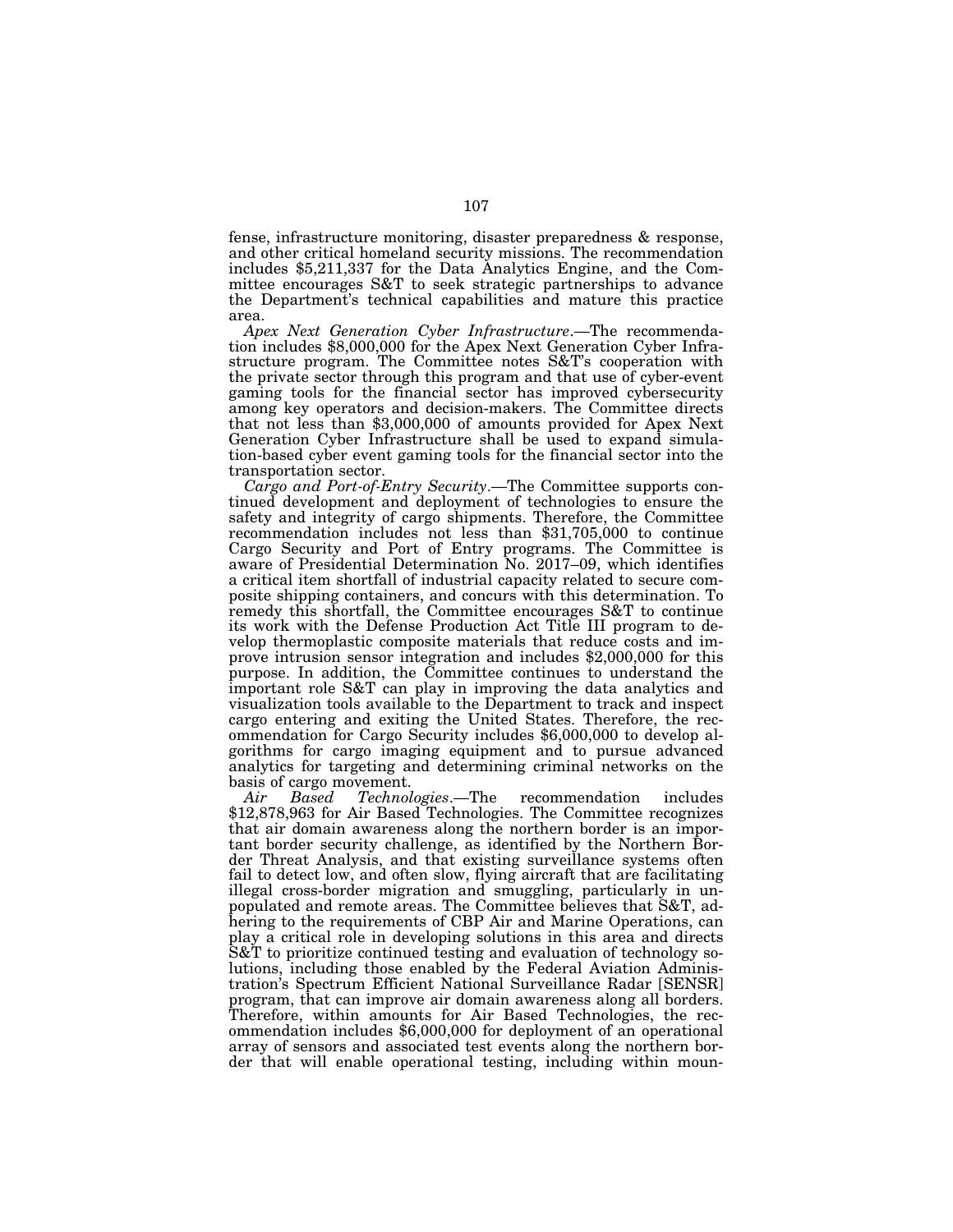tainous and rugged terrains. The purpose of these operational tests shall be to validate the suitability of available sensor technologies and provide measurable results that can inform future operations and investments. The Committee encourages S&T to collaborate with qualified research universities as it carries out these efforts.

*Port and Coastal Surveillance*.—The recommendation includes \$16,750,000 for Port and Coastal Surveillance. The Committee is aware of threats posed by submersible and semisubmersible watercraft and concerned with the technical challenges associated of maintaining persistent maritime domain awareness in a scalable and affordable manner. The Committee is also aware of an ongoing analysis of alternatives that will inform S&T's understanding of meeting these challenges. Within the amount included for Port and Coastal Surveillance, the Committee includes \$8,000,000 for research, development, test, and evaluation of existing unmanned, self-powered maritime sensor platforms capable of detecting surface and subsurface threats. In carrying out this activity, S&T shall consider how multiple such platforms could be operationally deployed and shall strongly consider the current and future requirements of the Coast Guard. Within 60 days of enactment of this act, S&T shall brief the Committee on its plan to implement this directive.

*Opioid/Fentanyl Detection*.—Transnational criminal organizations are trafficking deadly heroin, fentanyl, and other opioids across U.S. borders, through U.S. ports of entry, and via mail shipments, distributing them across a sophisticated transportation network, and pushing them onto the streets of American communities. The Department is working to slow the flow of these substances domestically, at the borders, and internationally, but the substances and the networks that distribute them can be difficult to detect using current technology. In its fiscal year 2018 appropriations bill, the Committee worked successfully to provide funding dedicated specifically to opioid and fentanyl detection, for the first time. This funding is being used to develop new tools for the Department and its partners to use to improve their capability to stop the flow of opioids. This recommendation includes \$8,500,000, an increase of \$2,500,000 over fiscal year 2018, to continue this effort in fiscal year 2019. This recommendation also includes \$41,000,000 above the budget request amount under Immigration and Customs Enforcement's Operations and Support appropriation to improve Homeland Security Investigations' [HSIs] capacity to disrupt the criminal networks that are trafficking opioids, including by partnering with an appropriate university. Within amounts provided for Opioid/Fentanyl Detection, \$1,500,000 is for S&T to collaborate with HSI and its university partner in this effort by developing opioid-related investigative, training, analytical, and other capabilities.

*Laboratory Facilities Research and Development*.—In addition to including full funding to continue the operations of NBACC, CSAC, and NUSTL, the recommendation also includes sufficient funding to wholly continue research and development activities at these laboratories. Specifically, the recommendation includes: \$3,099,000 for Multifunction Detectors; \$18,427,000 for Bio-Threat Characterization; \$4,393,000 for CSAC Research and Development;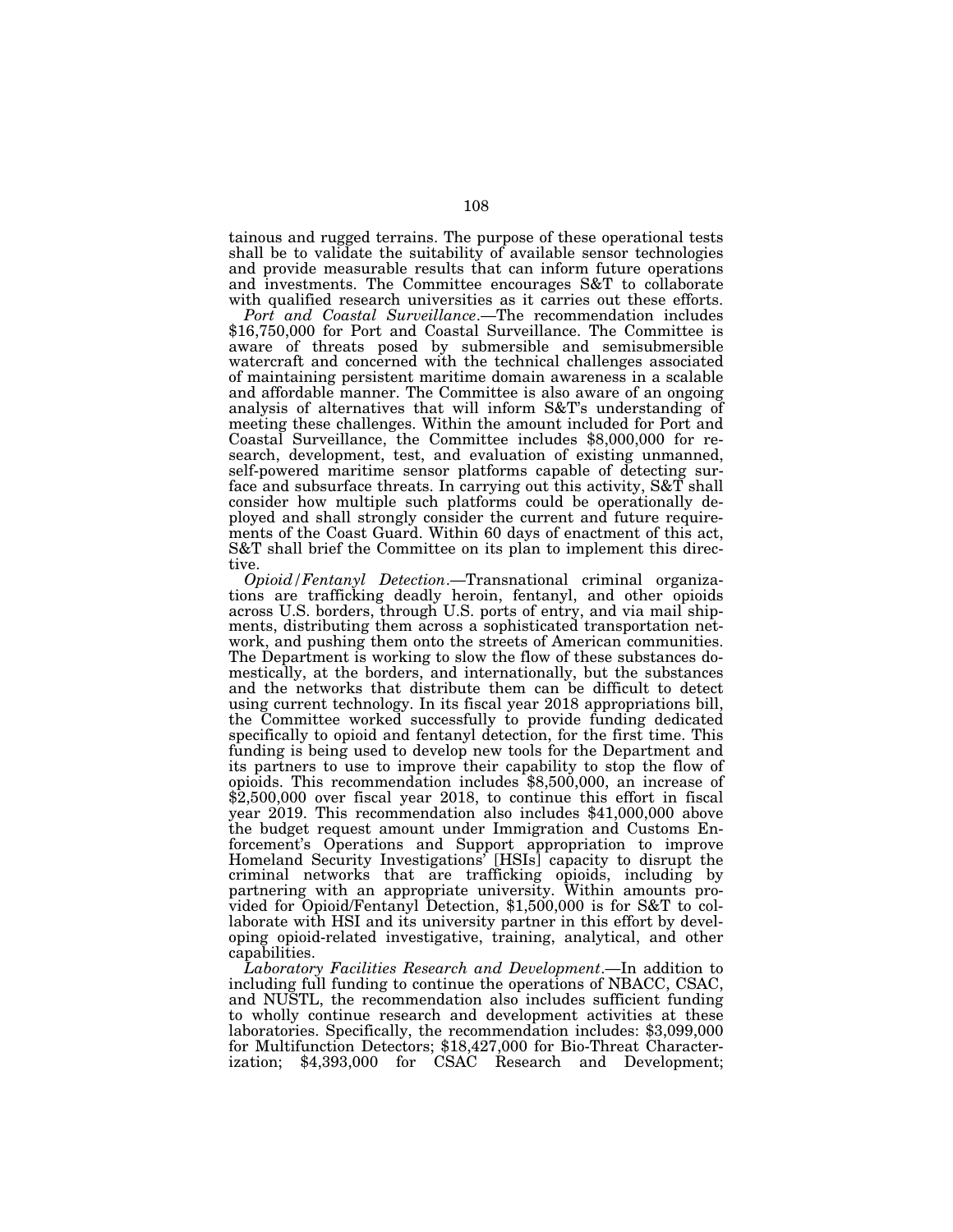\$5,682,000 for Bio-Forensics Research and Development; and \$5,000,000 for Explosives and Radiation/Nuclear Attack Resiliency.

*Detection Canine*.—The recommendation includes not less than \$12,269,000 for Detection Canine, whose purpose is to collaborate with end users to provide a central focal point for the Department's canine research and development and test and evaluation; promote intra-Department and interagency coordination to drive the development of canine technologies with broad application for the whole of the Homeland Security Enterprise; and provide a specific focus on the Person Borne Improvised Explosive Device [PBIED] detection canine. Within the amount provided for this purpose, not less than \$7,000,000 is to continue scientifically validated canine mobile sensing technology for explosives detection, to be developed in collaboration with academia, that integrates best scientific practices in genetics, genomics, breeding, olfaction, behavior, training, physiology, and metrology.

*Soft Target and Crowded Places.—*The Committee recognizes the evolving nature of terrorist threats and believes that S&T should continue its focus on funding for Soft Target and Crowded Places research. The Committee notes that the Department's May 2018 Soft Targets and Crowded Places Security Plan Overview, called for research and development to identify novel ways to develop and transition to operational use affordable and scalable technologies that reduce risk and that work within a free and open society that values individual rights and privacy. This could include enhanced detection, screening, and countermeasures. The recommendation includes \$7,000,000 for this activity in fiscal year 2019, a \$2,000,000 increase over the fiscal year 2018 enacted level, to allow S&T, in collaboration with NPPD, to address identified needs and requirements for soft target protection.

*Explosives Threat Assessment*.—Within the amount recommended, not less than \$18,200,000 is for Explosives Threat Assessment. The Committee is aware of S&T's robust and ongoing partnership with the Federal Bureau of Investigation's Terrorist Explosive Device Analysis Center to better understand and characterize home made explosives and encourages S&T to continue to seek ways to fully utilize and expand this important partnership. The Committee is also pleased with S&T's outreach to other Federal research laboratories, including those operated by the U.S. Army Corps of Engineers, that have relevant expertise in high performance computing, computer-aided and interdisciplinary engineering, computer science, and instrumentation systems.

*Counter-Unmanned Aerial Systems*.—The Committee strongly supports continued investments in research, development, testing, and evaluation of Counter-Unmanned Aerial Systems [Counter-UAS] technology. However, the Committee is extremely disappointed that the Department is unable to carry out many such activities because it does not currently have the necessary legal authorities to do so. The recommendation includes \$13,000,000 for Counter-UAS, but the Committee is committed to recommending enhancements to this amount should the Department be granted these authorities.

*Enabling Unmanned Aerial Systems*.—The Committee is pleased that S&T has established and is utilizing a common site for dem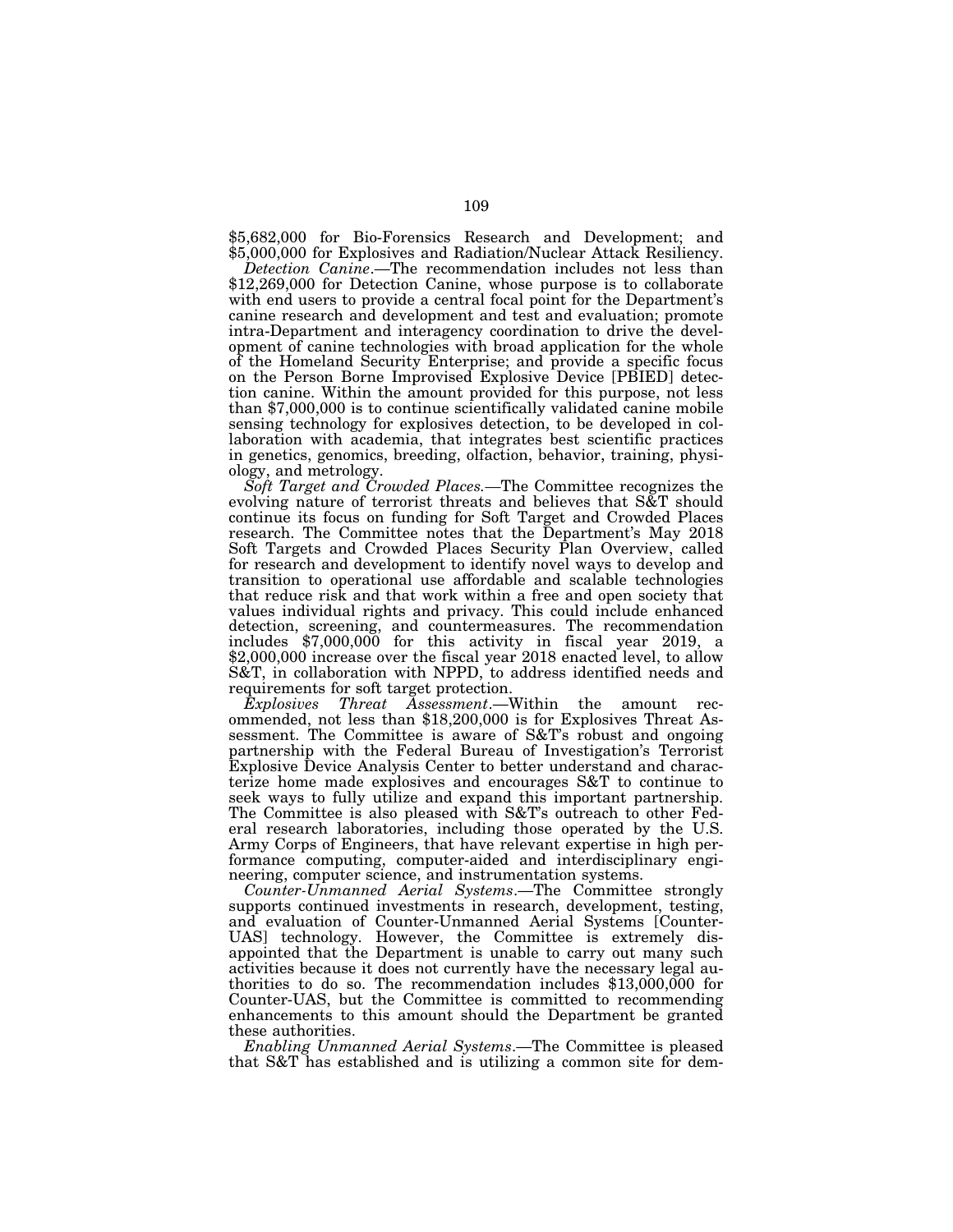onstration and research of small unmanned aircraft systems [SUAS demonstration site]. In January 2018, the Coast Guard utilized the site for a maritime sensor demonstration. In April and May 2018, Customs and Border Protection utilized the site for a border sensor demonstration. The Committee is pleased further demonstrations are planned for the coming months and is pleased S&T has made the SUAS demonstration site available to other Federal partners. Of the amount recommended, not less than \$4,000,000 shall be for Enabling UAS Technologies, of which not less than \$2,000,000 shall be to test sensors as parts of systems to solve more complex maritime problems. To the greatest extent practicable, these funds should be used to harness the resources and expertise at the SUAS demonstration site and the Federal Aviation Administration [FAA] UAS Center of Excellence.

*Silicon Valley Innovation Program*.—While the Committee worked to extend and improve the Department's Other Transaction Authority in fiscal year 2018, which enables innovation through non-traditional government contracting, the Committee is concerned with the output of the Silicon Valley Innovation Program, which benefits from this authority. While the program has been touted as a streamlined means to deliver innovative products to the Department's operators, approximately \$9,900,000 has been expended by the program to date, and only 1 awardee has reached its final phase of development. None have reached the Department's operators. The Committee expects this program to deliver rapid results with fiscal year 2018 funds and recommends \$5,000,000 for fiscal year 2019. Not later than 90 days after the date of enactment of this act, S&T shall brief the Committee on the program's current and projected return on investment.<br>Cybersecurity Research.—The Committee notes that the budget

request sought to eliminate a vast majority, nearly \$60,000,000, in S&T cybersecurity research, including research performed under Apex Programs and Network and System Security and Investigations. Concurrently, the budget request suggested increasing cybersecurity research performed by the Department's operational cyber security component, the National Protection and Programs Directorate [NPPD], by \$36,721,000, or nearly 800 percent. While the Committee strongly believes that S&T should refocus its cybersecurity research to align much more closely with NPPD requirements, the Committee does not believe that the Department should limit its cybersecurity research to NPPD requirements alone, nor does the Committee believe that de facto transfers of research and development resources from S&T to operational components contribute to an efficient or unified Department. Therefore, the Committee directs that not less than \$70,000,000 of amounts provided for research and development under Apex Programs, Network and System Security and Investigations, and Natural Disaster Resiliency be for cybersecurity research. Additionally, the Committee directs that not less than \$36,721,000 of this amount shall be carried out in response to NPPD cybersecurity requirements, including support for NCPS Cybersecurity Architecture Analysis to assist NPPD's efforts to secure the .gov space. The Committee also directs S&T to continue Software Assurance research and that not less than \$3,000,000 shall be for self-adapting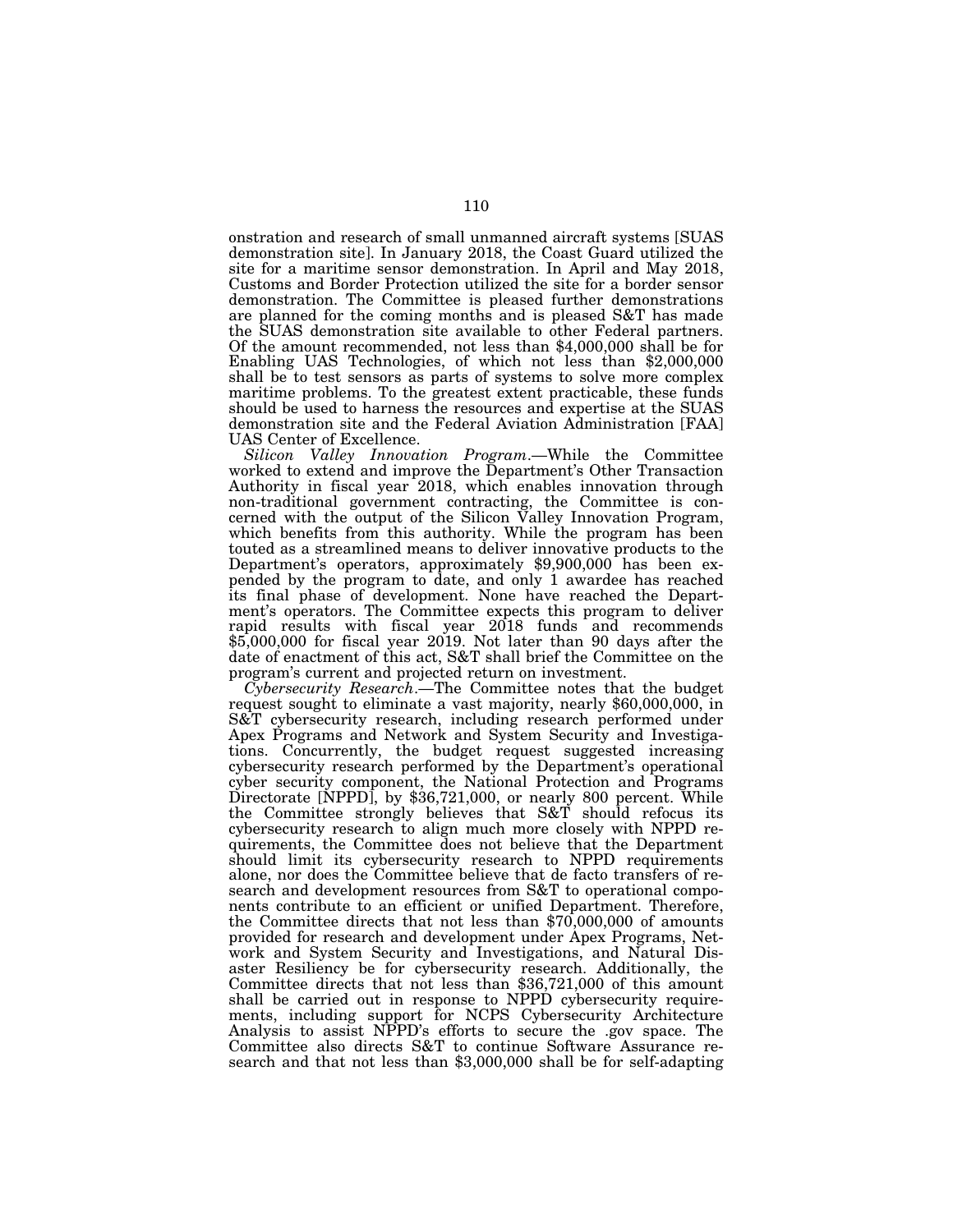security mechanisms that utilize data analytics-driven scoring to measure weaknesses in software design.

*Natural Disaster Resiliency*.—The recommendation includes a total of \$105,194,990 for Natural Disaster Resiliency projects. Within this amount, \$5,000,000 is for S&T to enter into an Educational Partnership Agreement with the U.S. Army Corps of Engineers and one or more educational institutions with expertise in sedimentation and experience with collaborating with relevant Federal agencies, including U.S. Department of Agriculture's Natural Resources Conservation Service [NRCS], for the purpose of developing capabilities for maintaining and improving the integrity U.S. levee and dams systems.

*Cyber Physical Systems*.—The recommendation includes not less than \$6,165,000 for Cyber Physical Systems. Of this amount, not less than \$1,582,000 shall be for S&T to continue collaborating with the Department of Energy on Cybersecurity of Energy Delivery Systems, which utilizes critical large scale electric power transmission test facilities and relies on active cooperation and integration with operational utility providers. The Committee expects that the technologies developed through this program will ultimately be transitioned to industry for commercialization and deployment of more resilient electric grid components and systems.

*Partnership Intermediary Agreements*.—The Committee supports the Department's efforts to establish Partnership Intermediaries, as defined under section 3715 of title 15, United States Code, to support its ability to seek out, assess, and engage non-traditional small business vendors for the Department's development and acquisition efforts. The Committee provides \$7,000,000 for Partnership Intermediary Agreements. These funds will enable components across the Department to engage immediately on technology transfer and transition activities with Partnership Intermediaries. The Committee expects the Department to include similar funding for Partnership Intermediaries in future budget submissions.

*Binational Cooperative Pilot*.—The Committee is pleased that S&T has been engaged in a three-year binational research and development pilot. The recommendation includes \$2,000,000 for continuation of this pilot. The pilot should continue its focus on border security, maritime security, biometrics, cybersecurity, and video analytics among other topics. Within 180 days of the enactment of this act, S&T shall provide a report to the Committee on the results of each grant awarded through the pilot and on any commercialization or transition to practice that has resulted from the pilot's projects.

*Technology Transfer*.—The Committee supports S&T's efforts to promote the transfer of innovative technologies to the commercial market in order to address major areas of focus within the department, including explosives, border security, cybersecurity, biological and chemical defense, and first responders. S&T should coordinate with the Office of University Programs to accelerate the transition and commercialization of technologies developed in support of the components at the university-based Centers of Excellence.

*Work for Others*.—The Committee fully supports the budget request's proposal to expand the Work for Others [WFO] program within NBACC. The Committee directs S&T to provide a briefing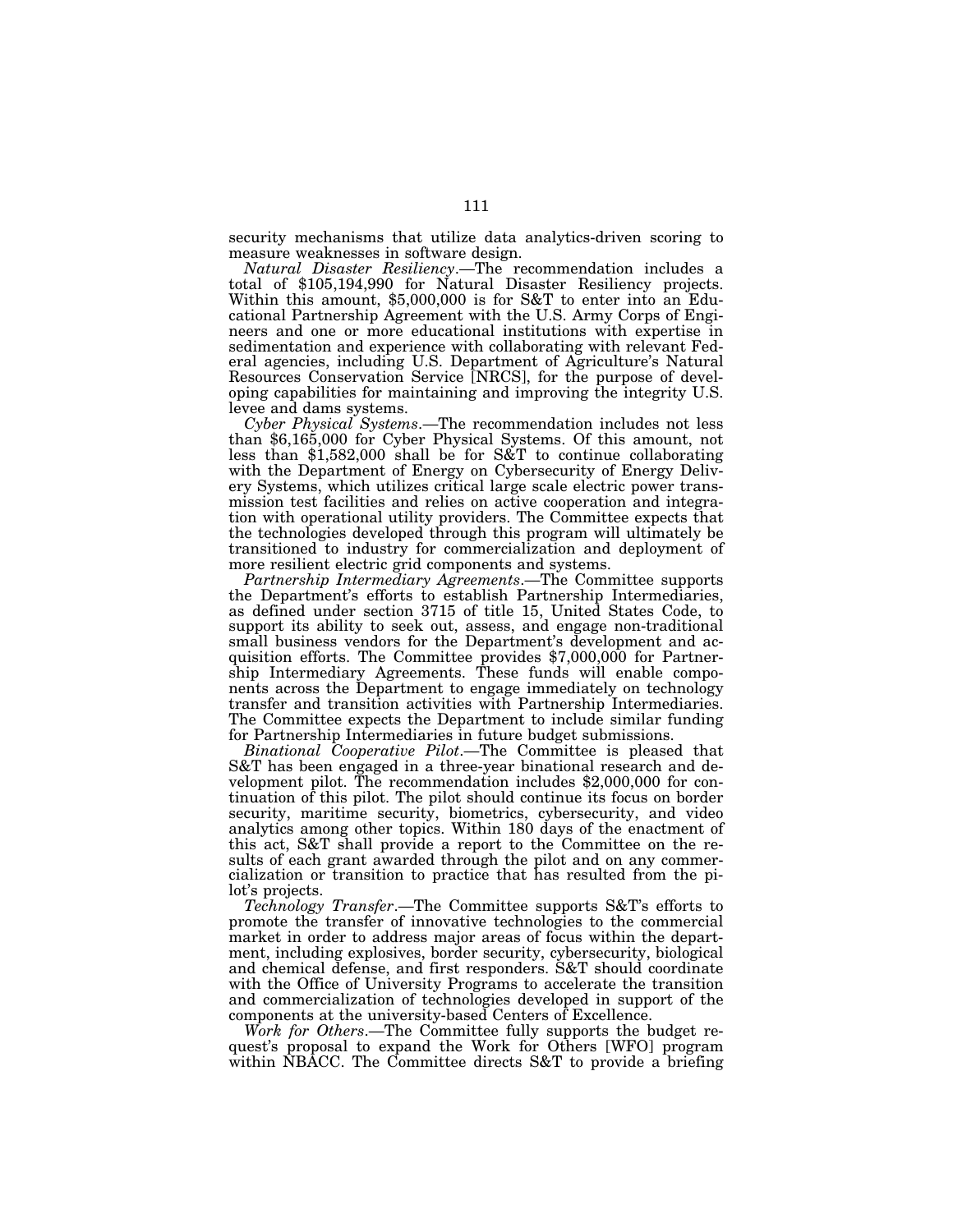within 30 days of enactment of this act and annually hereafter, on the process established to document, streamline and approve WFO projects to include the following performance metrics: number of projects and total revenue generated for each of the next 5 fiscal years.

#### UNIVERSITY PROGRAMS

The recommendation includes \$40,500,000 for University Programs, of which \$37,103,562 is for Centers of Excellence. The Committee recognizes the importance of the Centers of Excellence program to generate basic and applied research that delivers innovative technologies to the homeland security enterprise. The recommendation wholly maintains the established plan for Centers of Excellence despite the budget request's suggestion to reduce their funding by more than half to \$18,349,562.

### DOMESTIC NUCLEAR DETECTION OFFICE

### COMMITTEE RECOMMENDATIONS

The Committee recommends \$335,440,000 for DNDO, the same amount that was provided in fiscal year 2018. The Committee recognizes that the Department used authorities under section 872 of the Homeland Security Act of 2002 (Public Law 107–296) to establish a Countering Weapons of Mass Destruction office [CWMD], which largely represents a consolidation of DNDO and the Office of Health Affairs [OHA]. The Committee supports efforts to gain efficiencies and improve the Department's biological, radiological, chemical, and nuclear defense posture. The Committee notes, however, that the CWMD office has yet to be explicitly authorized by law. As such, the Committee recommends funding some activities being carried out by CWMD through the legacy DNDO appropriations and PPA structure and includes a general provision that would provide the Department with significant flexibility to transfer funds from DNDO appropriations to CWMD accounts if the office is authorized. Regardless of such authorization, the Committee is committed to working with the Department to enable CWMD to execute its missions via the current appropriations and PPA structure. To this end, the Committee directs the Department to provide a report, not later than 30 days after the date of enactment of this act, that details the links between legacy DNDO and OHA appropriations and PPA structures to the account structure proposed for CWMD by the budget request. This report should specify how activities funded under the legacy structures will be enhanced, improved, or made more efficient under the proposed account structure.

The following table summarizes the Committee's recommendation as compared to the fiscal year 2018 enacted and fiscal year 2019 budget request levels: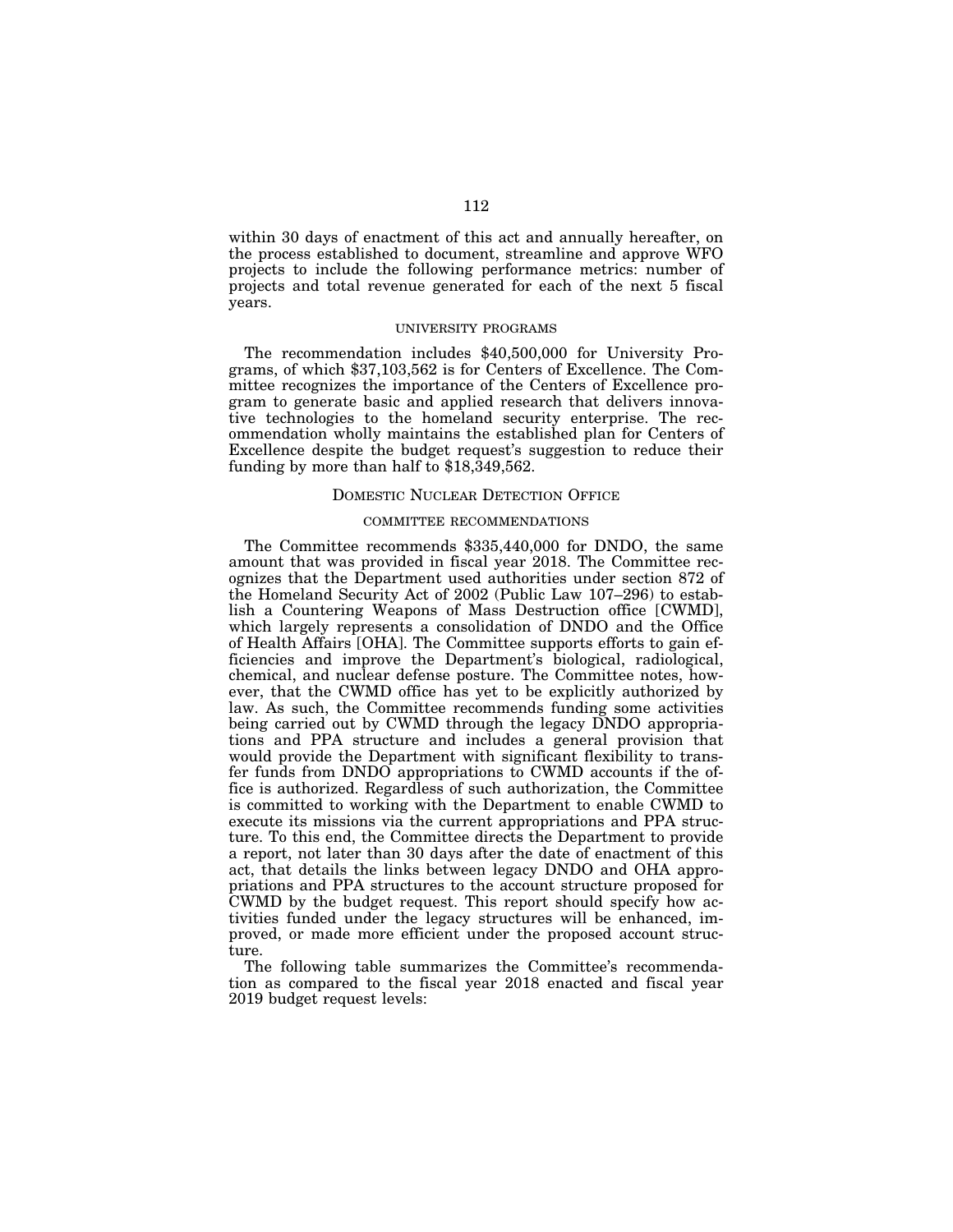# 113

# DOMESTIC NUCLEAR DETECTION OFFICE

[In thousands of dollars]

| Fiscal year 2018<br>enacted           | Fiscal year $2019$<br>budget request $1$ | Committee<br>recommendations          |
|---------------------------------------|------------------------------------------|---------------------------------------|
| 54.664<br>89.096<br>145.661<br>46.019 |                                          | 54.664<br>89.096<br>145.661<br>46.019 |
| 335.440                               |                                          | 335.440                               |

<sup>1</sup> Funding for DNDO operations and support activities was requested for the CWMD office and not comparable to prior years.

### OPERATIONS AND SUPPORT

| \$54,664,000 |
|--------------|
|              |
| 54.664.000   |

### COMMITTEE RECOMMENDATIONS

The Committee recommends \$54,664,000 for Operations and Support, which is \$54,664,000 above the budget request amount and the same as the fiscal year 2018 enacted level. Of this amount, not more than \$29,535,000 is for non-pay.

### PROCUREMENT, CONSTRUCTION, AND IMPROVEMENTS

| \$89,096,000 |
|--------------|
|              |
| 89.096.000   |

### COMMITTEE RECOMMENDATIONS

The Committee recommends \$89,096,000 for Procurement, Construction, and Improvements, which is \$89,096,000 above the budget request amount and the same as the fiscal year 2018 enacted level.

The following table summarizes the Committee's recommendation as compared to the fiscal year 2018 enacted and fiscal year 2019 budget request levels:

### PROCUREMENT, CONSTRUCTION, AND IMPROVEMENTS

[In thousands of dollars]

|                                                       | Fiscal year 2018<br>enacted | Fiscal year $2019$<br>budget request $1$ | Committee<br>recommendations |
|-------------------------------------------------------|-----------------------------|------------------------------------------|------------------------------|
|                                                       | 64.524<br>24.572            |                                          | 64.524<br>24.572             |
| Subtotal, Procurement, Construction, and Improvements | 89.096                      |                                          | 89.096                       |

1 Funding for DNDO procurement, construction, and improvements activities was requested for the CWMD office and not comparable to prior years.

### RESEARCH AND DEVELOPMENT

| \$145,661,000 |
|---------------|
|               |
| 145.661.000   |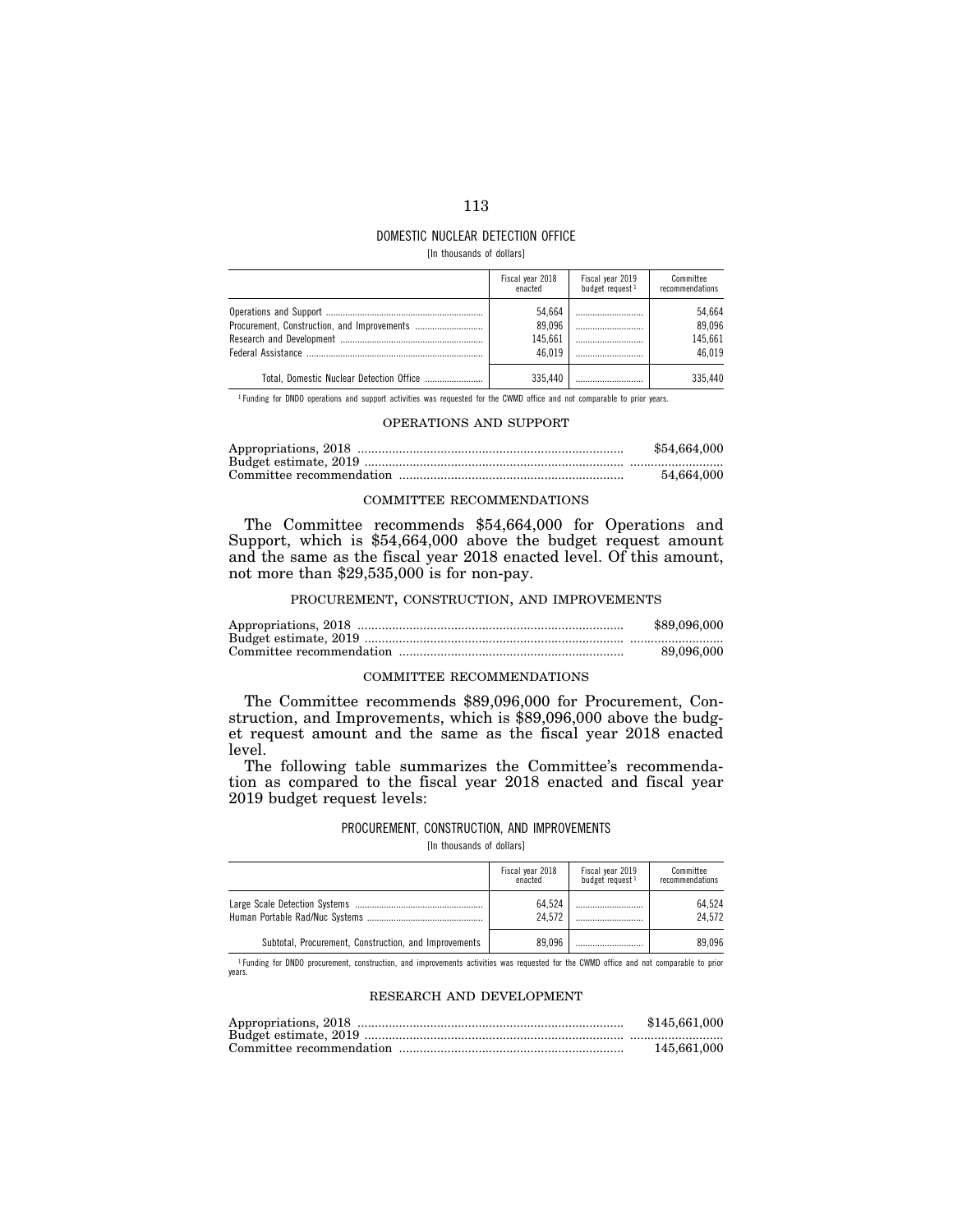### COMMITTEE RECOMMENDATIONS

The Committee recommends \$145,661,000 for Research and Development, which is \$145,661,000 above the budget request amount and the same as the fiscal year 2018 enacted level.

The following table summarizes the Committee's recommendation as compared to the fiscal year 2018 enacted and fiscal year 2019 budget request levels:

# RESEARCH AND DEVELOPMENT

[In thousands of dollars]

| Fiscal year 2018<br>enacted                    | Fiscal year 2019<br>budget request 1 | Committee<br>recommendations                   |
|------------------------------------------------|--------------------------------------|------------------------------------------------|
| 15.937<br>62.081<br>15.155<br>34.127<br>18.361 | <br><br>                             | 15.937<br>62.081<br>15.155<br>34.127<br>18.361 |
| 145.661                                        |                                      | 145.661                                        |

1 Funding for DNDO research and development activities was requested for the CWMD office and not comparable to prior years.

### FEDERAL ASSISTANCE

| \$46,019,000 |
|--------------|
|              |
| 46.019.000   |

#### COMMITTEE RECOMMENDATIONS

The Committee recommends \$46,109,000 for Federal Assistance, which is \$46,019,000 above the budget request amount and the same as the fiscal year 2018 enacted level.

The following table summarizes the Committee's recommendation as compared to the fiscal year 2018 enacted and fiscal year 2019 budget request levels:

# FEDERAL ASSISTANCE

[In thousands of dollars]

|                                                        | Fiscal year 2018<br>enacted | Fiscal year $2019$<br>budget request $1$ | Committee<br>recommendations |
|--------------------------------------------------------|-----------------------------|------------------------------------------|------------------------------|
| Federal, State, Local, Territorial, and Tribal Support | 24.884<br>21.135            |                                          | 24.884<br>21.135             |
|                                                        | 46.019                      |                                          | 46.019                       |

<sup>1</sup> Funding for DNDO Federal assistance activities was requested for the CWMD office and not comparable to prior years.

*Active Interrogation Systems*.—The Committee is aware of the limits of passive detection systems to effectively detect special nuclear material, conventional explosives, and narcotics that can be smuggled though ports and transportation hubs and therefore recommends \$1,500,000 for DNDO for research and development of an active neutron interrogation system.

*Semiconductor Materials*.—The Committee recognizes the importance of radiation detection technology in emergency response to enhance mission performance and save lives. The Committee understands that the development and deployment of highly efficient radiation detectors is necessary to adequately support proper iden-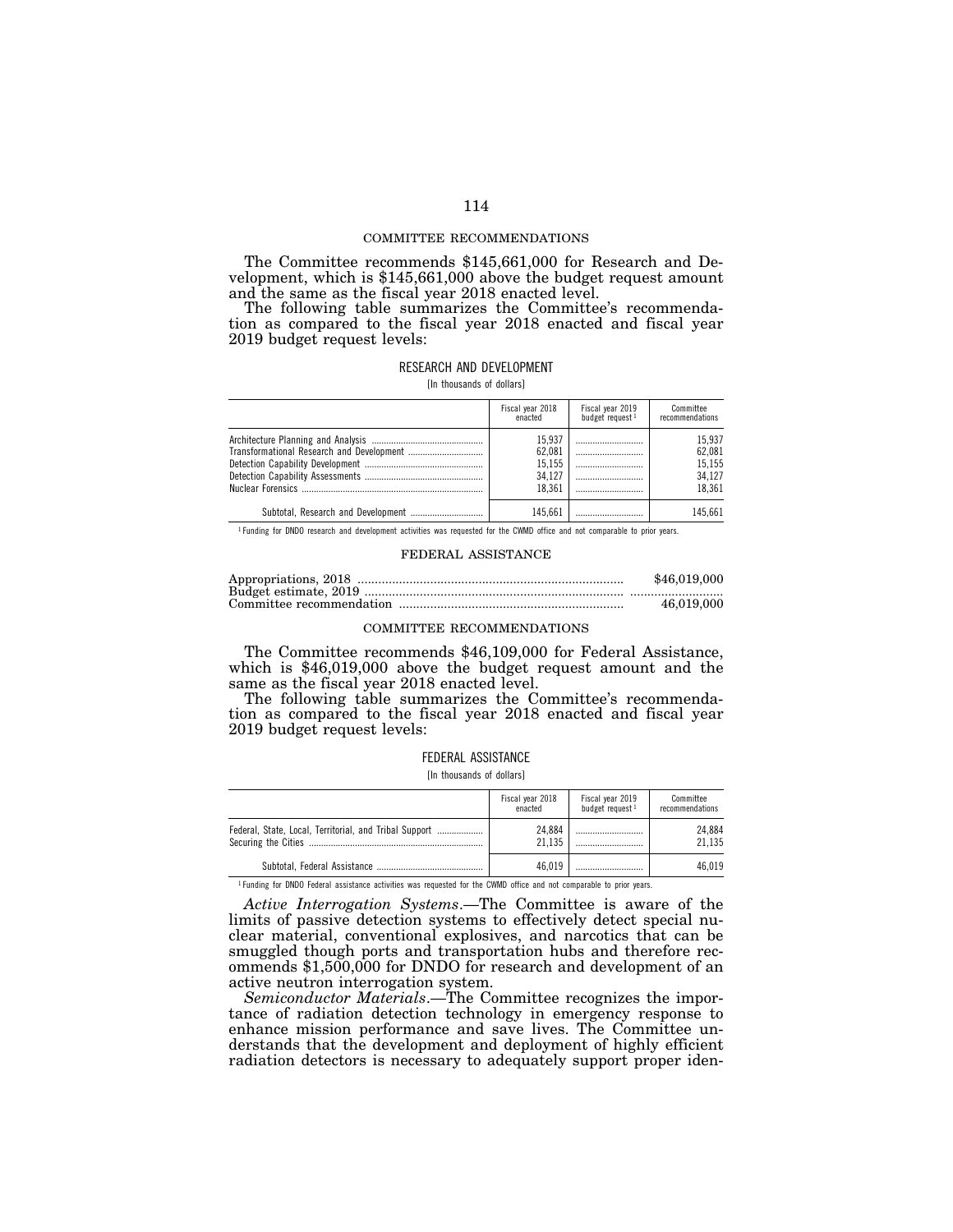tification and interdiction of radiological and nuclear threats. Therefore, the recommendation includes funding be continued for research and development of new generation semiconductor materials.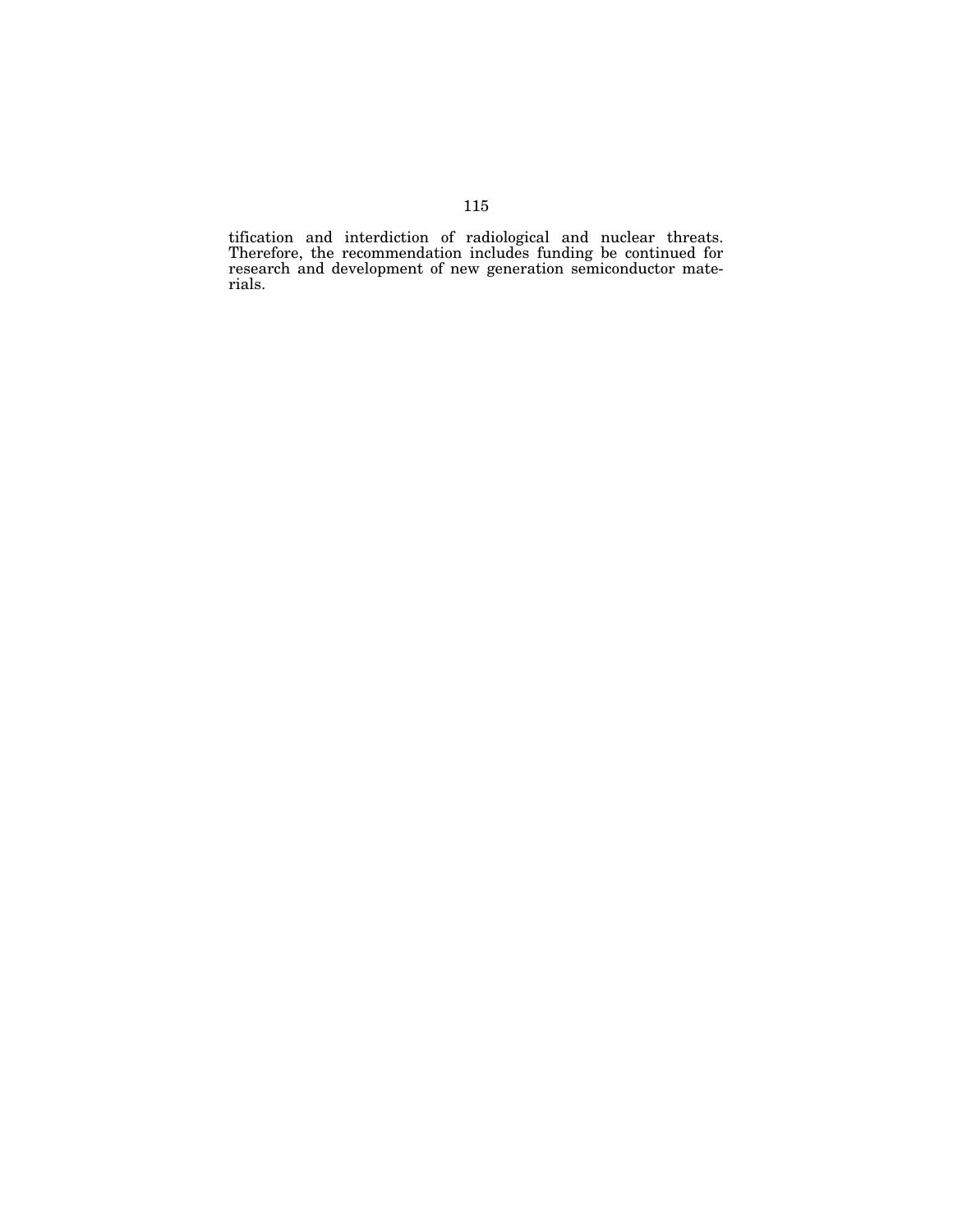# TITLE IV

### ADMINISTRATIVE PROVISIONS

Section 401. The Committee continues a provision allowing USCIS to acquire, operate, equip, and dispose of up to five vehicles under certain scenarios.

Section 402. The Committee continues a provision prohibiting USCIS from granting immigration benefits unless the results of background checks are completed prior to the granting of the benefit and the results do not preclude the granting of the benefit.

Section 403. The Committee continues a provision limiting the use of A–76 competitions by USCIS.

Section 404. The Committee continues a provision making immigration examination fee collections explicitly available for immigrant integration grants, which are not to exceed \$10,000,000, in fiscal year 2019.

Section 405. The Committee continues a provision authorizing FLETC to distribute funds for incurred training expenses.

Section 406. The Committee continues a provision directing the FLETC Accreditation Board to lead the Federal law enforcement training accreditation process to measure and assess Federal law enforcement training programs, facilities, and instructors.

Section 407. The Committee continues and modifies a provision establishing the ''Federal Law Enforcement Training Centers—Procurement, Construction, and Improvements'' appropriation, and allowing for the acceptance of transfers from government agencies into this appropriation.

Section 408. The Committee continues a provision classifying FLETC instructor staff as inherently governmental for certain considerations.

Section 409. The Committee includes a provision permitting the Department to transfer unobligated funds for the operations of the National Bio and Agro-defense Facility to the U.S. Department of Agriculture.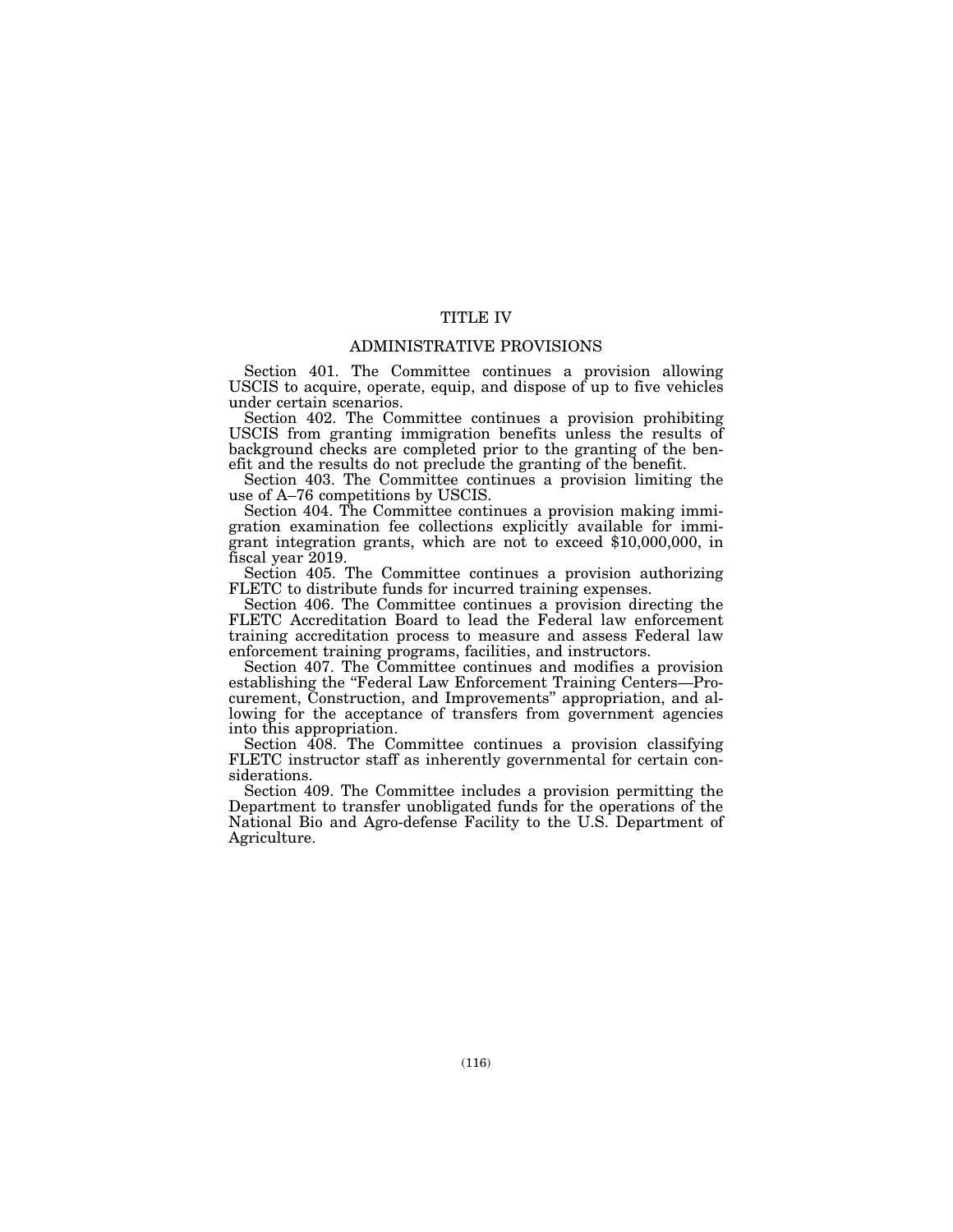# TITLE V

# GENERAL PROVISIONS—THIS ACT

### (INCLUDING RESCISSIONS AND TRANSFERS OF FUNDS)

Section 501. The bill includes a provision stipulating that no part of any appropriation shall remain available for obligation beyond the current fiscal year unless expressly provided.

Section 502. The bill includes a provision stipulating that unexpended balances of prior appropriations may be merged with new appropriations accounts and used for the same purpose, subject to reprogramming guidelines.

Section 503. The bill includes a provision that provides authority to reprogram appropriations within an account and to transfer up to 5 percent between accounts with 15-day advance notification to the Committees on Appropriations. A detailed funding table identifying each Congressional control level for reprogramming purposes is included at the end of this statement. These reprogramming guidelines shall be complied with by all departmental components funded by this act.

The Committee expects the Department to submit reprogramming requests on a timely basis and to provide complete explanations of the reallocations proposed, including detailed justifications of the increases and offsets, and any specific impact the proposed changes will have on the budget request for the following fiscal year and future-year appropriations requirements. Each request submitted to the Committees should include a detailed table showing the proposed revisions at the account, program, project, and activity level to the funding and staffing FTE levels for the current fiscal year and to the levels required for the following fiscal year.

The Committee expects the Department to manage its programs and activities within the levels appropriated. The Committee reminds the Department that reprogramming or transfer requests should be submitted only in the case of an unforeseeable emergency or a situation that could not have been predicted when formulating the budget request for the current fiscal year. When the Department submits a reprogramming or transfer request to the Committees on Appropriations and does not receive identical responses from the House and Senate, it is the responsibility of the Department to reconcile the House and Senate differences before proceeding, and if reconciliation is not possible, to consider the reprogramming or transfer request unapproved.

The Department shall not propose a reprogramming or transfer of funds after June 30 unless there are extraordinary circumstances that place human lives or property in imminent danger. To the extent that any reprogramming proposals are required, the Department is strongly encouraged to submit them well in advance of the June 30 deadline.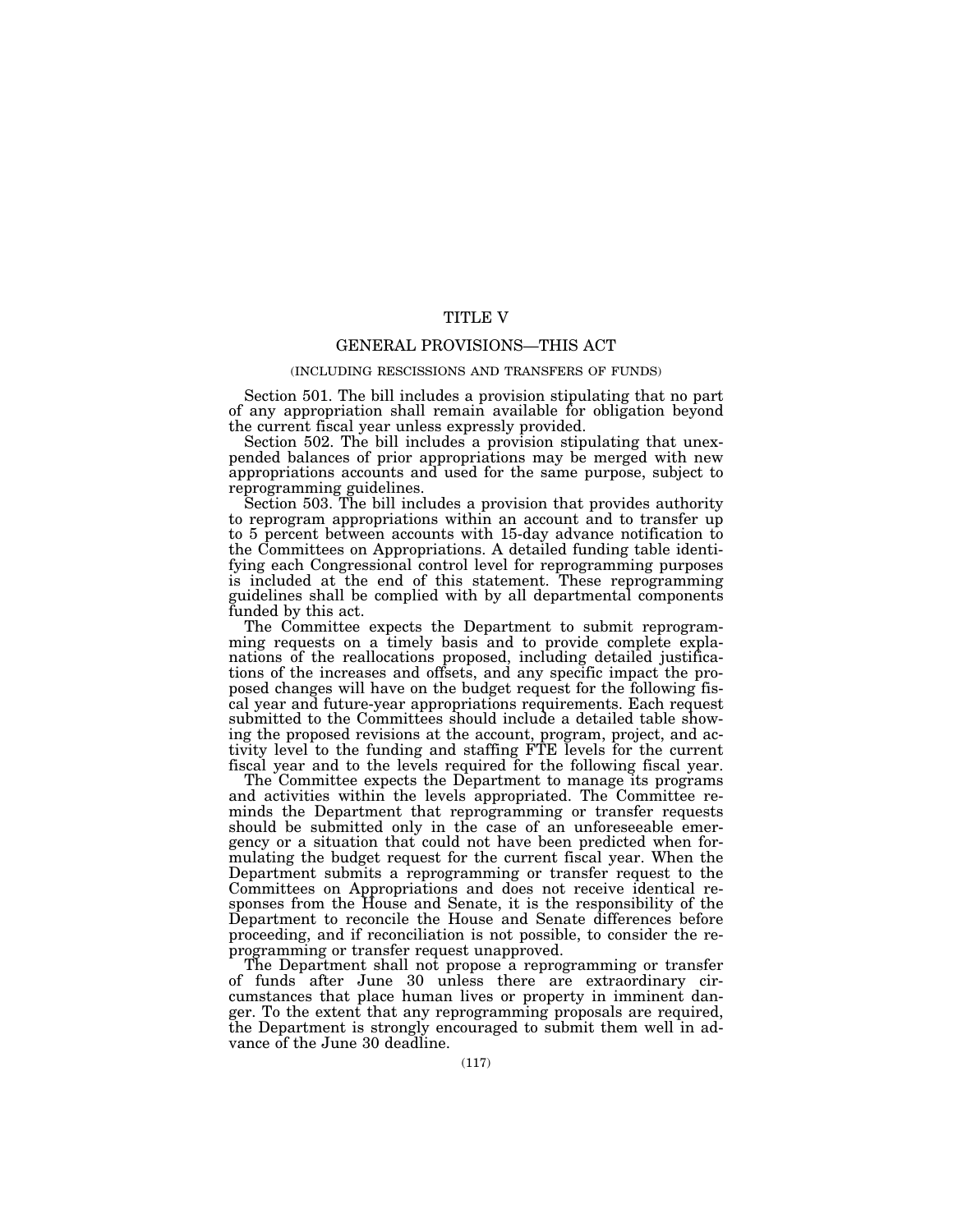Section 504. The bill includes a provision relating to the Department's Working Capital Fund [WCF] that: extends the authority of the WCF in fiscal year 2019; prohibits funds appropriated or otherwise made available to the Department from being used to make payments to the WCF, except for the activities and amounts allowed in the budget request; makes WCF funds available until expended; ensures departmental components are only charged for direct usage of each WCF service; makes funds provided to the WCF available only for purposes consistent with the contributing component; and requires the WCF to be paid in advance or reimbursed at rates that will return the full cost of each service. The WCF table included in the justification materials accompanying the budget request shall serve as the control level for quarterly execution reports submitted to the Committee not later than 30 days after the end of each quarter. These reports shall identify any activity added or removed from the fund.

Section 505. The bill includes a provision stipulating that not to exceed 50 percent of unobligated balances recorded not later than June 30 from appropriations made for salaries and expenses in fiscal year 2019 shall remain available through fiscal year 2020, subject to reprogramming.

Section 506. The bill includes a provision providing that funds for intelligence activities are specifically authorized during fiscal year 2019 until the enactment of an act authorizing intelligence activities for fiscal year 2019.

Section 507. The bill includes a provision requiring notification to the Committees 3 business days before any grant allocation, grant award, contract award (including Federal Acquisition Regulation-covered contracts), other transaction agreement, a task or delivery order on a DHS multiple award contract, letter of intent, or public announcement of the intention to make such an award totaling in excess of \$1,000,000. If the Secretary determines that compliance would pose substantial risk to health, human life, or safety, an award may be made without prior notification, but the Committees shall be notified within 5 full business days after such award or letter is issued. Additionally, FEMA is required to brief the Committees 5 full business days prior to announcing publicly the intention to make an award under certain grant programs. The 3 day notification requirement also pertains to task or delivery order awards greater than \$10,000,000 from multi-year funds as well as for any sole-source grant awards.

Section 508. The bill includes a provision stipulating that no agency shall purchase, construct, or lease additional facilities for Federal law enforcement training without the advance approval of the Committees on Appropriations of the Senate and the House of Representatives.

Section 509. The bill includes a provision stipulating that none of the funds provided by this act may be used for any construction, repair, alteration, or acquisition project for which a prospectus, if required under chapter 33 of title 40, United States Code, has not been approved. The bill excludes funds that may be required for development of a proposed prospectus.

Section 510. The bill includes a provision that consolidates and continues by reference prior-year statutory bill language into one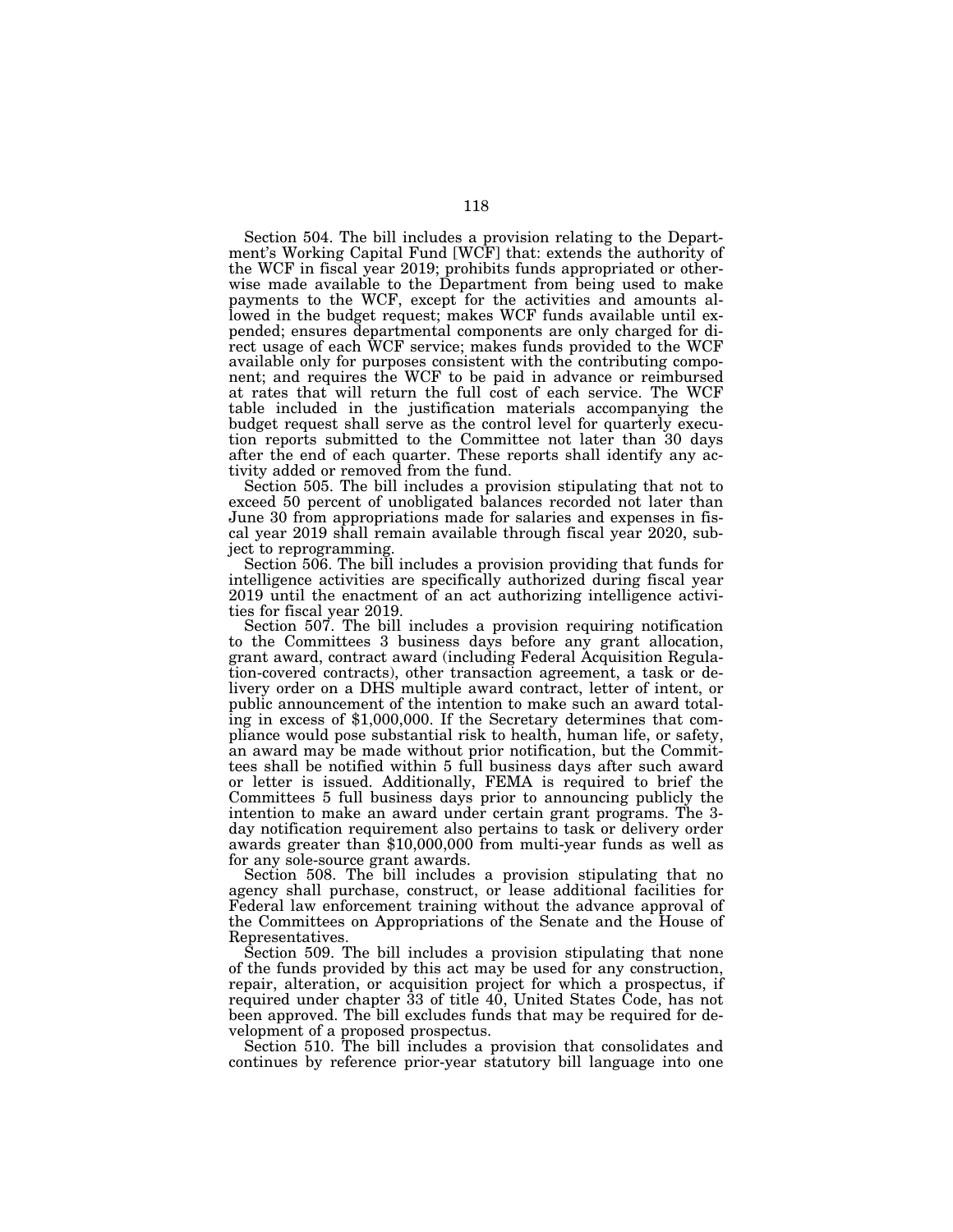provision. These provisions concern contracting officers' training and Federal building energy performance.

Section 511. The bill includes a provision stipulating that none of the funds provided by this act may be used in contravention of the Buy American Act.

Section 512. The bill includes a provision prohibiting funds from being used to amend the oath of allegiance required under section 337 of the Immigration and Nationality Act (8 U.S.C. 1448).

Section 513. The bill includes a provision prohibiting funds from being used to carry out section 872 of the Homeland Security Act of 2002.

Section 514. The bill includes a provision prohibiting funds from being used to plan, test, pilot, or develop a national identification card.

Section 515. The bill includes a provision directing that any official required by this act to report or certify to the Committees on Appropriations of the Senate and the House of Representatives may not delegate such authority unless expressly authorized to do so in this act.

Section 516. The bill includes a provision extending current law concerning individuals detained at the Naval Station, Guantanamo Bay, Cuba.

Section 517. The bill includes a provision prohibiting funds provided by this act to be used for first-class travel.

Section 518. The bill includes a provision prohibiting funds provided by this act to be used to employ workers in contravention of section 274A(h)(3) of the Immigration and Nationality Act.

Section 519. The bill includes a provision prohibiting funds appropriated or otherwise made available by this act to pay for award or incentive fees for contractors with below satisfactory performance or performance that fails to meet the basic requirements of the contract.

Section 520. The bill includes a provision prohibiting funds appropriated or otherwise made available by this act for the Department to enter into a Federal contract unless the contract meets requirements of the Federal Property and Administrative Services Act of 1949 or chapter 137 of title 10, United States Code, and the Federal Acquisition Regulation, unless the contract is otherwise authorized by statute without regard to this section.

Section 521. The bill recommends \$39,000,000 for financial systems modernization and includes a provision allowing the Secretary to transfer these funds between appropriations for the same purpose after notifying the Committees 15 days in advance.

Section 522. The bill includes a provision requiring the Secretary to reduce administrative expenses from certain accounts.

Section 523. The bill includes a provision regarding restrictions on electronic access to pornography.

Section 524. The bill includes a provision regarding the transfer of an operable firearm by a Federal law enforcement officer to an agent of a drug cartel.

Section 525. The bill includes language regarding the number of employees permitted to attend international conferences.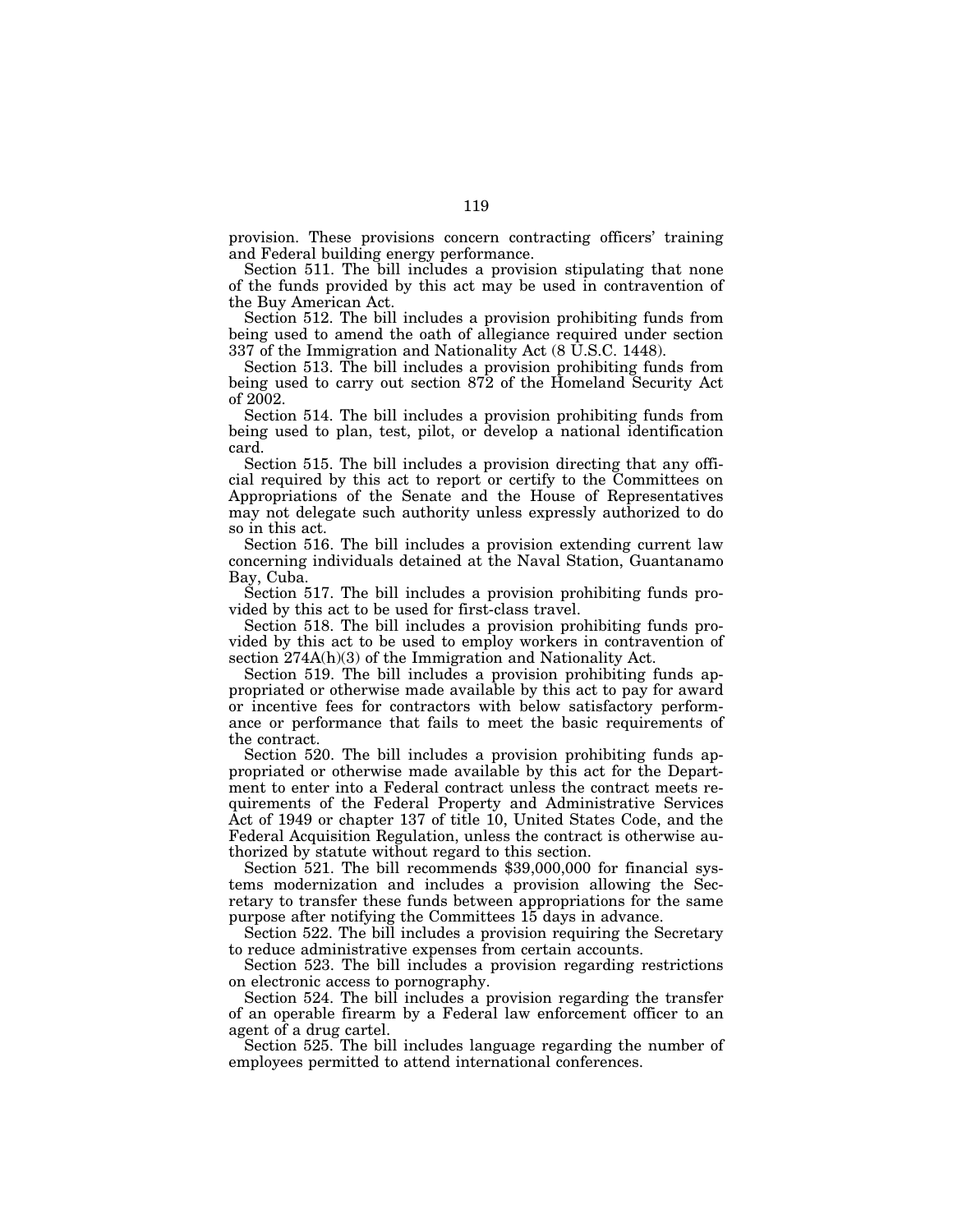Section 526. The bill includes a provision prohibiting funds made available by this act to reimburse any Federal department or agency for its participation in an NSSE.

Section 527. The bill includes a provision on structural pay reform that affects more than 100 full-time positions or costs more than \$5,000,000 in a single year.

Section 528. The bill includes a provision directing the Department to post on a public website reports required by the Committees on Appropriations of the Senate and the House of Representatives unless public posting compromises homeland or national security or contains proprietary information.

Section 529. The bill continues a provision allowing Operations and Support funding to be used for certain activities.

Section 530. The bill includes a provision related to the Arms Trade Treaty.

Section 531. The bill includes a provision related to schooling for certain overseas dependents.

Section 532. The bill includes a provision related to user fee proposals that have not been enacted into law prior to submission of the budget request.

Section 533. The bill includes a new provision providing authority for the Department to establish new programs, projects, and activities for the CWMD office, but only subsequent to the enactment of legislation explicitly authorizing the establishment of such office.

Section 534. The bill rescinds unobligated balances from prior year appropriations.

Section 535. The bill permanently rescinds \$120,000,000 from the unobligated balances in the Department of the Treasury Forfeiture Fund.

# PROGRAM, PROJECT, AND ACTIVITY

In fiscal year 2018, for purposes of the Balanced Budget and Emergency Deficit Control Act of 1985 (Public Law 99–177), as amended, the following information provides the definition of the term ''program, project, and activity'' for the components of the Department of Homeland Security under the jurisdiction of the Homeland Security Subcommittee of the Committee on Appropriations. The term ''program, project, and activity'' shall include the most specific level of budget items identified in the Department of Homeland Security Appropriations Act, 2018, the House and Senate Committee reports, and the conference report and the accompanying Joint Explanatory Statement of the managers of the committee of conference.

If a percentage reduction is necessary, in implementing that reduction, components of the Department of Homeland Security shall apply any percentage reduction required for fiscal year 2018 to all items specified in the justifications submitted to the Committees on Appropriations of the Senate and the House of Representatives in support of the fiscal year 2018 budget estimates, as amended, for such components, as modified by congressional action.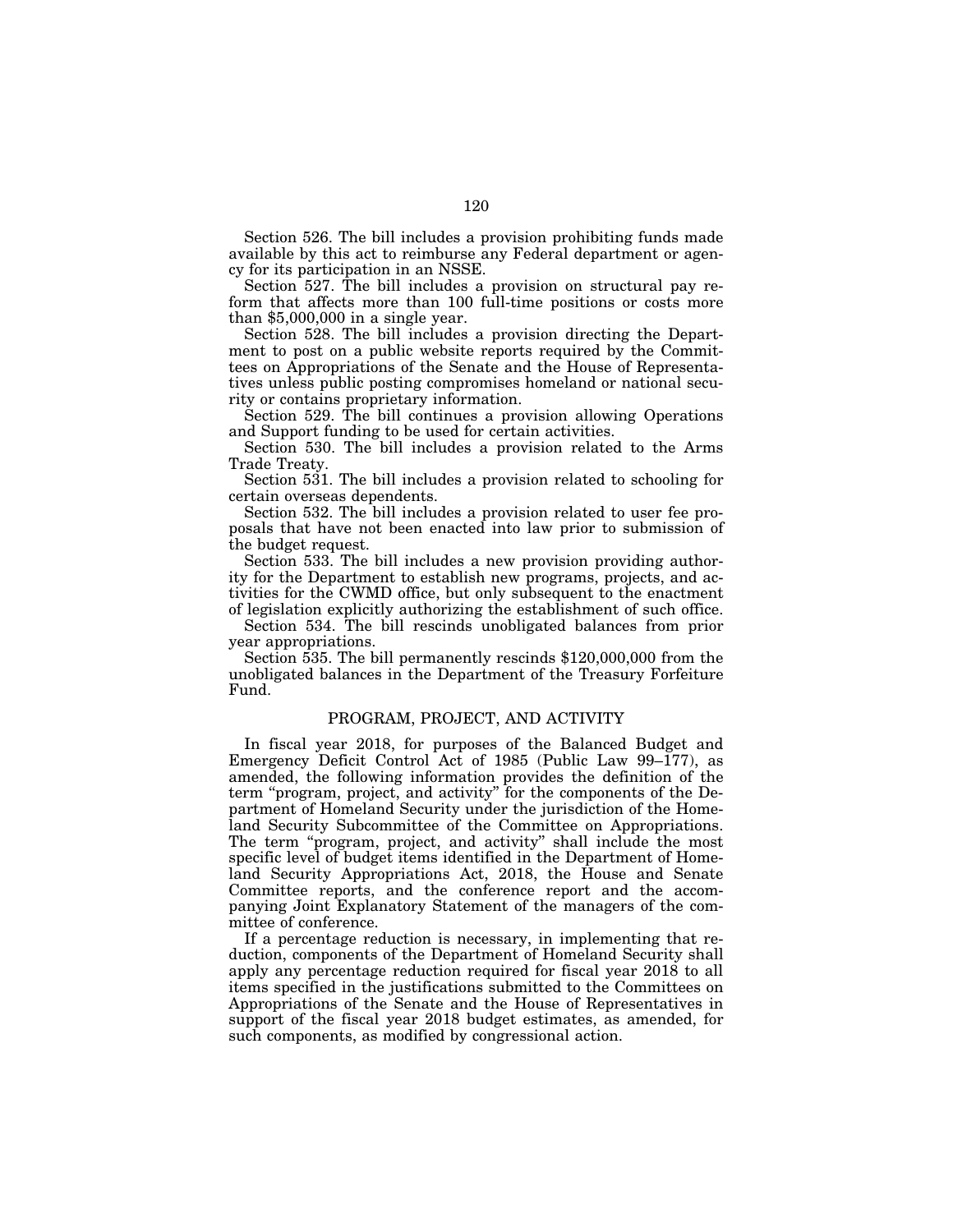# COMPLIANCE WITH PARAGRAPH 7, RULE XVI OF THE STANDING RULES OF THE SENATE

Paragraph 7 of rule XVI requires that Committee reports accompanying general appropriations bills identify each recommended amendment which proposes an item of appropriation which is not made to carry out the provisions of an existing law, a treaty stipulation, or an act or resolution previously passed by the Senate during that session.

The Committee recommends funding for the following programs or activities which currently lack authorization for fiscal year 2019: Analysis and Operations: Operations and Support.

U.S. Customs and Border Protection: Operations and Support; and Procurement, Construction, and Improvements.

U.S. Immigration and Customs Enforcement: Operations and Support; and Procurement, Construction, and Improvements.

Transportation Security Administration: Operations and Support; Procurement Construction and Improvements; and Research and Development.

Coast Guard: Operations and Support; Procurement Construction and Improvements; and Research and Development; and Retired Pay.

National Protection and Programs Directorate: Operations and Support; Procurement Construction and Improvements; and Research and Development.

Federal Emergency Management Agency: Operations and Support; Procurement, Construction and Improvements; and Federal Assistance Programs.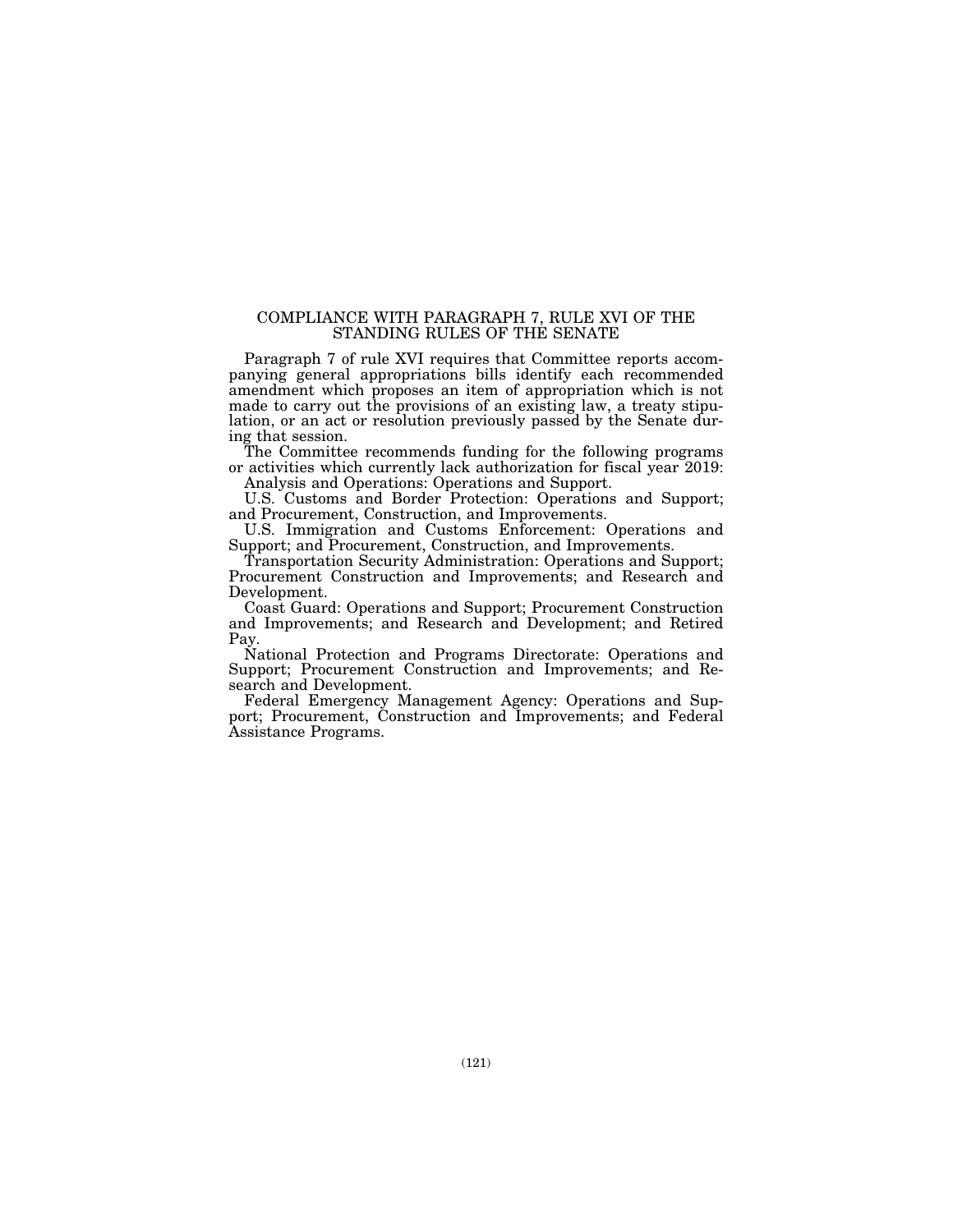## COMPLIANCE WITH PARAGRAPH 7(C), RULE XXVI OF THE STANDING RULES OF THE SENATE

Pursuant to paragraph 7(c) of rule XXVI, on June 21, 2018, the Committee ordered favorably reported an original bill (S. 3109) making appropriations for the Department of Homeland Security for the fiscal year ending September 30, 2019, and for other purposes, provided that the bill be subject to amendment and that the bill be consistent with its budget allocation, and provided that the Chairman of the Committee or his designee be authorized to offer the substance of the original bill as a Committee amendment in the nature of a substitute to the House companion measure, by a recorded vote of 26–5, a quorum being present. The vote was as follows:

Yeas Nays Chairman Shelby Mrs. Feinstein Mr. McConnell Mr. Alexander Mr. Udall Ms. Murkowski Mr. Graham Mr. Blunt Mr. Moran Mr. Hoeven Mr. Boozman Mrs. Capito Mr. Lankford Mr. Daines Mr. Kennedy Mr. Rubio Mrs. Hyde-Smith Mr. Leahy Mrs. Murray Mr. Reed Mr. Tester Mrs. Shaheen Mr. Coons Ms. Baldwin Mr. Murphy Mr. Manchin Mr. Van Hollen

Mr. Merkley<br>Mr. Schatz

# COMPLIANCE WITH PARAGRAPH 12, RULE XXVI OF THE STANDING RULES OF THE SENATE

Paragraph 12 of rule XXVI requires that Committee reports on a bill or joint resolution repealing or amending any statute or part of any statute include ''(a) the text of the statute or part thereof which is proposed to be repealed; and (b) a comparative print of that part of the bill or joint resolution making the amendment and of the statute or part thereof proposed to be amended, showing by stricken-through type and italics, parallel columns, or other appropriate typographical devices the omissions and insertions which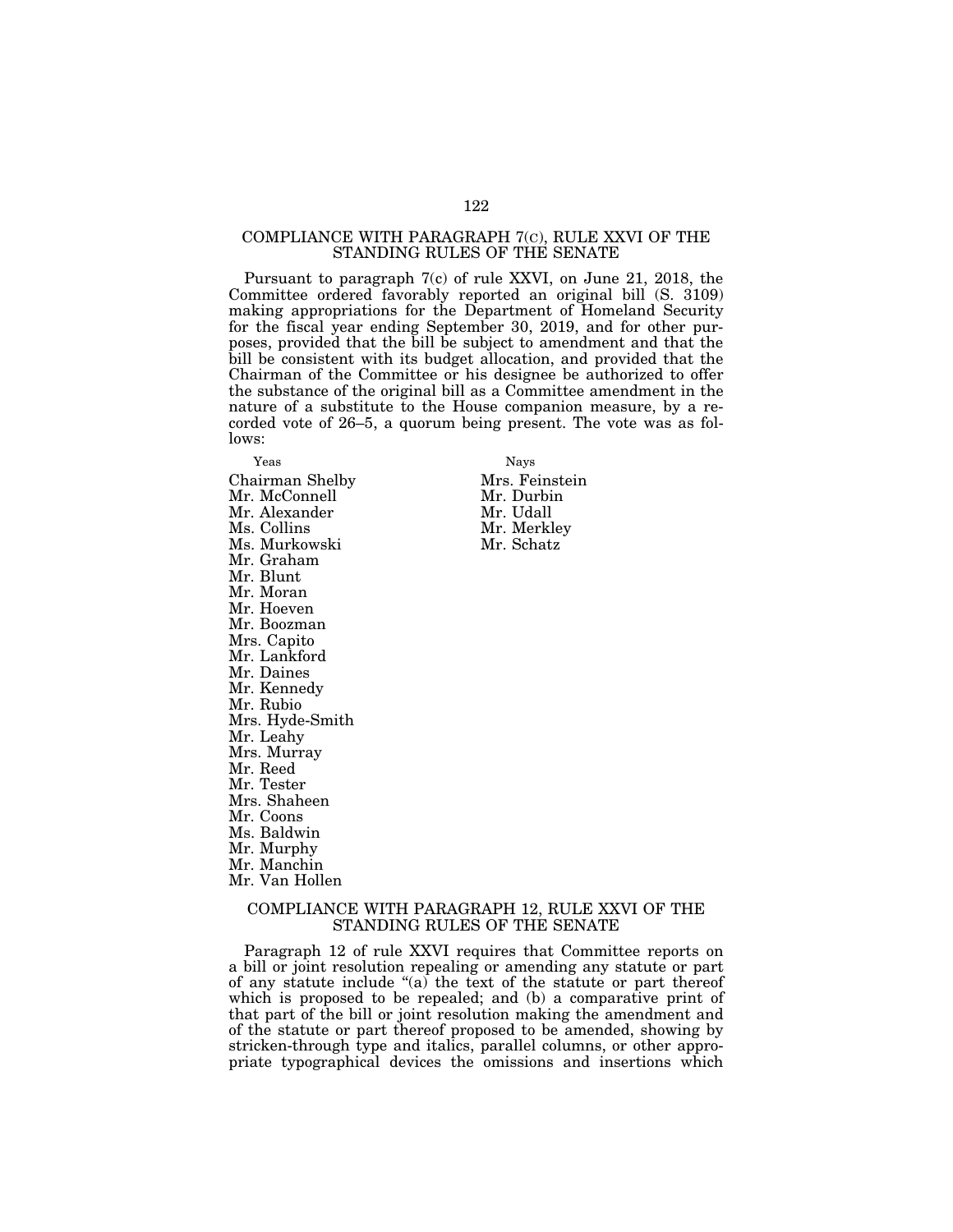would be made by the bill or joint resolution if enacted in the form recommended by the committee.''

In compliance with this rule, changes in existing law proposed to be made by the bill are shown as follows: existing law to be omitted is enclosed in black brackets; new matter is printed in italic; and existing law in which no change is proposed is shown in roman.

## **DEPARTMENT OF HOMELAND SECURITY APPROPRIATIONS ACT, 2015, PUBLIC LAW 114–4**

# TITLE III

### PROTECTION, PREPAREDNESS, RESPONSE, AND RECOVERY

### FEDERAL EMERGENCY MANAGEMENT AGENCY

#### DISASTER RELIEF FUND

### (INCLUDING TRANSFER OF FUNDS)

For necessary expenses in carrying out the Robert T. Stafford Disaster Relief and Emergency Assistance Act (42 U.S.C. 5121 et seq.), \$7,033,464,494, to remain available until expended, of which \$24,000,000 shall be transferred to the Department of Homeland Security Office of Inspector General for audits and investigations related to disasters: *Provided*, That the Administrator of the Federal Emergency Management Agency shall submit to the Committees on Appropriations of the Senate and the House of Representatives the following reports, including a specific description of the methodology and the source data used in developing such reports:

(1) an estimate of the following amounts shall be submitted for the budget year at the time that the President's budget proposal for [fiscal year 2016] *fiscal year 2020* is submitted pursuant to section 1105(a) of title 31, United States Code:

\* \* \* \* \* \* \*

(2) an estimate or actual amounts, if available, of the following for the current fiscal year shall be submitted not later than the fifth *business* day of each month, and shall be published by the Administrator on the Agency's Web site not later than the fifth day of each month: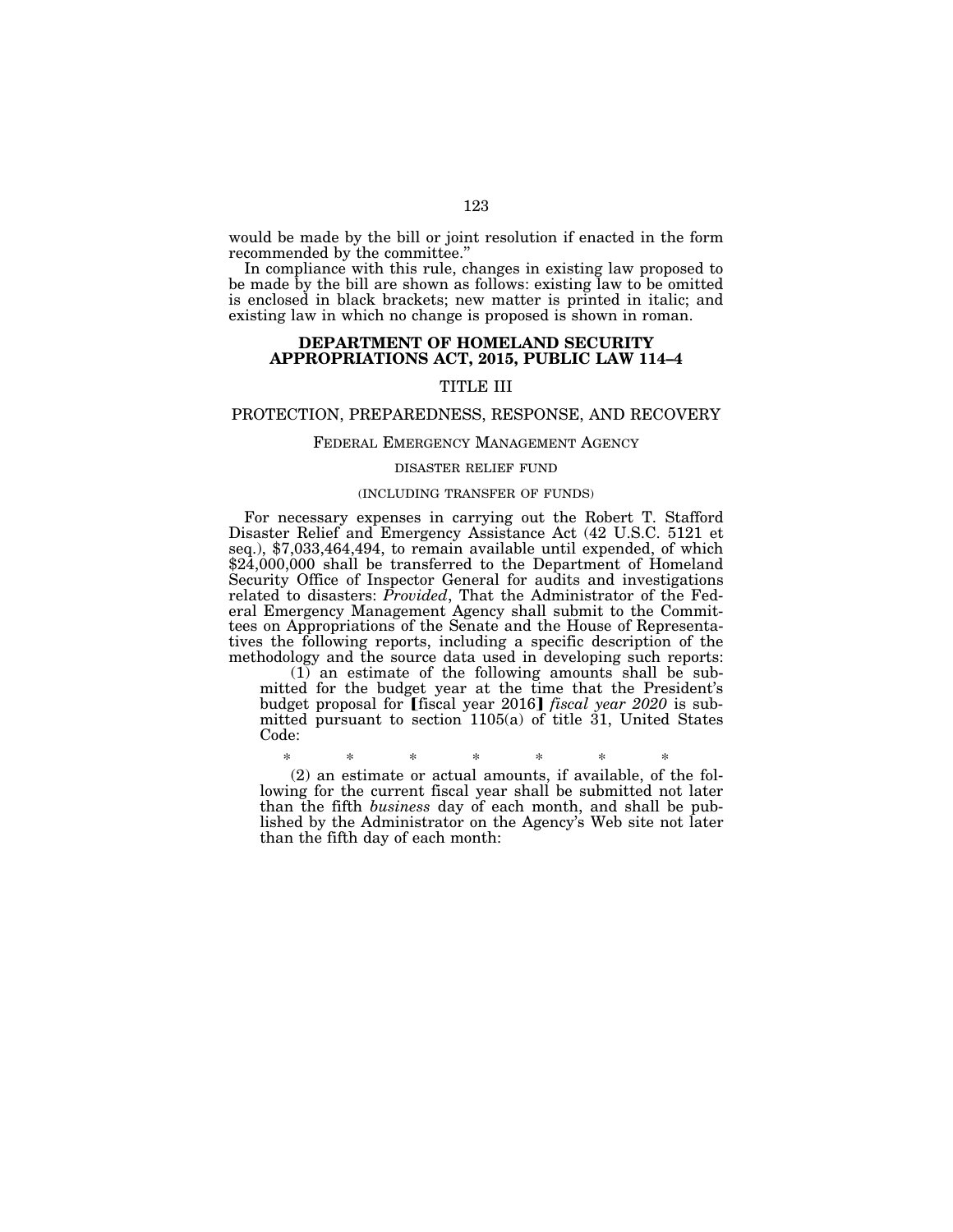# BUDGETARY IMPACT OF BILL

### PREPARED IN CONSULTATION WITH THE CONGRESSIONAL BUDGET OFFICE PURSUANT TO SEC. 308(a), PUBLIC LAW 93–344, AS AMENDED

[In millions of dollars]

|                                                                                                                         |                         | Budget authority  | Outlavs                 |                   |
|-------------------------------------------------------------------------------------------------------------------------|-------------------------|-------------------|-------------------------|-------------------|
|                                                                                                                         | Committee<br>allocation | Amount<br>in bill | Committee<br>allocation | Amount<br>in bill |
| Comparison of amounts in the bill with the subcommittee<br>allocation for 2019: Subcommittee on Homeland Secu-<br>rity: |                         |                   |                         |                   |
|                                                                                                                         | 1.740                   | 1.740             | 1.736                   | 11.736            |
|                                                                                                                         | 48.334                  | 55.151            | 58.138                  | 158.598           |
|                                                                                                                         | 2.058                   | 2.223             | ΝA                      | ΝA                |
|                                                                                                                         | 46.276                  | 52.928            | ΝA                      | ΝA                |
| Projection of outlays associated with the recommendation:                                                               |                         |                   |                         |                   |
|                                                                                                                         |                         |                   |                         | 232.655           |
|                                                                                                                         |                         |                   |                         | 9.350             |
|                                                                                                                         |                         |                   |                         | 6,483             |
|                                                                                                                         | .                       |                   |                         | 2.376             |
|                                                                                                                         |                         |                   |                         |                   |
|                                                                                                                         |                         |                   |                         | 5.023             |
| Financial assistance to State and local governments for                                                                 |                         |                   |                         |                   |
| 2019                                                                                                                    | NA                      | 3.557             | ΝA                      | 2208              |

<sup>1</sup> Includes outlays from prior-year budget authority.<br><sup>2</sup> Excludes outlays from prior-year budget authority.

NA: Not applicable.

NOTE.—Consistent with the funding recommended in the bill for disaster funding and for overseas contingency operations and in accord-<br>ance with subparagraphs (D) and (A)(ii) of section 251(b)(2) of the BBEDCA of 1985, the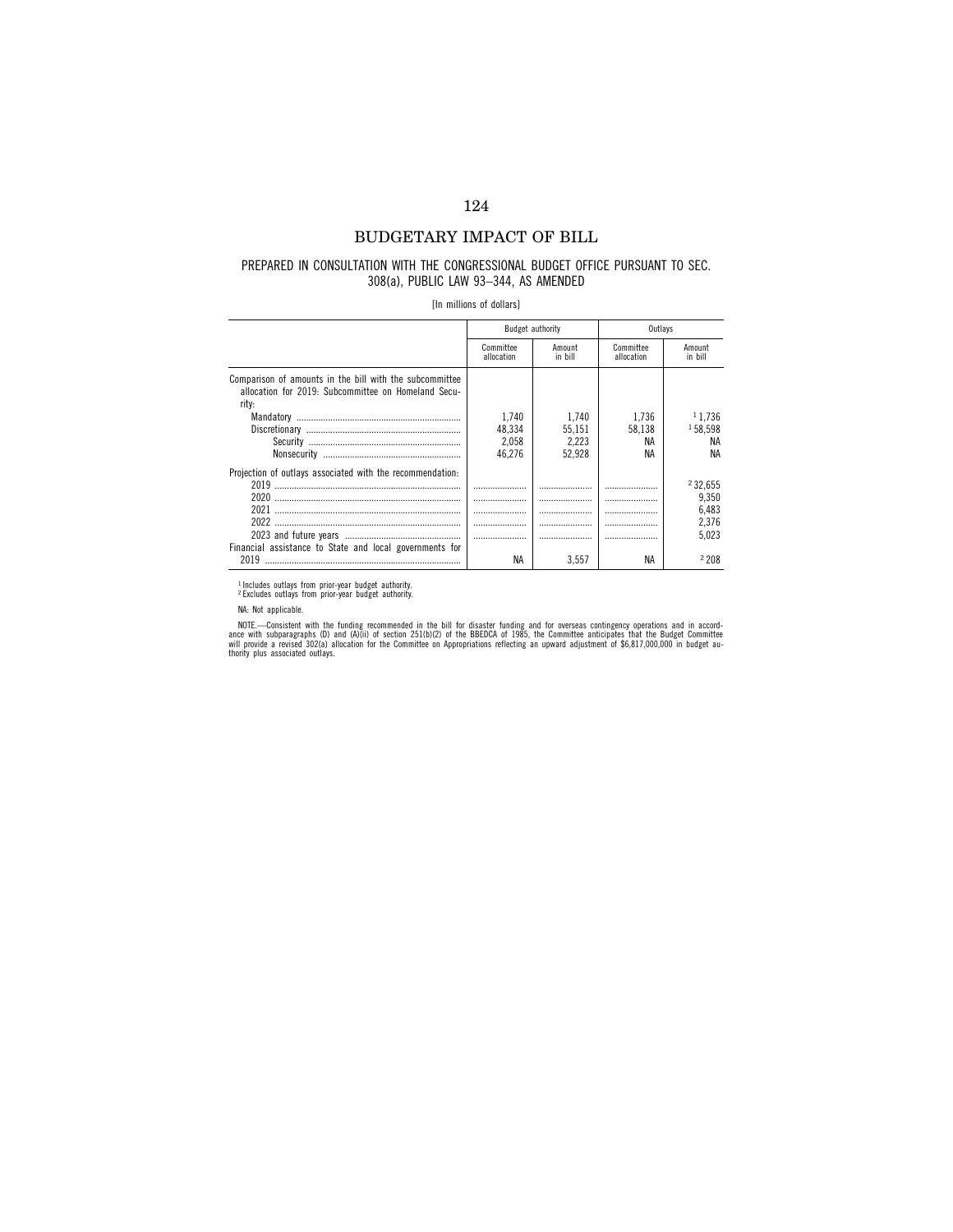| [In thousands of dollars]                                                                                                                                |                                                                          |                                                                                                                                                                                                                                                                                             |                                                                                                                                                      |                                                                                                    |                                |
|----------------------------------------------------------------------------------------------------------------------------------------------------------|--------------------------------------------------------------------------|---------------------------------------------------------------------------------------------------------------------------------------------------------------------------------------------------------------------------------------------------------------------------------------------|------------------------------------------------------------------------------------------------------------------------------------------------------|----------------------------------------------------------------------------------------------------|--------------------------------|
|                                                                                                                                                          | 2018                                                                     |                                                                                                                                                                                                                                                                                             | Committee                                                                                                                                            | Senate Committee recommendation<br>compared with $( + or - )$                                      |                                |
| Item                                                                                                                                                     | appropriation                                                            | <b>Budget estimate</b>                                                                                                                                                                                                                                                                      | recommendation                                                                                                                                       | appropriation<br>2018                                                                              | Budget estimate                |
| DEPARTMENT OF HOMELAND SECURITY                                                                                                                          |                                                                          |                                                                                                                                                                                                                                                                                             |                                                                                                                                                      |                                                                                                    |                                |
| TITLE I-DEPARTMENTAL MANAGEMENT, OPERATIONS, INTELLIGENCE, & OVERSIGHT                                                                                   |                                                                          |                                                                                                                                                                                                                                                                                             |                                                                                                                                                      |                                                                                                    |                                |
| Office of the Secretary and Executive Management                                                                                                         |                                                                          |                                                                                                                                                                                                                                                                                             |                                                                                                                                                      |                                                                                                    |                                |
| Operations and Support:                                                                                                                                  |                                                                          |                                                                                                                                                                                                                                                                                             |                                                                                                                                                      |                                                                                                    |                                |
|                                                                                                                                                          |                                                                          |                                                                                                                                                                                                                                                                                             |                                                                                                                                                      | $-972$<br>$-5,427$                                                                                 |                                |
|                                                                                                                                                          |                                                                          |                                                                                                                                                                                                                                                                                             |                                                                                                                                                      |                                                                                                    | $+414$                         |
|                                                                                                                                                          |                                                                          |                                                                                                                                                                                                                                                                                             |                                                                                                                                                      | $-38$                                                                                              |                                |
|                                                                                                                                                          |                                                                          |                                                                                                                                                                                                                                                                                             |                                                                                                                                                      | $\frac{8}{1}$                                                                                      |                                |
|                                                                                                                                                          |                                                                          |                                                                                                                                                                                                                                                                                             |                                                                                                                                                      |                                                                                                    |                                |
|                                                                                                                                                          |                                                                          |                                                                                                                                                                                                                                                                                             |                                                                                                                                                      | $\frac{28}{10}$<br>$+$ $\frac{14}{10}$<br>$+$ $\frac{1}{10}$                                       | $+819$<br>$-1,044$<br>$+2,892$ |
|                                                                                                                                                          | 846<br>546523<br>9465232571<br>94653234648                               | $\begin{array}{l} 11.814 \\ 12.982 \\ 13.683 \\ 14.683 \\ 15.699 \\ 16.630 \\ 17.630 \\ 18.630 \\ 19.630 \\ 19.630 \\ 19.630 \\ 19.630 \\ 19.630 \\ 19.630 \\ 19.630 \\ 19.630 \\ 19.630 \\ 19.630 \\ 19.630 \\ 19.630 \\ 19.630 \\ 19.630 \\ 19.630 \\ 19.630 \\ 19.630 \\ 19.630 \\ 19.6$ | $\begin{array}{c} 17,874 \\ 35,095 \\ 39,092 \\ 4,411 \\ 5,879 \\ 6,692 \\ 7,711 \\ 8,879 \\ 6,86 \\ 7,711 \\ 8,879 \\ 6,86 \\ 8,366 \\ \end{array}$ | $-98$                                                                                              | $+963$                         |
|                                                                                                                                                          |                                                                          |                                                                                                                                                                                                                                                                                             |                                                                                                                                                      |                                                                                                    |                                |
| $100\text{ ft}$ . The communication consequence is a consequence of the consequence of the consequence of $20\text{ ft}$<br>Subtotal, Operations and Sup | 139,602                                                                  | 128,860                                                                                                                                                                                                                                                                                     | 132,904                                                                                                                                              | $-6,698$                                                                                           | $+4,044$                       |
| Total, Office of the Secretary                                                                                                                           | 139,602                                                                  | 128,860                                                                                                                                                                                                                                                                                     | 132,904                                                                                                                                              | $-6,698$                                                                                           | $+4,044$                       |
| Management Directorate                                                                                                                                   |                                                                          |                                                                                                                                                                                                                                                                                             |                                                                                                                                                      |                                                                                                    |                                |
| Operations and Support:                                                                                                                                  |                                                                          |                                                                                                                                                                                                                                                                                             |                                                                                                                                                      |                                                                                                    |                                |
|                                                                                                                                                          |                                                                          |                                                                                                                                                                                                                                                                                             |                                                                                                                                                      |                                                                                                    | $+205$<br>$-9.215$             |
|                                                                                                                                                          |                                                                          |                                                                                                                                                                                                                                                                                             |                                                                                                                                                      | $\begin{array}{r} +960 \\ +19,513 \\ +17,339 \\ +313 \\ +313 \\ +41 \\ +319 \\ +62 \\ \end{array}$ |                                |
|                                                                                                                                                          |                                                                          |                                                                                                                                                                                                                                                                                             |                                                                                                                                                      |                                                                                                    |                                |
|                                                                                                                                                          |                                                                          |                                                                                                                                                                                                                                                                                             |                                                                                                                                                      |                                                                                                    |                                |
|                                                                                                                                                          | $6,770$<br>71,105<br>71,052<br>74,963<br>102,615<br>63,734<br>63,200,058 | $\begin{array}{r} 7,730 \\ 90,413 \\ 107,606 \\ 78,868 \\ 103,197 \\ 64,873 \\ 64,873 \end{array}$                                                                                                                                                                                          | 7,730<br>90,618<br>98,391<br>98,868<br>103,197<br>04,873<br>64,80,802                                                                                | $+1,139$<br>+60,744                                                                                | $-1,215$                       |

125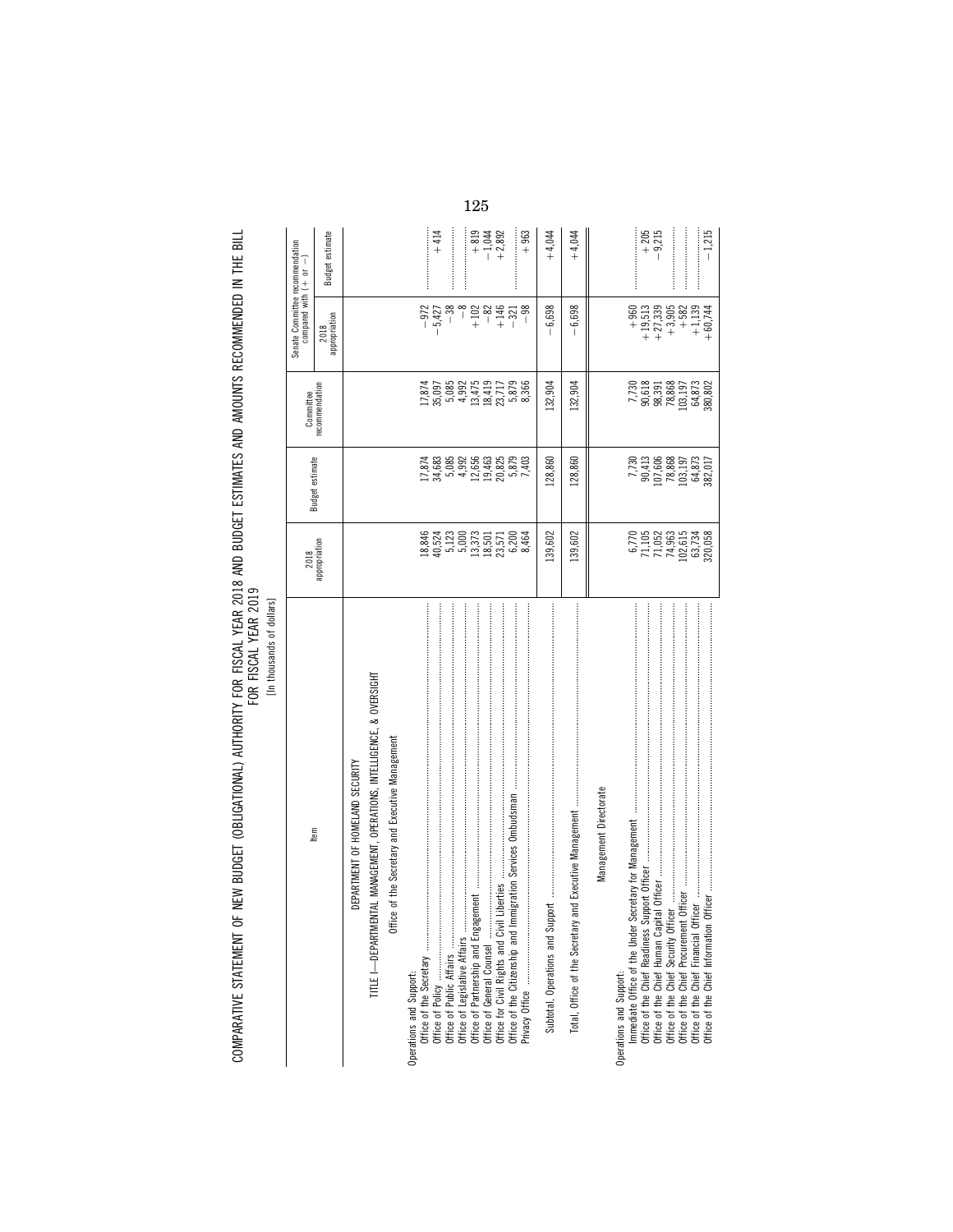| ś |
|---|
| í |
| í |
| í |

| Item                                                                   | 2018          |                        | Committee           | Senate Committee recommendation<br>compared with $( + or$ | $\begin{array}{c} \rule{0pt}{2ex} \rule{0pt}{2ex} \rule{0pt}{2ex} \rule{0pt}{2ex} \rule{0pt}{2ex} \rule{0pt}{2ex} \rule{0pt}{2ex} \rule{0pt}{2ex} \rule{0pt}{2ex} \rule{0pt}{2ex} \rule{0pt}{2ex} \rule{0pt}{2ex} \rule{0pt}{2ex} \rule{0pt}{2ex} \rule{0pt}{2ex} \rule{0pt}{2ex} \rule{0pt}{2ex} \rule{0pt}{2ex} \rule{0pt}{2ex} \rule{0pt}{2ex} \rule{0pt}{2ex} \rule{0pt}{2ex} \rule{0pt}{2ex} \rule{0pt}{$ |
|------------------------------------------------------------------------|---------------|------------------------|---------------------|-----------------------------------------------------------|----------------------------------------------------------------------------------------------------------------------------------------------------------------------------------------------------------------------------------------------------------------------------------------------------------------------------------------------------------------------------------------------------------------|
|                                                                        | appropriation | <b>Budget estimate</b> | recommendation      | appropriation<br>2018                                     | Budget estimate                                                                                                                                                                                                                                                                                                                                                                                                |
| Subtotal, Operations and Sur                                           | 710,297       | 834,704                | 824,479             | $+114,182$                                                | $-10,225$                                                                                                                                                                                                                                                                                                                                                                                                      |
| Procurement, Construction, and Improvements:                           |               | 171,149                | 81, 151<br>(72,000) | $\begin{array}{c} +81,151 \\ (+72,000) \end{array}$       | $-89,998$<br>$(+ 72,000)$                                                                                                                                                                                                                                                                                                                                                                                      |
|                                                                        | 29,569        | 74,920<br>:            | 35,920              | $+6,351$                                                  | $-39,000$                                                                                                                                                                                                                                                                                                                                                                                                      |
| Subtotal, Procurement, Construction, and Improvements                  | 29,569        | 246,069                | 117,071             | $+87,502$                                                 | $-128,998$                                                                                                                                                                                                                                                                                                                                                                                                     |
|                                                                        | 2,545         | 2,545                  | 2,545               |                                                           |                                                                                                                                                                                                                                                                                                                                                                                                                |
|                                                                        | 2,545         | 2,545                  | 2,545               |                                                           |                                                                                                                                                                                                                                                                                                                                                                                                                |
| உ<br>Total, Management Directorat                                      | 742,411       | 1,083,318              | 944,095             | $+201,684$                                                | $-139,223$                                                                                                                                                                                                                                                                                                                                                                                                     |
| Intelligence, Analysis, and Operations Coordination                    |               |                        |                     |                                                           |                                                                                                                                                                                                                                                                                                                                                                                                                |
|                                                                        | 245,905       | 253,253                | 254,476             | $+8,571$                                                  | $+1,223$                                                                                                                                                                                                                                                                                                                                                                                                       |
|                                                                        | 245,905       | 253,253                | 254,476             | $+8,571$                                                  | $+1,223$                                                                                                                                                                                                                                                                                                                                                                                                       |
| Total, Intelligence, Analysis,                                         | 245,905       | 253,253                | 254,476             | $+8,571$                                                  | $+1,223$                                                                                                                                                                                                                                                                                                                                                                                                       |
| Office of Inspector General                                            |               |                        |                     |                                                           |                                                                                                                                                                                                                                                                                                                                                                                                                |
|                                                                        | 168,000       | 138,369                | 168,000             |                                                           | $+29,631$                                                                                                                                                                                                                                                                                                                                                                                                      |
| Relief Fund)<br>(Transfer from Disaster<br>Subtotal, Operations and Su | 168,000       | (24,000)<br>138,369    | 168,000             |                                                           | $(-24,000)$<br>$+29,631$                                                                                                                                                                                                                                                                                                                                                                                       |
|                                                                        | 168,000       | 138,369                | 168,000             |                                                           | $+29,631$                                                                                                                                                                                                                                                                                                                                                                                                      |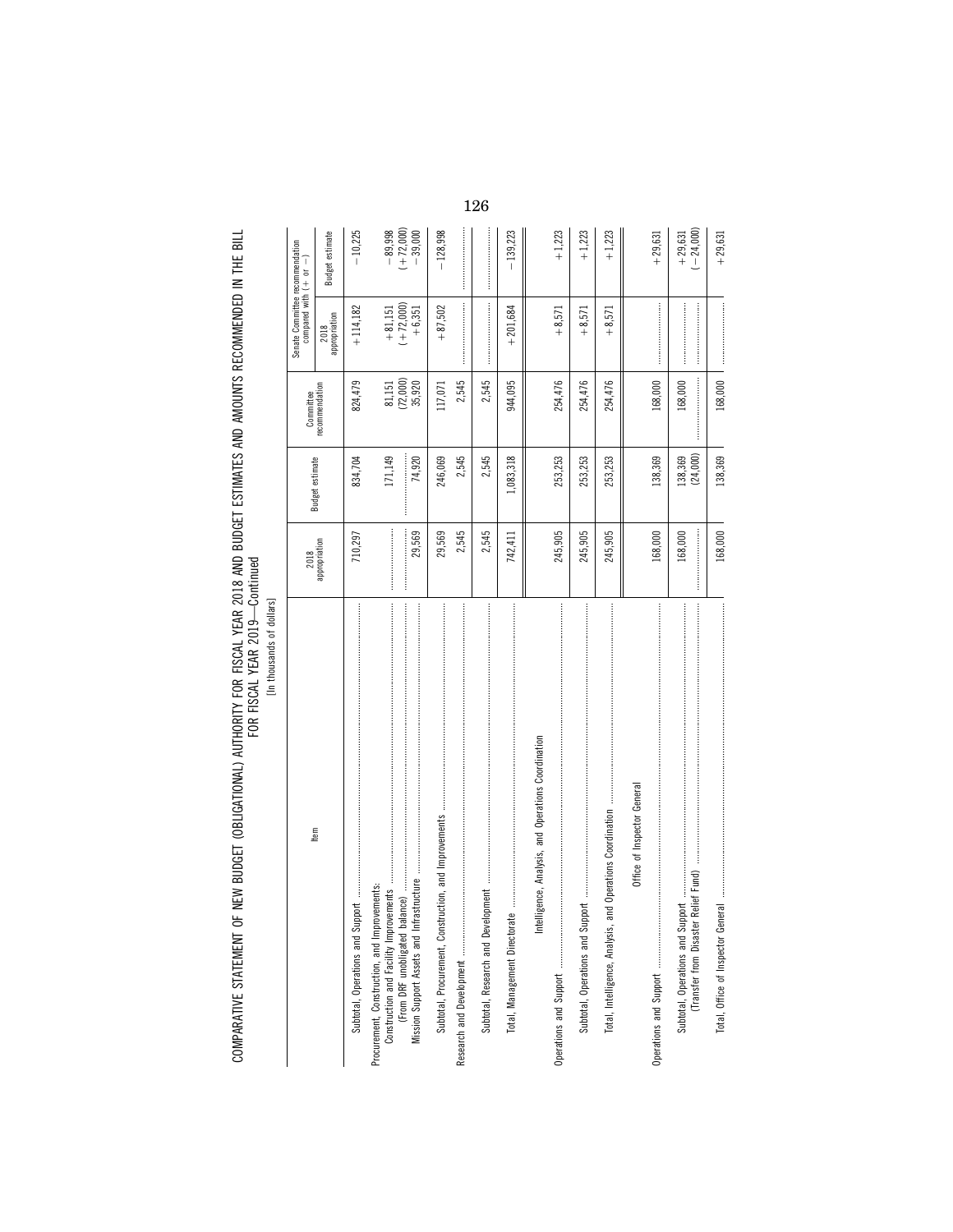| By transfer)                                                                                                                                                                                                                                                                                                                                                                                                                                                                                                                                                                                |                                                                    | (24, 000)                                                           |                                                                      |                                                                                                      | $(-24,000)$                                                            |
|---------------------------------------------------------------------------------------------------------------------------------------------------------------------------------------------------------------------------------------------------------------------------------------------------------------------------------------------------------------------------------------------------------------------------------------------------------------------------------------------------------------------------------------------------------------------------------------------|--------------------------------------------------------------------|---------------------------------------------------------------------|----------------------------------------------------------------------|------------------------------------------------------------------------------------------------------|------------------------------------------------------------------------|
| 医皮肤病 医皮肤发生的 医皮肤发生的 医皮肤发生的 医皮肤发生的 医皮肤皮肤发生 医皮肤皮质的 医皮肤皮质的 医皮肤皮质的 医皮肤皮质 医皮肤皮质 医皮肤皮质的 医皮肤皮质的 医皮肤皮质 医皮肤的<br>ice of Inspector General<br>Gross Budget Authority, Off                                                                                                                                                                                                                                                                                                                                                                                                                               | (168,000)                                                          | (162, 369)                                                          | (168,000)                                                            |                                                                                                      | $(+5,631)$                                                             |
| Management, Operations, Intelligence, and Oversight                                                                                                                                                                                                                                                                                                                                                                                                                                                                                                                                         | 1,295,918                                                          | $1,603,800$<br>$(24,000)$                                           | 1,499,475                                                            | 203,557                                                                                              | $-104,325$<br>$(-24,000)$                                              |
| I-SECURITY, ENFORCEMENT, AND INVESTIGATIONS<br>U.S. Customs and Border Protection<br>TITLE                                                                                                                                                                                                                                                                                                                                                                                                                                                                                                  |                                                                    |                                                                     |                                                                      |                                                                                                      |                                                                        |
| $\begin{minipage}{0.9\textwidth} \begin{tabular}{ c c c } \hline \textbf{r} & \textbf{r} & \textbf{r} & \textbf{r} & \textbf{r} & \textbf{r} & \textbf{r} & \textbf{r} & \textbf{r} & \textbf{r} & \textbf{r} & \textbf{r} & \textbf{r} & \textbf{r} & \textbf{r} & \textbf{r} & \textbf{r} & \textbf{r} & \textbf{r} & \textbf{r} & \textbf{r} & \textbf{r} & \textbf{r} & \textbf{r} & \textbf{r} & \textbf{r} & \textbf{r} &$<br>Office of Training and Development<br>Assets and Support<br>Operations<br>Operations and Support:<br>Border Security Operations:<br>U.S. Border Patrol: | 3,706,547<br>625,151<br>64,145                                     | 3,987,892<br>708,952<br>82,263                                      | 3,820,785<br>646,082<br>61,947                                       | $\begin{array}{r} +114,238 \\ +20,931 \\ -2,198 \end{array}$                                         | $-62,870$<br>$-20,316$<br>$-167,107$                                   |
|                                                                                                                                                                                                                                                                                                                                                                                                                                                                                                                                                                                             | 4,395,843                                                          | 4,779,107                                                           | 4,528,814                                                            | $+132,971$                                                                                           | 250,293                                                                |
| Office of Trade<br>Office of Training and Develop<br>International Operations<br>Assets and Support<br>Targeting Operations<br>Domestic Operations<br>Trade and Travel Operations:<br>Office of Field Operations:                                                                                                                                                                                                                                                                                                                                                                           | 2,818,122<br>130,270<br>211,797<br>870,657<br>824,201<br>49,195    | 2,780,958<br>156,669<br>253,492<br>876,866<br>272,118<br>47,268     | 2,932,276<br>150,213<br>148,023<br>902,174<br>907,687<br>50,093      | $\begin{array}{l} +114,154 \\ +19,943 \\ +36,232 \\ +31,517 \\ +33,486 \end{array}$<br>$+898$        | $+151,318$<br>$-6,456$<br>$-5,463$<br>$+25,308$<br>$-4,431$<br>+ 2,825 |
| Operations<br>Subtotal, Trade and Travel                                                                                                                                                                                                                                                                                                                                                                                                                                                                                                                                                    | 4,314,242                                                          | 4,387,371                                                           | 4,550,472                                                            | $+236,230$                                                                                           | $+163,101$                                                             |
| Air and Marine Operations Center<br>Office of International Affairs<br>Office of Training and Development<br>Air and Marine Operations:<br>Integrated Operations:                                                                                                                                                                                                                                                                                                                                                                                                                           | 291,479<br>535,046<br>38,149<br>35,176<br>53,794<br>6,110<br>6,225 | 310,176<br>531,231<br>45,846<br>44,244<br>64,696<br>5,633<br>09,762 | 65,693<br>5,706<br>.20,622<br>305,290<br>525,867<br>57,637<br>41,677 | $\begin{array}{r} +13,811 \\ -9,179 \\ -512 \\ +6,501 \\ +11,899 \end{array}$<br>$-404$<br>$+14,397$ | $+73$<br>$+10,860$                                                     |
| perations<br>Subtotal, Integrated O                                                                                                                                                                                                                                                                                                                                                                                                                                                                                                                                                         | 1,065,979                                                          | 1,111,588                                                           | 1,102,492                                                            | $+36,513$                                                                                            | 9,096<br>$\overline{1}$                                                |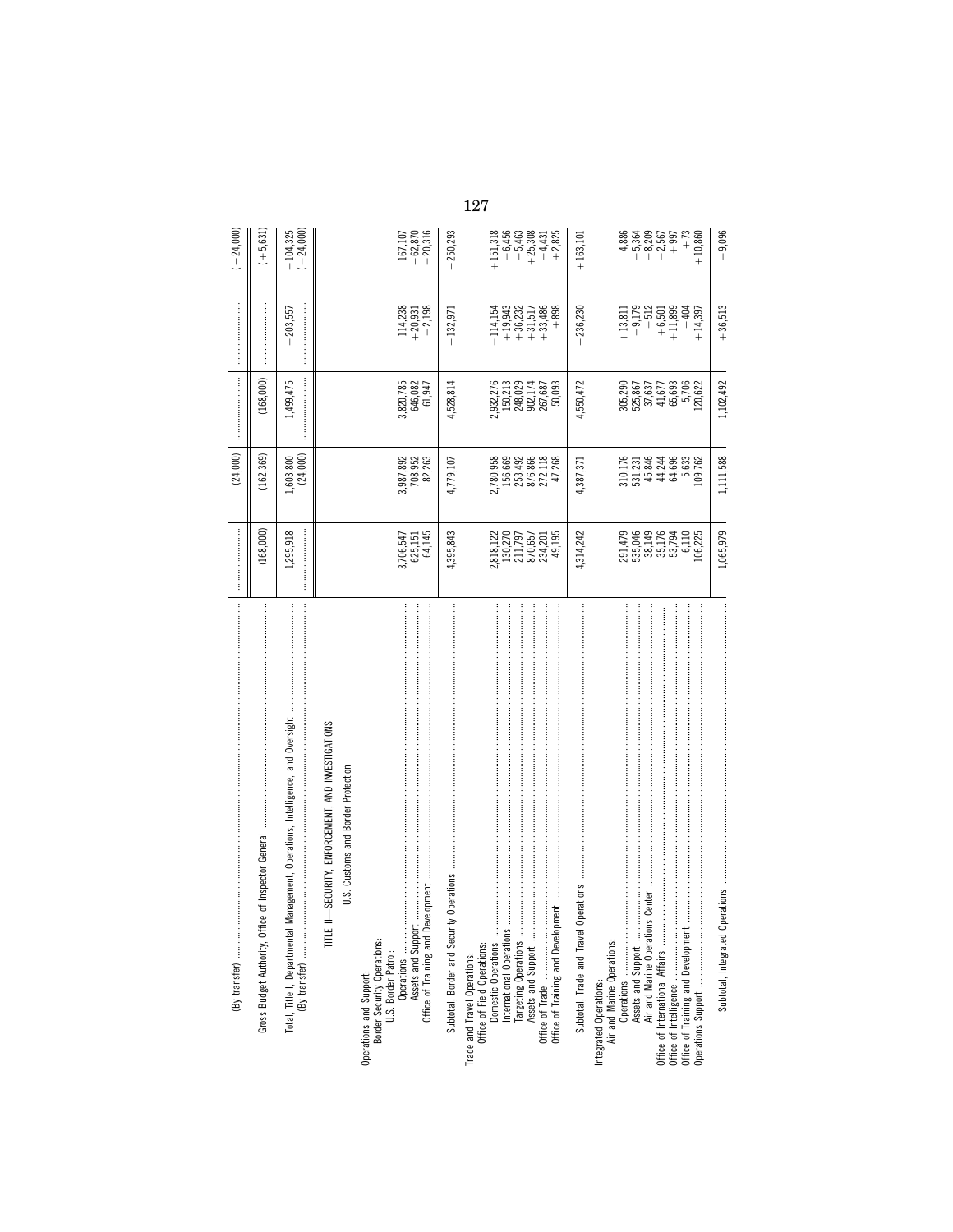[In thousands of dollars] [In thousands of dollars]

|                                                                                                                  | 2018                                                                                                                                                     |                                                                                                                                                      |                                                                                                               | Senate Committee recommendation<br>compared with $(+ \t or \t -)$ |                        |
|------------------------------------------------------------------------------------------------------------------|----------------------------------------------------------------------------------------------------------------------------------------------------------|------------------------------------------------------------------------------------------------------------------------------------------------------|---------------------------------------------------------------------------------------------------------------|-------------------------------------------------------------------|------------------------|
| Item                                                                                                             | appropriation                                                                                                                                            | Budget estimate                                                                                                                                      | Committee<br>recommendation                                                                                   | appropriation<br>2018                                             | Budget estimate        |
| (Harbor Maintenance Trust Fund)<br>Enterprise Services<br><b>Mission Support</b>                                 |                                                                                                                                                          |                                                                                                                                                      |                                                                                                               | $+45,555$                                                         | $-36,868$              |
|                                                                                                                  | $1,426,209$<br>$(3,274)$<br>$182,131$<br>$100,760$                                                                                                       | $1,508,632$<br>(3,274)<br>224,871<br>108,074                                                                                                         | $1,471,764$<br>(3,274)<br>202,692<br>107,347                                                                  | $+20,561$<br>$+6,587$                                             | 22, 179<br>- 727       |
| Subtotal, Mission Support                                                                                        | 1,709,100                                                                                                                                                | 1,841,577                                                                                                                                            | 1,781,803                                                                                                     | $+72,703$                                                         | 59,774                 |
| Subtotal, Operations and Support                                                                                 | 11,485,164                                                                                                                                               | 12,119,643                                                                                                                                           | 11,963,581                                                                                                    | $+478,417$                                                        | $-156,062$             |
|                                                                                                                  | 1,741,701<br>263,640                                                                                                                                     | 1,647,304<br>44,237                                                                                                                                  | 1,652,304<br>182,690                                                                                          | $-89,397$<br>$-80,950$                                            | $+ 5,000$<br>+ 138,453 |
| Integrated Operations Assets and Infrastructure                                                                  | 190,035                                                                                                                                                  | 83,241                                                                                                                                               | 112,612<br>14,500                                                                                             | $-77,423$<br>$+ 5,927$<br>$- 1,200$                               | $+ 29,371$<br>+ 14,500 |
| Mission Support Assets and Inf                                                                                   | 8,573<br>1,200<br>59,775<br>16,433                                                                                                                       | 48,222<br>18,544                                                                                                                                     | 48,222<br>18,544                                                                                              | $-11,553$<br>$+2,111$                                             |                        |
|                                                                                                                  | 2,281,357                                                                                                                                                | 1,841,548                                                                                                                                            | 2,028,872                                                                                                     | $-252,485$                                                        | $+187,324$             |
| CBP Services at User Fee Facilities (Small Airport) (Permanent Indefinite Discretionary)<br>Fee Funded Programs: | 9,001                                                                                                                                                    | 8,941                                                                                                                                                | 8,941                                                                                                         | $-60$                                                             |                        |
|                                                                                                                  | (732, 834)                                                                                                                                               | (769, 636)                                                                                                                                           | (676)<br>(769, 636)                                                                                           | $(+36,802)$                                                       |                        |
|                                                                                                                  |                                                                                                                                                          |                                                                                                                                                      |                                                                                                               | $(-324)$<br>$(-1,063)$                                            | $(-157, 483)$          |
| Land Border Inspection Fee                                                                                       |                                                                                                                                                          |                                                                                                                                                      |                                                                                                               | $(+ 5, 036)$<br>$+32,827$                                         |                        |
|                                                                                                                  |                                                                                                                                                          |                                                                                                                                                      |                                                                                                               |                                                                   |                        |
|                                                                                                                  | $\begin{array}{c} (1,0000)\\ (62,4\,80)\\ (62,4\,7\,6)\\ (48,4\,7\,51)\\ (562,1\,51)\\ (534,5\,15)\\ (1\,59,000)\\ (1\,59,000)\\ (92,5\,00) \end{array}$ | $\begin{array}{c} (6\,76)\\ (2\,18,9\,00)\\ (53,5\,12)\\ (5\,94,9\,78)\\ (5\,94,9\,78)\\ (1\,65,9\,61)\\ (1\,65,9\,61)\\ (3\,1,9\,4\,1) \end{array}$ | $\begin{array}{c} (61,417)\\ (53,512)\\ (594,978)\\ (594,978)\\ (165,961)\\ (165,961)\\ (31,941) \end{array}$ | $(+4,810)$<br>$(+6,961)$<br>$(-60,559)$                           |                        |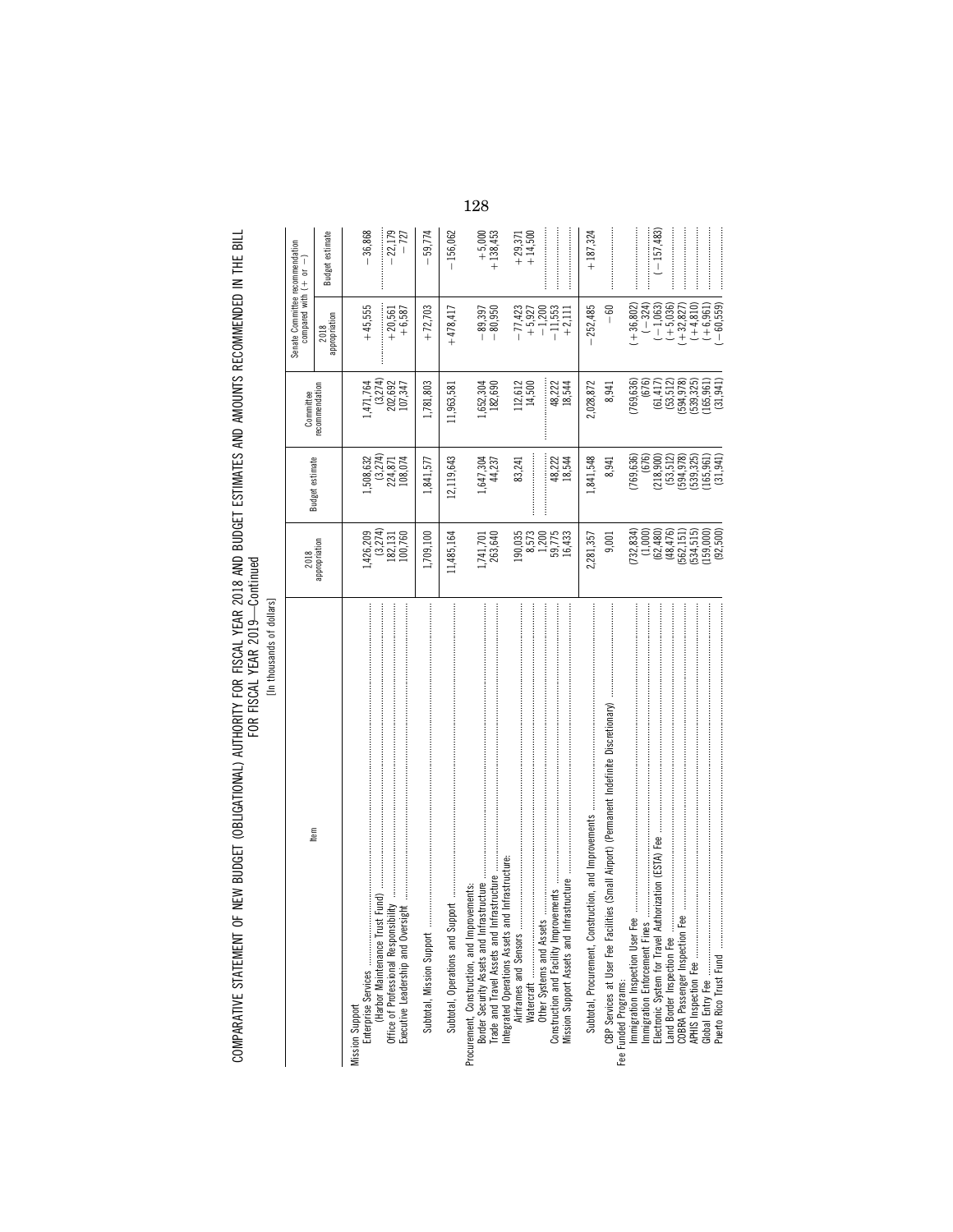| Exit Account<br>Customs Unclaimed Goods<br>9-11 Response and Biometric                                                                                 | $(11,170)$<br>$(5,992)$<br>$(90,550)$                                                        | $(7,795)$<br>$(1,461)$<br>$(71,000)$                                                 | $(7,795)$<br>$(1,461)$<br>$(71,000)$                                                 | $(-3, 375)$<br>$(-4, 531)$<br>$(-19, 550)$                                                |                                                                                          |
|--------------------------------------------------------------------------------------------------------------------------------------------------------|----------------------------------------------------------------------------------------------|--------------------------------------------------------------------------------------|--------------------------------------------------------------------------------------|-------------------------------------------------------------------------------------------|------------------------------------------------------------------------------------------|
| Subtotal, Fee Funded Programs                                                                                                                          | 2,300,668                                                                                    | 2,455,185                                                                            | 2,297,702                                                                            | $-2,966$                                                                                  | $-157,483$                                                                               |
| 的复数形式 医皮肤发育 医皮肤发育 医皮肤发育 医皮肤发育 医皮肤发育 医皮肤发育 医皮肤发育 医皮肤发育 医皮肤发育 医皮肤发育 医皮肤发育 医皮肤发育 医皮肤发育 医皮肤发育 医皮肤发育<br>Reimbursable Preclearance                           | 242,000<br>39,000                                                                            | 255,000<br>39,000                                                                    | 255,000<br>39,000                                                                    | $+13,000$                                                                                 |                                                                                          |
| Reimbursable Preclearance (Offsetting Collections)<br>Subtotal, Adminstrative Provisions (Gross)                                                       | 281,000<br>39,000                                                                            | 294,000<br>39,000                                                                    | 294,000<br>$-39,000$                                                                 | $+13,000$                                                                                 |                                                                                          |
| Subtotal, Adminstrative Provisions (Net)                                                                                                               | 242,000                                                                                      | 255,000                                                                              | 255,000                                                                              | $+13,000$                                                                                 |                                                                                          |
| Customs and Border Protection<br>iation)<br>Discretionary Appropri<br>(Offsetting Collection)<br>Fee Funded Programs<br>Gross Budget Authority, U.S. ( | $(14, 017, 522)$<br>$(14, 056, 522)$<br>$(-39,000)$<br>2,300,668<br>16,357,190<br>14,017,522 | 14,225,132<br>(14,225,132)<br>(14,264,132)<br>$(-39,000)$<br>2,455,185<br>16,719,317 | 14,256,394<br>(14,256,394)<br>(14,295,394)<br>$(-39,000)$<br>2,297,702<br>16,593,096 | $\begin{array}{r} +238,872 \\ +238,872) \\ (+238,872) \end{array}$<br>$-2,966$<br>235,906 | $\begin{array}{r} +31,262 \\ +31,262) \\ (+31,262) \end{array}$<br>$-157,483$<br>126,221 |
| U.S. Immigration and Customs Enforcement                                                                                                               |                                                                                              |                                                                                      |                                                                                      |                                                                                           |                                                                                          |
| International Investigations<br>Operations and Support:<br>Homeland Security Investigations:<br>Intelligence<br>Domestic Investigations                | $\begin{array}{c} 1,898,542 \\ 169,178 \\ 85,042 \end{array}$                                | 1,385,777<br>150,691<br>73,799                                                       | $\begin{array}{c} 1,621,187 \\ 167,330 \\ 74,144 \end{array}$                        | $-277,355$<br>$-1,848$<br>$-10,898$                                                       | $+ 235,410$<br>+ 16,639<br>$+345$                                                        |
| Investigations<br>Subtotal, Homeland Security                                                                                                          | 2,152,762                                                                                    | 1,610,267                                                                            | 1,862,661                                                                            | 290,101                                                                                   | $+252,394$                                                                               |
| Enforcement and Removal Operations.<br>Custody Operations<br>Criminal Alien Program.<br>Alternatives to Detention                                      | 3,075,686<br>158,805<br>319,440<br>187,205<br>369,201                                        | 3,519,932<br>255,864<br>619,109<br>184,446<br>511,058                                | 2,897,534<br>138,520<br>138,492<br>176,009<br>366,686                                | $-178,152$<br>$-20,285$<br>$-60,948$<br>$-11,196$<br>$-2,515$                             | $-622,398$<br>$-117,344$<br>$-360,617$<br>$-8,437$<br>144,372                            |
| Removal Operations<br>Mission Support<br>Subtotal, Enforcement and                                                                                     | 4,110,337<br>458,558                                                                         | 5,090,409<br>1,214,436                                                               | 1,187,760<br>3,837,241                                                               | $-273,096$<br>$+729,202$                                                                  | $-26,676$<br>$-1,253,168$                                                                |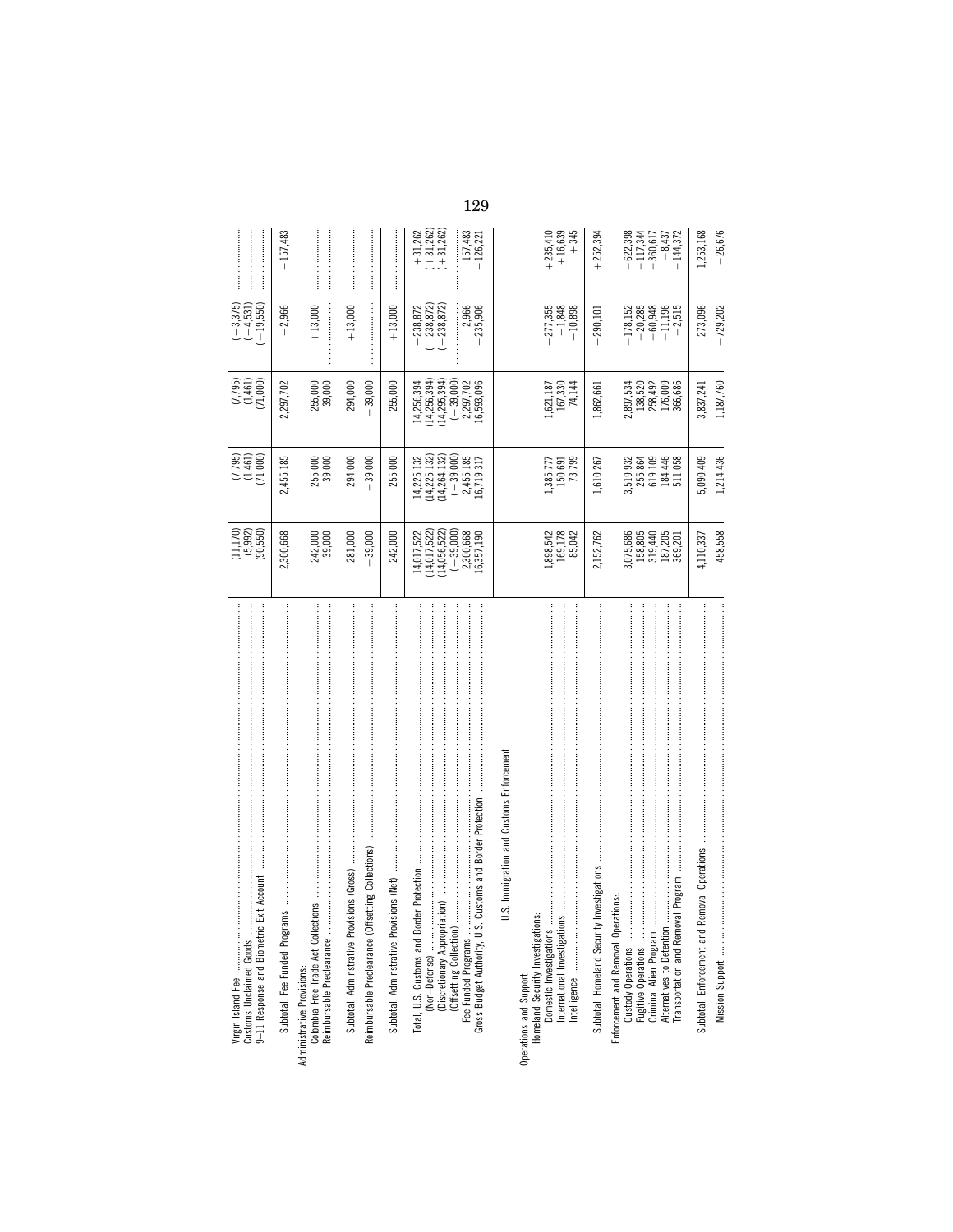| ŧ<br>ş      |
|-------------|
| í           |
| ٢<br>ì<br>٠ |
|             |
|             |

|                                                                                                                                                                   | 2018                                                            |                                                                   | Committee                                                       | Senate Committee recommendation<br>compared with $( + $ or $- )$   |                                                                                                             |
|-------------------------------------------------------------------------------------------------------------------------------------------------------------------|-----------------------------------------------------------------|-------------------------------------------------------------------|-----------------------------------------------------------------|--------------------------------------------------------------------|-------------------------------------------------------------------------------------------------------------|
| Item                                                                                                                                                              | appropriation                                                   | Budget estimate                                                   | recommendation                                                  | 2018<br>appropriation                                              | Budget estimate                                                                                             |
|                                                                                                                                                                   | 272,318                                                         | 305,513                                                           | 252,180                                                         | $-20,138$                                                          | 53,333                                                                                                      |
|                                                                                                                                                                   | 6,993,975                                                       | 8,220,625                                                         | 7,139,842                                                       | $+145,867$                                                         | $-1,080,783$                                                                                                |
| Operational Communications/Information Technology<br>Mission Support Assets and Infrastructure<br>Procurement, Construction, and Improvements:                    | $\frac{21839}{23,000}$                                          | $30,859$<br>$34,872$<br>$4,700$                                   | $30,859$<br>$34,872$<br>$4,700$                                 | $+9,020$<br>+ 5,872<br>$-26,360$                                   |                                                                                                             |
|                                                                                                                                                                   | 81,899                                                          | 70,431                                                            | 70,431                                                          | $-11,468$                                                          |                                                                                                             |
| Immigration Inspection User Fee<br>Breached Bond/Detention Fund<br>Student Exchange and Visitor Fee<br>mmigration Examination Fee Account<br>Fee Funded Programs: | $(135,000)$<br>$(55,000)$<br>$(186,610)$                        | $(135,000)$<br>$(55,000)$<br>$(128,000)$<br>$(207,600)$           | (135,000)<br>$(55,000)$<br>$(128,000)$                          | $(-58, 610)$                                                       | $(-207,600)$                                                                                                |
|                                                                                                                                                                   | 376,610                                                         | 525,600                                                           | 318,000                                                         | 58,610                                                             | 207,600                                                                                                     |
| S. Immigration and Customs Enforcement<br>Gross Budget Authority, U.<br>Fee Funded Programs                                                                       | 7,075,874<br>(7,075,874)<br>(7,075,874)<br>376,610<br>7,452,484 | (8, 291, 056)<br>8,291,056<br>(8,291,056)<br>525,600<br>8,816,656 | 7,210,273<br>(7,210,273)<br>(7,210,273)<br>318,000<br>7,528,273 | $+134,399$<br>$+134,399$<br>$(+134,399)$<br>$-58,610$<br>$+75,789$ | $\begin{array}{l} (-1,080,783) \\ (-1,080,783) \\ (-1,080,783) \\ \end{array}$<br>$-1,080,783$<br>.,288,383 |
| Transportation Security Administration                                                                                                                            |                                                                 |                                                                   |                                                                 |                                                                    |                                                                                                             |
| Operations and Support:<br>Aviation Screening Operations:<br>Screening Workforce:<br>Screening Partnersh<br>Screener Personnel                                    | 184,936<br>3,229,026                                            | $\begin{array}{c} 181,382 \\ 3,191,783 \end{array}$               | 188,382<br>3,294,783                                            | $+3,446$<br>+65,757                                                | $+7,000$<br>+ 103,000                                                                                       |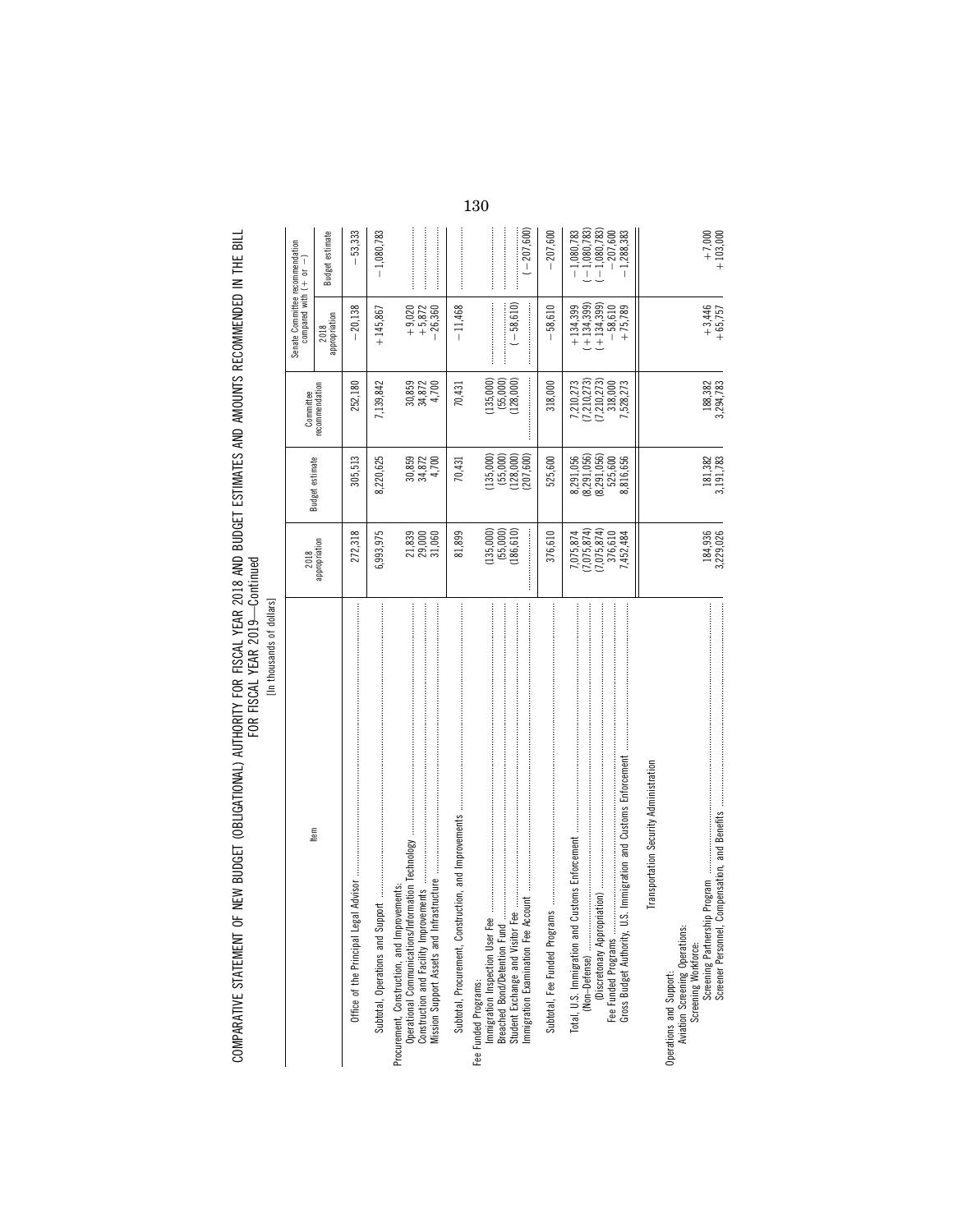| Screener Training and Other | 232,985<br>646,053<br>151,764<br>397,882<br>106,856           | 218,738<br>647,541<br>152,226<br>182,927<br>382,982                   | 220,738<br>649,951<br>162,404<br>382,927<br>113,882          | $\begin{array}{r} -12,247 \\ +3,898 \\ +10,640 \\ +14,955 \\ +14,955 \\ \end{array}$ | $+2,000+2,410+10,178$                                                                                                                                                                                                                                                                                                                                                                                                      |     |
|-----------------------------|---------------------------------------------------------------|-----------------------------------------------------------------------|--------------------------------------------------------------|--------------------------------------------------------------------------------------|----------------------------------------------------------------------------------------------------------------------------------------------------------------------------------------------------------------------------------------------------------------------------------------------------------------------------------------------------------------------------------------------------------------------------|-----|
|                             |                                                               |                                                                       |                                                              |                                                                                      |                                                                                                                                                                                                                                                                                                                                                                                                                            |     |
|                             | 4,949,502                                                     | 4,888,479                                                             | 5,013,067                                                    | $+63,565$                                                                            | $+124,588$                                                                                                                                                                                                                                                                                                                                                                                                                 |     |
|                             |                                                               |                                                                       |                                                              | $+210$                                                                               |                                                                                                                                                                                                                                                                                                                                                                                                                            |     |
|                             | 779,000<br>19,514<br>218,535<br>102,721<br>129,316<br>129,316 |                                                                       |                                                              | $+ 25$<br>$- 350$                                                                    | $+46,280$                                                                                                                                                                                                                                                                                                                                                                                                                  |     |
|                             |                                                               |                                                                       |                                                              | $+851$                                                                               |                                                                                                                                                                                                                                                                                                                                                                                                                            |     |
|                             | 60,215                                                        | 779,210<br>19,539<br>171,905<br>103,572<br>79,818<br>73,818<br>52,770 | 779,210<br>19,533<br>218,185<br>103,572<br>129,455<br>52,770 | $-266$<br>7,445<br>$+139$                                                            | $+55,637$                                                                                                                                                                                                                                                                                                                                                                                                                  |     |
|                             | 1,389,091                                                     | 1,280,338                                                             | 1,382,255                                                    | $-6,836$                                                                             | $+101,917$                                                                                                                                                                                                                                                                                                                                                                                                                 |     |
|                             | 869,258                                                       | 907,133                                                               | 907,133                                                      | $+37,875$                                                                            |                                                                                                                                                                                                                                                                                                                                                                                                                            | 131 |
|                             | 7,207,851                                                     | 7,075,950                                                             | 7,302,455                                                    | $+94,604$                                                                            | $+226,505$                                                                                                                                                                                                                                                                                                                                                                                                                 |     |
|                             | 2,470,000                                                     | $-2,670,000$<br>$-520,000$                                            | $-2,670,000$                                                 | 200,000                                                                              | $+520,000$                                                                                                                                                                                                                                                                                                                                                                                                                 |     |
|                             | 4,737,851                                                     | 3,885,950                                                             | 4,632,455                                                    | 105,396                                                                              | $+746,505$                                                                                                                                                                                                                                                                                                                                                                                                                 |     |
|                             |                                                               |                                                                       |                                                              |                                                                                      |                                                                                                                                                                                                                                                                                                                                                                                                                            |     |
|                             | 68,019<br>83,004<br>16,291                                    | 74,422<br>35,367<br>29,840                                            | 74,422<br>85,367<br>29,840                                   | $+6,403$<br>$+2,363$<br>$+13,549$                                                    | $+50,000$                                                                                                                                                                                                                                                                                                                                                                                                                  |     |
| and Improvements            | 167,314                                                       | 139,629                                                               | 189,629                                                      | $+22,315$                                                                            | $+50,000$                                                                                                                                                                                                                                                                                                                                                                                                                  |     |
|                             | 20,190                                                        | 20,594                                                                | 20,594                                                       | $+404$                                                                               |                                                                                                                                                                                                                                                                                                                                                                                                                            |     |
|                             | 20,190                                                        | 20,594                                                                | 20,594                                                       | $+404$                                                                               |                                                                                                                                                                                                                                                                                                                                                                                                                            |     |
|                             | (64, 449)                                                     | (65, 535)                                                             | (65, 535)                                                    | $(+1,086)$                                                                           | $\begin{minipage}{0.9\linewidth} \begin{tabular}{l} \hline \textbf{1} & \textbf{2} & \textbf{3} & \textbf{4} & \textbf{5} & \textbf{6} & \textbf{6} & \textbf{7} & \textbf{8} & \textbf{9} & \textbf{10} & \textbf{10} & \textbf{10} & \textbf{10} & \textbf{10} & \textbf{10} & \textbf{10} & \textbf{10} & \textbf{10} & \textbf{10} & \textbf{10} & \textbf{10} & \textbf{10} & \textbf{10} & \textbf{10} & \textbf{10$ |     |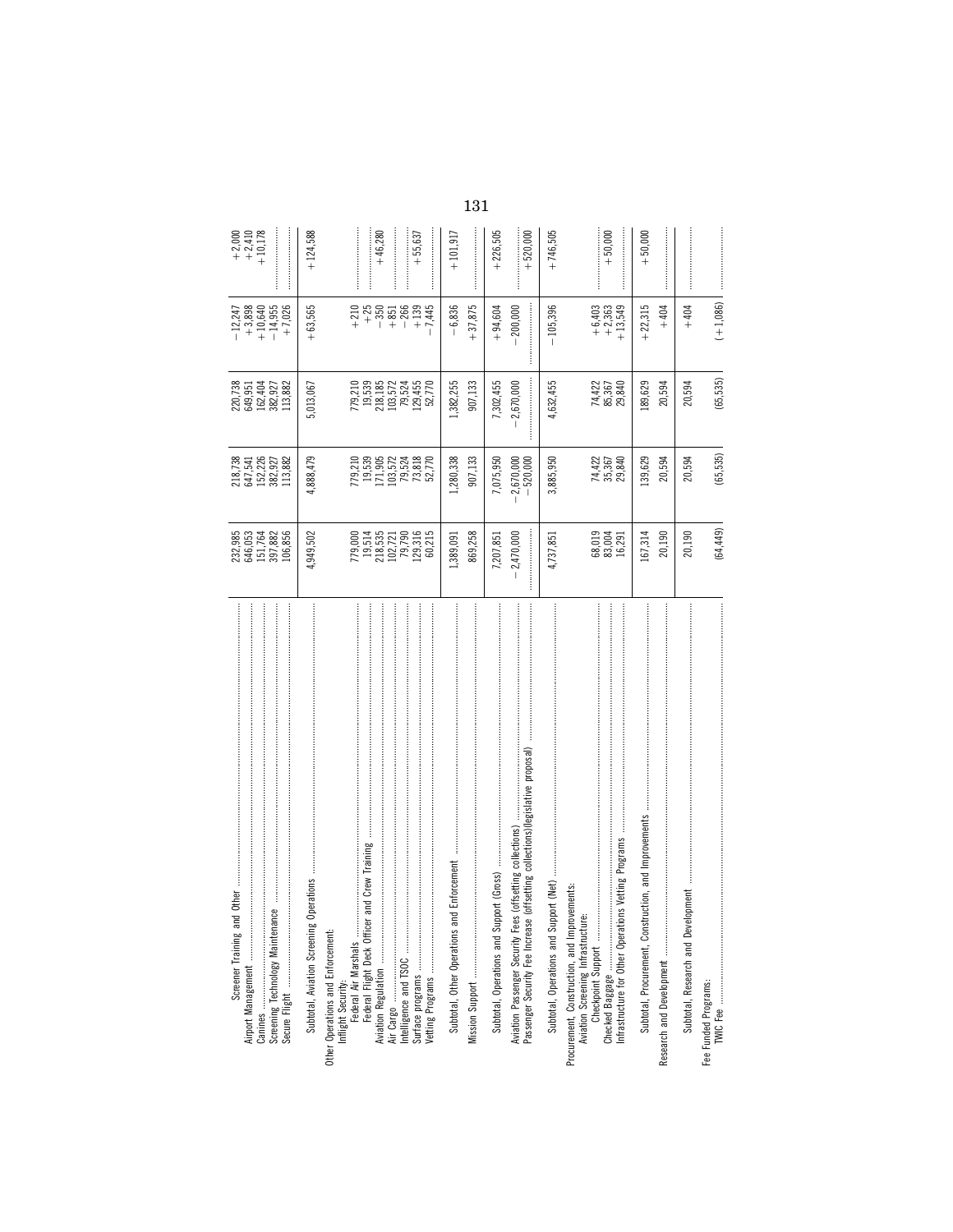COMPARATIVE STATEMENT OF NEW BUDGET (OBLIGATIONAL) AUTHORITY FOR FISCAL YEAR 2018 AND BUDGET ESTIMATES AND AMOUNTS RECOMMENDED IN THE BILL<br>FOR YEAR YEAR

[In thousands of dollars]

| Item                                                                                                                                                                                                                                                                                                                                                                                                                                                                                                                                                                             | 2018                                                                  | Budget estimate                                                       | Committee                                                                     | Senate Committee recommendation<br>compared with $( + or - )$                                    |                                                                     |
|----------------------------------------------------------------------------------------------------------------------------------------------------------------------------------------------------------------------------------------------------------------------------------------------------------------------------------------------------------------------------------------------------------------------------------------------------------------------------------------------------------------------------------------------------------------------------------|-----------------------------------------------------------------------|-----------------------------------------------------------------------|-------------------------------------------------------------------------------|--------------------------------------------------------------------------------------------------|---------------------------------------------------------------------|
|                                                                                                                                                                                                                                                                                                                                                                                                                                                                                                                                                                                  | appropriation                                                         |                                                                       | recommendation                                                                | appropriation<br>2018                                                                            | Budget estimate                                                     |
|                                                                                                                                                                                                                                                                                                                                                                                                                                                                                                                                                                                  | $(20,200)$<br>$(560)$<br>$(8,000)$<br>(50)                            | $(18,500)$<br>$(700)$<br>$(8,000)$<br>(50)                            | (8,000)<br>$(18,500)$<br>$(700)$<br>(50)                                      | $(-1,700)$<br>$(+140)$                                                                           |                                                                     |
| Alien Flight School Fee                                                                                                                                                                                                                                                                                                                                                                                                                                                                                                                                                          | $(5,200)$<br>$(136,900)$<br>(5, 200)                                  | $(5,000)$<br>(136,900)<br>(5, 200)                                    | (5,000)<br>(136, 900)<br>(5,200)                                              | $(-200)$                                                                                         |                                                                     |
| $\label{def:1} \begin{minipage}{0.9\linewidth} \begin{minipage}{0.9\linewidth} \begin{minipage}{0.9\linewidth} \begin{minipage}{0.9\linewidth} \end{minipage} \begin{minipage}{0.9\linewidth} \begin{minipage}{0.9\linewidth} \end{minipage} \begin{minipage}{0.9\linewidth} \begin{minipage}{0.9\linewidth} \end{minipage} \begin{minipage}{0.9\linewidth} \begin{minipage}{0.9\linewidth} \end{minipage} \begin{minipage}{0.9\linewidth} \end{minipage} \begin{minipage}{0.9\linewidth} \end{minipage} \begin{minipage}{0.9\linewidth} \begin$<br>Subtotal, Fee Funded Program | (240, 559)                                                            | (239, 885)                                                            | (239, 885)                                                                    | $(-674)$                                                                                         |                                                                     |
|                                                                                                                                                                                                                                                                                                                                                                                                                                                                                                                                                                                  | (250,000)                                                             | (250,000)                                                             | (250,000)                                                                     |                                                                                                  |                                                                     |
| (Legislative Proposals)<br>ree Funded Programs<br>Total, Transportation Security A<br>(Offsetting Collections)<br>(Offsetting Collections) (L                                                                                                                                                                                                                                                                                                                                                                                                                                    | $4,925,355$<br>$(-2,470,000)$<br>240,559<br>7,885,914                 | $4,046,173$<br>$(-2,670,000)$<br>$(-520,000)$<br>239,885<br>7,726,058 | $4,842,678$<br>$(-2,670,000)$<br>239,885<br>8,002,563                         | $-200,000$<br>$+116,649$<br>$-82,677$<br>$-674$                                                  | $(+520,000)$<br>$+276,505$<br>$+796,505$                            |
| Coast Guard                                                                                                                                                                                                                                                                                                                                                                                                                                                                                                                                                                      |                                                                       |                                                                       |                                                                               |                                                                                                  |                                                                     |
|                                                                                                                                                                                                                                                                                                                                                                                                                                                                                                                                                                                  |                                                                       |                                                                       |                                                                               | $+149,651$                                                                                       | $+15,000$                                                           |
| Maintenance                                                                                                                                                                                                                                                                                                                                                                                                                                                                                                                                                                      | 3,716,444<br>847,678<br>897,171<br>191,015,788<br>142,788<br>1415,217 | 3,851,095<br>929,385<br>929,391<br>187,991<br>1,442,048<br>1,442,048  | 3,866,095<br>929,333<br>188,333<br>185,447<br>165,048<br>11435,048<br>117,655 | $\begin{array}{r} -2,677 \\ +28,276 \\ +22,653 \\ +19,831 \\ +117,655 \end{array}$<br>$+ 81,707$ | $\begin{matrix} +347 \\ +17,553 \\ +21,800 \\ +21,000 \end{matrix}$ |
| <b>Operating Funds and Unit Level</b><br>Centrally Managed Accounts                                                                                                                                                                                                                                                                                                                                                                                                                                                                                                              |                                                                       |                                                                       |                                                                               |                                                                                                  |                                                                     |
|                                                                                                                                                                                                                                                                                                                                                                                                                                                                                                                                                                                  |                                                                       |                                                                       |                                                                               |                                                                                                  |                                                                     |
| .<br>1990年10月10日,10月10日,10月10日,10月10日,10月10日,10月10日,10月10日,10月10日,10月10日,10月10日,10月10日,10月10日,10月10日,10月10日,10月10日,1<br>Restoration<br>Environmental Compliance and                                                                                                                                                                                                                                                                                                                                                                                                              |                                                                       | 13,429<br>117,655                                                     |                                                                               |                                                                                                  |                                                                     |
| Overseas Contingency Operations/Global War on Terrorism (Defense)                                                                                                                                                                                                                                                                                                                                                                                                                                                                                                                | 163,000                                                               |                                                                       | 165,000                                                                       | $+2,000$                                                                                         | $-13,429$<br>+ 165,000                                              |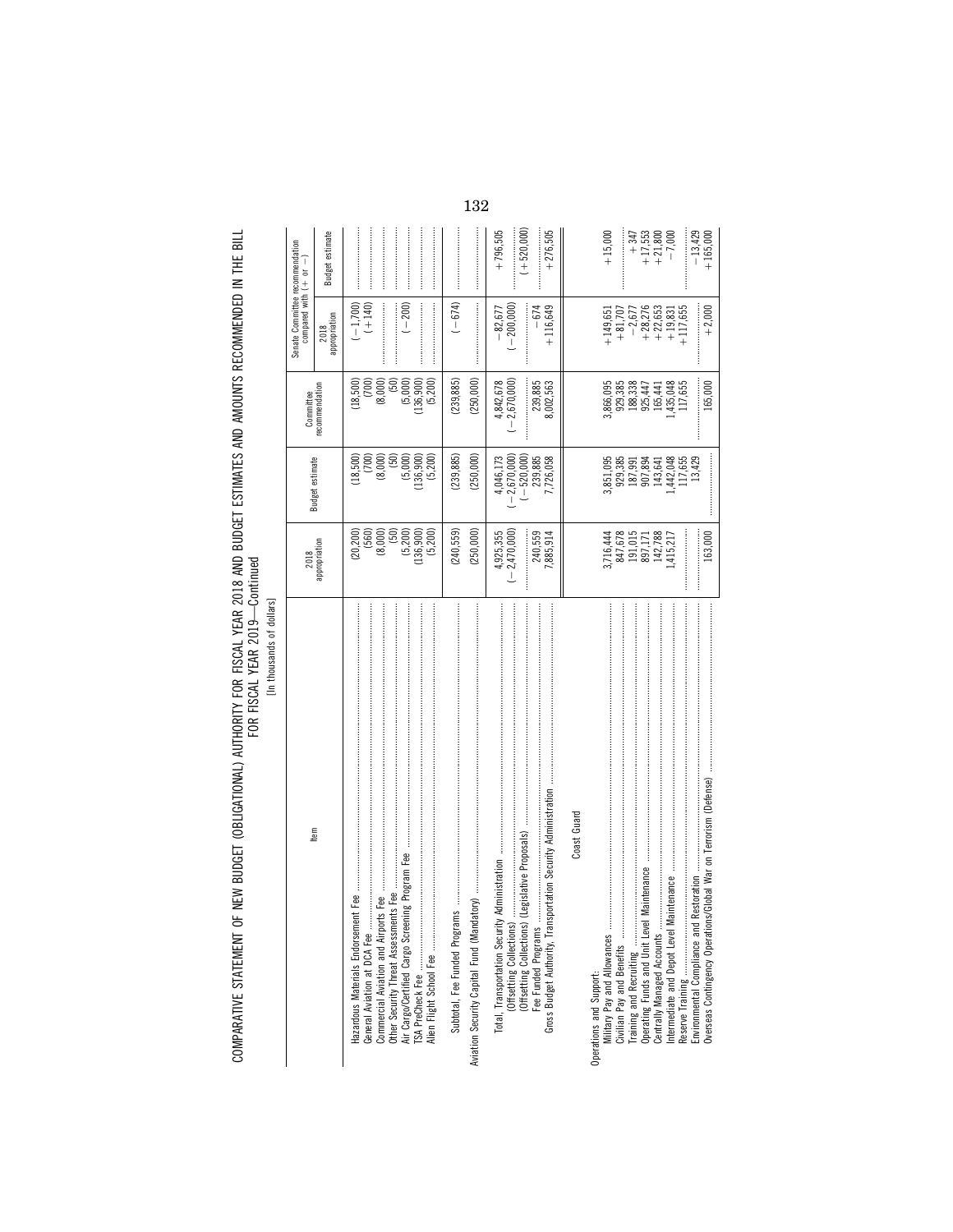| .<br>(Derseas Contingency Operations/Global War on Terrorism)<br>- (Overseas Contingency Operations/Global War on Terrorism)<br>Subtotal, Operations and Support<br>Procurement, Construction, and Improvements:<br>ration<br>(Other Defense)<br>Environmental Compliance and Resto | $7,373,313$<br>$(503,000)$<br>$(163,000)$<br>$(163,000)$<br>$(340,000)$<br>$13,397$<br>114,875                           | 7,593,138<br>(340,000)<br>(340,000)                                                                                                                                                                                                                                                             | $7,792,409$<br>$(505,000)$<br>$(165,000)$<br>$(340,000)$<br>$13,429$                                                            | $+419,096$<br>$(+2,000)$<br>$(+2,000)$<br>$-114,875$<br>$+32$                                                                                                                                                                                                                                                 | $\begin{array}{c} +199,271 \\ +165,000) \\ (+165,000) \end{array}$<br>$+13,429$ |
|-------------------------------------------------------------------------------------------------------------------------------------------------------------------------------------------------------------------------------------------------------------------------------------|--------------------------------------------------------------------------------------------------------------------------|-------------------------------------------------------------------------------------------------------------------------------------------------------------------------------------------------------------------------------------------------------------------------------------------------|---------------------------------------------------------------------------------------------------------------------------------|---------------------------------------------------------------------------------------------------------------------------------------------------------------------------------------------------------------------------------------------------------------------------------------------------------------|---------------------------------------------------------------------------------|
| Inland Waterways and Western River Cutters<br>Polar Ice Breaking Vessel<br>Polar Sustainment                                                                                                                                                                                        | $\begin{array}{c} 4,500 \\ 60,500 \\ 60,500 \\ 2,41,000 \\ 500,000 \\ 1,000 \\ 1,000 \\ \end{array}$<br>19,000<br>26,100 | $\begin{array}{c} 500 \\ 500 \\ 63,250 \\ 65,000 \\ 400 \\ 750 \\ 750 \\ 800 \\ 15,000 \\ 15,000 \\ 15,000 \\ 15,000 \\ 15,000 \\ 15,000 \\ 15,000 \\ 15,000 \\ 15,000 \\ 15,000 \\ 15,000 \\ 15,000 \\ 15,000 \\ 15,000 \\ 15,000 \\ 15,000 \\ 15,000 \\ 15,000 \\ 15,000 \\ 15,000 \\ 15,000$ | $\begin{array}{l} 5,500 \\ 5,250 \\ 63,250 \\ 72,600 \\ 1400 \\ 240 \\ 500 \\ 500 \\ 15,000 \\ 15,000 \\ 15,000 \\ \end{array}$ | $\begin{array}{r} +1,000 \\ +2,750 \\ 1,168,400 \end{array}$<br>$-100,000$<br>$-100,000$<br>$+4,000$<br>$+731,000$<br>$-21,100$<br>$+15,000$                                                                                                                                                                  | $+ 5,000$<br>$+7,600$                                                           |
|                                                                                                                                                                                                                                                                                     | 2,192,100                                                                                                                | 1,543,750                                                                                                                                                                                                                                                                                       | 1,556,350                                                                                                                       | $-635,750$                                                                                                                                                                                                                                                                                                    | $+12,600$                                                                       |
| HC-130J Acquisition/Conversion/Sustainment<br>HH-65 Conversion/Sustainment Projects<br>HC-144 Conversion/Sustainment<br>HC-271 Conversion/Sustainment<br>Small Unmanned Aircraft<br>MH-60T Sustainment<br>Aircraft:                                                                 |                                                                                                                          | $\frac{17,000}{80,000}$<br>20,000<br>25,000<br>6,000                                                                                                                                                                                                                                            | $17,000$<br>80,000<br>$\frac{20,000}{175,000}$                                                                                  | $\begin{array}{c} +17,000 \\ +10,000 \\ +100,600 \\ +172,500 \\ +172,500 \\ +174,500 \\ +174,500 \\ +174,500 \\ +174,500 \\ +174,500 \\ +174,500 \\ +174,500 \\ +174,500 \\ +174,500 \\ +174,500 \\ +174,500 \\ +174,500 \\ +174,500 \\ +174,500 \\ +174,500 \\ +174,500 \\ +174,500 \\ +174,500 \\ +174,500$ | $+150,000$                                                                      |
|                                                                                                                                                                                                                                                                                     | .95,600                                                                                                                  | 148,000                                                                                                                                                                                                                                                                                         | 298,000                                                                                                                         | $+102,400$                                                                                                                                                                                                                                                                                                    | $+150,000$                                                                      |
|                                                                                                                                                                                                                                                                                     |                                                                                                                          | 3,500<br>20,000<br>20,300<br>13,200                                                                                                                                                                                                                                                             | $\begin{array}{c} 3.500 \\ 7.5000 \\ 2.3300 \\ 2.3321 \\ \end{array}$                                                           | $-500$<br>$-5,000$<br>$+5,100$<br>$+1,300$                                                                                                                                                                                                                                                                    |                                                                                 |
| Subtotal, Other Acquisition Programs                                                                                                                                                                                                                                                | 50,800                                                                                                                   | 60,000                                                                                                                                                                                                                                                                                          | 60,000                                                                                                                          | $+9,200$                                                                                                                                                                                                                                                                                                      |                                                                                 |
| ng; ATON; and Survey and Design<br>Infrastructure<br>Shore Facilities and Aids to Navigation:<br>Major Construction; Housin<br>Major Acquisition Systems                                                                                                                            | 42,400<br>87,100                                                                                                         | $30,000$<br>$100,000$                                                                                                                                                                                                                                                                           | 74,510<br>175,400                                                                                                               | $+32,110$<br>+ 88,300                                                                                                                                                                                                                                                                                         | $+44,510$<br>+75,400                                                            |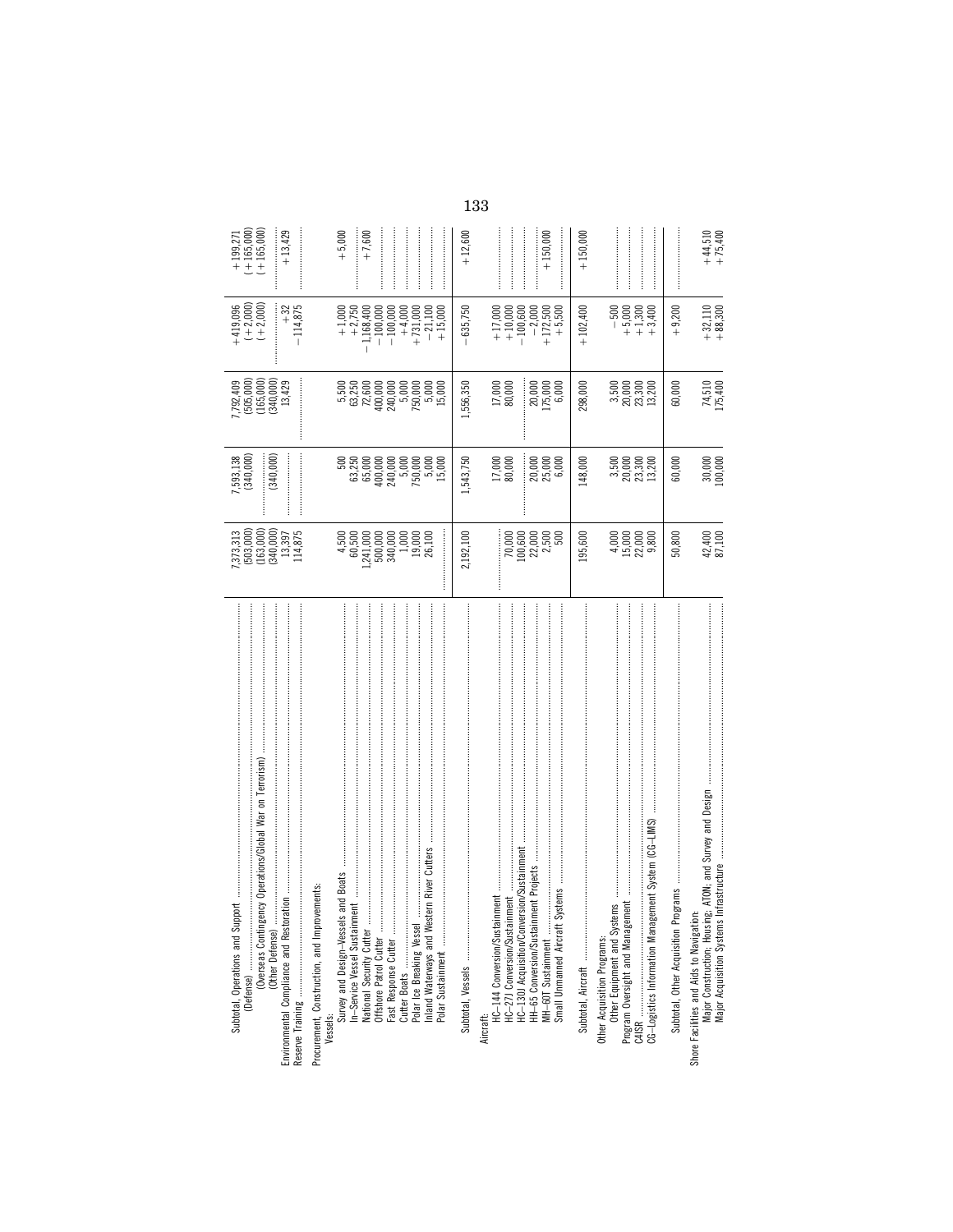[In thousands of dollars] [In thousands of dollars]

| Item                                                               | 2018                                                      |                                            | Committee                                                     | Senate Committee recommendation<br>compared with $(+)$ or | $\begin{array}{c} \rule{0pt}{2.5ex} \rule{0pt}{2.5ex} \rule{0pt}{2.5ex} \rule{0pt}{2.5ex} \rule{0pt}{2.5ex} \rule{0pt}{2.5ex} \rule{0pt}{2.5ex} \rule{0pt}{2.5ex} \rule{0pt}{2.5ex} \rule{0pt}{2.5ex} \rule{0pt}{2.5ex} \rule{0pt}{2.5ex} \rule{0pt}{2.5ex} \rule{0pt}{2.5ex} \rule{0pt}{2.5ex} \rule{0pt}{2.5ex} \rule{0pt}{2.5ex} \rule{0pt}{2.5ex} \rule{0pt}{2.5ex} \rule{0$ |
|--------------------------------------------------------------------|-----------------------------------------------------------|--------------------------------------------|---------------------------------------------------------------|-----------------------------------------------------------|----------------------------------------------------------------------------------------------------------------------------------------------------------------------------------------------------------------------------------------------------------------------------------------------------------------------------------------------------------------------------------|
|                                                                    | appropriation                                             | Budget estimate                            | recommendation                                                | appropriation<br>2018                                     | Budget estimate                                                                                                                                                                                                                                                                                                                                                                  |
|                                                                    | 5,000                                                     | 5,000                                      | 5,000                                                         |                                                           |                                                                                                                                                                                                                                                                                                                                                                                  |
|                                                                    | 134,500                                                   | 135,000                                    | 254,910                                                       | $+120,410$                                                | $+119,910$                                                                                                                                                                                                                                                                                                                                                                       |
| Personnel and Related Support Costs                                | 121,745                                                   |                                            |                                                               | $-121,745$                                                |                                                                                                                                                                                                                                                                                                                                                                                  |
| Subtotal, Procurement, Construction, and Improvements              | 2,694,745                                                 | 1,886,750                                  | 2,169,260                                                     | $-525,485$                                                | $+282,510$                                                                                                                                                                                                                                                                                                                                                                       |
|                                                                    | 29,141                                                    | 19,109                                     | 20,109                                                        | $-9,032$                                                  | $+1,000$                                                                                                                                                                                                                                                                                                                                                                         |
| Subtotal, Research and Development                                 | 29,141                                                    | 19,109                                     | 20,109                                                        | $-9,032$                                                  | $+1,000$                                                                                                                                                                                                                                                                                                                                                                         |
| Health Care Fund Contribution (Permanent Indefinite Discretionary) | 204,136                                                   | 199,360                                    | 199,360                                                       | $-4,776$                                                  |                                                                                                                                                                                                                                                                                                                                                                                  |
|                                                                    | 1,676,117                                                 | 1,739,844                                  | 1,739,844                                                     | $+63,727$                                                 |                                                                                                                                                                                                                                                                                                                                                                                  |
|                                                                    | 2,000                                                     |                                            |                                                               | $-2,000$                                                  |                                                                                                                                                                                                                                                                                                                                                                                  |
| Subtotal, Administrative Pro                                       | 2,000                                                     |                                            |                                                               | $-2,000$                                                  |                                                                                                                                                                                                                                                                                                                                                                                  |
|                                                                    | 1,676,117                                                 | 1,739,844                                  | 1,739,844                                                     | $+63,727$                                                 |                                                                                                                                                                                                                                                                                                                                                                                  |
|                                                                    | $(9,928,607)$<br>$(503,000)$<br>$(163,000)$<br>12,107,724 | $(9,358,357)$<br>$(340,000)$<br>11,438,201 | $(9, 689, 567)$<br>$(505, 000)$<br>$(165, 000)$<br>11,934,411 | $-239,040$<br>$(+2,000)$<br>$(+2,000)$<br>$-173,313$      | $(+ 331, 210)$<br>$(+ 165, 000)$<br>$+165,000$<br>$+496,210$                                                                                                                                                                                                                                                                                                                     |
| United States Secret Service                                       | (340,000)                                                 | (340,000)                                  | (340,000)                                                     |                                                           |                                                                                                                                                                                                                                                                                                                                                                                  |
| Operations and Support:<br>Protective Operations                   |                                                           |                                            |                                                               |                                                           |                                                                                                                                                                                                                                                                                                                                                                                  |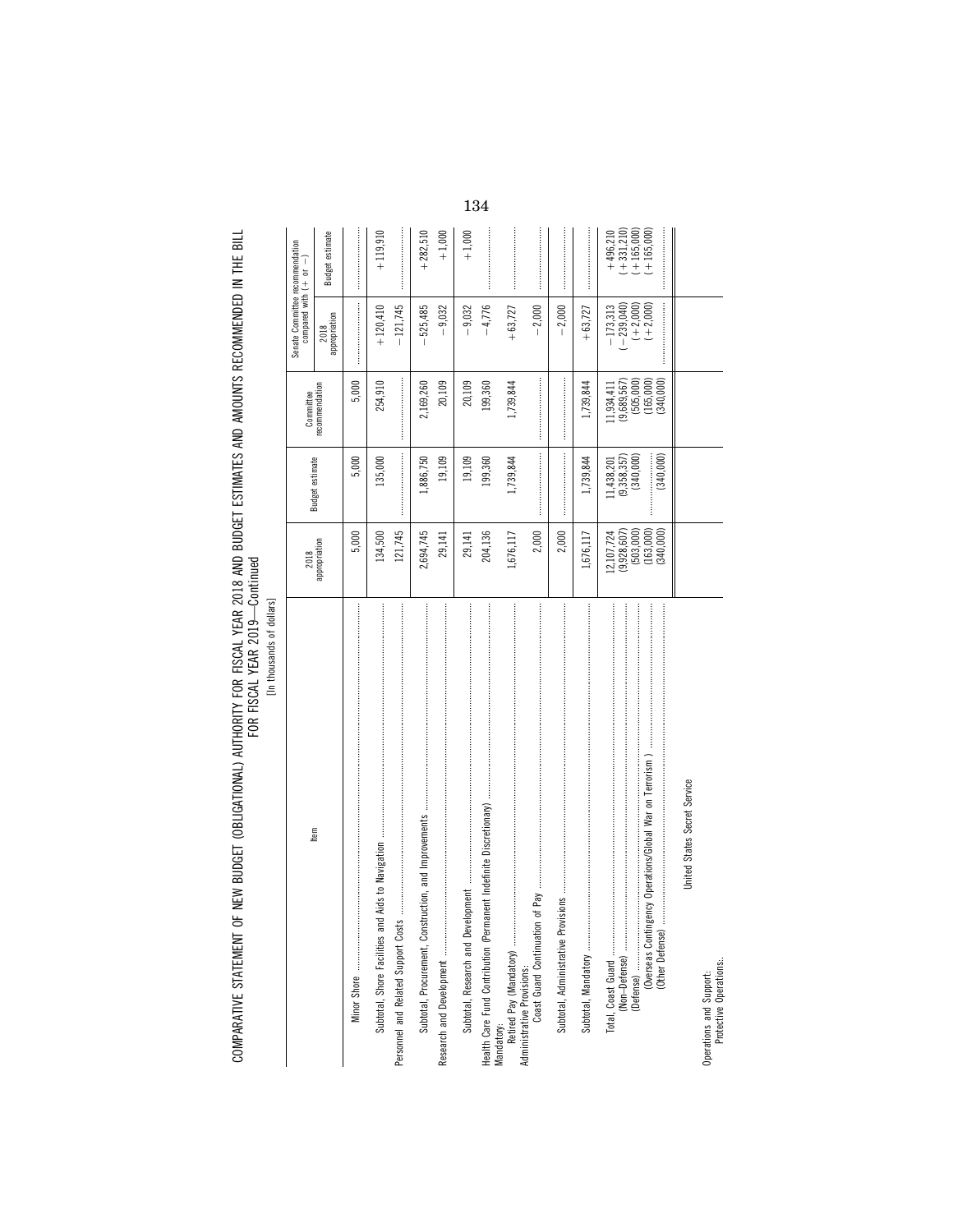| and National Special Security Events<br>Protection of Persons and Facilties<br>Protective Countermeasures<br>Protective Intelligence<br>Presidential Campaigns                                                                                                                                                                | 711,227<br>46,862<br>47,814<br>4,500                                                                                      | 747,201<br>55,309<br>48,239<br>28,500                                                                          | 734,961<br>55,903<br>58,500<br>28,500                                                                     | $+425$<br>$+24,000$<br>$+23,734$<br>+ 9,041                                                               | $-12,240$<br>$+594$                                                                       |
|-------------------------------------------------------------------------------------------------------------------------------------------------------------------------------------------------------------------------------------------------------------------------------------------------------------------------------|---------------------------------------------------------------------------------------------------------------------------|----------------------------------------------------------------------------------------------------------------|-----------------------------------------------------------------------------------------------------------|-----------------------------------------------------------------------------------------------------------|-------------------------------------------------------------------------------------------|
| Subtotal, Protective Operations                                                                                                                                                                                                                                                                                               | 810,403                                                                                                                   | 879,249                                                                                                        | 867,603                                                                                                   | $+57,200$                                                                                                 | $-11,646$                                                                                 |
| j<br>Field Operations:<br>Domestic and Internation                                                                                                                                                                                                                                                                            | 596,478<br>6,000<br>18,778                                                                                                | $6,000$<br>4,000<br>627,687                                                                                    | 6,000<br>25,022<br>527,687                                                                                | $+31,209$<br>$+6,244$                                                                                     | $-21,022$                                                                                 |
| and Professional Development<br>Basic and In-Service Training<br>Subtotal, Field Operations                                                                                                                                                                                                                                   | 621,256<br>64,212<br>419,923                                                                                              | 101,854<br>465,518<br>637,687                                                                                  | 658,709<br>465,518<br>101,854                                                                             | $+37,642$<br>$+37,453$<br>$+45,595$                                                                       | $+21,022$                                                                                 |
| Subtotal, Operations and Support                                                                                                                                                                                                                                                                                              | 1,915,794                                                                                                                 | 2,084,308                                                                                                      | 2,093,684                                                                                                 | $+177,890$                                                                                                | $+9,376$                                                                                  |
| Operational Communications/Information Technology<br>Procurement, Construction, and Improvements:<br>Construction and Facility Improvements<br>Protection Assets and Infrastructure                                                                                                                                           | 65,462<br>25,018                                                                                                          | $52,971$<br>$8,845$<br>$3,000$                                                                                 | 71,686<br>8,845<br>3,000                                                                                  | $+6,224$<br>$+16,173$<br>$+3,000$                                                                         | $+18,715$                                                                                 |
| Subtotal, Procurement, Construction, and Improvements<br>Research and Development                                                                                                                                                                                                                                             | 250<br>90,480                                                                                                             | 64,816<br>2,500                                                                                                | 2,500<br>83,531                                                                                           | 6,949<br>$+2,250$                                                                                         | $+18,715$                                                                                 |
|                                                                                                                                                                                                                                                                                                                               | 250                                                                                                                       | 2,500                                                                                                          | 2,500                                                                                                     | $+2,250$                                                                                                  |                                                                                           |
| Service<br>Total, United States Secret                                                                                                                                                                                                                                                                                        | 006,524                                                                                                                   | 2,151,624                                                                                                      | 2,179,715                                                                                                 | $+173,191$                                                                                                | $+28,091$                                                                                 |
| Operations/Global War on Terrorism)<br>rcement, and Investigations<br>)(Legislative Proposals)<br>tal Fund (Mandatory)<br>Total, Title II, Security, Enfo<br>(Non-Defense)<br>(Offsetting Collections<br>(Offsetting Collections<br>(Overseas Contingency<br>(Other Defense)<br>Aviation Security Capi<br>Fee Funded Programs | (503,000)<br>$(37, 953, 882)$<br>$(-2, 509, 000)$<br>$(163,000)$<br>$(340,000)$<br>$250,000$<br>$2,917,837$<br>40,132,999 | (340,000)<br>40,152,186<br>(38,072,342)<br>$-2,709,000$<br>$(-520,000)$<br>$(340,000)$<br>250,000<br>3,220,670 | 40,423,471<br>(38,178,627)<br>(505,000)<br>(165,000)<br>$-2,709,000$<br>(340,000)<br>250,000<br>2,855,587 | $(+ 2,000)$<br>$\begin{array}{c} +290,472 \\ (+224,745) \\ (-200,000)\end{array}$<br>$(+2,000)$<br>62,250 | $(+ 520,000)$<br>$(+ 165,000)$<br>$(+ 165,000)$<br>$(+106, 285)$<br>$+271,285$<br>365,083 |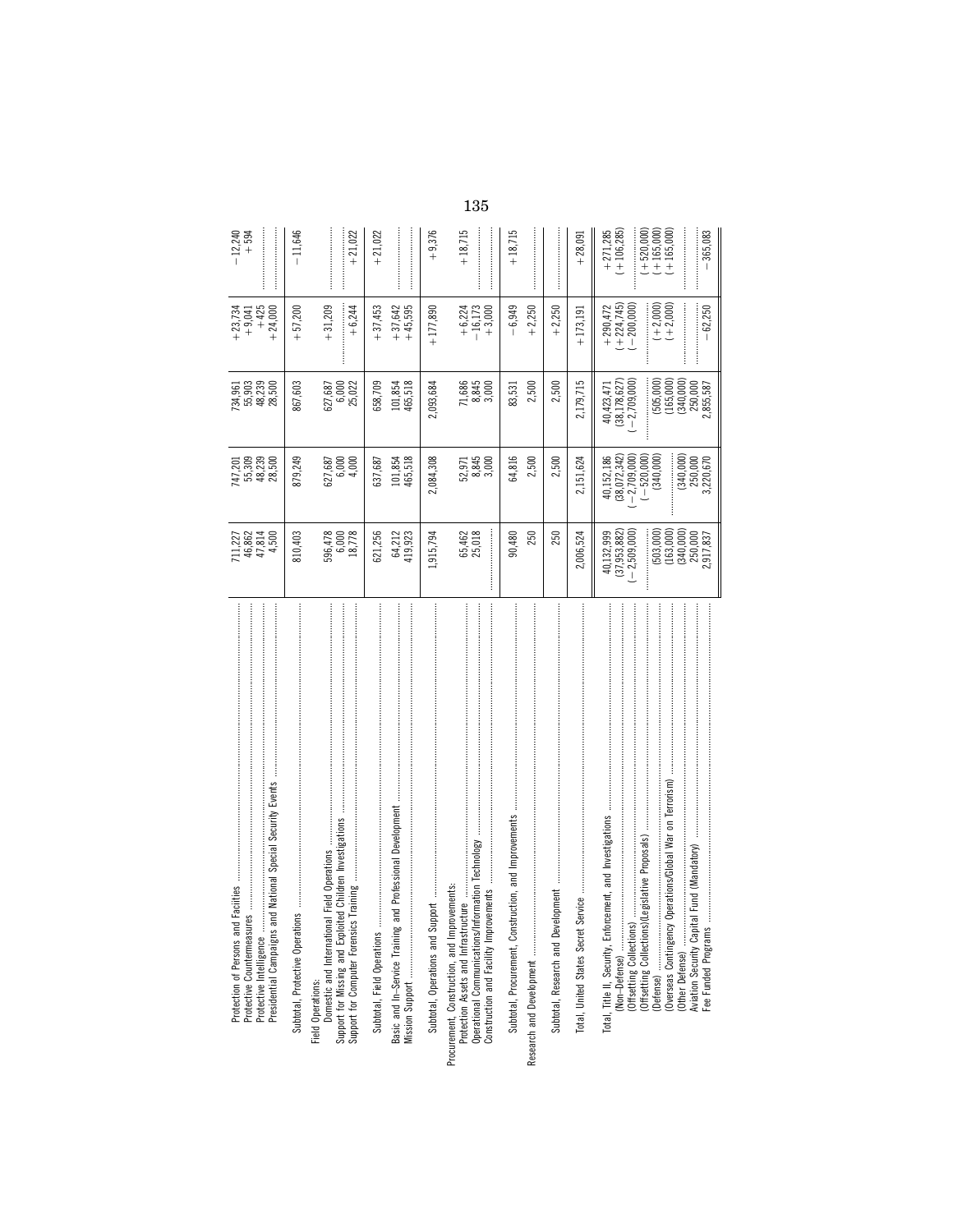| ş |
|---|
|   |
| ١ |
| í |
|   |

|                                                                           |                                         |                                | Committee                                                 | Senate Committee recommendation<br>compared with $( + $ or $- )$ |                                |
|---------------------------------------------------------------------------|-----------------------------------------|--------------------------------|-----------------------------------------------------------|------------------------------------------------------------------|--------------------------------|
| ltem                                                                      | 2018<br>appropriation                   | Budget estimate                | recommendation                                            | appropriation<br>2018                                            | Budget estimate                |
| Title III-PROTECTION, PREPAREDNESS, RESPONSE, AND RECOVERY                |                                         |                                |                                                           |                                                                  |                                |
| National Protection and Programs Directorate                              |                                         |                                |                                                           |                                                                  |                                |
|                                                                           |                                         |                                |                                                           |                                                                  |                                |
|                                                                           | 136,439                                 | 140,049<br>(117,556)<br>84,347 | 157,890                                                   | $\begin{array}{r} +21,451 \\ +12,867) \\ +14,538 \end{array}$    | $+17,841$                      |
|                                                                           | $(104, 689)$<br>$107, 553$<br>(69, 220) | (64, 297)                      | $(117,556)$<br>$122,091$<br>(69, 220)                     |                                                                  | $(+4,923)$<br>$+37,744$        |
| Subtotal, Cyber Readiness a                                               | 243,992                                 | 224,396                        | 279,981                                                   | $+35,989$                                                        | $+55,585$                      |
| Cybersecurity Education and Awareness<br>Cyber Infrastructure Resilience. | 14,693<br>17,157<br>14,393              | 6,860<br>13,097<br>10,102      | $\begin{array}{c} 14,693 \\ 13,357 \\ 14,393 \end{array}$ | $-3,800$                                                         | $+7,833$<br>$+260$<br>$+4,291$ |
|                                                                           | 46,243                                  | 30,059                         | 42,443                                                    | $-3,800$                                                         | $+12,384$                      |
|                                                                           | 42,766<br>102,681<br>287,226            | 49,834<br>112,089<br>296,677   | 115,689<br>296,677<br>54,663                              | $\begin{matrix} +11,897 \\ +13,008 \\ +9,451 \end{matrix}$       | $+4,829$<br>+ 3,600            |
|                                                                           | 432,673                                 | 458,600                        | 467,029                                                   | $+34,356$                                                        | $+8,429$                       |
| Subtotal, Cybersecurity                                                   | 722,908                                 | 713,055                        | 789,453                                                   | $+66,545$                                                        | $+76,398$                      |
| Infrastructure Protection:                                                | 47,612                                  | 55,859                         | 56,980                                                    | $+9,368$                                                         | $+1,121$                       |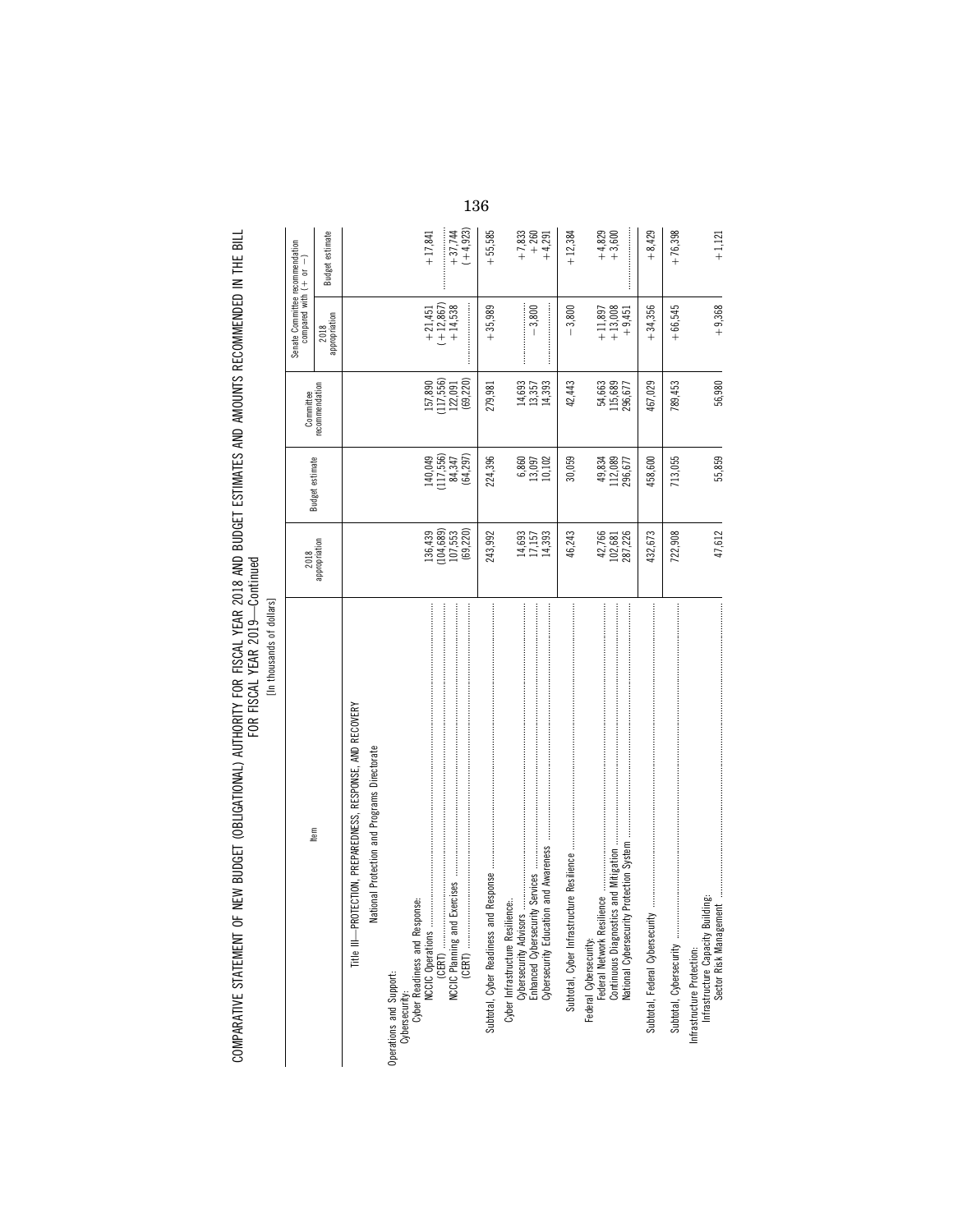| $+2,090$<br>+2,831                                                                                             | $+6,042$                                                                                                                                                                                                                                                                                                                                                                                                                                                                                                                                                                                                                                                                                                                                                           | $+6,042$                            | $+2,000$                                                                           |                                       | $+2,000$                           | 137<br>$+9,738$<br>+500                                                                                                                                     | $+10,238$ | $+3,700$<br>$(+3,330)$<br>$+13,938$                                                                                                                                                                                                                                                                                          |
|----------------------------------------------------------------------------------------------------------------|--------------------------------------------------------------------------------------------------------------------------------------------------------------------------------------------------------------------------------------------------------------------------------------------------------------------------------------------------------------------------------------------------------------------------------------------------------------------------------------------------------------------------------------------------------------------------------------------------------------------------------------------------------------------------------------------------------------------------------------------------------------------|-------------------------------------|------------------------------------------------------------------------------------|---------------------------------------|------------------------------------|-------------------------------------------------------------------------------------------------------------------------------------------------------------|-----------|------------------------------------------------------------------------------------------------------------------------------------------------------------------------------------------------------------------------------------------------------------------------------------------------------------------------------|
| $+3,437$<br>+643                                                                                               | $+13,448$<br>$+4,413$                                                                                                                                                                                                                                                                                                                                                                                                                                                                                                                                                                                                                                                                                                                                              | $+17,861$                           | $-716$<br>$-18$                                                                    | \$<br>$\mathbf{I}$                    | $-760$                             | $-1,489$                                                                                                                                                    | $-1,489$  | $+2,207$<br>$(+2,008)$<br>$-1,756$<br>$-1,581)$<br>$-517$<br>$(-342)$<br>$-1,555$<br>$+10,852$<br>$-6,390$<br>$(-1, 981)$<br>$+764$<br>$+10,088$                                                                                                                                                                             |
| 39,114<br>16,842<br>22,288                                                                                     | 135,224<br>76,853                                                                                                                                                                                                                                                                                                                                                                                                                                                                                                                                                                                                                                                                                                                                                  | 212,077                             | 53,785<br>56,293<br>7,618                                                          | 63,911                                | 117,696                            | 18,650<br>36,271                                                                                                                                            | 54,921    | $\begin{array}{c} 23,429 \\ 23,320 \\ 24,320 \\ 25,44 \\ 26,627 \\ 23,944 \\ 194 \\ 194 \\ 0 \end{array}$<br>$\frac{230,281}{78,103}$<br>$(24,212)$<br>141,108<br>69,590<br>60,691                                                                                                                                           |
| 39,114<br>14,752<br>19,457                                                                                     | 129,182<br>76,853                                                                                                                                                                                                                                                                                                                                                                                                                                                                                                                                                                                                                                                                                                                                                  | 206,035                             | 51,785<br>56,293<br>7,618                                                          | 63,911                                | 115,696                            | 8,912<br>35,771                                                                                                                                             | 44,683    | $\begin{array}{c} 23,429 \\ 23,320 \\ 21,321 \\ 45,127 \\ 49,614 \\ 13,931 \\ 194 \end{array}$<br>$\begin{array}{c} 230,281 \\ 78,103 \\ (24,212) \end{array}$<br>127,170<br>69,590<br>60,691                                                                                                                                |
| 35,677<br>16,199<br>22,288                                                                                     | 121,776<br>72,440                                                                                                                                                                                                                                                                                                                                                                                                                                                                                                                                                                                                                                                                                                                                                  | 194,216                             | 54,501<br>56,319<br>7,636                                                          | 63,955                                | 118,456                            | 18,650<br>37,760                                                                                                                                            | 56,410    | $\begin{array}{c} 21.222 \\ 11.212 \\ 19.583 \\ 50.5448 \\ 64.448 \\ 14.550 \\ \end{array}$<br>219,429<br>84,493<br>(26,193)<br>68,826<br>50,603<br>142,663                                                                                                                                                                  |
| Infrastructure Information and Sensitive Data Protection<br>Protective Security Advisors<br>Bombing Prevention | $\dim g \leftarrow \ldots \leftarrow \ldots \leftarrow \ldots \leftarrow \ldots \leftarrow \ldots \leftarrow \ldots \leftarrow \ldots \leftarrow \ldots \leftarrow \ldots \leftarrow \ldots \leftarrow \ldots \leftarrow \ldots \leftarrow \ldots \leftarrow \ldots \leftarrow \ldots \leftarrow \ldots \leftarrow \ldots \leftarrow \ldots \leftarrow \ldots \leftarrow \ldots \leftarrow \ldots \leftarrow \ldots \leftarrow \ldots \leftarrow \ldots \leftarrow \ldots \leftarrow \ldots \leftarrow \ldots \leftarrow \ldots \leftarrow \ldots \leftarrow \ldots \leftarrow \ldots \leftarrow \ldots \leftarrow \ldots \leftarrow \ldots \leftarrow \ldots \leftarrow \ldots \$<br>Subtotal, Infrastructure Capacity Buil<br>Infrastructure Security Compliance | Subtotal, Infrastructure Protection | Priority Telecommunications Service GETS/WPS/SRAS/TSP<br>Emergency Communications: | Subtotal, Priority Telecommunications | Subtotal, Emergency Communications | lation Analysis Center (NISAC)<br>Integrated Operations:<br>Cyber and Infrastructure Analysis:<br>Mational Infrastructure Simuli<br>Infrastructure Analysis |           | DENT/Homeland Advanced Recognition Technology<br>Management<br>Identity and Screening Program Operations<br>.<br>Stakeholder Engagement and Requirements<br>Stakeholder Engagement and Requirements<br>Office of Biometric Identity Management:<br>Subtotal, Integrated Operations<br>Subtotal, Office of Biometric Identity |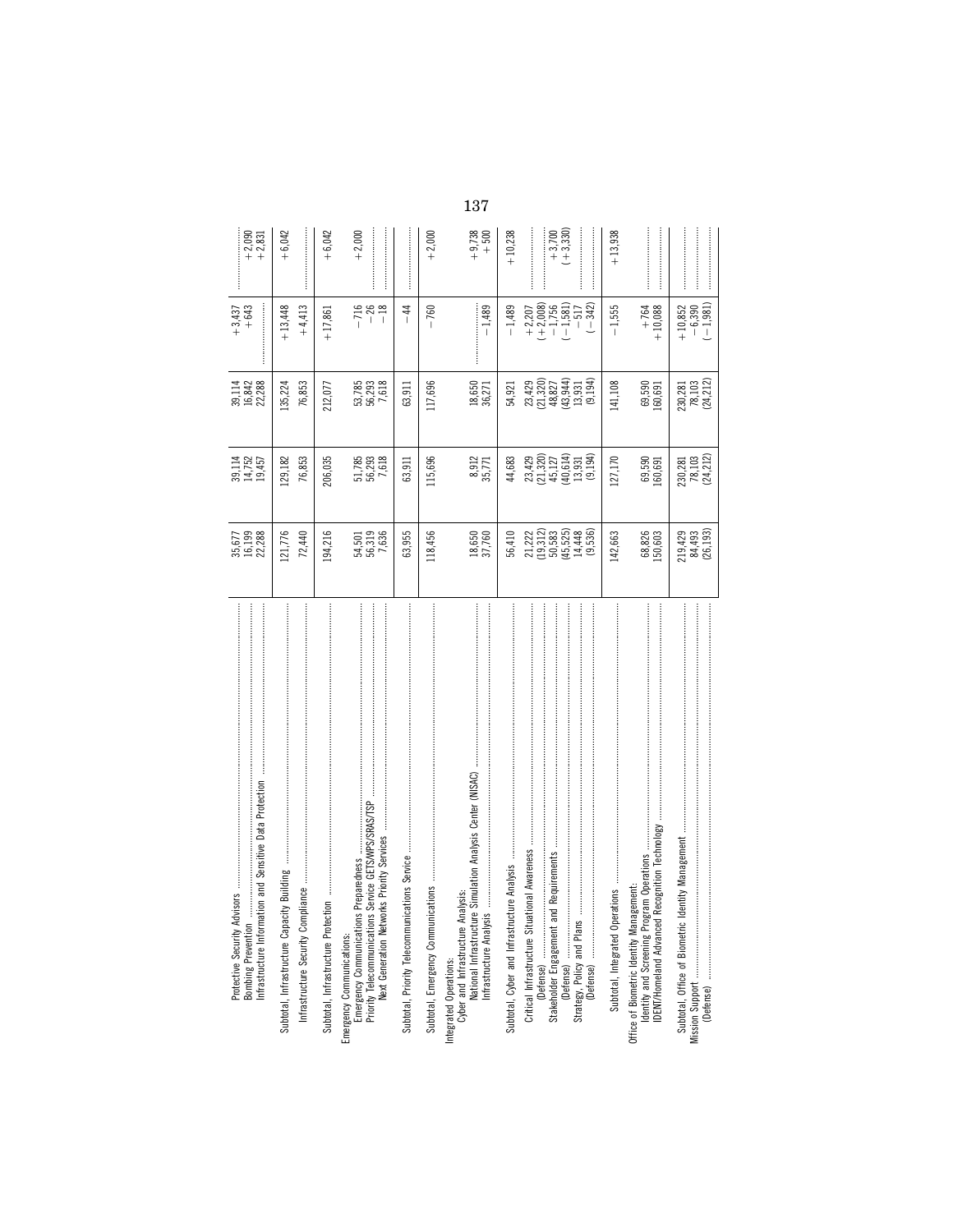[In thousands of dollars] [In thousands of dollars]

|                                                                                            |                       |                     | Committee           | Senate Committee recommendation<br>compared with $(+ \quad or \quad -)$ |                 |
|--------------------------------------------------------------------------------------------|-----------------------|---------------------|---------------------|-------------------------------------------------------------------------|-----------------|
| Item                                                                                       | 2018<br>appropriation | Budget estimate     | ecommendation       | 2018<br>appropriation                                                   | Budget estimate |
|                                                                                            | 1,482,165             | 1,470,340           | 1,568,718           | $+86,553$                                                               | $+98,378$       |
| Federal Protective Service:<br>FPS Operations:                                             |                       |                     |                     |                                                                         |                 |
| Operating Expenses                                                                         | 360,079               | 359,196             | 359,196             | $-883$                                                                  |                 |
| Protective Security Officers<br>Technical Countermeasures<br>Countermeasures:              | 1,071,286<br>44,690   | 1,121,883<br>46,031 | 1,121,883<br>46,031 | $+50,597$<br>$+1,341$                                                   |                 |
|                                                                                            | 1,115,976             | 1,167,914           | 1,167,914           | $+51,938$                                                               |                 |
|                                                                                            | 1,476,055             | 1,527,110           | 1,527,110           | $+51,055$                                                               |                 |
| Procurement, Construction, and Improvements:                                               | $-1,476,055$          | $-1,527,110$        | $-1,527,110$        | $-51,055$                                                               |                 |
| Cybersecurity:                                                                             | 115,186<br>246,981    | 125,548<br>110,078  | 172,262<br>110,078  | $-74,719$<br>$-5,108$                                                   | $+46,714$       |
|                                                                                            | 362,167               | 235,626             | 282,340             | $-79,827$                                                               | $+46,714$       |
| <b>Priority Services</b><br>Next Generation Networks<br>Emergency Communications:          | 48,905                | 42,551              | 42,551              | $-6,354$                                                                |                 |
| Subtotal, Emergency Commun                                                                 | 48,905                | 42,551              | 42,551              | $-6,354$                                                                |                 |
| Recognition Technology<br>Biometric Identity Management:<br><b>IDENT/Homeland Advanced</b> |                       | 20,000              | 40,100              | $+40,100$                                                               | $+20,100$       |
|                                                                                            |                       | 20,000              | 40,100              | $+40,100$                                                               | $+20,100$       |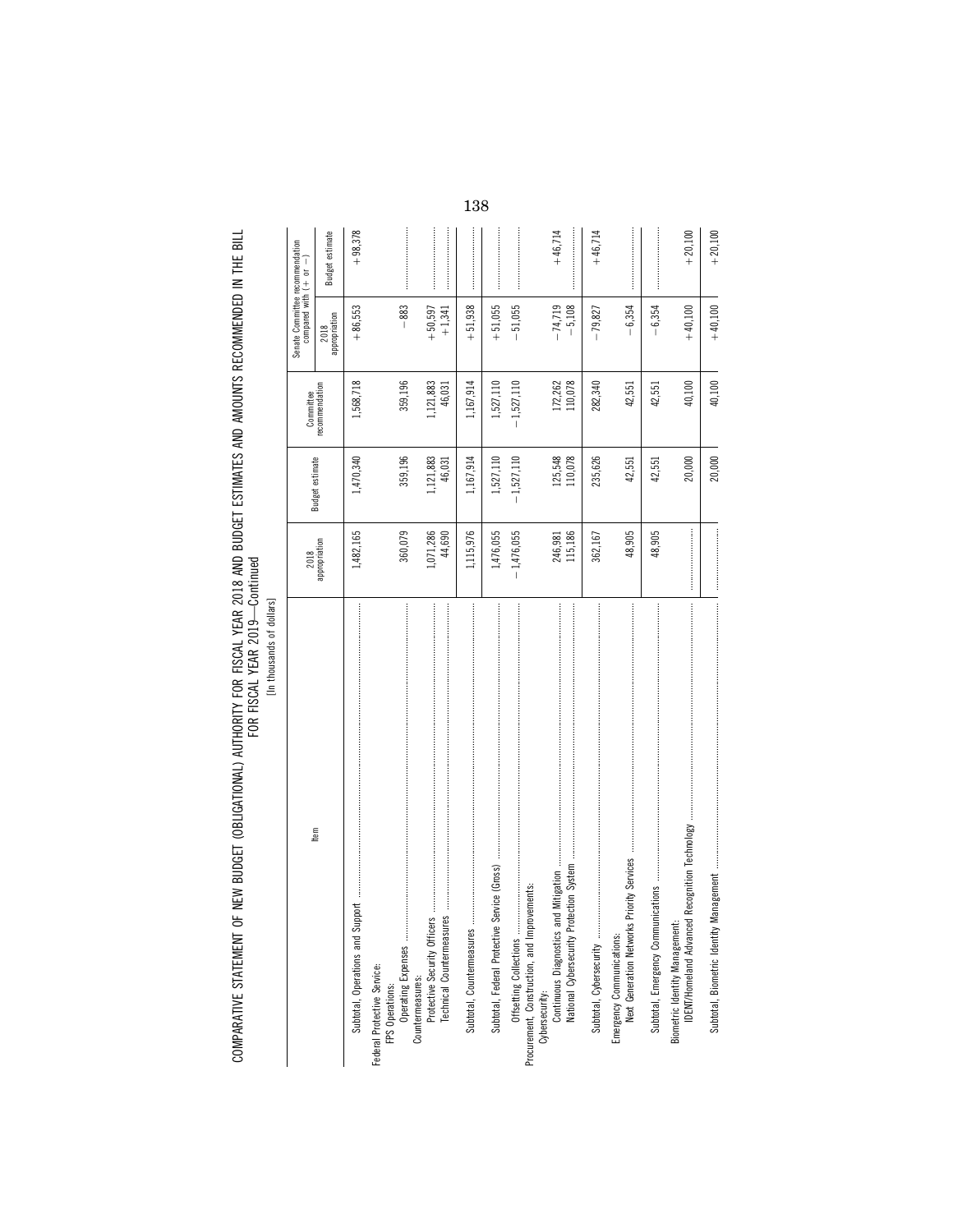| tion Environment<br>Infrastructure<br>Integrated Operations Assets and<br>Modeling Capability Transit                                                                                                                          | 500                                                                   |                                                                           |                                                                           | 500<br>$\mathbf{I}$                                                 |                                                            |
|--------------------------------------------------------------------------------------------------------------------------------------------------------------------------------------------------------------------------------|-----------------------------------------------------------------------|---------------------------------------------------------------------------|---------------------------------------------------------------------------|---------------------------------------------------------------------|------------------------------------------------------------|
| Assets and Infrastructure<br>Subtotal, Integrated Operations                                                                                                                                                                   | 500                                                                   |                                                                           |                                                                           | 500<br>$\overline{1}$                                               |                                                            |
| Gateway<br>Infrastructure Protection:<br>Infrastructure Protection (IP)                                                                                                                                                        | 2,539                                                                 | 4,787                                                                     | 4,787                                                                     | $+2,248$                                                            |                                                            |
| Subtotal, Integrated Operations Assets and Infrastructure                                                                                                                                                                      | 2,539                                                                 | 4,787                                                                     | 4,787                                                                     | $+2,248$                                                            |                                                            |
| Subtotal, Procurement, Construction, and Improvements<br>Integrated Operations                                                                                                                                                 | 4,695<br>4,000<br>6,431<br>414,111                                    | $41,416$<br>$2,431$<br>4,000<br>302,964                                   | 4,695<br>369,778<br>4,000<br>2,431                                        | $-4,000$<br>44,333                                                  | $+66,814$<br>$-36,721$                                     |
| Subtide), Research and Development municipalities are an announcement communication and an area of the contract of the search of the search of the search of the search of the search of the search of the search of the searc | 15,126                                                                | 47,847                                                                    | 11,126                                                                    | 4,000                                                               | 36,721                                                     |
| nal Protection and Programs Directorate<br>Programs Directorate<br>Total, National Protection and                                                                                                                              | $(-1,476,055)$<br>(289, 609)<br>(1,621,793)<br>1,911,402<br>3,387,457 | $(-1,527,110)$<br>(315, 531)<br>$(1,505,620)$<br>$3,348,261$<br>1,821,151 | $(-1, 527, 110)$<br>(336, 001)<br>(1, 613, 621)<br>1,949,622<br>3,476,732 | $(+46,392)$<br>$(-51,055)$<br>$(-8, 172)$<br>$+38,220$<br>$+89,275$ | $(+ 108, 001)$<br>$(+20, 470)$<br>$+128,471$<br>$+128,471$ |
| Office of Health Affairs<br>Operations and Support:<br>Chemical and Biological Readiness<br>Health and Medical Readiness<br>Integrated Operations                                                                              | 79,130<br>4,620<br>9,400<br>28,419                                    |                                                                           | 79, 130<br>4, 620<br>4, 9, 419<br>28, 20                                  |                                                                     | $+28,419$<br>$+ 79,130$<br>$+ 4,620$<br>$+ 9,400$          |
| Subtotal, Operations and Support                                                                                                                                                                                               | 121,569                                                               |                                                                           | .21,569                                                                   |                                                                     | $+121,569$                                                 |
| Total, Office of Health Affairs                                                                                                                                                                                                | 121,569                                                               |                                                                           | 121,569                                                                   |                                                                     | $+121,569$                                                 |
| Federal Emergency Management Agency<br>Operations and Support Regional Operations<br>Preparedness and Protection<br>Mitigation                                                                                                 | 156,417<br>36,141<br>131,981                                          | 158,439<br>36,011<br>132,823                                              | 158,439<br>36,011<br>132,823                                              | $+2,022$<br>$-130$<br>$+842$                                        |                                                            |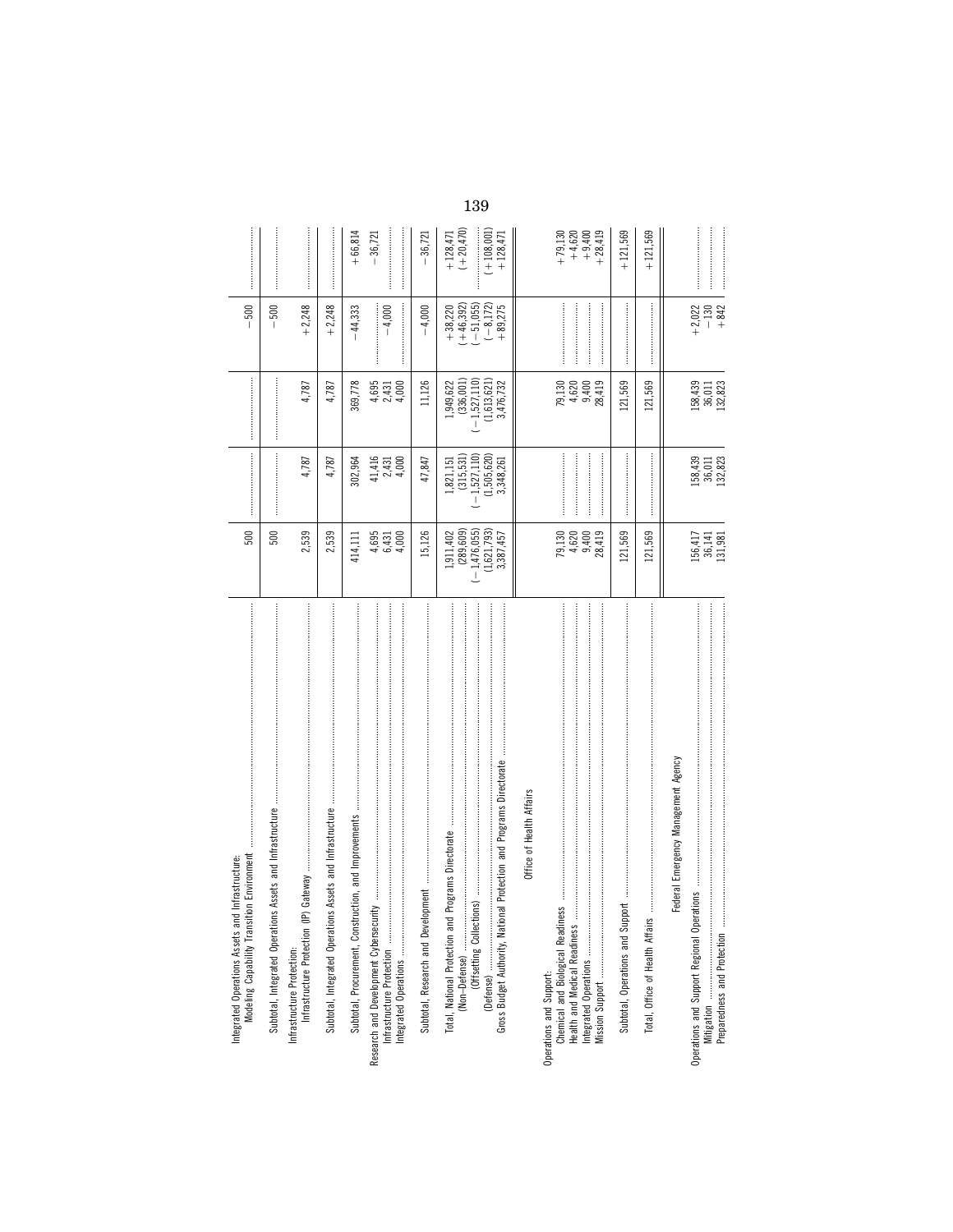COMPARATIVE STATEMENT OF NEW BUDGET (OBLIGATIONAL) AUTHORITY FOR FISCAL YEAR 2018 AND BUDGET ESTIMATES AND AMOUNTS RECOMMENDED IN THE BILL<br>FOR YEAR YEAR

[In thousands of dollars]

| tem                            | 2018                                                                                                                                                                                                                                                                                                        |                                                                         | Committee                                                                                                                                                                                                                                                                                     | Senate Committee recommendation<br>compared with $(+ \t or \t -)$ |                                                                                                                                                                                                                                                                                                                     |
|--------------------------------|-------------------------------------------------------------------------------------------------------------------------------------------------------------------------------------------------------------------------------------------------------------------------------------------------------------|-------------------------------------------------------------------------|-----------------------------------------------------------------------------------------------------------------------------------------------------------------------------------------------------------------------------------------------------------------------------------------------|-------------------------------------------------------------------|---------------------------------------------------------------------------------------------------------------------------------------------------------------------------------------------------------------------------------------------------------------------------------------------------------------------|
|                                | appropriation                                                                                                                                                                                                                                                                                               | Budget estimate                                                         | recommendation                                                                                                                                                                                                                                                                                | 2018<br>appropriation                                             | Budget estimate                                                                                                                                                                                                                                                                                                     |
| Response and Recovery:         |                                                                                                                                                                                                                                                                                                             |                                                                         |                                                                                                                                                                                                                                                                                               |                                                                   |                                                                                                                                                                                                                                                                                                                     |
|                                | $\begin{array}{c} 182,893 \\ (35,180) \\ 46,694 \\ 476,009 \end{array}$                                                                                                                                                                                                                                     | $\begin{array}{c} 174,337 \\ (27,513) \\ 49,010 \\ 485,662 \end{array}$ |                                                                                                                                                                                                                                                                                               |                                                                   |                                                                                                                                                                                                                                                                                                                     |
|                                |                                                                                                                                                                                                                                                                                                             |                                                                         |                                                                                                                                                                                                                                                                                               |                                                                   | $+8,556$<br>( $+7,667$ )                                                                                                                                                                                                                                                                                            |
|                                |                                                                                                                                                                                                                                                                                                             |                                                                         |                                                                                                                                                                                                                                                                                               |                                                                   |                                                                                                                                                                                                                                                                                                                     |
|                                |                                                                                                                                                                                                                                                                                                             |                                                                         | $\begin{array}{c} 182,893 \\ (35,180) \\ 49,010 \\ 495,662 \end{array}$                                                                                                                                                                                                                       | $+2,316$<br>+ 19,653                                              | $+10,000$                                                                                                                                                                                                                                                                                                           |
|                                |                                                                                                                                                                                                                                                                                                             |                                                                         |                                                                                                                                                                                                                                                                                               |                                                                   | $+18,556$                                                                                                                                                                                                                                                                                                           |
|                                | $(42,945)$<br>$(42,945)$<br>$12,018$<br>$44,519$                                                                                                                                                                                                                                                            |                                                                         | $(1,054,838$<br>$(42,213)$<br>$11,670$<br>$71,996$                                                                                                                                                                                                                                            | $+24,703$<br>$(-732)$                                             |                                                                                                                                                                                                                                                                                                                     |
|                                |                                                                                                                                                                                                                                                                                                             |                                                                         |                                                                                                                                                                                                                                                                                               | $-348$                                                            |                                                                                                                                                                                                                                                                                                                     |
|                                |                                                                                                                                                                                                                                                                                                             | $1,036,282$<br>$(42,213)$<br>$11,670$<br>$46,996$<br>$44,683$           |                                                                                                                                                                                                                                                                                               | $+27,477$                                                         | $+25,000$                                                                                                                                                                                                                                                                                                           |
|                                | 28,739                                                                                                                                                                                                                                                                                                      |                                                                         | 44,683                                                                                                                                                                                                                                                                                        | $+15,944$                                                         |                                                                                                                                                                                                                                                                                                                     |
|                                | 85,276                                                                                                                                                                                                                                                                                                      | 103,349<br>(57,166)                                                     | 128,349<br>(62,166)                                                                                                                                                                                                                                                                           |                                                                   |                                                                                                                                                                                                                                                                                                                     |
|                                | (53, 262)                                                                                                                                                                                                                                                                                                   |                                                                         |                                                                                                                                                                                                                                                                                               | $+43,073$<br>$(+8,904)$                                           | $+25,000$<br>$(+5,000)$                                                                                                                                                                                                                                                                                             |
| Federal Assistance:            |                                                                                                                                                                                                                                                                                                             |                                                                         |                                                                                                                                                                                                                                                                                               |                                                                   |                                                                                                                                                                                                                                                                                                                     |
|                                |                                                                                                                                                                                                                                                                                                             |                                                                         |                                                                                                                                                                                                                                                                                               |                                                                   |                                                                                                                                                                                                                                                                                                                     |
|                                |                                                                                                                                                                                                                                                                                                             | 349,362                                                                 |                                                                                                                                                                                                                                                                                               | $+ 5,000$<br>$(+ 5,000)$                                          |                                                                                                                                                                                                                                                                                                                     |
| (Nonprofit Security)           |                                                                                                                                                                                                                                                                                                             |                                                                         |                                                                                                                                                                                                                                                                                               |                                                                   |                                                                                                                                                                                                                                                                                                                     |
| Urban Area Security Initiative |                                                                                                                                                                                                                                                                                                             | 448,844                                                                 |                                                                                                                                                                                                                                                                                               |                                                                   |                                                                                                                                                                                                                                                                                                                     |
| (Nonprofit Security)           |                                                                                                                                                                                                                                                                                                             |                                                                         |                                                                                                                                                                                                                                                                                               | $-25,000$<br>$(-25,000)$                                          |                                                                                                                                                                                                                                                                                                                     |
|                                |                                                                                                                                                                                                                                                                                                             | 36,358                                                                  |                                                                                                                                                                                                                                                                                               |                                                                   |                                                                                                                                                                                                                                                                                                                     |
| (Amtrak Security)              |                                                                                                                                                                                                                                                                                                             | $\frac{1}{2}$                                                           |                                                                                                                                                                                                                                                                                               |                                                                   |                                                                                                                                                                                                                                                                                                                     |
|                                |                                                                                                                                                                                                                                                                                                             |                                                                         |                                                                                                                                                                                                                                                                                               |                                                                   |                                                                                                                                                                                                                                                                                                                     |
|                                |                                                                                                                                                                                                                                                                                                             | 36,358                                                                  |                                                                                                                                                                                                                                                                                               |                                                                   |                                                                                                                                                                                                                                                                                                                     |
|                                |                                                                                                                                                                                                                                                                                                             |                                                                         |                                                                                                                                                                                                                                                                                               |                                                                   |                                                                                                                                                                                                                                                                                                                     |
|                                | $\begin{array}{l} 507,000 \\ 685,0000 \\ (85,0000) \\ (11,0000) \\ (50,000) \\ (100,000) \\ (100,000) \\ (11,000) \\ (11,000) \\ (12,000) \\ (12,000) \\ (13,000) \\ (15,000) \\ (16,000) \\ (18,000) \\ (19,000) \\ (19,000) \\ (19,000) \\ (19,000) \\ (19,000) \\ (19,000) \\ (19,000) \\ (19,000) \\ ($ |                                                                         | $\begin{array}{l} 512,000 \\ 10000 \\ 10000 \\ 10000 \\ 10000 \\ 10000 \\ 10000 \\ 10000 \\ 10000 \\ 10000 \\ 110000 \\ 110000 \\ 110000 \\ 110000 \\ 110000 \\ 110000 \\ 110000 \\ 110000 \\ 110000 \\ 110000 \\ 110000 \\ 110000 \\ 110000 \\ 110000 \\ 110000 \\ 110000 \\ 110000 \\ 1100$ |                                                                   | $\begin{array}{l} +162,638 \\ +90,000 \\ (+10,000) \\ (+15,156,156 \\ (+15,156,000) \\ (+1,25,000) \\ (+1,25,000) \\ (+1,25,000) \\ (+1,25,000) \\ (+1,25,000) \\ (+1,25,000) \\ (+1,25,000) \\ (+1,25,000) \\ (-1,25,000) \\ (-1,25,000) \\ (-1,25,000) \\ (-1,25,000) \\ (-1,25,000) \\ (-1,25,000) \\ (-1,25,00$ |
| Competitive Preparedness (     |                                                                                                                                                                                                                                                                                                             |                                                                         |                                                                                                                                                                                                                                                                                               |                                                                   | $-522,000$                                                                                                                                                                                                                                                                                                          |
| National Predisaster Mitigat   | 249,200                                                                                                                                                                                                                                                                                                     | 344,344<br>344,344<br>279,335<br>522,000<br>39,016                      | 250,000                                                                                                                                                                                                                                                                                       | $+800$                                                            | 210,984                                                                                                                                                                                                                                                                                                             |
|                                |                                                                                                                                                                                                                                                                                                             |                                                                         |                                                                                                                                                                                                                                                                                               |                                                                   |                                                                                                                                                                                                                                                                                                                     |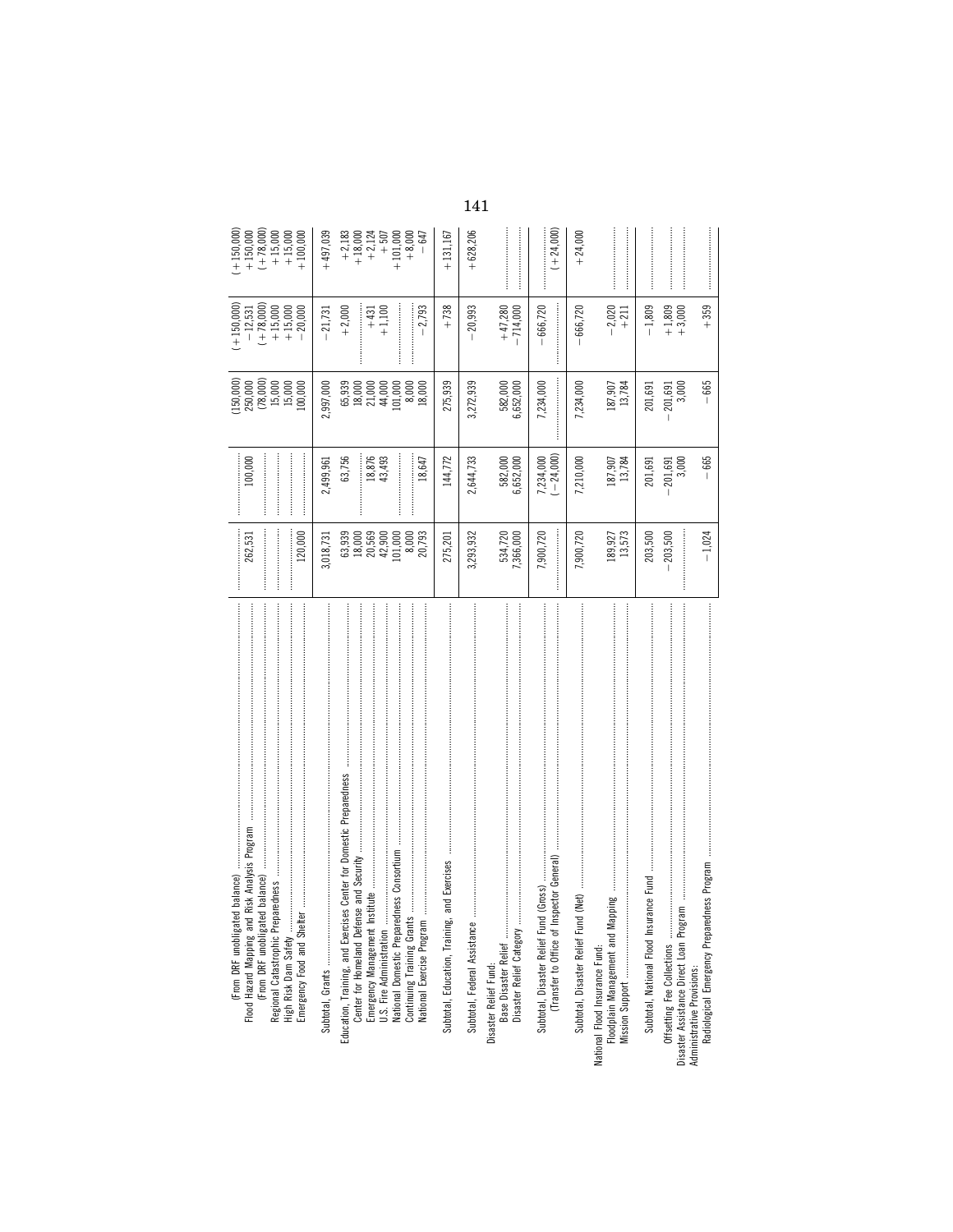[In thousands of dollars] [In thousands of dollars]

|                                                                                                                                                          | 2018                          |                                | Committee                         | Senate Committee recommendation<br>compared with $(+ \quad or \quad -)$ |                             |
|----------------------------------------------------------------------------------------------------------------------------------------------------------|-------------------------------|--------------------------------|-----------------------------------|-------------------------------------------------------------------------|-----------------------------|
| Item                                                                                                                                                     | appropriation                 | Budget estimate                | recommendation                    | appropriation<br>2018                                                   | <b>Budget estimate</b>      |
|                                                                                                                                                          | $-1,024$                      | 665                            | $-665$                            | $+359$                                                                  |                             |
| (Non-Defense)                                                                                                                                            | $(-96, 207)$<br>12,309,039    | $(-99,379)$<br>.1,020,699      | $-104,379$<br>1,692,461           | $(-8,172)$<br>$-616,578$                                                | $(-5,000)$<br>$+671,762$    |
| (Discretionary Appropriations)<br>(Offsetting Collections)                                                                                               | (5,050,332)<br>$-203,500$     | (4, 471, 011)<br>$(-201, 691)$ | (5, 137, 773)<br>$-201,691$       | $(+1,809)$<br>$(+87, 441)$                                              | $+666,762$                  |
| (Disaster Relief Category)                                                                                                                               | (96, 207)<br>(7,366,000)      | (99, 379)<br>(6, 652, 000      | (6, 652, 000)<br>(104, 379)       | $-714,000$<br>$(+8,172)$                                                | $(+5,000)$                  |
|                                                                                                                                                          | 12,512,539                    | 11,198,390                     | 11,894,152                        | $-618,387$                                                              | $+695,762$                  |
| (Non-Defense)                                                                                                                                            | (12, 624, 010)<br>14,342,010  | (11, 236, 851)<br>12,841,850   | (12, 045, 652)<br>13,763,652      | $-578,358$<br>$-578,358$                                                | $(+808, 801)$<br>$+921,802$ |
|                                                                                                                                                          | $(-1,679,555)$<br>(7,366,000) | $-1,728,801$<br>(6, 652, 000)  | (6, 652, 000)<br>$(-1, 728, 801)$ | $(-49, 246)$<br>$(-714,000)$                                            |                             |
|                                                                                                                                                          | (1,718,000)                   | (1,604,999)                    | (1,718,000)                       |                                                                         | $(+113,001)$                |
| TITLE IV-RESEARCH AND DEVELOPMENT, TRAINING, AND SERVICES                                                                                                |                               |                                |                                   |                                                                         |                             |
| United States Citizenship and Immigration Services                                                                                                       |                               |                                |                                   |                                                                         |                             |
| Employment Status Verification.<br>Operations and Support:                                                                                               | 108,856                       | 109,081                        | 109,081                           | $+225$                                                                  |                             |
|                                                                                                                                                          | 108,856                       | 109,081                        | 109,081                           | $+225$                                                                  |                             |
| remains and a communications of the contract of the contract of the contract of the contract of the contract of<br>Procurement, Construction, and Improv | 22,657                        | 22,838                         | 22,838                            | $+181$                                                                  |                             |
|                                                                                                                                                          | 22,657                        | 22,838                         | 22,838                            | $+181$                                                                  |                             |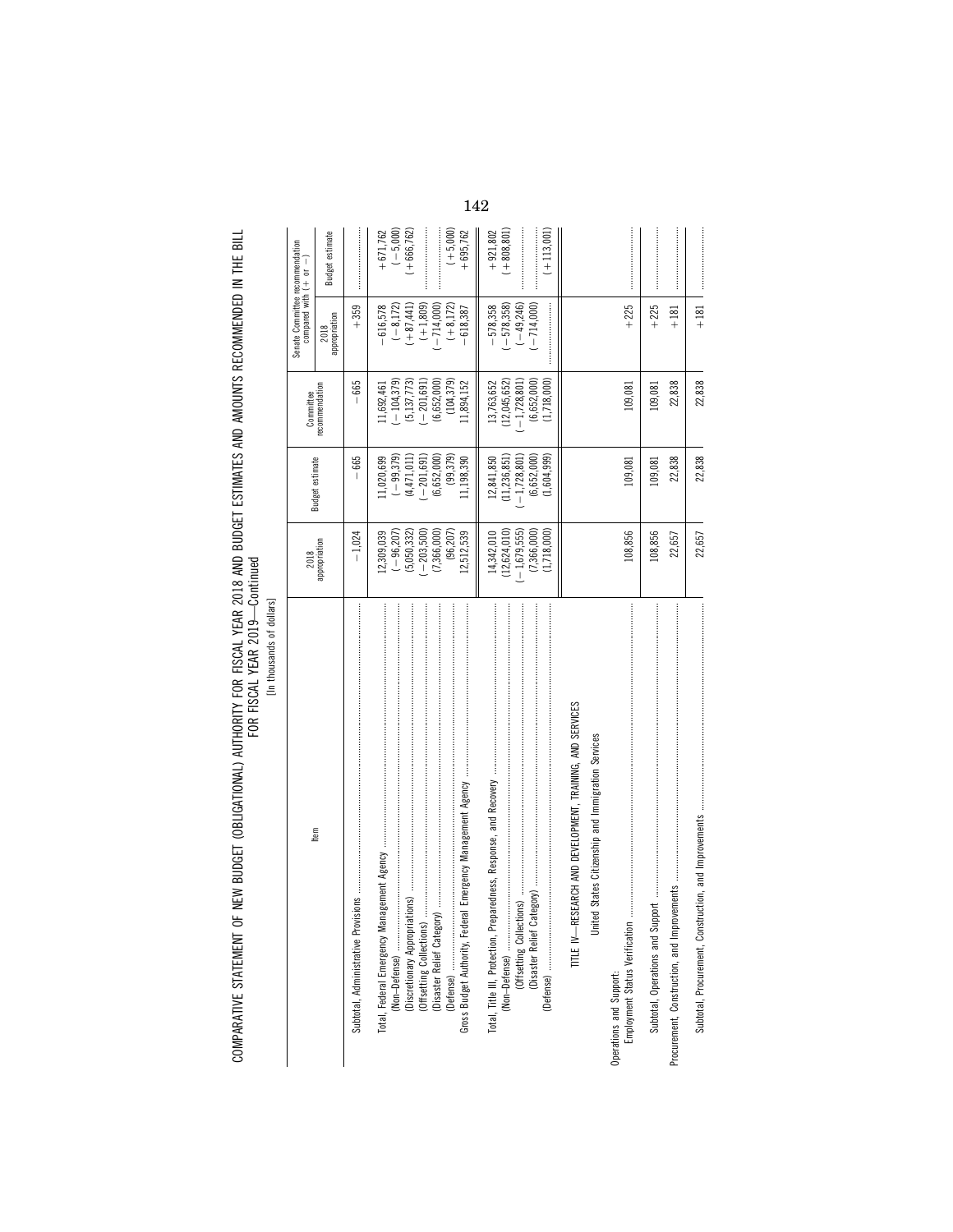| Immigration Examinations Fee<br>Fee Funded Programs:                                             |                                     |                                                          |                                                              |                                                |                                                                                                                                                                                                                                                                                                                                                                                                                            |
|--------------------------------------------------------------------------------------------------|-------------------------------------|----------------------------------------------------------|--------------------------------------------------------------|------------------------------------------------|----------------------------------------------------------------------------------------------------------------------------------------------------------------------------------------------------------------------------------------------------------------------------------------------------------------------------------------------------------------------------------------------------------------------------|
| Account:<br>District Operations<br>Adjudication Services:                                        | (1,805,941)                         | $(1,938,508)$<br>$(10,000)$                              | $(1,938,508)$<br>$(10,000)$                                  | $(+132,567)$                                   |                                                                                                                                                                                                                                                                                                                                                                                                                            |
|                                                                                                  | (10,000)<br>(687, 491)              |                                                          |                                                              |                                                |                                                                                                                                                                                                                                                                                                                                                                                                                            |
| Asylum, Refugee, and International Operations<br>Service Center Operations<br>Records Operations | (345, 100)                          | $(767,263)$<br>$(356,206)$<br>$(150,941)$<br>$(643,423)$ | $(767, 263)$<br>$(356, 206)$<br>$(150, 941)$<br>$(643, 423)$ | $(+13, 415)$<br>$(+ 79, 772)$<br>$(+ 11, 106)$ |                                                                                                                                                                                                                                                                                                                                                                                                                            |
| Premium Processing (Including Transformation)                                                    | $(137,526)$<br>$(642,746)$          |                                                          |                                                              | $(1 + 677)$                                    |                                                                                                                                                                                                                                                                                                                                                                                                                            |
|                                                                                                  | (3, 618, 804)                       | (3,856,341)                                              | (3,856,341)                                                  | $(+237,537)$                                   |                                                                                                                                                                                                                                                                                                                                                                                                                            |
|                                                                                                  | (108, 146)                          | (112, 493)                                               | (112, 493)                                                   | $(+4, 347)$                                    |                                                                                                                                                                                                                                                                                                                                                                                                                            |
|                                                                                                  | $(504, 615)$<br>$(36, 774)$         | $(519,002)$<br>$(37,514)$                                | $(519,002)$<br>$(37,514)$                                    | $(+14,387)$<br>$(+740)$                        |                                                                                                                                                                                                                                                                                                                                                                                                                            |
|                                                                                                  | (4,268,339)                         | (4,525,350)                                              | (4, 525, 350)                                                | $(+257, 011)$                                  |                                                                                                                                                                                                                                                                                                                                                                                                                            |
|                                                                                                  | (15,000)                            | (15,000)                                                 | (15,000)                                                     |                                                |                                                                                                                                                                                                                                                                                                                                                                                                                            |
|                                                                                                  | (15,000)                            | (15,000)                                                 | (15,000)                                                     |                                                |                                                                                                                                                                                                                                                                                                                                                                                                                            |
| Asylum and Refugee Operating Expenses<br>Fraud Prevention and Detection Account:                 | $(45,101)$<br>$(21,778)$<br>$(308)$ | $(27,178)$<br>$(19,815)$<br>$(308)$                      | $(27,178)$<br>$(19,815)$<br>(308)                            | $(-17, 923)$<br>$(-1, 963)$                    |                                                                                                                                                                                                                                                                                                                                                                                                                            |
|                                                                                                  | $(67, 187)$<br>$(4, 350, 526)$      | $(47,301)$<br>$(4,587,651)$                              | $(47,301)$<br>$(4,587,651)$                                  | $(-19,886)$<br>$(+237,125)$                    |                                                                                                                                                                                                                                                                                                                                                                                                                            |
| Administrative Provisions:                                                                       | 1,000                               |                                                          |                                                              | $-1,000$                                       |                                                                                                                                                                                                                                                                                                                                                                                                                            |
|                                                                                                  | 1,000                               |                                                          |                                                              | $-1,000$                                       |                                                                                                                                                                                                                                                                                                                                                                                                                            |
|                                                                                                  | 132,513<br>4,350,526                | 131,919<br>4,587,651                                     | 131,919<br>4,587,651                                         | $-594$<br>+237, 125                            | $\begin{minipage}{0.9\linewidth} \begin{tabular}{l} \hline \textbf{1} & \textbf{2} & \textbf{3} & \textbf{4} & \textbf{5} & \textbf{6} & \textbf{6} & \textbf{7} & \textbf{8} & \textbf{9} & \textbf{10} & \textbf{10} & \textbf{10} & \textbf{10} & \textbf{10} & \textbf{10} & \textbf{10} & \textbf{10} & \textbf{10} & \textbf{10} & \textbf{10} & \textbf{10} & \textbf{10} & \textbf{10} & \textbf{10} & \textbf{10$ |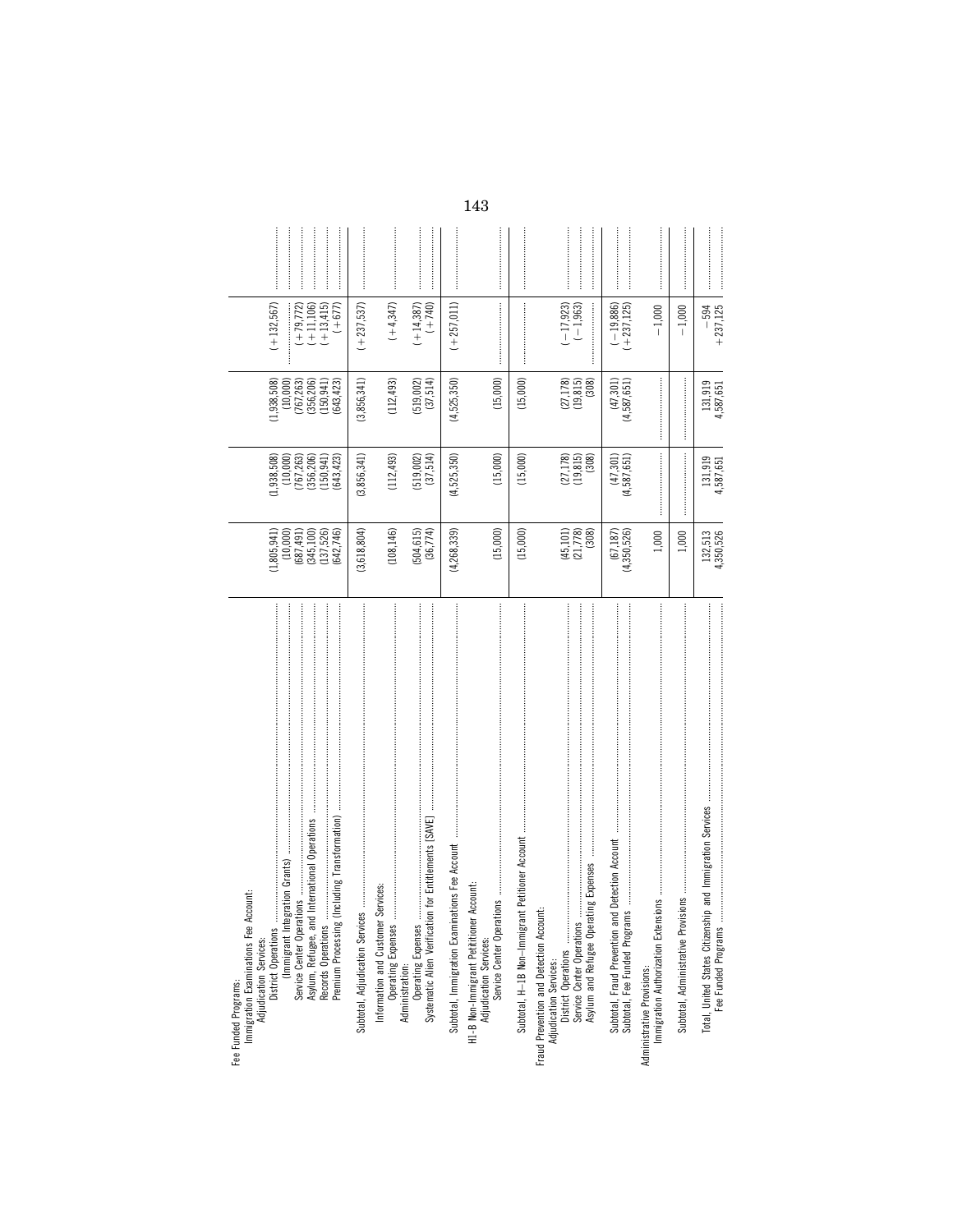| ۱      |
|--------|
|        |
|        |
|        |
|        |
| í<br>b |
|        |
| ؟      |
|        |
|        |
| í      |

|                                                                                                                                                                                                                                                                                                                                                                                                                                                                                                                                                                                                         | 2018                         |                              | Committee                    | Senate Committee recommendation<br>compared with $( + $ or $- )$ |                                    |
|---------------------------------------------------------------------------------------------------------------------------------------------------------------------------------------------------------------------------------------------------------------------------------------------------------------------------------------------------------------------------------------------------------------------------------------------------------------------------------------------------------------------------------------------------------------------------------------------------------|------------------------------|------------------------------|------------------------------|------------------------------------------------------------------|------------------------------------|
| ltem                                                                                                                                                                                                                                                                                                                                                                                                                                                                                                                                                                                                    | appropriation                | Budget estimate              | ecommendation                | appropriation<br>2018                                            | <b>Budget estimate</b>             |
| $\label{def:1} \begin{minipage}{0.9\textwidth} \begin{minipage}{0.9\textwidth} \begin{itemize} \textbf{0.9\textwidth} \begin{itemize} \textbf{0.9\textwidth} \begin{itemize} \textbf{0.9\textwidth} \begin{itemize} \textbf{0.9\textwidth} \begin{itemize} \textbf{0.9\textwidth} \begin{itemize} \textbf{0.9\textwidth} \begin{itemize} \textbf{0.9\textwidth} \begin{itemize} \textbf{0.9\textwidth} \begin{itemize} \textbf{0.9\textwidth} \begin{itemize} \textbf{0.9\textwidth} \begin{itemize} \textbf{0.9\text$<br>States Citizenship and Immigration Services<br>Gross Budget Authority, United | 4,483,039                    | 4,719,570                    | 4,719,570                    | $+236,531$                                                       |                                    |
| Federal Law Enforcement Training Centers                                                                                                                                                                                                                                                                                                                                                                                                                                                                                                                                                                |                              |                              |                              |                                                                  |                                    |
| Law Enforcement Training<br>Operations and Support:                                                                                                                                                                                                                                                                                                                                                                                                                                                                                                                                                     | 225,966<br>28,034            | 267,749<br>28,808            | 246,858<br>28,808            | $+20,892$<br>$+774$                                              | $-20,891$                          |
|                                                                                                                                                                                                                                                                                                                                                                                                                                                                                                                                                                                                         | 254,000                      | 296,557                      | 275,666                      | $+21,666$                                                        | $-20,891$                          |
| Construction and Facility Improvements<br>Procurement, Construction, and Improvements:                                                                                                                                                                                                                                                                                                                                                                                                                                                                                                                  |                              | 85,577                       | 85,577                       | $+85,577$                                                        |                                    |
|                                                                                                                                                                                                                                                                                                                                                                                                                                                                                                                                                                                                         |                              | 85,577                       | 85,577                       | $+85,577$                                                        |                                    |
|                                                                                                                                                                                                                                                                                                                                                                                                                                                                                                                                                                                                         | 254,000                      | 382,134                      | 361,243                      | $+107,243$                                                       | 20,891                             |
| Science and Technology Directorate                                                                                                                                                                                                                                                                                                                                                                                                                                                                                                                                                                      |                              |                              |                              |                                                                  |                                    |
| Acquisition and Operations Analysis<br>Operations and Support:<br>Laboratory Facilities                                                                                                                                                                                                                                                                                                                                                                                                                                                                                                                 | 150,116<br>46,245<br>134,752 | 110,519<br>42,552<br>118,732 | 121,952<br>48,510<br>138,058 | $-28,164$<br>+2,265<br>+3,306                                    | $+11,433$<br>$+5,958$<br>$+19,326$ |
|                                                                                                                                                                                                                                                                                                                                                                                                                                                                                                                                                                                                         | 331,113                      | 271,803                      | 308,520                      | $-22,593$                                                        | $+36,717$                          |
|                                                                                                                                                                                                                                                                                                                                                                                                                                                                                                                                                                                                         | 469,330<br>40,500            | 21,746<br>289,734            | 464,096<br>40,500            | $-5,234$                                                         | $+18,754$<br>$+174,362$            |
|                                                                                                                                                                                                                                                                                                                                                                                                                                                                                                                                                                                                         | 509,830                      | 311,480                      | 504,596                      | $-5,234$                                                         | $+193,116$                         |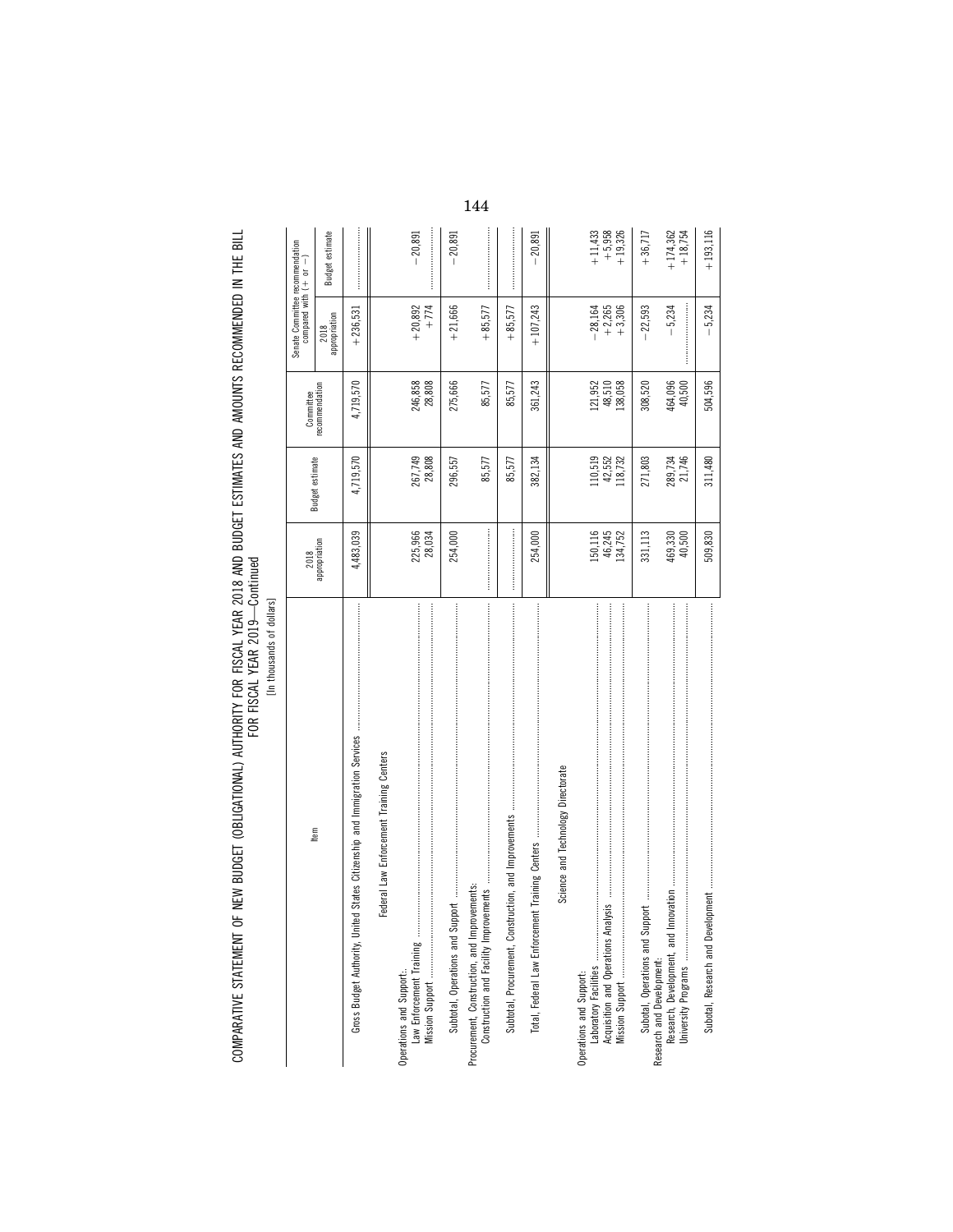|                                                                               | 840,943                              | 583,283           | 813,116                                                                                                                                                                                                                                                                                                                                                                                                                                                                                                                                   | $-27,827$ | $+229,833$                                                                                      |
|-------------------------------------------------------------------------------|--------------------------------------|-------------------|-------------------------------------------------------------------------------------------------------------------------------------------------------------------------------------------------------------------------------------------------------------------------------------------------------------------------------------------------------------------------------------------------------------------------------------------------------------------------------------------------------------------------------------------|-----------|-------------------------------------------------------------------------------------------------|
| Domestic Nuclear Detection Office                                             |                                      |                   |                                                                                                                                                                                                                                                                                                                                                                                                                                                                                                                                           |           |                                                                                                 |
|                                                                               | 54,664                               |                   | 54,664                                                                                                                                                                                                                                                                                                                                                                                                                                                                                                                                    |           | $+54,664$                                                                                       |
|                                                                               | 54,664                               |                   | 54,664                                                                                                                                                                                                                                                                                                                                                                                                                                                                                                                                    |           | $+54,664$                                                                                       |
| Procurement, Construction, and Improvements:<br>Large Scale Detection Systems | 64,524<br>24,572                     |                   | 64,524<br>24,572                                                                                                                                                                                                                                                                                                                                                                                                                                                                                                                          |           | $+64,524$<br>+24,572                                                                            |
|                                                                               | 89,096                               |                   | 89,096                                                                                                                                                                                                                                                                                                                                                                                                                                                                                                                                    |           | $+89,096$                                                                                       |
| Research and Development:                                                     | 15,937<br>62,155<br>15,177<br>18,361 |                   | 15,937<br>62,155<br>15,127<br>18,361                                                                                                                                                                                                                                                                                                                                                                                                                                                                                                      |           | $\begin{array}{r} +15,937 \\ +62,081 \\ +15,155 \\ +15,155 \\ +34,127 \end{array}$<br>$+18,361$ |
|                                                                               | 145,661                              |                   | 145,661                                                                                                                                                                                                                                                                                                                                                                                                                                                                                                                                   |           | $+145,661$                                                                                      |
| Federal Assistance:<br>Federal, State, Local, Territorial, and Tribal Support | 24,884<br>21,135                     |                   | 24,884<br>21,135                                                                                                                                                                                                                                                                                                                                                                                                                                                                                                                          |           | $+24,884$<br>$+21,135$                                                                          |
| Subtotal, Federal Assistance                                                  | 46,019                               |                   | 46,019                                                                                                                                                                                                                                                                                                                                                                                                                                                                                                                                    |           | $+46,019$                                                                                       |
| Total, Domestic Nuclear Det                                                   | 335,440                              |                   | 335,440                                                                                                                                                                                                                                                                                                                                                                                                                                                                                                                                   |           | $+335,440$                                                                                      |
| Countering Weapons of Mass Destruction                                        |                                      |                   |                                                                                                                                                                                                                                                                                                                                                                                                                                                                                                                                           |           |                                                                                                 |
|                                                                               |                                      | 125,943<br>83,321 |                                                                                                                                                                                                                                                                                                                                                                                                                                                                                                                                           |           | $-125,943$<br>$-83,321$                                                                         |
|                                                                               |                                      | 209,264           | $\label{def:1} \begin{minipage}{0.9\linewidth} \begin{minipage}{0.9\linewidth} \begin{minipage}{0.9\linewidth} \begin{minipage}{0.9\linewidth} \end{minipage} \begin{minipage}{0.9\linewidth} \begin{minipage}{0.9\linewidth} \end{minipage} \end{minipage} \begin{minipage}{0.9\linewidth} \begin{minipage}{0.9\linewidth} \begin{minipage}{0.9\linewidth} \end{minipage} \end{minipage} \end{minipage} \begin{minipage}{0.9\linewidth} \begin{minipage}{0.9\linewidth} \end{minipage} \end{minipage} \begin{minipage}{0.9\linewidth} \$ |           | $-209,264$                                                                                      |
| Procurement, Construction, and Improvements:                                  |                                      | 74,896            |                                                                                                                                                                                                                                                                                                                                                                                                                                                                                                                                           |           | $-74,896$                                                                                       |
| Subotal, Procurement, Construction, and Improvements                          |                                      | 74,896            |                                                                                                                                                                                                                                                                                                                                                                                                                                                                                                                                           |           | $-74,896$                                                                                       |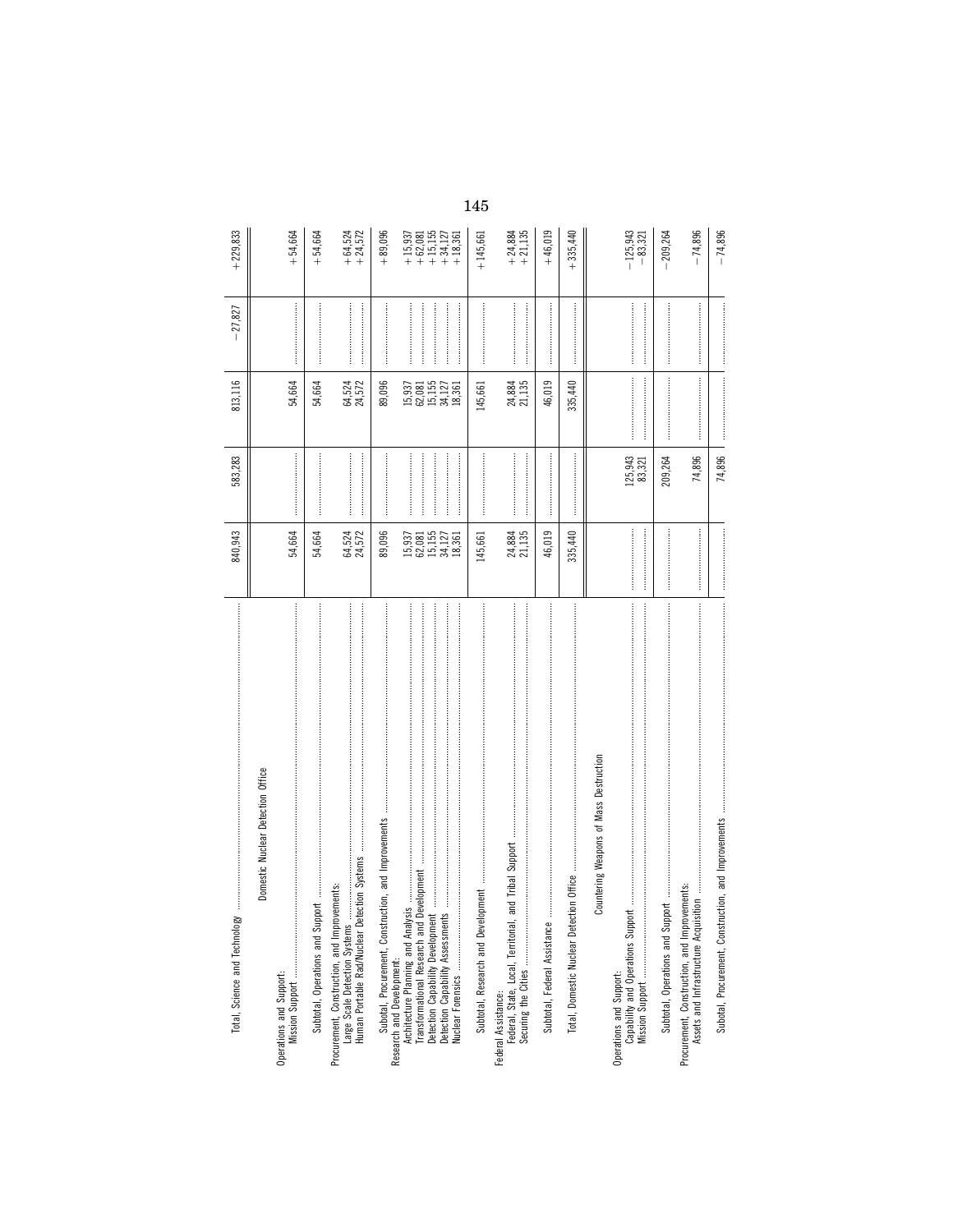COMPARATIVE STATEMENT OF NEW BUDGET (OBLIGATIONAL) AUTHORITY FOR FISCAL YEAR 2018 AND BUDGET ESTIMATES AND AMOUNTS RECOMMENDED IN THE BILL<br>FOR YEAR YEAR

[In thousands of dollars]

|                                                                                                                                                                                                                                         | 2018                                |                                       | Committee                                                                                                                                                                                                                                                                                                                                                                                                                                                                                                                                         | Senate Committee recommendation<br>compared with $(+ \quad or \quad -)$ |                            |
|-----------------------------------------------------------------------------------------------------------------------------------------------------------------------------------------------------------------------------------------|-------------------------------------|---------------------------------------|---------------------------------------------------------------------------------------------------------------------------------------------------------------------------------------------------------------------------------------------------------------------------------------------------------------------------------------------------------------------------------------------------------------------------------------------------------------------------------------------------------------------------------------------------|-------------------------------------------------------------------------|----------------------------|
| Item                                                                                                                                                                                                                                    | appropriation                       | Budget estimate                       | recommendation                                                                                                                                                                                                                                                                                                                                                                                                                                                                                                                                    | 2018<br>appropriation                                                   | Budget estimate            |
|                                                                                                                                                                                                                                         |                                     | 80,443                                |                                                                                                                                                                                                                                                                                                                                                                                                                                                                                                                                                   |                                                                         | 80,443                     |
|                                                                                                                                                                                                                                         |                                     | 80,443                                | $\label{def:conformal} \begin{minipage}{0.9\linewidth} \begin{minipage}{0.9\linewidth} \begin{minipage}{0.9\linewidth} \begin{minipage}{0.9\linewidth} \end{minipage} \begin{minipage}{0.9\linewidth} \begin{minipage}{0.9\linewidth} \end{minipage} \begin{minipage}{0.9\linewidth} \begin{minipage}{0.9\linewidth} \end{minipage} \begin{minipage}{0.9\linewidth} \end{minipage} \begin{minipage}{0.9\linewidth} \begin{minipage}{0.9\linewidth} \end{minipage} \begin{minipage}{0.9\linewidth} \end{minipage} \begin{minipage}{0.9\linewidth}$ |                                                                         | 80,443                     |
|                                                                                                                                                                                                                                         |                                     | 64,663                                | $\label{def:1} \begin{minipage}{0.9\linewidth} \begin{minipage}{0.9\linewidth} \begin{minipage}{0.9\linewidth} \begin{minipage}{0.9\linewidth} \end{minipage} \begin{minipage}{0.9\linewidth} \begin{minipage}{0.9\linewidth} \end{minipage} \end{minipage} \begin{minipage}{0.9\linewidth} \begin{minipage}{0.9\linewidth} \begin{minipage}{0.9\linewidth} \end{minipage} \end{minipage} \begin{minipage}{0.9\linewidth} \begin{minipage}{0.9\linewidth} \end{minipage} \end{minipage} \begin{minipage}{0.9\linewidth} \begin{minipage}{0$       |                                                                         | $-64,663$                  |
| Subtotal, Federal Assistance                                                                                                                                                                                                            |                                     | 64,663                                | $\label{def:1} \begin{minipage}{0.9\linewidth} \begin{minipage}{0.9\linewidth} \begin{minipage}{0.9\linewidth} \begin{minipage}{0.9\linewidth} \end{minipage} \begin{minipage}{0.9\linewidth} \begin{minipage}{0.9\linewidth} \end{minipage} \begin{minipage}{0.9\linewidth} \begin{minipage}{0.9\linewidth} \end{minipage} \begin{minipage}{0.9\linewidth} \begin{minipage}{0.9\linewidth} \end{minipage} \begin{minipage}{0.9\linewidth} \end{minipage} \begin{minipage}{0.9\linewidth} \end{minipage} \begin{minipage}{0.9\linewidth} \begin$  |                                                                         | $-64,663$                  |
| Total, Countering Weapons of                                                                                                                                                                                                            |                                     | 429,266                               |                                                                                                                                                                                                                                                                                                                                                                                                                                                                                                                                                   |                                                                         | $-429,266$                 |
| Total, Title IV, Research and D<br>(Non—Defense)<br>Fee Funded Programs                                                                                                                                                                 | 1,562,896)<br>,562,896<br>4,350,526 | 1,526,602<br>(1,526,602)<br>4,587,651 | (1, 641, 718)<br>1,641,718<br>4,587,651                                                                                                                                                                                                                                                                                                                                                                                                                                                                                                           | $+ 78,822$<br>$(+ 78,822)$<br>$+237,125$                                | $(+115,116)$<br>$+115,116$ |
| TITLE V-GENERAL PROVISIONS                                                                                                                                                                                                              |                                     |                                       |                                                                                                                                                                                                                                                                                                                                                                                                                                                                                                                                                   |                                                                         |                            |
| sistance<br>Presidential Residence Protection Ass<br>Financial Systems Modernization                                                                                                                                                    | 41,800<br>41,000                    |                                       | 39,000                                                                                                                                                                                                                                                                                                                                                                                                                                                                                                                                            | $-2,800$<br>$-41,000$                                                   | $+39,000$                  |
| Analysis and Operations (Public Law 115-31) (Rescission)                                                                                                                                                                                | $-4,307$                            |                                       |                                                                                                                                                                                                                                                                                                                                                                                                                                                                                                                                                   | $+4,307$                                                                |                            |
|                                                                                                                                                                                                                                         | $-44,557$<br>$-25,000$              |                                       |                                                                                                                                                                                                                                                                                                                                                                                                                                                                                                                                                   | $+44,557$<br>$+25,000$                                                  |                            |
|                                                                                                                                                                                                                                         |                                     |                                       | $-17,472$                                                                                                                                                                                                                                                                                                                                                                                                                                                                                                                                         | $-17,472$                                                               | $-17,472$                  |
|                                                                                                                                                                                                                                         | $-1,786$<br>$-1,920$                |                                       |                                                                                                                                                                                                                                                                                                                                                                                                                                                                                                                                                   | $+1,786$<br>+1,920                                                      |                            |
|                                                                                                                                                                                                                                         | $-1,791$                            |                                       |                                                                                                                                                                                                                                                                                                                                                                                                                                                                                                                                                   | $+1,791$                                                                |                            |
|                                                                                                                                                                                                                                         | $-3,222$                            |                                       |                                                                                                                                                                                                                                                                                                                                                                                                                                                                                                                                                   | $+3,222$                                                                |                            |
|                                                                                                                                                                                                                                         | $-3,681$                            |                                       |                                                                                                                                                                                                                                                                                                                                                                                                                                                                                                                                                   | $+3,681$                                                                |                            |
| TSA Operations and Support (Public Law 115–31) (FY17) (Resession)<br>Coast Guard AC&I (Public Law 115–31) (FY17) (Resession)<br>Coast Guard AC&I (Public Law 115–31) (FY16) (Resession)<br>Coast Guard Alteration of Birdges (Public La | $-2,000$<br>2,000                   |                                       |                                                                                                                                                                                                                                                                                                                                                                                                                                                                                                                                                   | $+2,000$<br>$+2,000$                                                    |                            |
|                                                                                                                                                                                                                                         |                                     |                                       |                                                                                                                                                                                                                                                                                                                                                                                                                                                                                                                                                   |                                                                         |                            |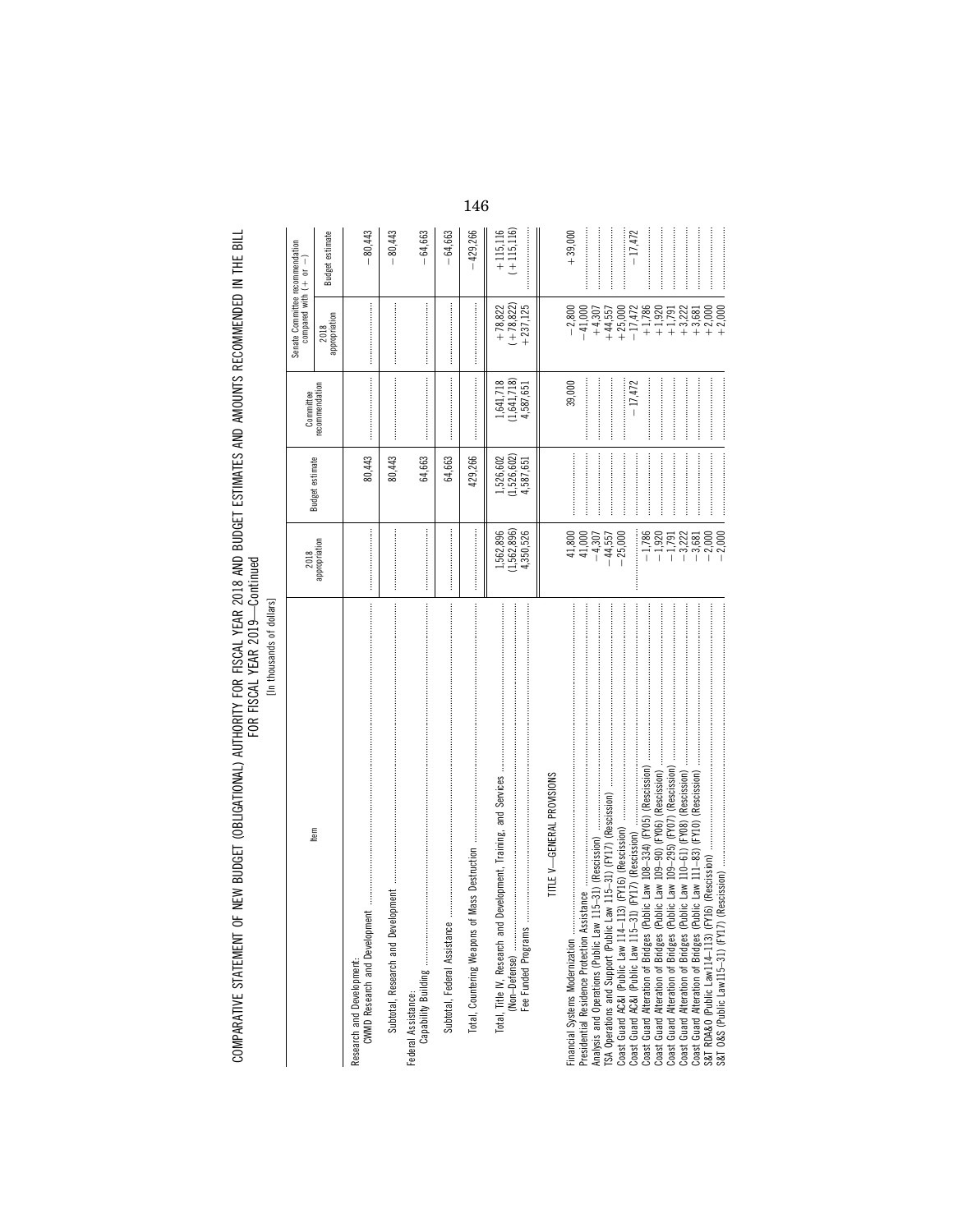| 7) (Rescission)<br>S&T R&D (Public Law115-31) (FY1<br>Legacy Funds (Rescission)<br>DHS Lapsed Balances (Rescission)<br>DHS administrative savings     | $-6,000$<br>$-100$<br>$-27,980$<br>$-364,162$ | $\label{def:1} \begin{minipage}{0.9\linewidth} \begin{minipage}{0.9\linewidth} \begin{minipage}{0.9\linewidth} \begin{minipage}{0.9\linewidth} \end{minipage} \begin{minipage}{0.9\linewidth} \begin{minipage}{0.9\linewidth} \end{minipage} \end{minipage} \begin{minipage}{0.9\linewidth} \begin{minipage}{0.9\linewidth} \begin{minipage}{0.9\linewidth} \end{minipage} \end{minipage} \begin{minipage}{0.9\linewidth} \begin{minipage}{0.9\linewidth} \end{minipage} \end{minipage} \begin{minipage}{0.9\linewidth} \begin{minipage}{0$<br>$-300,000$ | $-39,000$<br>$-120,000$     | $+6,000$<br>$-39,000$<br>$+100$<br>+27,980<br>$+244,162$ | $-39,000$<br>$-120,000$<br>$+300,000$ |
|-------------------------------------------------------------------------------------------------------------------------------------------------------|-----------------------------------------------|-----------------------------------------------------------------------------------------------------------------------------------------------------------------------------------------------------------------------------------------------------------------------------------------------------------------------------------------------------------------------------------------------------------------------------------------------------------------------------------------------------------------------------------------------------------|-----------------------------|----------------------------------------------------------|---------------------------------------|
|                                                                                                                                                       | $(-488,506)$<br>$-405,706$                    | $-300,000$<br>(-300,000)                                                                                                                                                                                                                                                                                                                                                                                                                                                                                                                                  | $(-176, 472)$<br>$-137,472$ | $+268,234$<br>$(+312,034)$                               | $+162,528$<br>$(+123,528)$            |
| OPRIATIONS FOR DISASTER RELIEF REQUIREMENTS, 2017 (PUBLIC LAW 115-72)<br>OTHER APPROPRIATIONS<br>ADDITIONAL SUPPLEMENTAL APPR                         | 18,670,000<br>16,000,000                      |                                                                                                                                                                                                                                                                                                                                                                                                                                                                                                                                                           |                             | $-18,670,000$<br>$-16,000,000$                           |                                       |
| Total, Additional Supplemental Appropriations for Disaster Relief Requirements (Public Law 115-72)                                                    | 34,670,000<br>34,670,000                      |                                                                                                                                                                                                                                                                                                                                                                                                                                                                                                                                                           |                             | 34,670,000<br>34,670,000<br>$\overline{1}$               |                                       |
| BIPARTISAN BUDGET ACT OF 2018                                                                                                                         |                                               |                                                                                                                                                                                                                                                                                                                                                                                                                                                                                                                                                           |                             |                                                          |                                       |
| Office of Inspector General:                                                                                                                          | 25,000                                        |                                                                                                                                                                                                                                                                                                                                                                                                                                                                                                                                                           |                             | $-25,000$<br>$-104,494$                                  |                                       |
| Procurement, Constructions, and Improvements (emergency)                                                                                              | 104,494<br>45,000                             |                                                                                                                                                                                                                                                                                                                                                                                                                                                                                                                                                           |                             | $-45,000$                                                |                                       |
| Subtotal, U.S. Customs and                                                                                                                            | 149,494                                       |                                                                                                                                                                                                                                                                                                                                                                                                                                                                                                                                                           |                             | $-149,494$                                               |                                       |
| U.S. Immigrations and Customs Enforcement:                                                                                                            | 30,905<br>33,052                              |                                                                                                                                                                                                                                                                                                                                                                                                                                                                                                                                                           |                             | $-30,905$<br>$-33,052$                                   |                                       |
| 医皮肤发生 医皮肤发生 医皮肤发生 医皮肤发生 医血清性皮质 医血清性皮质 医血清性皮质 医血清性血清 医血清性血清 医血清性血清 医血清性血清 医血清性血清 医血清性血清 医血清性<br>and Customs Enforcement<br>Subtotal, U.S. Immigrations | 63,957                                        |                                                                                                                                                                                                                                                                                                                                                                                                                                                                                                                                                           |                             | 63,957<br>$\overline{1}$                                 |                                       |
|                                                                                                                                                       | 10,322                                        |                                                                                                                                                                                                                                                                                                                                                                                                                                                                                                                                                           |                             | $-10,322$                                                |                                       |
|                                                                                                                                                       | 10,322                                        |                                                                                                                                                                                                                                                                                                                                                                                                                                                                                                                                                           |                             | $-10,322$                                                |                                       |
| Operating Expenses (emergenc<br>Coast Guard:                                                                                                          | 112,136                                       |                                                                                                                                                                                                                                                                                                                                                                                                                                                                                                                                                           |                             | $-112,136$                                               |                                       |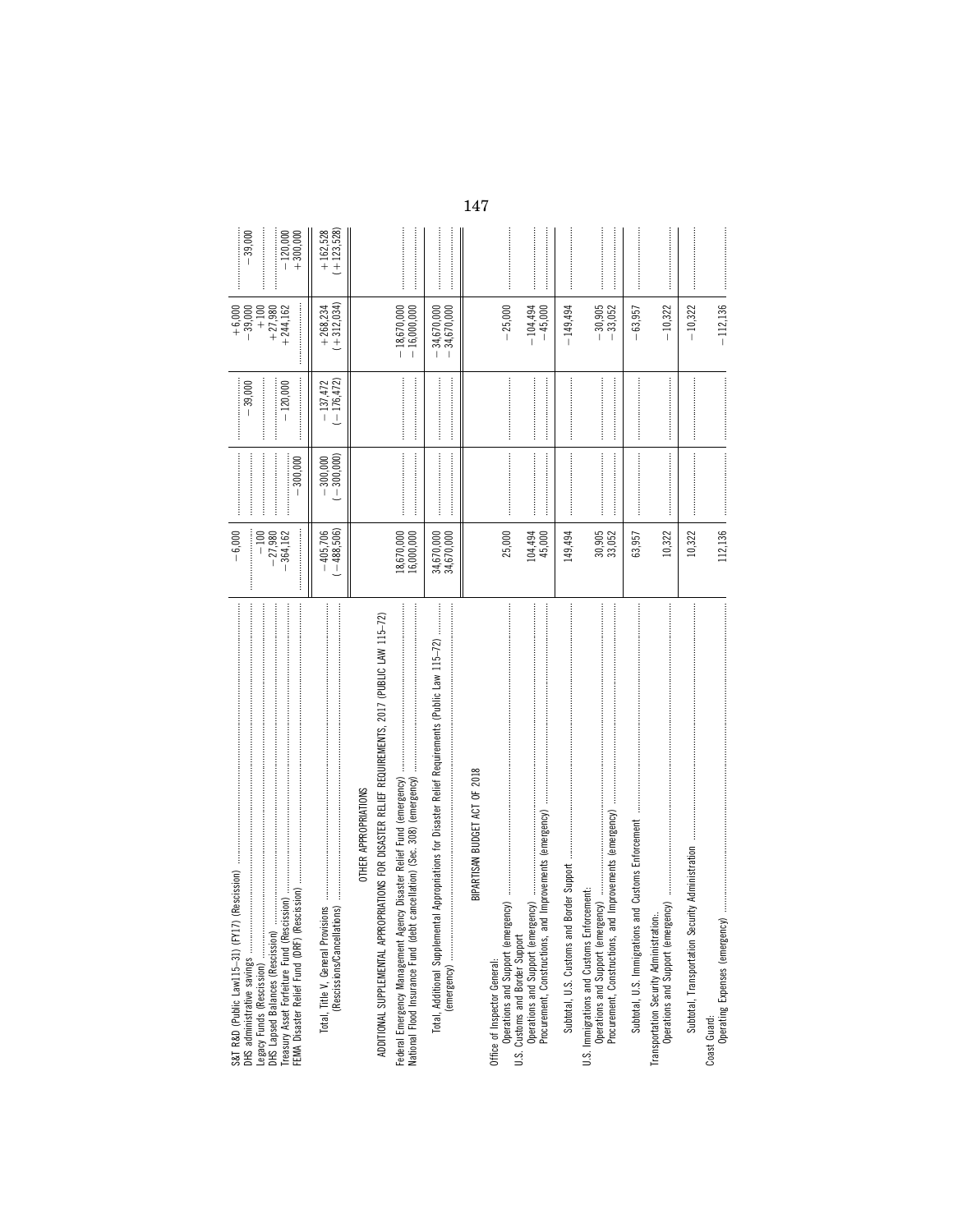COMPARATIVE STATEMENT OF NEW BUDGET (OBLIGATIONAL) AUTHORITY FOR FISCAL YEAR 2018 AND BUDGET ESTIMATES AND AMOUNTS RECOMMENDED IN THE BILL<br>FOR YEAR YEAR

[In thousands of dollars]

|                                                                                                                                                                                | 2018                                                                 |                                                  | Committee                                        | Senate Committee recommendation<br>compared with $(+)$ or                               | $\begin{array}{c} \hline \end{array}$ |
|--------------------------------------------------------------------------------------------------------------------------------------------------------------------------------|----------------------------------------------------------------------|--------------------------------------------------|--------------------------------------------------|-----------------------------------------------------------------------------------------|---------------------------------------|
| Item                                                                                                                                                                           | appropriation                                                        | Budget estimate                                  | recommendation                                   | appropriation<br>2018                                                                   | Budget estimate                       |
| Restoration (emergency)<br>Acquisistion, Construction, and<br>Environmental Compliance and                                                                                     | 4,038<br>718,919                                                     |                                                  |                                                  | $-4,038$<br>$-718,919$                                                                  |                                       |
|                                                                                                                                                                                | 835,093                                                              |                                                  |                                                  | 835,093                                                                                 |                                       |
| Improvements (emergency)<br>Operations and Support (emergency).<br>Federal Emergency Management Agency:<br>Procurement, Constructions, and<br>Disaster Relief Fund (emergency) | 58,800<br>1,200<br>23,500,000                                        |                                                  |                                                  | $-58,800$<br>$-1,200$<br>23,500,000<br>$\overline{\phantom{a}}$                         |                                       |
| Subtotal, Federal Emergency                                                                                                                                                    | 23,560,000                                                           |                                                  |                                                  | $-23,560,000$                                                                           |                                       |
| Improvements (emergency)<br>Operations and Support (emergency)<br>Federal Law Enforcement Training Centers:<br>Procurement, Constructions, and                                 | 5,374                                                                |                                                  |                                                  | $-5,374$<br>5,000<br>I                                                                  |                                       |
|                                                                                                                                                                                | 10,374                                                               |                                                  |                                                  | $-10,374$                                                                               |                                       |
| (Emergency)                                                                                                                                                                    | 24,654,240<br>24,654,240<br>1,200                                    |                                                  |                                                  | $-24,654,240$<br>$-1,200$<br>24,654,240<br>$\overline{1}$                               |                                       |
| (Emergency appropriations)<br>(Nondefense)<br>Total, Other Appropriations.                                                                                                     | 1,200<br>59,324,240<br>59,324,240<br>59,323,040                      |                                                  |                                                  | 59, 324, 240<br>59, 324, 240<br>$-1,200$<br>59,323,040<br>$\overline{\phantom{a}}$<br>т |                                       |
| (Emergency Appropriations)<br>(Offsetting Collections)                                                                                                                         | $(-4, 188, 555)$<br>(112, 355, 240)<br>(59, 324, 240)<br>116,252,357 | $(-4, 437, 801)$<br>(52, 139, 595)<br>55,824,438 | (53, 228, 000)<br>$(-4, 437, 801)$<br>57,190,844 | $(-249, 246)$<br>$(-59, 127, 240)$<br>$-59,324,240$<br>$-59,061,513$                    | $(+1,088,405)$<br>$+1,366,406$        |